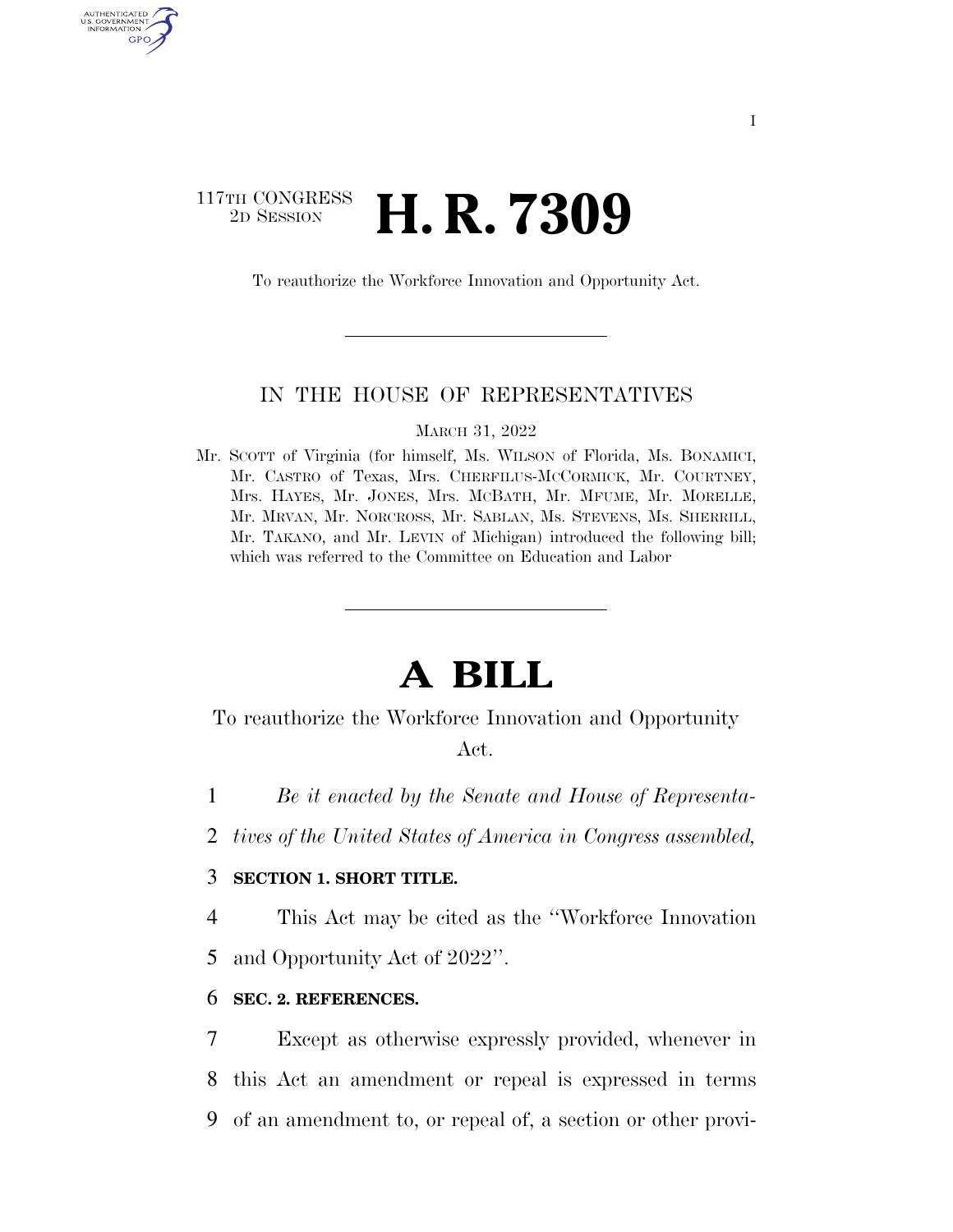sion, the reference shall be considered to be made to a section or other provision of the Workforce Innovation and Opportunity Act (29 U.S.C. 3101 et seq.).

# **SEC. 3. TRANSITION PROVISIONS.**

 (a) WORKFORCE DEVELOPMENT SYSTEMS AND IN- VESTMENT ACTIVITIES.—The Secretary of Labor and the Secretary of Education shall take such actions as the Sec- retaries determine to be appropriate to provide for the or- derly transition from any authority under subtitle A of title I of the Workforce Innovation and Opportunity Act (29 U.S.C. 3111 et seq.), as in effect on the day before the date of enactment of this Act, to any authority under subtitle A of title I of such Act (29 U.S.C. 3111 et seq.), as amended by this Act. Such actions shall include the provision of guidance related to unified State planning, combined State planning, and the performance account-ability system described in such subtitle.

 (b) WORKFORCE INVESTMENT ACTIVITIES.—The Secretary of Labor shall take such actions as the Sec- retary determines to be appropriate to provide for the or- derly transition from any authority under the subtitles B through E of title I of the Workforce Innovation and Op- portunity Act (29 U.S.C. 3151 et seq.), as in effect on the day before the date of enactment of this Act, to any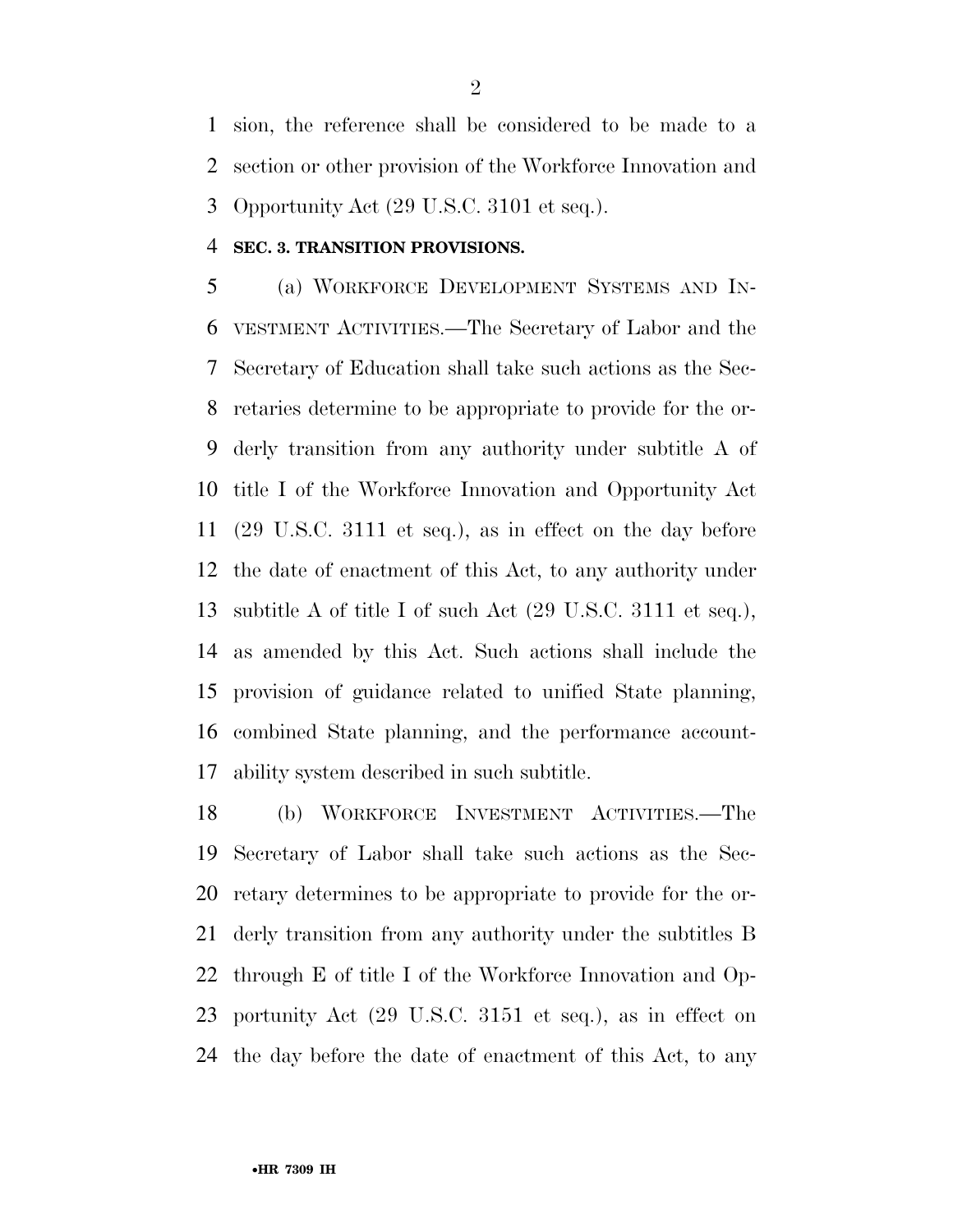authority under subtitles B through E of title I of such Act, as amended by this Act.

 (c) ADULT EDUCATION AND LITERACY PROGRAMS.— The Secretary of Education shall take such actions as the Secretary determines to be appropriate to provide for the orderly transition from any authority under the Adult Education and Family Literacy Act (20 U.S.C. 9201 et seq.), as in effect on the day before the date of enactment of this Act, to any authority under the Adult Education and Family Literacy Act, as amended by this Act.

 (d) EMPLOYMENT SERVICES ACTIVITIES.—The Sec- retary of Labor shall take such actions as the Secretary determines to be appropriate to provide for the orderly transition from any authority under the Wagner-Peyser Act (29 U.S.C. 49 et seq.), as in effect on the day before the date of enactment of this Act, to any authority under the Wagner-Peyser Act, as amended by this Act.

(e) REGULATIONS.—

19 (1) PROPOSED REGULATIONS.—Not later than 180 days after the date of enactment of this Act, the Secretary of Labor and the Secretary of Education, as appropriate, shall develop and publish in the Fed- eral Register proposed regulations relating to the transition to, and implementation of, the Workforce Innovation and Opportunity Act, as amended by this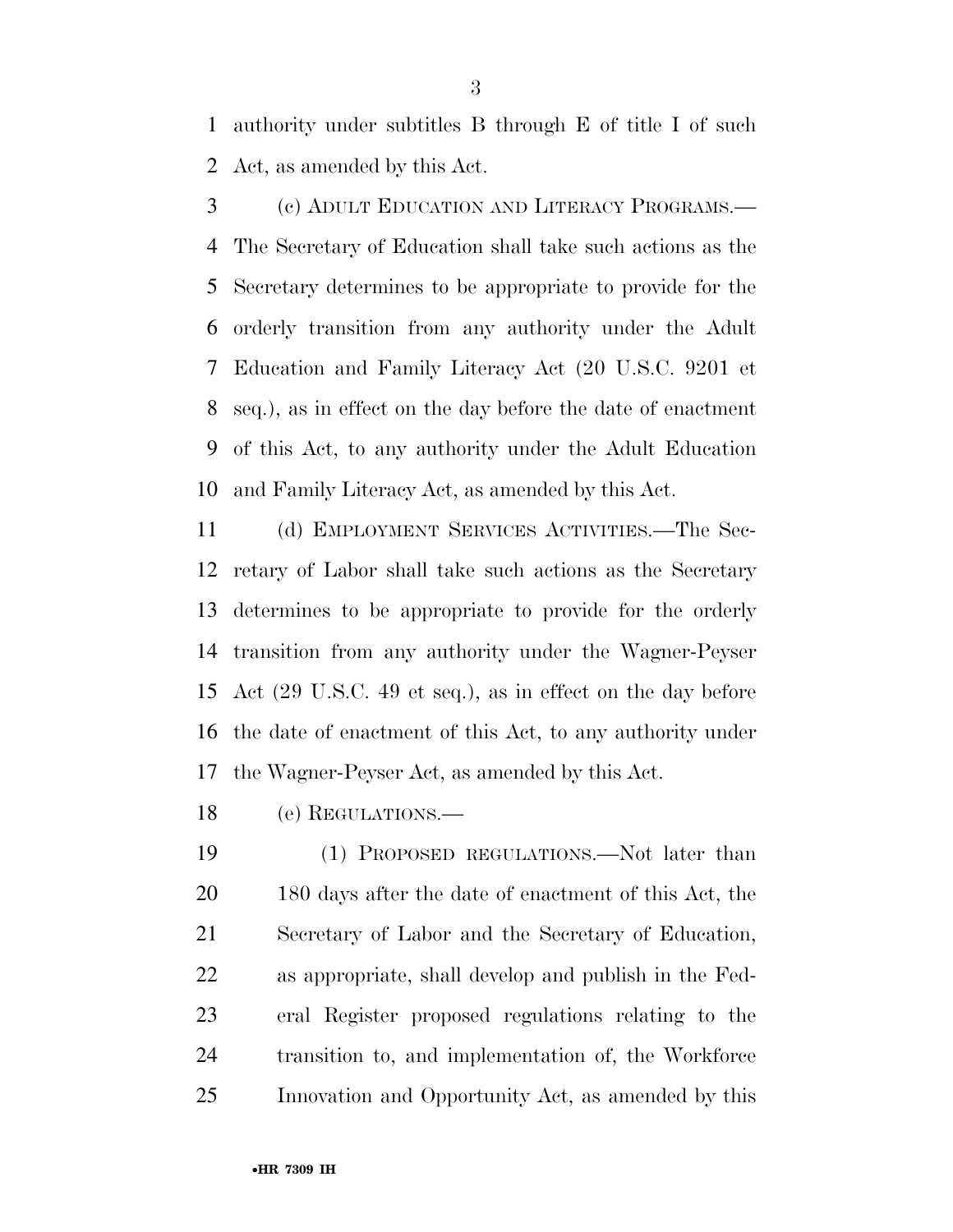Act, and the Wagner-Peyser Act, as amended by this Act.

 (2) FINAL REGULATIONS.—Not later than 18 months after the date of enactment of this Act, the Secretaries described in paragraph (1), as appro- priate, shall develop and publish in the Federal Reg- ister final regulations relating to the transition to, and implementation of, the Workforce Innovation and Opportunity Act, as amended by this Act, and the Wagner-Peyser Act, as amended by this Act.

 (f) EXPENDITURE OF FUNDS DURING TRANSI-TION.—

 (1) IN GENERAL.—Subject to paragraph (2) and in accordance with regulations developed under subsection (f), States, grant recipients, administra- tive entities, and other recipients of financial assist- ance under the Workforce Innovation and Oppor- tunity Act (29 U.S.C. 3101 et seq.), as in effect be- fore the date of enactment of this Act, may expend funds received under such Act in order to plan and implement programs and activities under the Work- force Innovation and Opportunity Act, as amended by this Act.

 (2) ADDITIONAL REQUIREMENTS.—Not more than 2 percent of any allotment to any State from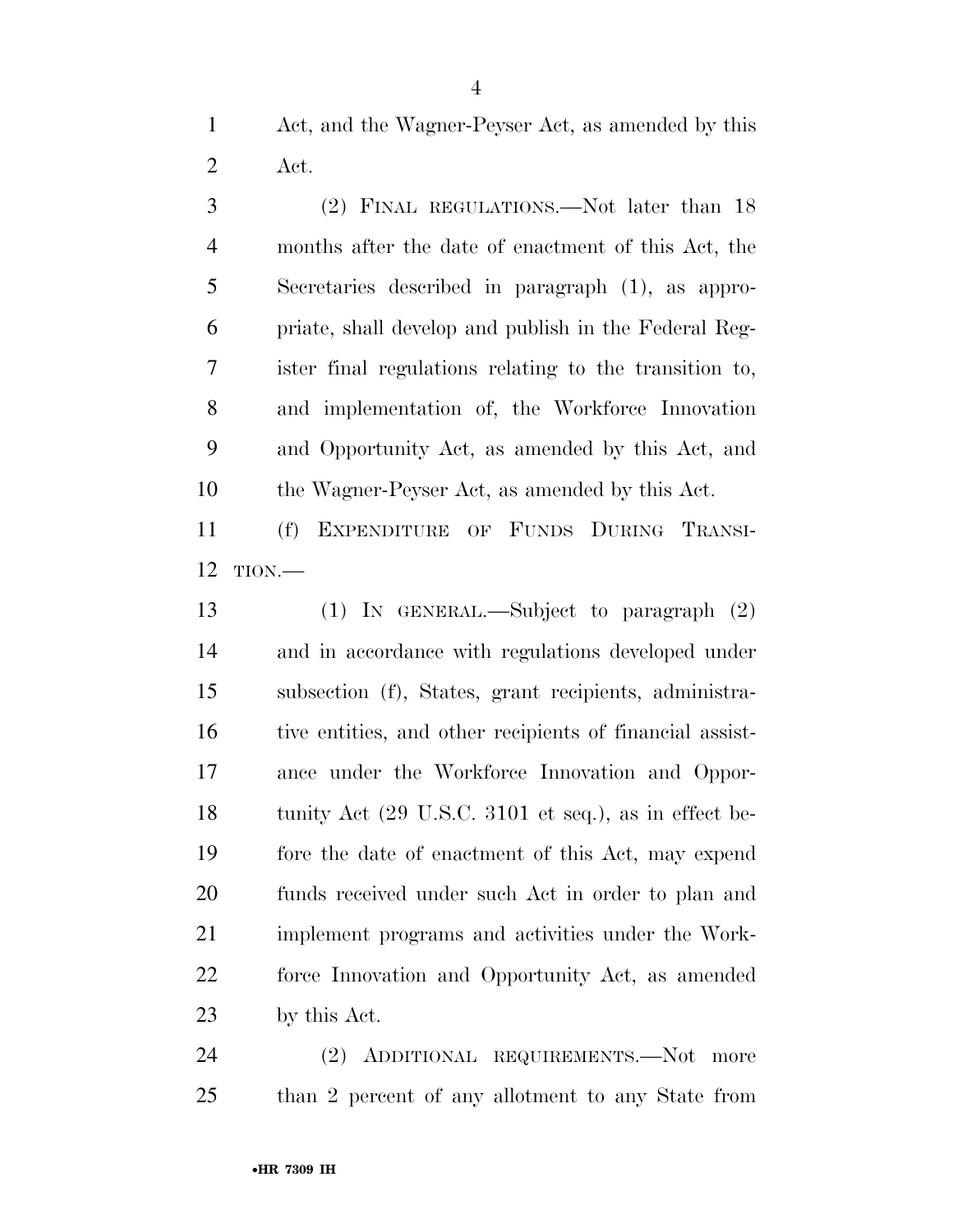amounts appropriated under the Workforce Innova- tion and Opportunity Act (29 U.S.C. 3101 et seq.), as in effect on the day before the date of enactment of this Act, for fiscal year 2022 may be made avail- able to carry out activities authorized under para- graph (1) and not less than 50 percent of any amount used to carry out activities authorized under paragraph (1) shall be made available to local enti- ties for the purposes of the activities described in such paragraph.

# **SEC. 4. EFFECTIVE DATE.**

 (a) IN GENERAL.—Except as otherwise provided in this Act, this Act, including the amendments made by this Act, shall take effect on the first day of the first full pro-gram year after the date of enactment of this Act.

 (b) EXCEPTIONS.—Sections 102, 103, and 108 of the Workforce Innovation and Opportunity Act, as amended by this Act, shall apply to plans for the second full pro- gram year after the date of enactment of this Act, includ- ing the development, submission, and approval of such plans during the first full program year after such date. **SEC. 5. TABLE OF CONTENTS.** 

The table of contents for this Act is as follows:

- Sec. 1. Short title.
- Sec. 2. References.
- Sec. 3. Transition provisions.
- Sec. 4. Effective date.
- Sec. 5. Table of contents.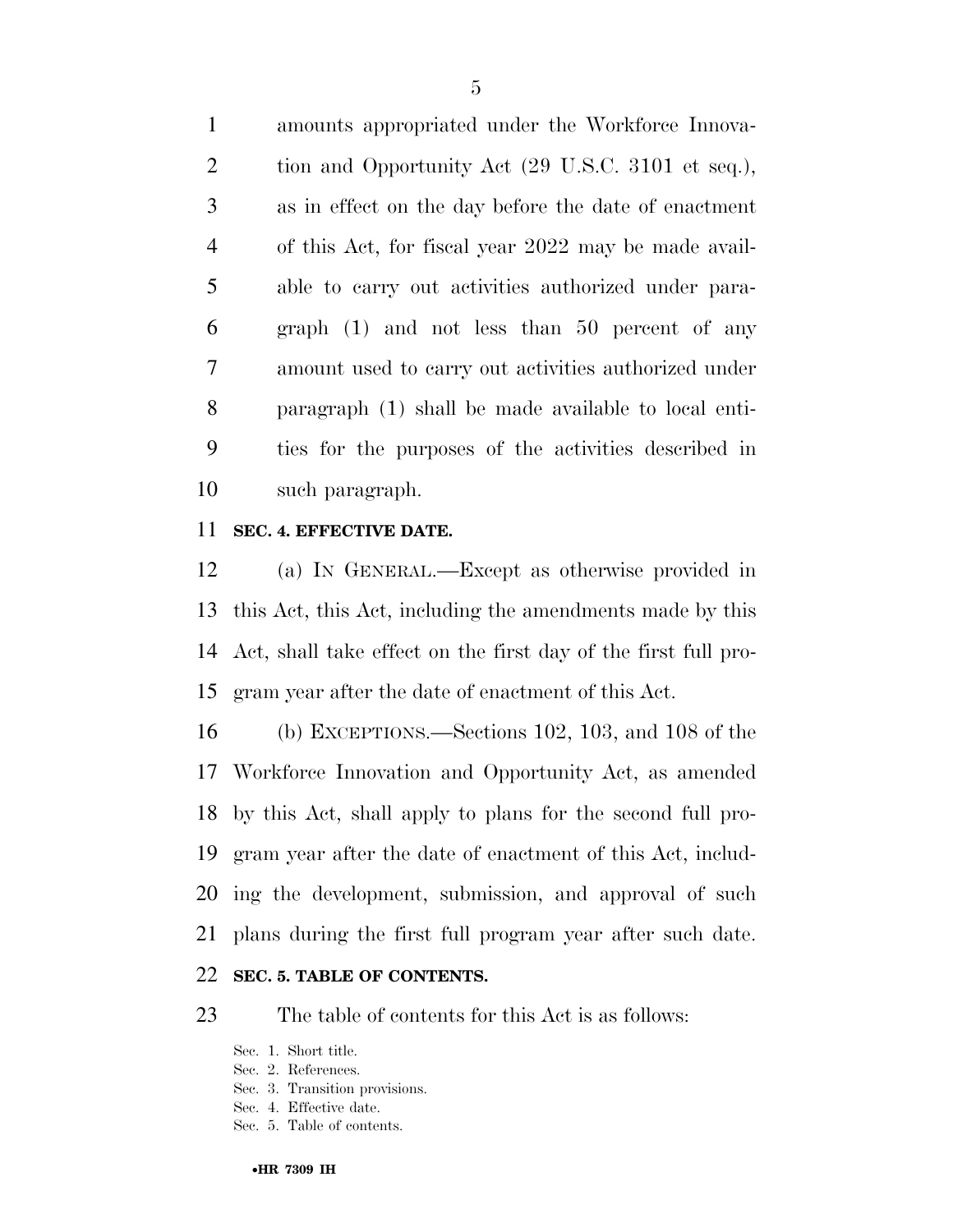#### TITLE I—DEFINITIONS AND OTHER GENERAL MATTERS

Sec. 101. Definitions.

Sec. 102. WIOA table of contents.

#### TITLE II—WORKFORCE DEVELOPMENT ACTIVITIES

#### Subtitle A—System Alignment

#### CHAPTER 1—STATE PROVISIONS

- Sec. 201. State workforce development boards.
- Sec. 202. Unified State plan.
- Sec. 203. Combined State plan.

#### CHAPTER 2—LOCAL PROVISIONS

- Sec. 206. Workforce development areas.
- Sec. 207. Local workforce development boards.
- Sec. 208. Local plan.

#### CHAPTER 3—PERFORMANCE ACCOUNTABILITY

Sec. 211. Performance accountability system.

Subtitle B—Workforce Investment Activities and Providers

#### CHAPTER 1—WORKFORCE INVESTMENT ACTIVITIES AND PROVIDERS

- Sec. 221. Establishment of one-stop delivery systems.
- Sec. 222. Identification of eligible providers of training services.

#### CHAPTER 2—YOUTH WORKFORCE INVESTMENT ACTIVITIES

- Sec. 231. State allotments.
- Sec. 232. Within State allocations.
- Sec. 233. Use of funds for youth workforce investment activities.
- Sec. 234. Summer and year-round employment for youth.

#### CHAPTER 3—ADULT AND DISLOCATED WORKER EMPLOYMENT AND TRAINING ACTIVITIES

- Sec. 241. Within State allocations.
- Sec. 242. Use of funds for employment and training activities.

#### CHAPTER 4—GENERAL WORKFORCE INVESTMENT PROVISIONS

Sec. 251. Authorization of appropriations.

#### Subtitle C—Job Corps

Sec. 261. Amendments relating to Job Corps.

#### Subtitle D—National Programs

- Sec. 271. Native American Programs.
- Sec. 272. Migrant and seasonal farmworker programs.
- Sec. 273. Technical assistance.
- Sec. 274. Evaluations and research.
- Sec. 275. National dislocated worker grants.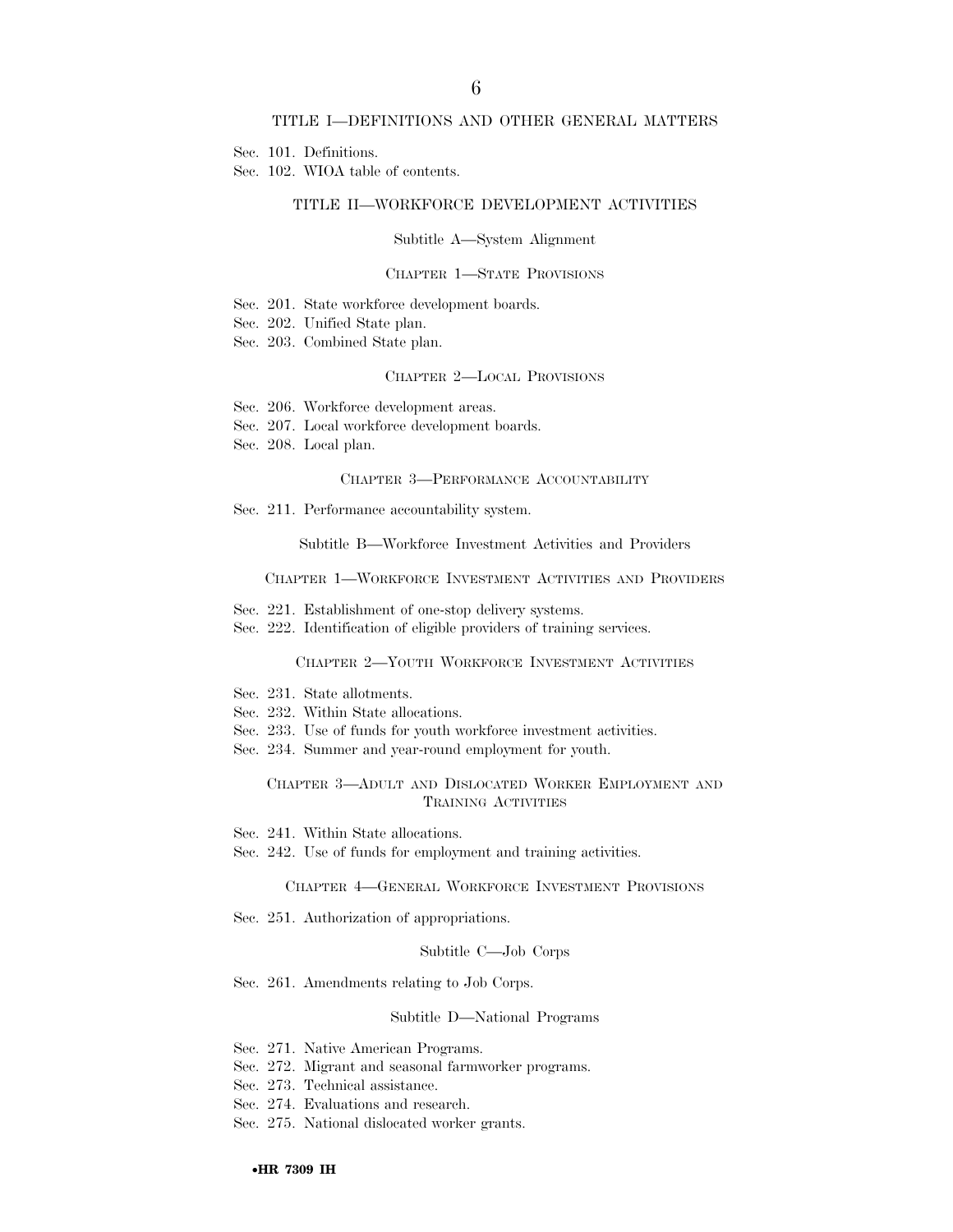- Sec. 276. YouthBuild program.
- Sec. 277. Strengthening community colleges training grants program.
- Sec. 278. Reentry employment opportunities.
- Sec. 279. Sectoral employment through career training for occupational readiness (sector) program.
- Sec. 280. Workforce Data Quality Initiative Grants.
- Sec. 281. Authorization of appropriations.

#### Subtitle E—Administration

- Sec. 285. Nondiscrimination.
- Sec. 286. Secretarial administrative authorities and responsibilities.

#### Subtitle F—Privacy

Sec. 291. Prohibition of national database management.

### TITLE III—ADULT EDUCATION AND FAMILY LITERACY

- Sec. 301. Family literacy.
- Sec. 302. Purpose.
- Sec. 303. Definitions.
- Sec. 304. Authorization of appropriations.
- Sec. 305. Performance accountability system.
- Sec. 306. State distribution of funds; matching requirement.
- Sec. 307. State leadership activities.
- Sec. 308. Grants and contracts for eligible providers.
- Sec. 309. Local administrative cost limits.
- Sec. 310. National leadership activities.
- Sec. 311. Integrated English literacy and civics education.
- Sec. 312. Technical corrections to other laws.

#### TITLE IV—AMENDMENTS TO THE WAGNER-PEYSER ACT

- Sec. 401. Inclusion of Commonwealth of the Northern Mariana Islands and American Samoa.
- Sec. 402. Workforce and labor market information system.

TITLE V—AMENDMENTS TO THE REHABILITATION ACT OF 1973

Sec. 501. Authorization of appropriations.

# 1 **TITLE I—DEFINITIONS AND**  2 **OTHER GENERAL MATTERS**

## 3 **SEC. 101. DEFINITIONS.**

4 (a) FOUNDATIONAL SKILL NEEDS.—Paragraph (5)

5 of section 3 (29 U.S.C. 3102) is amended to read as fol-

6 lows: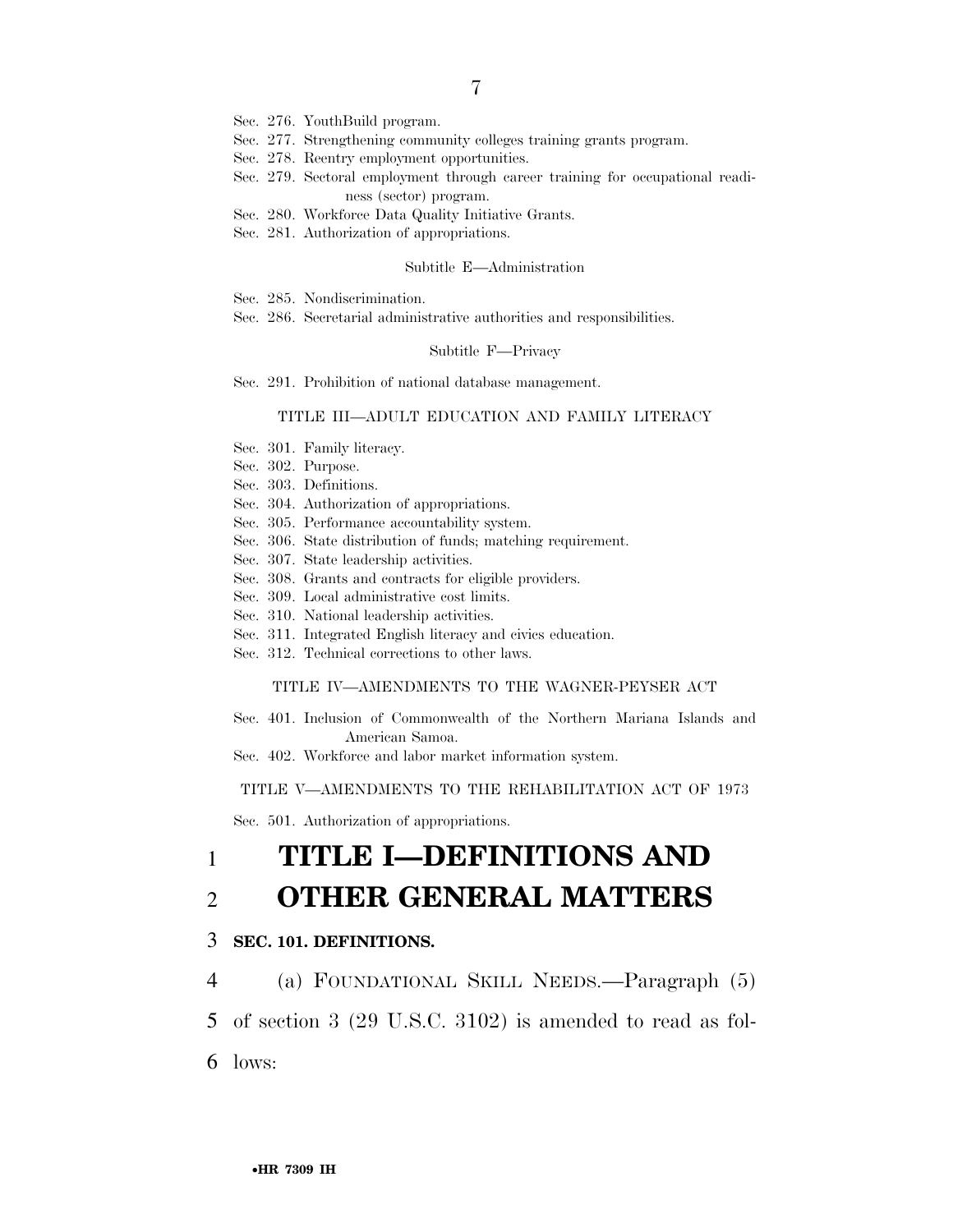| $\mathbf{1}$   | "(5) FOUNDATIONAL SKILL NEEDS.—The term                    |
|----------------|------------------------------------------------------------|
| $\overline{2}$ | 'foundational skill needs' means, with respect to an       |
| 3              | individual-                                                |
| $\overline{4}$ | "(A) who is a youth or adult, that the indi-               |
| 5              | vidual has English reading, writing, or com-               |
| 6              | puting skills at or below the 8th grade level on           |
| 7              | a generally accepted standardized test; or                 |
| 8              | $\lq\lq (B)$ who is a youth or adult, that the in-         |
| 9              | dividual is unable to compute or solve problems,           |
| 10             | or read, write, or speak English, or does not              |
| 11             | possess digital literacy, interpersonal commu-             |
| 12             | nication, time management, critical thinking, or           |
| 13             | financial literacy skills at a level necessary to          |
| 14             | function on the job, in the individual's family,           |
| 15             | or in society.".                                           |
| 16             | (b) CAREER PATHWAY.—Paragraph (7) of section 3             |
| 17             | $(29 \text{ U.S.C. } 3102)$ is amended to read as follows: |
| 18             | $``(7)$ CAREER PATHWAY.—The term<br>career                 |
| 19             | pathway' means a combination of rigorous and high-         |
| 20             | quality education, training, and other services that—      |
| 21             | $\lq\lq$ are designed to support progression               |
| 22             | towards attainment of a recognized postsec-                |

ondary credential;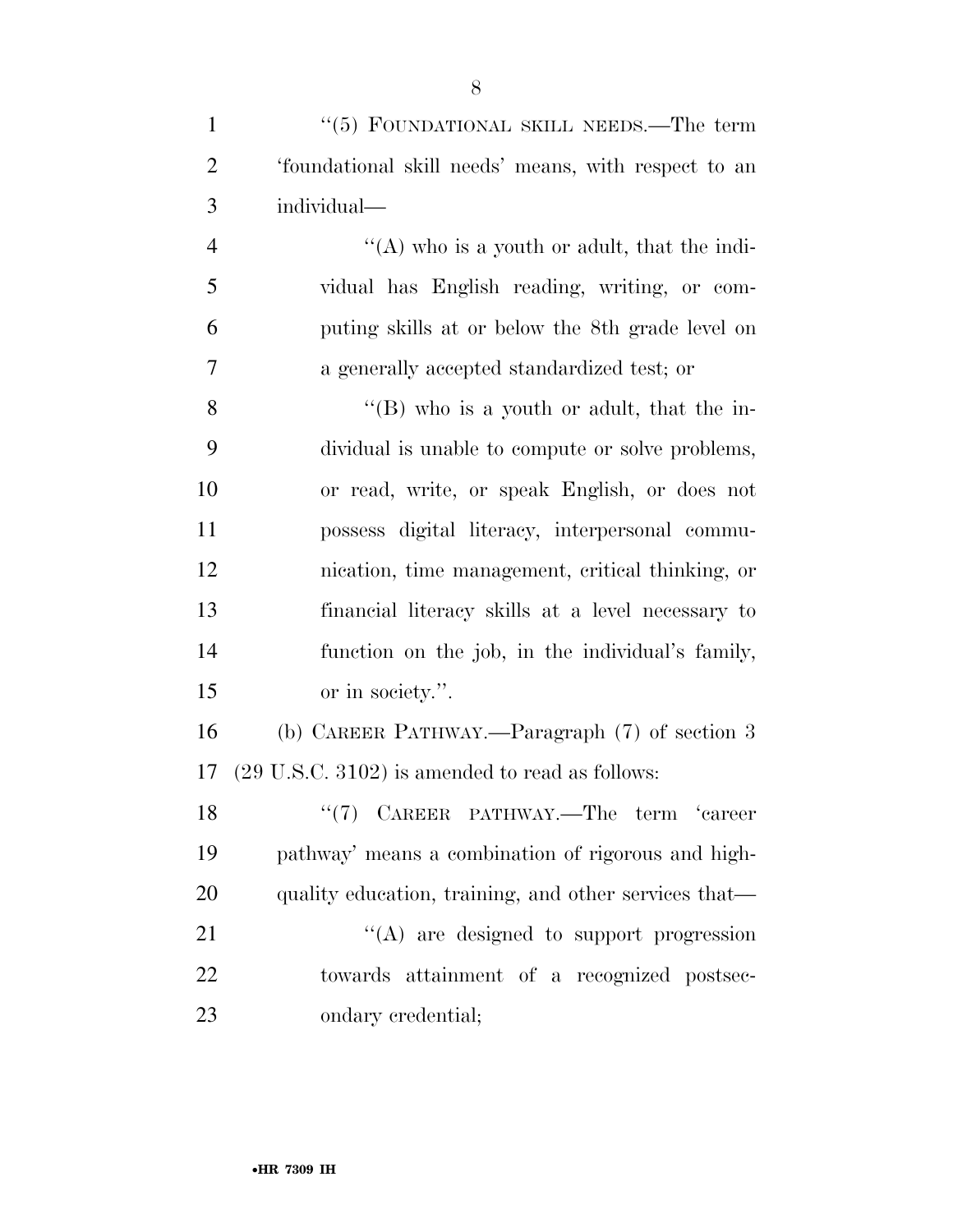| $\mathbf{1}$   | $\lq\lq$ (B) align with the skill needs of indus-        |
|----------------|----------------------------------------------------------|
| $\overline{2}$ | tries in the economy of the State or regional            |
| 3              | economy involved;                                        |
| $\overline{4}$ | $\cdot\cdot$ (C) include multiple entry and exit points; |
| 5              | $\lq\lq$ (D) prepare an individual to be successful      |
| 6              | in any of a full range of secondary or postsec-          |
| 7              | ondary education options, including apprentice-          |
| 8              | ship programs;                                           |
| 9              | "(E) provide career services, including                  |
| 10             | counseling to support an individual in achieving         |
| 11             | the individual's education and career goals, and         |
| 12             | helping the individual to identify and access the        |
| 13             | most accelerated path to skills and credentials          |
| 14             | that are needed for the educational and career           |
| 15             | advancement of the individual;                           |
| 16             | "(F) include supportive services or pro-                 |
| 17             | vides assistance in applying for and accessing           |
| 18             | direct support services, means-tested Federal            |
| 19             | benefit programs, or similar State, tribal, or           |
| 20             | local benefit programs;                                  |
| 21             | $\lq\lq(G)$ include, as appropriate, education of-       |
| 22             | fered concurrently with and in the same context          |
| 23             | as workforce preparation activities and training         |
| 24             | for a specific occupation or occupational cluster        |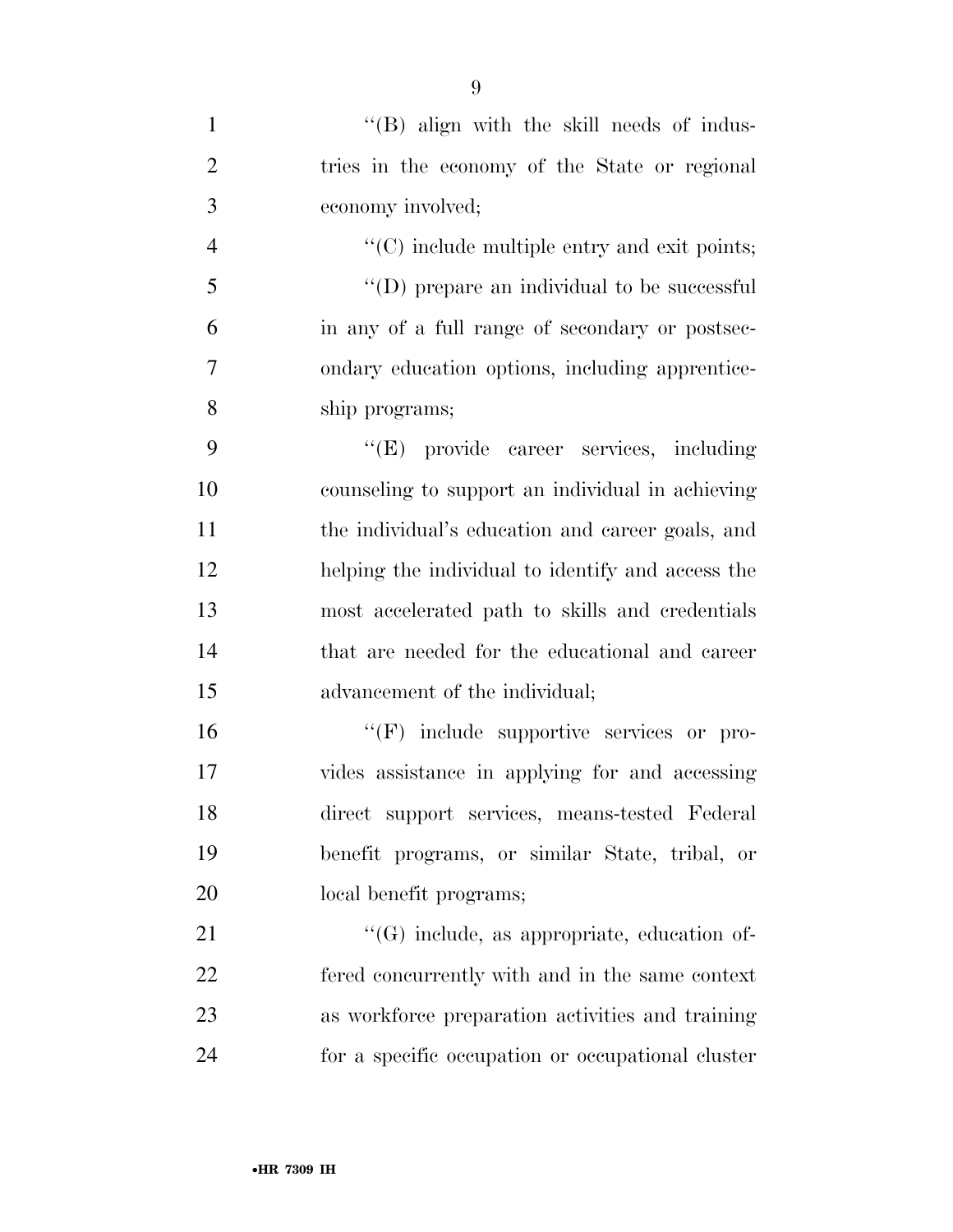| $\mathbf{1}$   | (such as through work-based learning opportu-   |
|----------------|-------------------------------------------------|
| $\overline{2}$ | nities);                                        |
| 3              | "(H) organize education, training, and          |
| $\overline{4}$ | other services to meet the particular needs of  |
| 5              | an individual in a manner that accelerates the  |
| 6              | educational and career advancement of the indi- |
| 7              | vidual to the extent practicable;               |
| 8              | "(I) enable an individual to attain a sec-      |
| 9              | ondary school diploma or its recognized equiva- |
| 10             | lent as applicable, and at least 1 recognized   |
| 11             | postsecondary credential; and                   |
| 12             | "(J) help an individual enter or advance        |
| 13             | within a specific occupation or occupational    |
| 14             | cluster.".                                      |
| 15             | (c) DISLOCATED WORKER.—Paragraph $(15)$ of sec- |
| 16             | tion 3 $(29 \text{ U.S.C. } 3102)$ is amended—  |
| 17             | $(1)$ in subparagraph $(A)$ —                   |
| 18             | $(A)$ in clause (i), by adding "and" at the     |
| 19             | end;                                            |
| 20             | $(B)$ in clause $(ii)$ —                        |
| 21             | (i) in subclause (I), by striking " $or$ "      |
| 22             | at the end;                                     |
| 23             | (ii) in subclause $(II)$ , by striking          |
| 24             | "and" at the end and inserting "or"; and        |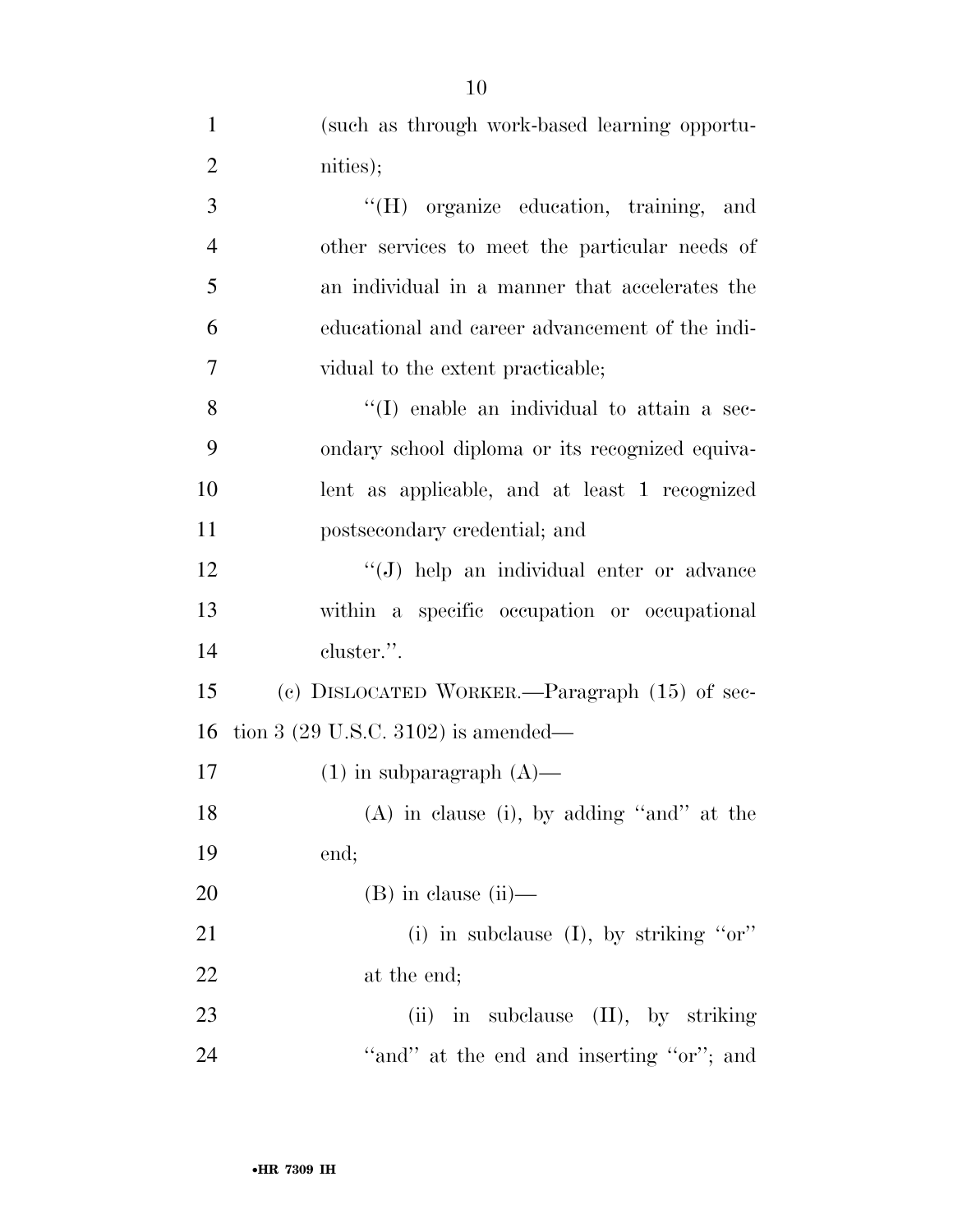| $\mathbf{1}$   | (iii) by adding at the end the fol-                    |
|----------------|--------------------------------------------------------|
| $\overline{2}$ | lowing:                                                |
| 3              | "(III) has been an unemployed individual               |
| $\overline{4}$ | for $27$ weeks or more;"; and                          |
| 5              | (C) by striking clause (iii);                          |
| 6              | $(2)$ by redesignating subparagraphs $(D)$ and         |
| 7              | $(E)$ as subparagraphs $(E)$ and $(F)$ , respectively; |
| 8              | $(3)$ by adding at after subparagraph $(C)$ the fol-   |
| 9              | lowing:                                                |
| 10             | $\lq\lq$ (D)(i) is currently underemployed and en-     |
| 11             | gaged in the occasional performance of services        |
| 12             | for remuneration; and                                  |
| 13             | "(ii) is self-employed, is seeking part-time           |
| 14             | employment, and does not have sufficient work          |
| 15             | history to qualify, or otherwise would not qual-       |
| 16             | ify for regular unemployment or extended bene-         |
| 17             | fits under State or Federal law."; and                 |
| 18             | $(4)$ in subparagraph $(E)$ , as so redesignated, by   |
| 19             | striking "homemaker" and inserting "caregiver".        |
| 20             | (d) DISPLACED CAREGIVER.—Paragraph (16) of sec-        |
| 21             | tion 3 $(29 \text{ U.S.C. } 3102)$ is amended—         |
| 22             | (1) in the heading, by striking "HOMEMAKER"            |
| 23             | and inserting "CAREGIVER";                             |
| 24             | $(2)$ in the matter preceding subparagraph $(A)$ —     |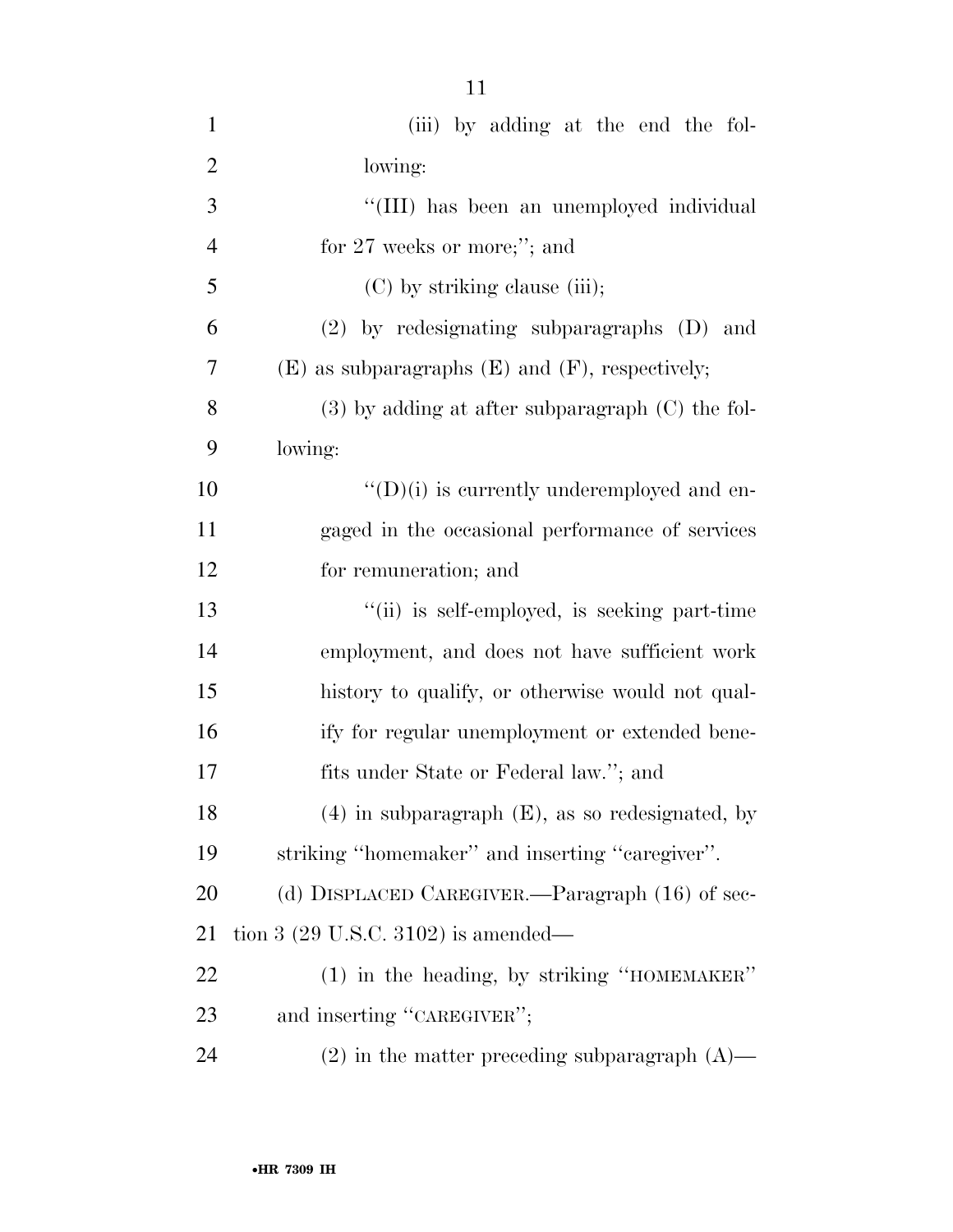| $\mathbf{1}$   | (A) by striking "homemaker" and insert-                    |
|----------------|------------------------------------------------------------|
| $\overline{2}$ | ing "caregiver"; and                                       |
| 3              | (B) by striking "family members" and in-                   |
| $\overline{4}$ | serting "a family member"; and                             |
| 5              | $(3)$ in subparagraph $(A)$ —                              |
| 6              | $(A)$ in clause (i), by striking "or" at the               |
| $\tau$         | end;                                                       |
| 8              | $(B)$ in clause (ii), by striking "and" at the             |
| 9              | end and inserting "or"; and                                |
| 10             | (C) by adding at the end the following:                    |
| 11             | "(iii) has involuntarily left the labor mar-               |
| 12             | ket to provide care for a relative or dependent,           |
| 13             | which may be validated through self-attestation            |
| 14             | to a one-stop operator or provider in a manner             |
| 15             | consistent with section $402A(e)$ of the Higher            |
| 16             | Education Act of 1965 (20 U.S.C. 1070a-                    |
| 17             | $11(e)$ ; and".                                            |
| 18             | (e) ELIGIBLE YOUTH.—Paragraph (18) of section 3            |
| 19             | $(29 \text{ U.S.C. } 3102)$ is amended to read as follows: |
| 20             | "(18) ELIGIBLE YOUTH.—Except as provided                   |
| 21             | in subtitles C and D of title I, the term 'eligible        |
| 22             | youth' means—                                              |
| 23             | $\lq\lq$ an opportunity youth; or                          |
| 24             | "(B) a youth who is not younger than $14$                  |
| 25             | years of age and not older than 24 years of age,           |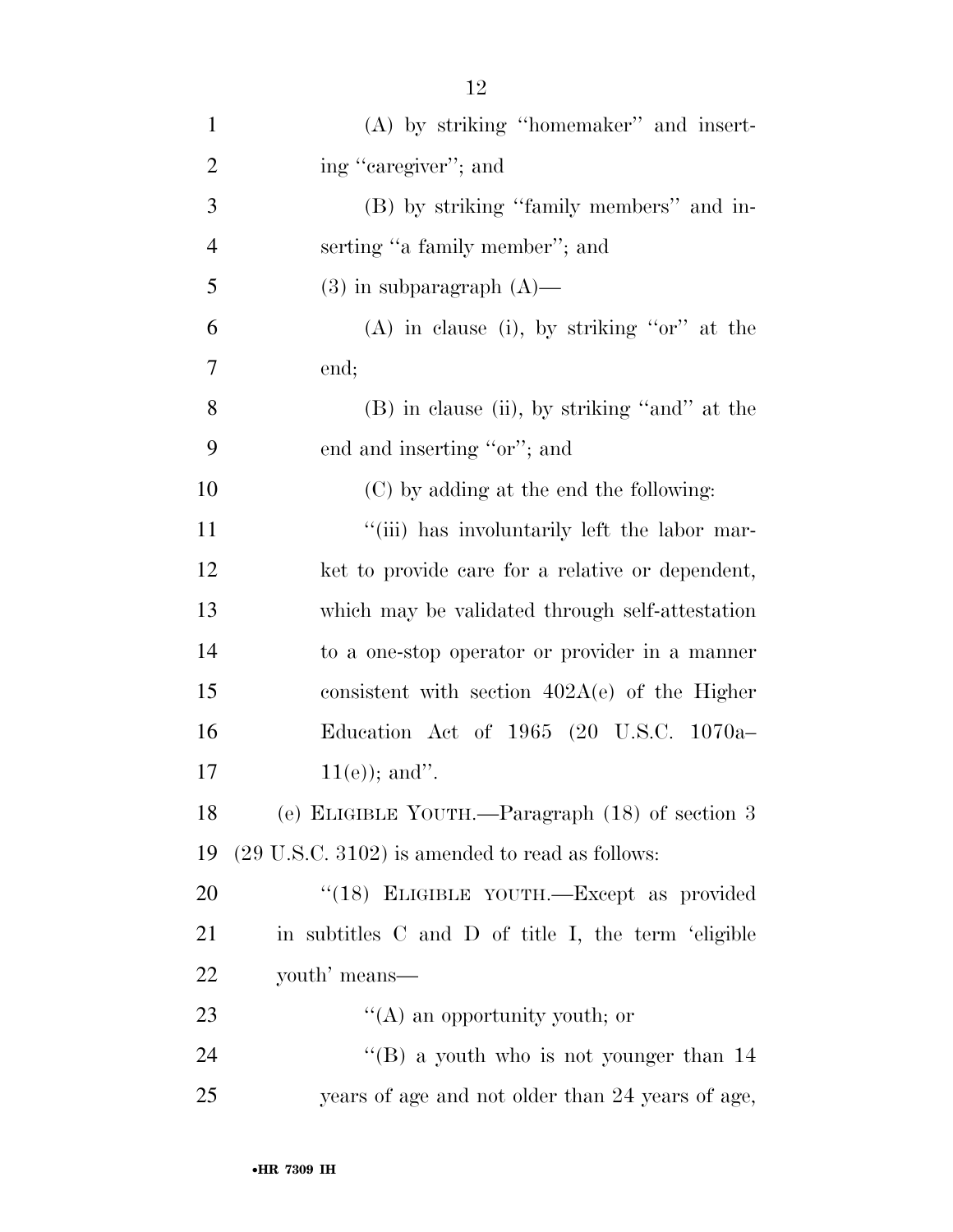| $\mathbf{1}$   | who can self-attest, in a manner consistent with                |
|----------------|-----------------------------------------------------------------|
| $\overline{2}$ | section $402A(e)$ of the Higher Education Act of                |
| $\mathfrak{Z}$ | $(20 \text{ U.S.C. } 1070a-11(e)), \text{ that}$<br>1965<br>the |
| $\overline{4}$ | youth—                                                          |
| 5              | "(i) is attending school (as defined by                         |
| 6              | State law);                                                     |
| $\tau$         | "(ii) is a low-income individual; and                           |
| 8              | "(iii) is one or more of the following:                         |
| 9              | $\lq (I)$ An English learner.                                   |
| 10             | "(II) An individual impacted by                                 |
| 11             | the juvenile or adult justice system.                           |
| 12             | "(III) A homeless individual (as                                |
| 13             | defined in section $41403(6)$ of the Vi-                        |
| 14             | olence Against Women Act of 1994                                |
| 15             | $(42 \text{ U.S.C. } 14043\text{e} - 2(6)))$ , a homeless       |
| 16             | child or youth (as defined in section                           |
| 17             | $725(2)$ of the McKinney-Vento Home-                            |
| 18             | Assistance Act (42 U.S.C.<br>less                               |
| 19             | $11434a(2)$ ), a runaway, a child or                            |
| 20             | youth in foster care or who has aged                            |
| 21             | out of the foster care system, a child                          |
| 22             | or youth eligible for assistance under                          |
| 23             | section 477 of the Social Security Act                          |
| 24             | $(42 \text{ U.S.C. } 677)$ , or a child or youth                |
| 25             | in an out-of-home placement.                                    |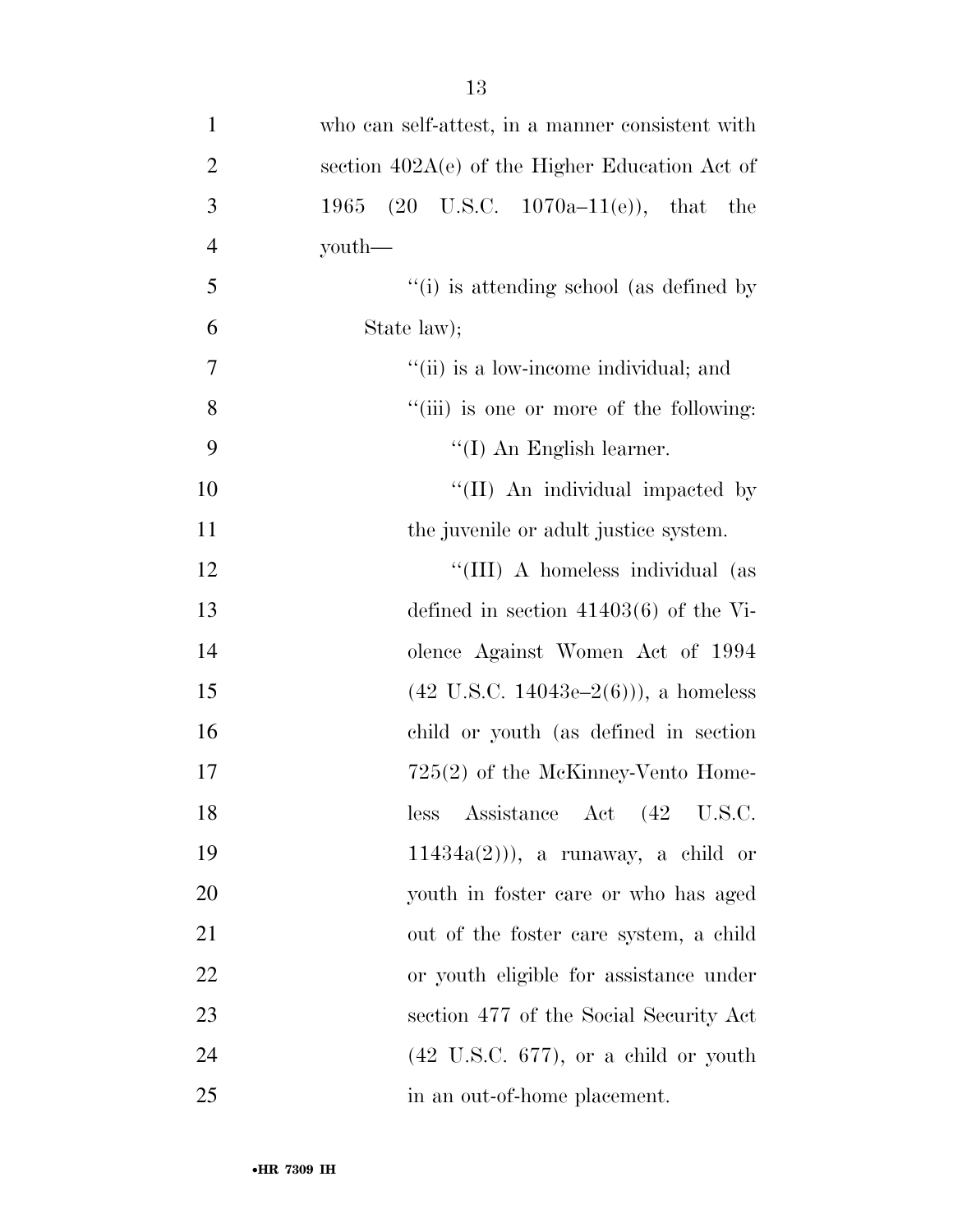| $\mathbf{1}$   | "(IV) An individual who is preg-                       |
|----------------|--------------------------------------------------------|
| $\overline{2}$ | nant or parenting.                                     |
| 3              | $\lq\lq (V)$ An individual with a dis-                 |
| $\overline{4}$ | ability.".                                             |
| 5              | (f) ENGLISH LEARNER.—Paragraph $(21)$ of section       |
| 6              | 3 (29 U.S.C. 3102) is amended—                         |
| $\overline{7}$ | $(1)$ in the heading, by striking "LANGUAGE";          |
| 8              | and                                                    |
| 9              | $(2)$ by striking "language".                          |
| 10             | INDIVIDUAL WITH A BARRIER TO EMPLOY-<br>(g)            |
| 11             | MENT.—Paragraph $(24)$ of section 3(29 U.S.C. 3102) is |
| 12             | amended to read as follows:                            |
| 13             | "(24) INDIVIDUAL WITH A BARRIER TO EM-                 |
| 14             | PLOYMENT.—The term 'individual with a barrier to       |
| 15             | employment' means a member of 1 or more of the         |
| 16             | following populations:                                 |
| 17             | "(A) Displaced caregivers.                             |
| 18             | "(B) Low-income individuals.                           |
| 19             | "(C) Indians, Alaska Natives, and Native               |
| 20             | Hawaiians, as such terms are defined in section        |
| 21             | 166.                                                   |
| 22             | "(D) Individuals with disabilities, including          |
| 23             | youth who are individuals with disabilities.           |
| 24             | " $(E)$ Older individuals.                             |
| 25             | $\lq\lq(F)$ Justice-involved individuals.              |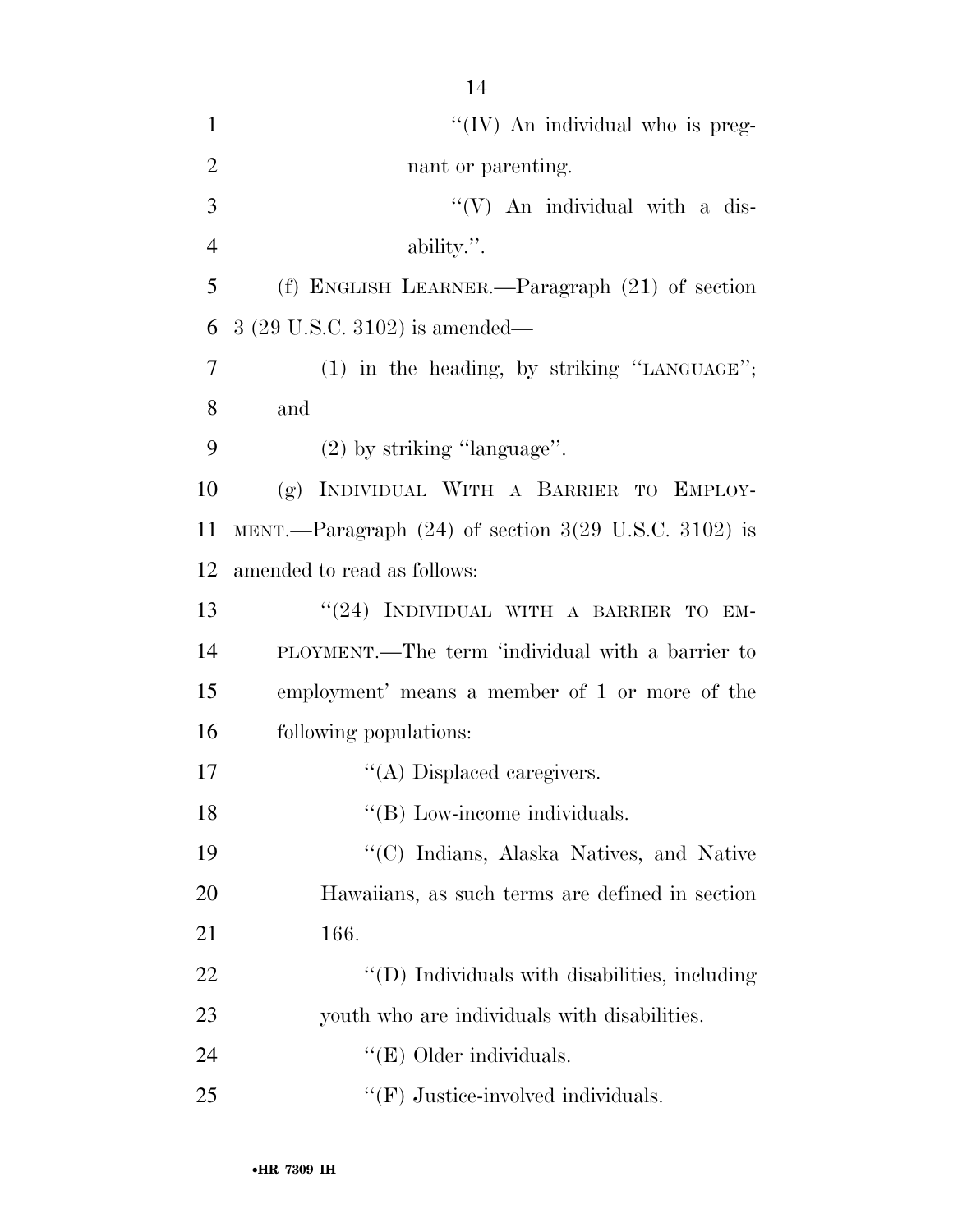| $\mathbf{1}$   | "(G) Homeless individuals (as defined in                |
|----------------|---------------------------------------------------------|
| $\overline{2}$ | section $41403(6)$ of the Violence Against              |
| 3              | Women Act of 1994 (42 U.S.C. 14043e–2(6))),             |
| $\overline{4}$ | or homeless children and youths (as defined in          |
| 5              | section $725(2)$ of the McKinney-Vento Home-            |
| 6              | less Assistance Act $(42 \text{ U.S.C. } 11434a(2)))$ . |
| $\tau$         | "(H) Youth who are in or have aged out                  |
| 8              | of the foster care system.                              |
| 9              | "(I) Individuals who are English learners,              |
| 10             | individuals who have low levels of literacy in-         |
| 11             | cluding digital literacy, or individuals facing         |
| 12             | substantial cultural barriers.                          |
| 13             | "(J) Eligible migrant and seasonal farm-                |
| 14             | workers, as defined in section $167(i)$ .               |
| 15             | "(K) Individuals who exhausted lifetime                 |
| 16             | eligibility under part A of title IV of the Social      |
| 17             | Security Act (42 U.S.C. 601 et seq.).                   |
| 18             | "(L) Single parents (including single preg-             |
| 19             | nant women).                                            |
| 20             | "(M) Long-term unemployed individuals.                  |
| 21             | "(N) The spouse of, or youth with a par-                |
| 22             | ent who is—                                             |
| 23             | $``(i)$ a member of the armed forces (as                |
| 24             | such term is defined in section $101(a)(4)$             |
| 25             | of title 10, United States Code);                       |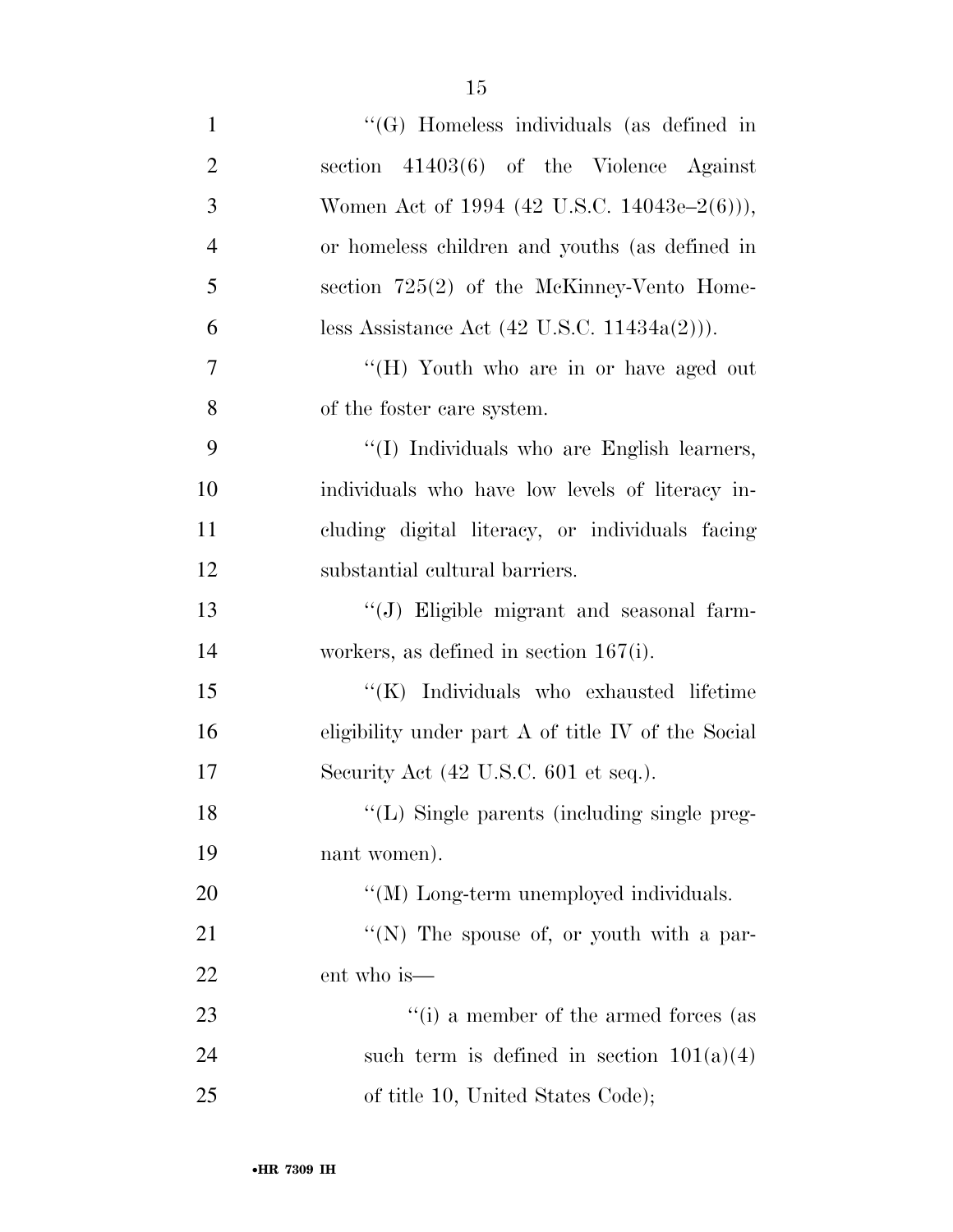| $\mathbf{1}$     | "(ii) on active duty (as such term is                               |
|------------------|---------------------------------------------------------------------|
| $\mathbf{2}$     | defined in section $101(d)(1)$ of such title);                      |
| $\mathfrak{Z}$   | and                                                                 |
| $\overline{4}$   | "(iii) deployed or recently transferred.                            |
| 5                | "(O) Individuals who have been historically                         |
| 6                | underserved and marginalized as a result of                         |
| $\boldsymbol{7}$ | race, color, national origin, sexual orientation,                   |
| 8                | or gender identity.                                                 |
| 9                | "(P) Such other groups as the Governor                              |
| 10               | involved determines to have barriers to employ-                     |
| 11               | ment.".                                                             |
| 12               | (h) INSTITUTION OF HIGHER EDUCATION.-Para-                          |
| 13               | graph $(28)$ of section 3 $(29 \text{ U.S.C. } 3102)$ is amended by |
| 14               | striking "subparagraphs (A) and (B) of section                      |
| 15               | $102(a)(1)$ " and inserting "subparagraph (B) of section            |
| 16               | $102(a)(1)$ ".                                                      |
| 17               | (i) LABOR MARKET AREA.—Paragraph (30) of sec-                       |
|                  | 18 tion 3(29 U.S.C. 3102) is amended by inserting "and the          |
| 19               | economic development agency" after "Department of                   |
| 20               | Labor".                                                             |
| 21               | (j) LOW-INCOME INDIVIDUAL.—Paragraph $(36)$ of                      |
| 22               | section 3 $(29 \text{ U.S.C. } 3102)$ is amended—                   |
| 23               | $(1)$ in subparagraph $(A)$ —                                       |
| 24               | (A) by amending sublause (I) of clause                              |

25 (ii)to read as follows: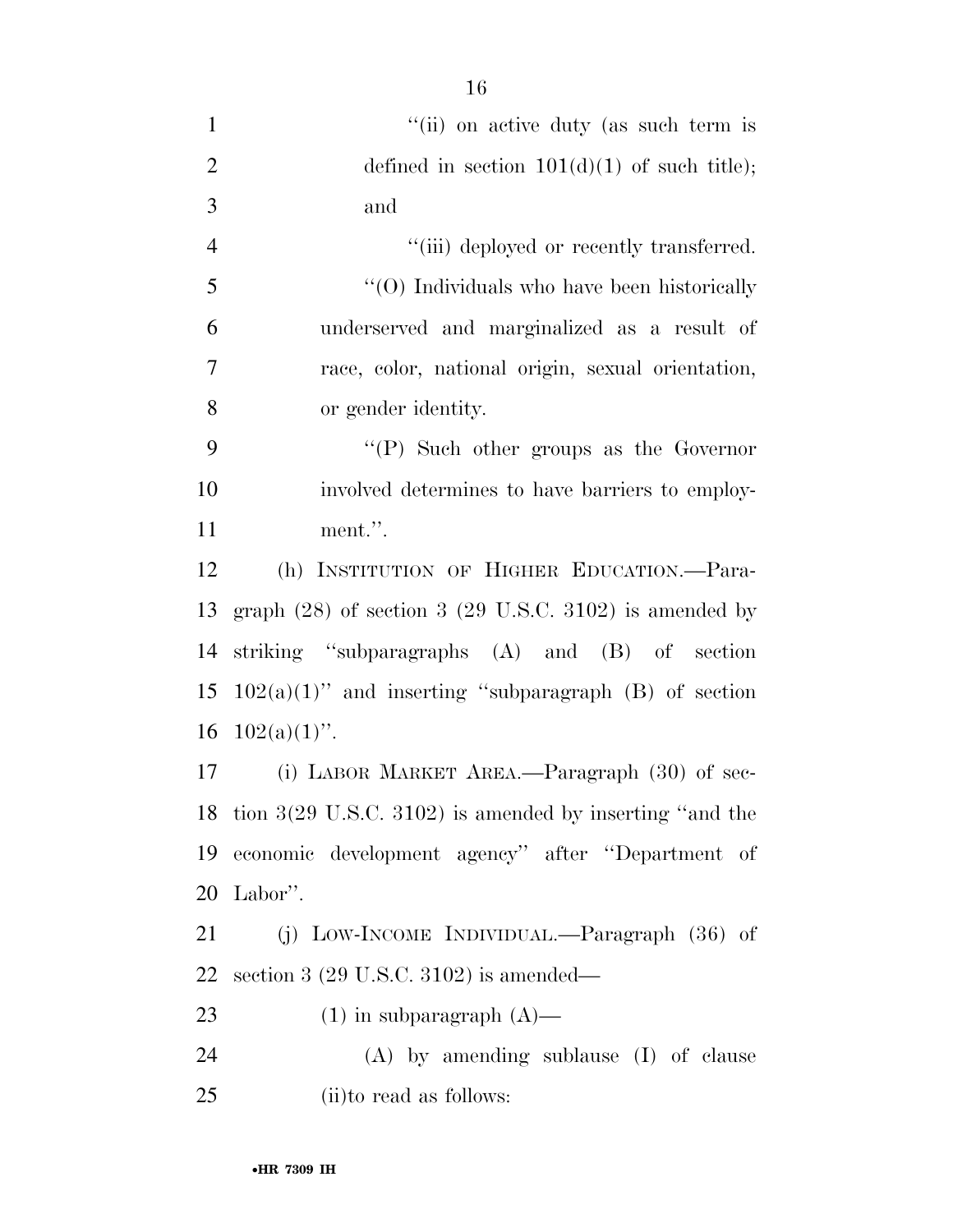| $\mathbf{1}$   | $\lq\lq$ (I) 150 percent of the poverty              |
|----------------|------------------------------------------------------|
| $\overline{2}$ | line (exclusive of unemployment com-                 |
| 3              | pensation, child support payments,                   |
| $\overline{4}$ | payments described in subparagraph                   |
| 5              | $(A)$ , and old-age and survivors insur-             |
| 6              | ance benefits received under section                 |
| $\overline{7}$ | 202 of the Social Security Act (42)                  |
| 8              | U.S.C. $402$ ); or";                                 |
| 9              | $(B)$ in clause $(v)$ , by striking "or" at the      |
| 10             | end;                                                 |
| 11             | $(C)$ in clause $(vi)$ , by striking the period at   |
| 12             | the end and inserting "; or"; and                    |
| 13             | (D) by adding at the end the following:              |
| 14             | "(vii) is an individual who is—                      |
| 15             | "(I) an eligible migrant or sea-                     |
| 16             | sonal farmworker, as defined in sec-                 |
| 17             | tion $167(i)$ ; and                                  |
| 18             | $\lq\lq$ (II) in a family with total family          |
| 19             | income that does not exceed 150 per-                 |
| 20             | cent of the poverty line."; and                      |
| 21             | $(2)$ in subparagraph $(B)$ , by striking "based on  |
| 22             | the most recent lower living family budget issued by |
| 23             | the Secretary".                                      |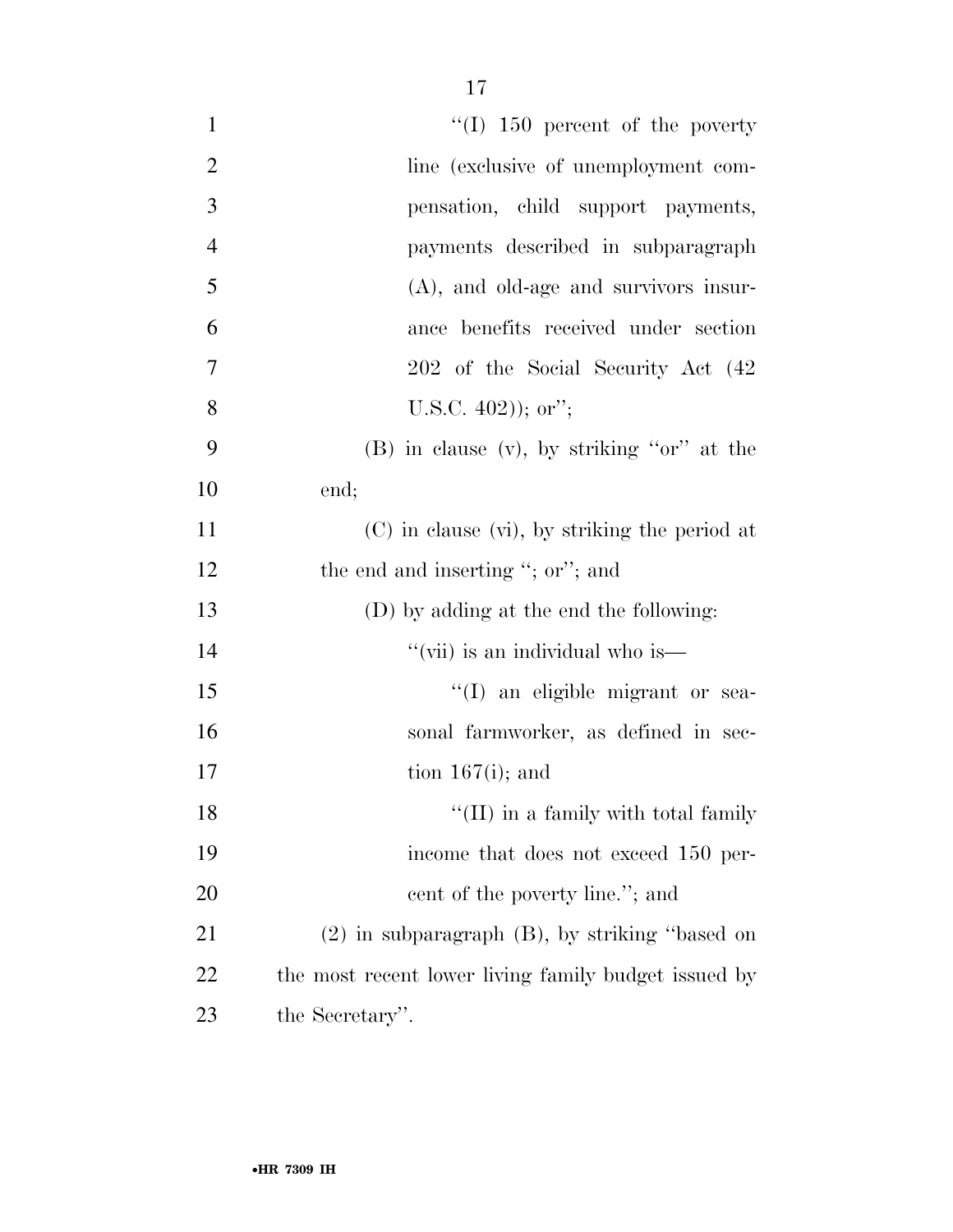| $\mathbf{1}$   | (k) NONTRADITIONAL EMPLOYMENT.—Paragraph                           |
|----------------|--------------------------------------------------------------------|
| $\overline{2}$ | $(37)$ of section 3 $(29 \text{ U.S.C. } 3102)$ is amended to read |
| 3              | as follows:                                                        |
| $\overline{4}$ | "(37) NONTRADITIONAL EMPLOYMENT.—The                               |
| 5              | term 'nontraditional employment' refers to occupa-                 |
| 6              | tions or fields of work, for which a group of individ-             |
| $\overline{7}$ | uals (such as individuals from the same gender,                    |
| 8              | race, or ethnicity), the members of which—                         |
| 9              | "(A) comprise less than 25 percent of the                          |
| 10             | individuals employed in each such occupation or                    |
| 11             | field of work; or                                                  |
| 12             | "(B) comprise a percentage of individuals                          |
| 13             | employed in such occupation that is lower than                     |
| 14             | the percentage of the total population com-                        |
| 15             | prised by such members, based on the most re-                      |
| 16             | cent data from the Bureau of the Census.".                         |
| 17             | (l)<br>JUSTICE-INVOLVED INDIVIDUAL.—Paragraph                      |
|                | 18 (38) of section 3 (29 U.S.C. 3102) is amended—                  |
| 19             | (1) in the heading, by striking "OFFENDER"                         |
| 20             | and inserting "JUSTICE-INVOLVED INDIVIDUAL";                       |
| 21             | and                                                                |
| 22             | $(2)$ by striking "offender" and inserting "jus-                   |
| 23             | tice-involved individual".                                         |
| 24             | (m) OPPORTUNITY YOUTH.—Paragraph (46) of sec-                      |
| 25             | tion $3$ (29 U.S.C. 3102) is amended to read as follows:           |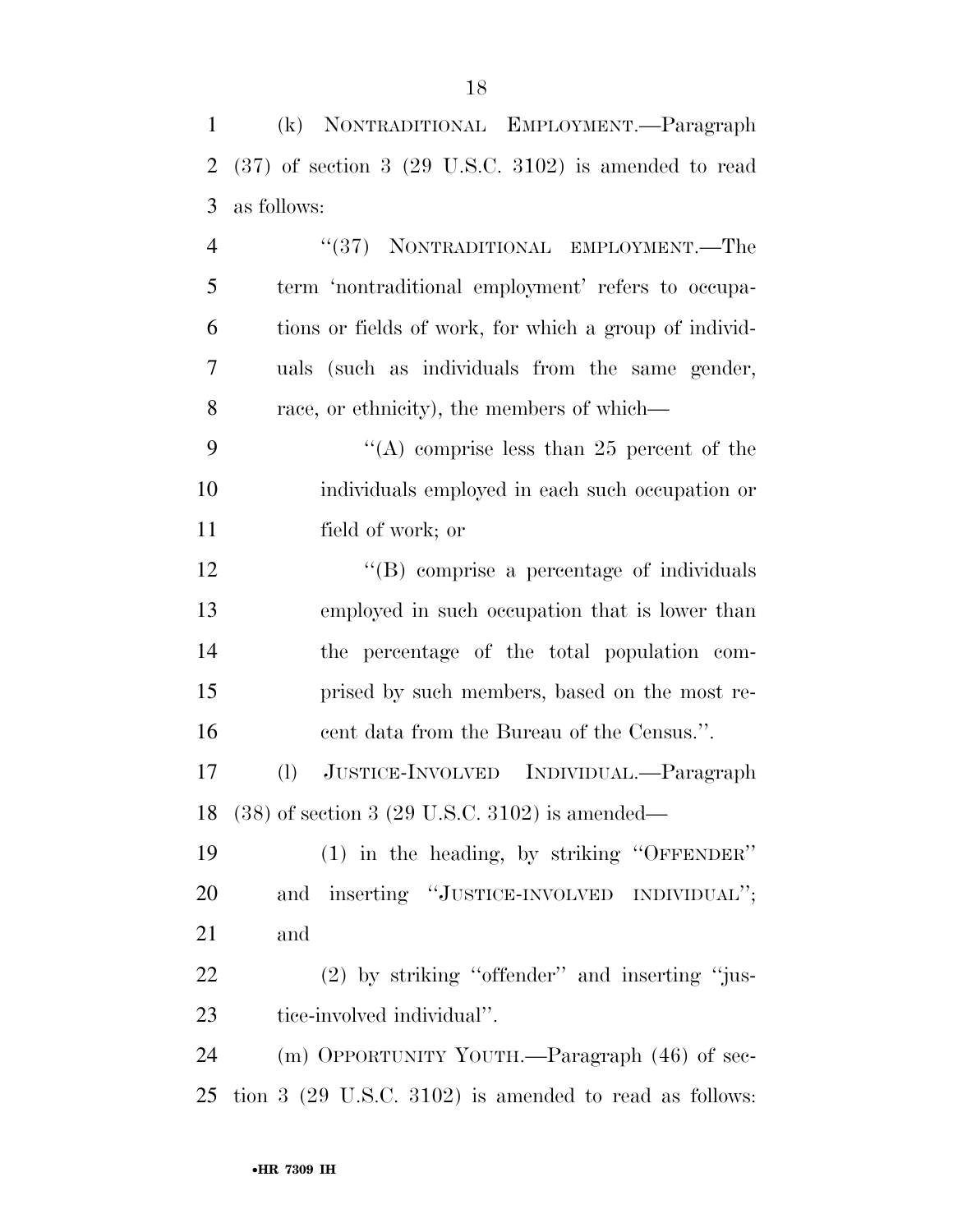| $\mathbf{1}$   | "(46) OPPORTUNITY YOUTH.—The term 'op-                              |
|----------------|---------------------------------------------------------------------|
| $\overline{2}$ | portunity youth'—                                                   |
| 3              | "(A) means an individual—                                           |
| $\overline{4}$ | $``(i)$ who is not younger than 16 years                            |
| 5              | of age and not older than 26 years of age;                          |
| 6              | and                                                                 |
| $\tau$         | "(ii) who can self-attest to a one-stop                             |
| 8              | operator or one-stop center, in a manner                            |
| 9              | consistent with section $402A(e)$ of the                            |
| 10             | Higher Education Act of 1965 (20 U.S.C.                             |
| 11             | $1070a-11(e)$ that the individual is—                               |
| 12             | $\lq\lq$ not attending any school (as                               |
| 13             | defined under State law); and                                       |
| 14             | $\lq\lq$ (II) not employed; and                                     |
| 15             | $\lq\lq$ (B) except in the case of an individual                    |
| 16             | who is low-income and has foundational skill                        |
| 17             | needs, does not include any individual who is a                     |
| 18             | recipient of a secondary school diploma or its                      |
| 19             | recognized equivalent.".                                            |
| 20             | (n) RAPID RESPONSE ACTIVITY.—Paragraph (51) of                      |
| 21             | section $3$ $(29 \text{ U.S.C. } 3102)$ is amended by inserting "in |
| 22             | a job position of similar wages and benefits, to the great-         |
| 23             | est extent possible, or on the job training for a new occu-         |
|                | 24 pation or industry," after "reemployment".                       |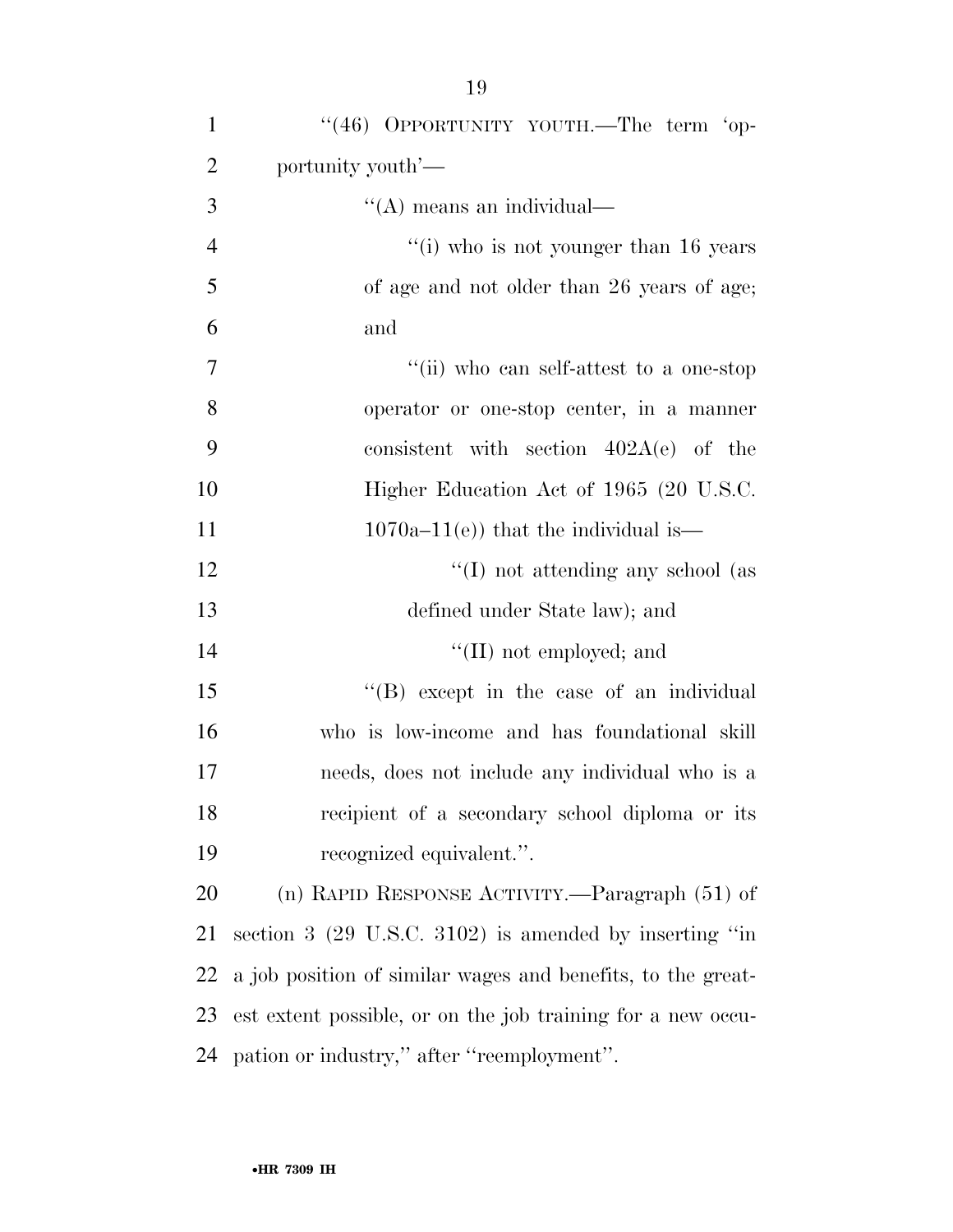(o) STATE.—Paragraph (56) of section 3 (29 U.S.C. 3102) is amended by striking ''the Commonwealth of''.

 (p) SUPPORTIVE SERVICES.—Paragraph (59) of sec- tion 3 (29 U.S.C. 3102) is amended to read as follows: 5 "(59) SUPPORTIVE SERVICES.—The term 'sup- portive services' means services such as transpor- tation, child care, dependent care, housing, food and nutrition services, mental health care supports, sub- stance use disorder treatment, access to broadband, affordable internet connection, or digital devices with connection to the internet, assistive technology, and needs-related payments, that are necessary to enable an individual to participate in workforce develop-ment activities.''.

 (q) ADDITIONAL DEFINITIONS.—Section 3 (29 U.S.C. 3102), as amended by this section, is further amended—

 (1) by adding at the end the following new paragraphs:

20 "(72) APPRENTICESHIP PROGRAM.—The term 'apprenticeship program' means a program reg- istered under the Act of August 16, 1937 (commonly known as the 'National Apprenticeship Act'; 50 Stat. 664, chapter 663; 29 U.S.C. 50 et seq.).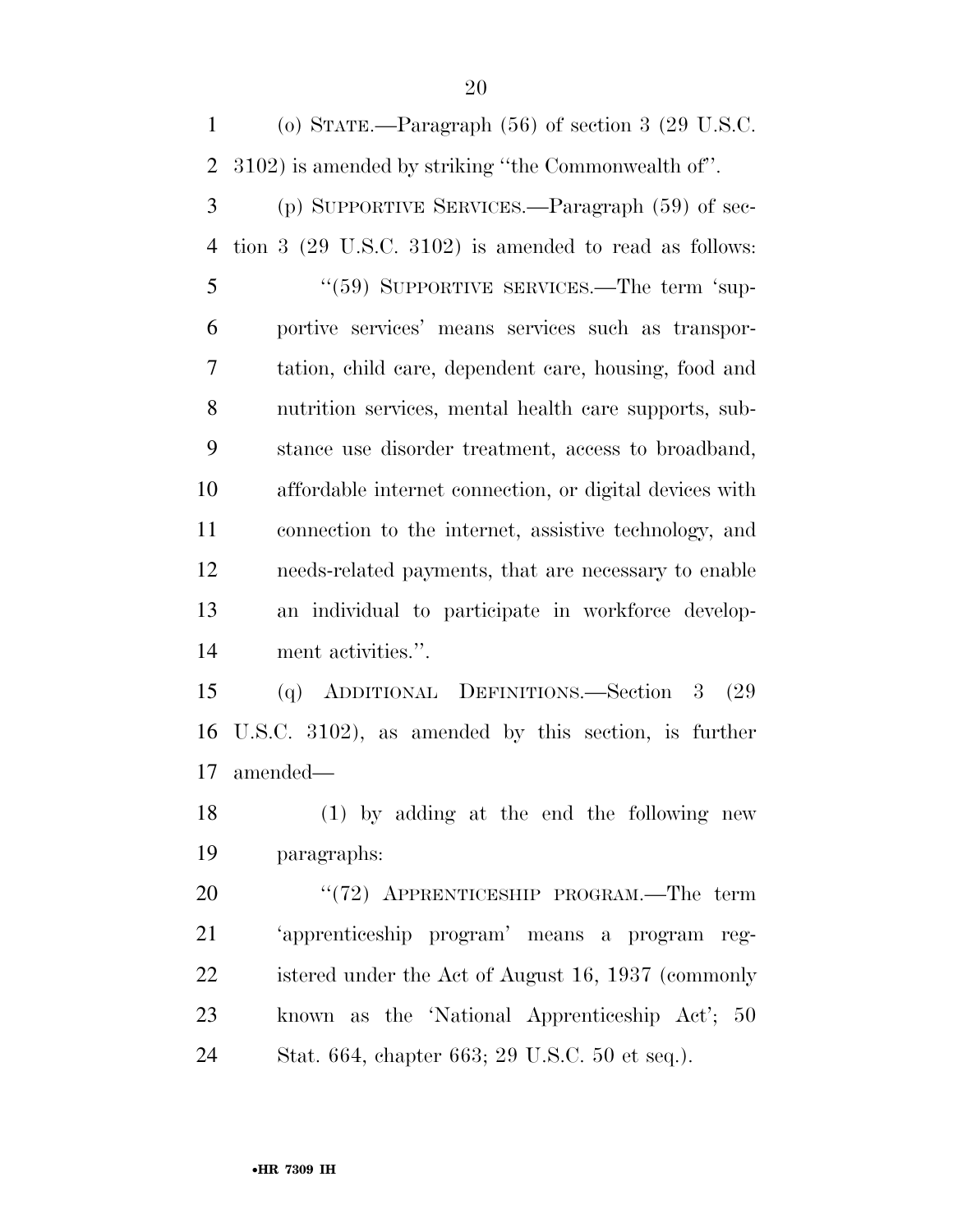| $\mathbf{1}$   | "(73) COENROLLMENT.—The term 'coenroll-               |
|----------------|-------------------------------------------------------|
| $\overline{2}$ | ment' means simultaneous enrollment in more than      |
| 3              | one of the programs or activities carried out by a    |
| $\overline{4}$ | one-stop partner in section $121(b)(1)(B)$ .          |
| 5              | "(74) COMPETENCY.—The term 'competency'               |
| 6              | means the attainment of knowledge, skills, and abili- |
| 7              | ties in a subject area, as specified by an occupa-    |
| 8              | tional skill standard and demonstrated by an appro-   |
| 9              | priate written, oral, hands-on, or other appropriate  |
| 10             | proficiency measurement.                              |
| 11             | "(75) DIGITAL LITERACY SKILLS.—The term               |
| 12             | 'digital literacy skills' has the meaning given the   |
| 13             | term in section 202 of the Museum and Library         |
| 14             | Services Act (20 U.S.C. 9101).                        |
| 15             | "(76) EVIDENCE-BASED.—The term 'evidence-             |
| 16             | based', when used with respect to an activity, strat- |
| 17             | egy, or intervention, means an activity, strategy or  |
| 18             | intervention that—                                    |
| 19             | $\lq\lq$ demonstrates a statistically signifi-        |
| 20             | cant effect on improving participant outcomes         |
| 21             | or other relevant outcomes based on—                  |
| 22             | "(i) strong evidence from at least 1                  |
| 23             | well-designed and well-implemented experi-            |
| 24             | mental study;                                         |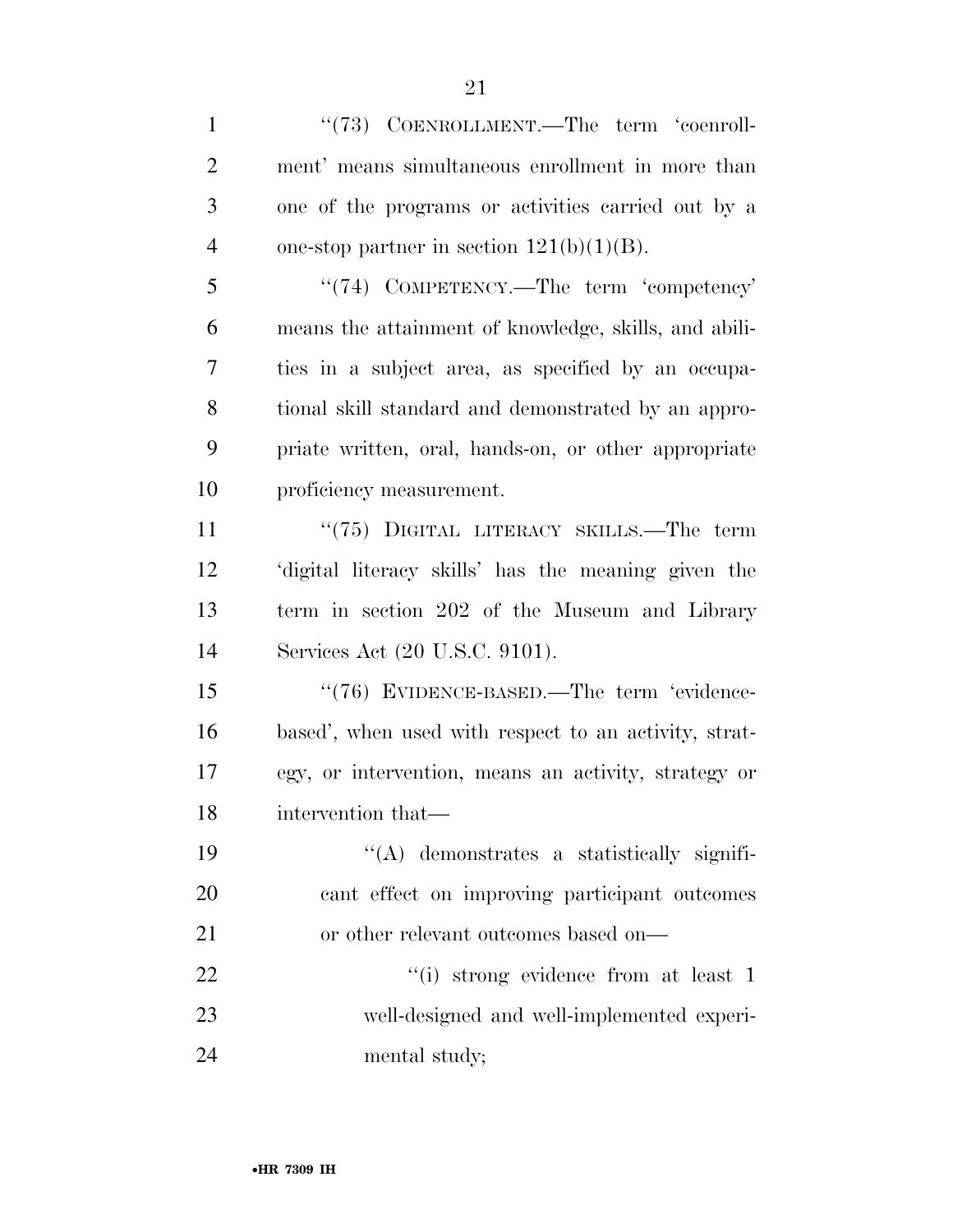| $\mathbf{1}$   | "(ii) moderate evidence from at least                  |
|----------------|--------------------------------------------------------|
| $\overline{2}$ | well-designed and well-implemented<br>$\mathbf{1}$     |
| 3              | quasi-experimental study; or                           |
| $\overline{4}$ | "(iii) promising evidence from at least                |
| 5              | 1 well-designed and well-implemented cor-              |
| 6              | relational study with statistical controls for         |
| 7              | selection bias; or                                     |
| 8              | $\lq\lq(B)(i)$ demonstrates a rationale based on       |
| 9              | high-quality research findings or positive eval-       |
| 10             | uation that such activity, strategy, or interven-      |
| 11             | tion is likely to improve student outcomes or          |
| 12             | other relevant outcomes; and                           |
| 13             | "(ii) includes ongoing efforts to examine              |
| 14             | the effects of such activity, strategy, or inter-      |
| 15             | vention.                                               |
| 16             | "(77) LABOR ORGANIZATION.—The term 'labor              |
| 17             | organization' has the meaning given the term in sec-   |
| 18             | tion $2(5)$ of the National Labor Relations Act $(29)$ |
| 19             | U.S.C. $152(5)$ , except that such term shall also in- |
| 20             | clude—                                                 |
| 21             | "(A) any organization composed of labor                |
| 22             | organizations, such as a labor union federation        |
| 23             | or a State or municipal labor body; and                |
| 24             | "(B) any organization which would be in-               |
| 25             | cluded in the definition for such term under           |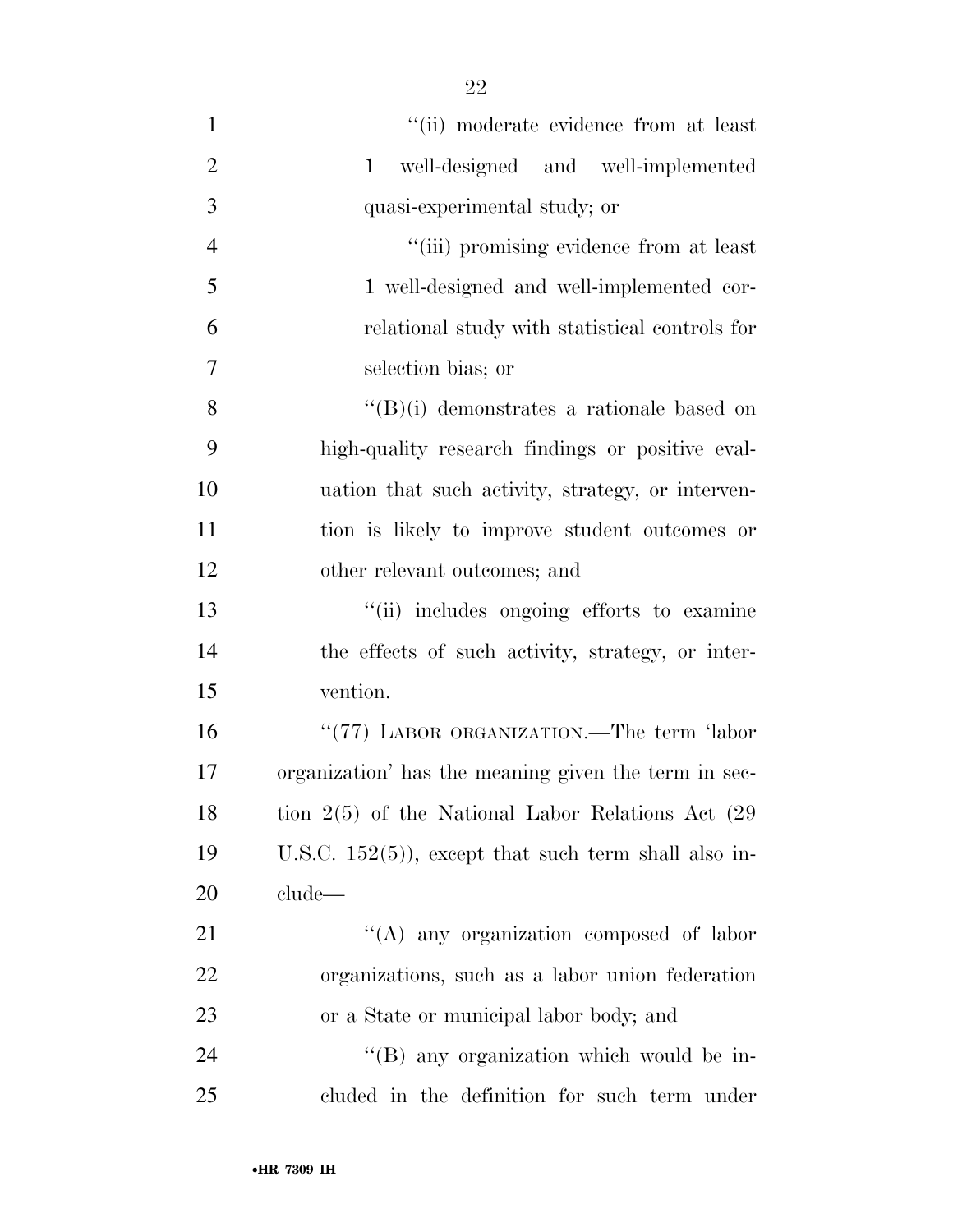| $\mathbf{1}$   | such section $2(5)$ but for the fact that the orga- |
|----------------|-----------------------------------------------------|
| $\overline{2}$ | nization represents—                                |
| 3              | "(i) individuals employed by the                    |
| $\overline{4}$ | United States, any wholly owned Govern-             |
| 5              | ment corporation, any Federal Reserve               |
| 6              | Bank, or any State or political subdivision         |
| $\overline{7}$ | thereof;                                            |
| 8              | "(ii) individuals employed by persons               |
| 9              | subject to the Railway Labor Act (45 25             |
| 10             | U.S.C. $151$ et seq.); or                           |
| 11             | "(iii) individuals employed as agricul-             |
| 12             | tural laborers.                                     |
| 13             | "(78) PERKINS-ELIGIBLE AGENCY.—The term             |
| 14             | 'Perkins-eligible agency' has the meaning given the |
| 15             | term 'eligible agency' in section 3 of the Carl D.  |
| 16             | Perkins Career and Technical Education Act of       |
| 17             | 2006 (20 U.S.C. 2302).                              |
| 18             | "(79) PRE-APPRENTICESHIP PROGRAM.—The               |
| 19             | term 'pre-apprenticeship program' means a training  |
| 20             | model or program that—                              |
| 21             | $\lq\lq$ is designed to prepare participants to     |
| 22             | enter an apprenticeship program;                    |
| 23             | $\lq\lq$ (B) has a written agreement with 1 or      |
| 24             | more sponsors of apprenticeship programs that       |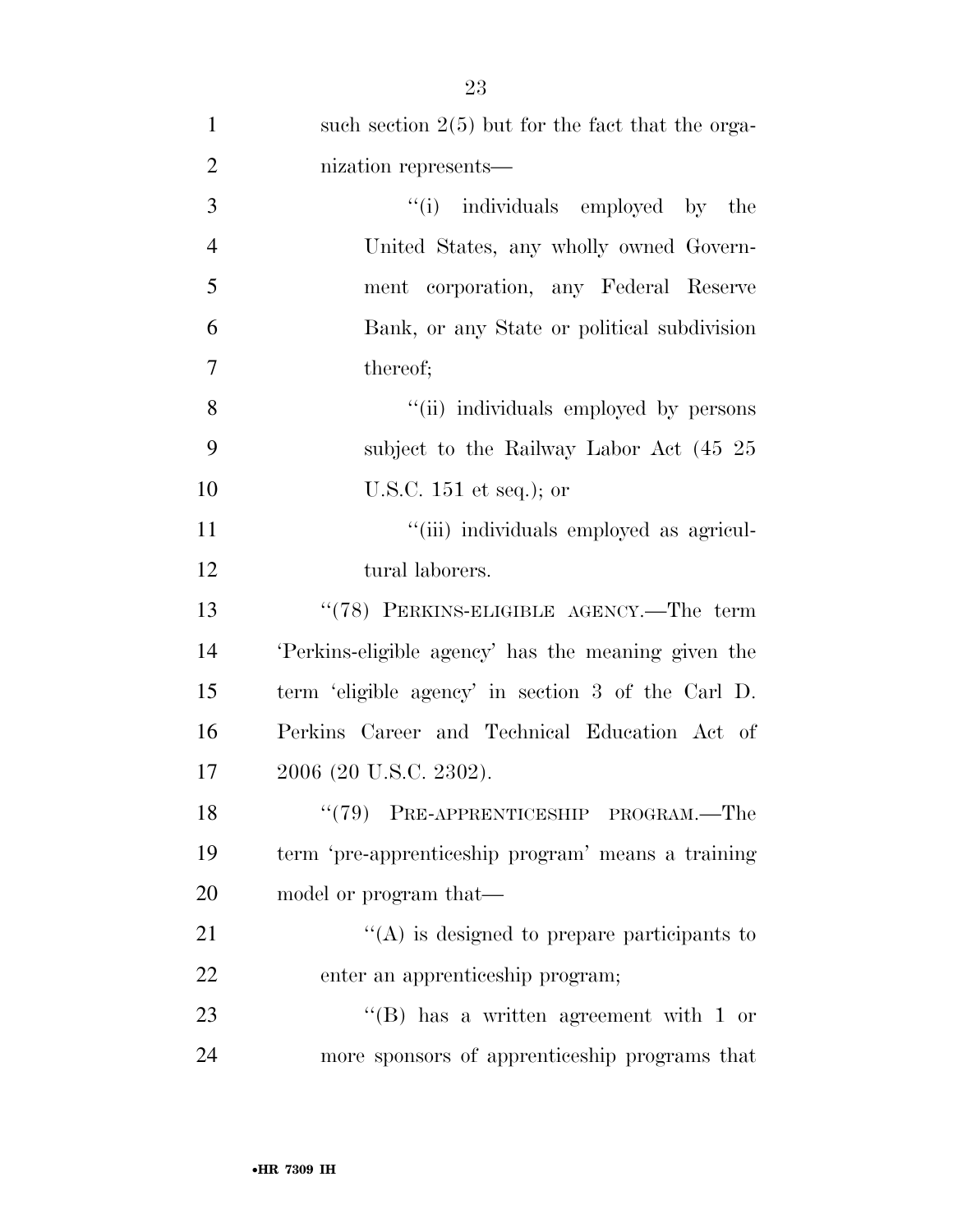| $\mathbf{1}$   | would enable participants who successfully com-      |
|----------------|------------------------------------------------------|
| $\overline{2}$ | plete the pre-apprenticeship program—                |
| 3              | "(i) to enter into the apprenticeship                |
| $\overline{4}$ | program if a place in the program is avail-          |
| 5              | able and if the participant meets the quali-         |
| 6              | fications of the apprenticeship program;             |
| 7              | and                                                  |
| 8              | "(ii) to earn credits towards the ap-                |
| 9              | prenticeship program;                                |
| 10             | "(C) includes skills development (including          |
| 11             | a curriculum for the skills development) aligned     |
| 12             | with industry standards related to an appren-        |
| 13             | ticeship program created in consultation with        |
| 14             | sponsors of the apprenticeship program that are      |
| 15             | parties to the written agreement under subpara-      |
| 16             | graph (B), and that will prepare participants by     |
| 17             | teaching the skills and competencies needed to       |
| 18             | enter 1 or more apprenticeship programs; and         |
| 19             | $\lq\lq$ (D) does not displace a paid employee.      |
| 20             | "(80) WORK-BASED LEARNING.—The<br>term               |
| 21             | 'work-based learning' has the meaning given the      |
| 22             | term in section 3 of the Carl D. Perkins Career and  |
| 23             | Technical Education Act of 2006 (20 U.S.C. 2302).    |
| 24             | "(81) WORKFORCE AGENCY.—The term 'work-              |
| 25             | force agency' means the State agency or local agency |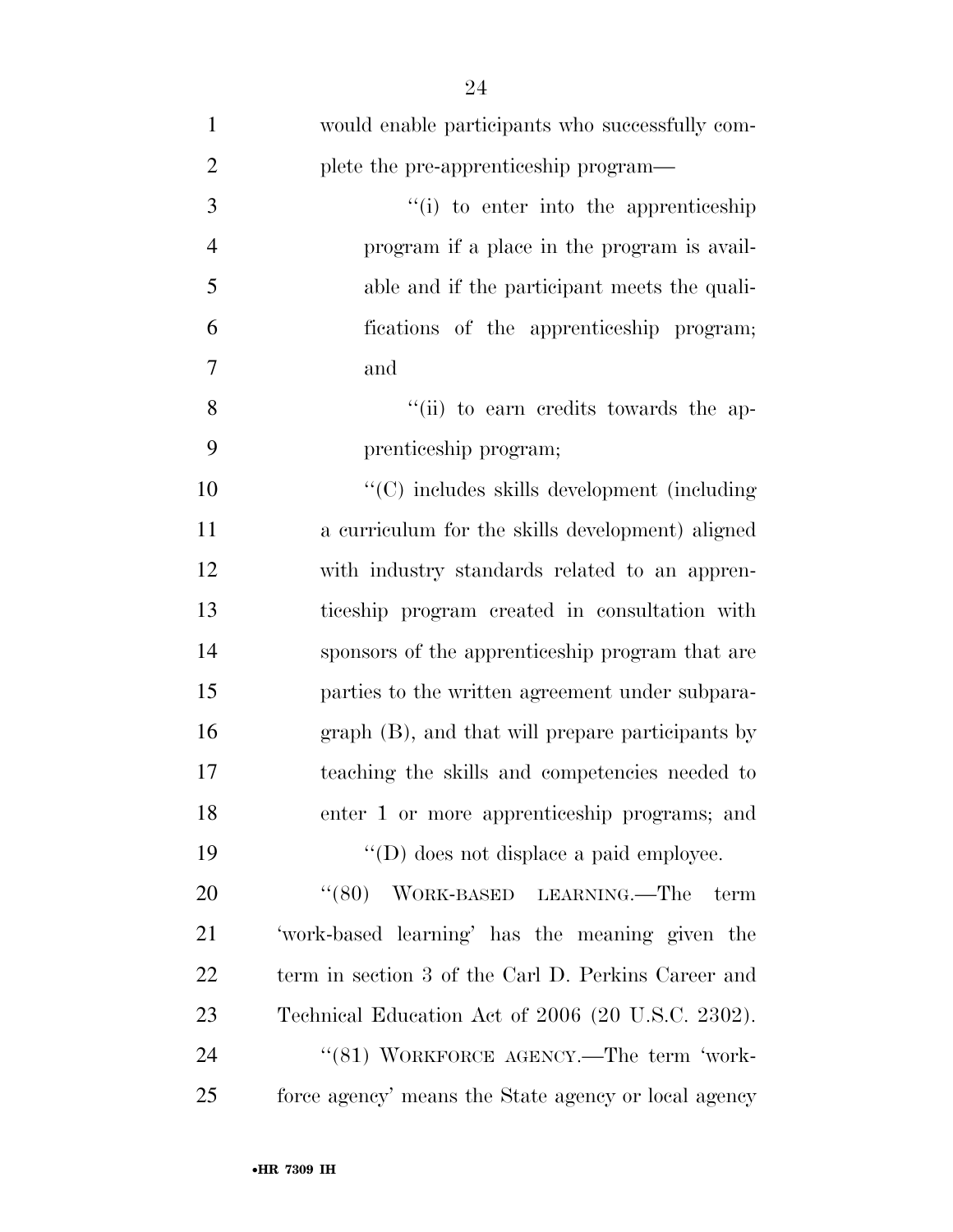responsible for administering workforce development 2 activities or the workforce development system."; (2) by striking paragraphs (27) and (54); and (3) by reordering paragraphs (1) through (71), as amended by this section, and the paragraphs added by paragraph (1) of this subsection in alpha- betical order, and renumbering such paragraphs as so reordered. **SEC. 102. WIOA TABLE OF CONTENTS.**  The table of contents in section 1(b) of the Workforce Innovation and Opportunity Act is amended by striking the item relating to section 172 and inserting the fol- lowing: ''Sec. 172. Community college and industry partnership grants. ''Sec. 173. Reentry employment opportunities ''Sec. 174. Sectoral employment through career training for occupational readiness (sector) program. ''Sec. 175. Workforce data quality initiative grants. ''Sec. 176. Authorization of appropriations.''. **TITLE II—WORKFORCE DEVELOPMENT ACTIVITIES Subtitle A—System Alignment CHAPTER 1—STATE PROVISIONS SEC. 201. STATE WORKFORCE DEVELOPMENT BOARDS.**  19 (a) MEMBERSHIP.—Section  $101(b)(1)(C)$  of the Workforce Innovation and Opportunity Act (29 U.S.C.  $3111(b)(1)(C)$  is amended— (1) in clause (ii)—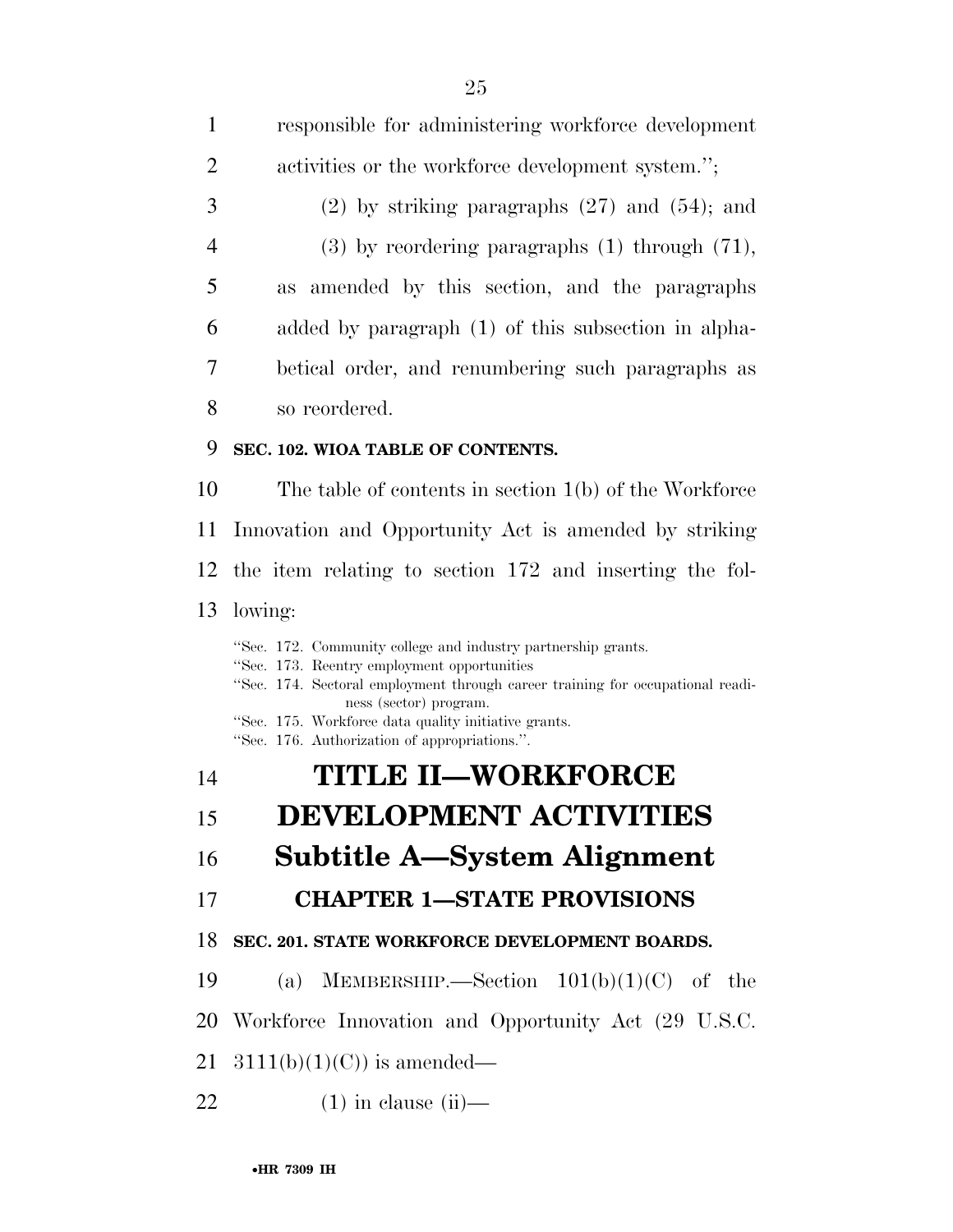| $\mathbf{1}$   | $(A)$ in the matter preceding subclause $(I)$ ,   |
|----------------|---------------------------------------------------|
| $\overline{2}$ | by striking "20 percent" and inserting "30 per-   |
| 3              | cent";                                            |
| $\overline{4}$ | $(B)$ in subclause $(III)$ , by inserting ", jus- |
| 5              | tice-involved individuals," after "veterans"; and |
| 6              | $(C)$ in subclause $(IV)$ , by striking "out-of-  |
| $\overline{7}$ | school" and inserting "opportunity"; and          |
| 8              | $(2)$ in clause $(iii)$ —                         |
| 9              | $(A)$ in subclause $(I)$ —                        |
| 10             | (i) by striking "and" at the end of               |
| 11             | item (aa); and                                    |
| 12             | (ii) by adding at the end the fol-                |
| 13             | lowing:                                           |
| 14             | "(cc) State agency officials                      |
| 15             | responsible for the daily adminis-                |
| 16             | tration of education programs in                  |
| 17             | the State, including secondary                    |
| 18             | education and adult education                     |
| 19             | programs, and chief executive of-                 |
| 20             | ficers (or their representatives) of              |
| 21             | community colleges and other in-                  |
| 22             | stitutions of higher education;                   |
| 23             | and"; and                                         |
| 24             | $(B)$ in subclause $(II)$ —                       |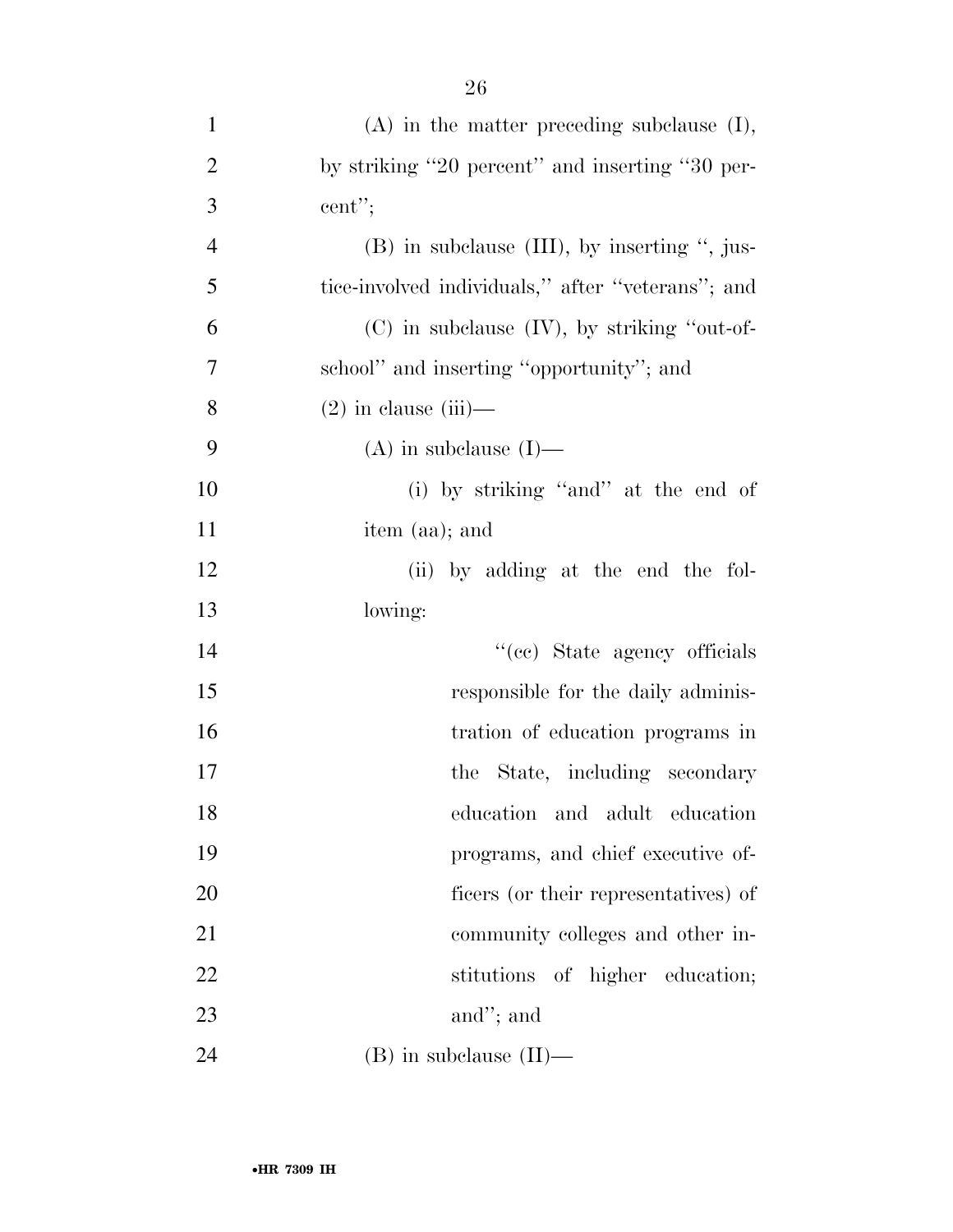| $\mathbf{1}$   | (i) by amending item (bb) to read as                |
|----------------|-----------------------------------------------------|
| $\overline{2}$ | follows:                                            |
| 3              | "(bb) State agency officials                        |
| $\overline{4}$ | responsible for adult or juvenile                   |
| 5              | justice programs in the State;";                    |
| 6              | (ii) by striking "and" at the end of                |
| $\tau$         | item $(ce);$                                        |
| 8              | (iii) by striking item (dd); and                    |
| 9              | (iv) by adding at the end the fol-                  |
| 10             | lowing:                                             |
| 11             | "(dd) State agency officials                        |
| 12             | responsible for vocational reha-                    |
| 13             | bilitation; and                                     |
| 14             | "(ee) State agency officials                        |
| 15             | responsible for economic develop-                   |
| 16             | ment.".                                             |
| 17             | (3) DIVERSE AND DISTINCT REPRESENTA-                |
| 18             | TION.—Section $101(b)(2)$ (29 U.S.C. 3111(b)(2)) is |
| 19             | amended by inserting before the period at the end   |
| <b>20</b>      | the following: ", and diverse demographic popu-     |
| 21             | lations of the State".                              |
| 22             | (4) FUNCTIONS.—Section $101(d)$ (29 U.S.C.          |
| 23             | $3111(d)$ is amended—                               |
| 24             | $(A)$ in paragraph $(3)$ —                          |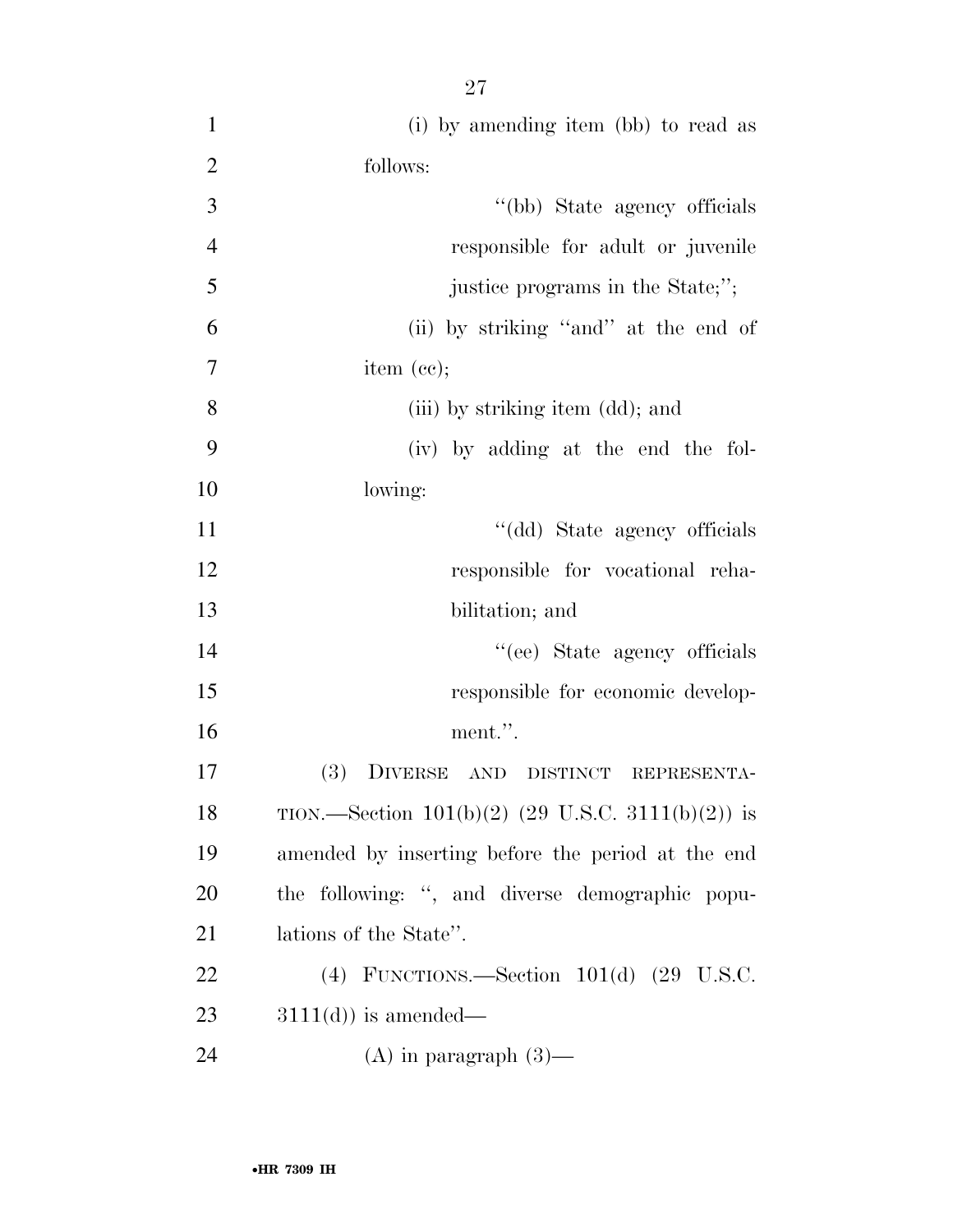| $\mathbf{1}$   | (i) in subparagraph $(A)$ , strike "and     |
|----------------|---------------------------------------------|
| $\overline{2}$ | avoid duplication" and insert "avoid dupli- |
| 3              | cation, and leverage resources and exper-   |
| $\overline{4}$ | tise";                                      |
| 5              | (ii) in subparagraph $(B)$ —                |
| 6              | (I) by inserting "and expand"               |
| 7              | after "support"; and                        |
| 8              | (II) by striking "enter or retain           |
| 9              | employment" and inserting "enter in,        |
| 10             | retain, or progress in employment";         |
| 11             | (iii) in subparagraph $(C)$ —               |
| 12             | (I) by inserting "and equitable"            |
| 13             | after "effective"; and                      |
| 14             | $(II)$ by inserting ", including in-        |
| 15             | dividuals with barriers to employ-          |
| 16             | ment" after "system";                       |
| 17             | $(iv)$ in subparagraph $(E)$ , by striking  |
| 18             | "identification of" and inserting "contin-  |
| 19             | ued identification of and support for";     |
| 20             | (v) in subparagraph $(F)$ —                 |
| 21             | $(I)$ by inserting "affiliated sites,"      |
| 22             | after "partners,"; and                      |
| 23             | (II) by striking "services and              |
| 24             | supportive" and inserting "services,        |
| 25             | career services, and supportive"; and       |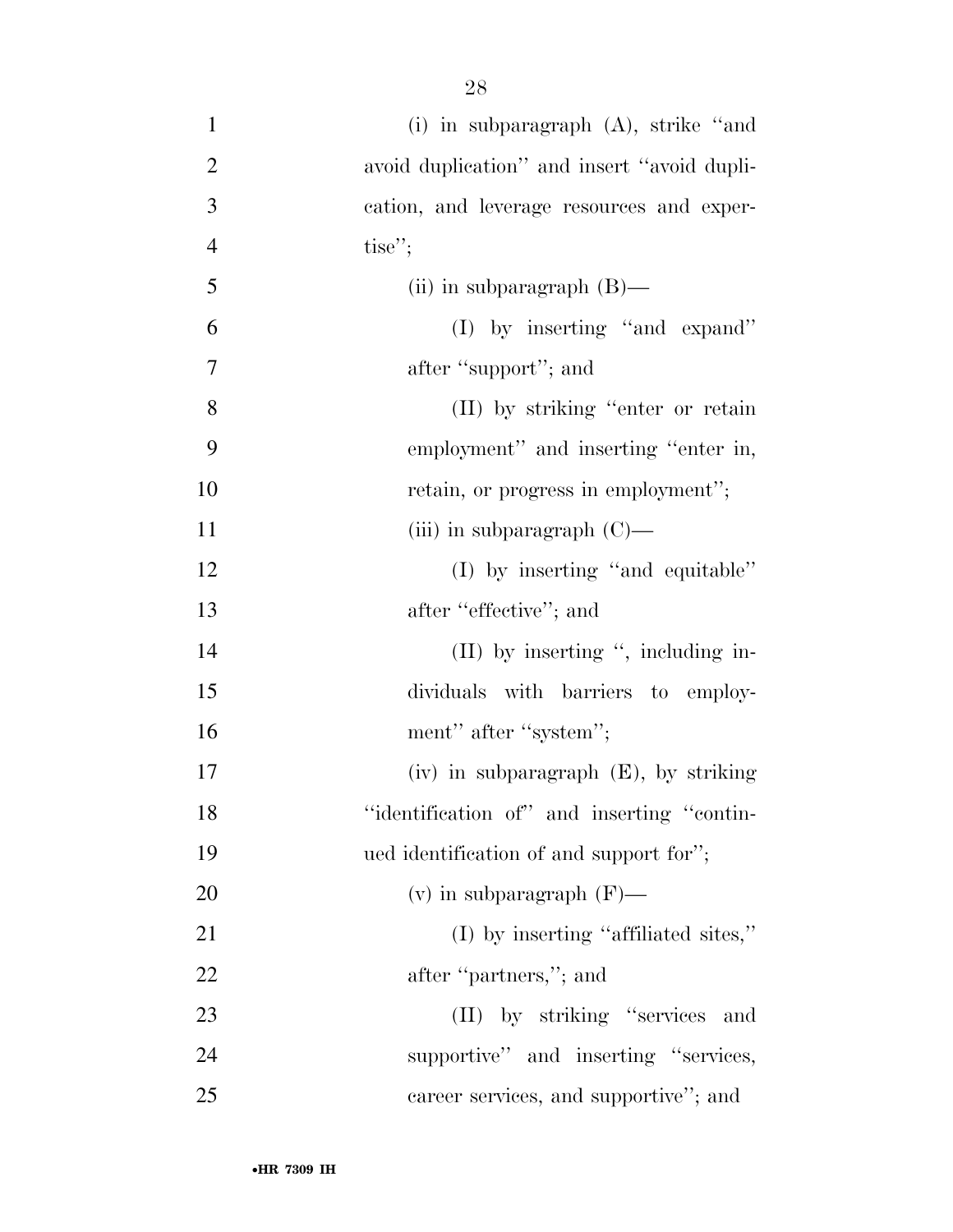| $\mathbf{1}$   | $(vi)$ in subparagraph $(G)$ , by inserting   |
|----------------|-----------------------------------------------|
| $\overline{2}$ | "ongoing" after "support";                    |
| 3              | $(B)$ in paragraph $(5)$ —                    |
| $\overline{4}$ | (i) in subparagraph $(A)$ , by striking       |
| 5              | "centers, relating to the use of business"    |
| 6              | outreach, partnerships, and service delivery  |
| 7              | strategies, including" and inserting "cen-    |
| 8              | ters, including the use of evidence-based     |
| 9              | strategies for such operations, the latest in |
| 10             | digital technology and tools, and the use of  |
| 11             | partnerships to expand and improve serv-      |
| 12             | ices to jobseekers and workers, including";   |
| 13             | (ii) by redesignating subparagraphs           |
| 14             | $(B)$ and $(C)$ as subparagraphs $(C)$ and    |
| 15             | (D), respectively;                            |
| 16             | (iii) by inserting after subparagraph         |
| 17             | $(A)$ the following:                          |
| 18             | "(B) local boards and one-stop centers on     |
| 19             | effective outreach and enhanced services to   |
| 20             | businesses, joint labor-management partner-   |
| 21             | ships, industry associations, and industry or |

 sector partnerships, to provide employment and training activities reflective of regional economic

priorities and the skill and competency needs of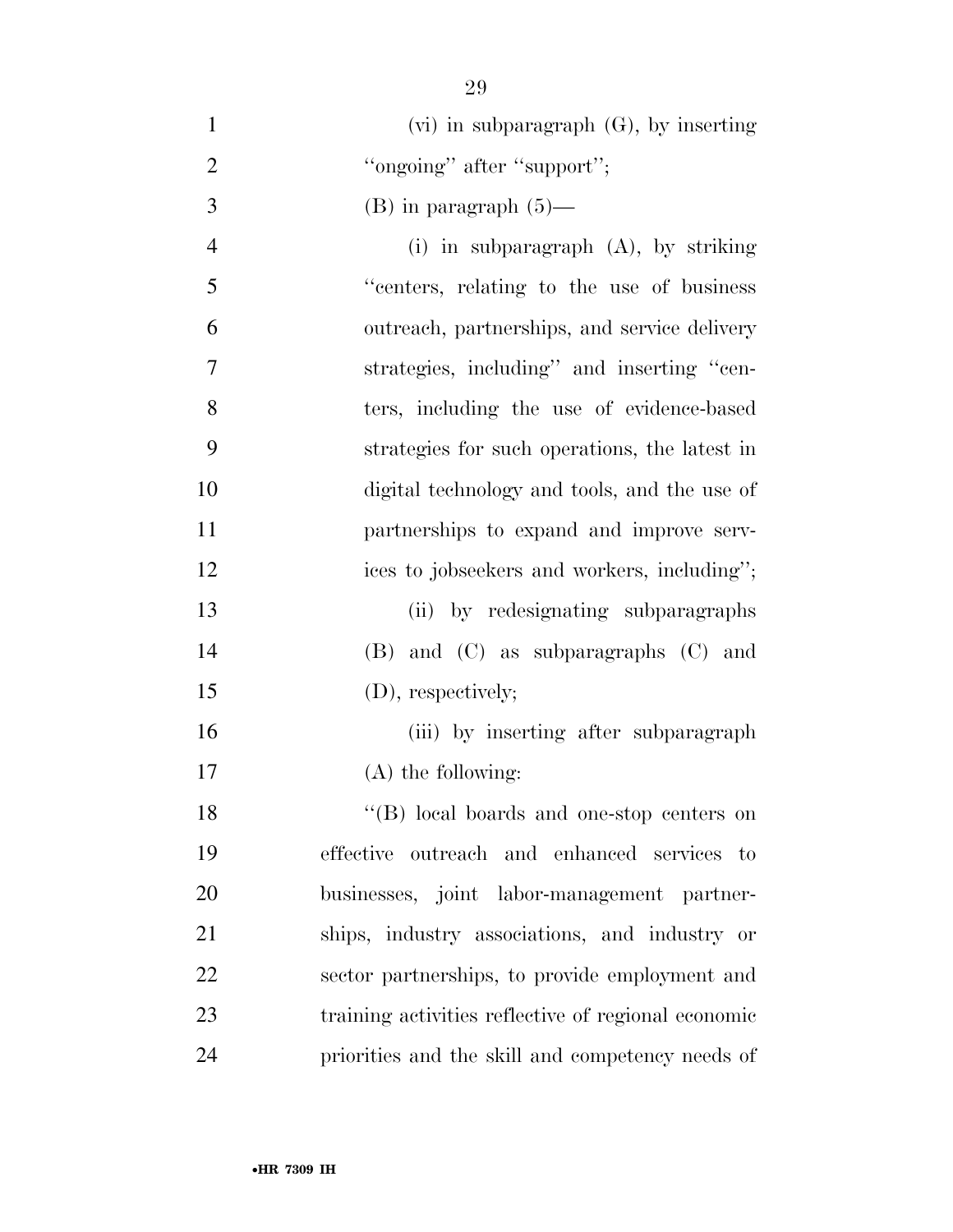| $\mathbf{1}$   | in-demand industry sectors and occupations;";  |
|----------------|------------------------------------------------|
| $\overline{2}$ | and                                            |
| 3              | $(iv)$ in subparagraph $(D)$ , as so redes-    |
| $\overline{4}$ | ignated, by striking "adaptability, to" and    |
| 5              | inserting "adaptablity to reduce the time"     |
| 6              | required for attainment of a recognized        |
| $\tau$         | postsecondary credential or reskilling,        |
| 8              | and"; and                                      |
| 9              | $(C)$ in paragraph $(7)$ —                     |
| 10             | (i) in the matter preceding subpara-           |
| 11             | $graph$ $(A)$ , by striking "technological im- |
| 12             | provements to facilitate access" and insert-   |
| 13             | ing "improvements in the use of digital        |
| 14             | technology to facilitate and expand ac-        |
| 15             | $\text{cess}$ ";                               |
| 16             | (ii) by amending subparagraphs (B)             |
| 17             | and $(C)$ to read as follows:                  |
| 18             | $\lq\lq(B)$ accelerate—                        |
| 19             | "(i) the acquisition of skills, com-           |
| 20             | petencies, and recognized postsecondary        |
| 21             | credentials by participants with respect to    |
| 22             | an in-demand industry sector or occupa-        |
| 23             | tion in a State or local area; and             |
| 24             | "(ii) the matching of participants to          |
| 25             | career pathways and employment opportu-        |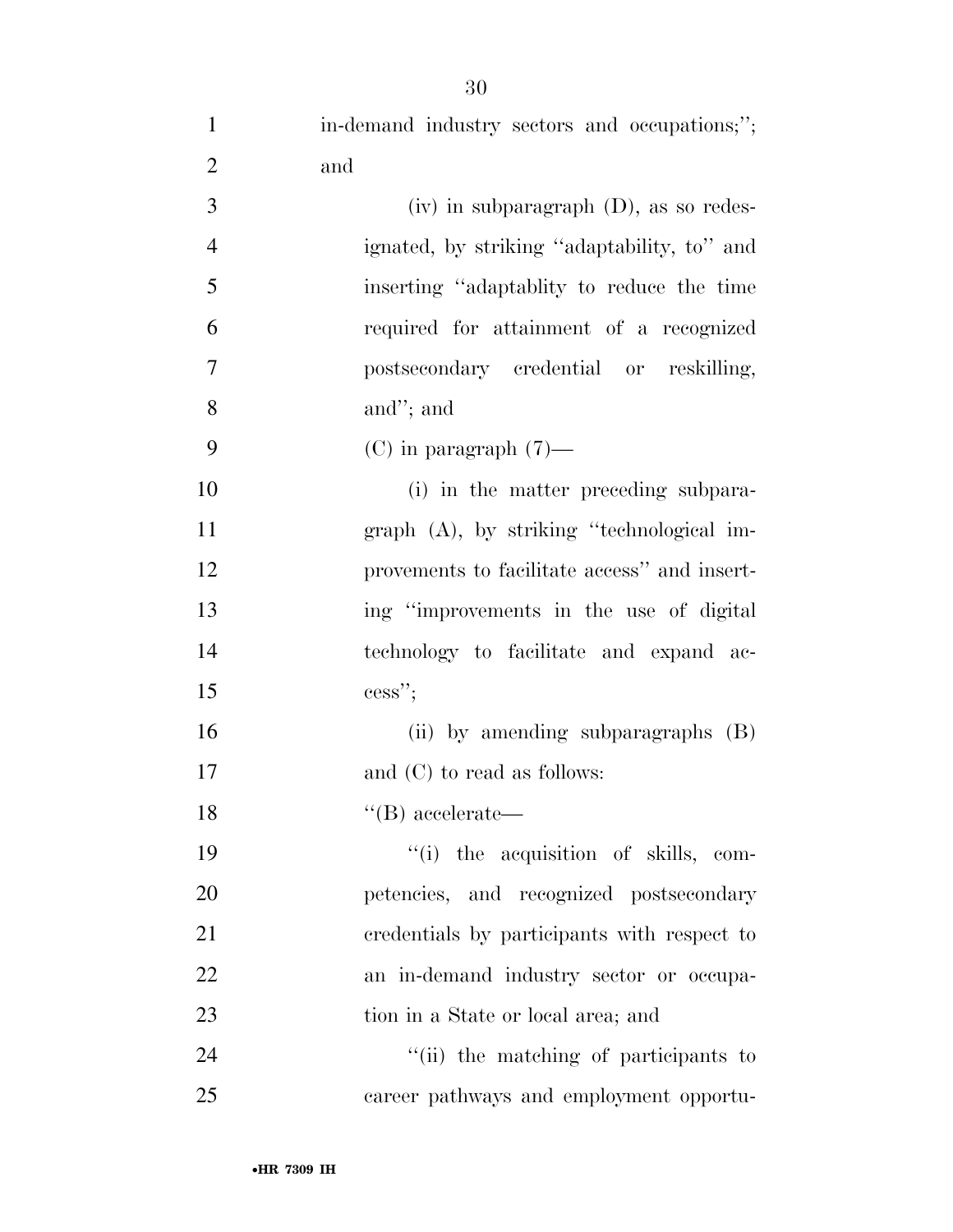| $\mathbf{1}$   | nities based on the skills, competencies,        |
|----------------|--------------------------------------------------|
| $\overline{2}$ | and recognized postsecondary credentials         |
| 3              | attained by such participants;                   |
| $\overline{4}$ | "(C) strengthen the professional develop-        |
| 5              | ment of providers and workforce professionals,   |
| 6              | ensuring professional development activities in- |
| $\tau$         | clude                                            |
| 8              | "(i) trauma-informed practices and               |
| 9              | human-centered design that serve individ-        |
| 10             | uals with barriers to employment;                |
| 11             | "(ii) preparing providers and work-              |
| 12             | force professionals to use the latest tech-      |
| 13             | nology;                                          |
| 14             | "(iii) accessing and understanding               |
| 15             | labor market data; and                           |
| 16             | "(iv) ensuring equitable access and              |
| 17             | service delivery for individuals who have        |
| 18             | been historically underserved,                   |
| 19             | marginalized, and adversely affected as a        |
| 20             | result of race, ethnicity, or gender, includ-    |
| 21             | ing training on customer-centered service        |
| 22             | delivery, racial bias, cultural competence,      |
| 23             | occupational stereotyping, and strategies        |
| 24             | for increasing participant and worker            |
| 25             | voices; and"; and                                |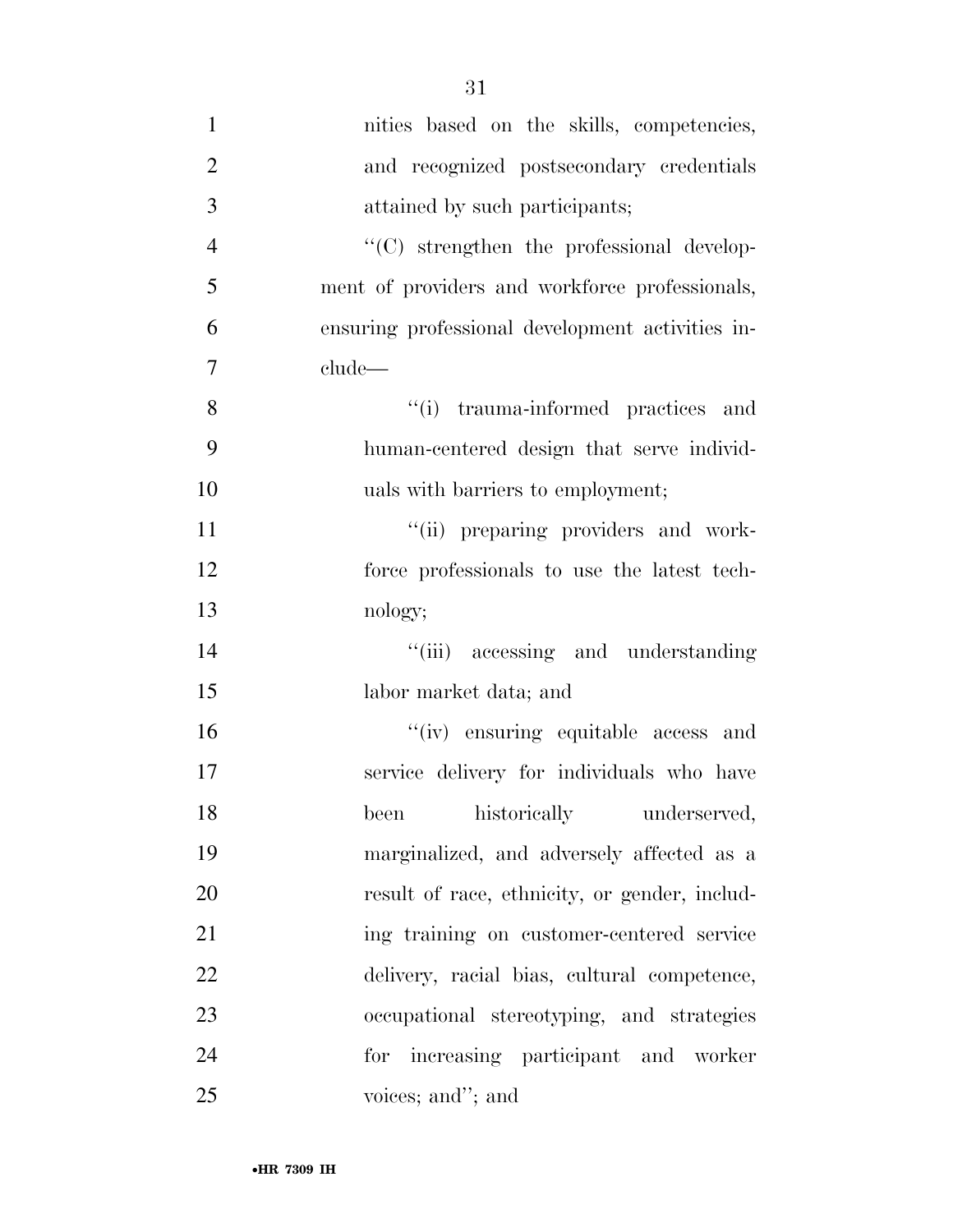| $\mathbf{1}$   | (iii) in subparagraph $(D)$ , by striking           |
|----------------|-----------------------------------------------------|
| $\overline{2}$ | "with disabilities and individuals" and in-         |
| 3              | serting "with barriers to employment, in-           |
| $\overline{4}$ | eluding individuals with disabilities, and to       |
| 5              | individuals".                                       |
| 6              | SEC. 202. UNIFIED STATE PLAN.                       |
| 7              | Section 102 (29 U.S.C. 3112) is amended—            |
| 8              | $(1)$ in subsection $(b)$ —                         |
| 9              | $(A)$ by amending paragraph $(1)$ to read as        |
| 10             | follows:                                            |
| 11             | "(1) STRATEGIC PLANNING ELEMENTS.—The               |
| 12             | unified State plan shall include strategic planning |
| 13             | elements consisting of a strategic vision and goals |
| 14             | for preparing an educated and skilled workforce,    |
| 15             | that include—                                       |
| 16             | $\lq\lq$ (A) a summary and conclusions of anal-     |
| 17             | ysis conducted of the economic conditions in the    |
| 18             | State using labor market information, includ-       |
| 19             | $ing$ —                                             |
| 20             | "(i) existing and emerging in-demand                |
| 21             | industry sectors and occupations;                   |
| 22             | "(ii) the industry or sector partner-               |
| 23             | ships within the State and the opportuni-           |
| 24             | ties for expansion of such partnerships to          |
| 25             | support sector-specific initiatives;                |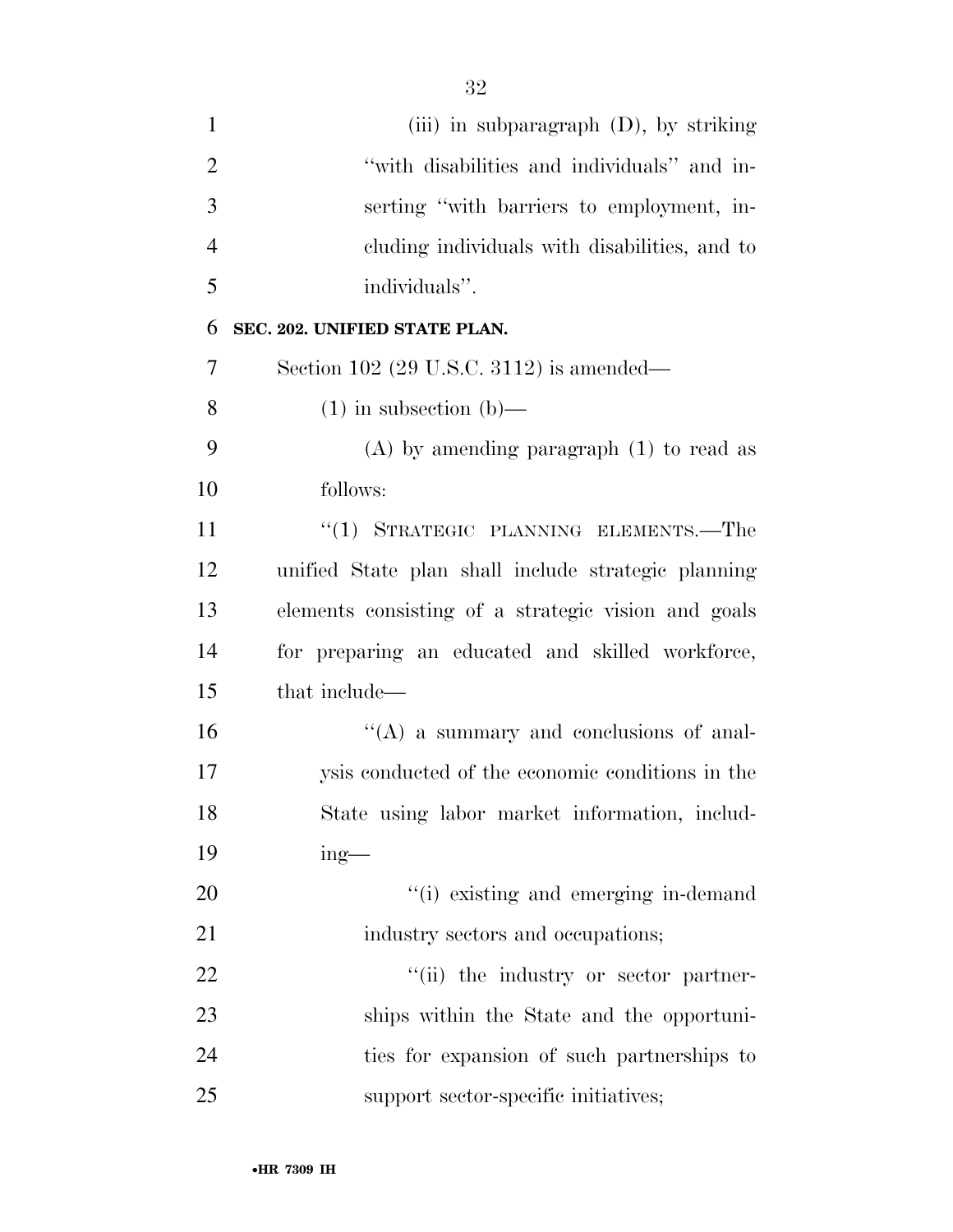- 1  $"(*iii*)$  projected industries or sectors within the State expected to decline or face significant changes in employment oppor- tunities; and 5 ''(iv) the employment needs of em- ployers, including a description of the knowledge, skills, competencies, and abili- ties currently needed and projected to be needed, in those industries and occupa-10 tions: 11  $''(B)$  a summary and conclusions of anal- ysis conducted of the current workforce using labor market information, employment and un-
- employment data, labor market trends, and the educational and skill levels of the workforce, in- cluding individuals with barriers to employment, in the State;

18 ''(C) an analysis of the workforce develop- ment activities (including career services, edu- cation, and training) in the State, in coordina- tion with the Perkins-eligible agency in the State, in order to address the identified edu- cation and skill needs of the workforce and the employment needs of employers in the State, in-cluding—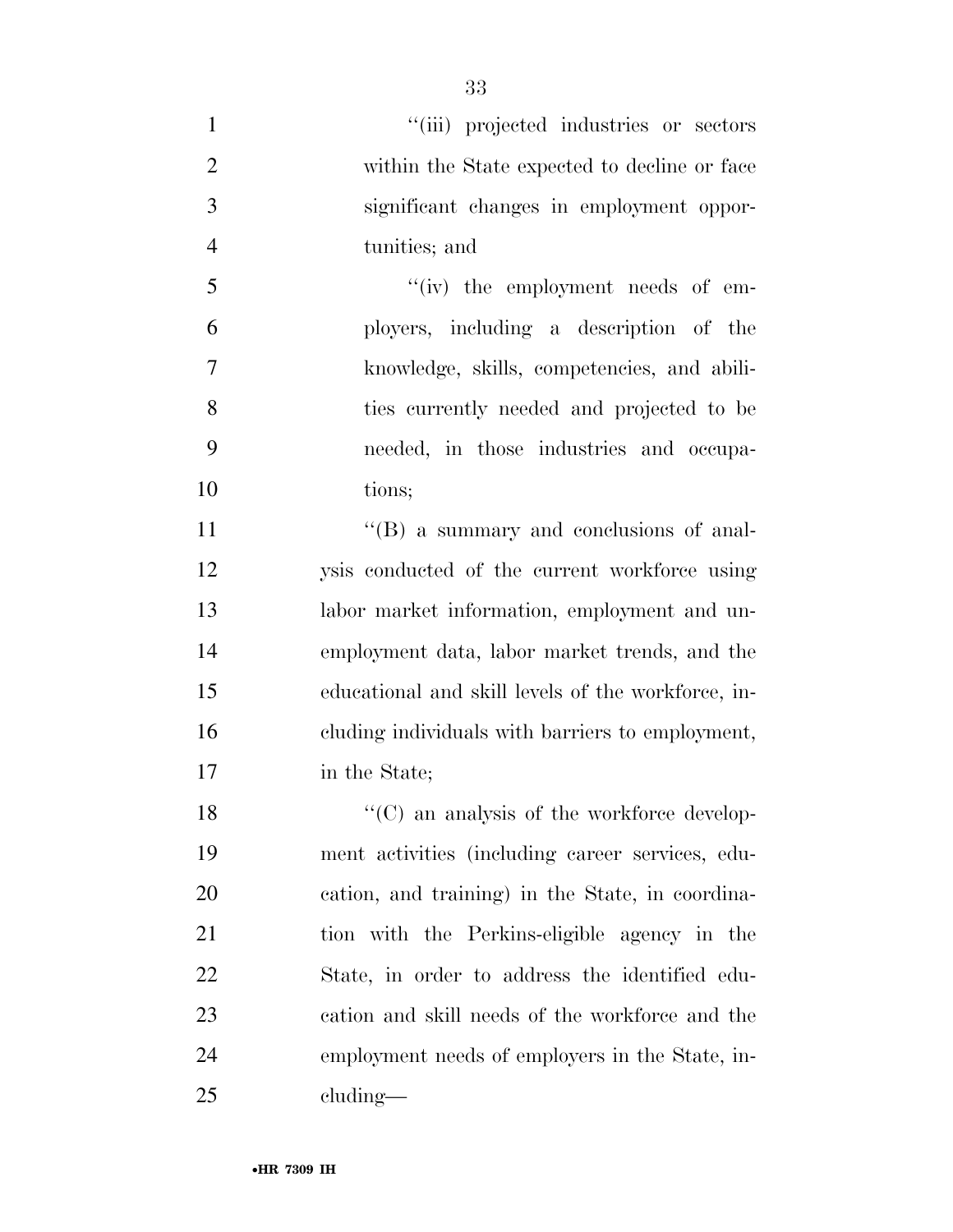| $\mathbf{1}$   | "(i) an analysis of the strengths and       |
|----------------|---------------------------------------------|
| $\overline{2}$ | weaknesses of such activities;              |
| 3              | "(ii) the capacity of State entities to     |
| $\overline{4}$ | provide such activities that meet the spe-  |
| 5              | cific needs of youth, including opportunity |
| 6              | youth, and individuals with barriers to em- |
| $\overline{7}$ | ployment;                                   |
| 8              | "(iii) an analysis of educational, skill,   |
| 9              | and competency levels of individuals served |
| 10             | by the workforce system as compared to      |
| 11             | such levels required to address the employ- |
| 12             | ment needs in the State; and                |
| 13             | "(iv) an analysis of the career path-       |
| 14             | ways offered within the State, including an |
| 15             | analysis of how such pathways are aligned   |
| 16             | to the education and training needs of the  |
| 17             | current and future workforce within the     |
| 18             | State, and the development and expansion    |
| 19             | of career pathways to meet current and fu-  |
| 20             | ture workforce needs;                       |
| 21             | $\lq\lq$ (D) a description of —             |
| 22             | "(i) the State's strategic vision and       |
| 23             | goals for preparing an educated and skilled |
| 24             | workforce, including preparing youth (in-   |
| 25             | eluding opportunity youth), and individuals |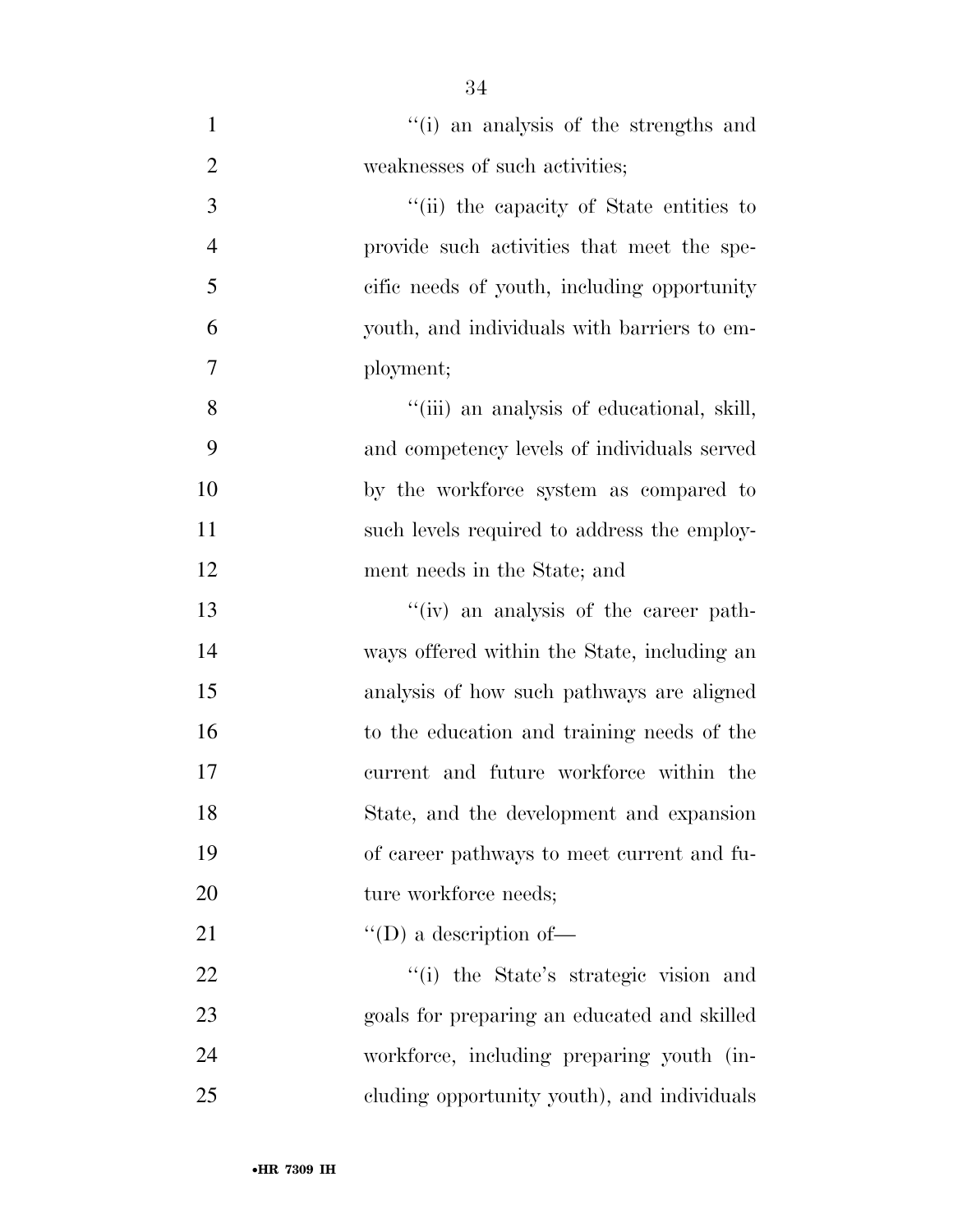| $\mathbf{1}$   | with barriers to employment and for meet-     |
|----------------|-----------------------------------------------|
| $\overline{2}$ | ing the skilled workforce needs of employ-    |
| 3              | ers (including in existing and emerging in-   |
| $\overline{4}$ | demand industry sectors and occupations       |
| 5              | as identified by the State), and goals of     |
| 6              | the State relating to performance account-    |
| 7              | ability measures based on primary indica-     |
| 8              | tors of performance described in section      |
| 9              | $116(b)(2)(A)$ , in order to support economic |
| 10             | growth and economic self-sufficiency;         |
| 11             | "(ii) how the State will assess the           |
| 12             | overall effectiveness of the workforce in-    |
| 13             | vestment system in the State;                 |
| 14             | "(iii) the career pathways offered            |
| 15             | within the State, including an analysis of    |
| 16             | how such pathways are aligned to the edu-     |
| 17             | cation and training needs of the current      |
| 18             | and future workforce within the State, and    |
| 19             | the development and expansion of career       |
| 20             | pathways to meet current and future work-     |
| 21             | force needs; and                              |
| 22             | "(iv) how the State will work with            |
| 23             | local areas to achieve equitable service de-  |
| 24             | livery and outcomes for individuals with      |
| 25             | barriers to employment, including employ-     |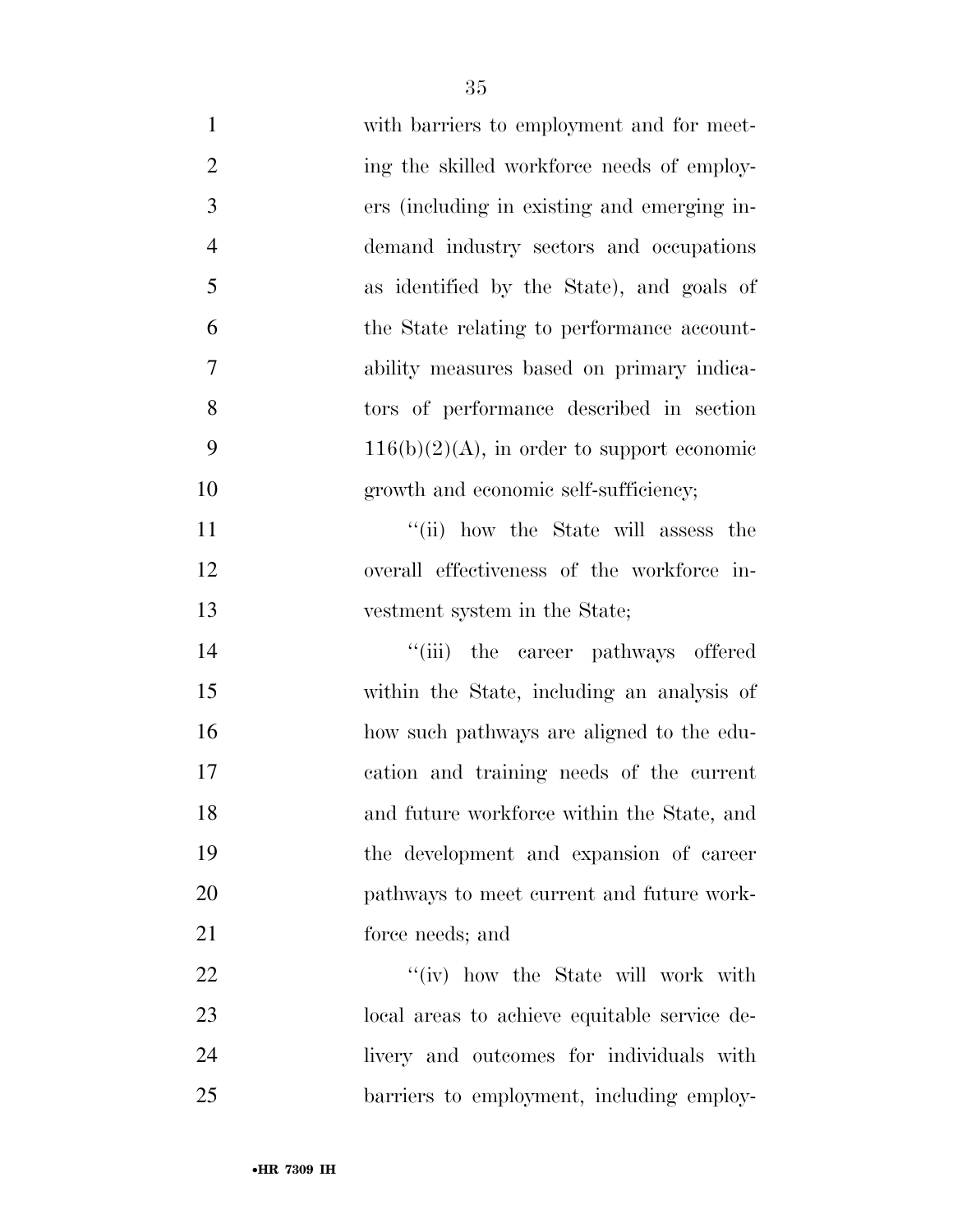| $\mathbf{1}$   | ment and earnings outcomes by applying          |
|----------------|-------------------------------------------------|
| $\overline{2}$ | the information provided in the State eq-       |
| 3              | uity report, for such State under section       |
| $\overline{4}$ | 116(f);                                         |
| 5              | "(E) a description of strategies the State      |
| 6              | intends to adopt to achieve the vision and each |
| $\overline{7}$ | goal described in subparagraph (D) through—     |
| 8              | "(i) joint planning, alignment, coordi-         |
| 9              | nation, and leveraging of funds between—        |
| 10             | $\lq\lq$ (I) core programs under this           |
| 11             | Act; and                                        |
| 12             | "(II) other Federal programs, as                |
| 13             | determined appropriate by the State,            |
| 14             | such as—                                        |
| 15             | "(aa) programs and activi-                      |
| 16             | ties under the Carl D. Perkins                  |
| 17             | Career and Technical Education                  |
| 18             | Act of 2006 (20 U.S.C. 2301 et                  |
| 19             | $seq.$ ;                                        |
| 20             | "(bb) programs under the                        |
| 21             | Elementary and Secondary Edu-                   |
| 22             | cation Act of 1965 (20 U.S.C.                   |
| 23             | $6301$ et seq.);                                |
| 24             | $\cdot$ (ce) programs under the                 |
| 25             | Individuals with Disabilities Edu-              |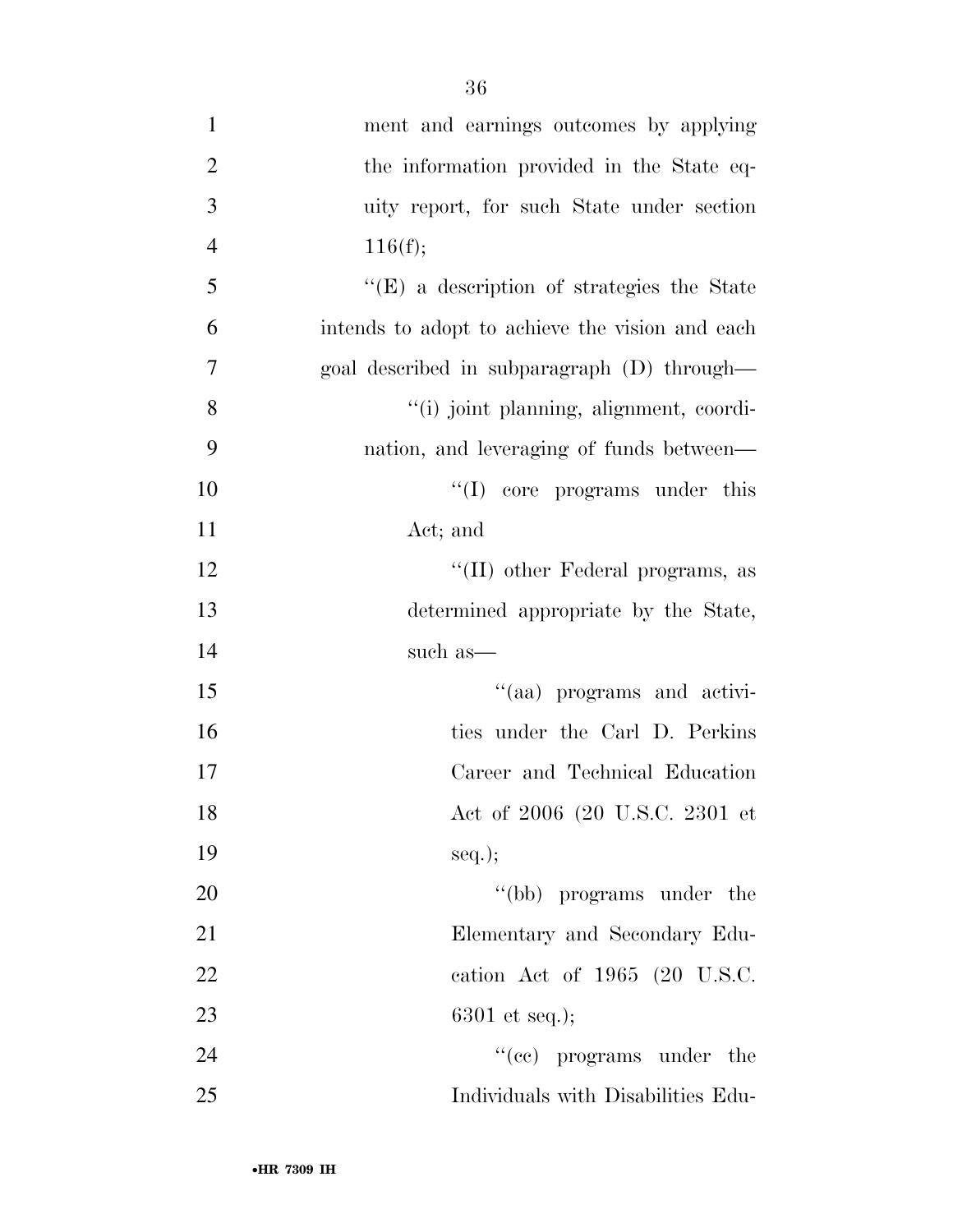| $\mathbf{1}$   | cation Act (20 U.S.C. 1400 et                |
|----------------|----------------------------------------------|
| $\overline{2}$ | $seq.$ ;                                     |
| 3              | "(dd) programs under the                     |
| $\overline{4}$ | Higher Education Act of 1965                 |
| 5              | $(20 \text{ U.S.C. } 1001 \text{ et seq.});$ |
| 6              | "(ee) apprenticeship pro-                    |
| $\tau$         | grams; and                                   |
| 8              | "(ff) the Medicaid program                   |
| 9              | under title XIX of the Social Se-            |
| 10             | curity Act (42 U.S.C. 1396 et                |
| 11             | seq.); and                                   |
| 12             | "(ii) the provision of information           |
| 13             | about access to available State assistance   |
| 14             | or assistance under related Federal pro-     |
| 15             | grams, including such assistance under-      |
| 16             | "(I) section $6(d)$ of the Food and          |
| 17             | Nutrition Act of 2008 (7 U.S.C.              |
| 18             | 2015(d));                                    |
| 19             | "(II) section $3672(e)(1)$ of title          |
| 20             | 38, United States Code;                      |
| 21             | "(III) section 231 of the Second             |
| 22             | Chance Act of 2007 (34 U.S.C.                |
| 23             | $60541$ ; and                                |
| 24             | "(IV) the State Temporary As-                |
| 25             | sistance for Needy Families programs         |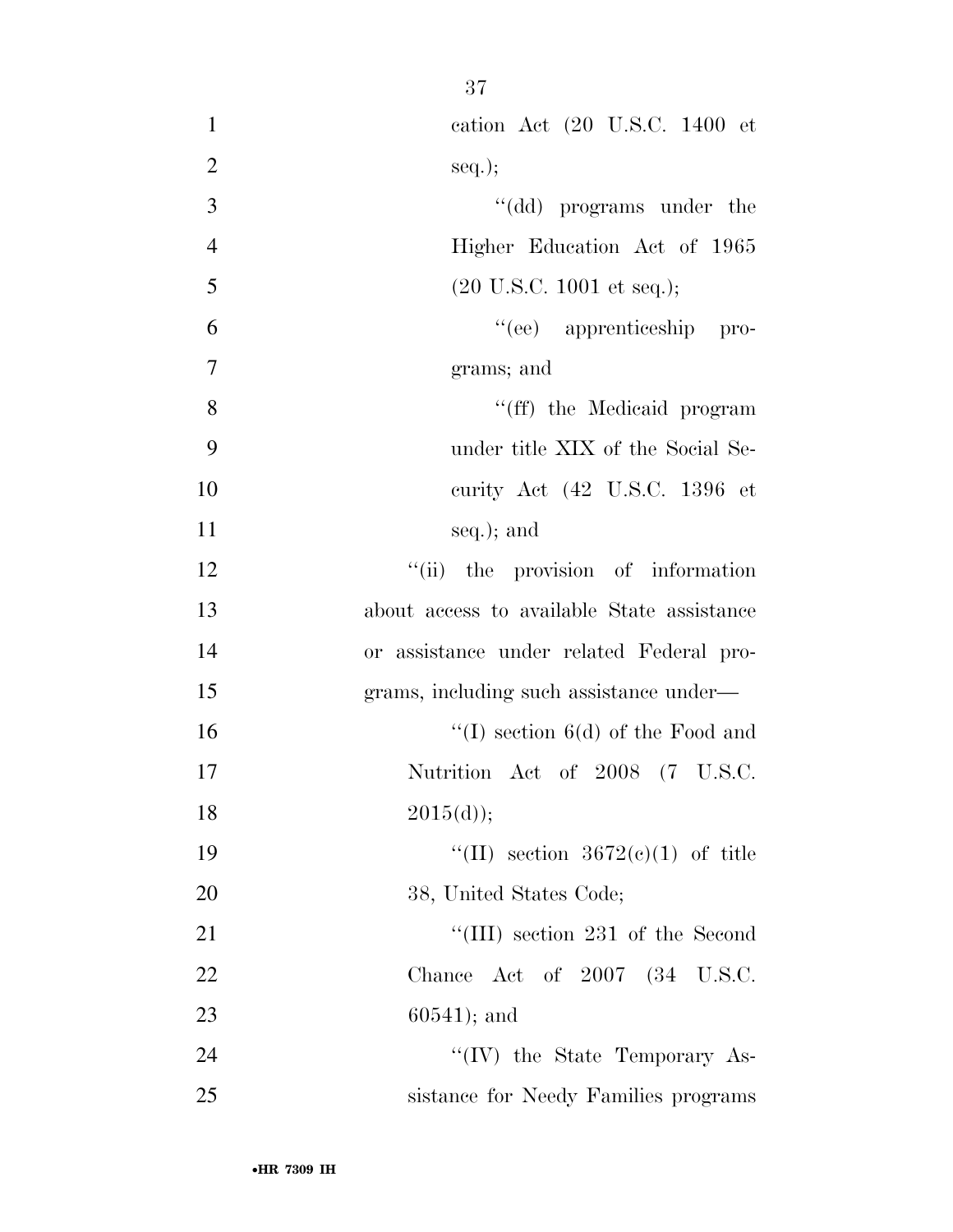| $\mathbf{1}$   | under part A of title IV of the Social                  |
|----------------|---------------------------------------------------------|
| $\overline{2}$ | Security Act.";                                         |
| 3              | (B) by redesignating paragraphs (2) and                 |
| $\overline{4}$ | $(3)$ as paragraphs $(3)$ and $(4)$ , respectively; and |
| 5              | $(C)$ by inserting after paragraph $(1)$ the            |
| 6              | following:                                              |
| 7              | $``(2)$ PLAN DEVELOPMENT.—                              |
| 8              | "(A) IN GENERAL.—The Governor and                       |
| 9              | State board shall—                                      |
| 10             | "(i) develop the unified State plan in                  |
| 11             | consultation with—                                      |
| 12             | $\lq\lq$ representatives of local                       |
| 13             | boards and chief elected officials;                     |
| 14             | $\lq\lq$ (II) the community colleges in                 |
| 15             | the State;                                              |
| 16             | "(III) eligible providers of train-                     |
| 17             | ing services, including eligible pro-                   |
| 18             | viders of nontraditional training serv-                 |
| 19             | ices and eligible providers of appren-                  |
| 20             | ticeship programs and pre-apprentice-                   |
| 21             | ship programs, and eligible providers                   |
| 22             | on-the-job training, customized<br>οf                   |
| 23             | training, incumbent worker training,                    |
| 24             | internships, paid or unpaid work expe-                  |
| 25             | rience opportunities, or transitional                   |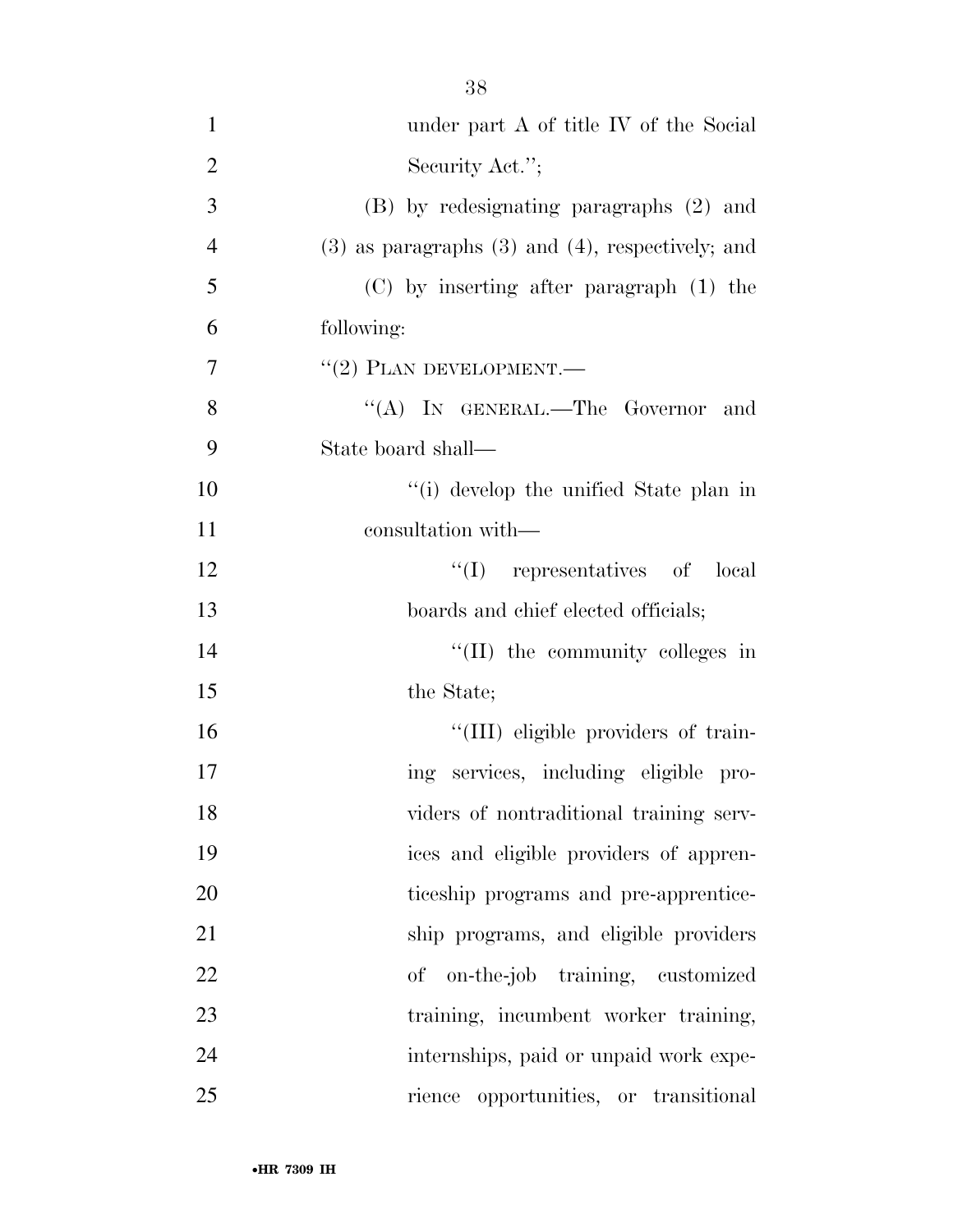| $\mathbf{1}$   | jobs, secondary schools and institu-     |
|----------------|------------------------------------------|
| $\overline{2}$ | tions of higher education (including)    |
| $\overline{3}$ | institutions offering career and tech-   |
| $\overline{4}$ | nical education programs, minority-      |
| 5              | serving institutions, and historically   |
| 6              | Black colleges and universities), and    |
| $\tau$         | providers of supported employment        |
| 8              | services;                                |
| 9              | "(IV) interested community rep-          |
| 10             | resentatives, including community-       |
| 11             | based organizations;                     |
| 12             | $\lq\lq(V)$ individuals with barriers to |
| 13             | employment or organizations rep-         |
| 14             | resenting such individuals;              |
| 15             | "(VI) representatives of business        |
| 16             | and industry, including representa-      |
| 17             | tives of small business and representa-  |
| 18             | tives of industry and sector partner-    |
| 19             | ships in the State;                      |
| 20             | "(VII) representatives of labor          |
| 21             | organizations and joint labor-manage-    |
| 22             | ment organizations in the State;         |
| 23             | "(VIII) representatives of agen-         |
| 24             | cies serving opportunity youth, and      |
| 25             | homeless children and youth, includ-     |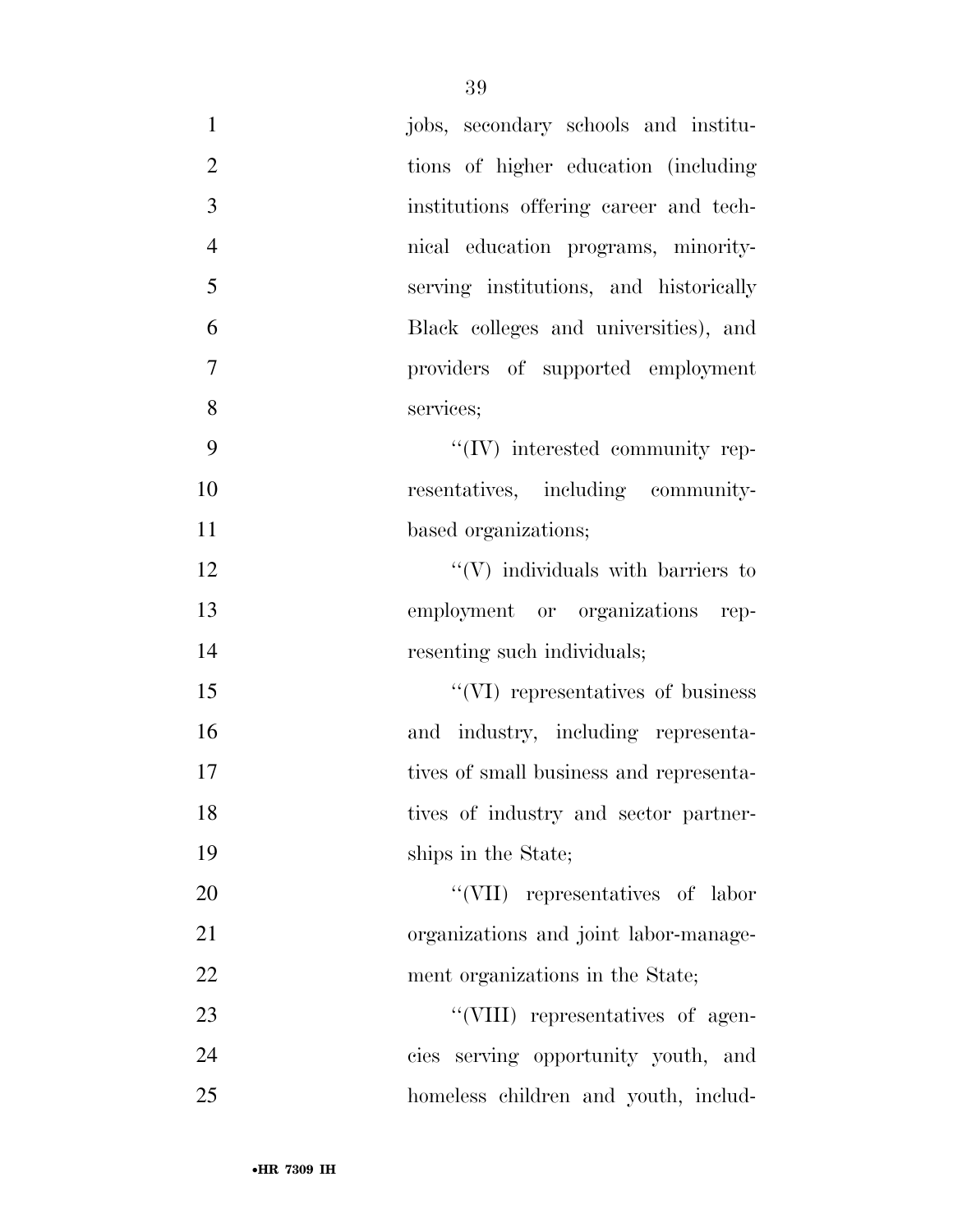| $\mathbf{1}$   | ing the State Coordinator for Edu-          |
|----------------|---------------------------------------------|
| $\overline{2}$ | cation of Homeless Children and             |
| 3              | Youths established or designated            |
| $\overline{4}$ | under section $722(d)(3)$ of the McKin-     |
| 5              | ney-Vento Homeless Assistance Act           |
| 6              | $(42 \text{ U.S.C. } 11432(d)(3));$         |
| $\overline{7}$ | $\lq\lq$ (IX) representatives of Indian     |
| 8              | tribes and tribal organizations located     |
| 9              | in, or providing services in, the State;    |
| 10             | $\lq\lq$ (X) representatives of the Per-    |
| 11             | kins-eligible agency;                       |
| 12             | "( $XI$ ) representatives of the adult      |
| 13             | education and literacy community;           |
| 14             | and                                         |
| 15             | "(XII) other primary stake-                 |
| 16             | holders; and                                |
| 17             | "(ii) consult the heads of other State      |
| 18             | agencies with respect to the development of |
| 19             | the unified State plan, including the State |
| 20             | designated unit under subparagraph (A) of   |
| 21             | section $101(a)(11)$ of the Rehabilitation  |
| 22             | Act of 1973.                                |
| 23             | "(B) PUBLIC COMMENT.-                       |
| 24             | "(i) WRITTEN COMMENTS.—Not less             |
| 25             | than 60 days prior to submission of the     |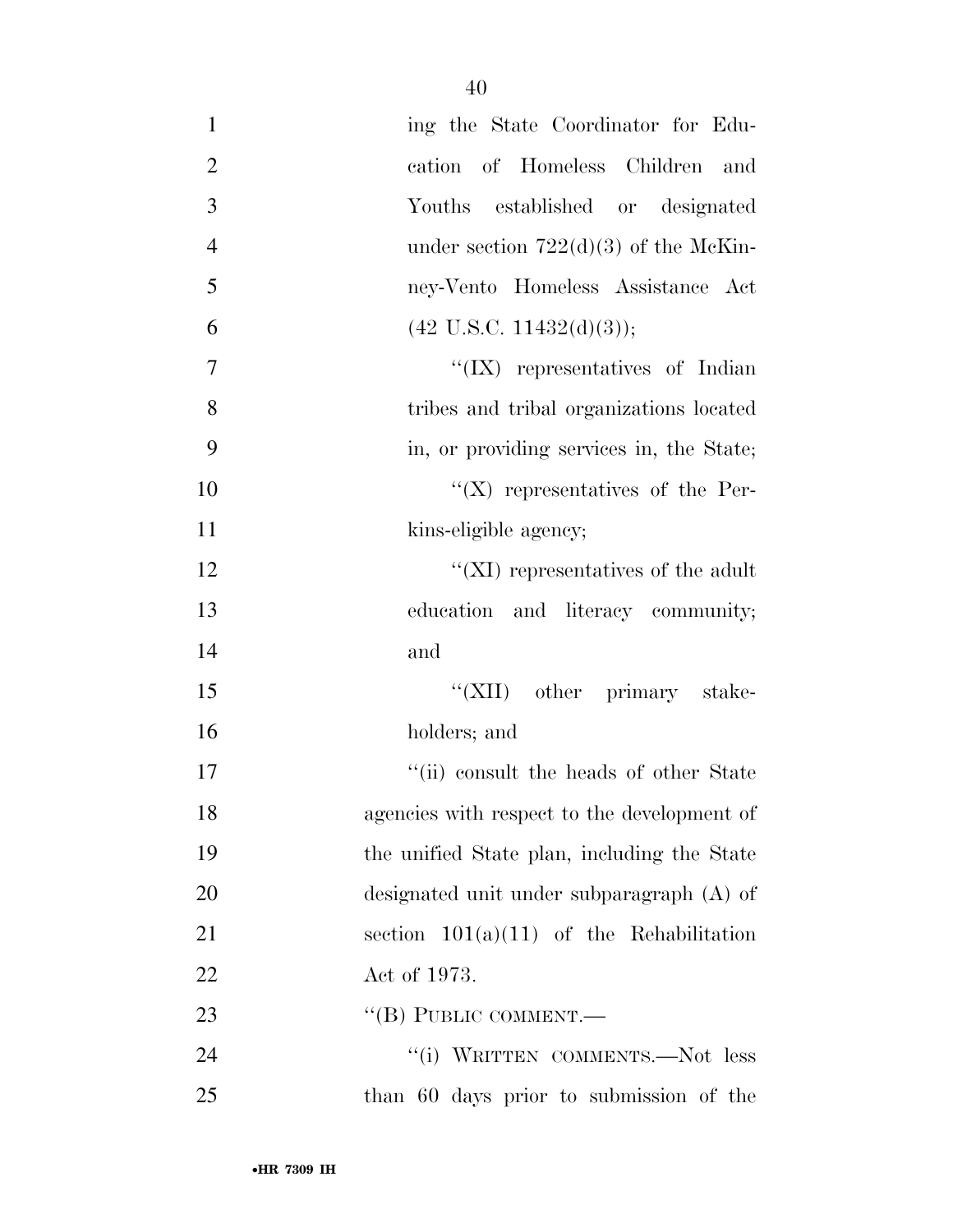| $\mathbf{1}$   | unified State plan, the Governor shall pro- |
|----------------|---------------------------------------------|
| $\overline{2}$ | vide stakeholders described in subpara-     |
| 3              | graph $(A)(i)$ with the opportunity to pro- |
| $\overline{4}$ | vide written comments on the unified State  |
| 5              | $plan$ —                                    |
| 6              | $\lq\lq$ (I) which shall be included in     |
| 7              | the final unified State plan; and           |
| 8              | "(II) which shall include com-              |
| 9              | ments on whether and how the unified        |
| 10             | State plan—                                 |
| 11             | "(aa) meets the require-                    |
| 12             | ments of this Act;                          |
| 13             | "(bb) supports the improve-                 |
| 14             | ment of performance of individ-             |
| 15             | uals with barriers to employment;           |
| 16             | $\cdot$ (cc) supports the employ-           |
| 17             | ment needs of the State (includ-            |
| 18             | ing the business community,                 |
| 19             | organizations, education<br>labor           |
| 20             | and training providers, and other           |
| 21             | relevant parties), including in the         |
| 22             | design and content of the train-            |
| 23             | ing, work experience, career ex-            |
| 24             | ploration, on-the-job training,             |
| 25             | and other career and training ac-           |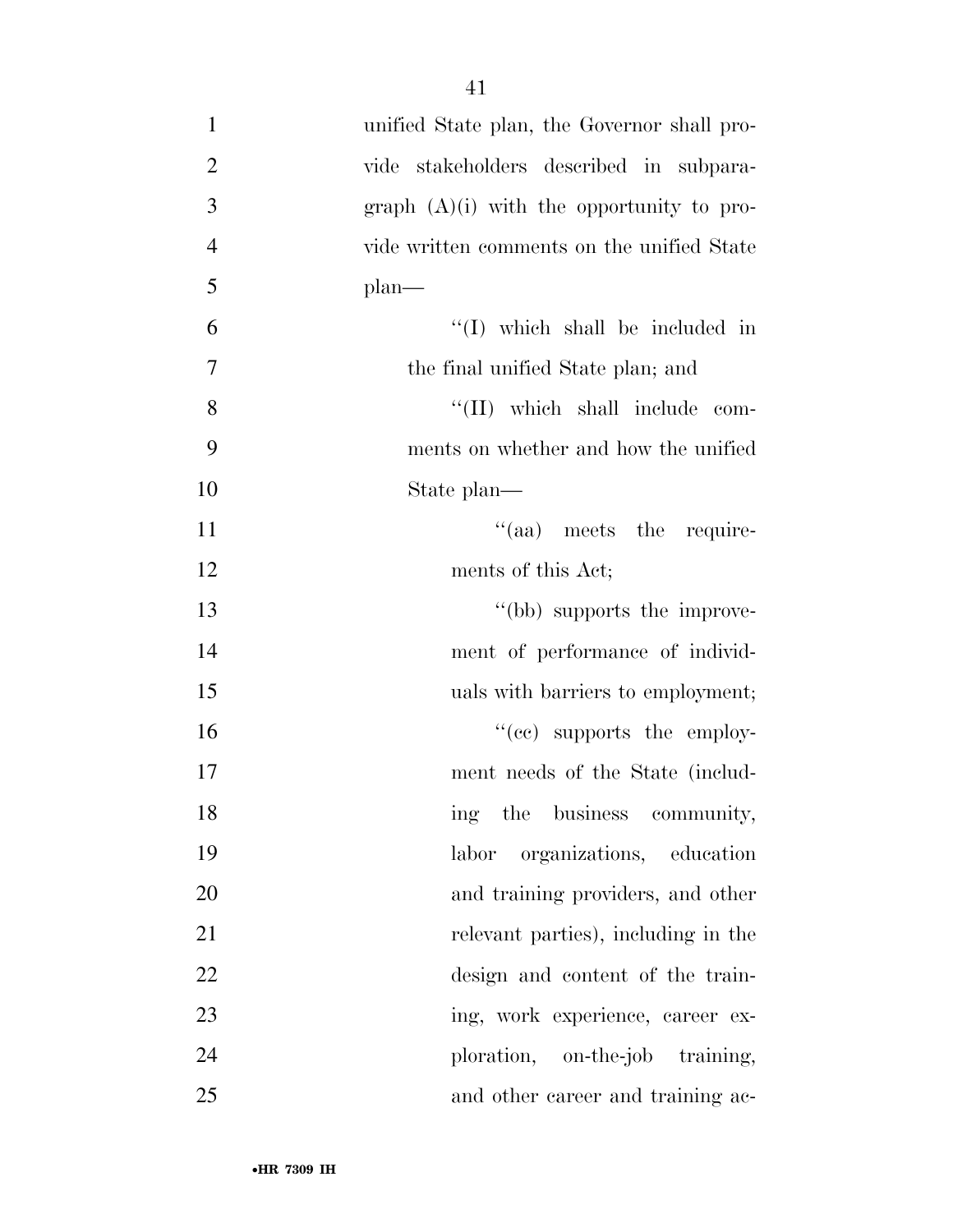| $\mathbf{1}$   | tivities (including information re-          |
|----------------|----------------------------------------------|
| $\mathbf{2}$   | lated to employment opportuni-               |
| 3              | ties, wage rates, benefits, career           |
| $\overline{4}$ | pathways, and in-demand indus-               |
| 5              | try sectors and occupations); and            |
| 6              | "(dd) takes into account col-                |
| $\tau$         | lective bargaining agreements                |
| 8              | that include training or sub-                |
| 9              | sidized employment, including                |
| 10             | how the elements of such training            |
| 11             | or employment may affect the                 |
| 12             | bargaining agreement (such as                |
| 13             | wages, benefits, and other fac-              |
| 14             | tors).                                       |
| 15             | "(ii) STATE WORKFORCE AGENCY RE-             |
| 16             | SPONSE.—Each State plan shall include a      |
| 17             | written response to the comments provided    |
| 18             | by stakeholders under clause (i).";          |
| 19             | (D) in paragraph $(3)$ , as so redesignated— |
| 20             | (i) in subparagraph $(B)$ —                  |
| 21             | $(I)$ in clause (iv), by striking            |
| 22             | "colleges and area career and tech-          |
| 23             | nical education schools" and inserting       |
| 24             | "colleges, secondary schools and area        |
| 25             | technical education<br>and<br>career         |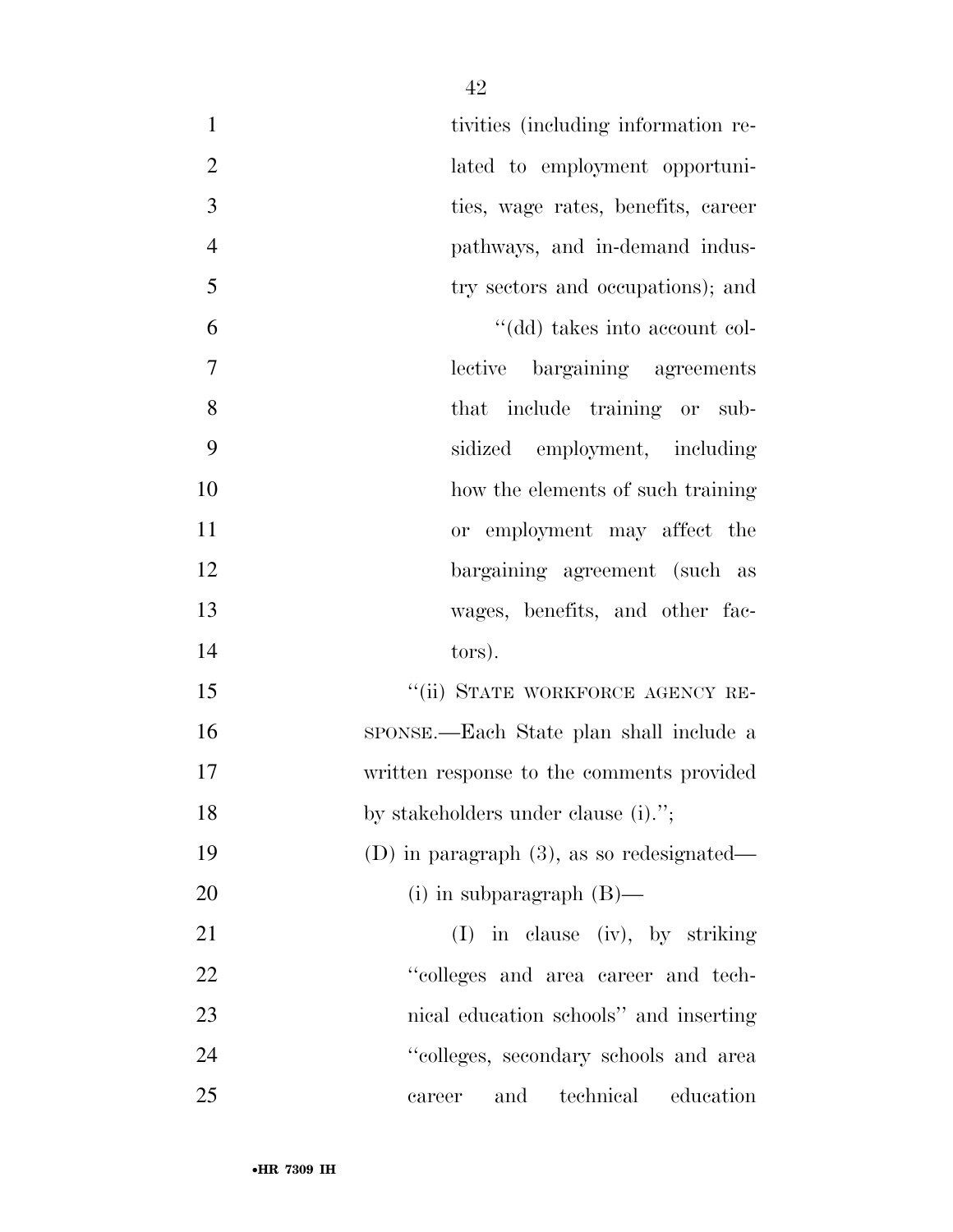| $\mathbf{1}$   | schools, and adult education providers       |
|----------------|----------------------------------------------|
| $\overline{2}$ | under title $II$ ";                          |
| 3              | $(II)$ in clause $(v)$ , by striking         |
| $\overline{4}$ | "and" at the end;                            |
| 5              | (III) by amending clause (vi) to             |
| 6              | read as follows:                             |
| 7              | "(vi) how the State's strategy will—         |
| 8              | $\lq\lq$ (I) improve access to activities    |
| 9              | leading to a recognized postsecondary        |
| 10             | credential (including credentials that       |
| 11             | are portable, stackable, and aligned to      |
| 12             | high-skill, high-wage, or in-demand in-      |
| 13             | dustry sectors and occupations); and         |
| 14             | $\lq\lq$ (II) assess and validate<br>the     |
| 15             | skills and competencies of such cre-         |
| 16             | dentials and alignment to new or ex-         |
| 17             | isting career pathways; and"; and            |
| 18             | (IV) by adding at the end the fol-           |
| 19             | lowing:                                      |
| 20             | "(viii) how the State will work with         |
| 21             | local areas to achieve equitable service de- |
| 22             | livery and outcomes for individuals with     |
| 23             | barriers to employment by applying the in-   |
| 24             | formation provided in the State equity re-   |
| 25             | port for such State under section 116(f).";  |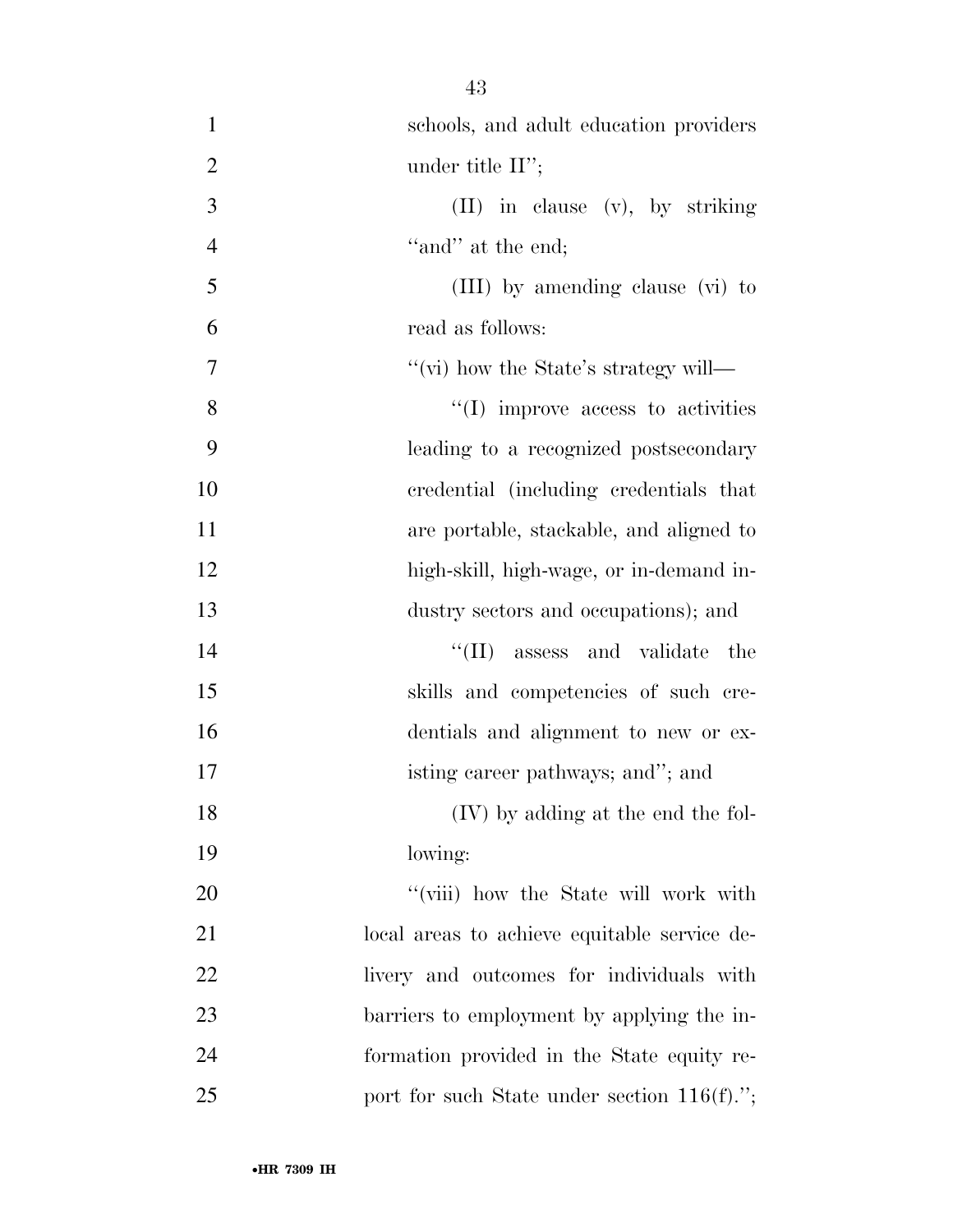| $\mathbf{1}$   | (ii) in subparagraph $(D)$ —             |
|----------------|------------------------------------------|
| $\overline{2}$ | $(I)$ in clause $(i)(II)$ , by striking  |
| 3              | "local boards and chief elected offi-    |
| $\overline{4}$ | cials in determining the planning re-    |
| 5              | gions" and inserting "the State eco-     |
| 6              | nomic development agency to support      |
| 7              | alignment to the extent practicable,     |
| 8              | local boards and chief elected officials |
| 9              | in determining the planning regions      |
| 10             | and work of such regions"; and           |
| 11             | $(II)$ in clause $(ii)$ —                |
| 12             | (aa) in subclause $(V)$ , by in-         |
| 13             | serting "and" at the end; and            |
| 14             | (bb) by adding at the end                |
| 15             | the following:                           |
| 16             | "(VI) how the eligible agency will       |
| 17             | promote the professionalization of       |
| 18             | adult education through the adoption     |
| 19             | of full-time staffing models, including, |
| 20             | at the eligible agency's discretion, how |
| 21             | the eligible agency will give funding    |
| 22             | priority to local providers that have    |
| 23             | adopted such models;"; and               |
| 24             | (iii) in subparagraph $(E)$ —            |
| 25             | $(I)$ in clause $(iii)$ —                |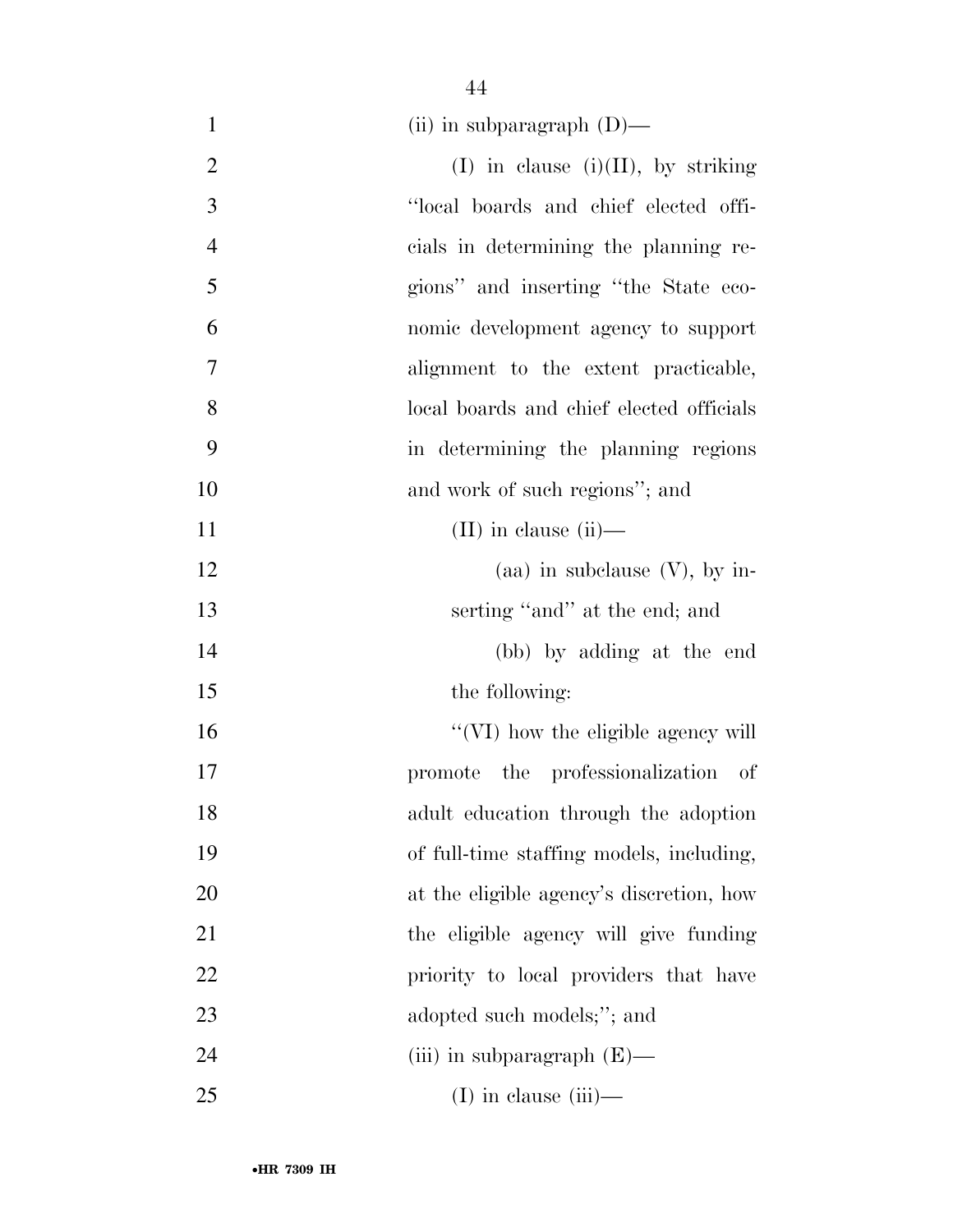| $\mathbf{1}$   | (aa) in subclause $(I)$ , by in-            |
|----------------|---------------------------------------------|
| $\overline{2}$ | serting ", ensuring that services           |
| 3              | and<br>resources are<br>accessible          |
| $\overline{4}$ | throughout the State and local              |
| 5              | areas, including in urban, rural            |
| 6              | and suburban areas" after "such             |
| 7              | programs"; and                              |
| 8              | (bb) by amending subclause                  |
| 9              | (II) to read as follows:                    |
| 10             | "(II) that the State obtained input         |
| 11             | into the development of the unified State   |
| 12             | plan and provided an opportunity for com-   |
| 13             | ment on the plan by the individuals listed  |
| 14             | in subsection $(b)(2)(A)(i)$ , and that the |
| 15             | unified State plan is published on a pub-   |
| 16             | licly accessible website;"; and             |
| 17             | (II) by striking "and" at the end           |
| 18             | of clause $(ix);$                           |
| 19             | $(III)$ in clause $(x)$ , by striking the   |
| 20             | period at the end and inserting ";          |
| 21             | and"; and                                   |
| 22             | (IV) by adding at the end the fol-          |
| 23             | lowing:                                     |
| 24             | "(ix) that the employment services au-      |
| 25             | thorized under sections 1 through 13 of     |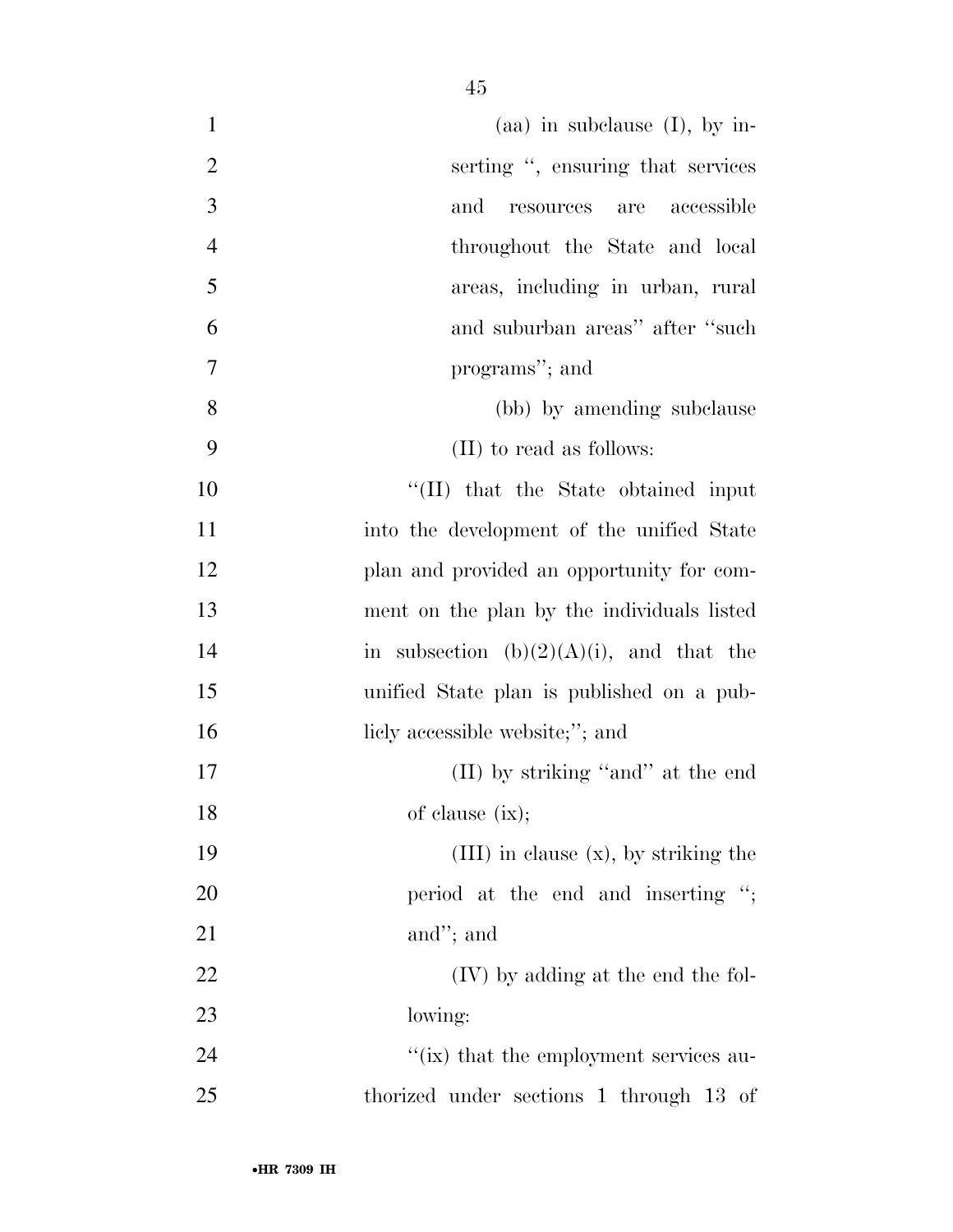the Wagner-Peyser Act (29 U.S.C. 49 et seq.) are performed by public employees under a merit system; and  $\frac{4}{x}$   $\frac{1}{x}$  that the State will not prohibit self-attestation in a manner consistent with section 402A(e) of the Higher Education Act of 1965 (20 U.S.C. 1070a–11(e)) as a means for determining the eligibility of the individual who is self-attesting for a pro-10 gram or service under this Act."; and 11 (2) in subsection (c)— 12 (A) in paragraph  $(1)(A)$ , by striking "the Workforce Innovation and Opportunity Act'' and inserting ''the Workforce Innovation and Opportunity Act of 2022''; and (B) by striking paragraph (4). **SEC. 203. COMBINED STATE PLAN.**  18 Section  $103(a)(2)$  (29 U.S.C.  $3113(a)(2)$ ) is amended by adding at the end the following:  $\langle (L)$  State Apprenticeship Agencies, as ap- plicable.''. **CHAPTER 2—LOCAL PROVISIONS SEC. 206. WORKFORCE DEVELOPMENT AREAS.**  (a) REGIONS.—Section 106(a)(1) (29 U.S.C.  $3121(a)(1)$  is amended—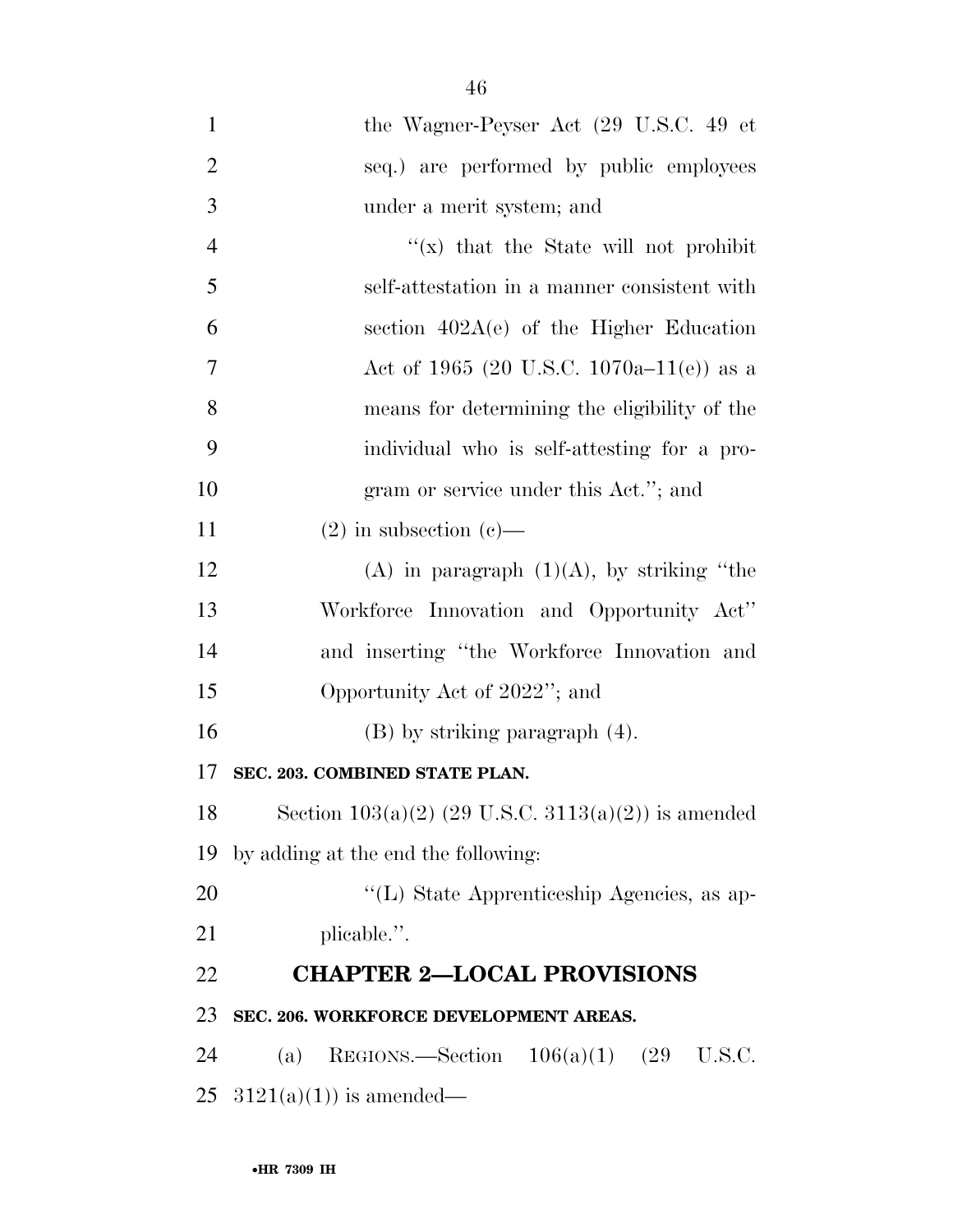| $\mathbf{1}$   | (1) by striking "this Act" and inserting "the    |
|----------------|--------------------------------------------------|
| $\overline{2}$ | Workforce Innovation and Opportunity Act of      |
| 3              | $2022"$ ; and                                    |
| $\overline{4}$ | (2) by inserting ", the State economic develop-  |
| 5              | ment agency, the State apprenticeship agency, as |
| 6              | applicable," after "local boards".               |
| 7              | (b) LOCAL AREAS.—Section $106(b)$ (29 U.S.C.     |
| 8              | $3121(b)$ ) is amended—                          |
| 9              | $(1)$ in paragraph $(1)$ —                       |
| 10             | $(A)$ by amending subparagraph $(A)(ii)$ to      |
| 11             | read as follows:                                 |
| 12             | "(ii) after consultation with the State          |
| 13             | economic development agency, chief elected       |
| 14             | officials, and local boards, and consider-       |
| 15             | ation of comments received through the           |
| 16             | public comment process as described in           |
| 17             | section $102(b)(2)(E)(iii)(II)$ .";              |
| 18             | $(B)$ in subparagraph $(B)$ —                    |
| 19             | (i) in clause (ii), by striking "and" at         |
| 20             | the end;                                         |
| 21             | $(ii)$ in clause $(iii)$ —                       |
| 22             | (I) by striking "higher education"               |
| 23             | and" and inserting "higher<br>edu-               |
| 24             | cation,"; and                                    |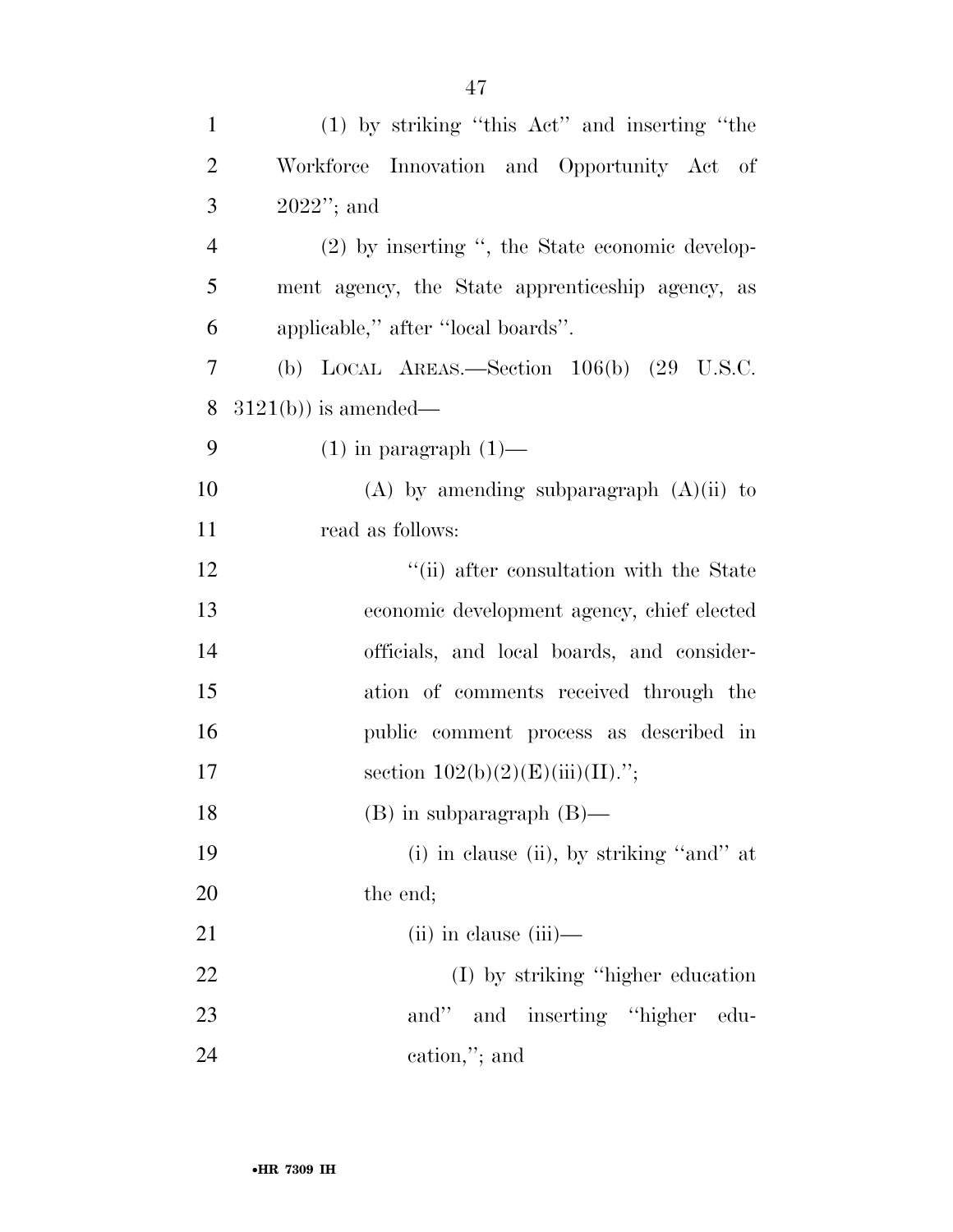| $\mathbf{1}$   | (II) by striking the period at the                   |
|----------------|------------------------------------------------------|
| $\overline{2}$ | end and inserting ", and apprentice-                 |
| 3              | ship and pre-apprenticeship programs;                |
| $\overline{4}$ | and"; and                                            |
| 5              | (iii) by adding at the end the fol-                  |
| 6              | lowing:                                              |
| 7              | "(iv) improve service delivery and effi-             |
| 8              | ciency under the workforce development               |
| 9              | system, and provide for sufficient access to         |
| 10             | comprehensive one-stop centers and affili-           |
| 11             | ated sites."; and                                    |
| 12             | (C) by adding at the end the following:              |
| 13             | "(C) CONSULTATIONS.—The State<br>eco-                |
| 14             | nomic development agency, chief elected offi-        |
| 15             | cials, and local boards shall provide such con-      |
| 16             | sultations as requested by the Governor in a         |
| 17             | timely manner.";                                     |
| 18             | $(2)$ by amending paragraph $(2)$ to read as fol-    |
| 19             | lows:                                                |
| 20             | "(2) INITIAL DESIGNATION.—During the first $2$       |
| 21             | full program years following the date of enactment   |
| 22             | of the Workforce Innovation and Opportunity Act of   |
| 23             | 2022, the Governor shall approve a request for ini-  |
| 24             | tial designation as a local area from any area that— |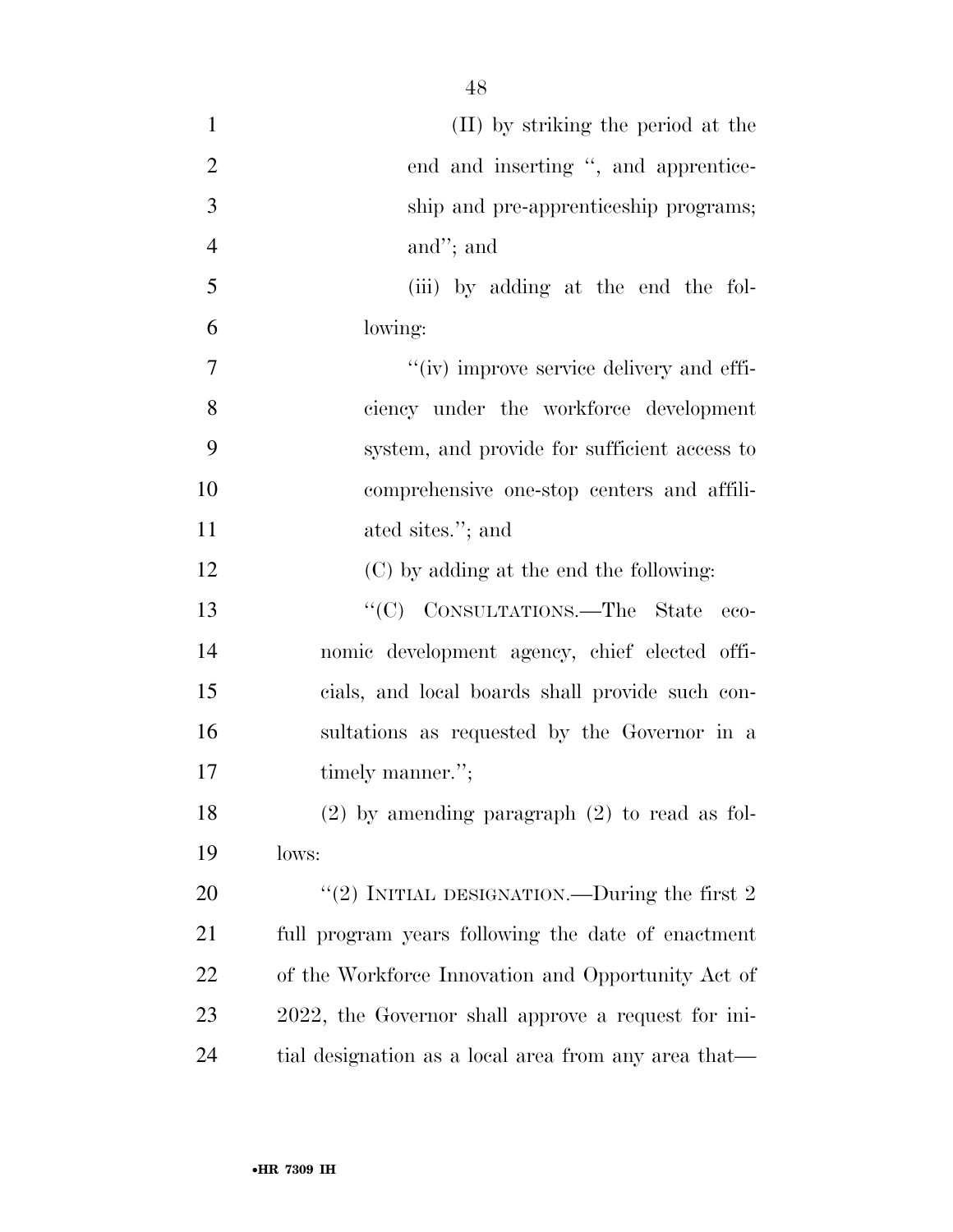| $\mathbf{1}$   | "(A) was designated as a local area for                  |
|----------------|----------------------------------------------------------|
| $\overline{2}$ | purposes of this Act or the 2-year period pre-           |
| 3              | ceding the date of enactment of the Workforce            |
| $\overline{4}$ | Innovation and Opportunity Act of 2022;                  |
| 5              | "(B) performed successfully; and                         |
| 6              | $\lq\lq$ sustained fiscal integrity."; and               |
| 7              | $(3)$ in paragraph $(4)$ , by adding at the end the      |
| 8              | following: "Such designation may include the com-        |
| 9              | bining of areas that were designated as local areas      |
| 10             | under this subsection before the date of enactment       |
| 11             | of the Workforce Innovation and Opportunity Act of       |
| 12             | $2022$ within a region described in subsection (a), to   |
| 13             | form a new, redesignated local area under this sub-      |
| 14             | section, if all chief elected officials and local boards |
| 15             | in the affected areas agree to such a redesignation.".   |
| 16             | (c) REGIONAL COORDINATION.—Section $106(c)(1)$           |
| 17             | $(29 \text{ U.S.C. } 3121(e)(1))$ is amended—            |
| 18             | $(1)$ in subparagraph $(F)$ , by inserting "and          |
| 19             | prioritizing such services for individuals with bar-     |
| 20             | riers to employment," after "services,";                 |
| 21             | $(2)$ in subparagraph $(G)$ , by striking "and" at       |
| 22             | the end;                                                 |
| 23             | $(3)$ in subparagraph $(H)$ , by striking the period     |

24 at the end and inserting "; and"; and

(4) by adding at the end the following: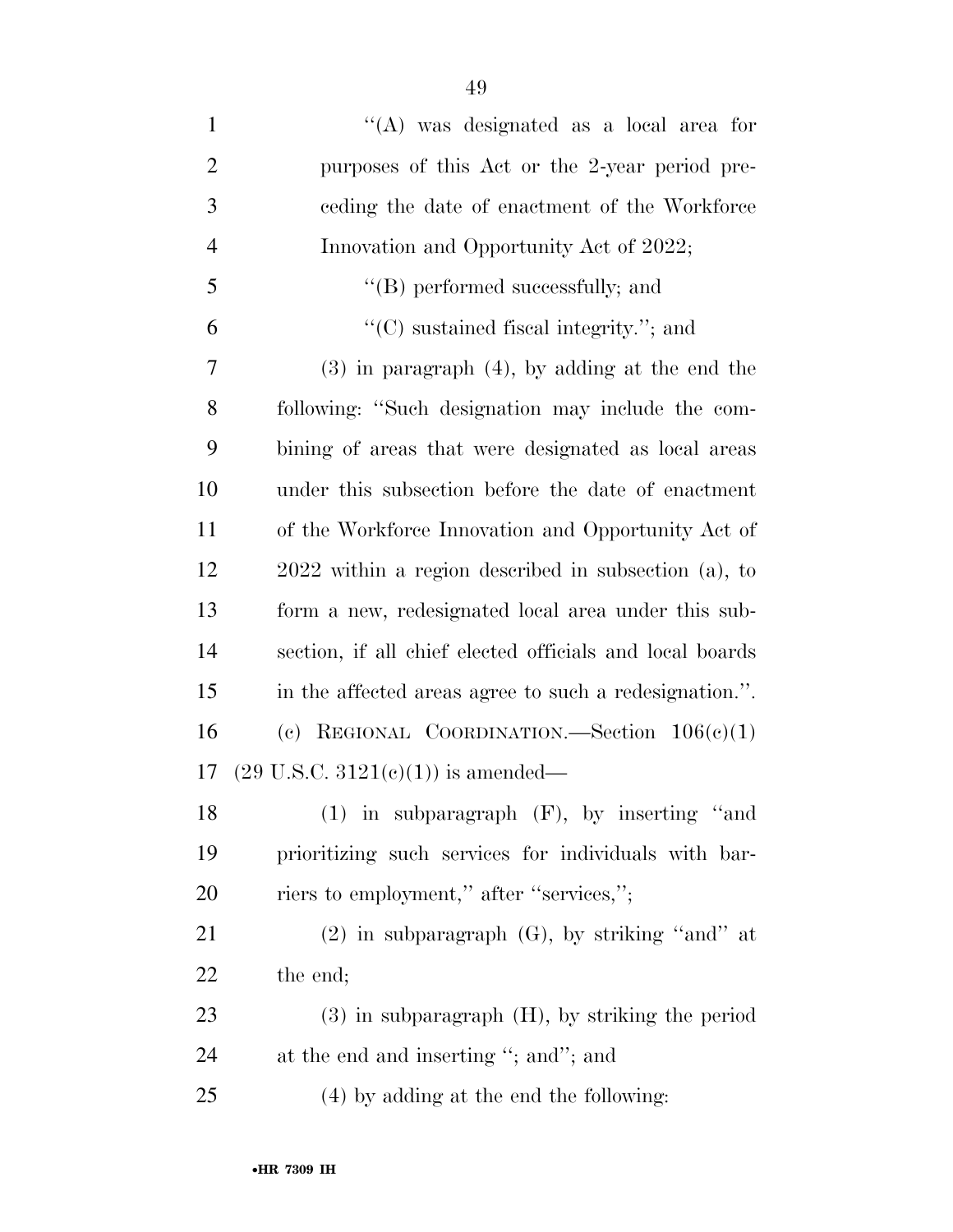| $\mathbf{1}$   | "(I) the analysis of in-demand skills and                  |
|----------------|------------------------------------------------------------|
| $\overline{2}$ | competencies within the region, and cor-                   |
| 3              | responding wages offered for jobs requiring                |
| $\overline{4}$ | such skills and competencies.".                            |
| 5              | DEFINITIONS.—Section 106(e) (29 U.S.C.<br>(d)              |
| 6              | $3121(e)$ is amended—                                      |
| 7              | $(1)$ in paragraph $(1)$ , by striking " $($ or, if appli- |
| 8              | cable, core indicators of performance described in         |
| 9              | section $136(b)(2)(A)$ of the Workforce Investment         |
| 10             | Act of 1998, as in effect the day before the date of       |
| 11             | enactment of this Act)"; and                               |
| 12             | $(2)$ in paragraph $(2)$ , by striking "(or, if appli-     |
| 13             | cable, title I of the Workforce Investment Act of          |
| 14             | 1998 as in effect prior to the effective date of such      |
| 15             | subtitle $B$ )".                                           |
| 16             | SEC. 207. LOCAL WORKFORCE DEVELOPMENT BOARDS.              |
| 17             | MEMBERSHIP.—Section $107(b)$ $(29 \text{ U.S.C.})$<br>(a)  |
|                | 18 $3122(b)$ is amended—                                   |
| 19             | $(1)$ in paragraph $(2)$ —                                 |
| 20             | $(A)$ in subparagraph $(B)$ —                              |
| 21             | (i) in the matter preceding clause (i),                    |
| 22             | by striking "20" and inserting "30"; and                   |
| 23             | $(ii)$ in clause $(iv)$ —                                  |
| 24             | (I) by inserting "eligible youth                           |
| 25             | and" after "include"; and                                  |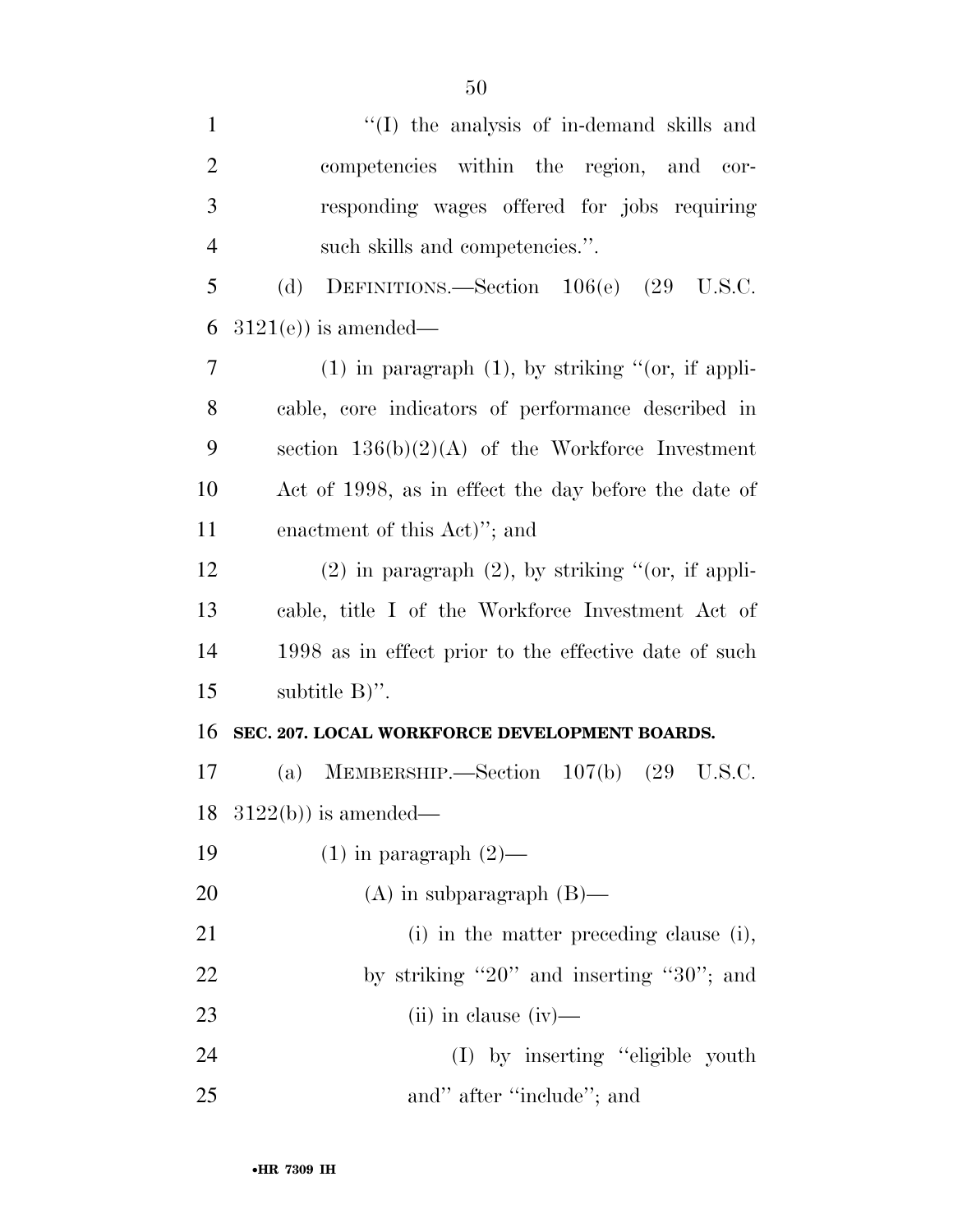| $\mathbf{1}$   | (II) by striking "out-of-school"                       |
|----------------|--------------------------------------------------------|
| $\overline{2}$ | and inserting "opportunity"; and                       |
| 3              | $(B)$ in subparagraph $(C)(ii)$ , by striking          |
| $\overline{4}$ | the semicolon and inserting "; and";                   |
| 5              | (C) by striking "and" at the end of sub-               |
| 6              | paragraph $(D)(v)$ ;                                   |
| 7              | (D) by striking the period at the end of               |
| 8              | subparagraph (E) and inserting a semicolon;            |
| 9              | and                                                    |
| 10             | (E) by adding at the end the following:                |
| 11             | "(F) DEMOGRAPHIC DIVERSITY.—The                        |
| 12             | members of the local board shall represent di-         |
| 13             | verse demographic populations of the local             |
| 14             | $area$ .";                                             |
| 15             | $(2)$ in paragraph $(3)$ , by adding at the end the    |
| 16             | following: "Each chairperson shall ensure that each    |
| 17             | new board member is provided with information on       |
| 18             | the local area, employment opportunities (including    |
| 19             | youth employment opportunities), industry or sector    |
| 20             | partnerships, eligible providers or training services, |
| 21             | and demographic information of participants served     |
| 22             | including individuals with barriers to employment.";   |
| 23             | and                                                    |
| 24             | $(3)$ in paragraph $(4)(A)$ —                          |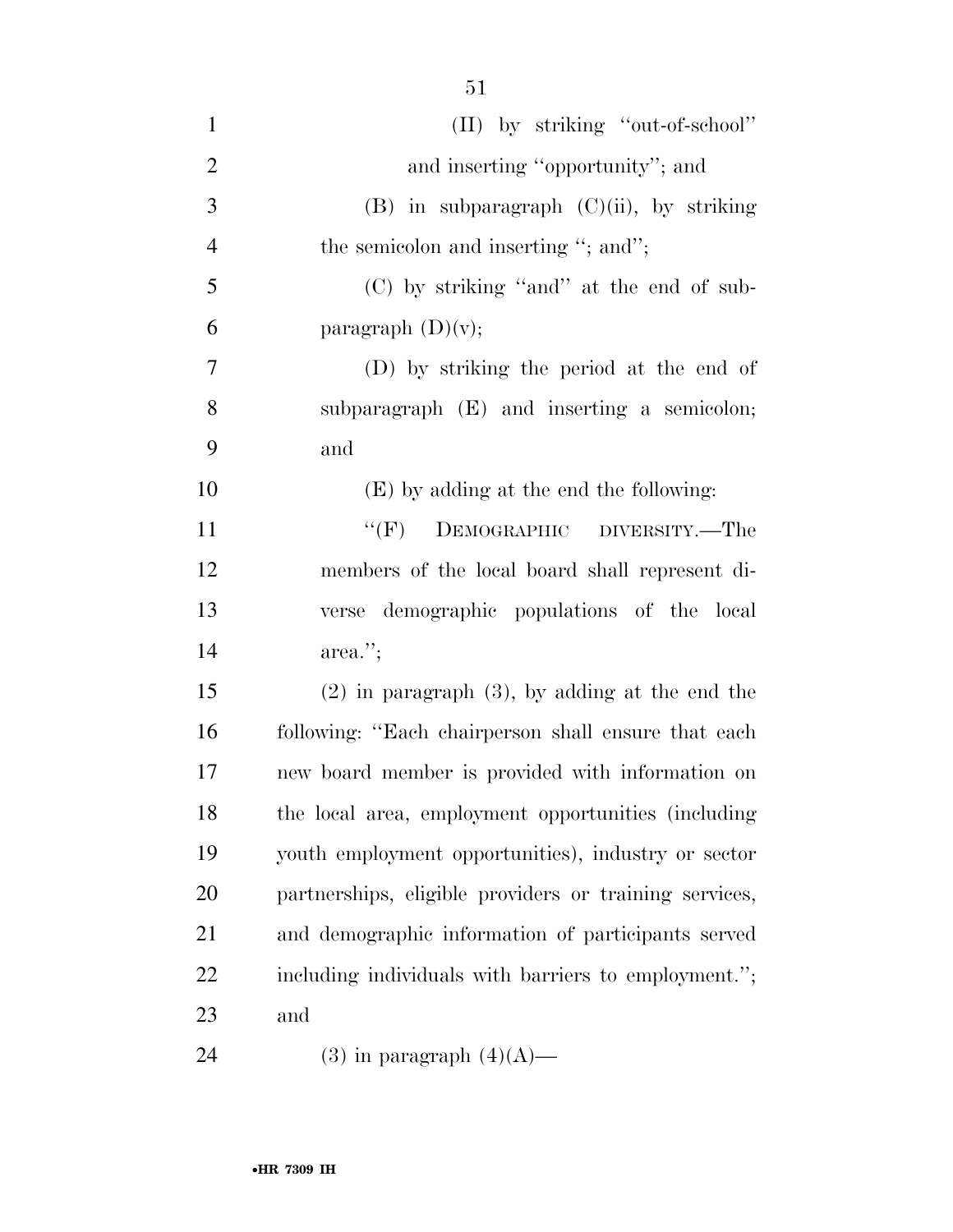| $\mathbf{1}$   | $(A)$ in clause (ii), by inserting ", if applica-   |
|----------------|-----------------------------------------------------|
| $\overline{2}$ | ble, YouthBuild operators, and" after "in-          |
| 3              | $chude$ <sup>"</sup> ;                              |
| $\overline{4}$ | (B) in clause (iii), by inserting before the        |
| 5              | period at the end the following: ", which include   |
| 6              | individuals with disabilities or representatives of |
| 7              | organizations serving individuals with disabil-     |
| 8              | ities"; and                                         |
| 9              | (C) by adding at the end the following:             |
| 10             | "(iv) A standing committee to provide               |
| 11             | information to assist with planning, oper-          |
| 12             | ational, and other issues relating to the           |
| 13             | provision of adult education services, which        |
| 14             | shall include providers of adult education          |
| 15             | carried out under title II of this Act.             |
| 16             | $``(v)$ A standing committee to provide             |
| 17             | information related to work-based learning          |
| 18             | opportunities, which shall include a rep-           |
| 19             | resentative from a provider of work-based           |
| 20             | learning, including a provider of related in-       |
| 21             | struction under an apprenticeship.                  |
| 22             | $``(\vec{vi})$ A standing committee, which          |
| 23             | shall include representatives of workers            |
| 24             | and their communities (including labor and          |
| 25             | community-based organizations), to provide          |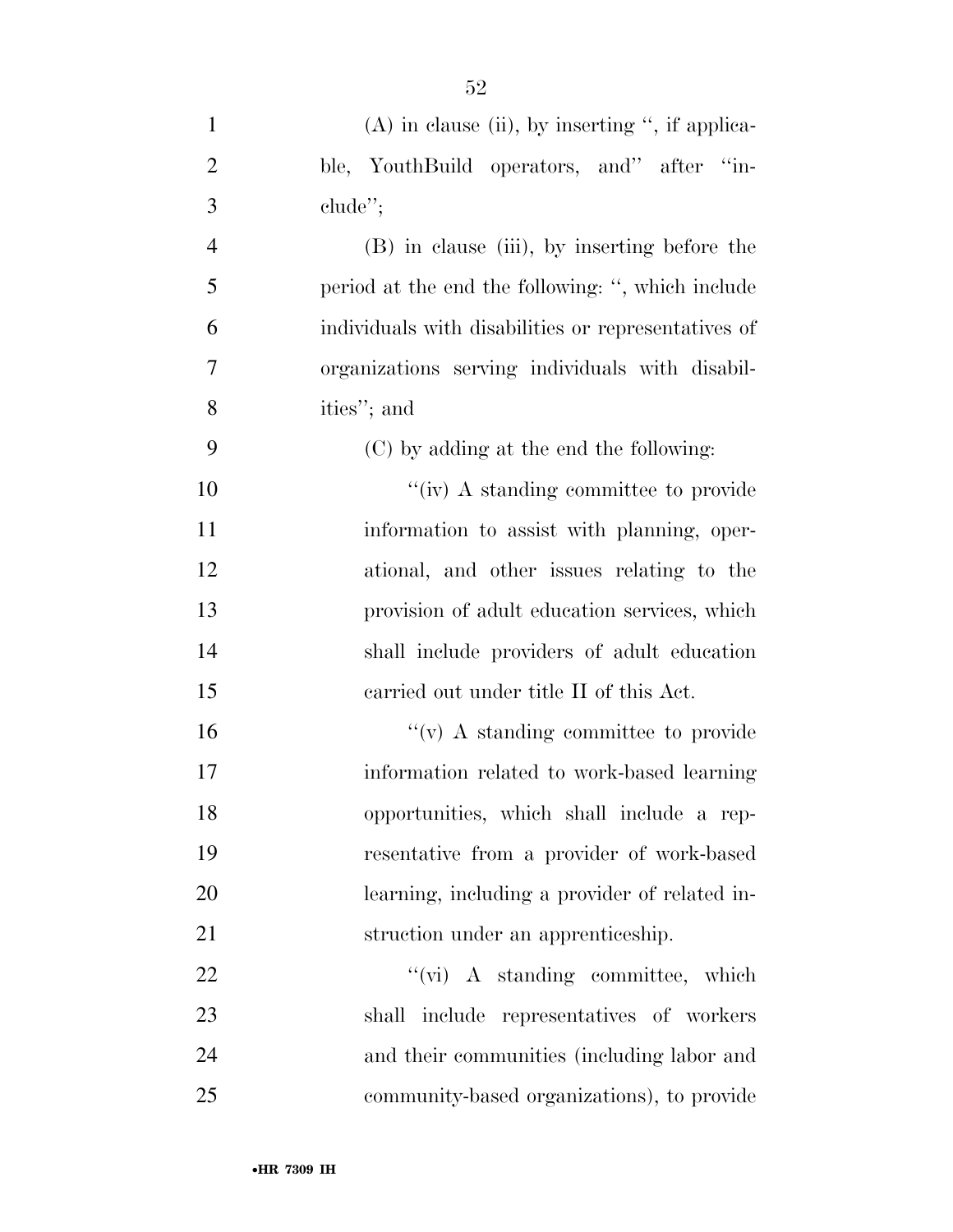| $\mathbf{1}$   | information to assist with responding to              |
|----------------|-------------------------------------------------------|
| $\overline{2}$ | rapid changes in the economy such as—                 |
| 3              | $``(I)$ mass layoffs;                                 |
| $\overline{4}$ | "(II) unexpected increases in un-                     |
| 5              | employment; and                                       |
| 6              | "(III) introduction of new em-                        |
| 7              | ployment opportunities, including the                 |
| 8              | assessment of the in-demand skills                    |
| 9              | and competencies of the local area.".                 |
| 10             | APPOINTMENT AND CERTIFICATION<br>(b)<br>OF            |
| 11             | BOARD.—Section $107(c)$ (29 U.S.C. 3122(c)) is amend- |
|                | $12$ ed—                                              |
| 13             | $(1)$ in paragraph $(1)$ , by adding at the end the   |
| 14             | following:                                            |
| 15             | "(D) PUBLICATION.—The chief elected of-               |
| 16             | ficial or officials appointing the board for a        |
| 17             | local area shall make publicly available the          |
| 18             | membership of the board (including information        |
| 19             | identifying how the membership composition re-        |
| 20             | quirements of subsection (b) have been met            |
| 21             | (other than the requirements of paragraph             |
| 22             | $(2)(F)$ of such subsection)), including by post-     |
| 23             | ing that information on the website of the ap-        |
| 24             | propriate unit of local government included in        |
| 25             | the local area."; and                                 |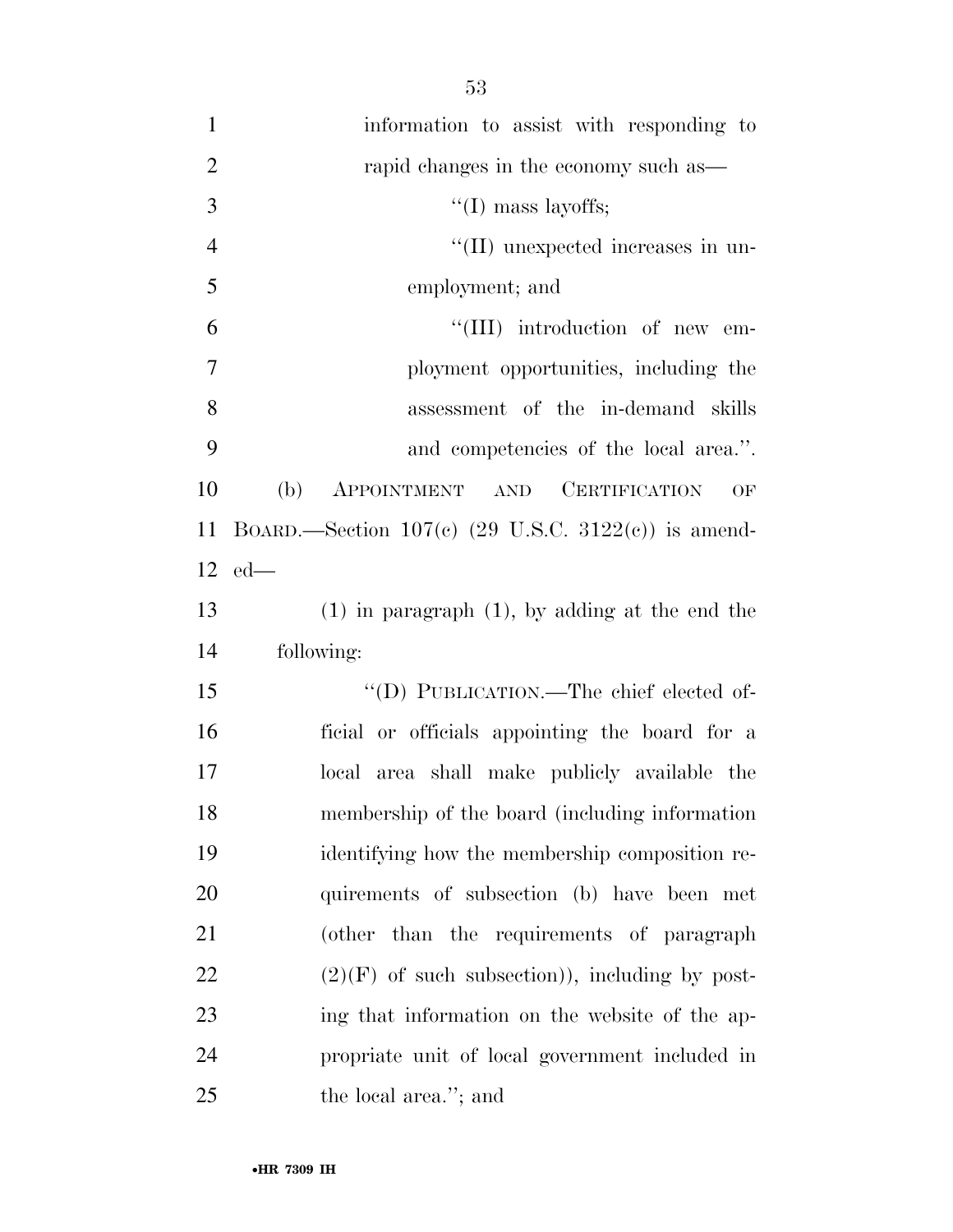| $\mathbf{1}$   | (2) in paragraph $(4)(A)$ , by striking "and $(2)$ "  |
|----------------|-------------------------------------------------------|
| $\overline{2}$ | and inserting ", $(2)$ , and $(3)$ ".                 |
| 3              | (c) FUNCTIONS OF LOCAL BOARD.—Section $107(d)$        |
| $\overline{4}$ | $(29 \text{ U.S.C. } 3122(d))$ is amended—            |
| 5              | (1) in paragraph $(2)(A)$ , by striking "skills"      |
| 6              | and inserting ", skills, and competencies";           |
| 7              | $(2)$ in paragraph $(3)$ , in the first sentence, by  |
| 8              | inserting ", including supportive services offered by |
| 9              | community-based organizations," after "resources";    |
| 10             | $(3)$ in paragraph $(4)$ —                            |
| 11             | $(A)$ in subparagraph $(B)$ , by inserting            |
| 12             | "and" after the semicolon;                            |
| 13             | $(B)$ by amending subparagraph $(C)$ to read          |
| 14             | as follows:                                           |
| 15             | $\cdot$ (C) to ensure that workforce investment       |
| 16             | activities meet the skilled workforce needs of        |
| 17             | employers and support economic growth in the          |
| 18             | region by enhancing communication, coordina-          |
| 19             | tion, and collaboration among employers, eco-         |
| 20             | nomic development entities, and service pro-          |
| 21             | viders, including by developing and imple-            |
| 22             | menting proven or promising strategies for-           |
| 23             | "(i) meeting the employment, skill,                   |
| 24             | and competency needs of workers and em-               |
| 25             | ployers (including the establishment of in-           |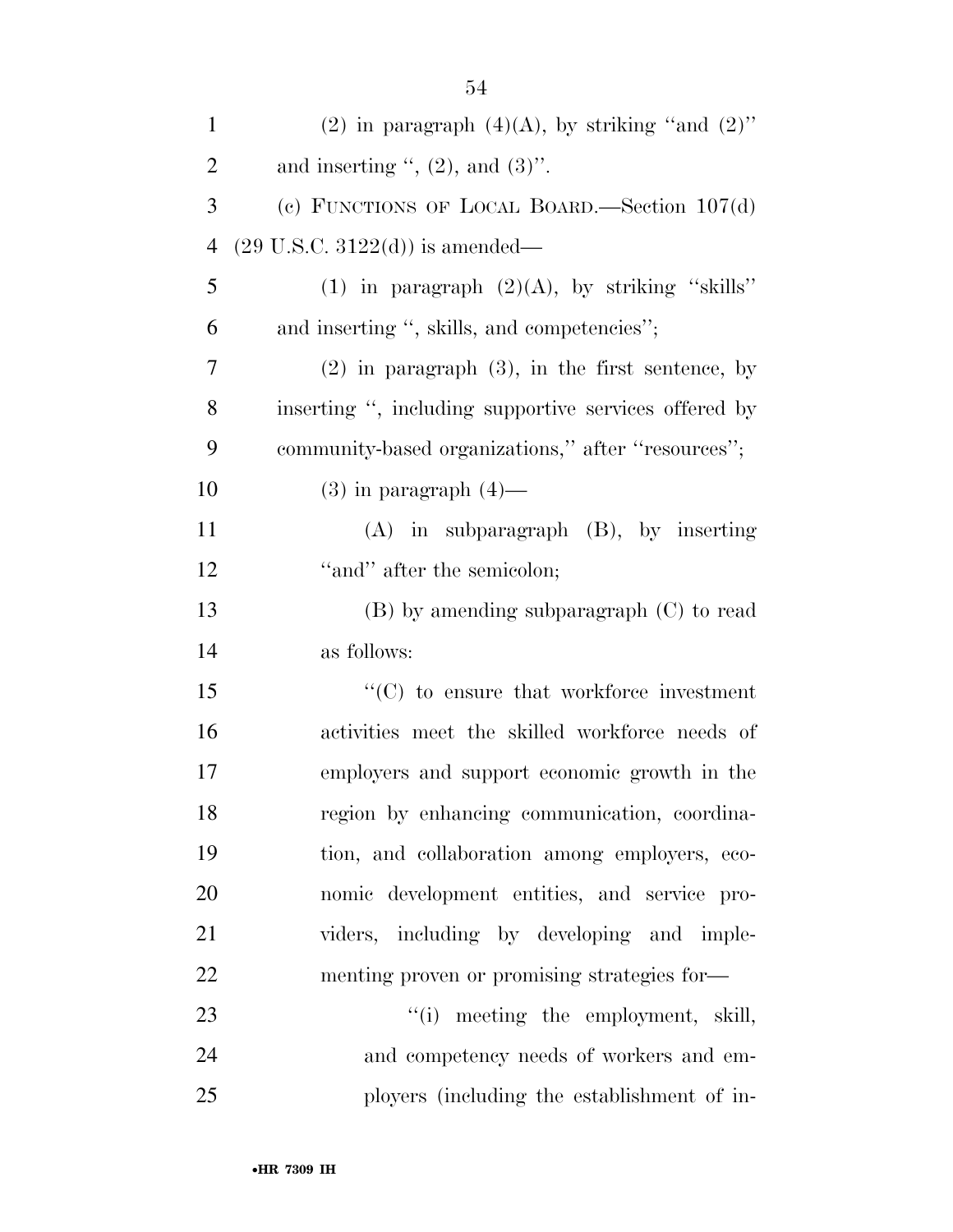| $\mathbf{1}$   | dustry and sector partnerships) and sup-        |
|----------------|-------------------------------------------------|
| $\overline{2}$ | porting skill and competency-based hiring;      |
| 3              | "(ii) improving access to jobs in high-         |
| $\overline{4}$ | skill, high-wage, or in-demand industry         |
| 5              | sectors and occupations, to expand employ-      |
| 6              | ment and career advancement opportuni-          |
| 7              | ties for workforce development system par-      |
| 8              | ticipants in in-demand industry sectors or      |
| 9              | occupations; and                                |
| 10             | "(iii) recruiting a more diverse work-          |
| 11             | force."; and                                    |
| 12             | $(C)$ by striking subparagraph $(D)$ ;          |
| 13             | $(4)$ in paragraph $(5)$ —                      |
| 14             | (A) by striking "and postsecondary" and         |
| 15             | inserting ", postsecondary, and adult";         |
| 16             | (B) by inserting ", systems, and pro-           |
| 17             | grams" after "pathways"; and                    |
| 18             | (C) by inserting "and opportunity youth"        |
| 19             | after "to employment";                          |
| 20             | $(5)$ by amending subparagraph $(A)$ of para-   |
| 21             | $graph(6)$ to read as follows:                  |
| 22             | "(A) identify and promote strategies and        |
| 23             | initiatives to the one-stop delivery system for |
| 24             | meeting the needs of employers, workers, and    |
| 25             | jobseekers (including individuals with barriers |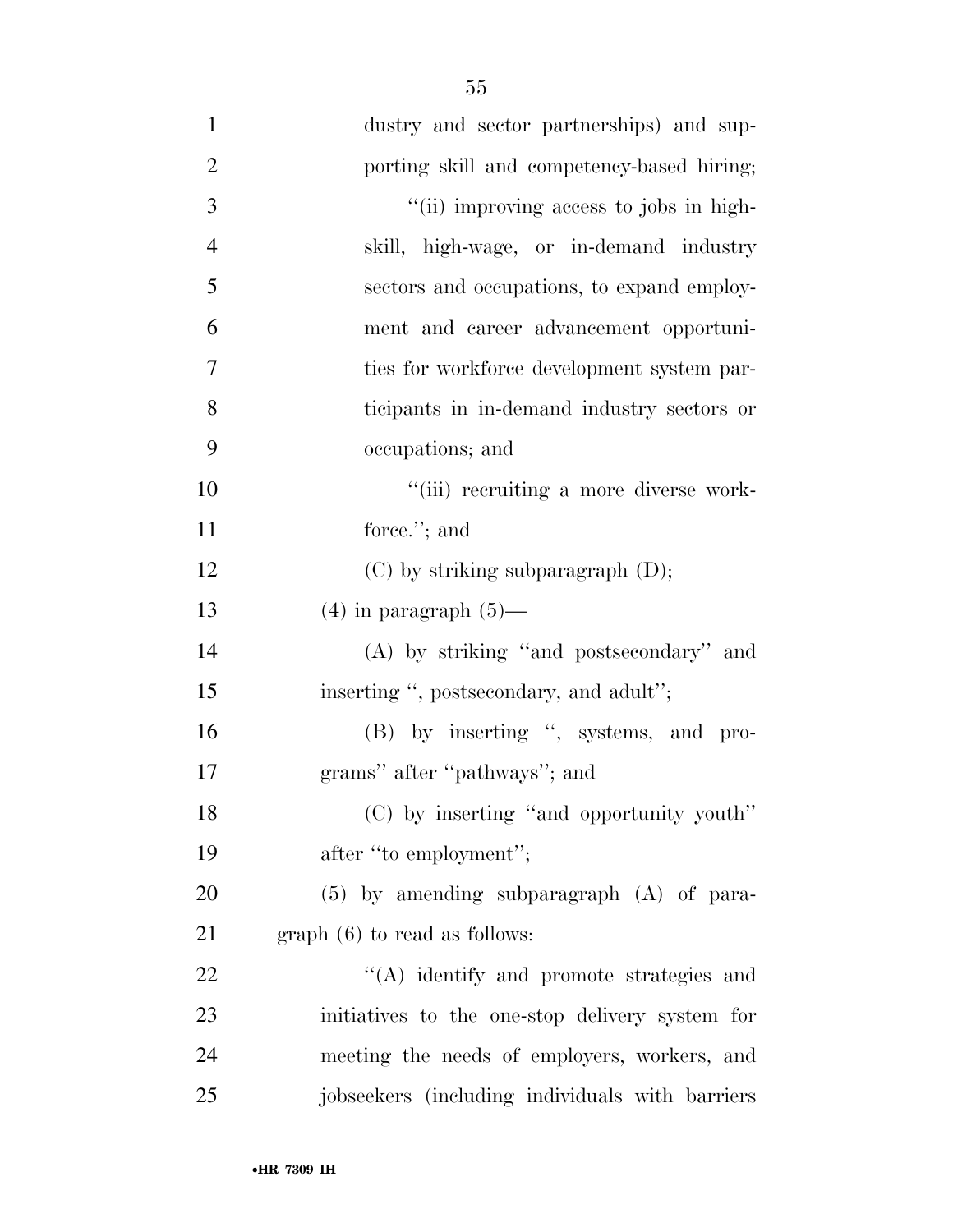| $\mathbf{1}$   | to employment) in the local workforce develop-         |
|----------------|--------------------------------------------------------|
| $\overline{2}$ | ment system, including—                                |
| 3              | "(i) providing physical and pro-                       |
| $\overline{4}$ | grammatic accessibility, in accordance with            |
| 5              | section 188, if applicable, and applicable             |
| 6              | provisions of the Americans with Disabil-              |
| 7              | ities Act of 1990 (42 U.S.C. 12101 et                  |
| 8              | seq.); and                                             |
| 9              | "(ii) identifying and implementing                     |
| 10             | strategies to assure service delivery is ac-           |
| 11             | cessible to all eligible individuals, including        |
| 12             | individuals with barriers to employment;               |
| 13             | and";                                                  |
| 14             | $(1)$ by amending paragraph $(7)$ to read as fol-      |
| 15             | lows:                                                  |
| 16             | "(7) TECHNOLOGY.-The local board shall de-             |
| 17             | velop strategies for using technology to maximize the  |
| 18             | accessibility and effectiveness of the local workforce |
| 19             | development system, including in remote areas, for     |
| 20             | employers, workers, and jobseekers, by-                |
| 21             | $\lq\lq$ identifying and integrating new dig-          |
| 22             | ital technologies into business services, career       |
| 23             | navigation, and employment and training activi-        |
| 24             | ties, and working with the State to offer serv-        |
| 25             | ices virtually or through in-person service deliv-     |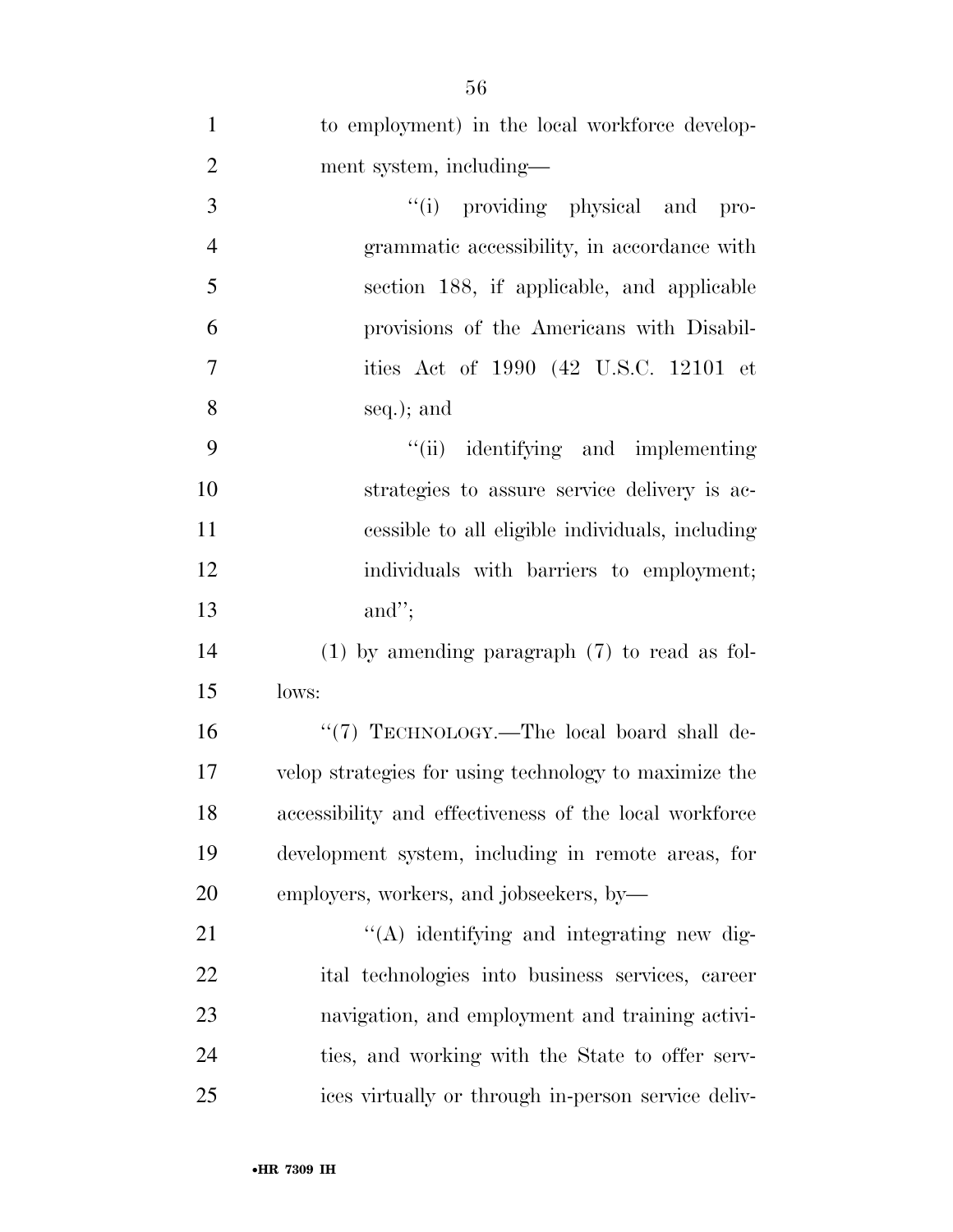ery strategies that are augmented through the 2 use of technology;

 ''(B) facilitating connections among the in- take and case management information systems of the one-stop partner programs to support a comprehensive workforce development system in the local area, including through coordination and collaboration with one-stop partner pro- grams to support coenrollment of programs, as applicable;

 $\cdot$  (C) identifying strategies for better meet- ing the needs of individuals with barriers to em- ployment, including strategies that augment traditional service delivery, and increase access to services and programs of the one-stop deliv- ery system, such as improving digital literacy skills, assessments of skills and competencies, and prior learning assessments assisted through the use of technology; and

20  $"$ (D) leveraging resources and capacity 21 within the local workforce development system, including resources and capacity for services for 23 individuals with barriers to employment.";

24  $(2)$  in paragraph  $(10)$ —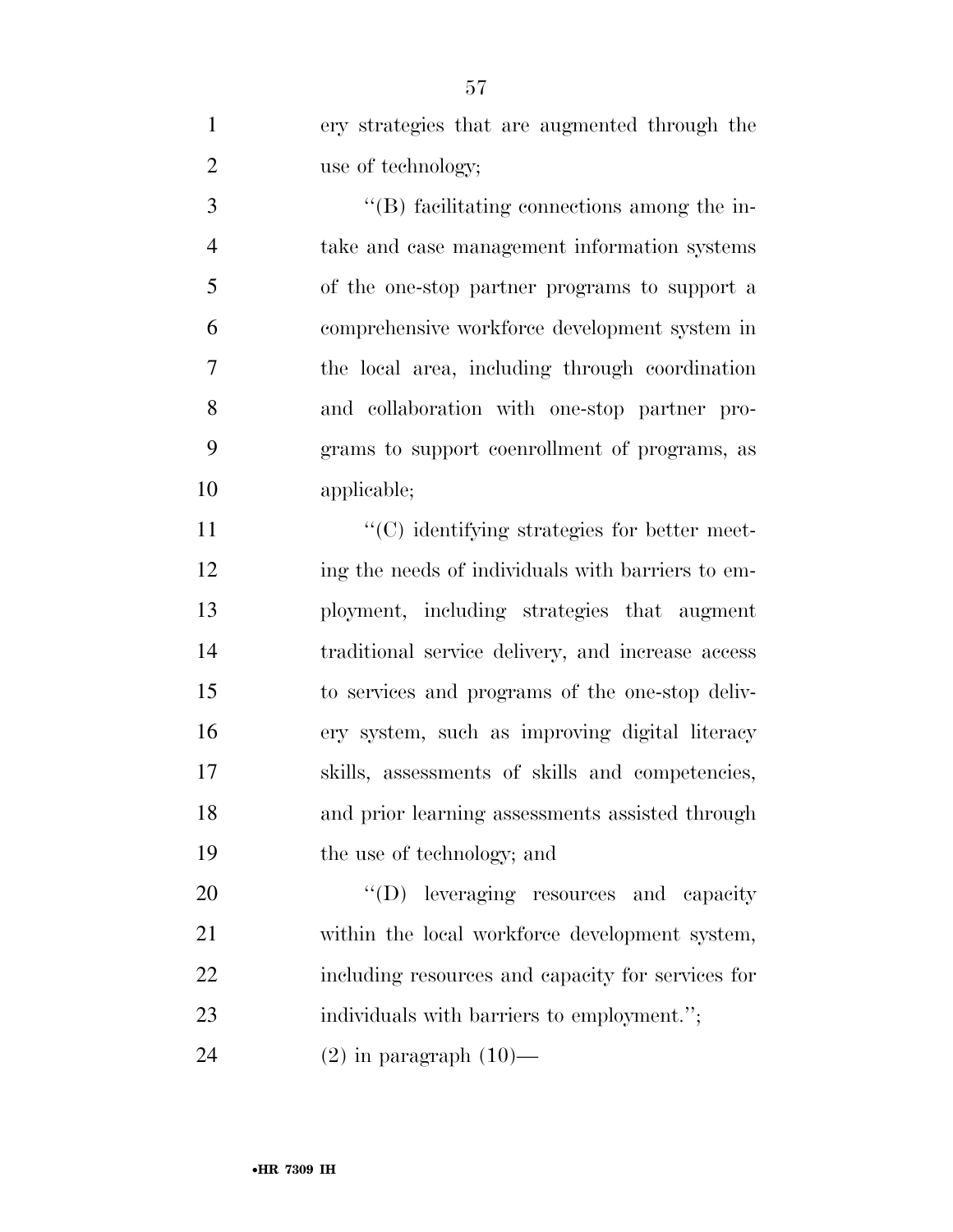| $\mathbf{1}$   | $(A)$ in subparagraph $(B)(ii)$ , by inserting             |
|----------------|------------------------------------------------------------|
| $\overline{2}$ | "as described in section 122" after "providers";           |
| 3              | $(B)$ in subparagraph $(C)$ , by inserting                 |
| $\overline{4}$ | "and make information about such providers"                |
| 5              | publicly available, including to community-based           |
| 6              | organizations" after "local area"; and                     |
| 7              | $(C)$ in subparagraph $(D)$ , by inserting                 |
| 8              | "and make information about such providers                 |
| 9              | publicly available, including to community-based           |
| 10             | organizations" after "contracts";                          |
| 11             | $(3)$ in paragraph $(11)(A)$ , by inserting ", local       |
| 12             | educational agencies, institutions of higher education     |
| 13             | located in the local area, including minority-serving      |
| 14             | institutions, historically Black colleges and univer-      |
| 15             | sities, and Tribally controlled colleges or universities,  |
| 16             | as appropriate," after "2302))"; and                       |
| 17             | $(4)$ in paragraph $(12)(A)$ , by striking "for the"       |
| 18             | and inserting "for all funds not otherwise reserved        |
| 19             | by the State allocated to local areas under section        |
| 20             | $128(b)$ and section $133(b)$ , for local youth workforce  |
| 21             | activities authorized under section $129(c)$ , and for     |
| <u>22</u>      | local employment and training activities authorized        |
| 23             | under subsection $(b)$ of section 134, and".               |
| 24             | SUNSHINE PROVISION.—Section $107(e)$<br>(d)<br>(29         |
| 25             | U.S.C. $3122(e)$ ) is amended by inserting "that conforms" |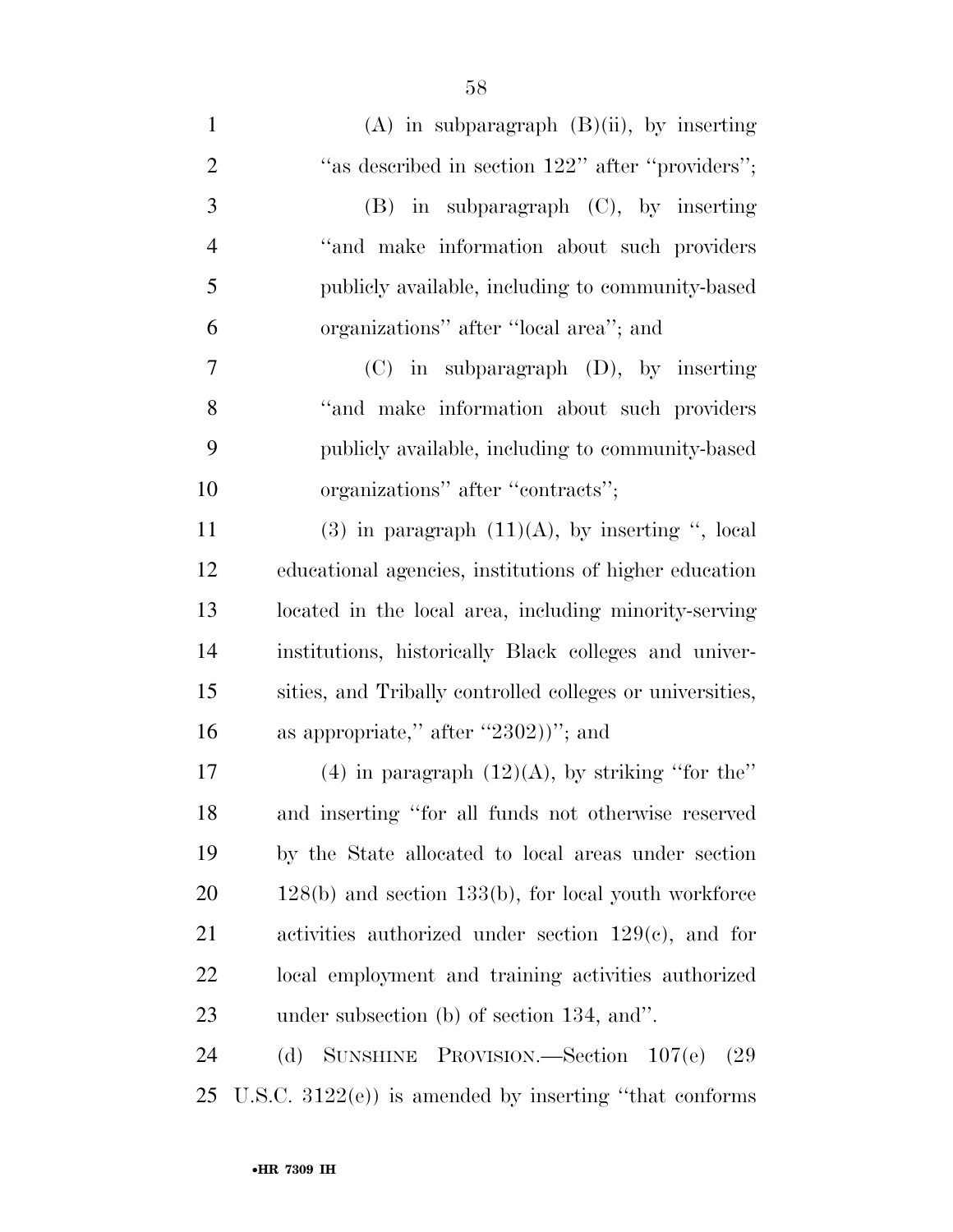| $\mathbf{1}$   | at a minimum, to Level AA of the Web Content Accessi-         |
|----------------|---------------------------------------------------------------|
| $\overline{2}$ | bility Guidelines 2.0 of the Web Accessibility Initiative (or |
| 3              | any successor guidelines)" after "means".                     |
| $\overline{4}$ | (e) STAFF.—Section 107(f) $(29 \text{ U.S.C. } 3122(f))$ is   |
| 5              | amended-                                                      |
| 6              | $(1)$ by amending paragraph $(2)$ to read as fol-             |
| 7              | lows:                                                         |
| 8              | "(2) QUALIFICATIONS.—The local board shall                    |
| 9              | establish and apply a set of qualifications for the po-       |
| 10             | sition of director that ensures that the individual se-       |
| 11             | lected has the requisite knowledge, skills, and abili-        |
| 12             | ties, to meet identified benchmarks and effectively           |
| 13             | carry out the functions of the local board."; and             |
| 14             | $(2)$ by adding at the end the following:                     |
| 15             | "(4) PROFESSIONAL DEVELOPMENT.—The local                      |
| 16             | board shall ensure the provision of training to local         |
| 17             | board and one-stop delivery system staff on—                  |
| 18             | $\lq\lq$ the expanded use of digital tech-                    |
| 19             | nology and tools for augmenting and improving                 |
| 20             | the delivery of services to participants and em-              |
| 21             | ployers;                                                      |
| 22             | "(B) the implementation of evidence-based                     |
| 23             | strategies, such as career pathways and sector                |
| 24             | initiatives, and trauma-informed and gender-re-               |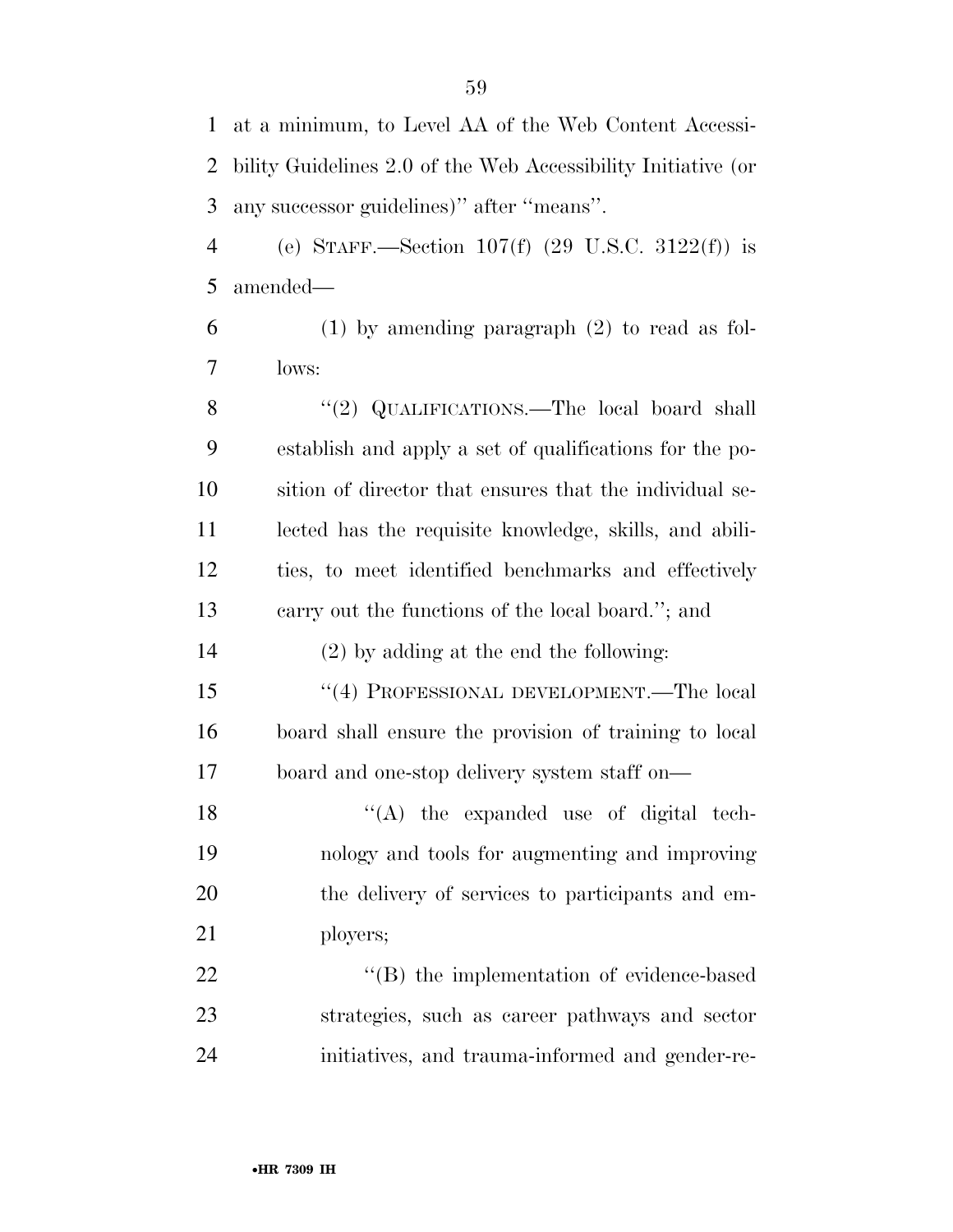| $\mathbf{1}$   | sponsive counseling for meeting the needs of in-          |
|----------------|-----------------------------------------------------------|
| $\overline{2}$ | dividuals with barriers to employment; and                |
| 3              | $\cdot$ (C) how to improve and ensure equitable           |
| $\overline{4}$ | service delivery and outcomes for individuals             |
| 5              | have been historically underserved,<br>who                |
| 6              | marginalized, and adversely affected as a result          |
| 7              | of race, ethnicity, or gender, including training         |
| 8              | on customer-centered service delivery, gender             |
| 9              | and racial bias, cultural competence, occupa-             |
| 10             | tional stereotyping, and strategies for increas-          |
| 11             | ing participant and worker voice.".                       |
| 12             | SEC. 208. LOCAL PLAN.                                     |
| 13             | Section 108(b) $(29 \text{ U.S.C. } 3123(b))$ is amended— |
| 14             | $(1)$ in paragraph $(1)$ —                                |
| 15             | $(A)$ in subparagraph $(A)$ —                             |
| 16             | (i) in clause (i), by striking "and" at                   |
| 17             | the end;                                                  |
| 18             | (ii) in clause (ii), by inserting "and"                   |
| 19             | at the end; and                                           |
| 20             | (iii) by adding at the end the fol-                       |
| 21             | lowing:                                                   |
| 22             | "(iii) projected industries or sectors                    |
| 23             | within the local area expected to decline or              |
| 24             | face significant changes in employment op-                |
| 25             | portunities;";                                            |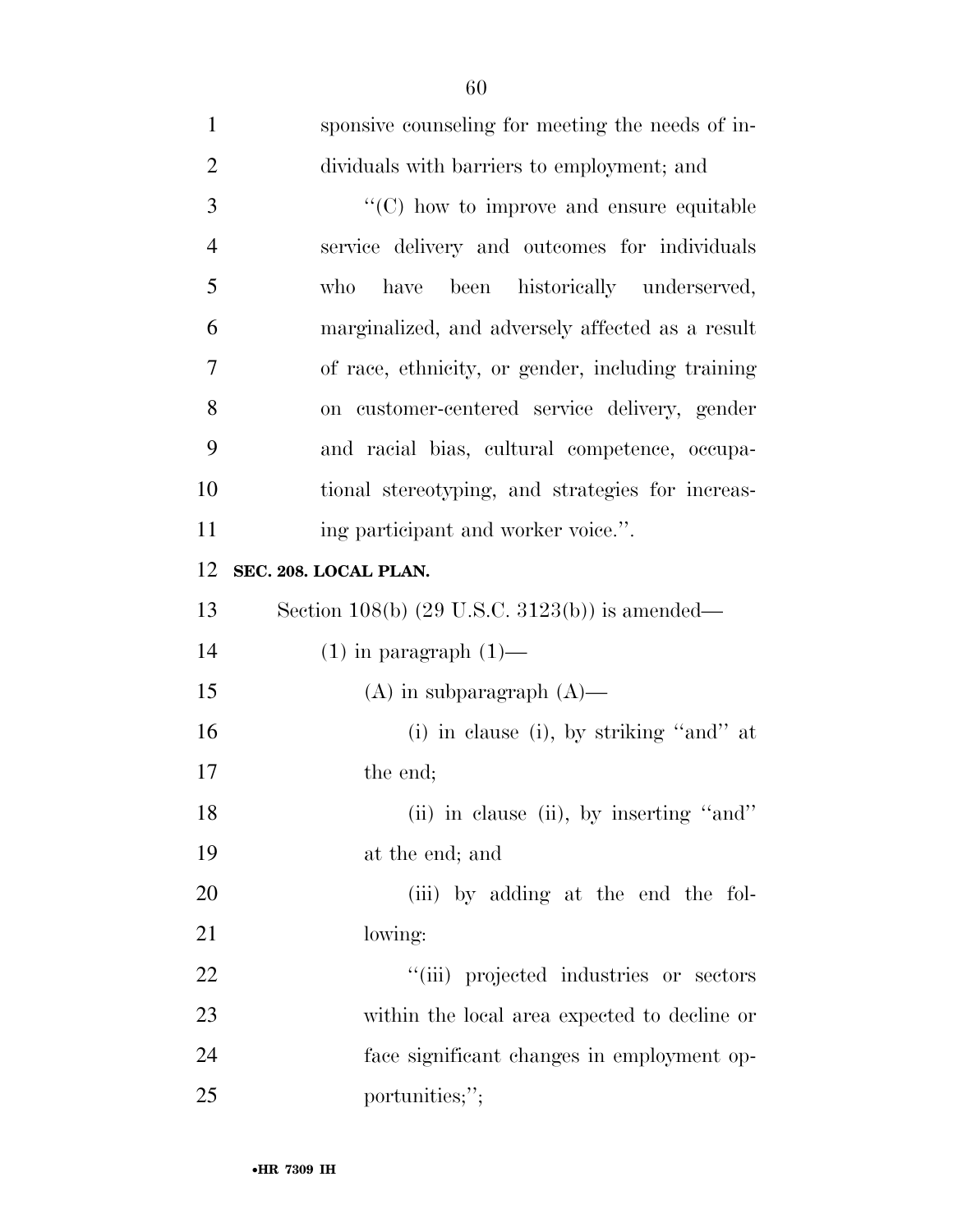| $\mathbf{1}$   | $(B)$ in subparagraph $(B)$ , by striking "and        |
|----------------|-------------------------------------------------------|
| $\overline{2}$ | skills" and inserting ", skills, and com-             |
| 3              | petencies"; and                                       |
| $\overline{4}$ | $(C)$ in subparagraph $(C)$ , by striking "(and       |
| 5              | unemployment)" and inserting "(unemploy-              |
| 6              | ment, and underemployment)";                          |
| 7              | $(2)$ by amending paragraph $(2)$ to read as fol-     |
| 8              | lows:                                                 |
| 9              | $(3)$ in paragraph $(2)$ —                            |
| 10             | $\lq(2)$ a description and assessment of the work-    |
| 11             | force development system in the local area that iden- |
| 12             | tifies the programs that are included in that system  |
| 13             | and how the local board will work with the entities   |
| 14             | carrying out core programs and other workforce de-    |
| 15             | velopment programs to support alignment of serv-      |
| 16             | ices, including—                                      |
| 17             | "(A) services provided under programs                 |
| 18             | that support the strategies identified in the         |
| 19             | State plan under section $102(b)(1)(E)$ , includ-     |
| 20             | $ing$ —                                               |
| 21             | "(i) programs of study authorized                     |
| 22             | under the Carl D. Perkins Career<br>and               |
| 23             | Technical Education Act of 2006<br>(20)               |
| 24             | U.S.C. 2301 et seq.);                                 |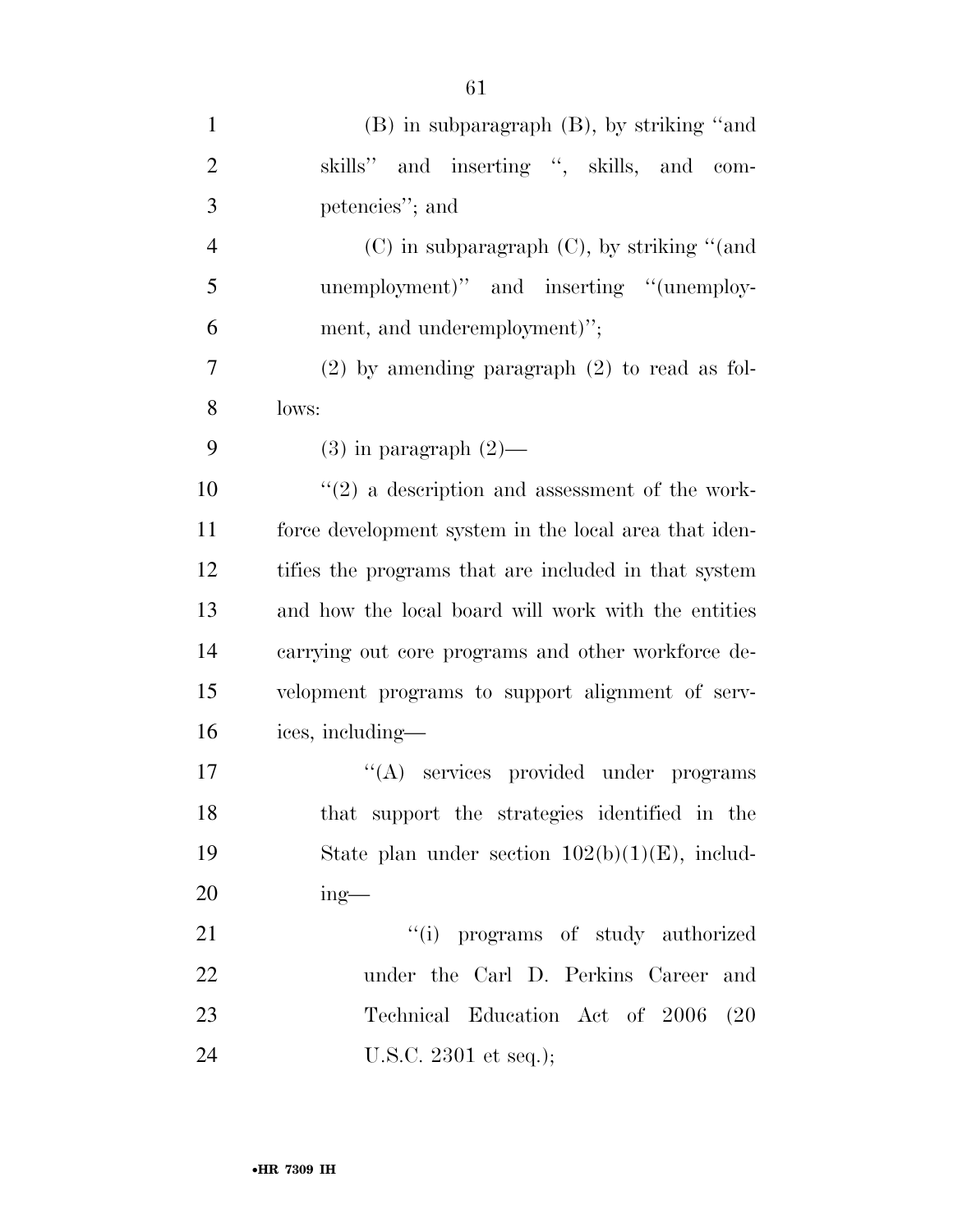| $\mathbf{1}$   | "(ii) title II (relating to adult edu-              |
|----------------|-----------------------------------------------------|
| $\overline{2}$ | cation and family literacy activities), in-         |
| 3              | cluding a description of how the local              |
| $\overline{4}$ | board will carry out, consistent with sub-          |
| $\mathfrak{S}$ | paragraphs $(A)$ and $(B)(i)$ of section            |
| 6              | $107(d)(11)$ and section 232, the review of         |
| $\tau$         | local applications submitted under title II;        |
| 8              | "(iii) title I of the Rehabilitation Act            |
| 9              | of 1973 (29 U.S.C. 720 et seq.); and                |
| 10             | "(iv) apprenticeship programs; and                  |
| 11             | $\lq\lq$ the statewide rapid response activities    |
| 12             | under section $134(a)(2)(A);$ ";                    |
| 13             | $(4)$ in paragraph $(3)$ , by inserting "and expan- |
| 14             | sion" after "development";                          |
| 15             | $(5)$ in paragraph $(4)$ —                          |
| 16             | $(A)$ in subparagraph $(A)$ —                       |
| 17             | $(i)$ in clause $(i)$ , by striking ", includ-      |
| 18             | ing small employers and employers in in-            |
| 19             | demand industry sectors and occupations,            |
| 20             | in workforce development programs" and              |
| 21             | inserting "in workforce development pro-            |
| 22             | grams, including small employers, employ-           |
| 23             | ers in high-skill, high-wage, or in-demand          |
| 24             | industry sectors and occupations, and em-           |
| 25             | ployers in industry or sector partnerships";        |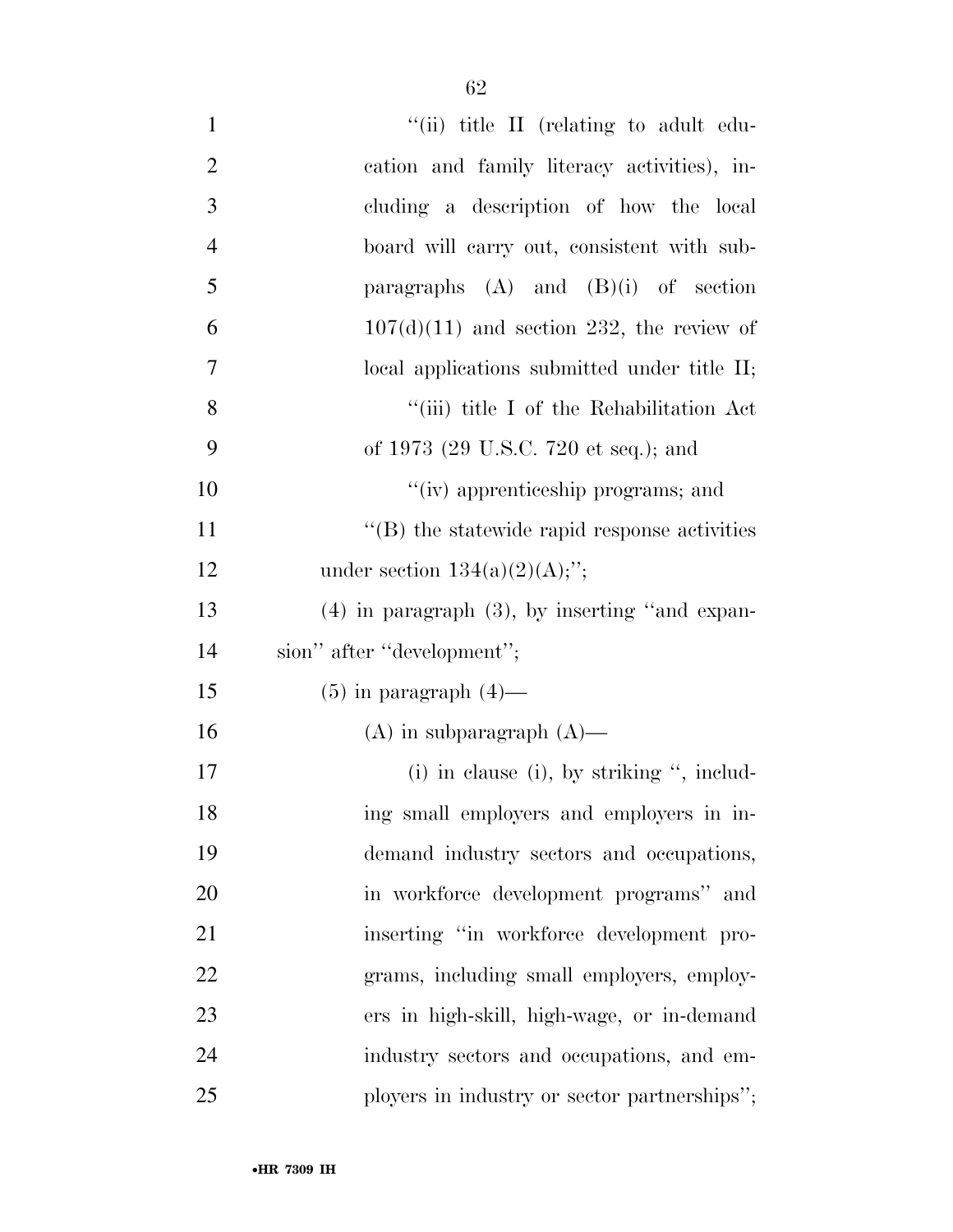(ii) in clause (iii), by striking ''and'' 2 at the end; (iii) in clause (iv), by inserting '', and benefits, such as food and housing secu- rity'' after ''unemployment insurance pro- grams''; and (iv) by adding at the end the fol- lowing:  $"(*v*)$  improve the ability of individuals to make informed decisions about career pathways and training services, employ- ment opportunities and job quality, and workplace rights and responsibilities; and''; and (B) in subparagraph (B), by inserting 16 "and individuals" after "employers"; 17 (6) in paragraph  $(6)$ — (A) in subparagraph (B), by inserting '', including digital technology,'' after ''tech- nology''; (B) in subparagraph (C), by striking 22 "and" at the end; and (C) by adding at the end the following:

24 ''(E) a description of how the one-stop de-livery system, including one-stop operators and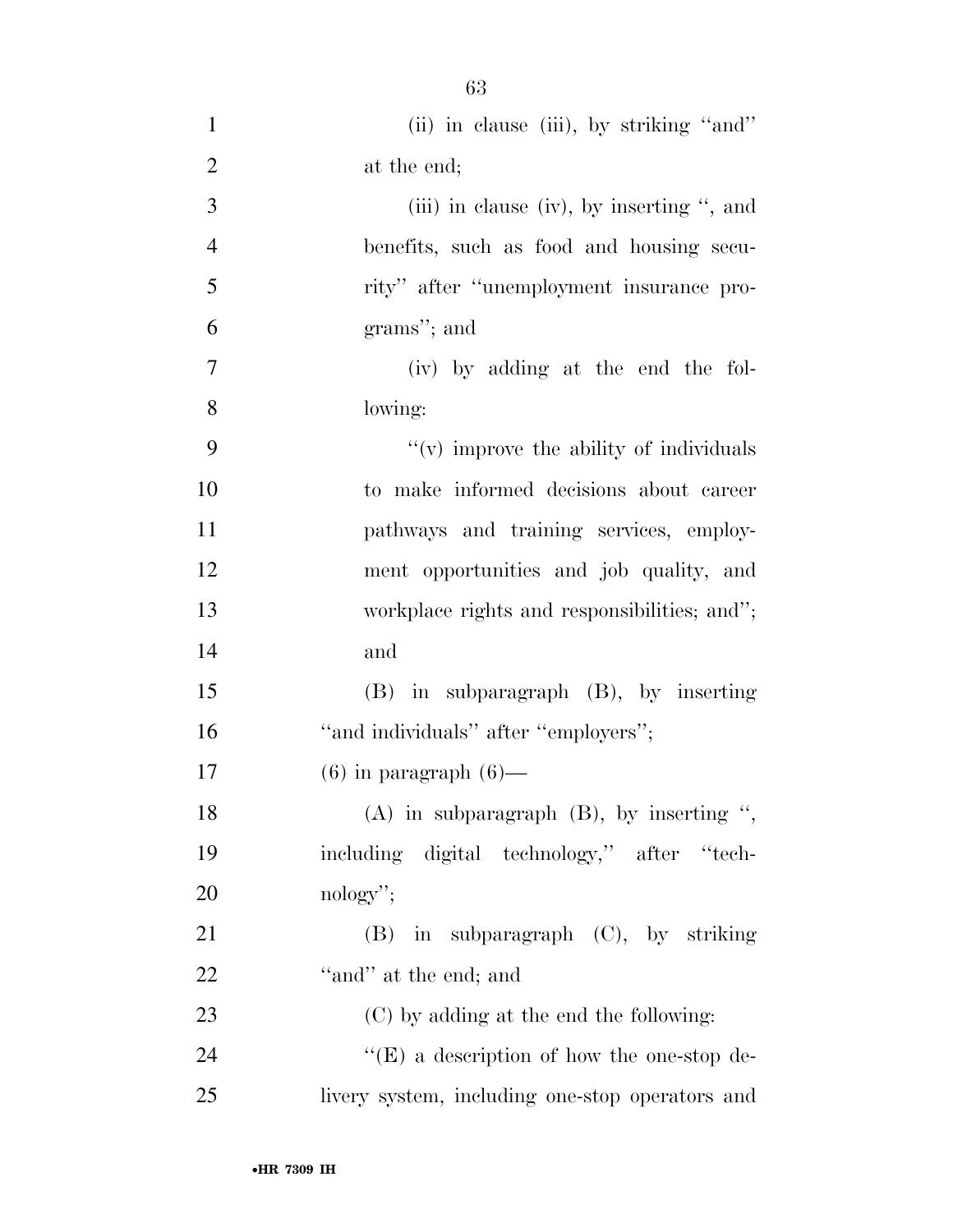| $\mathbf{1}$   | one-stop partners, will work with employers to             |
|----------------|------------------------------------------------------------|
| $\overline{2}$ | support the hiring of individuals with barriers            |
| 3              | to employment to ensure equitable service deliv-           |
| $\overline{4}$ | ery and participant outcomes; and                          |
| 5              | $``(F)$ a description of how one-stop centers              |
| 6              | are implementing and transitioning to an inte-             |
| 7              | grated, technology-enabled intake and<br>case              |
| 8              | management information system for programs                 |
| 9              | carried out under this Act and programs car-               |
| 10             | ried out by one-stop partners;";                           |
| 11             | $(7)$ by striking paragraphs $(7)$ and $(8)$ ;             |
| 12             | $(8)$ by redesignating paragraphs $(9)$ through            |
| 13             | $(12)$ as paragraphs $(7)$ through $(10)$ , respectively;  |
| 14             | $(9)$ in paragraph $(7)$ , as so redesignated, by          |
| 15             | striking "assessment of" and inserting "comprehen-         |
| 16             | sive local needs assessment, as described in section       |
| 17             | $129(a)(2)$ of";                                           |
| 18             | $(10)$ by striking paragraph $(13)$ ;                      |
| 19             | $(11)$ by redesignating paragraphs $(14)$ through          |
| 20             | $(20)$ as paragraphs $(11)$ through $(17)$ , respectively; |
| 21             | $(12)$ by inserting after paragraph $(17)$ , as so         |
| 22             | redesignated, the following:                               |
| 23             | $\cdot$ (18) that the local area will not prohibit self-   |
| 24             | attestation in a manner consistent with section            |
| 25             | $402A(e)$ of the Higher Education Act of 1965 (20          |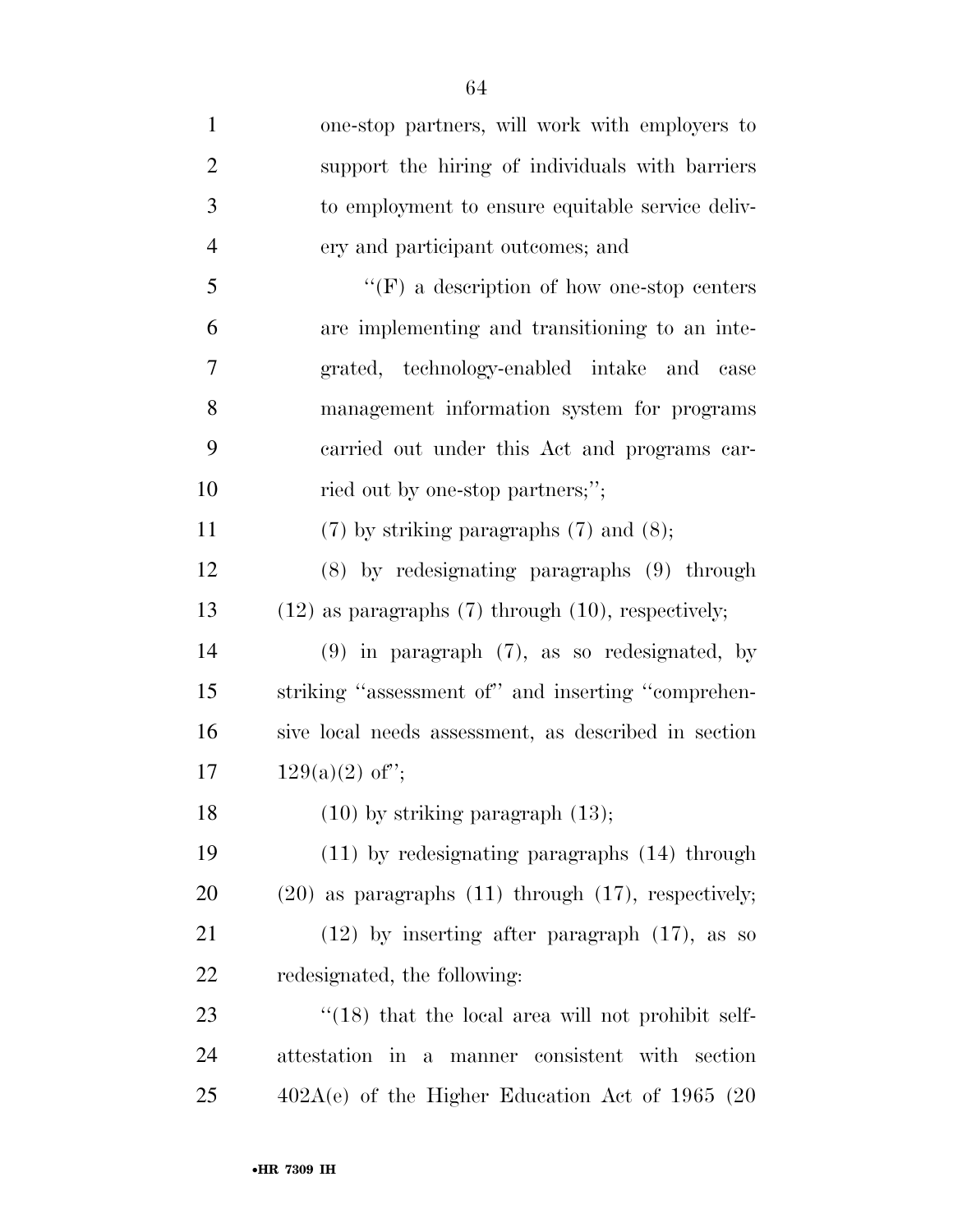| $\mathbf{1}$   | U.S.C. $1070a-11(e)$ as a means for determining the          |
|----------------|--------------------------------------------------------------|
| $\overline{2}$ | eligibility of the individual who is self-attesting for      |
| 3              | a program or service under this Act; and";                   |
| $\overline{4}$ | $(13)$ by striking paragraph $(21)$ ; and                    |
| 5              | $(14)$ by redesignating paragraph $(22)$ as para-            |
| 6              | $graph(19)$ .                                                |
| 7              | <b>CHAPTER 3-PERFORMANCE</b>                                 |
| 8              | <b>ACCOUNTABILITY</b>                                        |
| 9              | SEC. 211. PERFORMANCE ACCOUNTABILITY SYSTEM.                 |
| 10             | Section 116 of the Workforce Innovation and Oppor-           |
| 11             | tunity Act $(29 \text{ U.S.C. } 3141)$ is amended—           |
| 12             | $(1)$ in subsection $(b)$ —                                  |
| 13             | (A) in paragraph $(2)$ —                                     |
| 14             | (i) in subparagraph $(A)$ —                                  |
| 15             | $(I)$ by amending clause (i) to                              |
| 16             | read as follows:                                             |
| 17             | "(i) IN GENERAL.—The State primary                           |
| 18             | indicators of performance for activities                     |
| 19             | provided under the adult and dislocated                      |
| 20             | worker programs authorized under chapter                     |
| 21             | 3 of subtitle B, the program of adult edu-                   |
| 22             | cation and family literacy activities author-                |
| 23             | ized under title II, the employment services                 |
| 24             | authorized<br>under<br>sections<br>$\overline{1}$<br>program |
| 25             | through 13 of the Wagner-Peyser Act (29                      |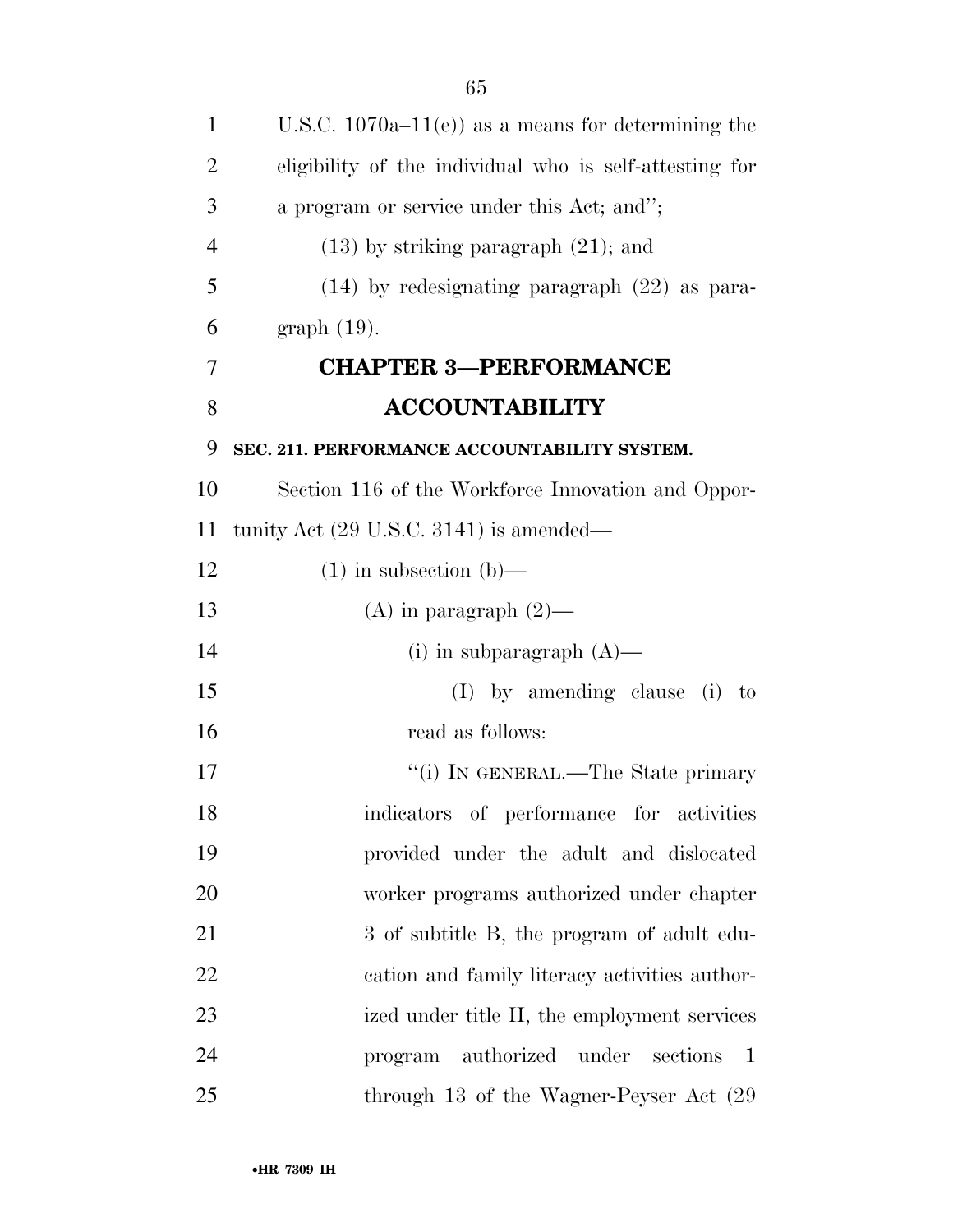| $\mathbf{1}$   | U.S.C. 49 et seq.) (except that subclauses                     |
|----------------|----------------------------------------------------------------|
| $\overline{c}$ | (V) and (VI) shall not apply to such pro-                      |
| $\mathfrak{Z}$ | gram), and the program authorized under                        |
| $\overline{4}$ | title I of the Rehabilitation Act of 1973                      |
| 5              | $(29 \text{ U.S.C. } 720 \text{ et seq.})$ (other than section |
| 6              | 112 or part C of that title $(29 \text{ U.S.C. } 732,$         |
| 7              | $(741)$ , shall consist of $-$                                 |
| 8              | $\lq\lq$ the percentage of program                             |
| 9              | participants who are in unsubsidized                           |
| 10             | employment during the second quarter                           |
| 11             | after exit from the program;                                   |
| 12             | $\lq\lq$ (II) the percentage of program                        |
| 13             | participants who are in unsubsidized                           |
| 14             | employment during the fourth quarter                           |
| 15             | after exit from the program;                                   |
| 16             | "(III) the median earnings of                                  |
| 17             | program participants who are in un-                            |
| 18             | subsidized employment during the sec-                          |
| 19             | ond quarter after exit from the pro-                           |
| 20             | gram;                                                          |
| 21             | $``(IV)$ the median earnings of                                |
| 22             | program participants who are in un-                            |
| 23             | subsidized employment during the                               |
| 24             | fourth quarter after exit from the pro-                        |
| 25             | gram;                                                          |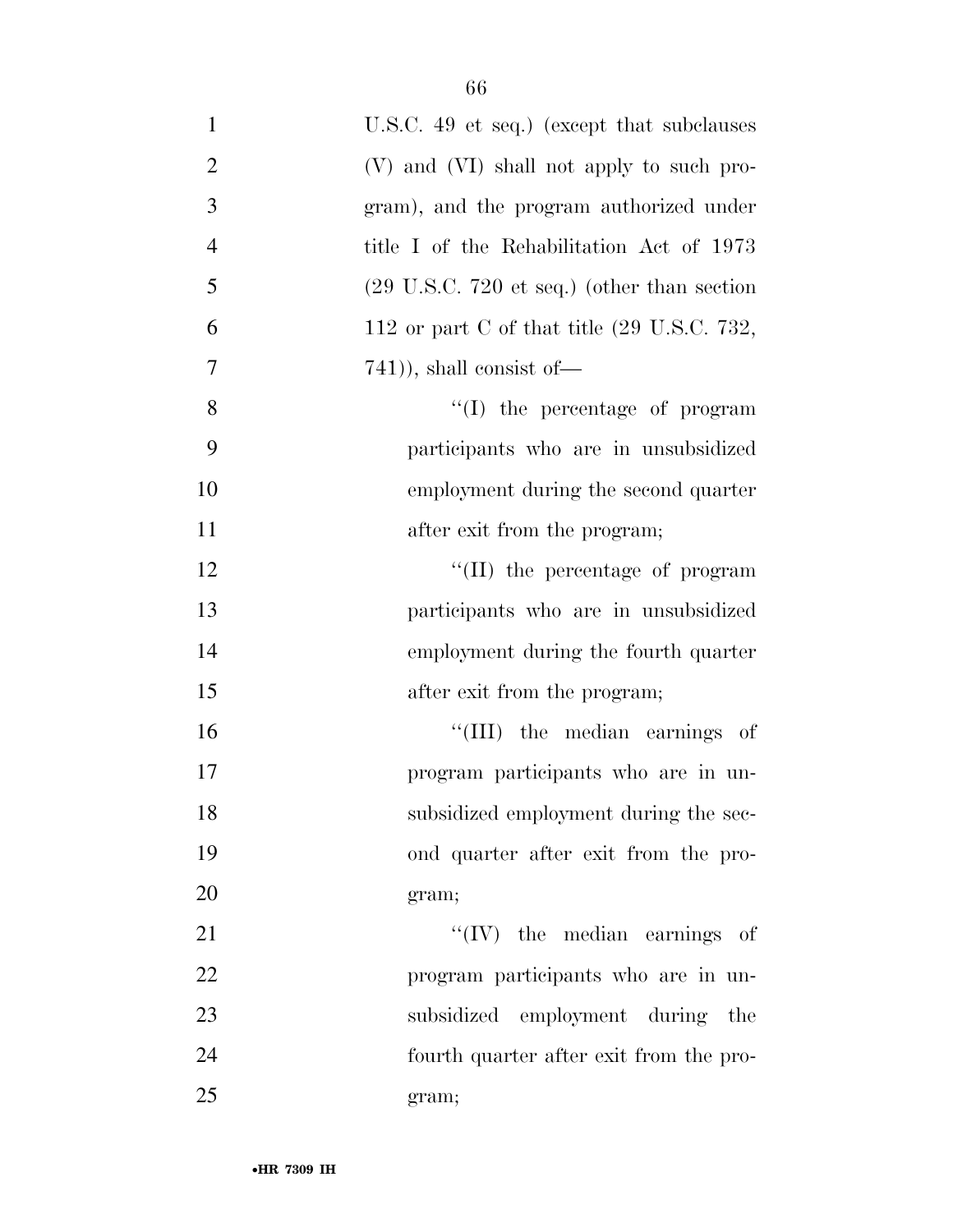| $\mathbf{1}$   | $\lq\lq(V)$ the percentage of program     |
|----------------|-------------------------------------------|
| $\overline{2}$ | participants who obtain a recognized      |
| 3              | postsecondary credential, or a sec-       |
| $\overline{4}$ | ondary school diploma or its recog-       |
| 5              | nized equivalent (subject to clause       |
| 6              | (iii)), during participation in or within |
| $\tau$         | 1 year after exit from the program;       |
| 8              | and                                       |
| 9              | "(VI) the percentage of program           |
| 10             | participants who are in an education      |
| 11             | or training program that leads to a       |
| 12             | recognized postsecondary credential or    |
| 13             | employment, and who are achieving         |
| 14             | measurable skill gains toward such a      |
| 15             | credential or employment.";               |
| 16             | (II) in clause (iii), by inserting        |
| 17             | before the period at the end the fol-     |
| 18             | lowing: ", unless such participants are   |
| 19             | enrolled in services under title II."     |
| 20             | (III) by striking clause (iv);            |
| 21             | (ii) by amending subparagraph $(B)$ to    |
| 22             | read as follows:                          |
| 23             | "(B) ADDITIONAL INDICATORS.—              |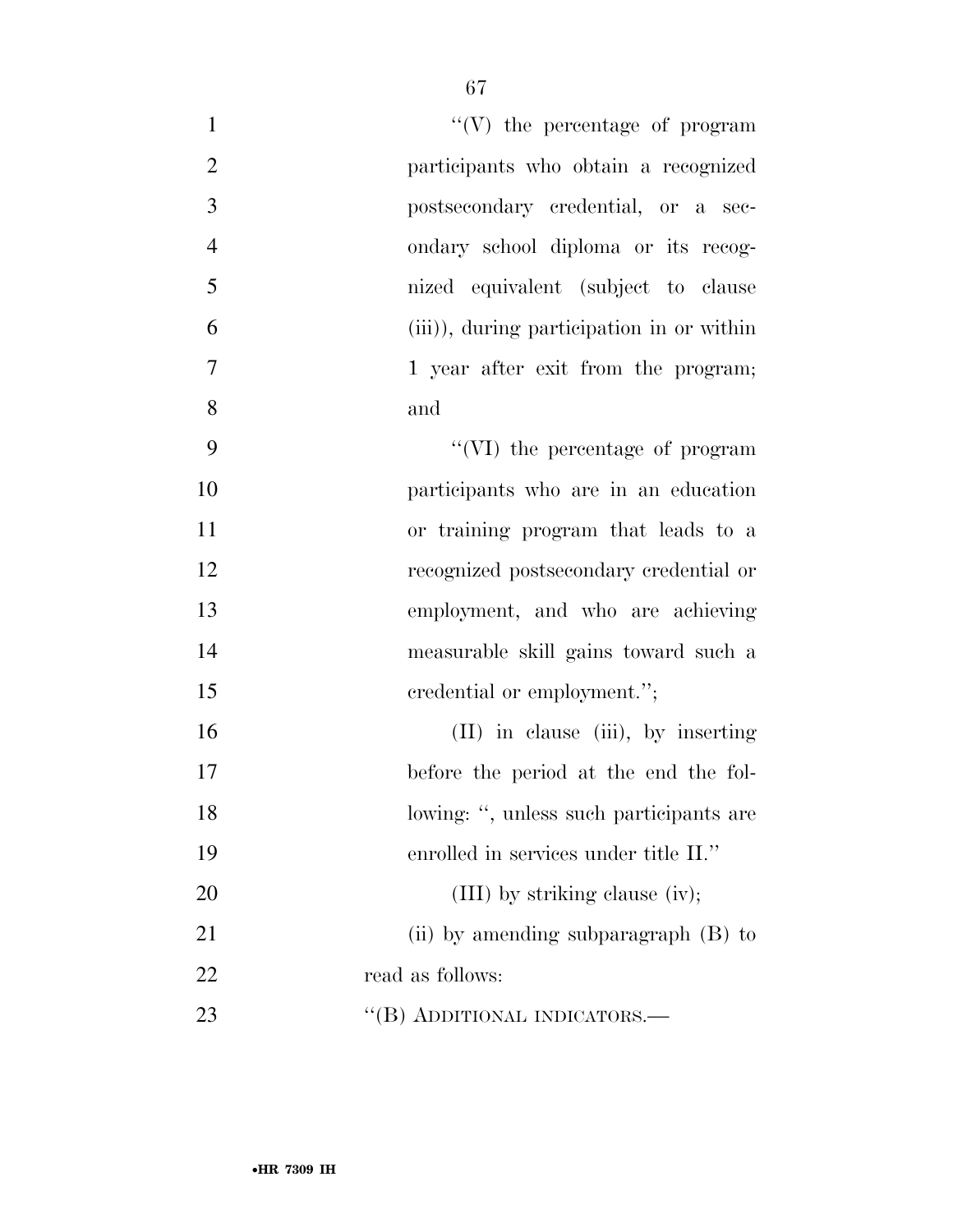| $\mathbf{1}$   | "(i) STATE IDENTIFIED.—A State                         |
|----------------|--------------------------------------------------------|
| $\overline{2}$ | may identify in the State plan additional              |
| 3              | performance accountability indicators.                 |
| $\overline{4}$ | "(ii) SECRETARY IDENTIFIED.—The                        |
| 5              | Secretary may identify additional indica-              |
| 6              | tors related to the quality of participants'           |
| $\overline{7}$ | unsubsidized employment after exit from a              |
| 8              | program, including factors such as avail-              |
| 9              | ability of paid time off, health, and retire-          |
| 10             | ment benefits, workplace safety and non-               |
| 11             | discrimination standards, predictable and              |
| 12             | stable work schedule, stackable credentials,           |
| 13             | and advancement opportunities."; and                   |
| 14             | (B) in paragraph $(3)(A)$ —                            |
| 15             | (i) by amending clause (iii) to read as                |
| 16             | follows:                                               |
| 17             | ``(iii)<br><b>IDENTIFICATION</b><br>IN<br><b>STATE</b> |
| 18             | PLAN.—The Secretary of Labor in con-                   |
| 19             | junction with the Secretary of Education               |
| 20             | shall—                                                 |
| 21             | "(I) propose expected levels of                        |
| 22             | performance for each of the cor-                       |
| 23             | responding primary indicators of per-                  |
| 24             | formance for each of the programs de-                  |
| 25             | scribed in clause (ii) for each State                  |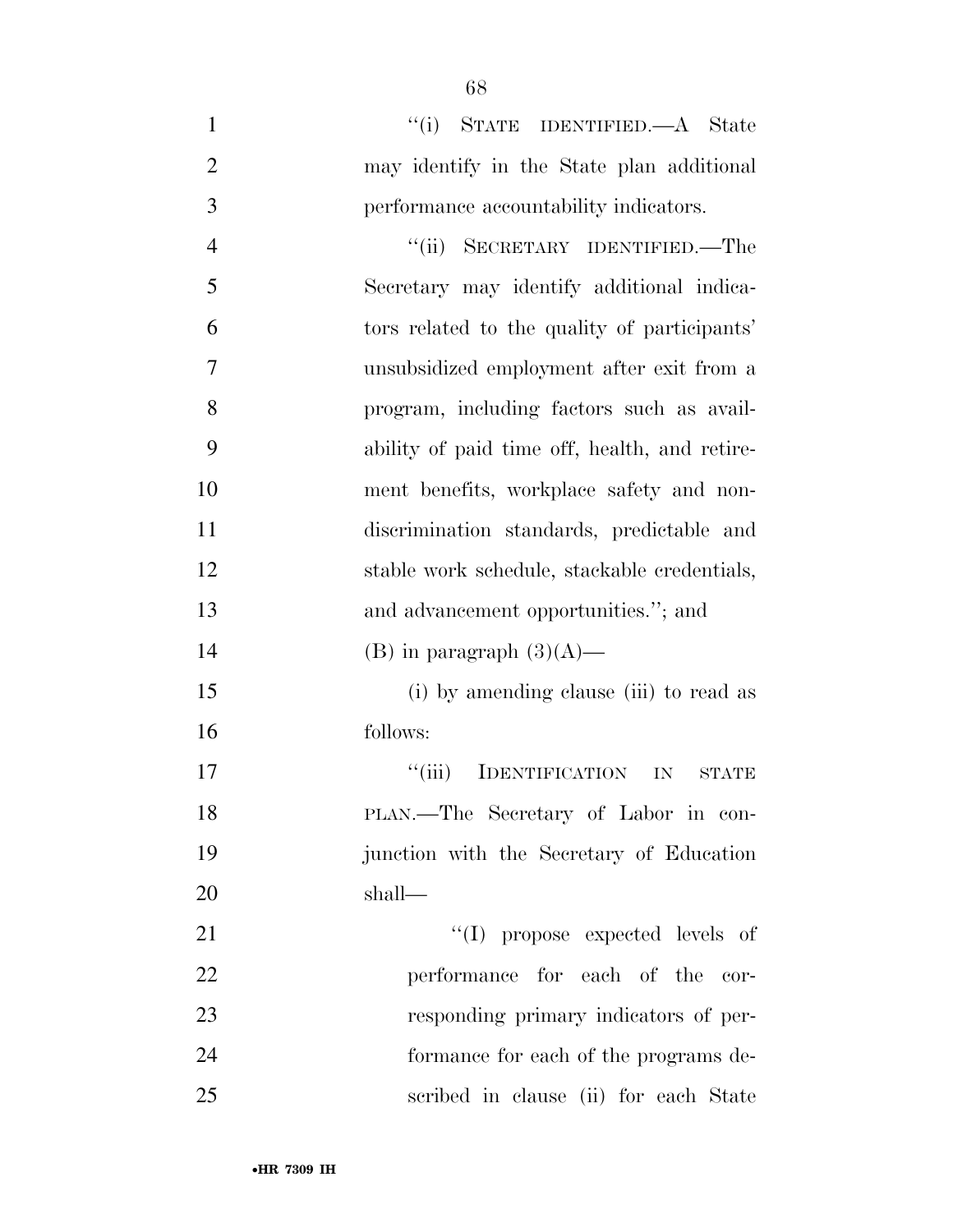| $\mathbf{1}$   | for the first 2 program years covered      |
|----------------|--------------------------------------------|
| $\overline{c}$ | by the State plan, and for the third       |
| 3              | and fourth program years covered by        |
| $\overline{4}$ | the State plan, which shall be con-        |
| 5              | sistent with the factors listed under      |
| 6              | clause $(v)$ ; and                         |
| 7              | $\lq\lq$ (II) publish on a publicly acces- |
| 8              | sible website—                             |
| 9              | "(aa) the statistical model                |
| 10             | developed under clause (viii), and         |
| 11             | the methodology used to develop            |
| 12             | each such proposed expected level          |
| 13             | of performance; and                        |
| 14             | "(bb) each such proposal.";                |
| 15             | $(ii)$ in clause $(v)$ —                   |
| 16             | (I) in subclause $(II)(bb)$ —              |
| 17             | (aa) by striking "ex-offender"             |
| 18             | status, and welfare dependency"            |
| 19             | and inserting "justice involve-            |
| 20             | ment, and receipt of public as-            |
| 21             | sistance"; and                             |
| 22             | (bb) by inserting before the               |
| 23             | semicolon at the end "; and other          |
| 24             | factors the Secretary determines           |
| 25             | relevant";                                 |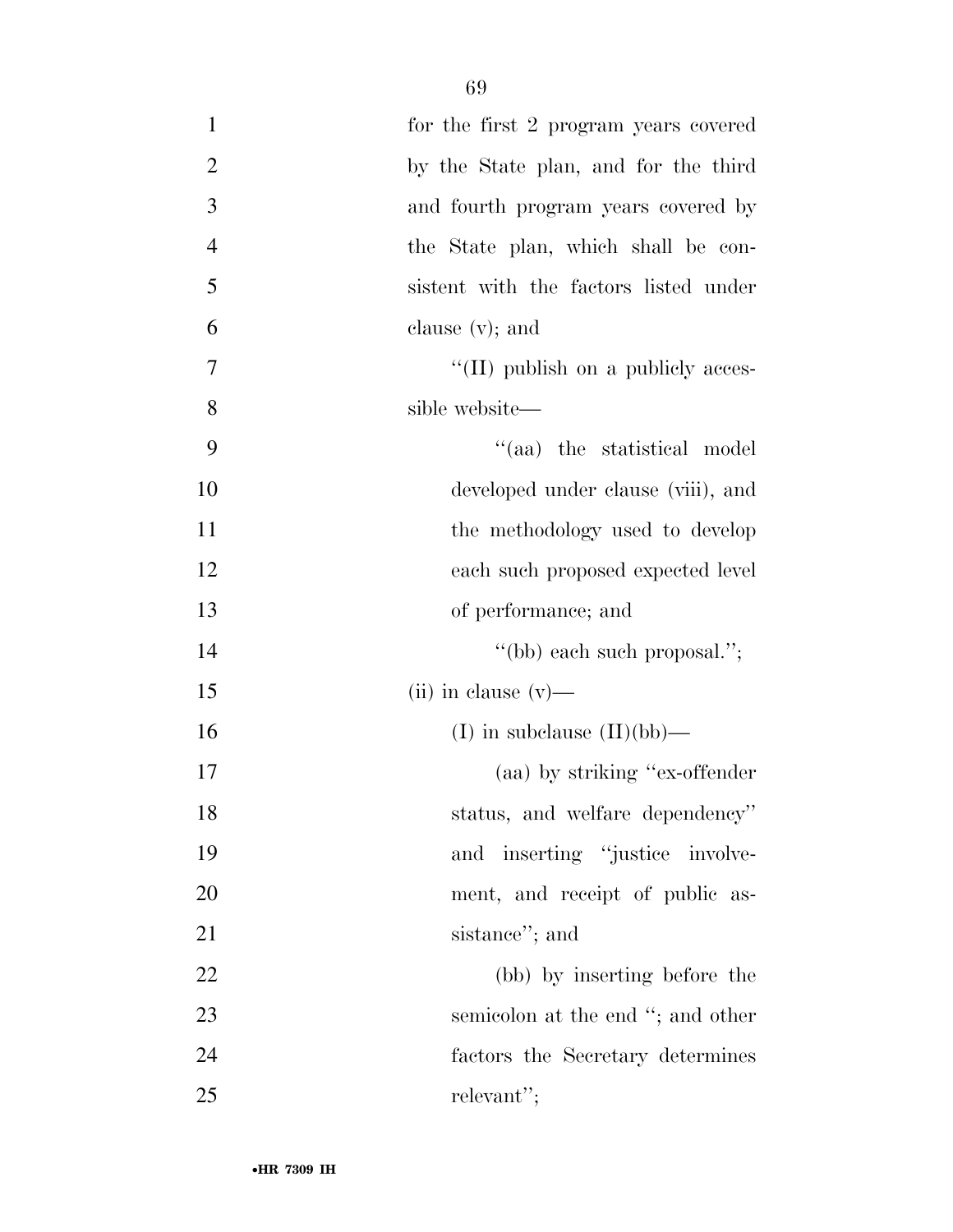1 (II) by amending subclause (III)

| $\overline{2}$ | to read as follows:                         |
|----------------|---------------------------------------------|
| 3              | "(III) take into account the ex-            |
| $\overline{4}$ | tent to which the levels involved pro-      |
| 5              | mote continuous improvement, which          |
| 6              | may reflect an increase in the level of     |
| 7              | performance accountability measures,        |
| 8              | a change in service strategy and deliv-     |
| 9              | ery, or a change in the participants        |
| 10             | served by such State and ensure opti-       |
| 11             | mal return on the investment of Fed-        |
| 12             | eral funds; and"; and                       |
| 13             | (iii) by amending clause (viii) to read     |
| 14             | as follows:                                 |
| 15             | "(viii) STATISTICAL ADJUSTMENT              |
| 16             | MODEL.—The Secretary of Labor and the       |
| 17             | Secretary of Education, after consultation  |
| 18             | with the representatives described in para- |
| 19             | graph $(4)(B)$ , shall—                     |
| 20             | "(I) develop and disseminate an             |
| 21             | objective statistical model that will be    |
| 22             | used to make the adjustments in the         |
| 23             | State adjusted levels of performance        |
| 24             | for actual economic conditions<br>and       |
|                |                                             |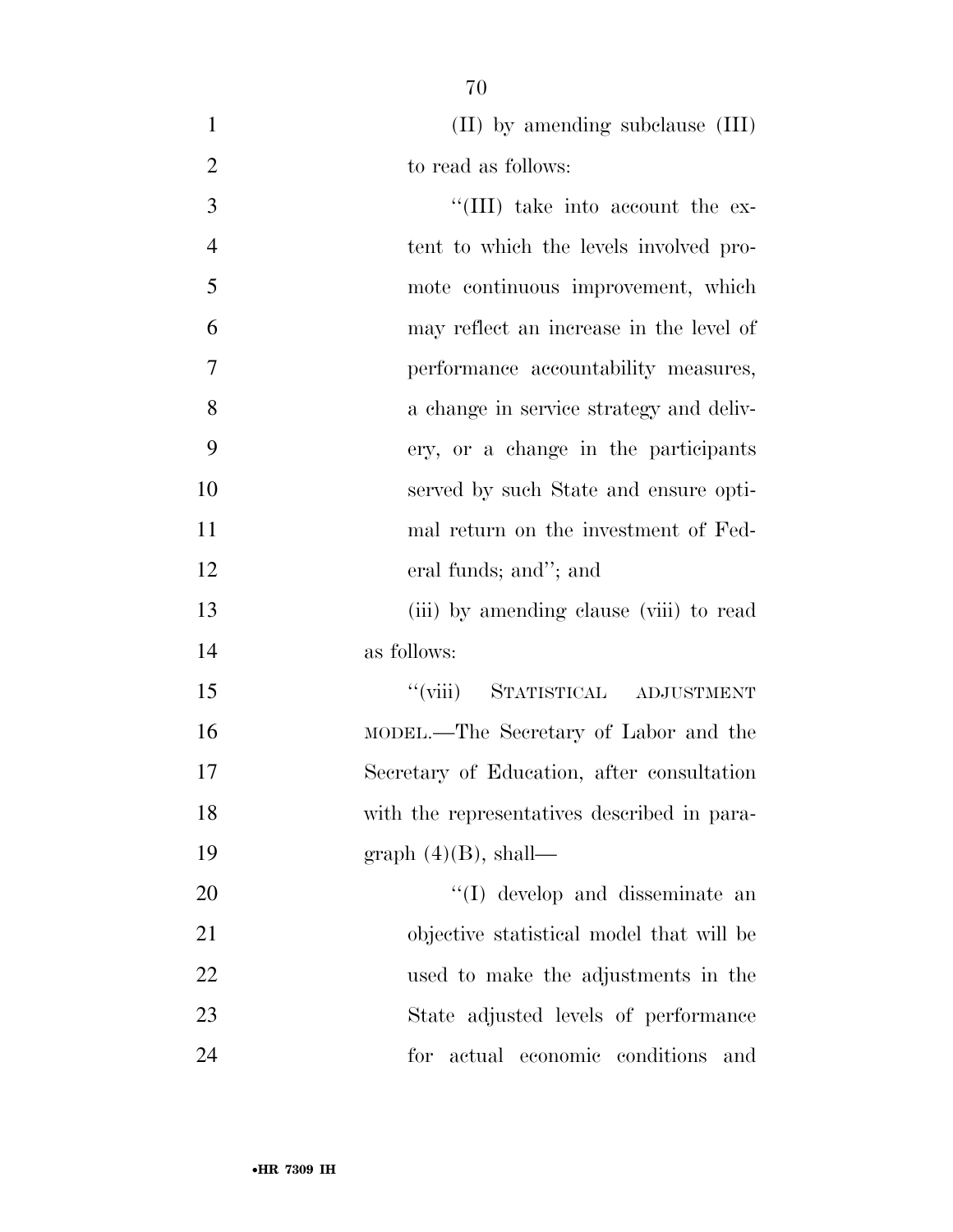| $\mathbf{1}$   | characteristics of participants under           |
|----------------|-------------------------------------------------|
| $\overline{2}$ | clauses (v) and (vii); and                      |
| 3              | "(II) publicly disclose the factors             |
| $\overline{4}$ | included in the statistical adjustment          |
| 5              | model in a report describing the model          |
| 6              | used to determine the adjusted levels           |
| 7              | of performance.";                               |
| 8              | $(2)$ in subsection $(d)$ —                     |
| 9              | (A) in paragraph $(2)$ —                        |
| 10             | (i) in subparagraph $(F)$ , by inserting        |
| 11             | ", supportive," after "career";                 |
| 12             | (ii) in subparagraph $(H)$ , by inserting       |
| 13             | "and percentage" after "number"; and            |
| 14             | (iii) by redesignating subparagraph             |
| 15             | $(L)$ as subparagraph $(M)$ ; and               |
| 16             | (iv) by inserting after subparagraph            |
| 17             | $(K)$ the following:                            |
| 18             | "(L) information on earnings of partici-        |
| 19             | pants 4 quarters prior to receiving career and  |
| 20             | training services and, to the extent data is    |
| 21             | available, in years 2 and 3 after exit from ca- |
| 22             | reer and training services;";                   |
| 23             | $(B)$ in paragraph $(6)$ —                      |
| 24             | (i) by amending subparagraph $(A)$ to           |
| 25             | read as follows:                                |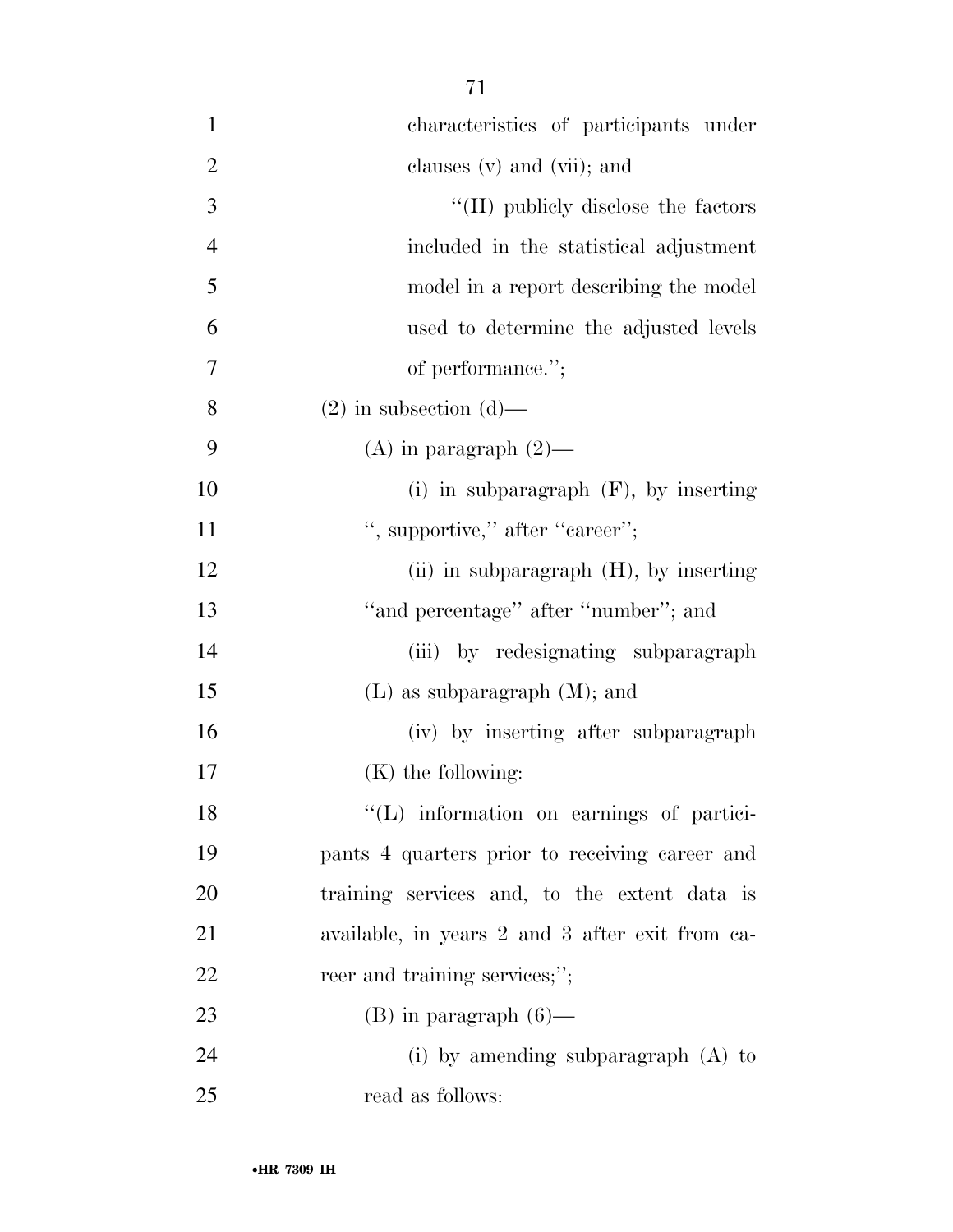1 "(A) STATE PERFORMANCE REPORTS.— The Secretary of Labor and the Secretary of Education shall annually make available the performance reports for States containing the information described in paragraph (2), which shall include making such reports available—  $''(i)$  digitally using transparent, linked, open, and interoperable data for- mats that are human readable and ma- chine actionable such that the data from 11 these reports can be easily included in web- based tools and services supporting search, discovery, comparison, analysis, navigation, and guidance;  $"$ (ii) electronically in easily under- standable formats; and  $"$ (iii) in paper-based formats, as nec- essary.''; (ii) by amending subparagraph (B) to read as follows: 21 "(B) LOCAL AREA AND ELIGIBLE TRAIN- ING PROVIDER PERFORMANCE REPORTS.—The State shall, on an annual basis, make available

the performance reports for the local areas con-

taining the information described in paragraph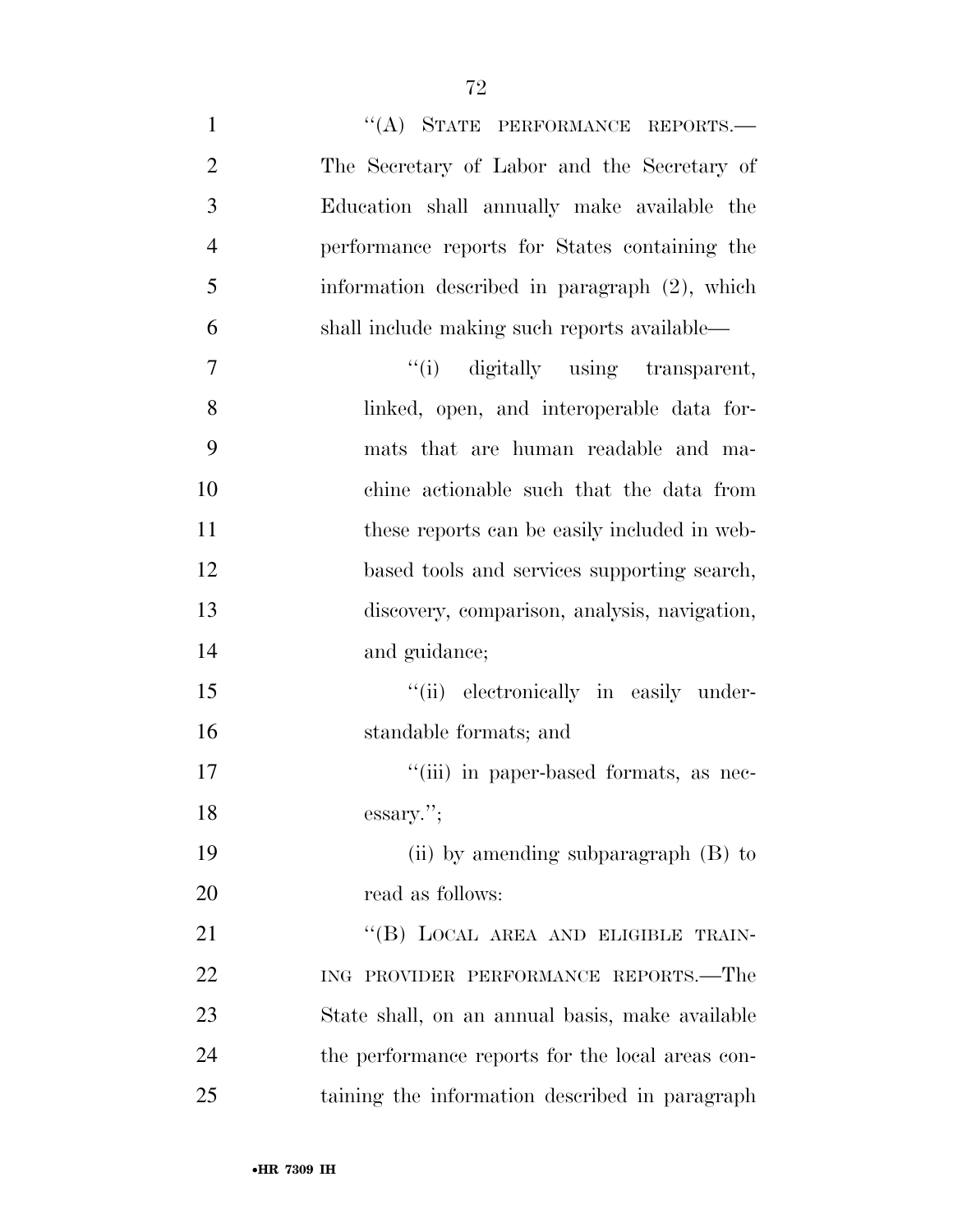| $\mathbf{1}$   | (3) and the performance reports for eligible               |
|----------------|------------------------------------------------------------|
| $\overline{2}$ | providers of training services containing the in-          |
| 3              | formation described in paragraph (4), which                |
| $\overline{4}$ | shall include making such reports available in             |
| 5              | each of the formats described in clauses (i)               |
| 6              | through (iii) of subparagraph $(A)$ ."; and                |
| 7              | (iii) in subparagraph $(D)$ , by striking                  |
| 8              | "the Workforce" and inserting "Labor";                     |
| 9              | $(3)$ by redesignating subsections $(f)$ , $(g)$ , $(h)$ , |
| 10             | and (i) as subsections (g), (h), (i), and (j), respec-     |
| 11             | tively;                                                    |
| 12             | (4) by inserting the following after subsection            |
|                | $(e)$ :                                                    |
| 13             |                                                            |
| 14             | "(f) STATE EQUITY REPORTS.—                                |
| 15             | "(1) IN GENERAL.—Using funds authorized                    |
| 16             | under a core program and made available to carry           |
| 17             | out this section, the State, in coordination with local    |
| 18             | boards in the State and the State agencies respon-         |
| 19             | sible for the administration of the core programs,         |
| <b>20</b>      | shall annually prepare and submit to the Secretary         |
| 21             | a report on the progress of the State in achieving         |
| 22             | equitable outcomes in the State levels of perform-         |
| 23             | ance relating to indicators described in subsection        |
| 24             | $(b)(2)(A)$ for a program for any program year,            |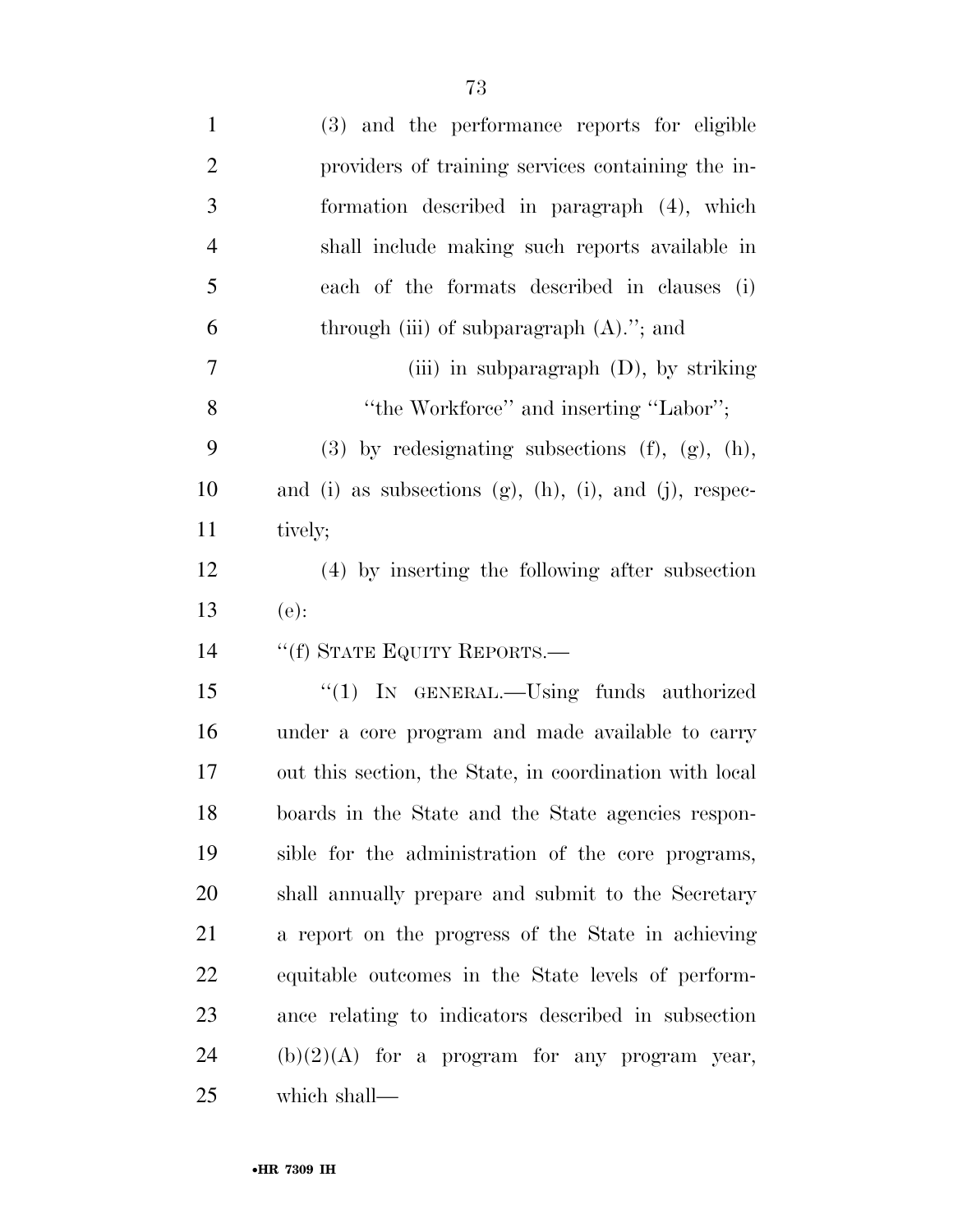| $\mathbf{1}$   | "(A) identify and quantify any disparities             |
|----------------|--------------------------------------------------------|
| $\overline{2}$ | or gaps in performance on such levels of per-          |
| 3              | formance for each such indicator between—              |
| $\overline{4}$ | "(i) individuals with barriers to em-                  |
| 5              | ployment; and                                          |
| 6              | "(ii) individuals without such barriers                |
| 7              | to employment; and                                     |
| 8              | "(B) include a quantifiable description of             |
| 9              | the progress that individuals with barriers to         |
| 10             | employment have made in meeting such levels            |
| 11             | of performance.                                        |
| 12             | "(2) INFORMATION DISAGGREGATION.—The in-               |
| 13             | formation provided in subparagraphs $(A)$ and $(B)$ of |
| 14             | paragraph (1) shall be disaggregated—                  |
| 15             | $\lq\lq$ (A) by industry sector; and                   |
| 16             | "(B) by each subpopulation of individuals              |
| 17             | with barriers to employment (as defined in sec-        |
| 18             | tion $3$ ).                                            |
| 19             | "(3) INFORMATION DISSEMINATION.—The Sec-               |
| 20             | retary shall make the information contained in such    |
| 21             | reports available to the general public in a manner    |
| 22             | consistent with the requirements described in sub-     |
| 23             | section $(d)(6)(A)$ .".                                |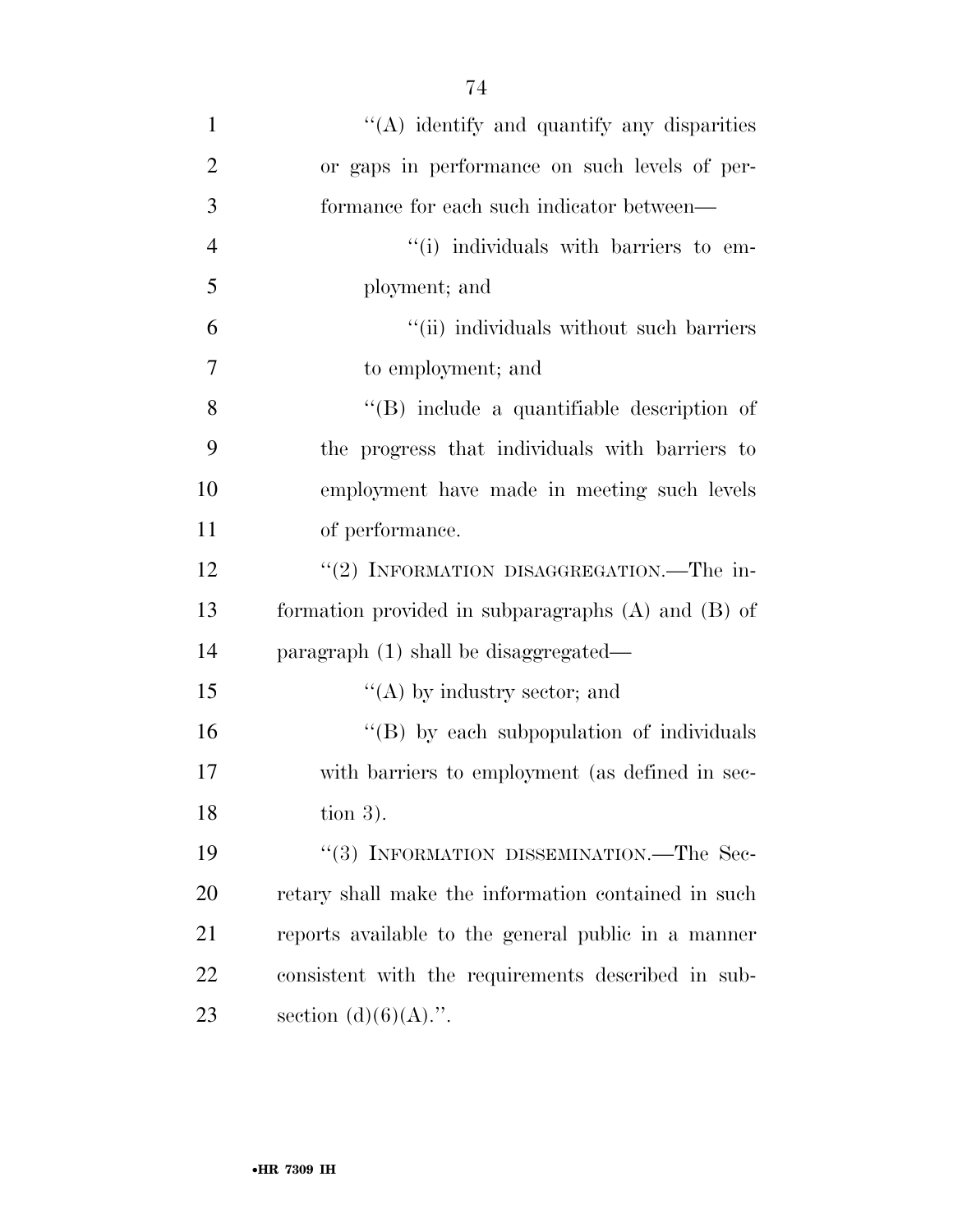| $\mathbf{1}$   | <b>Subtitle B—Workforce Investment</b>              |
|----------------|-----------------------------------------------------|
| $\overline{2}$ | <b>Activities and Providers</b>                     |
| 3              | <b>CHAPTER 1-WORKFORCE INVESTMENT</b>               |
| $\overline{4}$ | <b>ACTIVITIES AND PROVIDERS</b>                     |
| 5              | SEC. 221. ESTABLISHMENT OF ONE-STOP DELIVERY SYS-   |
| 6              | TEMS.                                               |
| 7              | (a) ONE-STOP PARTNERS.—Section $121(b)$ of the      |
| 8              | Workforce Innovation and Opportunity Act (29 U.S.C. |
| 9              | $3151(b)$ is amended—                               |
| 10             | $(1)$ in paragraph $(1)$ —                          |
| 11             | (A) in subparagraph $(A)(ii)$ , by striking ",      |
| 12             | including payment of the infrastructure costs of    |
| 13             | one-stop centers in accordance with subsection      |
| 14             | (h)" and inserting "(other than payment of the      |
| 15             | physical and virtual infrastructure costs of one-   |
| 16             | stop centers in accordance with subsection (h),     |
| 17             | provided<br>under<br>subsection<br>except<br>as     |
| 18             | $(e)(2)(A)(ii)(II)$ in the memorandum of under-     |
| 19             | standing)";                                         |
| 20             | $(B)$ in subparagraph $(B)$ —                       |
| 21             | (i) by inserting "and" at the end of                |
| 22             | clause $(x_i)$ ;                                    |
| 23             | (ii) by striking clause (xii); and                  |
| 24             | (iii) by redesignating clause (xiii) as             |
| 25             | clause (xii); and                                   |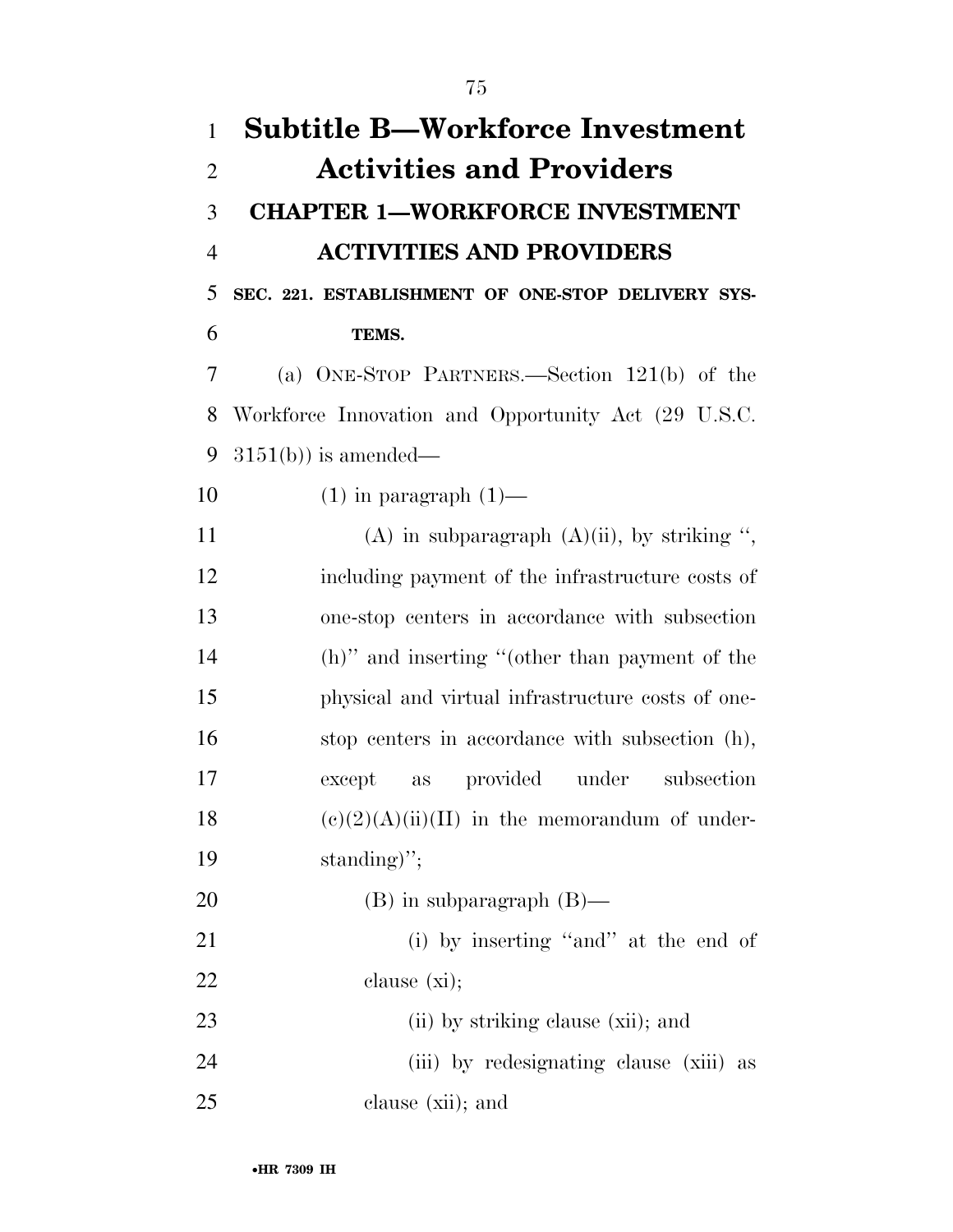| $\mathbf{1}$   | $(C)$ in subparagraph $(C)(ii)(II)$ , by striking                  |
|----------------|--------------------------------------------------------------------|
| $\overline{2}$ | "and the Secretary of Health and Human Serv-                       |
| 3              | ices" and inserting ", the Secretary of Edu-                       |
| $\overline{4}$ | cation, and the Secretary of Health and Human                      |
| 5              | Services"; and                                                     |
| 6              | $(2)$ in paragraph $(2)(B)$ —                                      |
| 7              | (A) by redesignating clause (vii) as clause                        |
| 8              | (viii);                                                            |
| 9              | $(B)$ in clause $(vi)$ , by striking "and" after                   |
| 10             | the semicolon; and                                                 |
| 11             | (C) by inserting after clause (vii) the fol-                       |
| 12             | lowing:                                                            |
| 13             | "(vii) employment and training pro-                                |
| 14             | grams carried out by the Economic Devel-                           |
| 15             | opment Administration; and".                                       |
| 16             | (b) MEMORANDUM OF UNDERSTANDING.-Section                           |
| 17             | $121(c)(2)(A)$ of the Workforce Innovation and Oppor-              |
| 18             | tunity Act $(29 \text{ U.S.C. } 3151(e)(2)(\text{A}))$ is amended— |
| 19             | $(1)$ in clause $(ii)$ —                                           |
| 20             | $(A)$ in subclause $(I)$ by striking "and"                         |
| 21             | after the semicolon;                                               |
| 22             | (B) by amending subclause (II) to read as                          |
| 23             | follows:                                                           |
| 24             | "(II) funding of physical and vir-                                 |
| 25             | tual infrastructure costs of one-stop                              |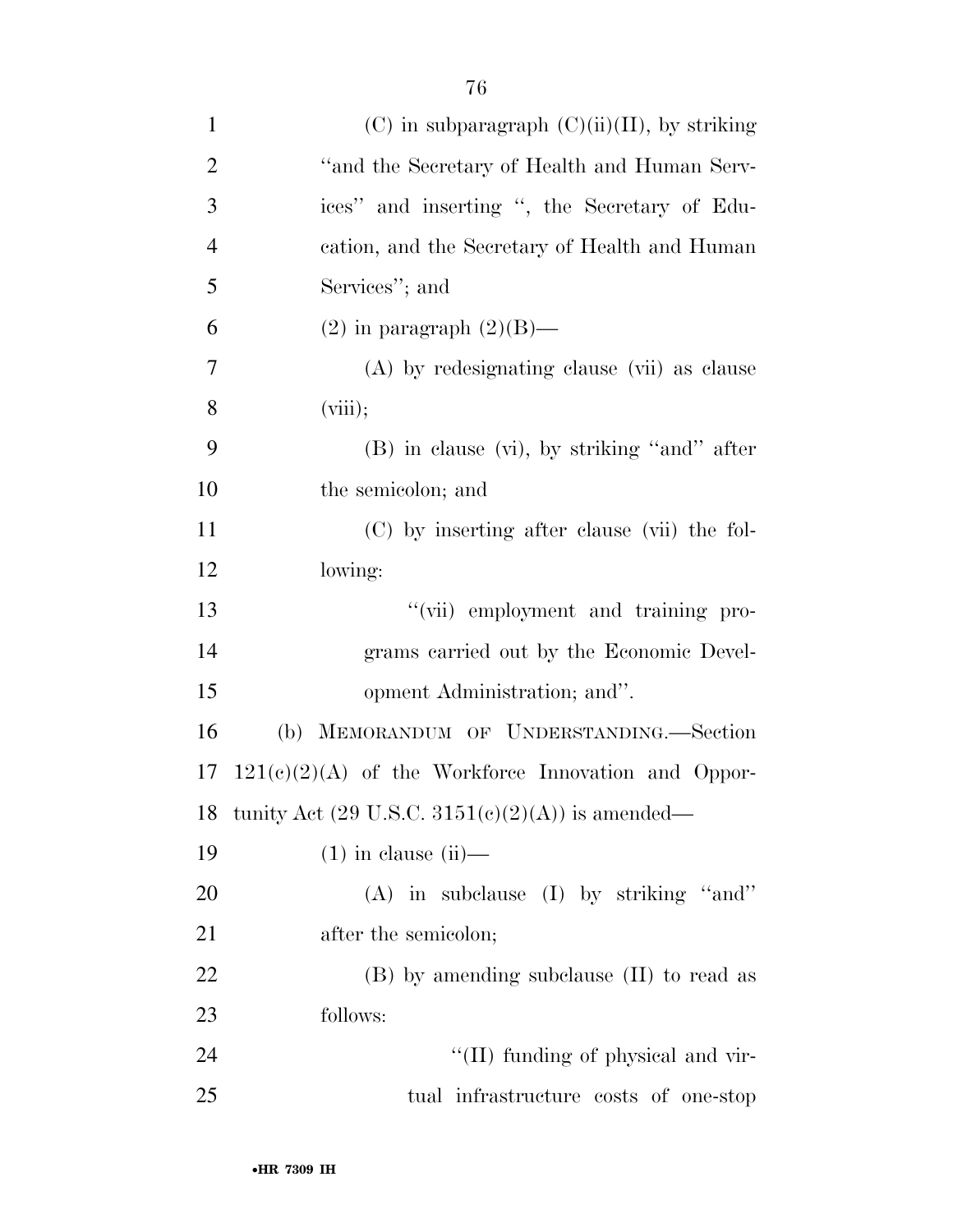centers in accordance with subsection 2 (h)(3), if funding received by the local  $3 \t\t \text{area under subsection (h)(2) is insuf-}$ 4 ficient to cover such costs;"; and (2) by amending clause (iv) to read as follows: ''(iv) methods to provide appropriate access of services (including access to tech- nology and materials) to workers, youth, and individuals with barriers to employ- ment through the one-stop delivery system to address the needs of such workers and youth, and to increase access, particularly in underserved and rural communities.''. (c) ONE-STOP OPERATORS.—Section 121(d) of the Workforce Innovation and Opportunity Act (29 U.S.C.  $3151(d)$  is amended— 17 (1) in paragraph  $(2)$ — (A) in subparagraph (A), by striking ''process; and'' and inserting ''process, except as authorized by paragraph (4); and''; and (B) in subparagraph (B)—

 (i) by amending clause (i) to read as follows: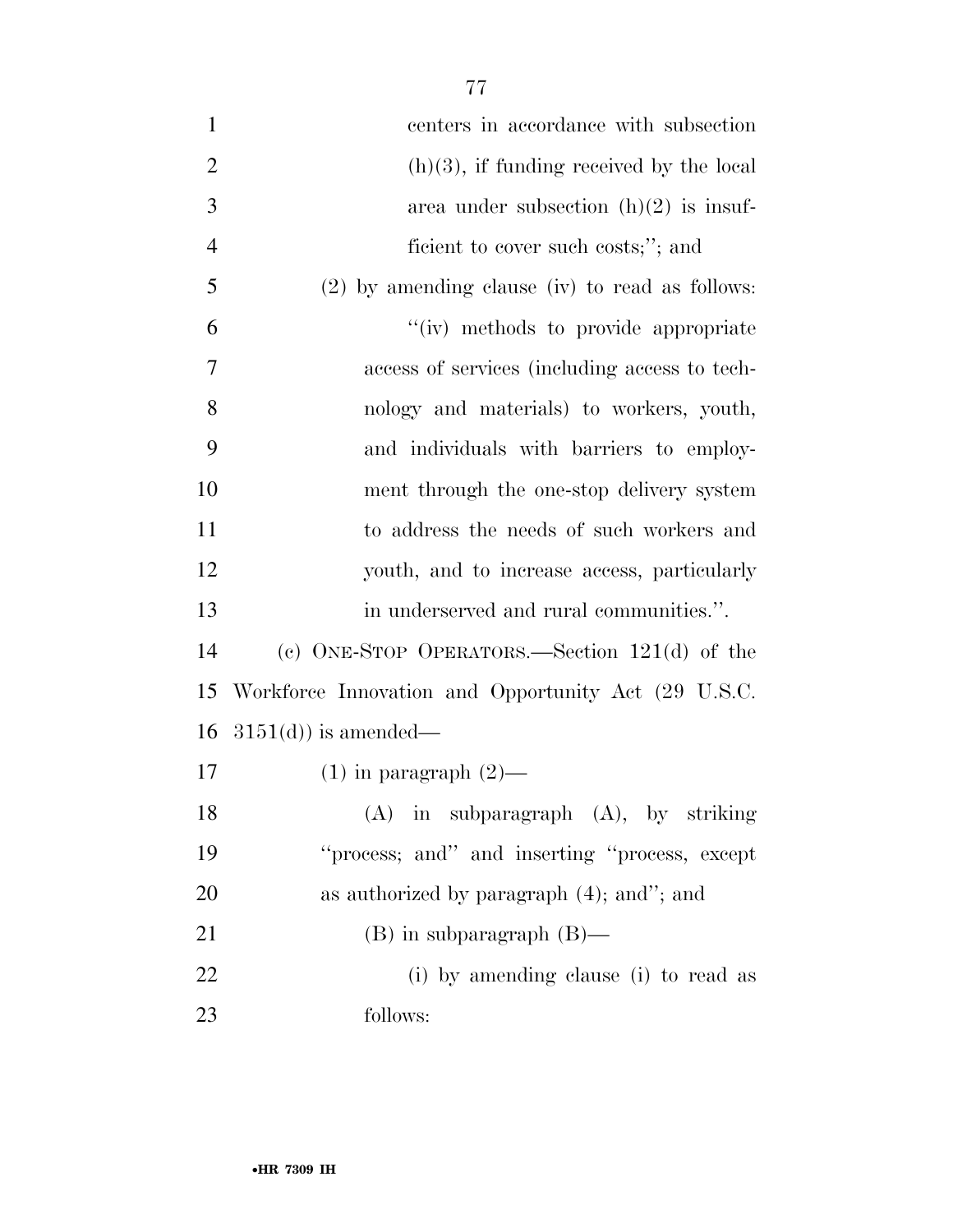| $\mathbf{1}$   | "(i) a secondary school, an area ca-                 |
|----------------|------------------------------------------------------|
| $\overline{2}$ | reer and technical education school, or an           |
| 3              | institution of higher education;";                   |
| $\overline{4}$ | (ii) in clause $(v)$ , by striking "and"             |
| 5              | after the semicolon;                                 |
| 6              | (iii) by redesignating clause (vi) as                |
| 7              | clause (vii);                                        |
| 8              | (iv) by inserting after clause (v) the               |
| 9              | following:                                           |
| 10             | "(vi) a public library; and"; and                    |
| 11             | (v) in clause (vii), as so redesignated,             |
| 12             | by inserting "or joint labor-management"             |
| 13             | after "a labor";                                     |
| 14             | $(2)$ by redesignating paragraphs $(3)$ and $(4)$ as |
| 15             | paragraphs $(5)$ and $(6)$ ;                         |
| 16             | $(3)$ by inserting after paragraph $(2)$ the fol-    |
| 17             | lowing:                                              |
| 18             | "(3) RESPONSIBILITIES.—The responsibilities          |
| 19             | of the one-stop operator—                            |
| 20             | "(A) shall include managing the physical             |
| 21             | and virtual infrastructure and operations of the     |
| 22             | one-stop system in the local area, and facili-       |
| 23             | tating coordination among the partners in the        |
| 24             | one-stop system; and                                 |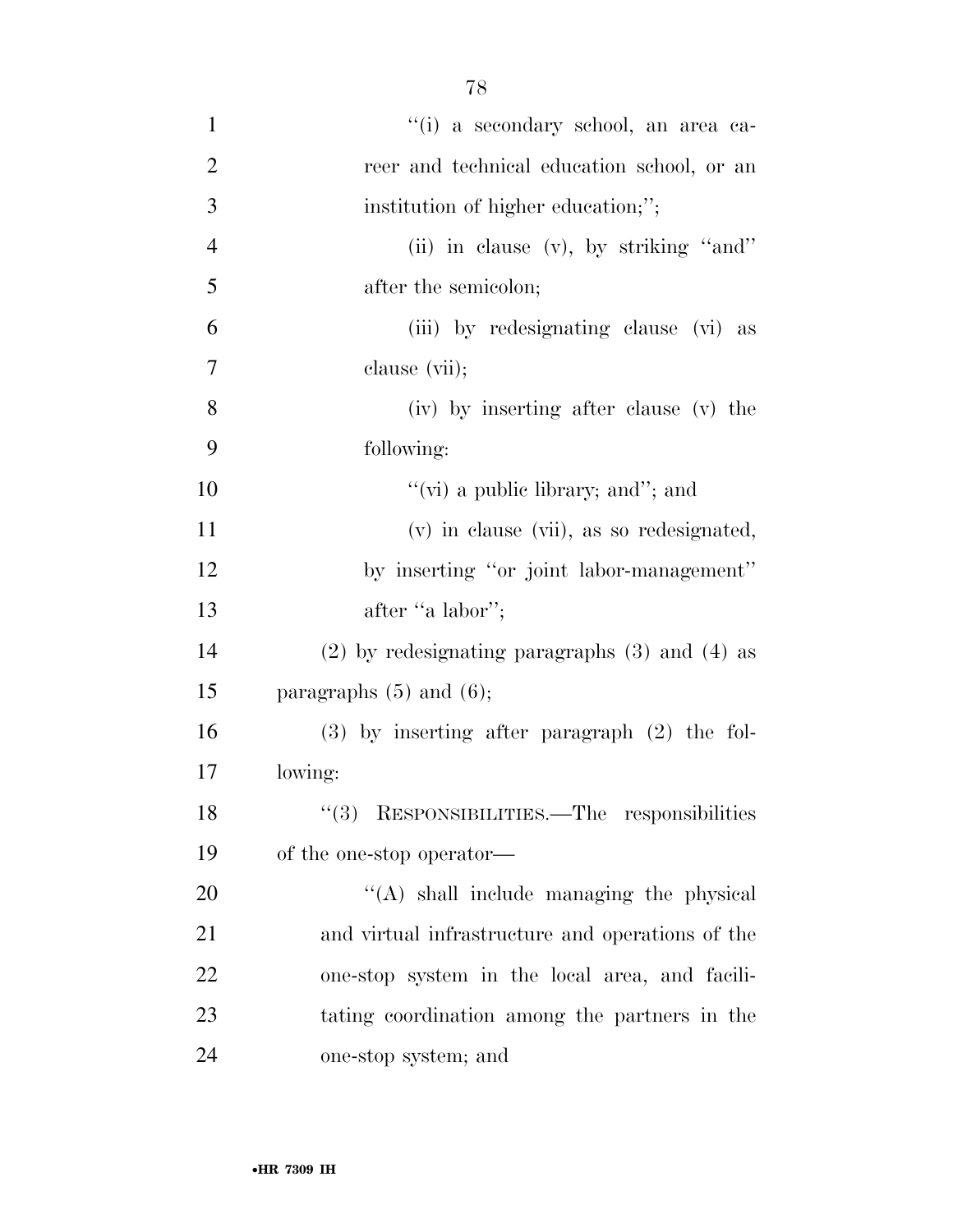| $\mathbf{1}$   | $\lq\lq$ (B) may include the provision of direct              |
|----------------|---------------------------------------------------------------|
| $\overline{2}$ | services to job seekers and employers.                        |
| 3              | "(4) LOCAL BOARD AS ONE-STOP OPERATOR.-                       |
| $\overline{4}$ | Subject to approval from the Governor and in ac-              |
| 5              | cordance with any other eligibility criteria estab-           |
| 6              | lished by the State, a local board may serve as a             |
| 7              | one-stop operator consistent with the requirements            |
| 8              | of this subsection."; and                                     |
| 9              | $(4)$ in paragraph $(5)$ , as so redesignated, by             |
| 10             | striking "and secondary schools".                             |
| 11             | (d) ESTABLISHMENT OF ONE-STOP DELIVERY SYS-                   |
| 12             | TEM.—Section $121(e)(2)$ of the Workforce Innovation and      |
| 13             | Opportunity Act $(29 \text{ U.S.C. } 3151(e)(2))$ is amended— |
| 14             | $(1)$ in subparagraph $(A)$ —                                 |
| 15             | $(A)$ by inserting "in person or virtually"                   |
| 16             | after "accessible"; and                                       |
| 17             | (B) by inserting "and virtually in a man-                     |
| 18             | ner that improves efficiency, coordination, and               |
| 19             | quality in the delivery of one-stop partner serv-             |
| 20             | ices" after "State";                                          |
| 21             | $(2)$ in subparagraph $(B)$ —                                 |
| 22             | $(A)$ in clause (i), by inserting "(such as a                 |
| 23             | community college campus, a secondary school,                 |
| 24             | an area career and technical education school,                |
| 25             | or a public library) and through community-                   |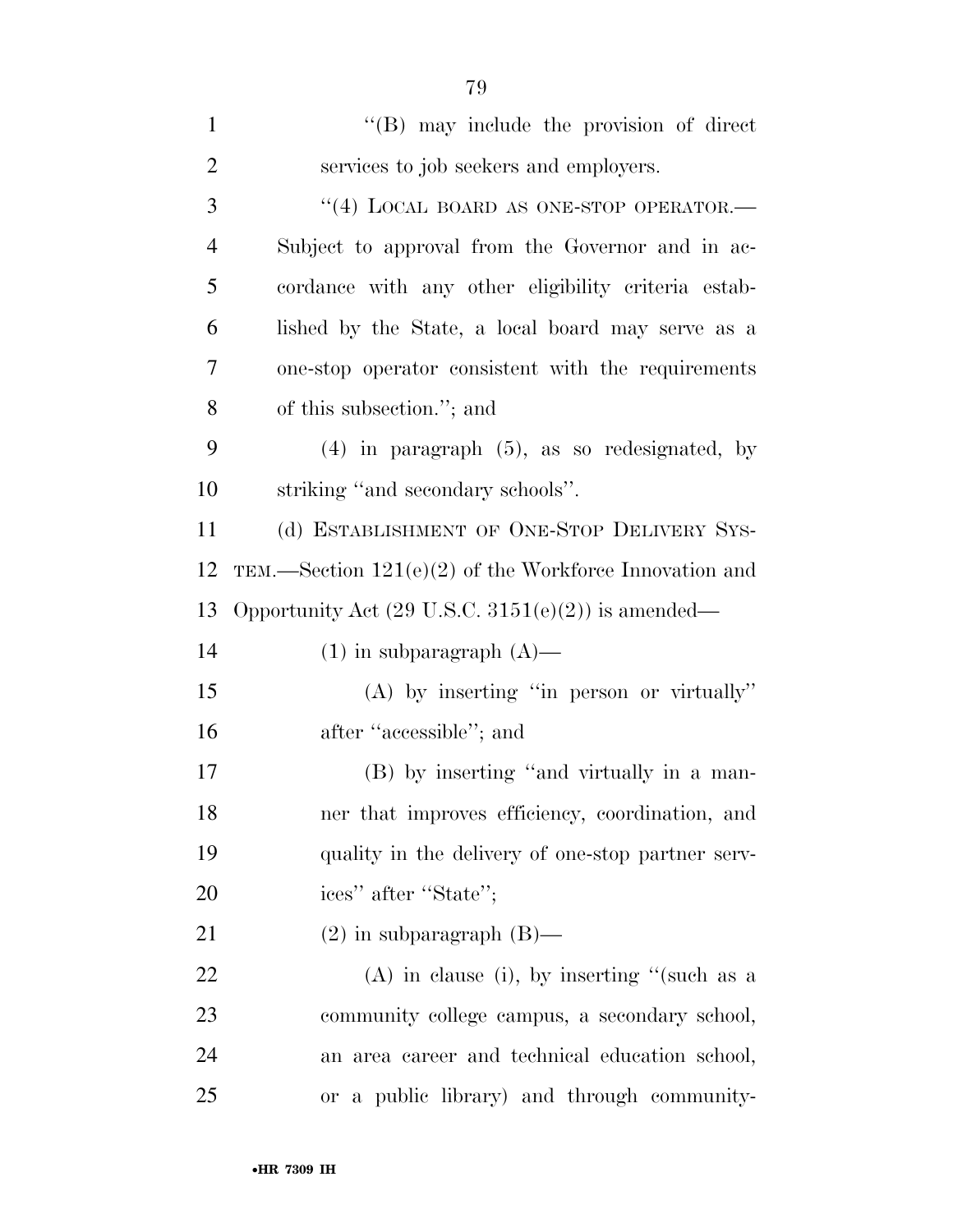| $\mathbf{1}$   | based organizations" after "affiliated sites";                    |
|----------------|-------------------------------------------------------------------|
| $\overline{2}$ | and                                                               |
| 3              | $(B)$ in clause (ii)(II) by adding "and" after                    |
| $\overline{4}$ | the semicolon;                                                    |
| 5              | $(3)$ in subparagraph $(C)$ —                                     |
| 6              | $(A)$ by inserting "virtual or physical" after                    |
| 7              | "may have"; and                                                   |
| 8              | $(B)$ by striking "; and inserting a pe-                          |
| 9              | riod; and                                                         |
| 10             | $(4)$ by striking subparagraph $(D)$ .                            |
| 11             | (e) CERTIFICATION AND CONTINUOUS IMPROVEMENT                      |
| 12             | OF ONE-STOP CENTERS.—Section $121(g)(2)(A)$ of the                |
| 13             | Workforce Innovation and Opportunity Act (29 U.S.C.               |
| 14             | $3151(g)(2)(A)$ is amended by striking "subsections"              |
| 15             | $(h)(1)$ " and inserting "subsection $(h)(3)$ ".                  |
| 16             | (f) FUNDING OF ONE-STOP INFRASTRUCTURE.-Sec-                      |
| 17             | tion 121(h) of the Workforce Innovation and Opportunity           |
| 18             | Act $(29 \text{ U.S.C. } 3151(h))$ is amended to read as follows: |
| 19             | "(h) FUNDING OF ONE-STOP INFRASTRUCTURE.-                         |
| 20             | "(1) IN GENERAL.—For any program year, not                        |
| 21             | more than 10 percent of the funds allotted under                  |
| <u>22</u>      | sections $127, 132,$ and $211,$ and section 6 of the              |
| 23             | Wagner-Peyser Act (29 U.S.C. 49e) shall be used to                |
| 24             | fund the costs of infrastructure of one-stop centers              |
| 25             | in local areas.                                                   |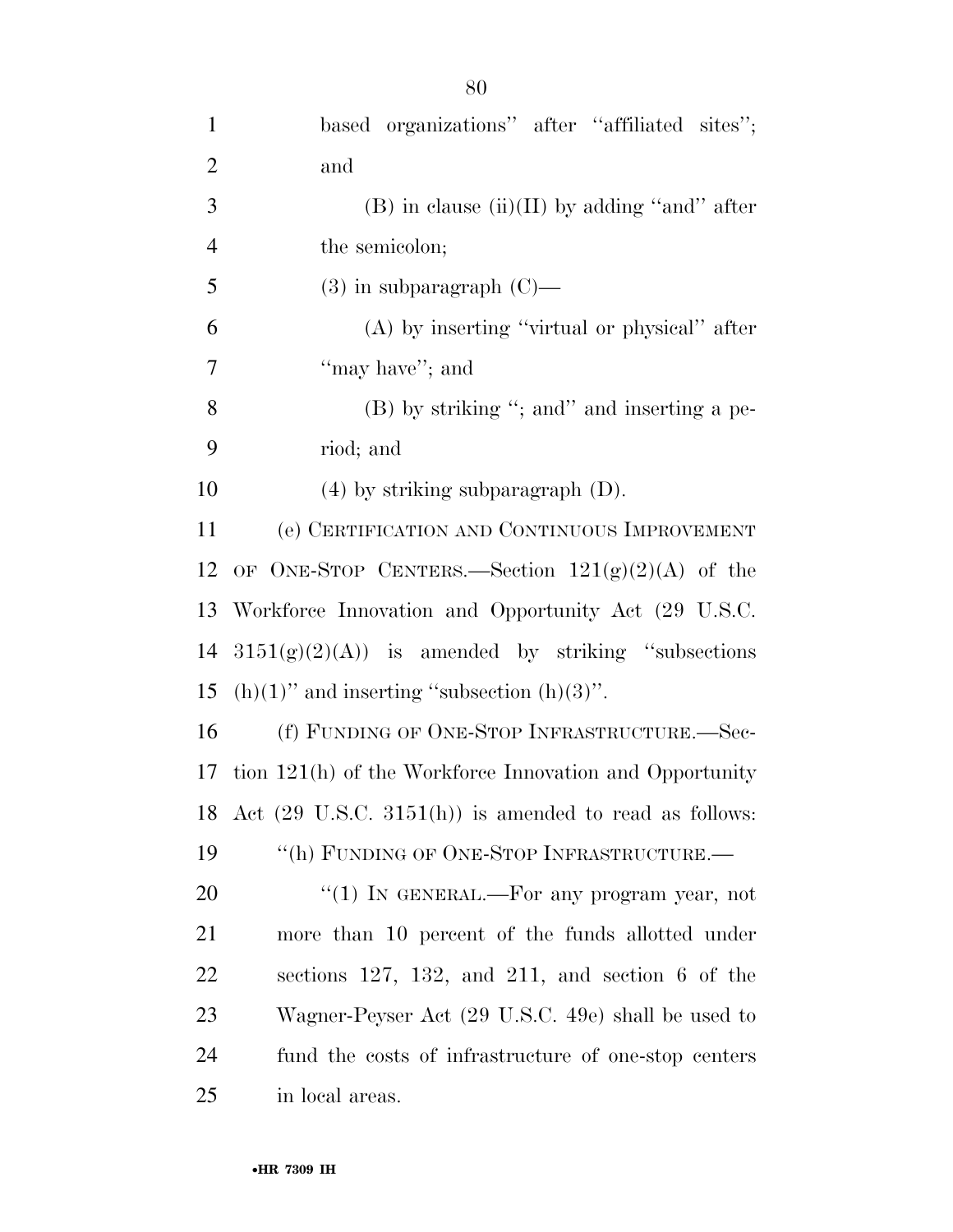1  $\frac{u(2)$  ALLOCATION BY GOVERNOR.

 $\langle (A) \rangle$  In GENERAL.—From the funds pro- vided under paragraph (1), the Governor shall allocate the funds to local areas in accordance with the formula established under subpara- graph (B) for the purposes of paying the costs of infrastructure of one-stop centers.

8 "(B) ALLOCATION FORMULA.—The State board shall develop a formula to be used by the Governor to allocate the funds provided under paragraph (1) to local areas. The formula shall be based on factors including the number of one-stop centers in a local area, the intensity of services provided by such centers, the popu- lation served by such centers, the services pro- vided by such centers, and other factors relat- ing to the performance of such centers that the State board determines are appropriate.

19 "'(C) COSTS OF INFRASTRUCTURE.—In this subsection, the term ''costs of infrastruc-21 ture", used with respect to a one-stop center, means the nonpersonnel costs that are nec- essary for the general operation of the one-stop center (whether for in-person or virtual service delivery), including the rental costs of the facili-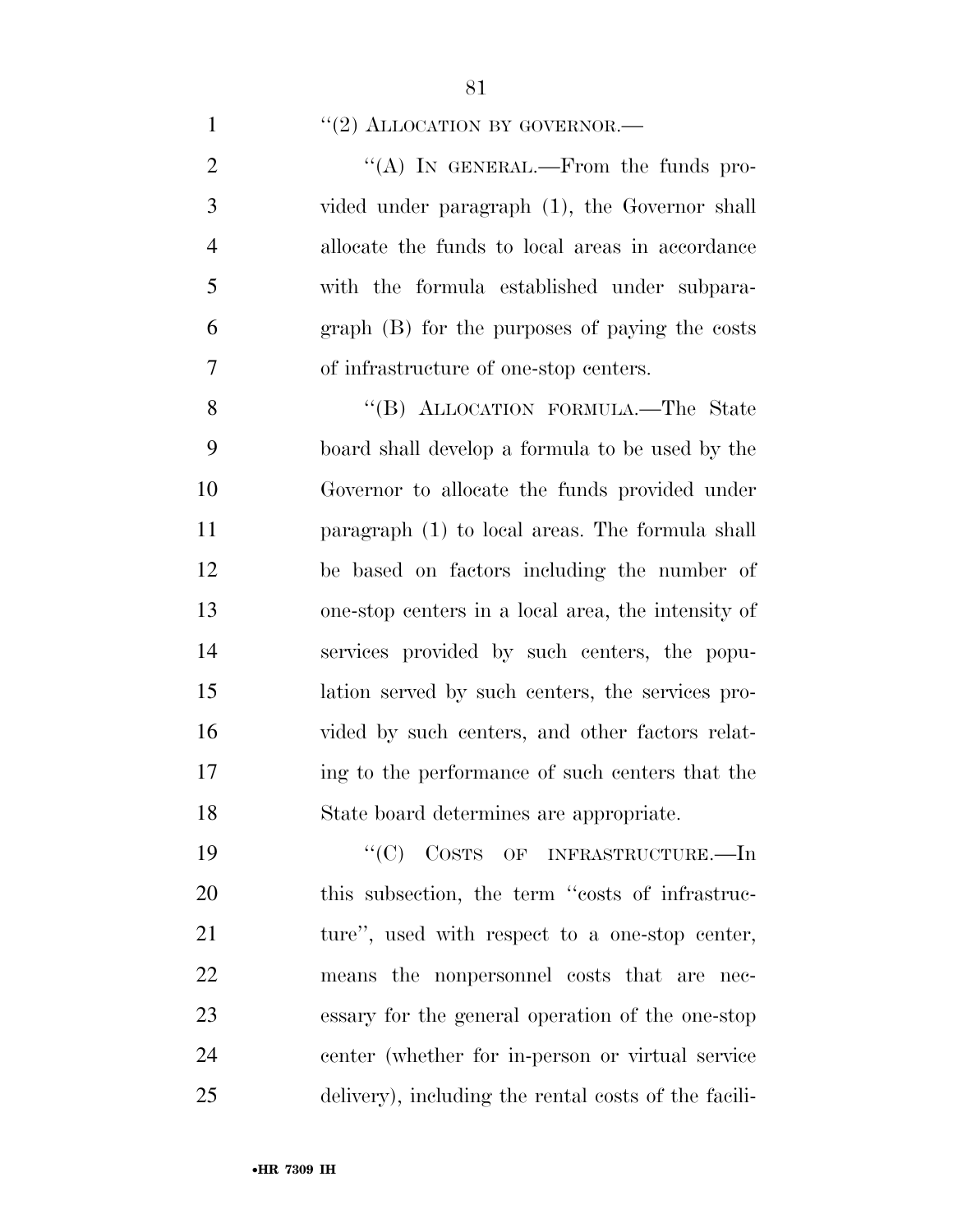| $\mathbf{1}$   | ties, the costs of utilities and maintenance,       |
|----------------|-----------------------------------------------------|
| $\overline{2}$ | equipment (including assessment-related prod-       |
| 3              | ucts and assistive technology for individuals       |
| $\overline{4}$ | with disabilities), and technology to facilitate    |
| 5              | access to the one-stop center, including the cen-   |
| 6              | ter's planning and outreach activities.             |
| $\overline{7}$ | $\cdot\cdot(3)$ ADDITIONAL FUNDING.—                |
| 8              | "(A) IN GENERAL.—In the case of a local             |
| 9              | area for which funds allocated under paragraph      |
| 10             | $(2)$ are insufficient to cover the total costs of  |
| 11             | infrastructure of one-stop centers in such local    |
| 12             | area, the local board, chief elected officials, and |
| 13             | one-stop partners described in subsection $(b)(1)$  |
| 14             | in such local area may fund such costs through      |
| 15             | methods agreed on by the local board, chief         |
| 16             | elected officials, and one-stop partners (and de-   |
| 17             | scribed in the memorandum of understanding          |
| 18             | described in subsection $(c)$ ).                    |
| 19             | GUIDANCE FOR INFRASTRUCTURE<br>$\lq\lq (B)$         |
| 20             | FUNDING.—The Governor, after consultation           |
| 21             | with chief elected officials, local boards, and the |
| 22             | State board, and consistent with the guidance       |
| 23             | and policies provided by the State board under      |
| 24             | $(B)$ and $(C)(i)$ of section<br>subparagraphs      |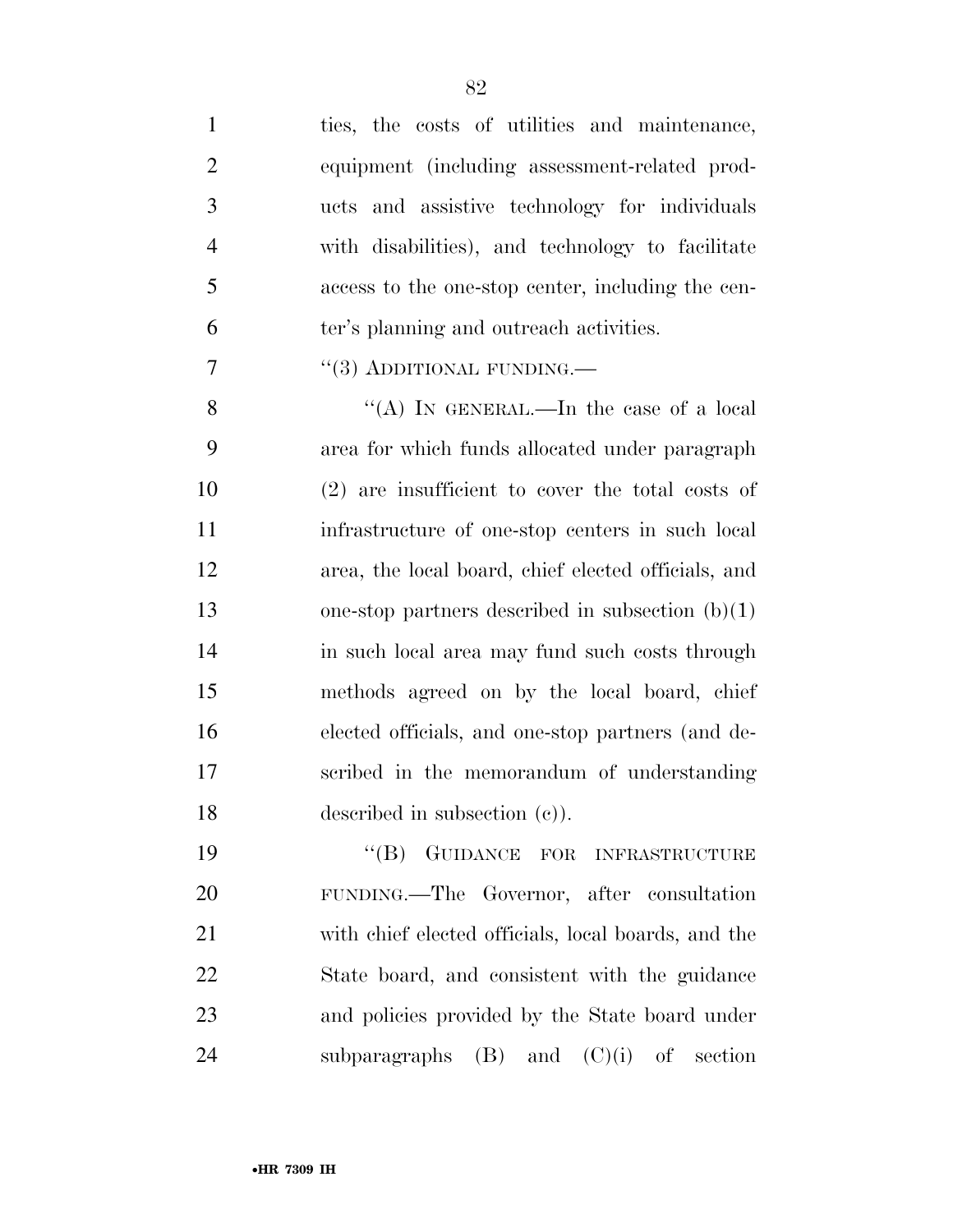$101(d)(7)$ , shall provide, for the use of local areas under subparagraph (A)—

 ''(i) guidelines for State-administered one-stop partner programs, for deter- mining such programs' contributions to a one-stop delivery system, based on such programs' proportionate use of such sys-8 tem consistent with chapter II of title 2, Code of Federal Regulations (or any cor- responding similar regulation or ruling), including determining funding for the costs of infrastructure, which contributions shall be negotiated pursuant to the memo- randum of understanding under subsection (c); and

 $\frac{1}{10}$  guidance to assist local boards, chief elected officials, and one-stop part- ners in local areas in determining equitable and stable methods of funding the costs of infrastructure of one-stop centers in such 21 areas.".

 (g) OTHER FUNDS.—Section 121(i) (29 U.S.C. 3151(i)) is amended by striking ''basic skills'' and insert-ing ''foundational skill needs''.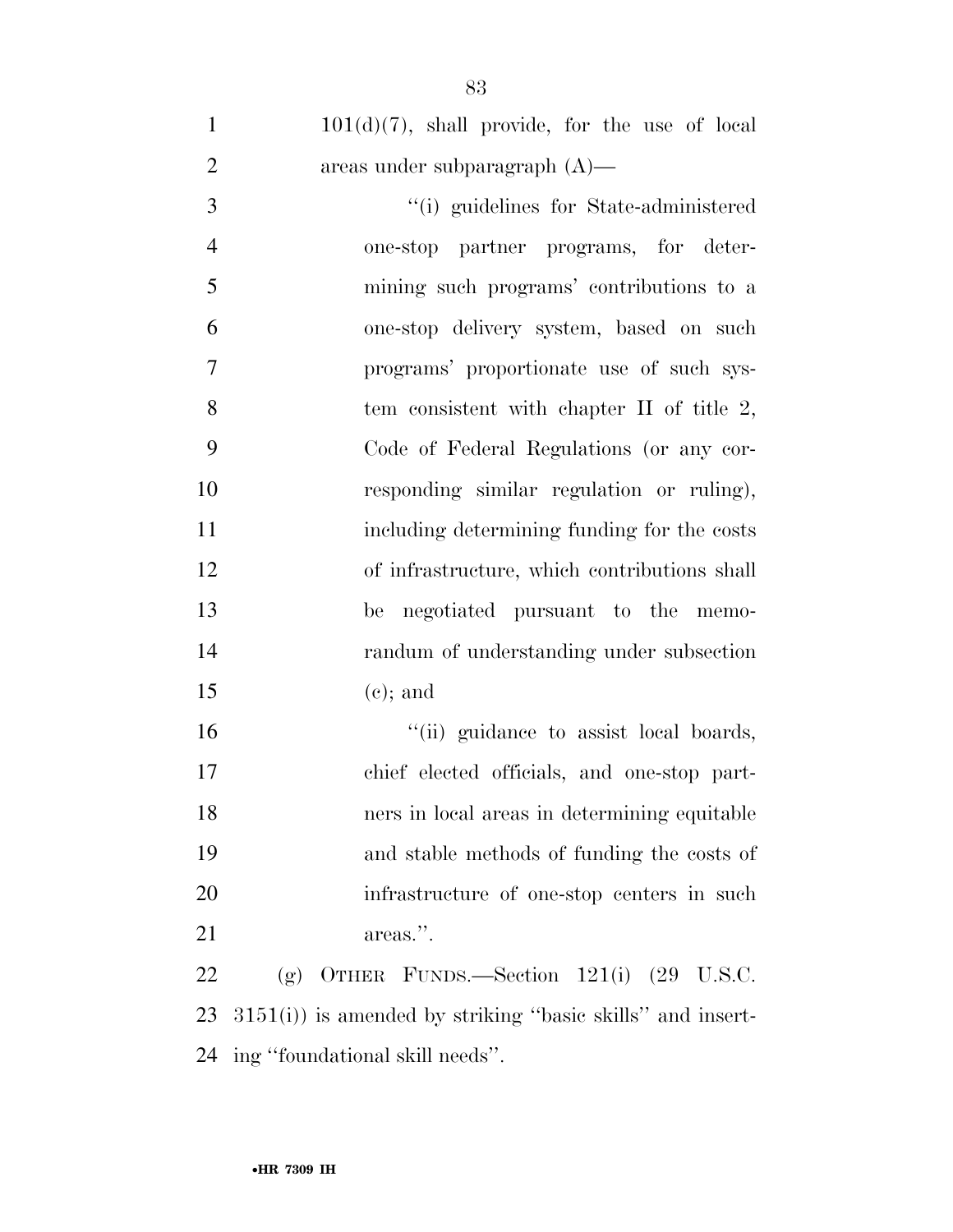| $\mathbf{1}$   | SEC. 222. IDENTIFICATION OF ELIGIBLE PROVIDERS OF          |
|----------------|------------------------------------------------------------|
| $\overline{2}$ | TRAINING SERVICES.                                         |
| 3              | ELIGIBILITY.—Section $122(a)$ $(29 \text{ U.S.C.})$<br>(a) |
| 4              | $3152(a)$ ) is amended by adding at the end the following: |
| 5              | "(4) CONSUMER CHOICE.—In establishing cri-                 |
| 6              | teria, information requirements, and procedures            |
| 7              | under this subsection, the Governor shall not limit        |
| 8              | the provision of consumer choice under section             |
| 9              | $134(c)(3)(F)$ .".                                         |
| 10             | (b) CRITERIA AND INFORMATION REQUIREMENTS.                 |
| 11             | Section $122(b)$ (29 U.S.C. 3152(b)) is amended—           |
| 12             | $(1)$ in paragraph $(1)$ —                                 |
| 13             | (A) by amending the matter preceding sub-                  |
| 14             | paragraph (A) to read as follows: "The criteria            |
| 15             | established pursuant to subsection (a) shall in-           |
| 16             | clude criteria on each of the following:"; and             |
| 17             | $(B)$ in subparagraph $(A)(i)$ , striking "per-            |
| 18             | formance accountability measures" and insert-              |
| 19             | ing "the levels of performance achieved on the             |
| 20             | indicators described in section 116";                      |
| 21             | $(C)$ in subparagraph $(B)$ —                              |
| 22             | (i) by striking "The need to ensure"                       |
| 23             | and inserting "Ensuring"; and                              |
| 24             | (ii) by inserting "and online learning"                    |
| 25             | platforms" after "technology";                             |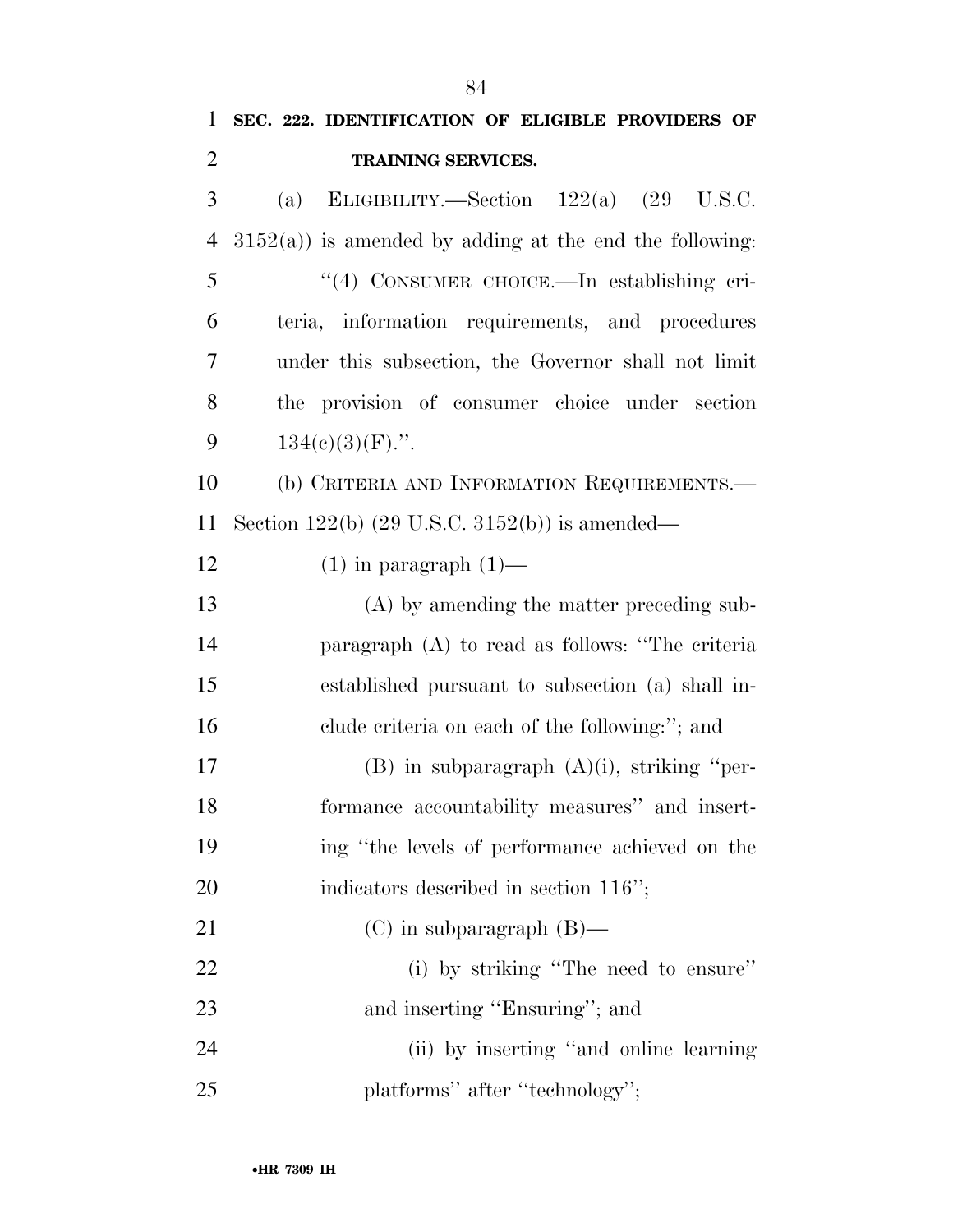| $\mathbf{1}$   | $(D)$ by amending subparagraph $(D)$ to            |
|----------------|----------------------------------------------------|
| $\overline{2}$ | read as follows:                                   |
| 3              | $\lq\lq$ (D)(i) With respect to each training pro- |
| $\overline{4}$ | gram of each such provider—                        |
| 5              | $\lq\lq$ (I) the degree to which the training      |
| 6              | program-                                           |
| $\tau$         | "(aa) relates to in-demand indus-                  |
| 8              | try sectors and occupations in the                 |
| 9              | State or local areas within the State,             |
| 10             | based on analysis of labor market                  |
| 11             | data and direct engagement with local              |
| 12             | employers; and                                     |
| 13             | "(bb) satisfies any applicable                     |
| 14             | educational requirements for profes-               |
| 15             | sional licensure or certification, in-             |
| 16             | cluding licensure or certification ex-             |
| 17             | aminations needed to practice or find              |
| 18             | employment in the sectors or occupa-               |
| 19             | tions for which the program prepares               |
| 20             | the individual in the State; and                   |
| 21             | $\lq\lq$ (II) the expected—                        |
| 22             | "(aa) recognized postsecondary                     |
| 23             | credentials earned as part of such                 |
| 24             | program;                                           |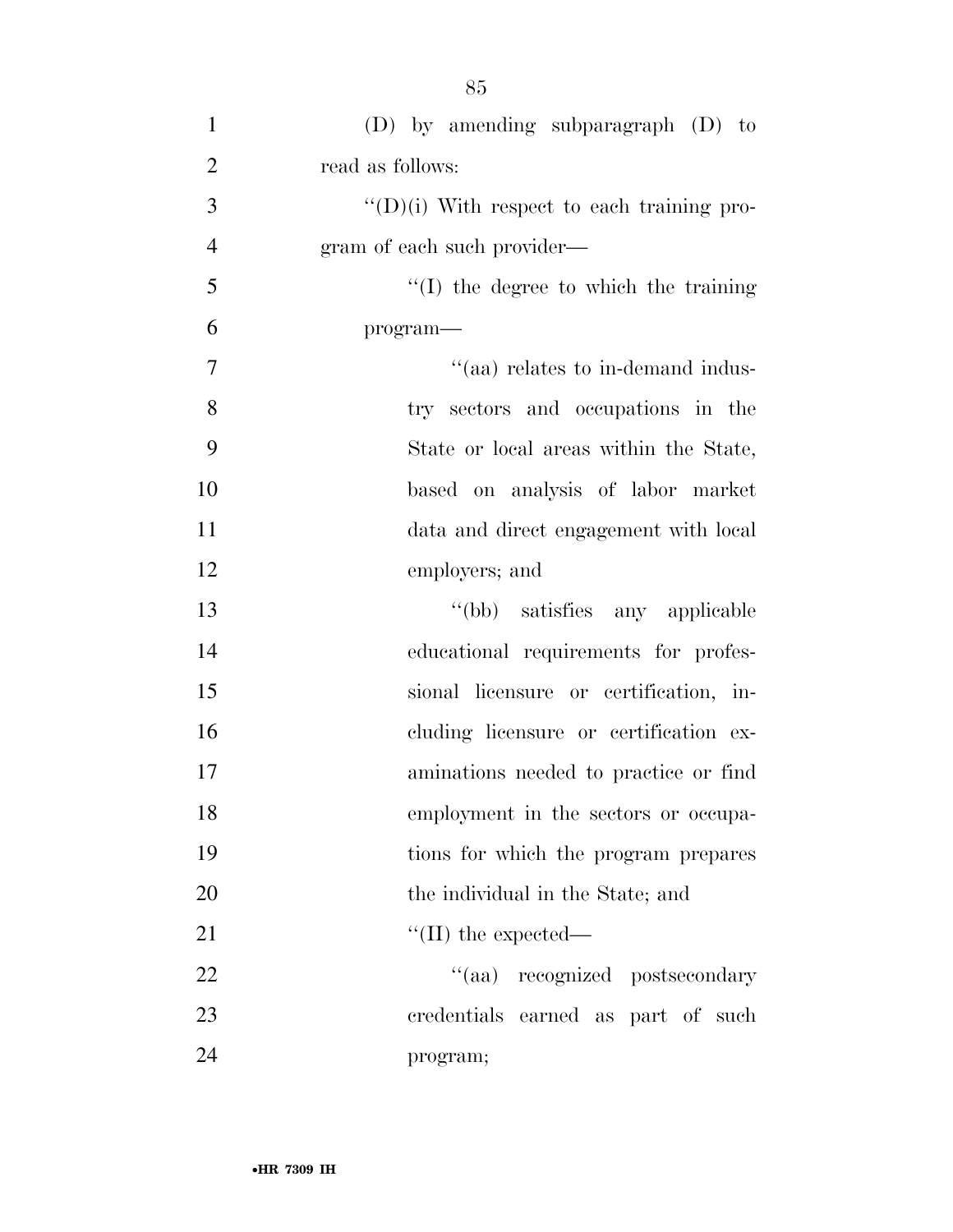| $\mathbf{1}$   | "(bb) employment opportunities                 |
|----------------|------------------------------------------------|
| $\overline{2}$ | upon program completion;                       |
| 3              | "(cc) median earnings of individ-              |
| $\overline{4}$ | uals within 1 year of program comple-          |
| 5              | tion, as compared to median earnings           |
| 6              | of occupations for which the program           |
| $\overline{7}$ | prepares the individual in the State           |
| 8              | and local area;                                |
| 9              | "(dd) program cost of such pro-                |
| 10             | gram;                                          |
| 11             | "(ee) competencies taught<br>as                |
| 12             | part of such program that align to ex-         |
| 13             | pected job opportunities;                      |
| 14             | "(ff) time to completion of such               |
| 15             | program; and                                   |
| 16             | "(gg) alignment of such program                |
| 17             | to career pathways; and                        |
| 18             | " $(iii)(I)$ Subject to subclauses $(II)$ and  |
| 19             | (III), the information described in clause (i) |
| 20             | shall be validated in accordance with guidance |
| 21             | issued by the Secretary with respect to each   |
| 22             | training program of each such provider, which  |
| 23             | may include validation, by at least one of the |
| 24             | following entities:                            |
| 25             | "(aa) 3 or more employers.                     |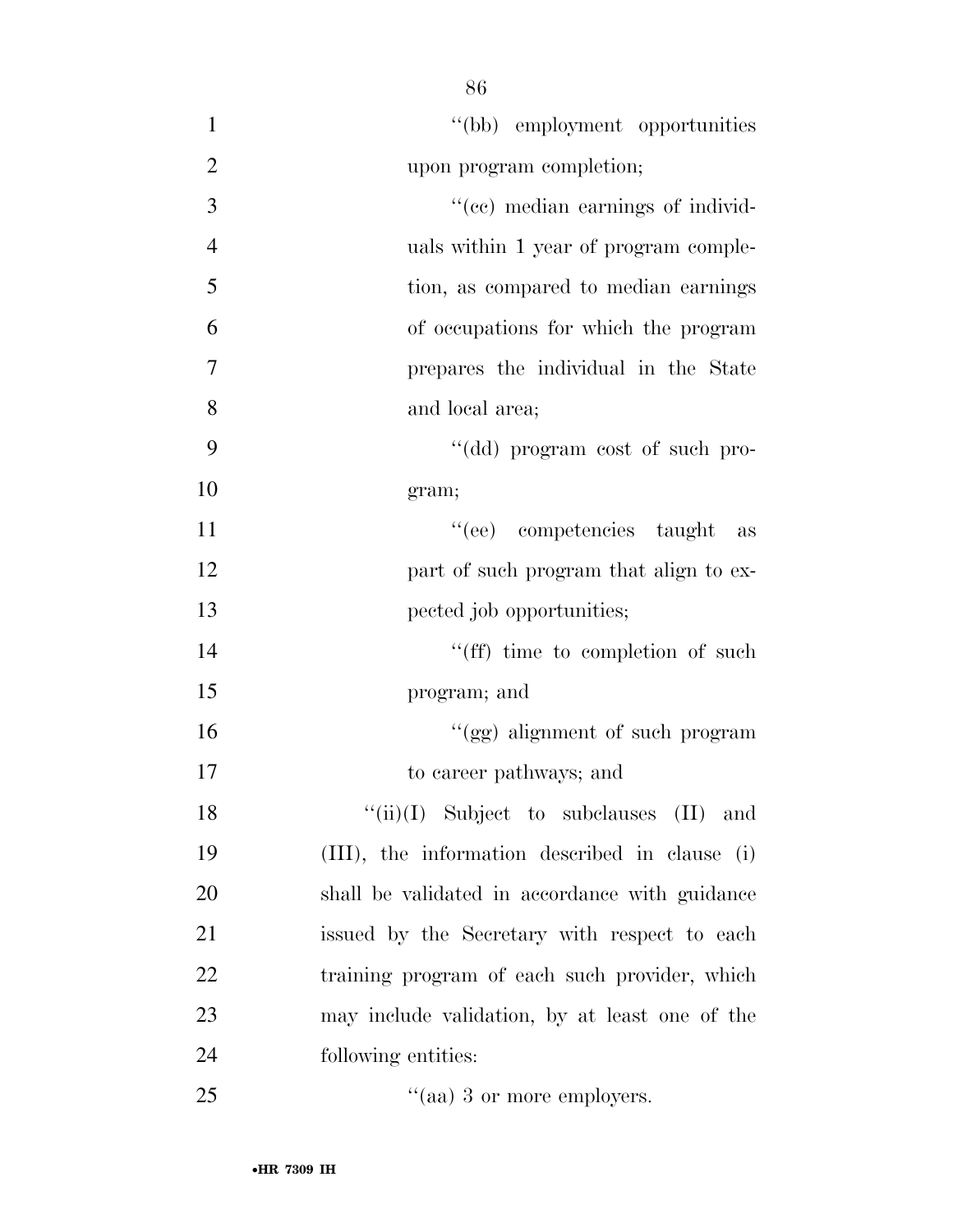| $\mathbf{1}$   | "(bb) An industry association.                       |
|----------------|------------------------------------------------------|
| $\overline{2}$ | "(cc) A labor organization or joint                  |
| 3              | labor-management organization, or an in-             |
| $\overline{4}$ | dustry or sector partnership.                        |
| 5              | "(II) The requirements of subclause $(I)$            |
| 6              | shall not apply to any program that is—              |
| 7              | "(aa) offered by an institution of                   |
| 8              | higher education; and                                |
| 9              | "(bb) accredited by a programmatic                   |
| 10             | accrediting agency (as defined in section            |
| 11             | 602.3 of title 34, Code of Federal Regula-           |
| 12             | tions (or successor regulations)).                   |
| 13             | "(III) An entity listed in item (aa), (bb),          |
| 14             | or (cc) of subclause (I) that is providing valida-   |
| 15             | tion under this clause with respect to a training    |
| 16             | program may not be the provider of such train-       |
| 17             | ing program.";                                       |
| 18             | $(E)$ by striking subparagraphs $(E)$ , $(F)$ ,      |
| 19             | $(G)$ , and $(H)$ ;                                  |
| 20             | (F) by redesignating subparagraphs<br>(I)            |
| 21             | and $(J)$ as subparagraphs $(E)$ and $(F)$ , respec- |
| 22             | tively; and                                          |
| 23             | $(G)$ in subparagraph $(F)$ , as so redesig-         |
| 24             | nated—                                               |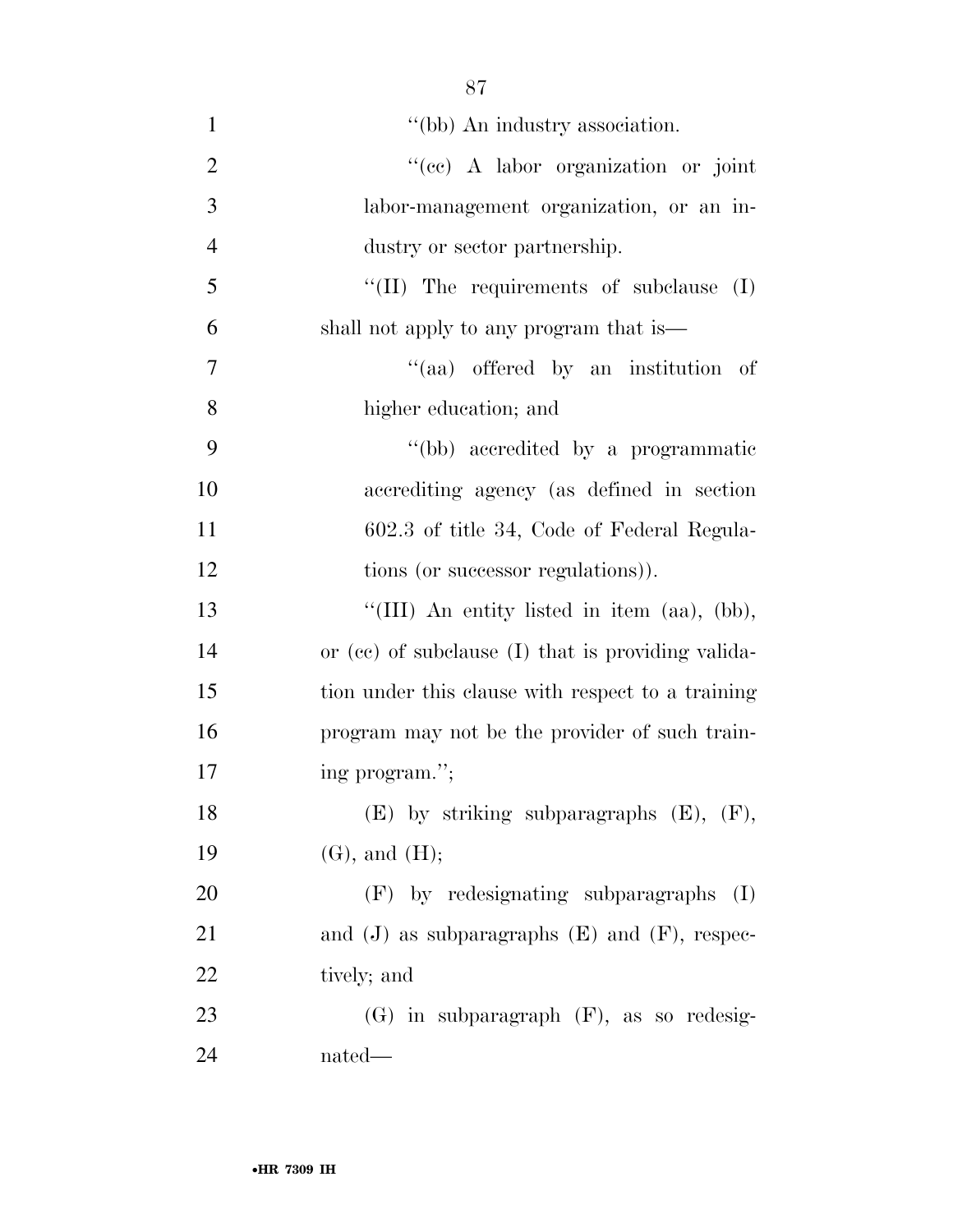(i) by amending clause (i) to read as follows:

| 3              | "(i) the accountability of the pro-           |
|----------------|-----------------------------------------------|
| $\overline{4}$ | viders, including in the case of a training   |
| 5              | program that is offered by an institution of  |
| 6              | higher education, that such institution has   |
| $\tau$         | not been subject, during the 5 years pre-     |
| 8              | ceding the date of the determination of       |
| 9              | whether such a provider meets such cri-       |
| 10             | teria, to-                                    |
| 11             | "(I) any suspension, emergency                |
| 12             | action, or termination of programs            |
| 13             | under title IV of the Higher Edu-             |
| 14             | cation Act of 1965;                           |
| 15             | $\lq\lq$ (II) any adverse action by the       |
| 16             | accrediting agency or association of          |
| 17             | the institution of higher education; or       |
| 18             | "(III) any action by the State to             |
| 19             | revoke a license or other authority to        |
| 20             | operate;"; and                                |
| 21             | (ii) in clause (ii), by striking "one-        |
| 22             | stop centers" and inserting "local boards";   |
| 23             | $(2)$ in paragraph amending paragraph $(2)$ — |
| 24             | (A) by striking "The information" and in-     |
| 25             | serting the following:                        |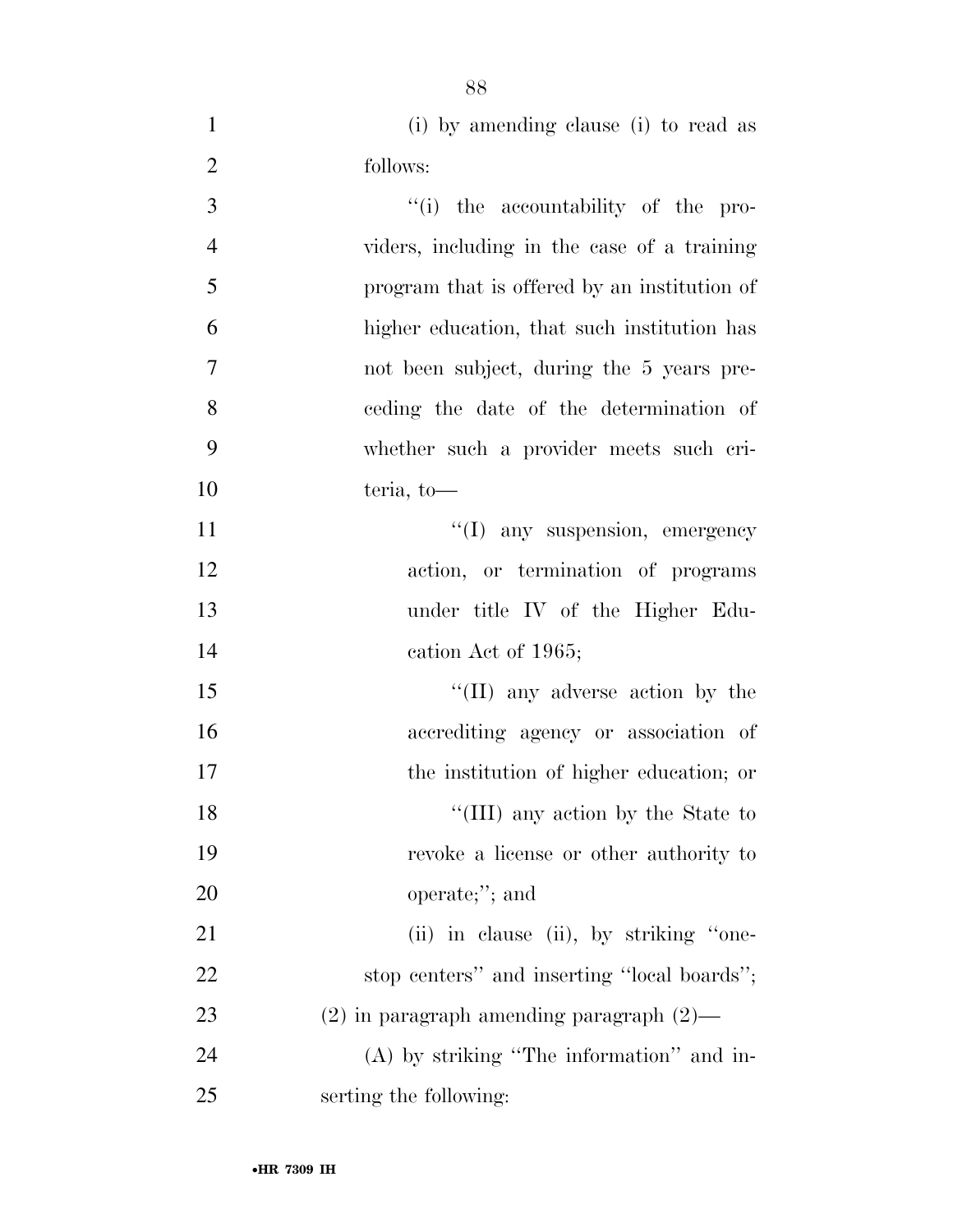| $\mathbf{1}$   | $\lq\lq$ Providers of<br>TRAINING<br>SERV-           |
|----------------|------------------------------------------------------|
| $\overline{2}$ | ICES.—The information";                              |
| 3              | $(B)$ by redesignating subparagraphs $(A)$           |
| $\overline{4}$ | through $(E)$ as clauses (i) through $(v)$ , respec- |
| 5              | tively: and                                          |
| 6              | (C) by adding at the end the following:              |
| $\tau$         | "(B) STATES.—The State shall<br>make                 |
| 8              | available on a publicly accessible website and in    |
| 9              | a manner that does not reveal personally identi-     |
| 10             | fiable information—                                  |
| 11             | "(i) the criteria, information require-              |
| 12             | ments, and procedures regarding the eligi-           |
| 13             | bility of providers of training services es-         |
| 14             | tablished pursuant to subsection (a); and            |
| 15             | "(ii) the appropriate, accurate, and                 |
| 16             | timely information each provider of train-           |
| 17             | ing services submits to the State in accord-         |
| 18             | ance with subparagraph (A) of this para-             |
| 19             | $graph$ .";                                          |
| 20             | $(3)$ in paragraph $(4)$ —                           |
| 21             | $(A)$ in subparagraph $(B)$ —                        |
| 22             | (i) by striking "section $122$ of the                |
| 23             | Workforce Investment Act of 1998, as in              |
| 24             | effect on the day before the date of enact-          |
| 25             | ment of this Act" and inserting "section"            |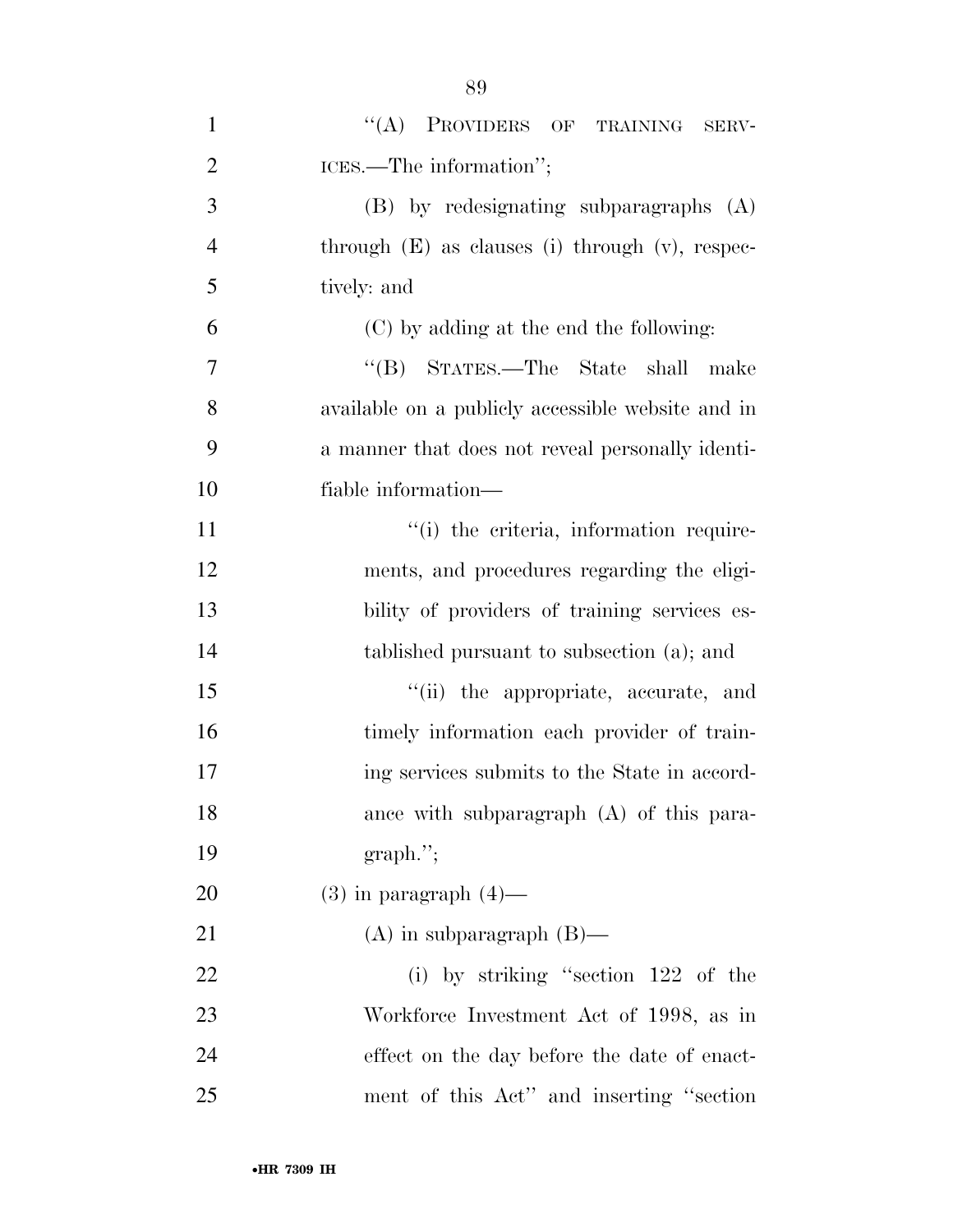| $\mathbf{1}$   | 122, as in effect on the date before the         |
|----------------|--------------------------------------------------|
| $\overline{2}$ | date of enactment of the Workforce Inno-         |
| 3              | vation and Opportunity Act of 2022"; and         |
| $\overline{4}$ | (ii) by inserting at the end the fol-            |
| 5              | lowing: "A Governor shall make an eligi-         |
| 6              | bility determination under this paragraph        |
| 7              | with respect to a provider not later than        |
| 8              | 60 days after receipt of an application for      |
| 9              | such a determination from such provider.";       |
| 10             | $(B)$ in subparagraph $(C)$ by inserting ", in-  |
| 11             | cluding to the extent practicable for the 2-year |
| 12             | period preceding the date of the provider's ap-  |
| 13             | plication under this paragraph" after "sub-      |
| 14             | title"; and                                      |
| 15             | $(C)$ in subparagraph $(D)$ —                    |
| 16             | (i) in clause (i), by striking "a factor"        |
| 17             | and inserting "the levels of performance"        |
| 18             | achieved";                                       |
| 19             | (ii) in clause (iii), by striking "and"          |
| 20             | at the end;                                      |
| 21             | (iii) in clause (iv), by striking the pe-        |
| 22             | riod at the end and inserting "; and"; and       |
| 23             | (iv) by adding at the end the fol-               |
| 24             | lowing:                                          |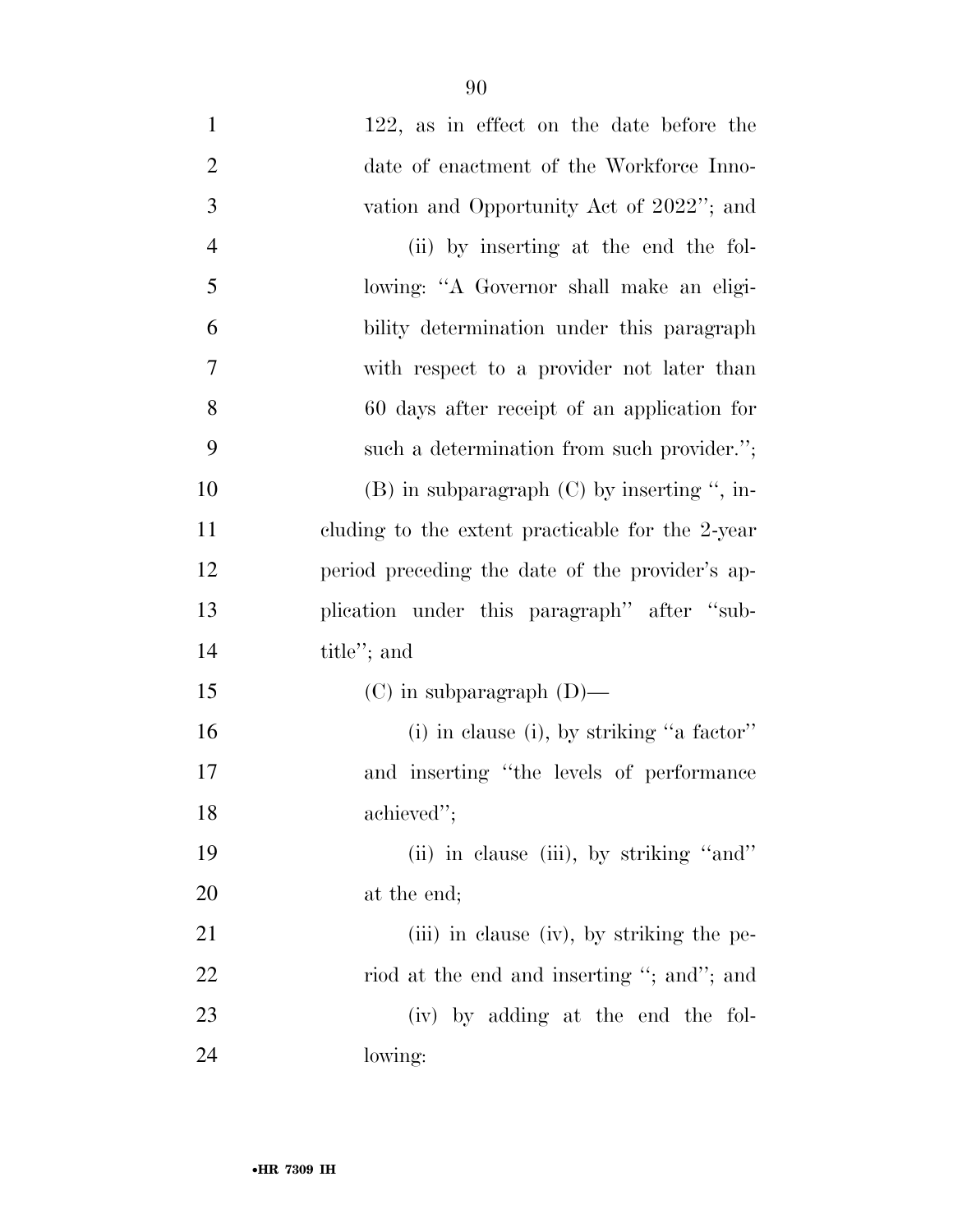$''(v)$  a factor related to serving indi- viduals with barriers to employment.''. 3 (c) PROCEDURES.—Section  $122(e)(2)$  (29 U.S.C.  $3152(c)(2)$ , by striking "biennial" and inserting "an- nual''. (d) LIST AND INFORMATION TO ASSIST PARTICI-PANTS IN CHOOSING PROVIDERS.—Section 122(d)(3) (29

 U.S.C. 3152(d)(3)), by inserting ''on a publicly accessible website that is consumer-tested and is searchable and comparable, through the use of common, linked, open-data description language'' after ''individual participant''.

 (e) ENFORCEMENT.—Section 122(f)(1) (29 U.S.C. 13  $3152(f)(1)$  is amended to read as follows:

14  $\frac{1}{2}$  (1) In GENERAL.—The procedures established under this section shall provide the following:

16 "(A) FAILURE TO MEET PROGRAM RE- QUIREMENTS.—In addition to the violations de- scribed in subparagraph (B), any provider of training services eligible to receive funds under chapter 3—

 $\frac{1}{1}$  shall have such eligibility termi- nated for a period of 1 year upon a deter- mination by an individual or entity speci- fied in the procedures, that such pro-vider—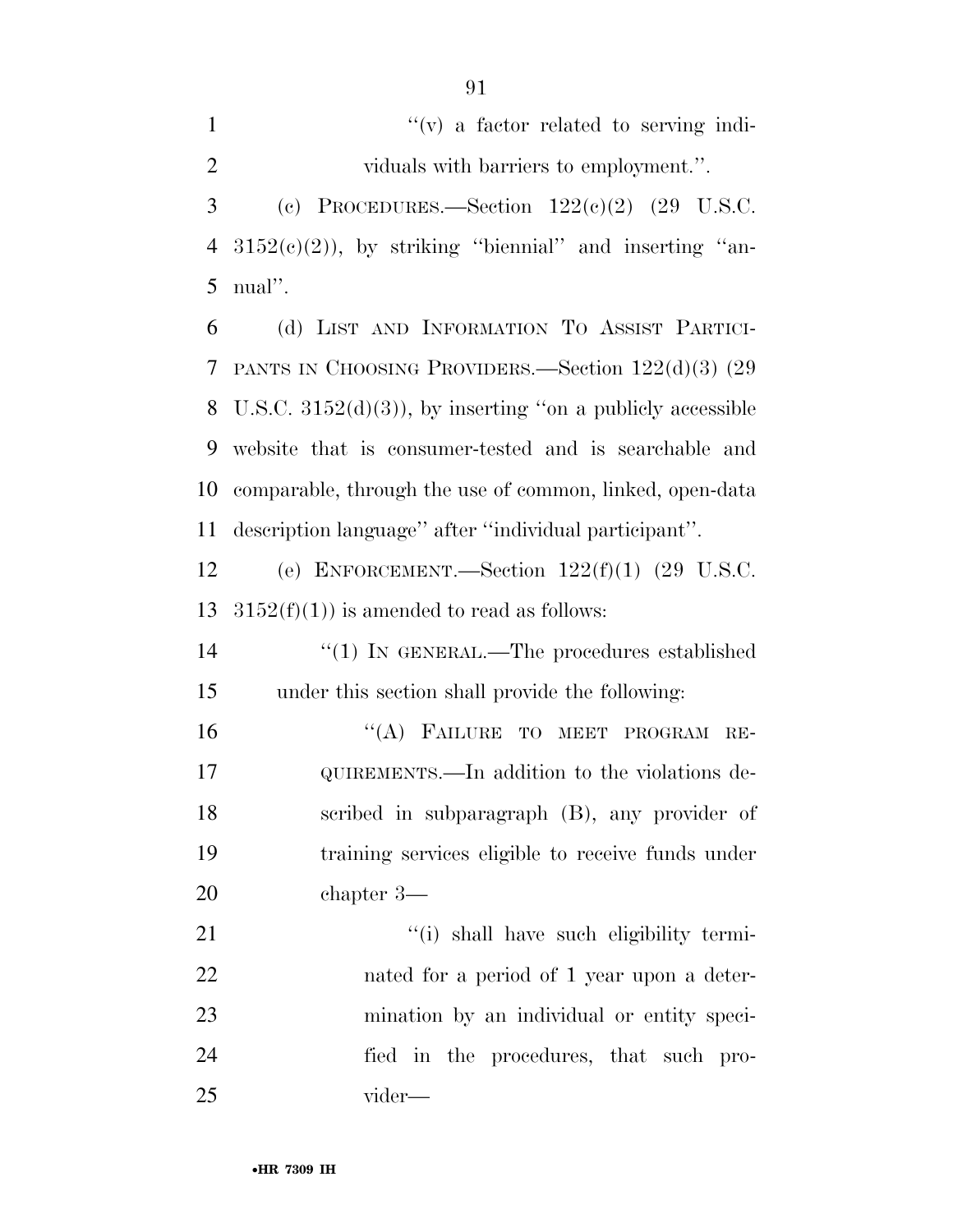| $\mathbf{1}$   | $\lq(1)$ in a case in which the pro-        |
|----------------|---------------------------------------------|
| $\overline{2}$ | vider receives initial eligibility under    |
| 3              | subsection $(b)(4)$ , failed to report in-  |
| $\overline{4}$ | formation as required under sub-            |
| 5              | section (b) $(4)(C)$ ;                      |
| 6              | "(II) failed to inform the State            |
| $\overline{7}$ | board or local board that the training      |
| 8              | program of such provider has                |
| 9              | changed, and as a result of such            |
| 10             | change the information with respect         |
| 11             | to such training program under sub-         |
| 12             | section $(b)(1)$ used by the Governor to    |
| 13             | determine the provider's eligibility to     |
| 14             | receive such funds no longer accu-          |
| 15             | rately describes such training pro-         |
| 16             | gram; or                                    |
| 17             | "(III) failed to meet the expected          |
| 18             | performance as described in<br>sub-         |
| 19             | section (b) $(4)(D)$ ; or                   |
| 20             | "(ii) may have such eligibility termi-      |
| 21             | nated as a result of offering a program for |
| 22             | a period of less than 2 years—              |
| 23             | "(I) that is no longer aligned to           |
| 24             | in-demand industry sectors or occupa-       |
| 25             | tions; or                                   |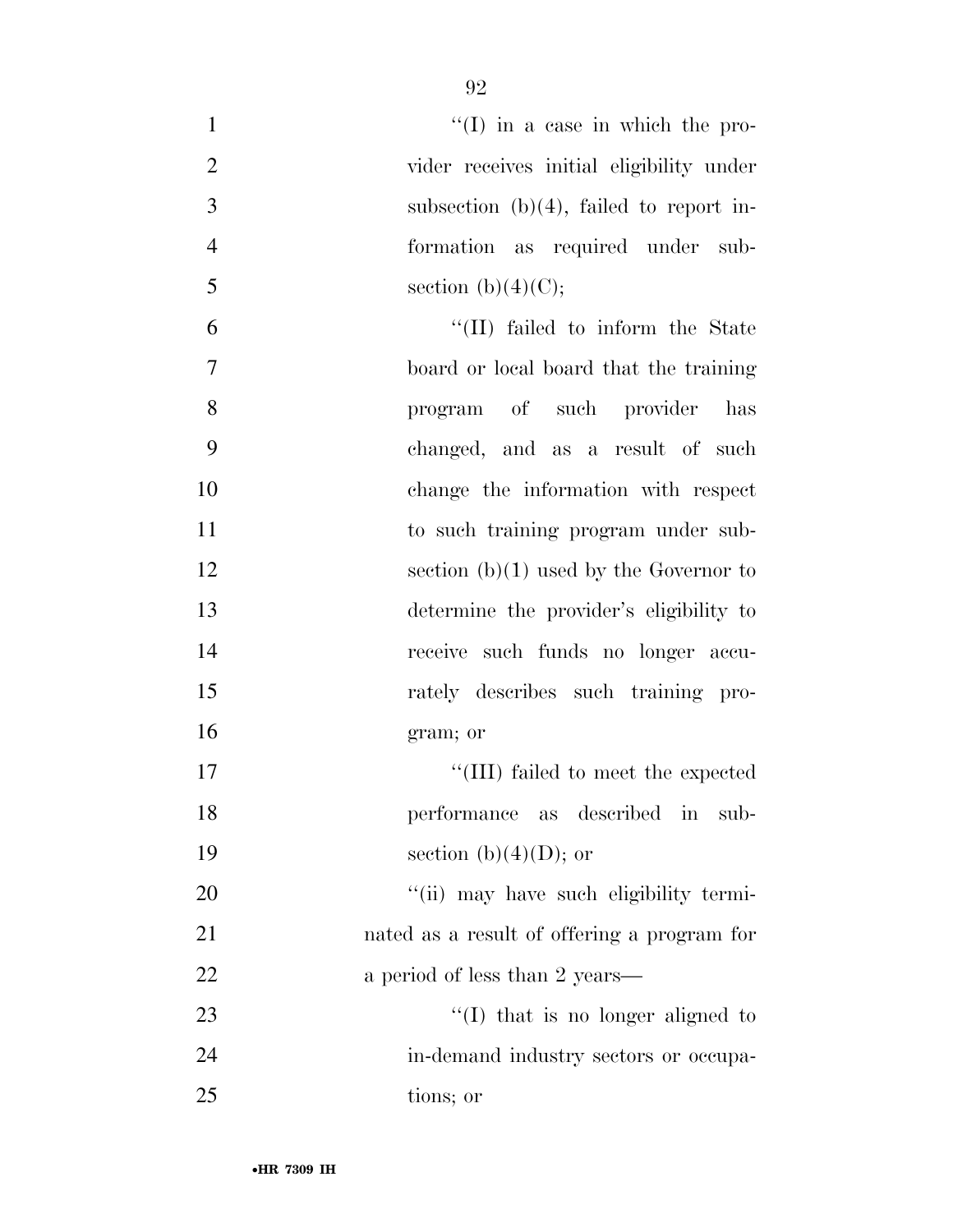| $\mathbf{1}$   | $\lq$ (II) that results in employment             |
|----------------|---------------------------------------------------|
| $\overline{2}$ | with wages below the median earnings              |
| 3              | for the occupation in the State or                |
| $\overline{4}$ | local area due to the insufficient qual-          |
| 5              | ity of training provided under the pro-           |
| 6              | gram.                                             |
| 7              | "(B) SUBSTANTIAL VIOLATIONS.—Upon a               |
| 8              | determination, by an individual or entity speci-  |
| 9              | fied in the procedures, that a provider of train- |
| 10             | ing services substantially violated any require-  |
| 11             | ment under this title, or that an individual pro- |
| 12             | viding information on behalf of the provider in-  |
| 13             | tentionally supplied inaccurate information       |
| 14             | under this section, the eligibility of such pro-  |
| 15             | vider to receive funds under chapter 3 for the    |
| 16             | program involved shall be terminated for a pe-    |
| 17             | riod of not less than 2 years.                    |
| 18             | "(C) REPAYMENT.—A provider of training            |
| 19             | services whose eligibility is terminated under    |
| 20             | subparagraph $(A)$ or $(B)$ of this paragraph     |
| 21             | shall be liable for the repayment of funds re-    |
| 22             | ceived under chapter 3 during a period of viola-  |
| 23             | tion described in such subparagraph.".            |
| 24             | (f)<br>TRANSITION PERIOD.—Section 122(i)<br>(29)  |
| 25             | U.S.C. $3152(i)$ ) is amended to read as follows: |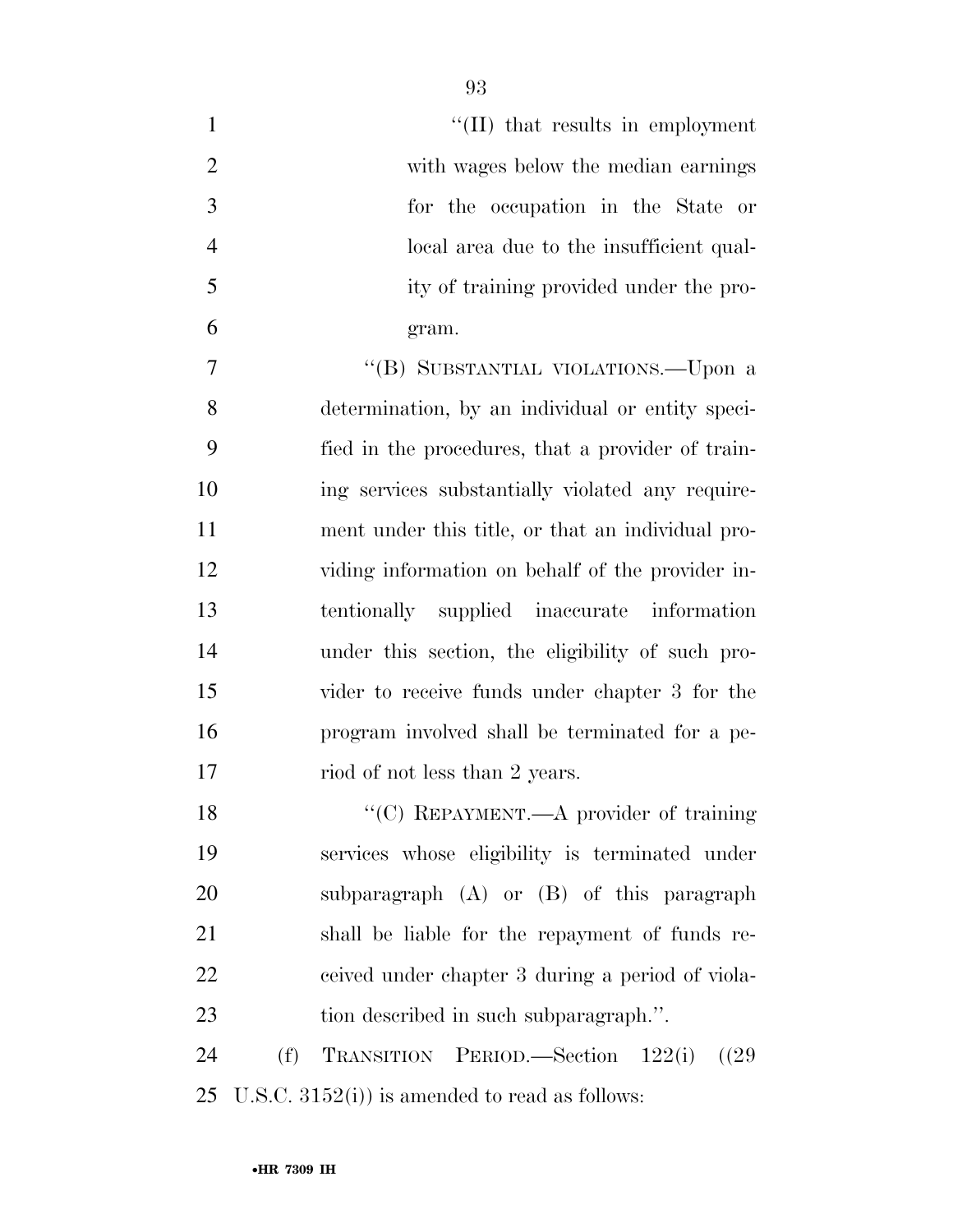1 "(i) TRANSITION PERIOD FOR IMPLEMENTATION.— The Governor and local boards shall implement the re- quirements of this section, as amended by the Workforce Innovation and Opportunity Act of 2022, not later than 12 months after the date of enactment of such Act, except that the criteria established under items (ff) and (gg) of 7 subsection  $(b)(1)(D)(i)(II)$  may not be used until the date that is 3 years after the date of enactment of such Act.''.

## **CHAPTER 2—YOUTH WORKFORCE**

**INVESTMENT ACTIVITIES** 

**SEC. 231. STATE ALLOTMENTS.** 

 Section 127 of the Workforce Innovation and Oppor-tunity Act (29 U.S.C. 3162) is amended—

14 (1) by amending subsection  $(a)(1)$  to read as follows:

 $\frac{1}{2}$  reserve  $1\frac{1}{2}$  percent of funds appropriated under section 136(a), for each fiscal year for which funds are appropriated under such section, to pro- vide youth workforce investment activities under sec- tion 167 (relating to migrant and seasonal farm-workers); and''; and

22 (2) in subsection  $(b)(1)$ —

 (A) in subparagraph (A), by striking ''not 24 more than  $1\frac{1}{2}$  and inserting "2"; and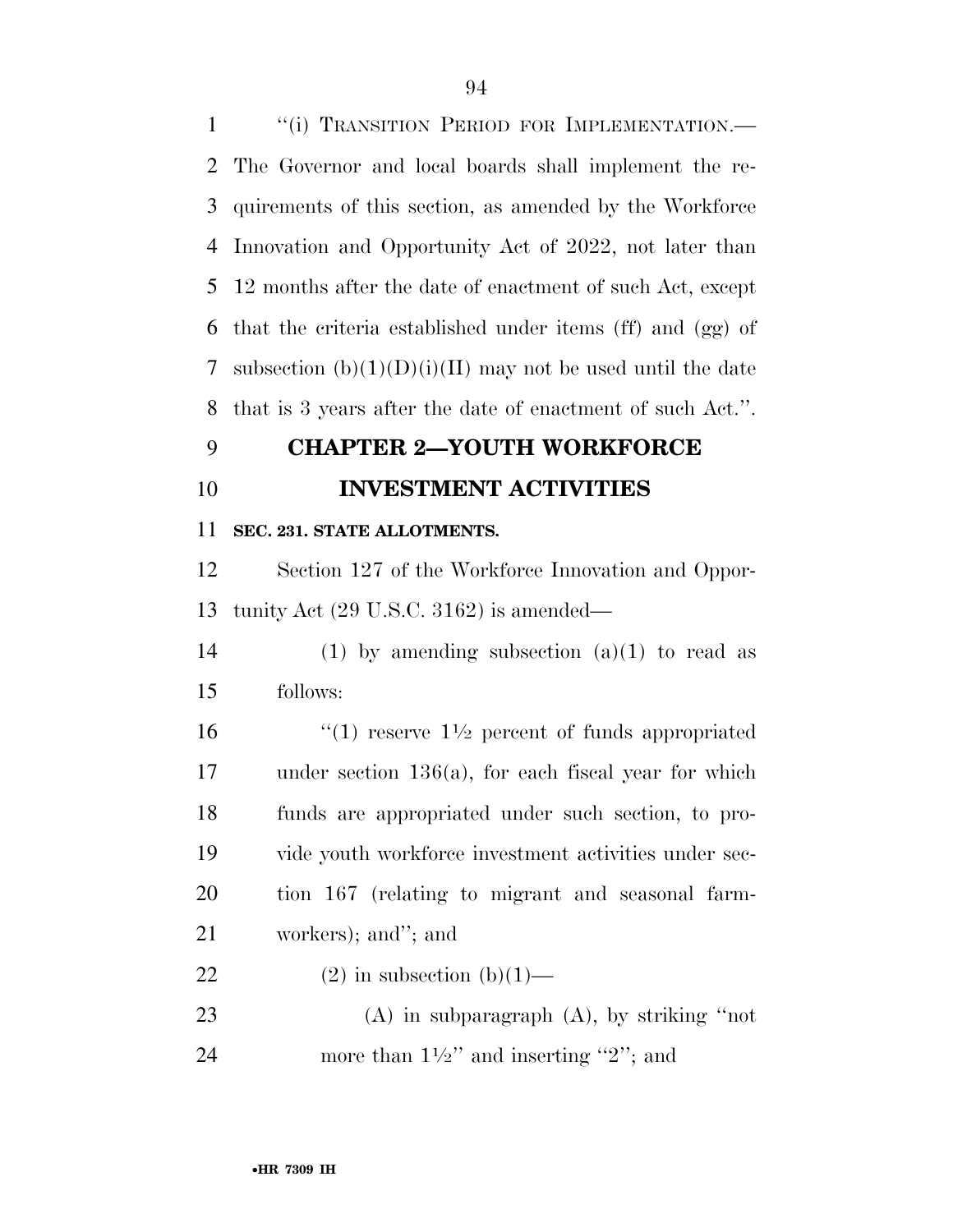|   |                    | $(B)$ in subparagraph $(B)(i)$ , by striking |  |  |
|---|--------------------|----------------------------------------------|--|--|
| 2 | $\frac{1}{4}$ of". |                                              |  |  |

## **SEC. 232. WITHIN STATE ALLOCATIONS.**

 Section 128(b) of the Workforce Innovation and Op- portunity Act (29 U.S.C. 3163(b)) is amended by adding at the end the following:

 ''(4) TRANSFER AUTHORITY.—A local board may transfer, if such a transfer is approved by the Governor, up to and including 100 percent of the funds allocated to the local area under section  $11 \t 130(a)(2)$ , and up to and including 100 percent of the funds allocated to the local area under this sub-section for a fiscal year between—

14  $\langle (A)$  activities under section 129 $(e)$ ; and

15  $\text{``(B) activities under section 130."}$ 

**SEC. 233. USE OF FUNDS FOR YOUTH WORKFORCE INVEST-**

**MENT ACTIVITIES.** 

 (a) COMPREHENSIVE LOCAL NEEDS ASSESSMENT.— Section 129(a) of the Workforce Innovation and Oppor-20 tunity Act  $(29 \text{ U.S.C. } 3164(a))$  is amended to read as fol-lows:

 ''(a) COMPREHENSIVE LOCAL NEEDS ASSESS-MENT.—

24 "(1) In GENERAL.—In order to determine which subpopulation of eligible youth a local area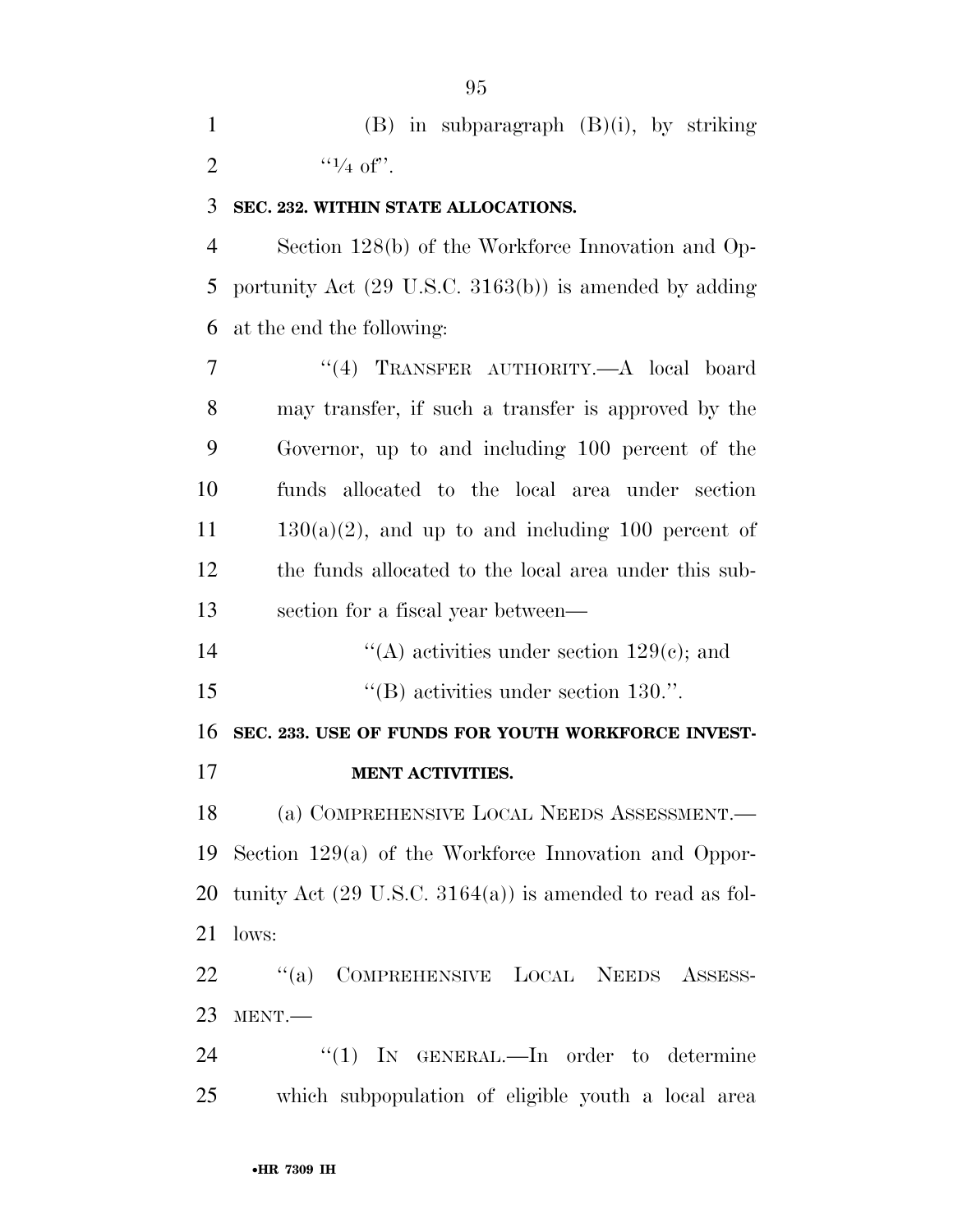| $\mathbf{1}$   | can best serve, a local board shall ensure that the    |
|----------------|--------------------------------------------------------|
| $\overline{2}$ | comprehensive needs assessment related to youth        |
| 3              | investment activities under section<br>workforce       |
| $\overline{4}$ | $108(b)(9)$ of the local plan shall meet the require-  |
| 5              | ments of this subsection, and shall be updated at      |
| 6              | least once every 4 years.                              |
| 7              | "(2) REQUIREMENTS.—A comprehensive local               |
| 8              | needs assessment described in paragraph (1) with       |
| 9              | respect to a local area shall include each of the fol- |
| 10             | lowing:                                                |
| 11             | $\lq\lq$ An evaluation of the performance of           |
| 12             | the eligible youth served by the local area with       |
| 13             | respect to State determined and local levels of        |
| 14             | performance established pursuant to section            |
| 15             | 116.                                                   |
| 16             | $\lq\lq (B)$ A description of how youth workforce      |
| 17             | investment activities offered by the local area        |
| 18             | are—                                                   |
| 19             | "(i) sufficient in size, scope, and qual-              |
| 20             | ity to meet the needs of eligible youth in             |
| 21             | the local area;                                        |
| 22             | "(ii) aligned to State, regional, Tribal,              |
| 23             | or local in-demand industry sectors or oc-             |
| 24             | (including career pathways),<br>cupations              |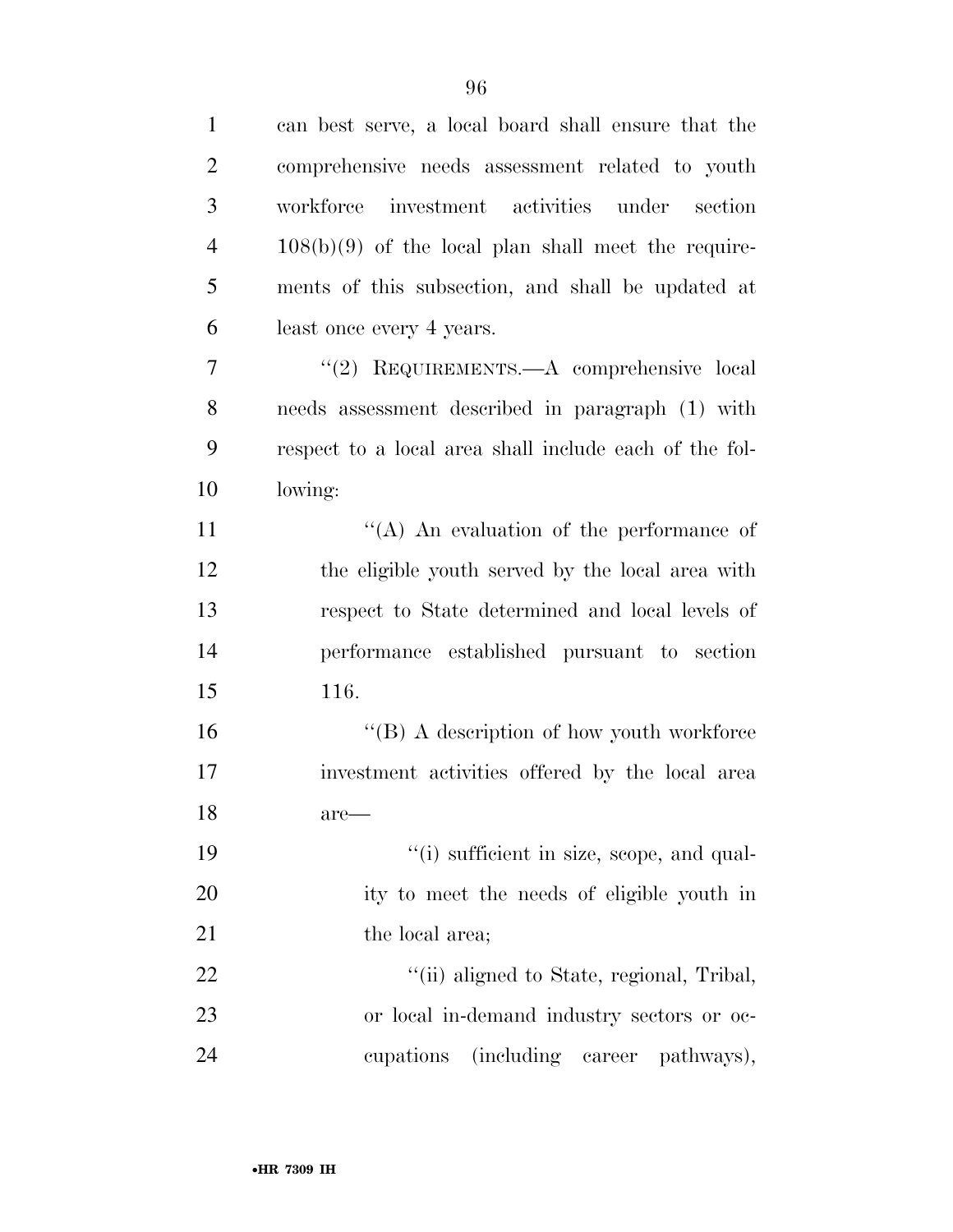| $\mathbf{1}$   | identified by the State board or local             |
|----------------|----------------------------------------------------|
| $\overline{2}$ | board; and                                         |
| 3              | "(iii) developed in partnership with el-           |
| $\overline{4}$ | igible youth in the local area and aligned         |
| 5              | with their needs, including program ele-           |
| 6              | ments and offerings.                               |
| 7              | $\cdot$ (C) An identification of successful models |
| 8              | of youth workforce investment activities.          |
| 9              | "(D) A description of the progress during          |
| 10             | the most recent 2 program years covered by the     |
| 11             | local plan of the local area toward implementa-    |
| 12             | tion of equal access to high-quality youth work-   |
| 13             | force investment activities, including—            |
| 14             | "(i) strategies to provide eligible                |
| 15             | youth access to paid work experience op-           |
| 16             | portunities and career pathways;                   |
| 17             | "(ii) strategies to overcome barriers              |
| 18             | that result in lower rates of access to, or        |
| 19             | performance gaps in, youth workforce in-           |
| 20             | vestment activities for eligible youth;            |
| 21             | "(iii) providing programs and activi-              |
| 22             | ties that are designed to enable eligible          |
| 23             | youth to attain a secondary school diploma         |
| 24             | or its equivalent, or recognized postsec-          |
| 25             | ondary credentials;                                |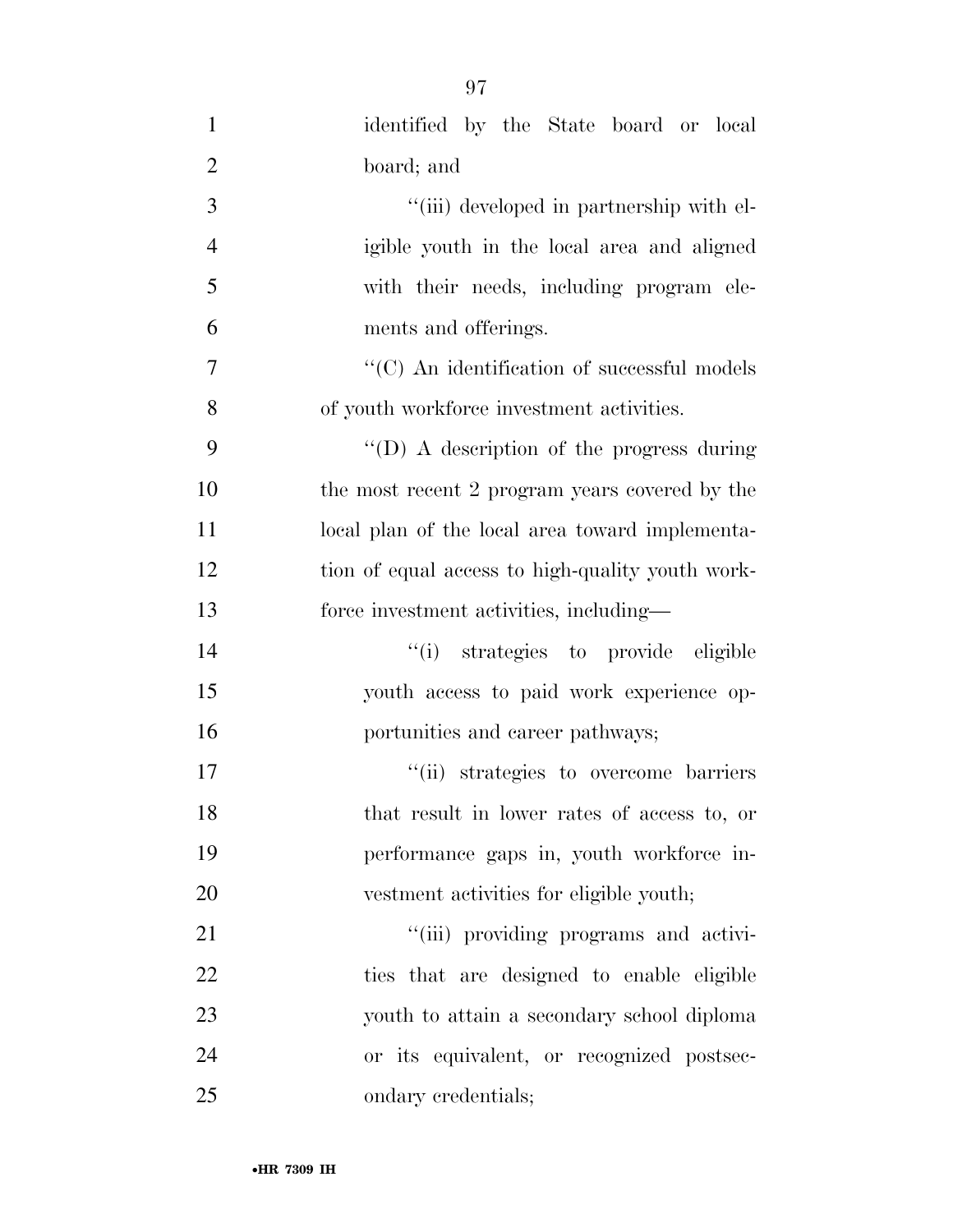| $\mathbf{1}$   | "(iv) providing programs and activi-                      |
|----------------|-----------------------------------------------------------|
| $\overline{2}$ | ties to prepare eligible youth for high-skill,            |
|                |                                                           |
| 3              | high-wage, or in-demand industry sectors                  |
| $\overline{4}$ | or occupations that will lead to self-suffi-              |
| 5              | ciency; and                                               |
| 6              | $f'(v)$ strategies to identify the local                  |
| $\overline{7}$ | area needs of the subpopulations of eligible              |
| 8              | youth described in section $128(b)(4)(A)(i)$ .            |
| 9              | "(3) CONSULTATION.—In conducting the com-                 |
| 10             | needs assessment under paragraph<br>prehensive            |
| 11             | $(1)(A)$ , the local area shall involve a diverse body of |
| 12             | stakeholders, including, at a minimum—                    |
| 13             | $\lq\lq$ representatives of local educational             |
| 14             | agencies, including representatives of career             |
| 15             | and technical education programs;                         |
| 16             | "(B) eligible providers of training services,             |
| 17             | including eligible providers of apprenticeship            |
| 18             | programs and pre-apprenticeship programs, and             |
| 19             | providers of internships, paid or unpaid work             |
| 20             | experience opportunities, or transitional jobs;           |
| 21             | $\cdot\cdot$ (C) representatives of business and indus-   |
| 22             | try (including representatives of small busi-             |
| 23             | ness), which shall include representatives of in-         |
| 24             | dustry and sector partnerships in the State;              |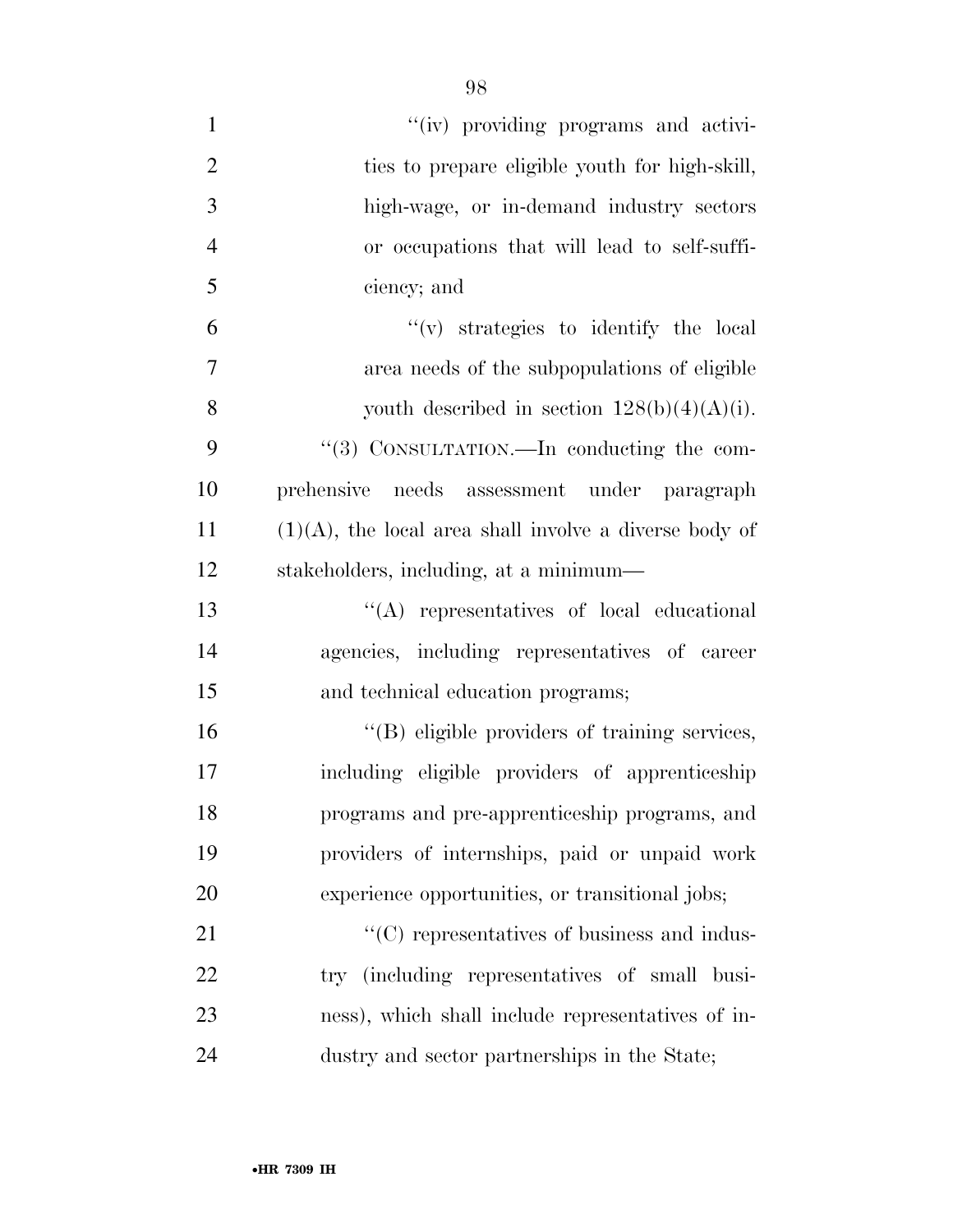| $\mathbf{1}$   | $\lq\lq$ ) interested community representatives,       |
|----------------|--------------------------------------------------------|
| $\overline{2}$ | including community-based organizations;               |
| 3              | "(E) representatives of eligible youth, in-            |
| $\overline{4}$ | cluding representatives of regional or local           |
| 5              | agencies serving eligible youth;                       |
| 6              | $\lq\lq(F)$ representatives of Indian Tribes and       |
| 7              | Tribal organizations in the State, where appli-        |
| 8              | cable; and                                             |
| 9              | $\lq\lq(G)$ any other stakeholders that the State      |
| 10             | may require the local area to consult.                 |
| 11             | "(4) CONTINUED CONSULTATION.—Each local                |
| 12             | area receiving financial assistance under this chapter |
| 13             | shall consult with stakeholders described in para-     |
| 14             | $graph(3)$ on an ongoing basis, as determined by the   |
| 15             | Governor. This may include consultation in order       |
| 16             | $to-$                                                  |
| 17             | "(A) provide input on quadrennial updates              |
| 18             | to the comprehensive needs assessment required         |
| 19             | under paragraph $(1)(A);$                              |
| 20             | "(B) ensure youth workforce investment                 |
| 21             | activities-                                            |
| 22             | "(i) are responsive to local area em-                  |
| 23             | ployment needs;                                        |
| 24             | "(ii) are responsive to local<br>area                  |
| 25             | youth's career interests and goals;                    |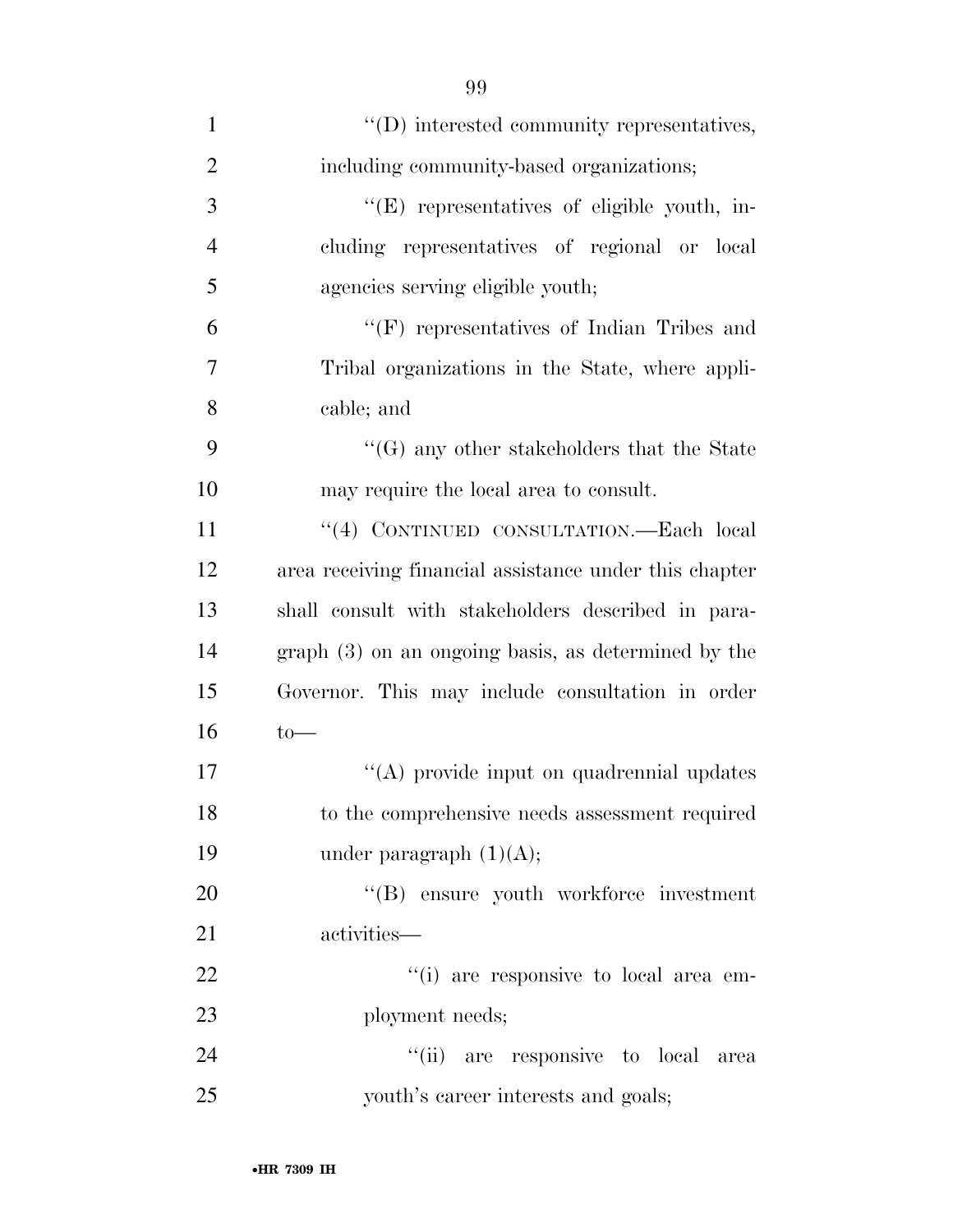| $\mathbf{1}$   | "(iii) are aligned with employment                |
|----------------|---------------------------------------------------|
| $\overline{2}$ | priorities in the State, regional, tribal, or     |
| 3              | local economy identified by employers and         |
| $\overline{4}$ | the entities described in paragraph $(3)$ ,       |
| 5              | which may include high-skill, high-wage, or       |
| 6              | in-demand industry sectors or occupations         |
| 7              | identified by the local board;                    |
| 8              | "(iv) are informed by labor market in-            |
| 9              | formation, including information provided         |
| 10             | under section $15(e)(2)(C)$ of the Wagner-        |
| 11             | Peyser Act $(29 \text{ U.S.C. } 491-2(e)(2)(C));$ |
| 12             | $f'(v)$ are designed to meet current, in-         |
| 13             | termediate, or long-term labor market pro-        |
| 14             | jections; and                                     |
| 15             | "(vi) allow employer input, including             |
| 16             | input from industry or sector partnerships        |
| 17             | in the local area, where applicable, into the     |
| 18             | development and implementation of youth           |
| 19             | workforce investment activities to ensure         |
| 20             | such activities align with skills and com-        |
| 21             | petencies required by local employment op-        |
| 22             | portunities, including activities such as the     |
| 23             | identification of relevant<br>skills,<br>$com-$   |
| 24             | petencies, recognized postsecondary creden-       |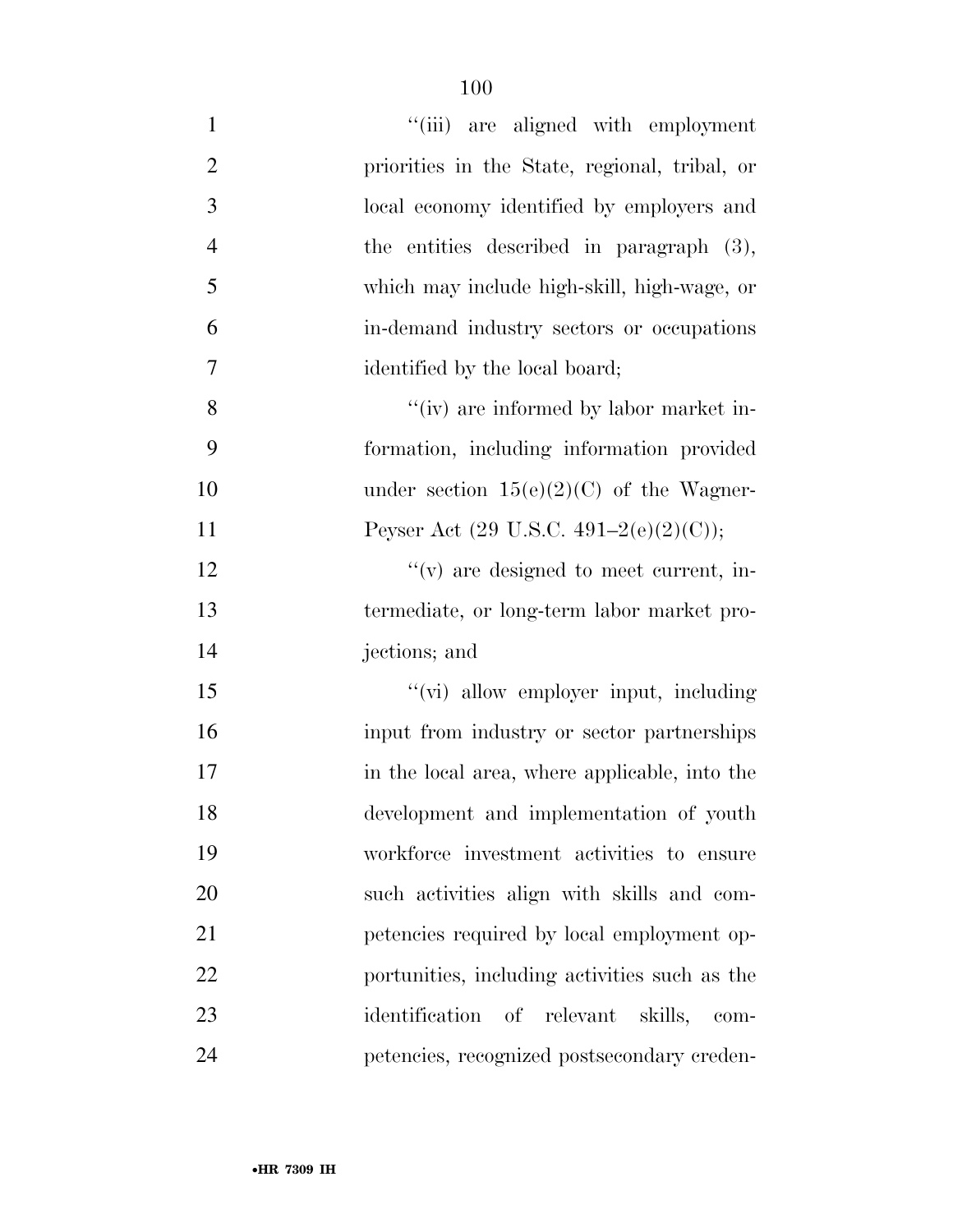| $\mathbf{1}$   | tials, and current technology and equip-            |
|----------------|-----------------------------------------------------|
| $\overline{2}$ | ment;                                               |
| 3              | "(C) identify and encourage opportunities           |
| $\overline{4}$ | for work-based learning; and                        |
| 5              | $\lq\lq$ (D) ensure funding under this part is      |
| 6              | used in a coordinated manner with other local       |
| 7              | resources.".                                        |
| 8              | (b) STATEWIDE ACTIVITIES.—Section $129(b)$ of the   |
| 9              | Workforce Innovation and Opportunity Act (29 U.S.C. |
| 10             | $3164(b)$ is amended—                               |
| 11             | (1) by amending paragraph $(1)(B)$ to read as       |
| 12             | follows:                                            |
| 13             | "(B) disseminating the list of eligible pro-        |
| 14             | viders of youth workforce investment activities,    |
| 15             | as determined under section 123, including in       |
| 16             | transparent, linked, open, and interoperable        |
| 17             | data formats;"; and                                 |
| 18             | $(2)$ in paragraph $(2)$ —                          |
| 19             | $(A)$ in subparagraph $(C)$ , by striking "de-      |
| 20             | scribed in section $134(c)(2)$ " and inserting ",   |
| 21             | including individualized career services,";         |
| 22             | $(B)$ in subparagraph $(D)(v)$ , by striking        |
| 23             | "and" at the end;                                   |
| 24             | $(C)$ in subparagraph $(E)$ , by striking the       |
| 25             | period at the end and inserting " and"; and         |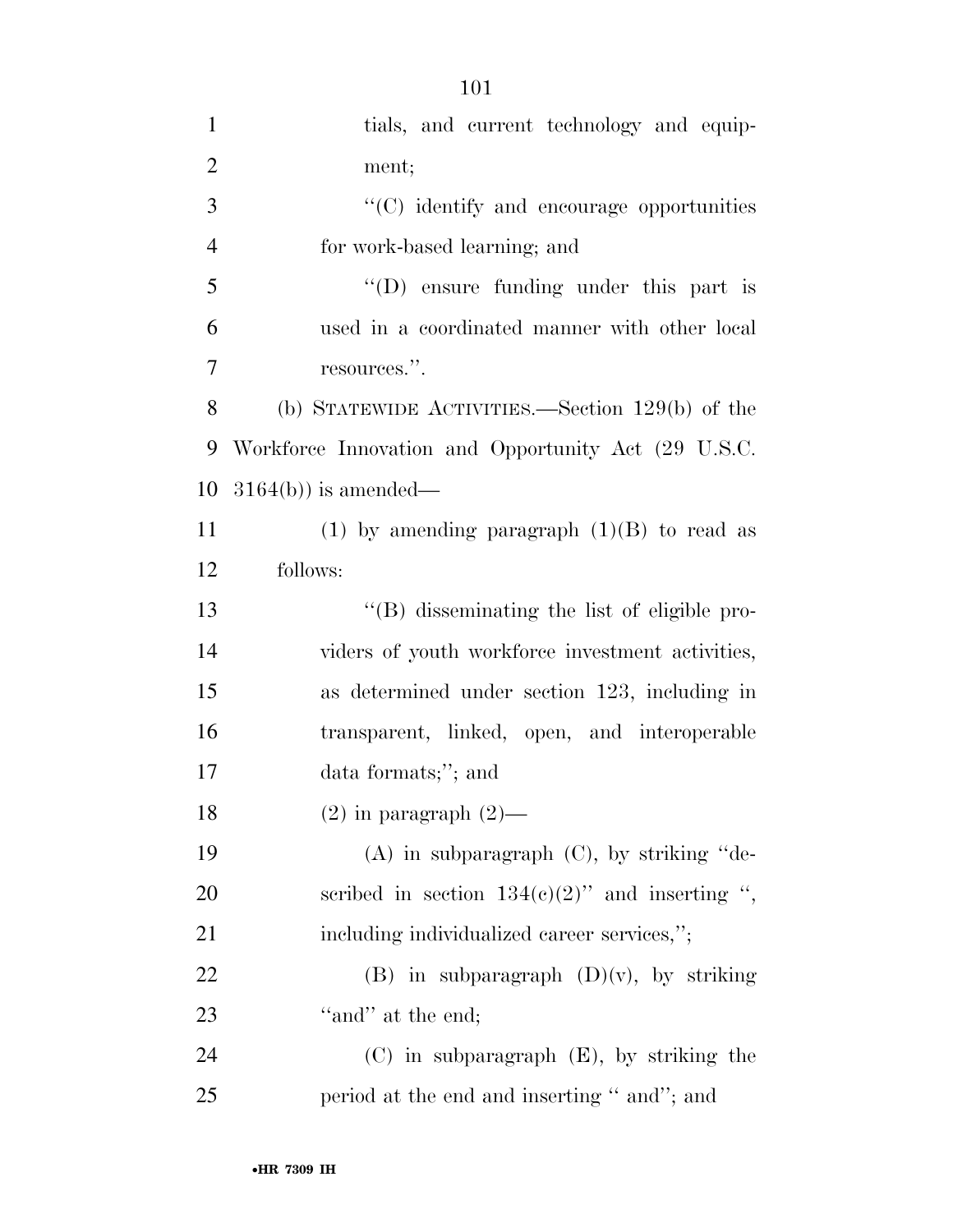| $\mathbf{1}$   | (D) by adding at the end the following:                             |
|----------------|---------------------------------------------------------------------|
| $\overline{2}$ | $\lq\lq(F)$ establishing, supporting, and expand-                   |
| 3              | ing work-based learning opportunities, including                    |
| $\overline{4}$ | transitional jobs, that are aligned with career                     |
| 5              | pathways.".                                                         |
| 6              | (c) LOCAL ELEMENTS AND REQUIREMENTS.—                               |
| $\overline{7}$ | (1) PROGRAM DESIGN.—Section $129(e)(1)$ of                          |
| 8              | the Workforce Innovation and Opportunity Act (29)                   |
| 9              | U.S.C. $3164(e)(1)$ is amended—                                     |
| 10             | $(A)$ in subparagraph $(C)$ —                                       |
| 11             | (i) in clause (iv), by striking "in ap-                             |
| 12             | propriate cases" and inserting "including                           |
| 13             | paid work-based learning opportunities";                            |
| 14             | and                                                                 |
| 15             | (ii) in clause (v), by inserting "high-                             |
| 16             | skill, high-wage, or" before "in-demand";                           |
| 17             | and                                                                 |
| 18             | $(B)$ in subparagraph $(D)$ , by striking "10                       |
| 19             | percent" and inserting "15 percent".                                |
| 20             | (2) PROGRAM ELEMENTS. Section $129(e)(2)$                           |
| 21             | of the Workforce Innovation and Opportunity Act                     |
| 22             | $(29 \text{ U.S.C. } 3164(e)(2) \text{ is amended to read as fol-}$ |
| 23             | lows:                                                               |
| 24             | "(2) PROGRAM ELEMENTS. - In order to sup-                           |
| 25             | port the attainment of a secondary school diploma or                |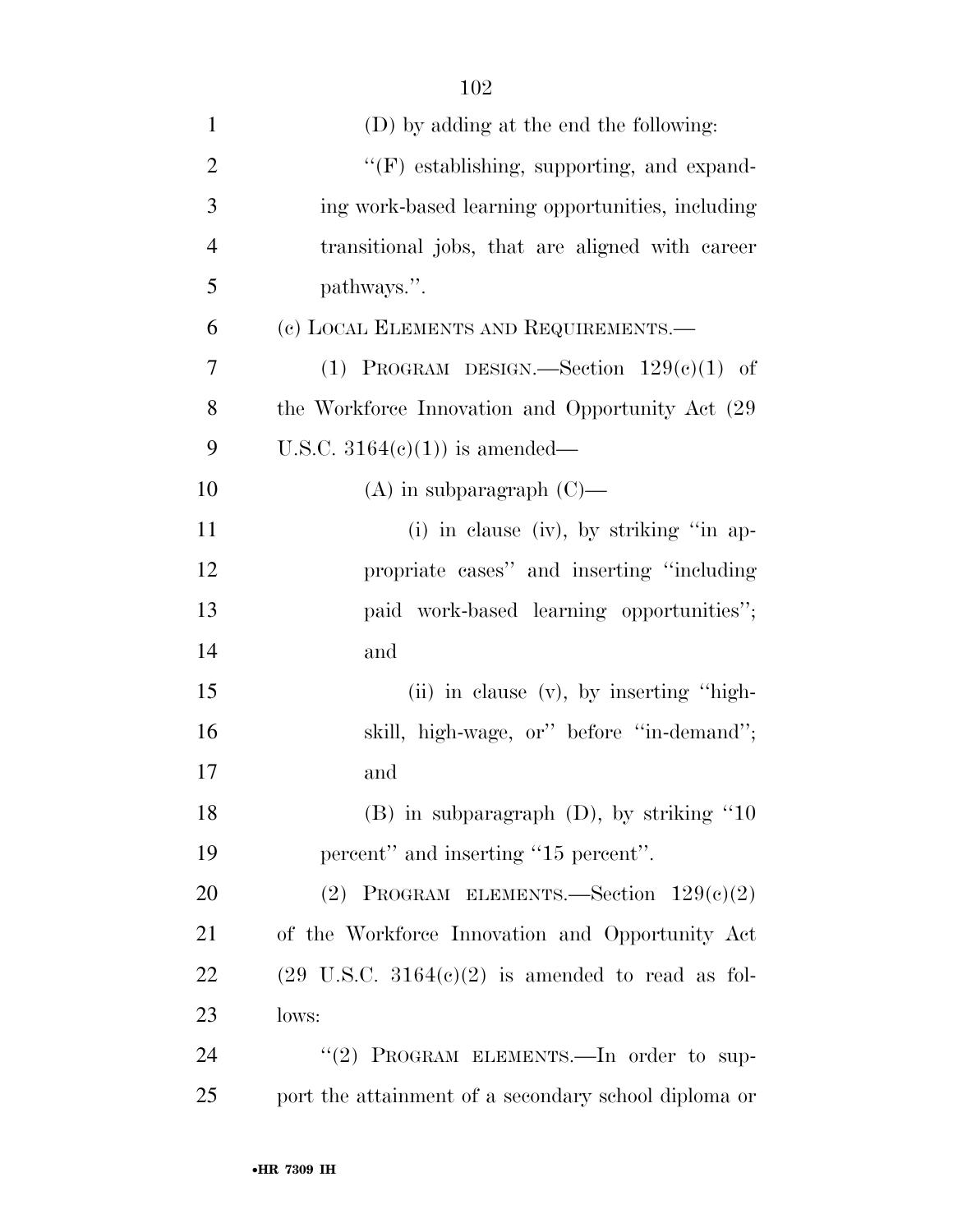| $\mathbf{1}$   | its recognized equivalent, entry into postsecondary    |
|----------------|--------------------------------------------------------|
| $\overline{2}$ | education, and career readiness for participants,      |
| 3              | local areas shall ensure that each of following ele-   |
| $\overline{4}$ | ments are provided under the programs described in     |
| 5              | paragraph $(1)$ , as appropriate, to meet the needs of |
| 6              | eligible youth in the local area:                      |
| $\overline{7}$ | "(A) Tutoring, study skills training, in-              |
| 8              | struction, and dropout prevention and recovery         |
| 9              | strategies that lead to completion of the re-          |
| 10             | quirements for a secondary school diploma or           |
| 11             | its recognized equivalent (including a recognized      |
| 12             | certificate of attendance or similar document          |
| 13             | for individuals with disabilities) or for a recog-     |
| 14             | nized postsecondary credential.                        |
| 15             | "(B) Alternative secondary school services,            |
| 16             | or dropout recovery services, as appropriate.          |
| 17             | "(C) Work-based learning experiences,                  |
| 18             | which—                                                 |
| 19             | "(i) may include summer and year-                      |
| 20             | round employment opportunities that meet               |
| 21             | the requirements of section 130; and                   |
| 22             | "(ii) may include, to the extent prac-                 |
| 23             | ticable—                                               |
| 24             | $\lq\lq$ (I) pre-apprenticeship or<br>-ap-             |
| 25             | prenticeship programs;                                 |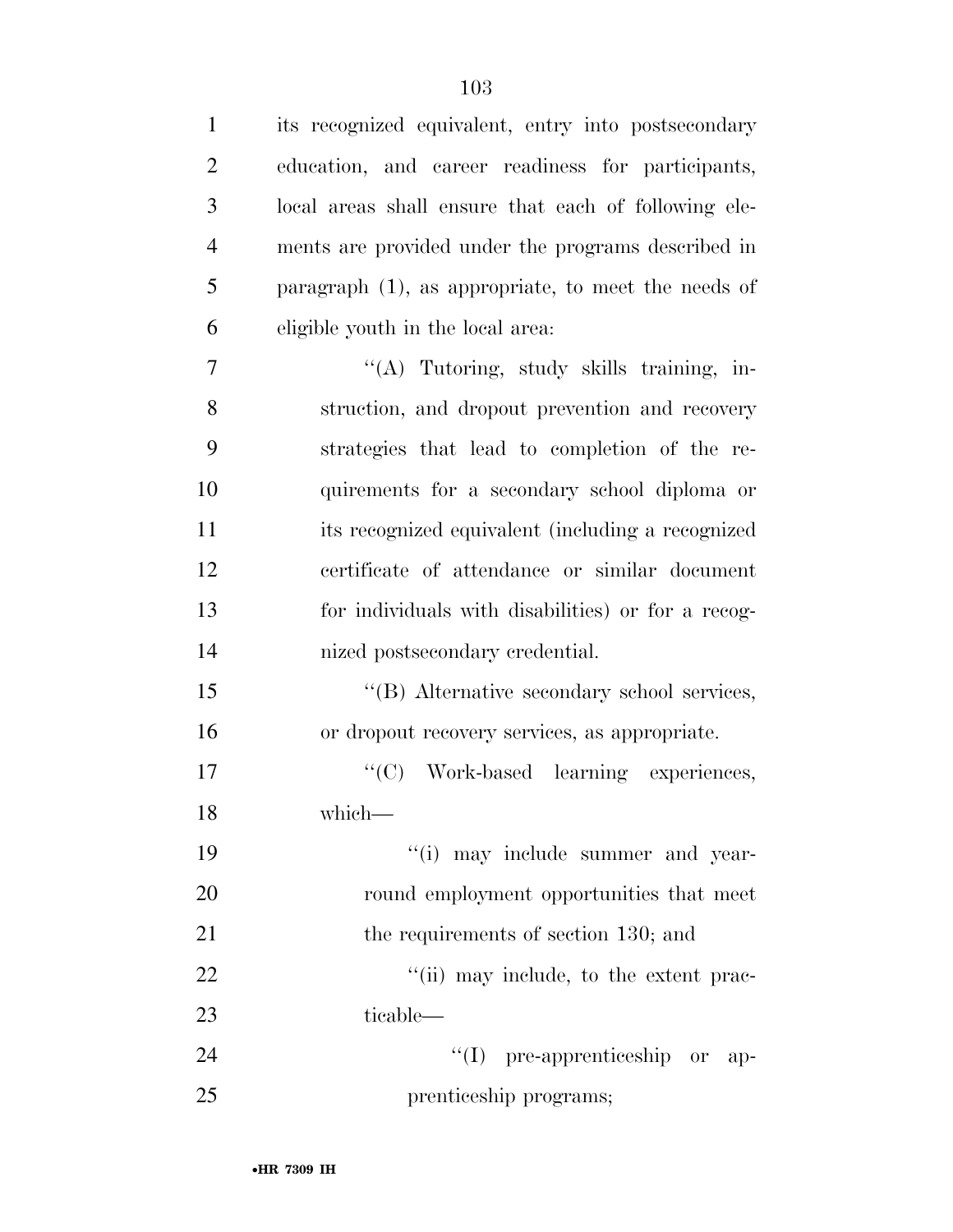| $\mathbf{1}$   | "(II) internships and job shad-                    |
|----------------|----------------------------------------------------|
| $\overline{2}$ | owing; and                                         |
| $\overline{3}$ | "(III) on-the-job training oppor-                  |
| $\overline{4}$ | tunities.                                          |
| 5              | "(D) Occupational skill training, which            |
| 6              | shall include priority consideration for training  |
| $\overline{7}$ | programs that lead to recognized postsecondary     |
| 8              | credentials that are aligned with high-skill,      |
| 9              | high-wage, or in-demand industry sectors or oc-    |
| 10             | cupations in the local area involved, if the local |
| 11             | board determines that the programs meet the        |
| 12             | quality criteria described in section 123.         |
| 13             | "(E) Education offered concurrently with           |
| 14             | and in the same context as workforce prepara-      |
| 15             | tion activities and training for a specific occu-  |
| 16             | pation or occupational cluster.                    |
| 17             | "(F) Leadership development opportuni-             |
| 18             | ties, which may include community service and      |
| 19             | peer-centered activities encouraging responsi-     |
| 20             | bility and other positive social and civic behav-  |
| 21             | iors, as appropriate.                              |
| 22             | $\lq\lq(G)$ Supportive services.                   |
| 23             | $\lq\lq (H)$ Adult mentoring for the period of     |
| 24             | participation and a subsequent period, for a       |
| 25             | total of not less than 12 months;                  |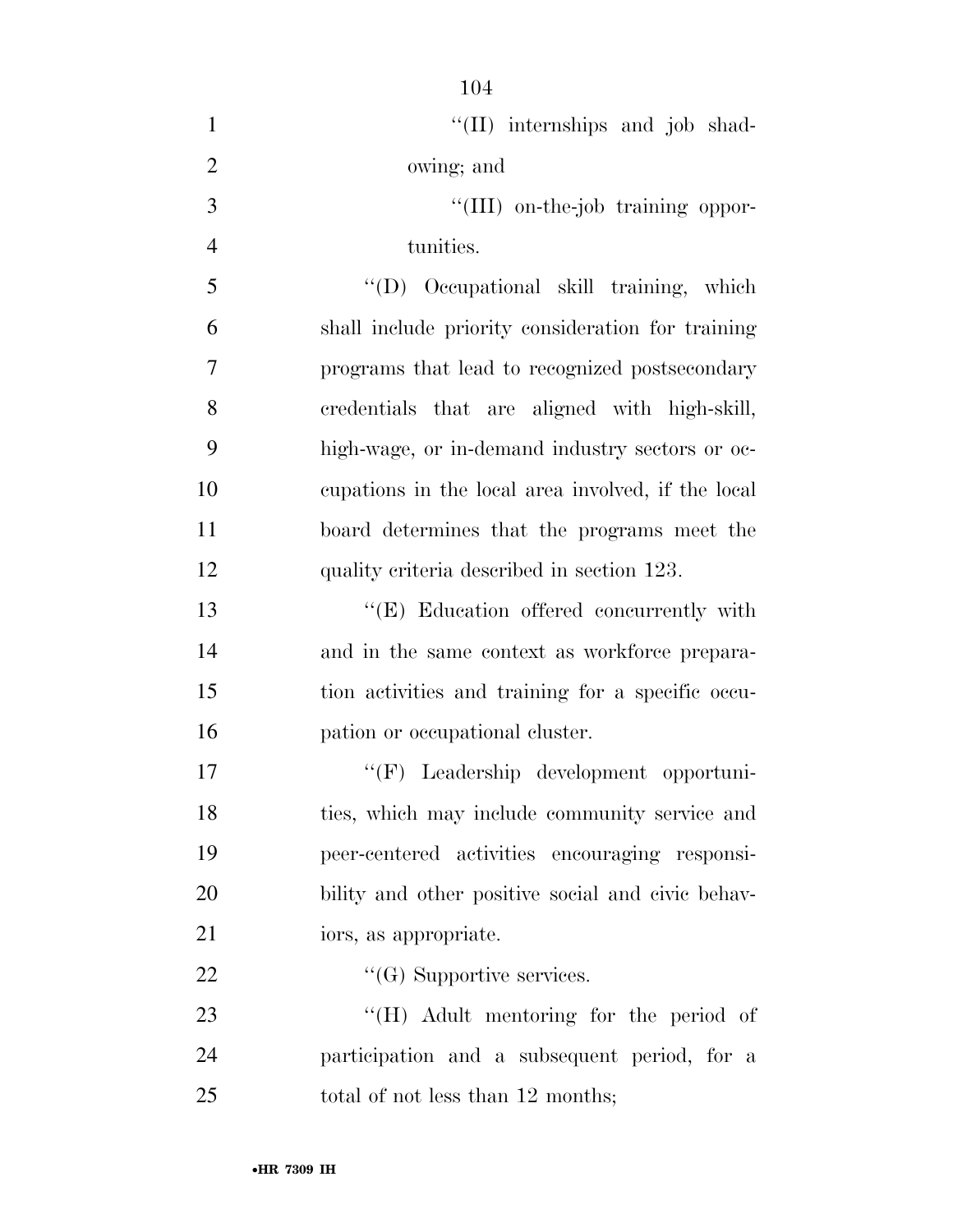| $\mathbf{1}$   | "(I) Follow-up services for the longer of $36$     |
|----------------|----------------------------------------------------|
| $\overline{2}$ | months or the completion of any postsecondary      |
| 3              | education or training to which participants are    |
| $\overline{4}$ | referred after completion of such program.         |
| 5              | $\lq\lq(J)$ Comprehensive guidance and coun-       |
| 6              | seling, including trauma-informed approaches.      |
| 7              | $\lq\lq$ (K) Financial literacy education.         |
| 8              | "(L) Entrepreneurial skills training.              |
| 9              | "(M) Services that provide labor market            |
| 10             | and employment information about high-skill,       |
| 11             | high-wage, or in-demand industry sectors or oc-    |
| 12             | equations available in the local area, such as ea- |
| 13             | reer awareness, career counseling, and career      |
| 14             | exploration services, which may include pro-       |
| 15             | viding such services to elementary and sec-        |
| 16             | ondary schools (as defined in section 8101 of      |
| 17             | the Elementary and Secondary Education Act         |
| 18             | of 1965 (20 U.S.C. 7801).                          |
| 19             | "(N) Activities that help youth prepare for        |
| 20             | and transition to postsecondary education and      |
| 21             | training.".                                        |
| 22             | (3) CONSISTENCY WITH COMPULSORY SCHOOL             |
| 23             | ATTENDANCE LAWS.—Section $129(e)(4)$ (29 U.S.C.    |
| 24             | $3164(c)(4)$ is amended to read as follows:        |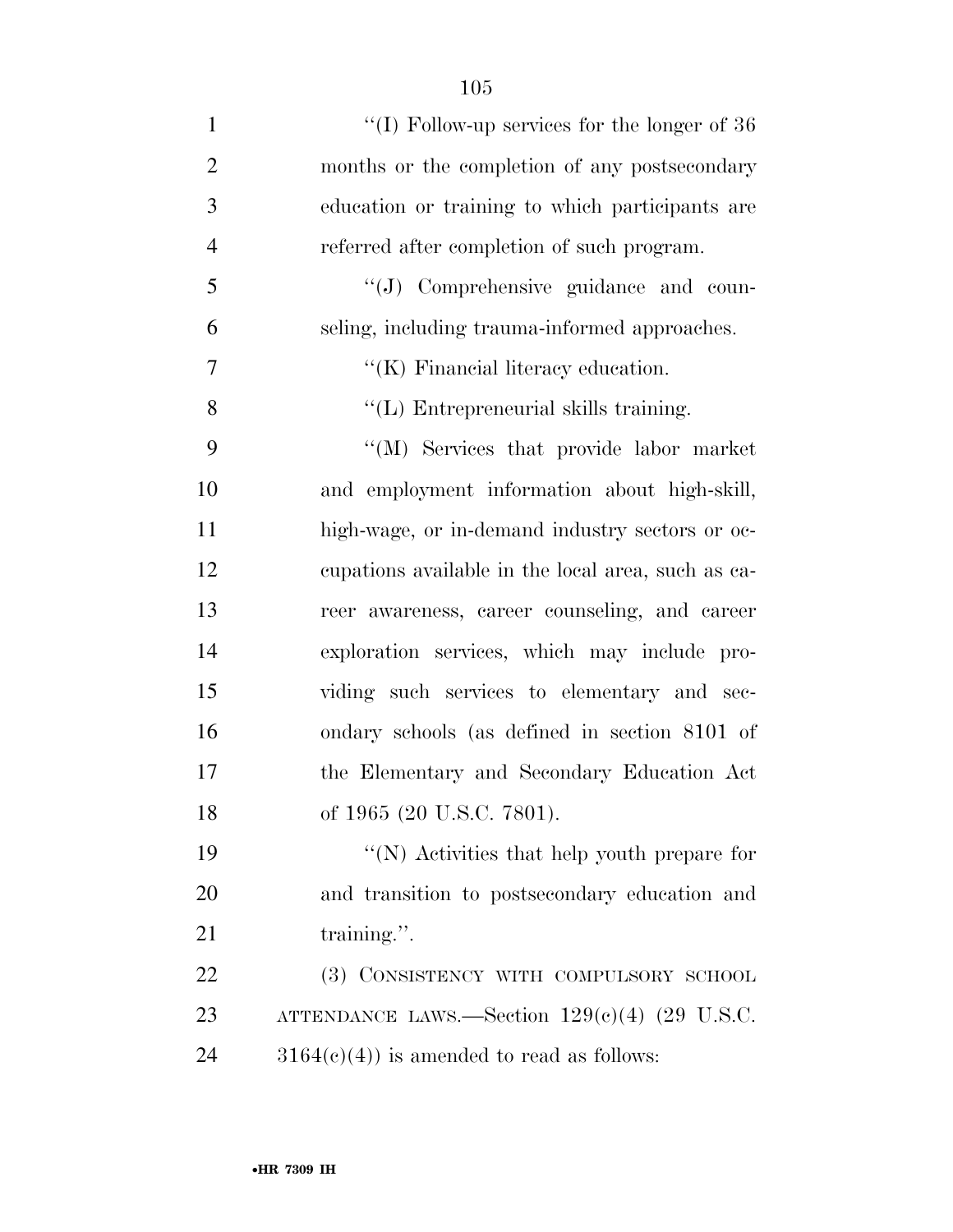| 1                     | "(4) CONSISTENCY WITH COMPULSORY SCHOOL                  |
|-----------------------|----------------------------------------------------------|
| $\overline{2}$        | ATTENDANCE LAWS.—In providing assistance under           |
| 3                     | this section to an individual who is required to at-     |
| $\overline{4}$        | tend school under applicable State compulsory school     |
| 5                     | attendance laws, the priority in providing such as-      |
| 6                     | sistance shall be for the individual to attend school    |
| 7                     | regularly.".                                             |
| 8                     | SEC. 234. SUMMER AND YEAR-ROUND EMPLOYMENT FOR           |
| 9                     | YOUTH.                                                   |
| 10                    | Chapter 2 of subtitle B of title I of the Workforce      |
| 11                    | Innovation and Opportunity Act (29 U.S.C. 3111 et seq.), |
| 12                    | as amended by the preceding sections, is further amended |
| 13                    | by adding at the end the following:                      |
|                       |                                                          |
|                       | "SEC. 130. SUMMER AND YEAR-ROUND EMPLOYMENT FOR          |
|                       | YOUTH.                                                   |
| 14<br>15<br>16        | "(a) FUNDING.—                                           |
| 17                    | "(1) STATE ALLOTMENT.—From the amount                    |
|                       | appropriated under section 136(b) for a fiscal year,     |
|                       | the Secretary shall allot funds to each State on the     |
| 18<br>19<br><b>20</b> | basis of the relative allotment the State received       |
| 21                    | under section $127(b)$ for such fiscal year, compared    |
| 22                    | to the total amount allotted to all States under sec-    |
| 23                    | tion $127(b)$ for such fiscal year.                      |
| 24                    | "(2) LOCAL AREA ALLOCATION.—A State shall                |
| 25                    | use the funds allotted under paragraph (1) for a fis-    |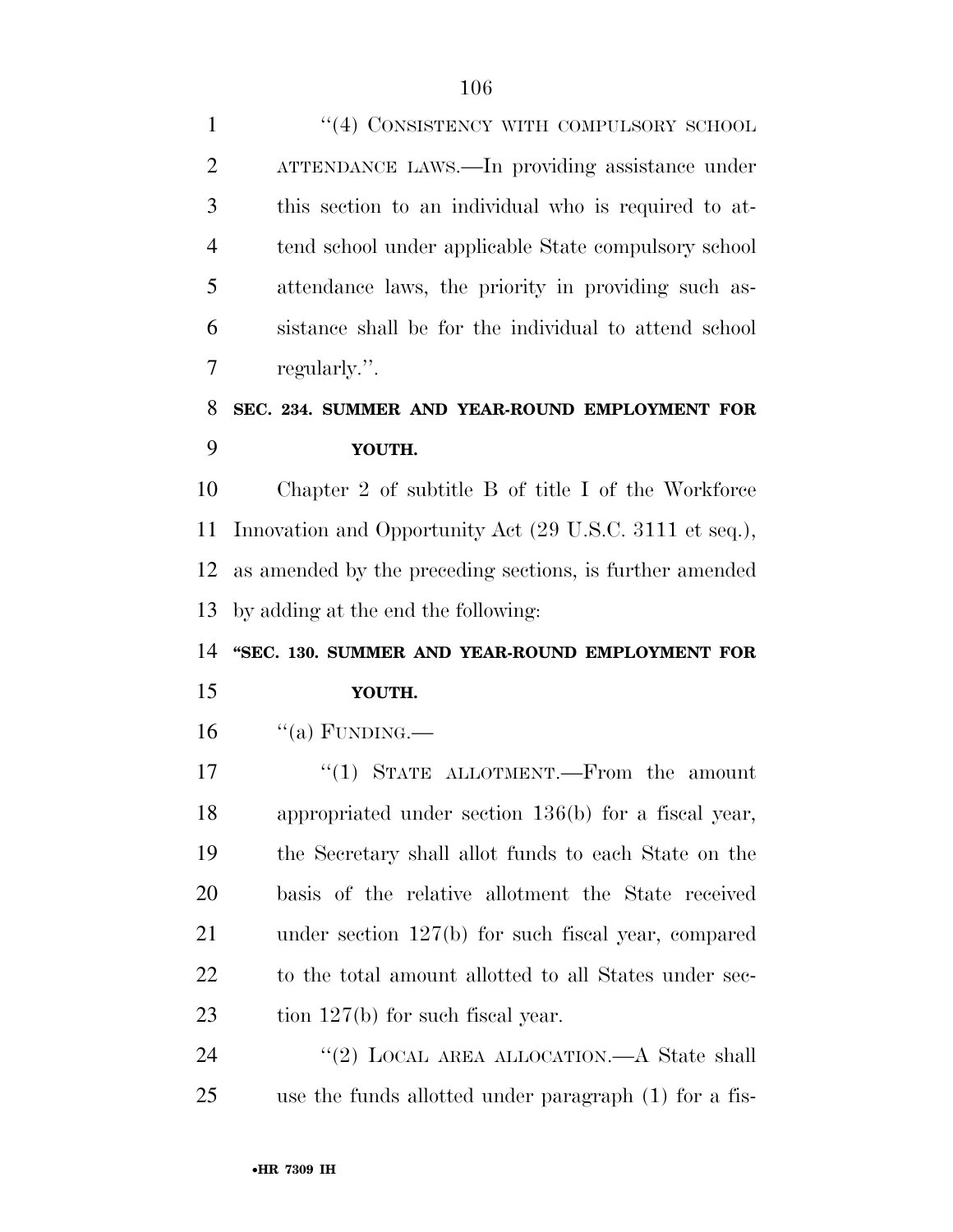| $\mathbf{1}$   | cal year to allocate funds to each local area of the              |
|----------------|-------------------------------------------------------------------|
| $\overline{2}$ | State on the basis of the relative allocation the local           |
| 3              | area received under section 128(b) for such fiscal                |
| $\overline{4}$ | year, compared to the total amount allocated to all               |
| 5              | local areas in the State under section $128(b)$ for               |
| 6              | such fiscal year.                                                 |
| 7              | "(b) ACTIVITIES.—The local board of a local area                  |
| 8              | covered by the local plan submitted under section 108—            |
| 9              | $\cdot\cdot\cdot(1)$ shall use the funds received under this sec- |
| 10             | tion to-                                                          |
| 11             | "(A) plan, develop, and carry out a sum-                          |
| 12             | mer employment program or a year-round em-                        |
| 13             | ployment program described in subsection (c);                     |
| 14             | $\lq\lq(B)$ increase the number of summer or                      |
| 15             | year-round employment opportunities offered                       |
| 16             | through such program, including unsubsidized                      |
| 17             | or partly subsidized opportunities, and opportu-                  |
| 18             | nities in the private sector;                                     |
| 19             | "(C) engage or establish industry or sector                       |
| 20             | partnerships to determine local employment                        |
| 21             | needs to inform the establishment of such a                       |
| 22             | program; and                                                      |
| 23             | "(D) conduct outreach to eligible youth                           |
| 24             | and employers; and                                                |
| 25             | $\frac{1}{2}$ may—                                                |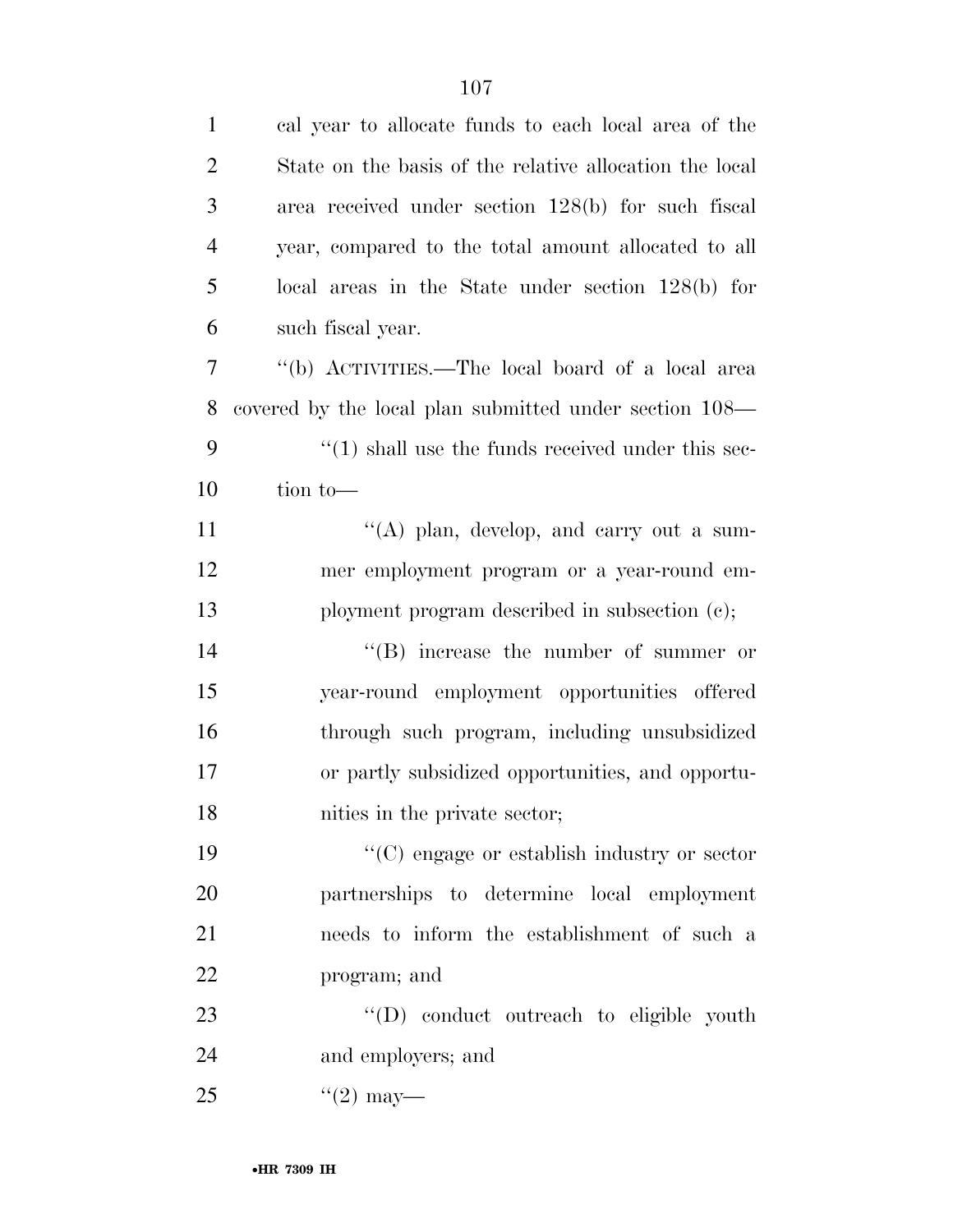| $\mathbf{1}$   | $\lq\lq$ use the funds received under this sec-     |
|----------------|-----------------------------------------------------|
| $\overline{2}$ | tion to develop technology infrastructure, in-      |
| 3              | cluding data and management systems, to sup-        |
| $\overline{4}$ | port such a program;                                |
| 5              | $\lq\lq (B)$ use such funds to enhance the pro-     |
| 6              | gram elements required under subsection $(e)(1)$ ;  |
| 7              | and                                                 |
| 8              | "(C) use not more than 25 percent of such           |
| 9              | funds to subsidize not more than 65 percent of      |
| 10             | the wages of each eligible youth participating in   |
| 11             | such a program.                                     |
| 12             | "(c) SUMMER AND YEAR-ROUND EMPLOYMENT PRO-          |
| 13             | GRAM REQUIREMENTS.-                                 |
| 14             | "(1) PROGRAM ELEMENTS.—A summer employ-             |
| 15             | ment program or a year-round employment program     |
| 16             | described in this subsection shall include the fol- |
| 17             | lowing program elements:                            |
| 18             | "(A) Work-readiness training (including             |
| 19             | soft skills) and educational programs aligned to    |
| 20             | career pathways for eligible youth to enhance       |
| 21             | their year-round employment opportunities, in-      |
| 22             | cluding digital literacy and online work-readi-     |
| 23             | ness opportunities, as appropriate, and support     |
| 24             | obtaining documentation needed for employ-          |
| 25             | ment, such as identification or licenses.           |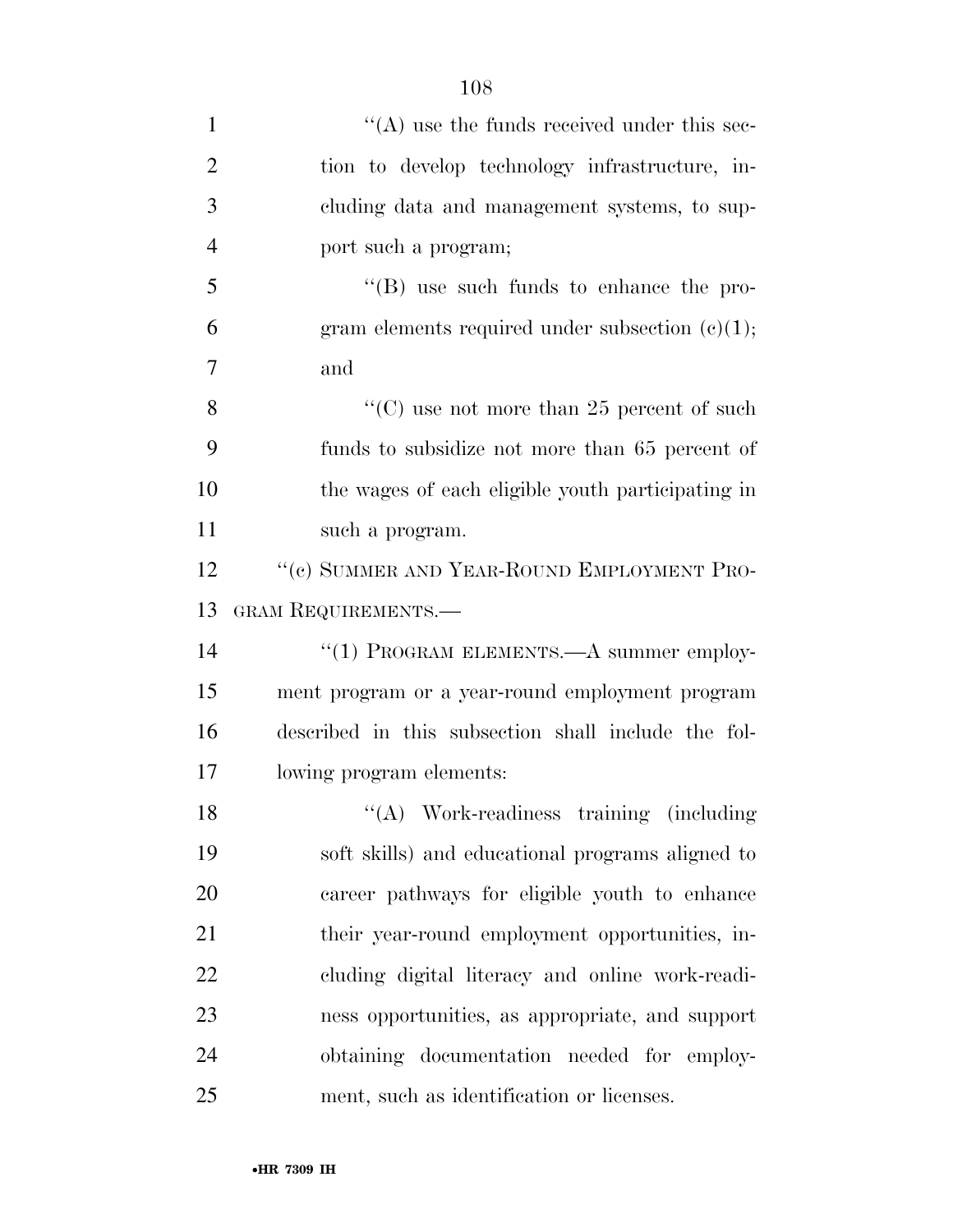''(B) Coaching and mentoring services for eligible youth participating in the program to enhance their summer or year-round employ- ment opportunities and encourage completion of such opportunities through the program. ''(C) Coaching and mentoring services for employers on how to successfully employ each eligible youth participating in the program in meaningful work, including providing a safe work and training environment for all partici- pants, regardless of race, color, disability, age, religion, national origin, sexual orientation, or gender identity.  $\langle (D) \rangle$  Career exploration, career counseling, career planning, and college planning services for eligible youth participating in the program. 17 "'(E) High-quality financial literacy edu-18 cation as described in section  $129(b)(2)(D)$ , for eligible youth participating in the program, in- cluding education on the use of credit and fi- nancing higher education, and access to safe and affordable banking.  $\bullet$  (F) Providing supportive services to eligi- ble youth, or connecting such youth to sup-portive services provided by another entity, to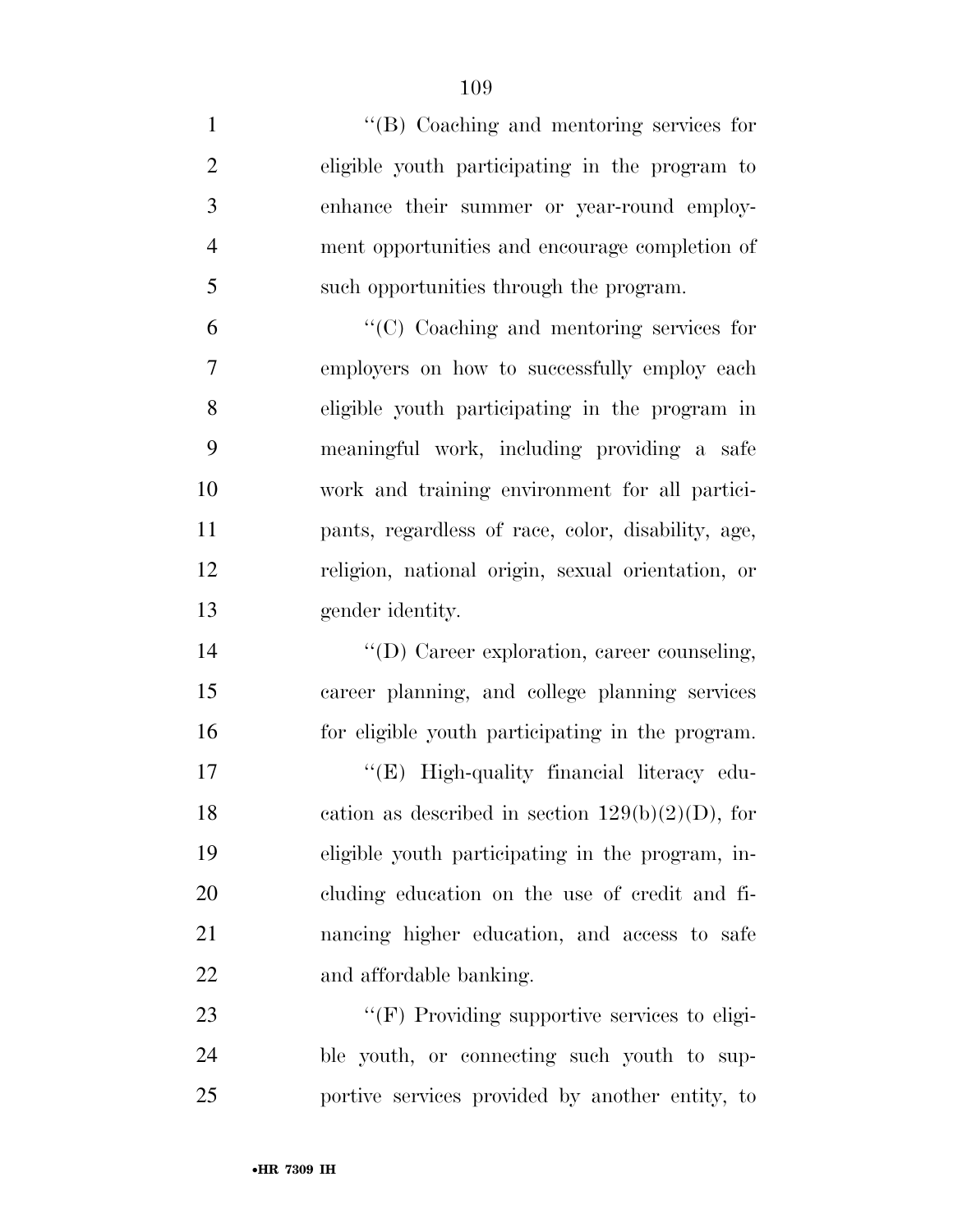| $\mathbf{1}$   | enable participation in the program, which may     |
|----------------|----------------------------------------------------|
| $\overline{2}$ | include food and nutrition services, and health    |
| 3              | and mental health care supports.                   |
| $\overline{4}$ | " $(G)$ Follow-up services for not less than       |
| 5              | 12 months after the completion of participation,   |
| 6              | as appropriate.                                    |
| 7              | "(H) Integration of services provided by           |
| 8              | the program with youth development programs,       |
| 9              | secondary school programs, career and technical    |
| 10             | education programs, youth workforce invest-        |
| 11             | ment activities under this chapter, and skills     |
| 12             | training programs funded by the State or Fed-      |
| 13             | eral Government, as applicable.                    |
| 14             | "(I) Connecting youth participating in the         |
| 15             | program to providers of youth services, adult      |
| 16             | employment and training services, vocational re-   |
| 17             | habilitation services, adult education and family  |
| 18             | literacy services under title II, career pathways, |
| 19             | postsecondary education, or skills training pro-   |
| 20             | grams funded by the State or Federal Govern-       |
| 21             | ment, as applicable.                               |
| 22             | "(J) Commitment and support from may-              |
| 23             | ors or county executives to support the execu-     |
| 24             | tion of the program.                               |
| 25             | $``(2)$ Program DESIGN.—                           |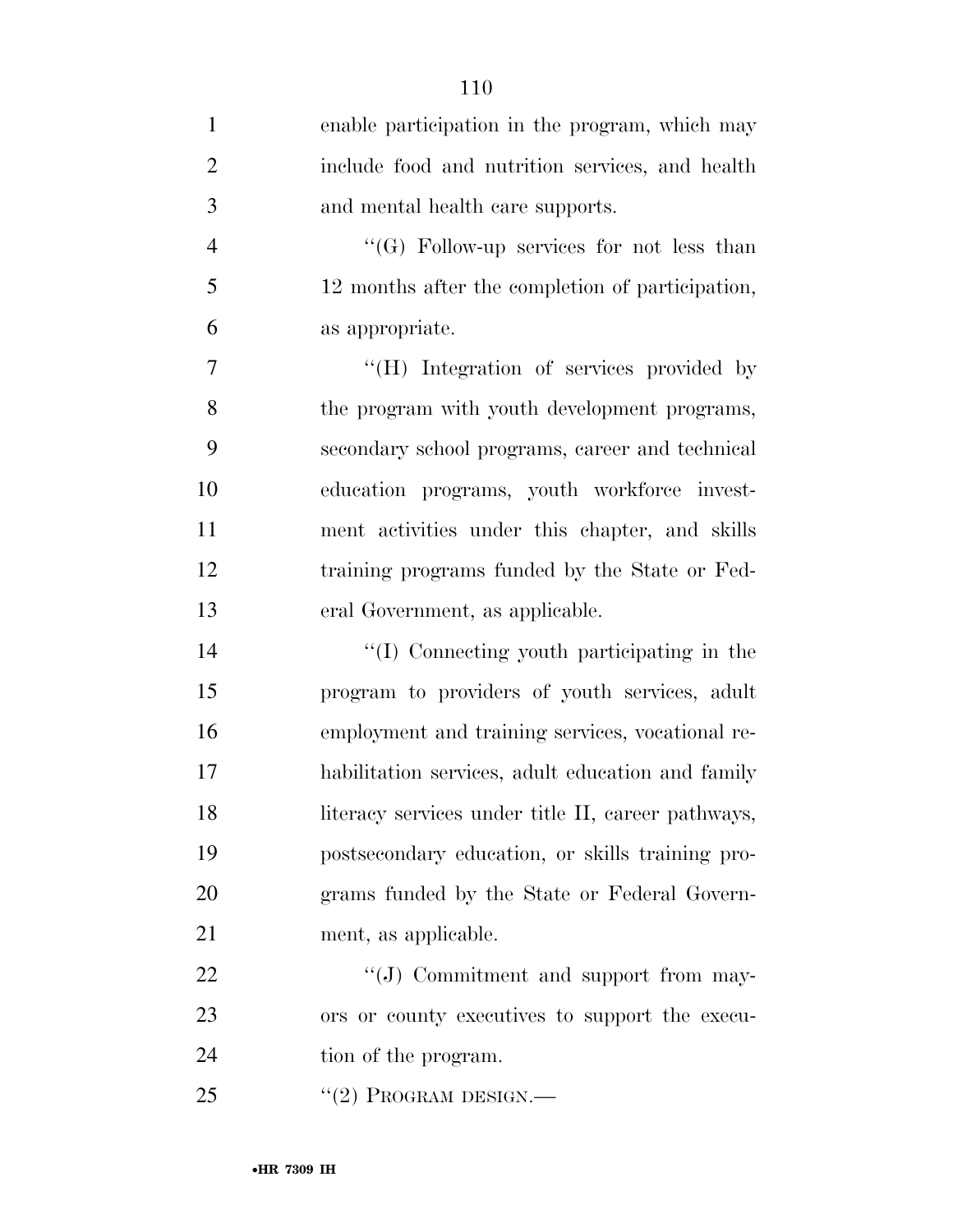| $\mathbf{1}$   | "(A) SUMMER EMPLOYMENT PROGRAM.-                   |
|----------------|----------------------------------------------------|
| $\overline{2}$ | In addition to the program elements described      |
| 3              | in paragraph (1), a summer employment pro-         |
| $\overline{4}$ | gram described in this subsection shall be a       |
| 5              | program that matches eligible youth partici-       |
| 6              | pating in such program with an appropriate         |
| 7              | employer (based on factors including the needs)    |
| 8              | of the employer and the age, skill, and aspira-    |
| 9              | tions of the eligible youth) for high-quality sum- |
| 10             | mer employment, which—                             |
| 11             | "(i) may not be less than 4 weeks;                 |
| 12             | and                                                |
| 13             | "(ii) may not pay less than the great-             |
| 14             | er of the applicable Federal, State, or local      |
| 15             | minimum wage.                                      |
| 16             | "(B) YEAR-ROUND EMPLOYMENT<br>PRO-                 |
| 17             | GRAM.—In addition to the program elements          |
| 18             | described in paragraph (1), a year-round em-       |
| 19             | ployment program described in this subsection      |
| 20             | shall be a program that matches each eligible      |
| 21             | youth participating in the program with an ap-     |
| 22             | propriate employer, based on factors (including    |
| 23             | the needs of the employer and the age, skill,      |
| 24             | and informed aspirations of the participant) for   |
| 25             | high-quality, year-round employment, which—        |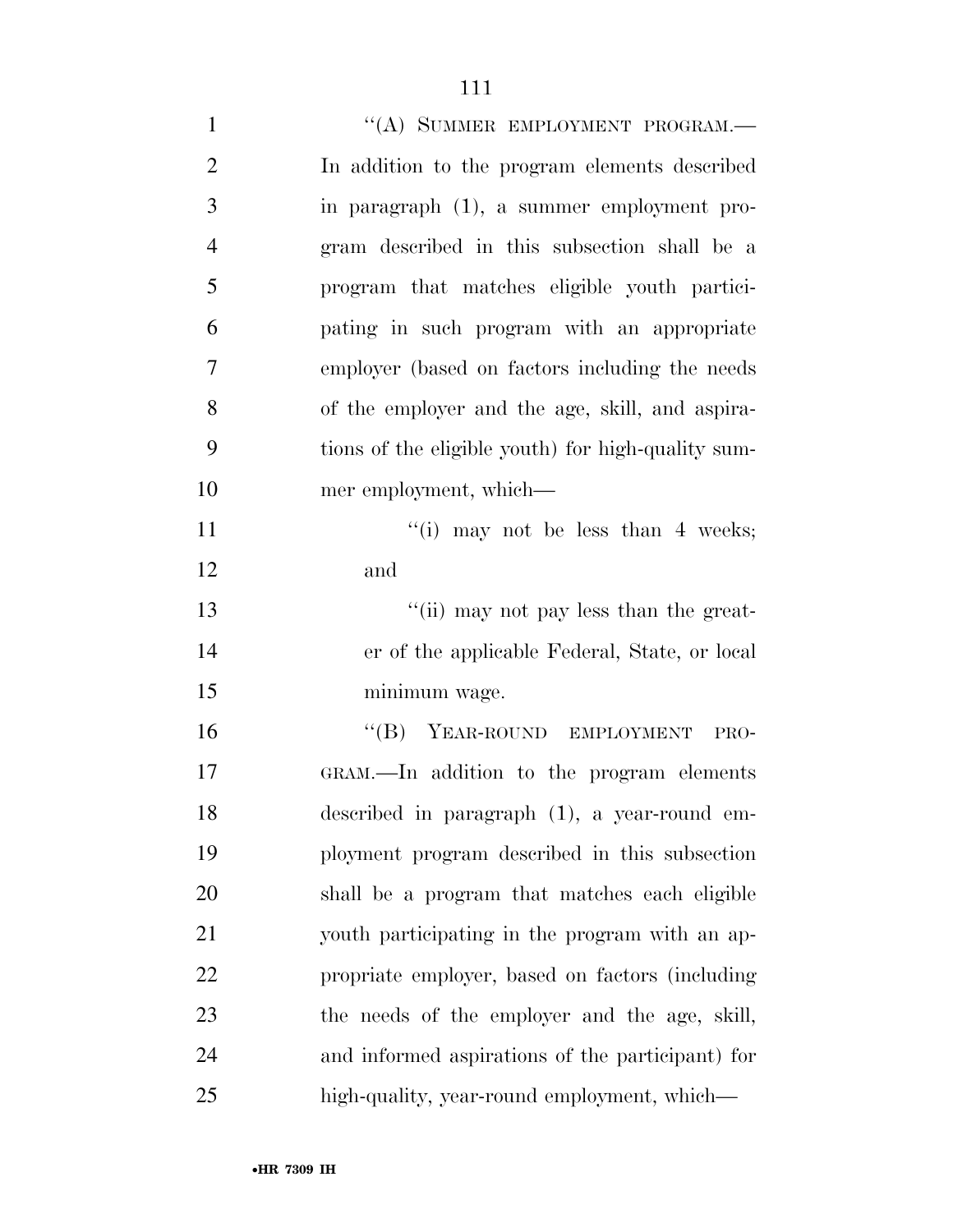| $\mathbf{1}$   | "(i) may not be less than $180$ days                              |  |
|----------------|-------------------------------------------------------------------|--|
| $\overline{2}$ | and more than 1 year;                                             |  |
| 3              | "(ii) may not pay less than the great-                            |  |
| $\overline{4}$ | er of the applicable Federal, State, or local                     |  |
| 5              | minimum wage; and                                                 |  |
| 6              | "(iii) may not employ the eligible                                |  |
| $\overline{7}$ | youth for less than 20 hours per week.                            |  |
| 8              | "(3) PRIORITY.—In carrying out a summer em-                       |  |
| 9              | ployment program or a year-round employment pro-                  |  |
| 10             | gram receiving assistance under this section, a local             |  |
| 11             | area shall give priority to year-round employment                 |  |
| 12             | opportunities offered under such program—                         |  |
| 13             | "(A) in existing or emerging high-skill,                          |  |
| 14             | high-wage, or in-demand industry sectors or oc-                   |  |
| 15             | cupations; or                                                     |  |
| 16             | $\lq\lq (B)$ that meet community needs in the                     |  |
| 17             | public, private, or nonprofit sector.                             |  |
|                | 18 "(d) PERFORMANCE ACCOUNTABILITY.-For each                      |  |
| 19             | local board carrying out a summer or year-round employ-           |  |
| 20             | ment program receiving assistance under this section, the         |  |
| 21             | primary indicators of performance, with respect to each           |  |
| 22             | such program, shall include—                                      |  |
| 23             | $\lq(1)$ the performance metrics described<br>$\operatorname{in}$ |  |
| 24             | clause (i)(VI), and subparagraphs (I) and (II) of                 |  |
| 25             | clause (ii), of section $116(b)(2)(A);$                           |  |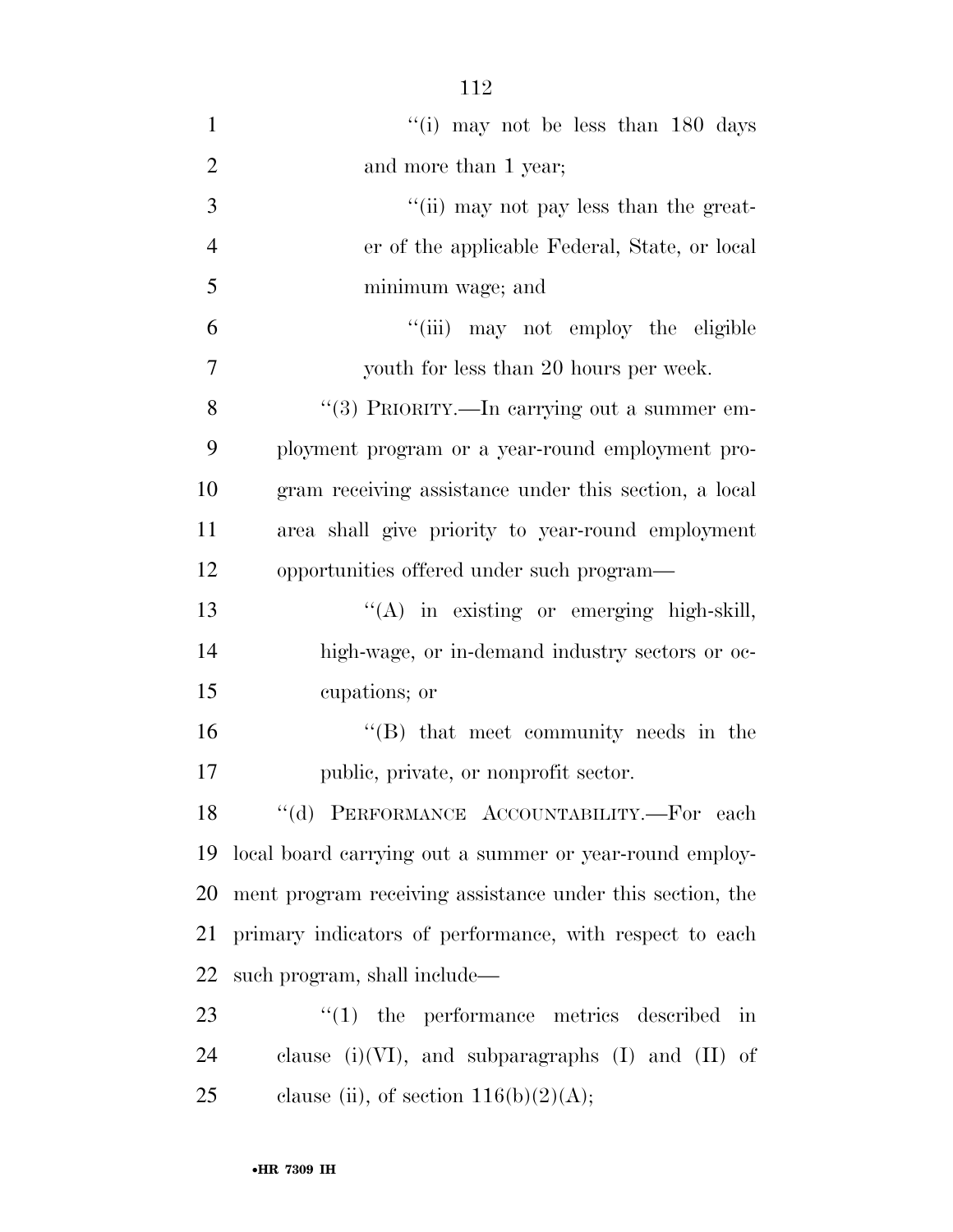| $\mathbf{1}$   | $"(2)$ the percentage of eligible youth completing        |
|----------------|-----------------------------------------------------------|
| $\overline{2}$ | the summer or year-round program, as applicable;          |
| 3              | and                                                       |
| $\overline{4}$ | "(3) the percentage of youth having partici-              |
| 5              | pated in work-based learning.                             |
| 6              | $``$ (e) REPORTS.—                                        |
| 7              | "(1) IN GENERAL.—In addition to information               |
| 8              | required as part of the State performance report de-      |
| 9              | scribed in section $116(d)(2)$ , each State shall include |
| 10             | for each summer and year round employment pro-            |
| 11             | gram receiving assistance under this section—             |
| 12             | $\lq\lq$ the number of eligible youth partici-            |
| 13             | pating in the program who complete a summer               |
| 14             | employment opportunity or a year-round em-                |
| 15             | ployment opportunity through the program;                 |
| 16             | "(B) the average cost per participant to                  |
| 17             | develop or expand such program, and the activi-           |
| 18             | ties and services, and supportive services pro-           |
| 19             | vided under such program;                                 |
| 20             | "(C) the number of eligible youth partici-                |
| 21             | pating in such program and accessing services             |
| 22             | as described in subparagraph $(B)$ ;                      |
| 23             | $\lq\lq$ the number of youth participants re-             |
| 24             | ceiving a subsidized wage, and the total amount           |
| 25             | and source of each such subsidy, including the            |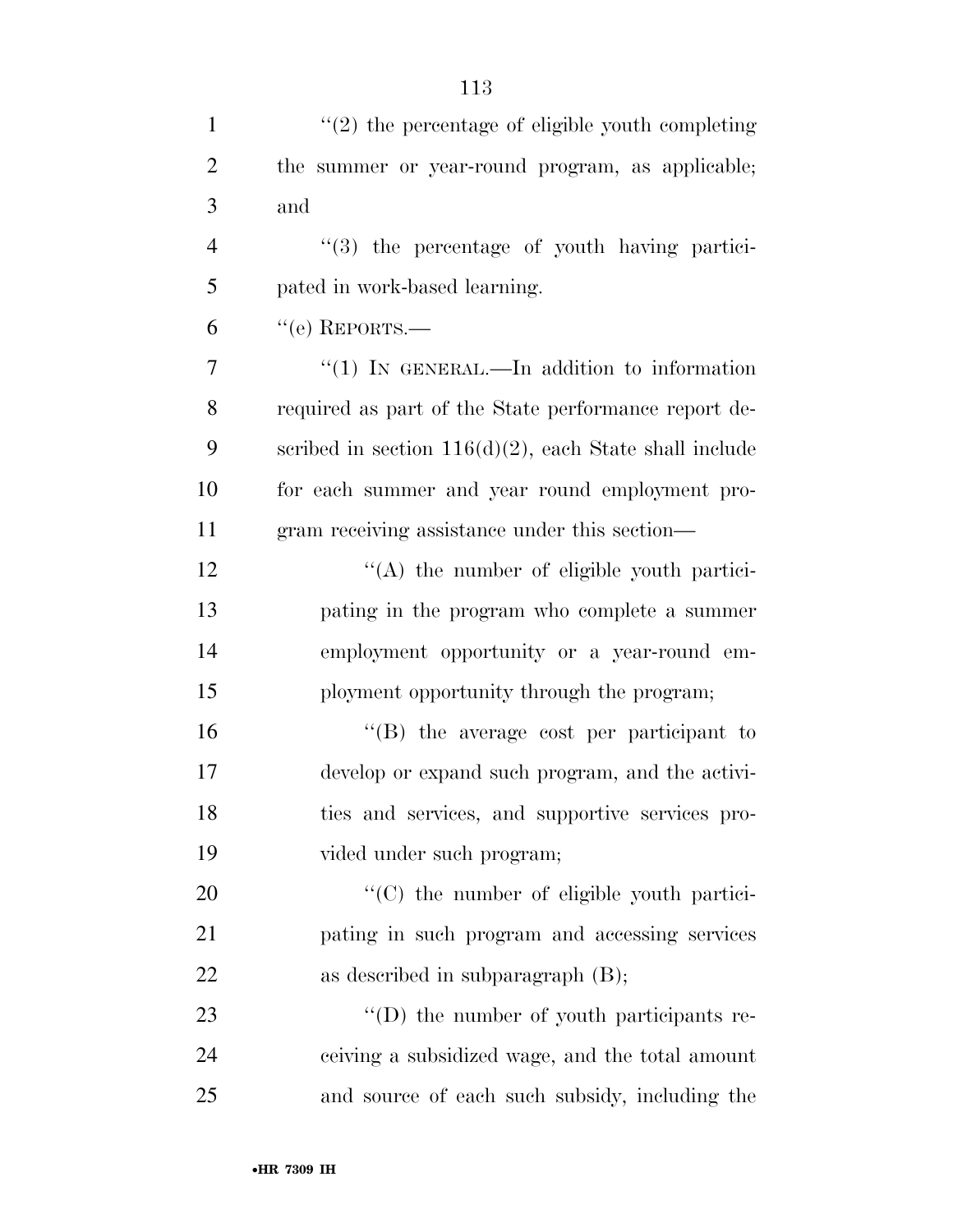| $\mathbf{1}$   | average amount of the subsidy covered by funds   |
|----------------|--------------------------------------------------|
| $\overline{2}$ | received under this section;                     |
| 3              | $\lq\lq(E)$ the average number of hours and      |
| 4              | weeks worked and the average amount of wages     |
| 5              | earned by eligible youth participating in the    |
| 6              | program;                                         |
| 7              | $``(F)$ the average number of hours spent        |
| 8              | $on$ —                                           |
| 9              | "(i) recruitment and retention strate-           |
| 10             | gies; and                                        |
| 11             | "(ii) support for participating youth,           |
| 12             | such as time management, career planning,        |
| 13             | and financial literacy training;                 |
| 14             | "(G) the percent of eligible youth partici-      |
| 15             | pating in the program that are placed in—        |
| 16             | "(i) an employment opportunity in the            |
| 17             | nonprofit sector;                                |
| 18             | "(ii) an employment opportunity in               |
| 19             | the public sector; and                           |
| 20             | "(iii) an employment opportunity in              |
| 21             | the for-profit sector; and                       |
| 22             | $\rm{``(H)}$ any other information that the Sec- |
| 23             | retary of Labor determines necessary to mon-     |
| 24             | itor the effectiveness of the summer or year-    |
| 25             | round employment program.                        |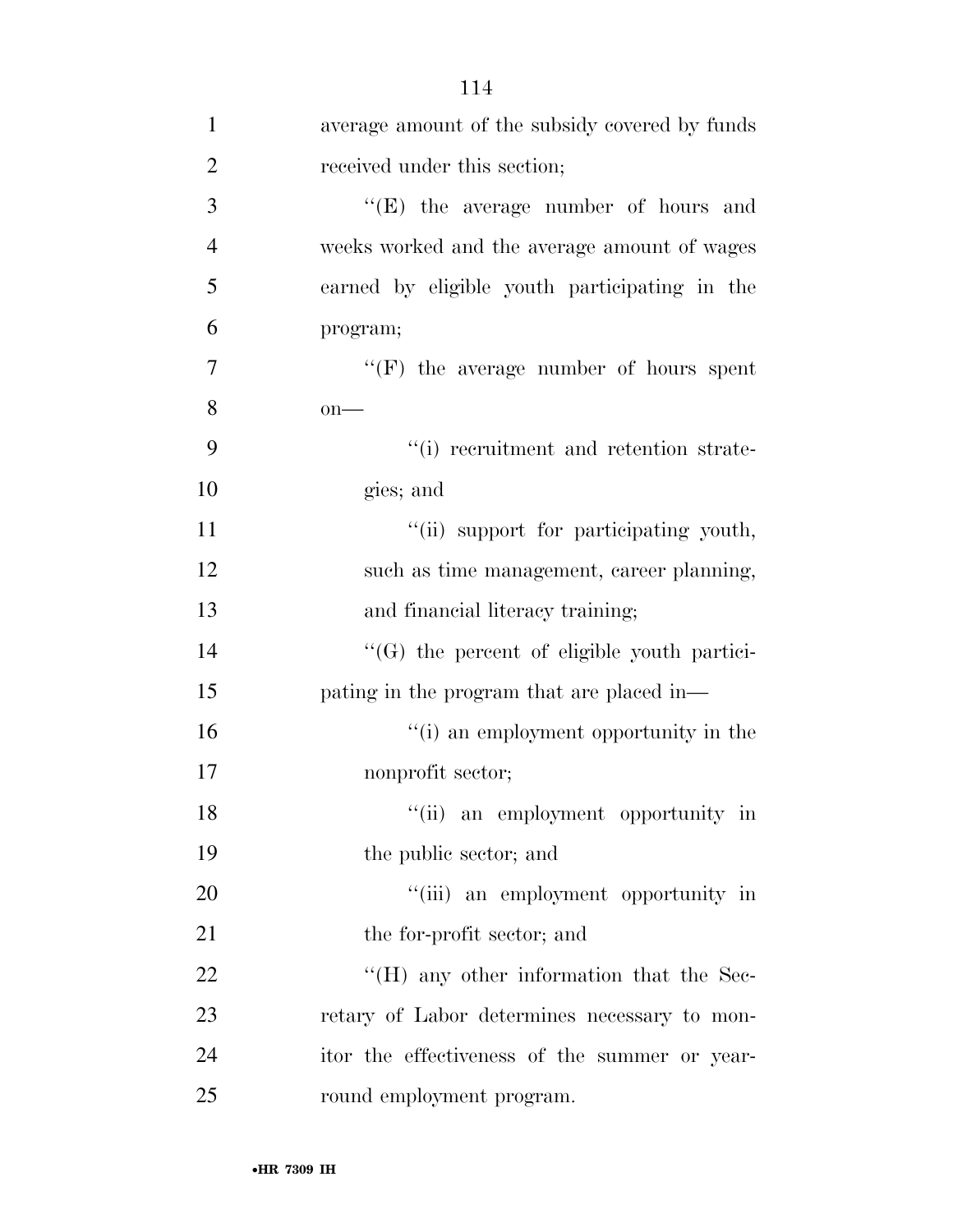1 "(2) DISAGGREGATION.—The information re- quired to be reported under subparagraphs (A), (B), and (G) of paragraphs (1) shall be disaggregated by race, ethnicity, sex, age, and the subpopulations of eligible youth (as defined in section 3).''.

## **CHAPTER 3—ADULT AND DISLOCATED WORKER EMPLOYMENT AND TRAIN-ING ACTIVITIES**

## **SEC. 241. WITHIN STATE ALLOCATIONS.**

 Section 133(b)(2) (29 U.S.C. 3173(b)(2)) is amend-ed—

12 (1) in subparagraph  $(A)(iii)$ , by striking "The term, used with respect to fiscal year 2013 or 2014, means a percentage of the amount allocated to local areas under paragraphs (2)(A) and (3) of section 133(b) of the Workforce Investment Act of 1998 (as in effect on the day before the date of enactment of 18 this Act), received through an allocation made under 19 paragraph  $(2)(A)$  or  $(3)$  of that section for fiscal year 2013 or 2014, respectively.''; and

21 (2) in subparagraph  $(B)(iv)$ , by striking "The term, used with respect to fiscal year 2014, means a percentage of the amount allocated to local areas under section 133(b)(2)(B) of the Workforce Invest-ment Act of 1998 (as in effect on the day before the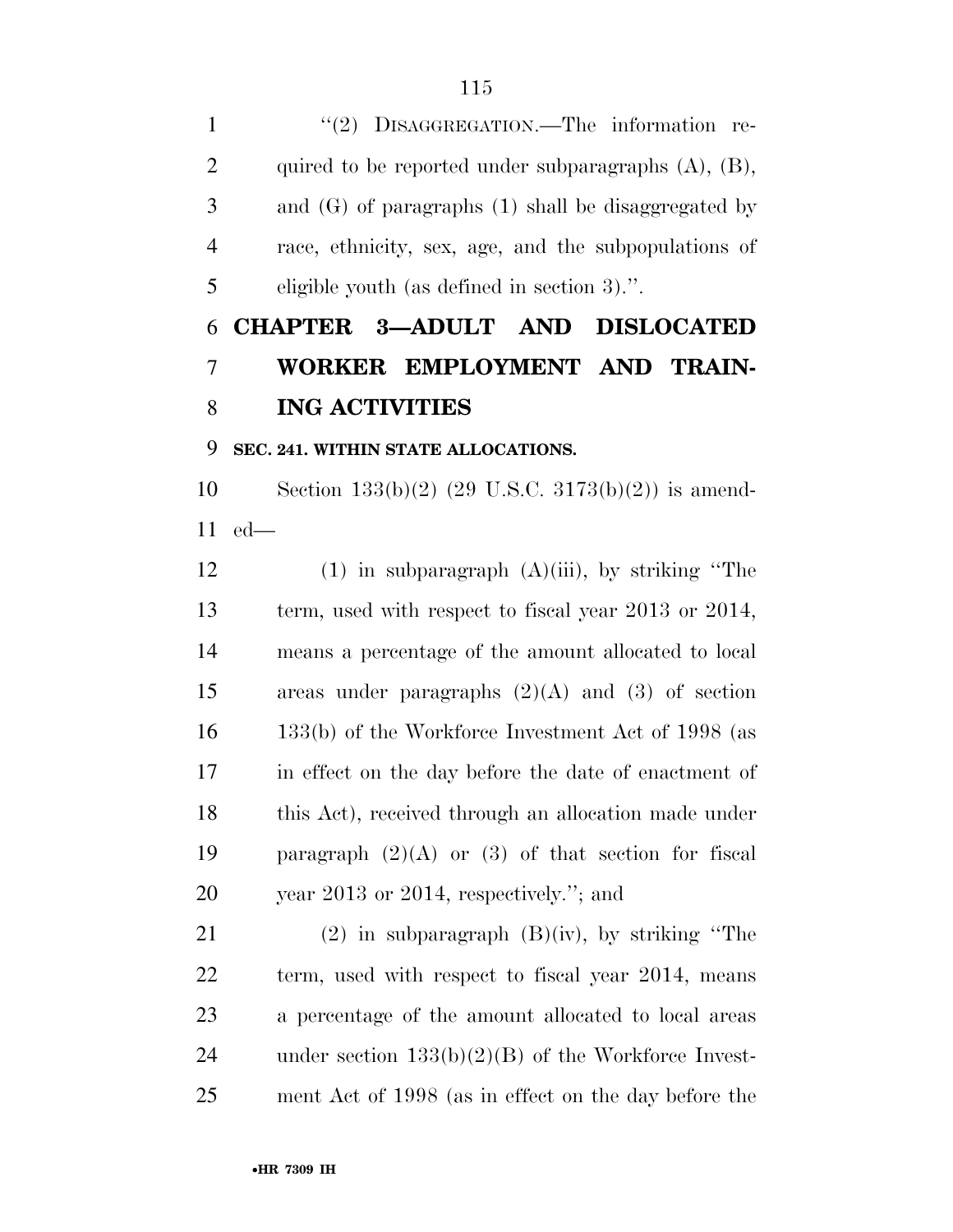| $\mathbf{1}$   | date of enactment of this Act), received through an |
|----------------|-----------------------------------------------------|
| $\overline{2}$ | allocation made under that section for fiscal year  |
| 3              | $2014."$ .                                          |
| $\overline{4}$ | SEC. 242. USE OF FUNDS FOR EMPLOYMENT AND TRAINING  |
| 5              | <b>ACTIVITIES.</b>                                  |
| 6              | REQUIRED STATEWIDE EMPLOYMENT<br>(a)<br><b>AND</b>  |
| 7              | TRAINING ACTIVITIES.                                |
| 8              | (1) STATEWIDE RAPID RESPONSE<br>ACTIVI-             |
| 9              | TIES.—Section $134(a)(2)(A)(ii)$ (29 U.S.C.         |
| 10             | $3174(a)(2)(A(ii))$ is amended by striking ", and   |
| 11             | section $133(a)(2)$ of the Workforce Investment Act |
| 12             | of 1998 (as in effect on the day before the date of |
| 13             | enactment of this Act)".                            |
| 14             | (2) STATEWIDE EMPLOYMENT AND TRAINING               |
| 15             | ACTIVITIES.—Section $134(a)(2)(B)(i)$ (29 U.S.C.    |
| 16             | $3174(a)(2)(B)$ is amended by striking subclauses   |
| 17             | (III) and (IV) and inserting the following:         |
| 18             | "(III) local areas by providing in-                 |
| 19             | formation on and support for the ef-                |
| 20             | fective development, convening, and                 |
| 21             | implementation of industry or sector                |
| 22             | partnerships described in subsection                |
| 23             | (c)(5);                                             |
| 24             | "(IV) local areas for carrying out                  |
| 25             | career pathway development efforts,                 |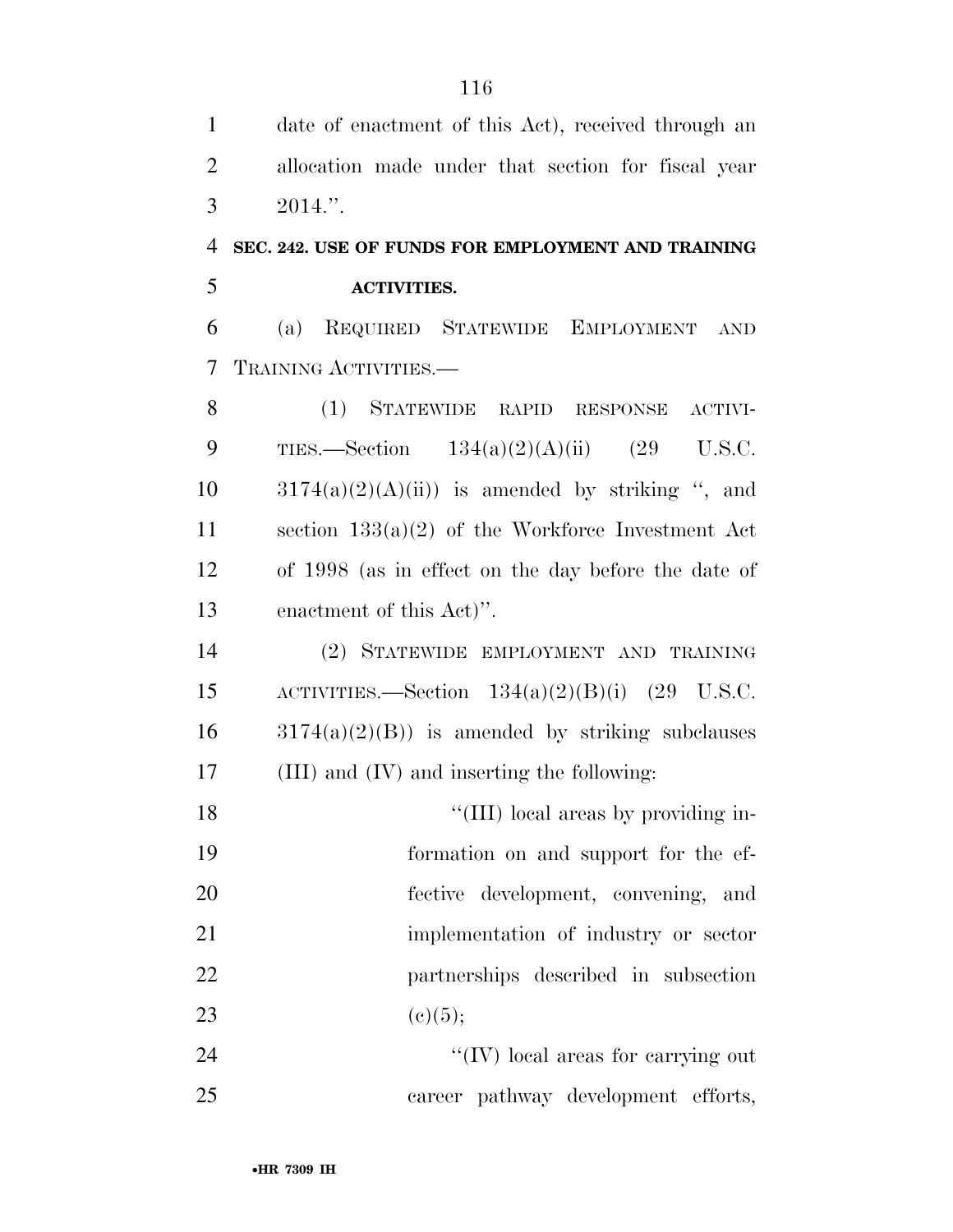| $\mathbf{1}$   | which may include alignment and co-                    |
|----------------|--------------------------------------------------------|
| $\mathbf{2}$   | ordination efforts with career and                     |
| $\overline{3}$ | technical education programs<br>of                     |
| $\overline{4}$ | study; and                                             |
| 5              | "(V) local areas, one-stop opera-                      |
| 6              | tors, one-stop partners, and eligible                  |
| 7              | providers, including for-                              |
| 8              | "(aa) the continuous devel-                            |
| 9              | opment and training of staff on                        |
| 10             | strategies for preparing individ-                      |
| 11             | uals with barriers to employment                       |
| 12             | to enter in-demand industry sec-                       |
| 13             | tors or occupations and nontradi-                      |
| 14             | tional occupations;                                    |
| 15             | "(bb) the development of ex-                           |
| 16             | emplary program activities; and                        |
| 17             | "(cc) the provision of tech-                           |
| 18             | nical assistance to local areas                        |
| 19             | that fail to meet local perform-                       |
| 20             | ance accountability measures de-                       |
| 21             | scribed in section $116(e)$ ;".                        |
| 22             | ALLOWABLE STATEWIDE EMPLOYMENT<br>(b)<br><b>AND</b>    |
| 23             | TRAINING ACTIVITIES.—Section $134(a)(3)(A)$ (29 U.S.C. |
| 24             | $3174(a)(3)(A)$ is amended—                            |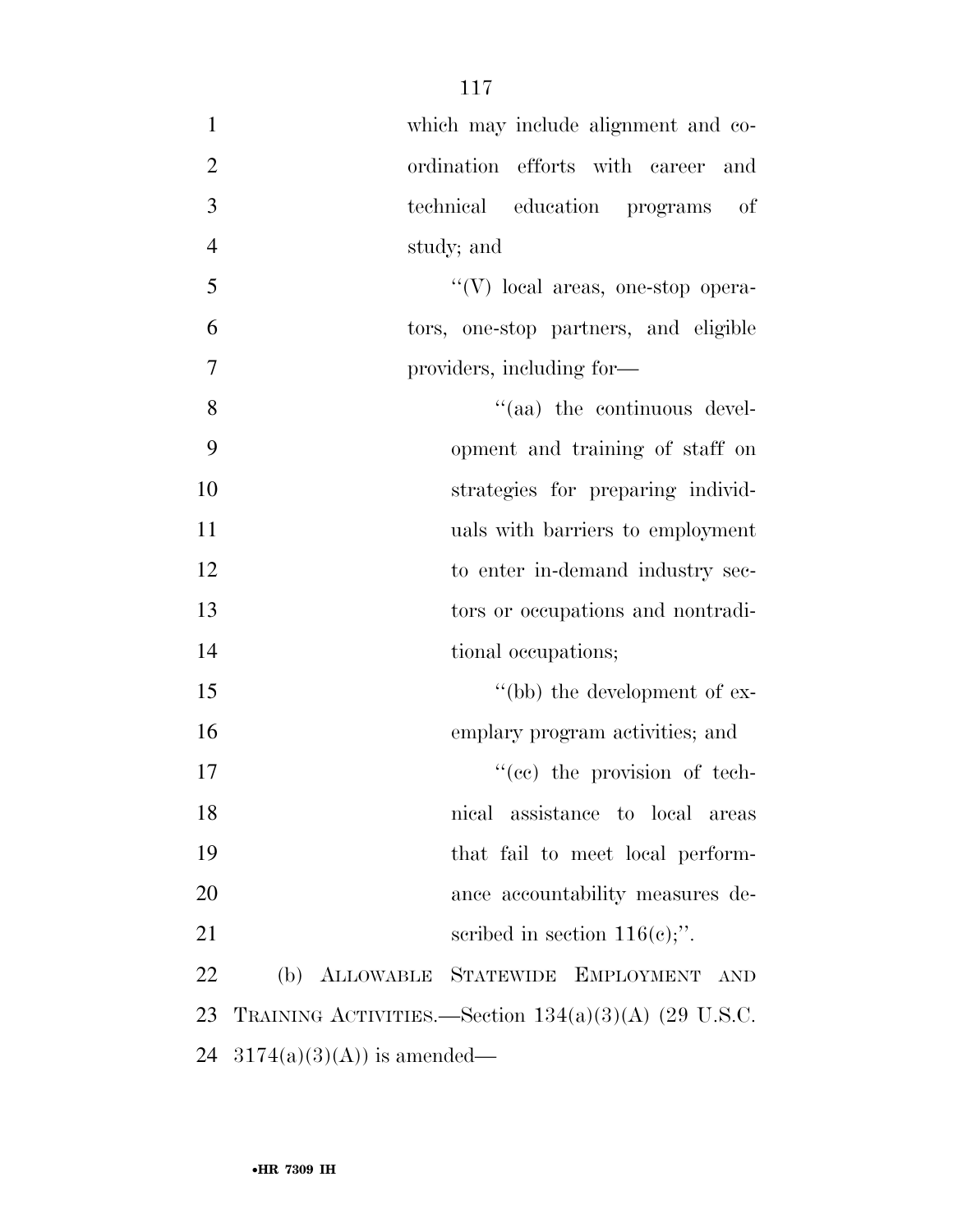| $\mathbf{1}$   | $(1)$ in clause (ii), by inserting "or bringing evi- |
|----------------|------------------------------------------------------|
| $\overline{2}$ | denced-based programs to scale" after "strategies";  |
| 3              | $(2)$ by amending clause (iii) to read as follows:   |
| $\overline{4}$ | "(iii) the development or identification             |
| 5              | of, and sharing of information (in trans-            |
| 6              | parent, linked, open, and interoperable              |
| 7              | data formats) about, education and train-            |
| 8              | ing programs that—                                   |
| 9              | $\lq\lq$ respond to real-time labor                  |
| 10             | market analysis;                                     |
| 11             | "(II) utilize direct assessment                      |
| 12             | and prior learning assessment to                     |
| 13             | measure and provide credit for prior                 |
| 14             | knowledge, skills, competencies, and                 |
| 15             | experiences;                                         |
| 16             | "(III) evaluate such skills and                      |
| 17             | competencies for adaptability, ensure                |
| 18             | credits are portable and stackable for               |
| 19             | more skilled employment; and                         |
| 20             | $``(IV)$ accelerate course or cre-                   |
| 21             | dential completion, and facilitate the               |
| 22             | sharing of information about<br>such                 |
| 23             | programs in transparent, linked, open,               |
| 24             | and interoperable data formats;";                    |
| 25             | $(3)$ by amending clause $(v)$ to read as follows:   |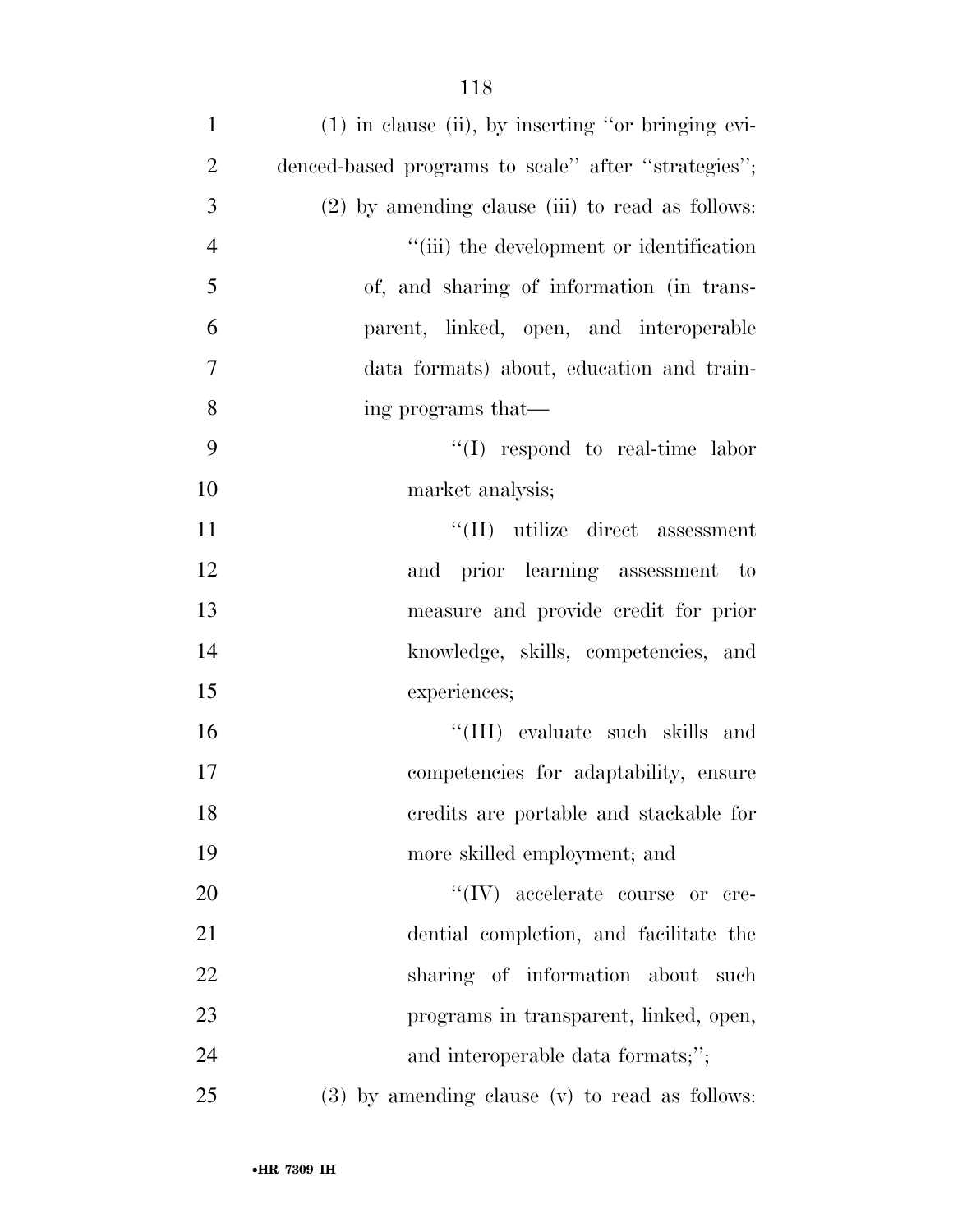| $\mathbf{1}$   | $\lq\lq$ supporting the development of al-    |
|----------------|-----------------------------------------------|
| $\overline{2}$ | programs and other activities<br>ternative    |
| 3              | that enhance the choices available to older   |
| $\overline{4}$ | individuals (including options for self-em-   |
| 5              | ployment and other wage-earning activities    |
| 6              | that lead to economic self-sufficiency), and  |
| $\tau$         | enhance skills (such as digital literacy) in  |
| 8              | older individuals;";                          |
| 9              | $(4)$ in clause (viii)(II)—                   |
| 10             | $(A)$ by amending item $(dd)$ to read as fol- |
| 11             | lows:                                         |
| 12             | "(dd) adult education, lit-                   |
| 13             | eracy, and digital literacy activi-           |
| 14             | ties, including those provided by             |
| 15             | public libraries;";                           |
| 16             | (B) in item (ee), by striking "ex-offenders"  |
| 17             | and inserting "justice-involved individuals"; |
| 18             | (C) by striking "and" at the end of item      |
| 19             | $(f\!f)$ ; and                                |
| 20             | (D) by adding at the end the following:       |
| 21             | "(gg) programs under the                      |
| 22             | Older Americans Act of 1965 (42)              |
| 23             | U.S.C. 3001 et seq.) that support             |
| 24             | employment and economic secu-                 |
| 25             | rity; and                                     |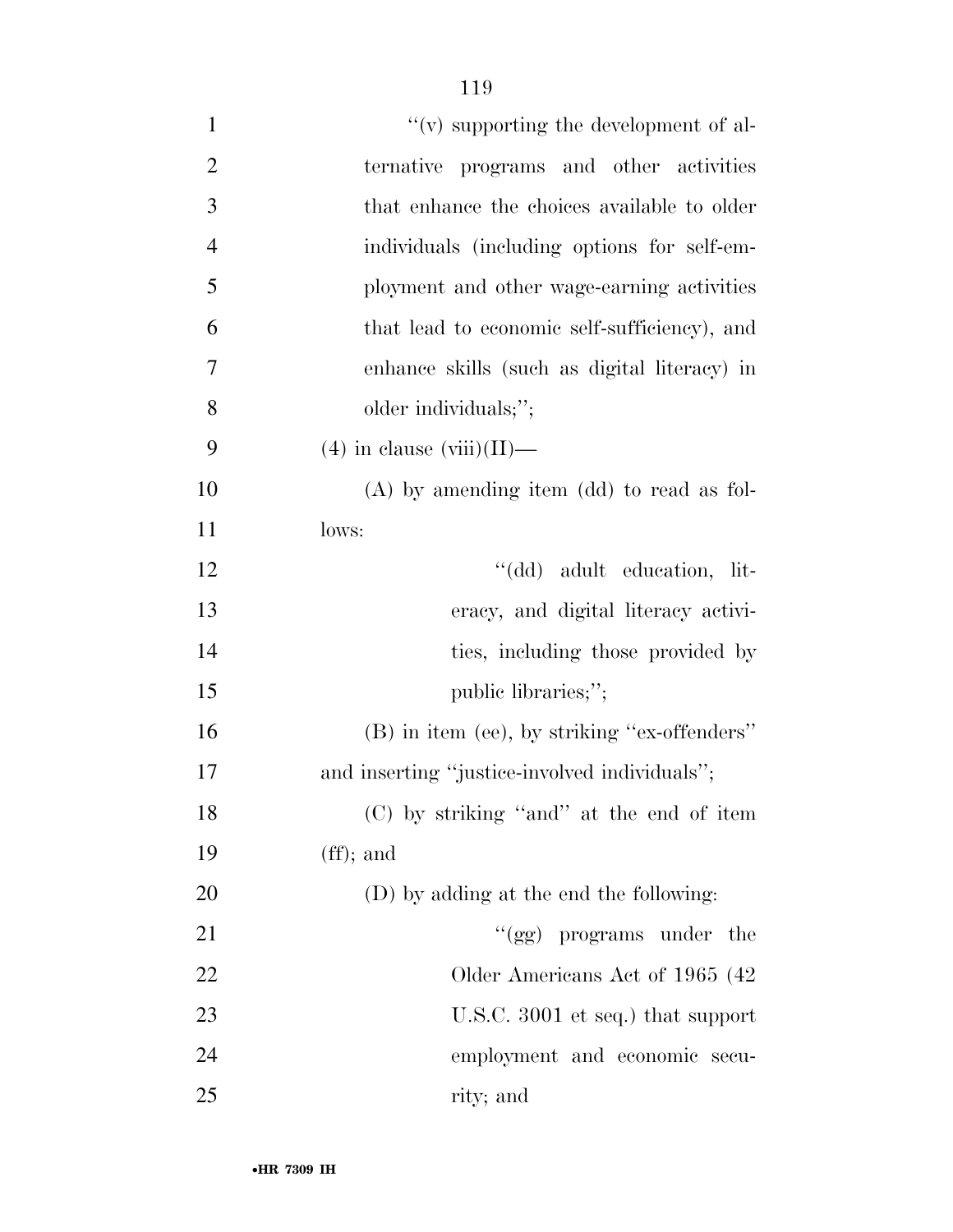| $\mathbf{1}$   | "(hh) State domestic vio-                         |
|----------------|---------------------------------------------------|
| $\overline{2}$ | lence coalitions (as defined in                   |
| 3              | section 302 of the Family Vio-                    |
| $\overline{4}$ | lence Prevention and Services                     |
| 5              | Act $(42 \text{ U.S.C. } 10402)$ and tribal       |
| 6              | coalitions (as defined in section                 |
| $\tau$         | $40002(a)$ of the Violence Against                |
| 8              | Women Act of 1994 (34 U.S.C.                      |
| 9              | $12291(a)$ .".                                    |
| 10             | (c) REQUIRED LOCAL EMPLOYMENT AND TRAINING        |
| 11             | ACTIVITIES.—                                      |
| 12             | (1) IN GENERAL.—Section $134(e)(1)(A)$ (29        |
| 13             | U.S.C. $3174(e)(1)(A)$ is amended by striking     |
| 14             | clauses (iv) and (v) and inserting the following: |
| 15             | "(iv) to provide supportive services de-          |
| 16             | scribed in paragraph (4) to adults and dis-       |
| 17             | located workers, respectively, through the        |
| 18             | one-stop delivery system in accordance            |
| 19             | with such paragraph;                              |
| 20             | $f'(v)$ to establish and develop relation-        |
| 21             | ships and networks with large and small           |
| 22             | employers and their intermediaries; and           |
| 23             | $\lq\lq$ (vi) to develop, convene, or imple-      |
| 24             | ment industry or sector partnerships de-          |
| 25             | scribed in paragraph $(5)$ .".                    |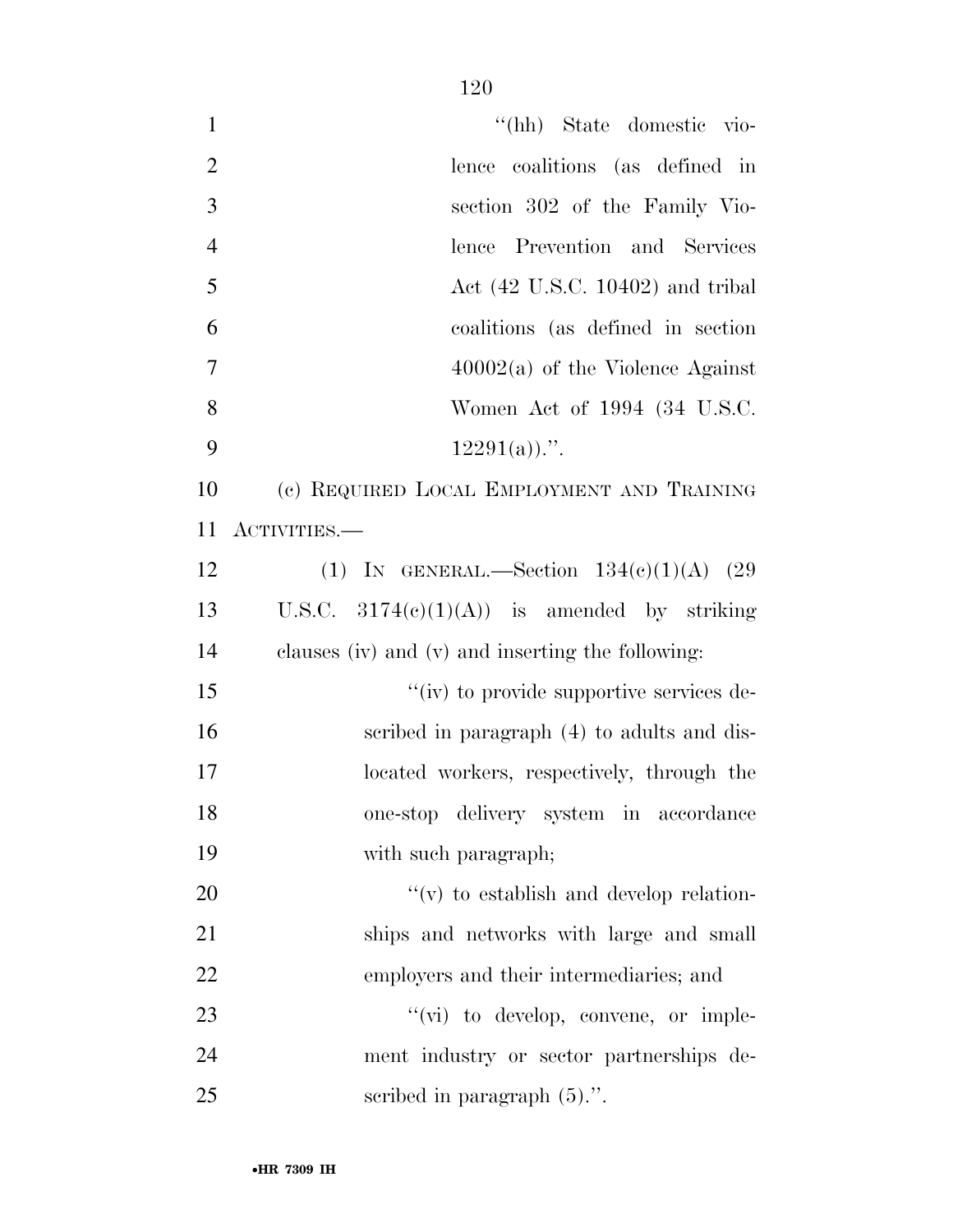| $\mathbf{1}$   | $(2)$ CAREER SERVICES.—                      |
|----------------|----------------------------------------------|
| $\overline{2}$ | (A) SERVICES PROVIDED.—Section               |
| 3              | 134(c)(2)(A) (29 U.S.C. 3174(e)(2)(A)) is    |
| $\overline{4}$ | amended—                                     |
| 5              | (i) by amending clause (iii) to read as      |
| 6              | follows:                                     |
| $\tau$         | "(iii) initial assessment of skill levels    |
| 8              | (including literacy, digital literacy,       |
| 9              | numeracy, and English language pro-          |
| 10             | ficiency), competencies, abilities, current  |
| 11             | applicable foreign academic and profes-      |
| 12             | sional credentials, guidance and services on |
| 13             | transferring high-skilled foreign certifi-   |
| 14             | cations, and supportive service needs,       |
| 15             | which may include diagnostic testing and     |
| 16             | use of other assessment tools;";             |
| 17             | (ii) by amending clause (vi) to read as      |
| 18             | follows:                                     |
| 19             | "(vi) provision of workforce and labor       |
| 20             | market employment statistics information     |
| 21             | and related skills development information,  |
| 22             | including the provision of accurate infor-   |
| 23             | mation relating to local, regional, and na-  |
| 24             | tional labor market areas, including—        |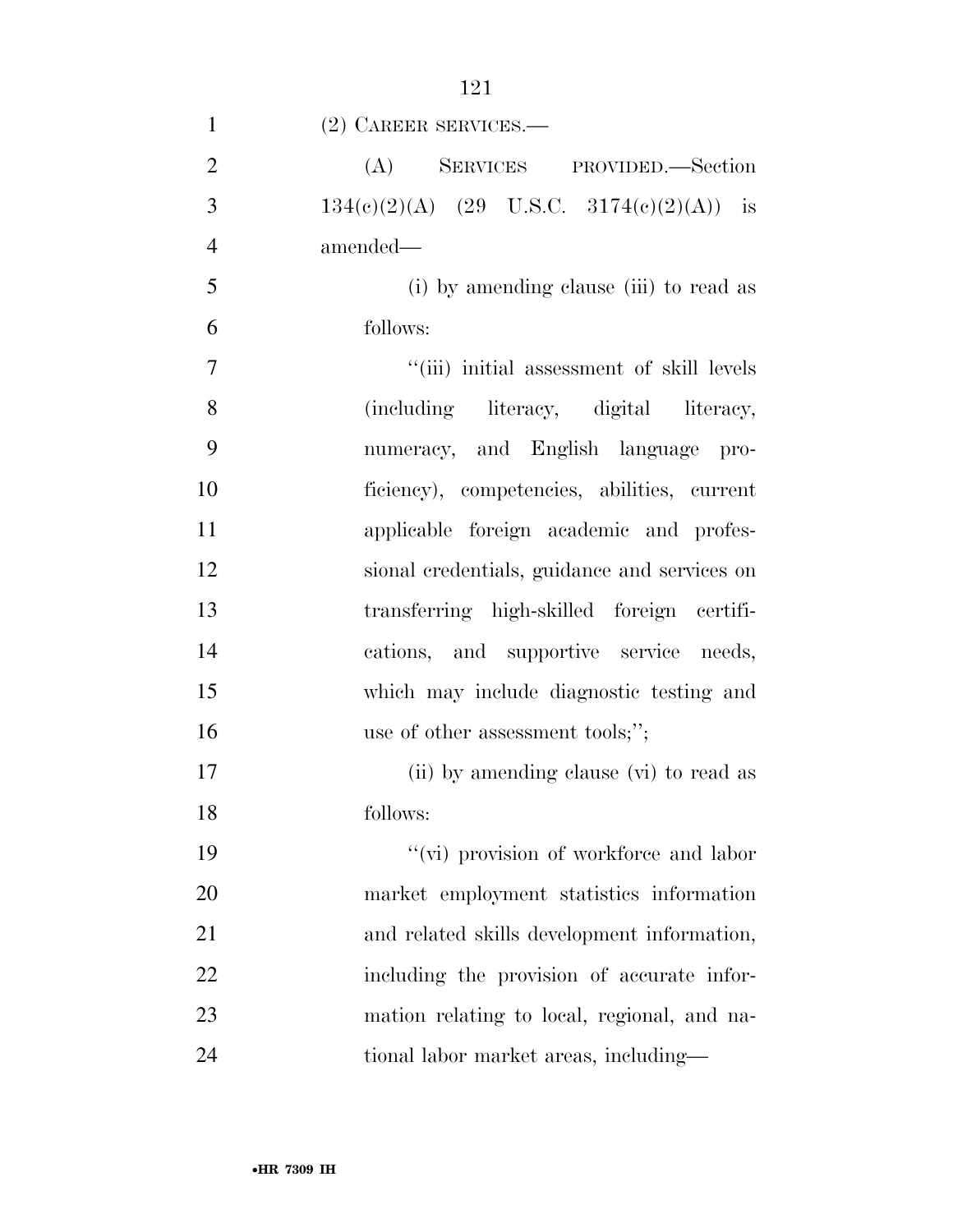| $\mathbf{1}$   | "(I) job vacancy listings in such       |
|----------------|-----------------------------------------|
| $\overline{2}$ | labor market areas;                     |
| 3              | "(II) information on job skills         |
| $\overline{4}$ | and credentials necessary to obtain     |
| 5              | the jobs described in subclause $(I);$  |
| 6              | and                                     |
| 7              | "(III) information on education         |
| 8              | and skills development programs that    |
| 9              | available for attaining needed<br>are   |
| 10             | skills and credentials for the jobs de- |
| 11             | scribed in subclause (I), including in- |
| 12             | formation-                              |
| 13             | "(aa) on the pathways to                |
| 14             | such skills and credentials (in-        |
| 15             | cluding information on career           |
| 16             | pathway programs in the local           |
| 17             | area);                                  |
| 18             | "(bb) on the quality of such            |
| 19             | education and training programs,        |
| 20             | consistent with the performance         |
| 21             | information<br>provided<br>under        |
| 22             | clause (vii); and                       |
| 23             | "(cc) on the comparability of           |
| 24             | current foreign academic<br>and         |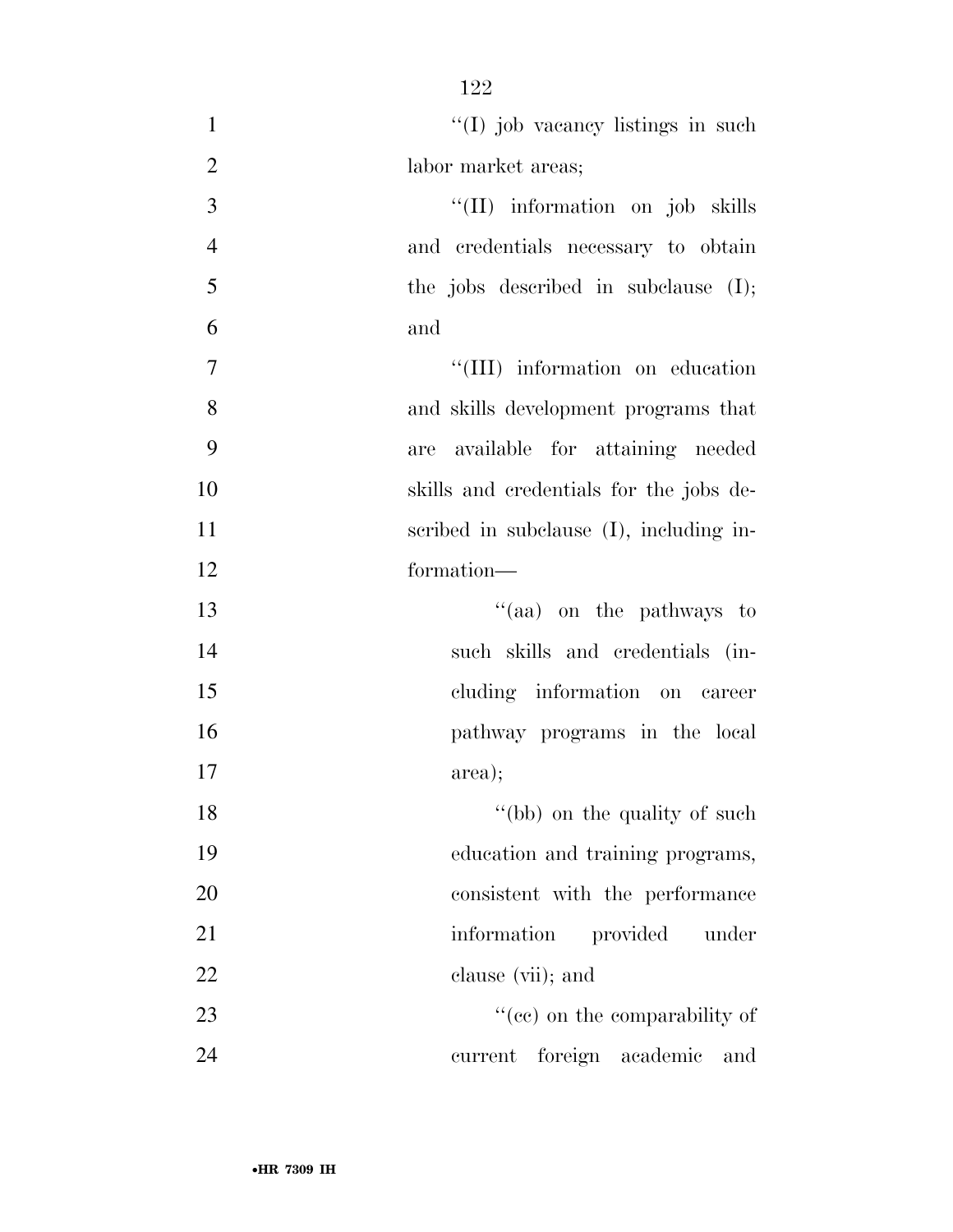| $\mathbf{1}$   | professional certifications<br>$\mathbf{t}$   |
|----------------|-----------------------------------------------|
| $\overline{2}$ | needed skills and credentials; and            |
| 3              | $\lq\lq (IV)$ information relating to         |
| $\overline{4}$ | local occupations in demand and the           |
| 5              | earnings, skill requirements, and op-         |
| 6              | portunities for advancement for such          |
| $\overline{7}$ | occupations; and";                            |
| 8              | (iii) by amending clause (xi) to read         |
| 9              | as follows:                                   |
| 10             | "(xi) assistance in identifying and es-       |
| 11             | tablishing eligibility for programs of finan- |
| 12             | cial aid assistance for training and edu-     |
| 13             | cation programs that are not funded under     |
| 14             | this Act, including Federal financial aid     |
| 15             | under title IV of the Higher Education Act    |
| 16             | of 1965 (20 U.S.C. 1070 et seq.) and          |
| 17             | through State-funded education and train-     |
| 18             | ing programs;";                               |
| 19             | $(iv)$ in clause $(xii)$ —                    |
| 20             | $(I)$ by striking subclauses $(IV)$           |
| 21             | through (XI) and inserting the fol-           |
| 22             | lowing:                                       |
| 23             | "(IV) individual counseling, in-              |
| 24             | cluding career counseling;                    |
| 25             | $\lq\lq(V)$ career planning;                  |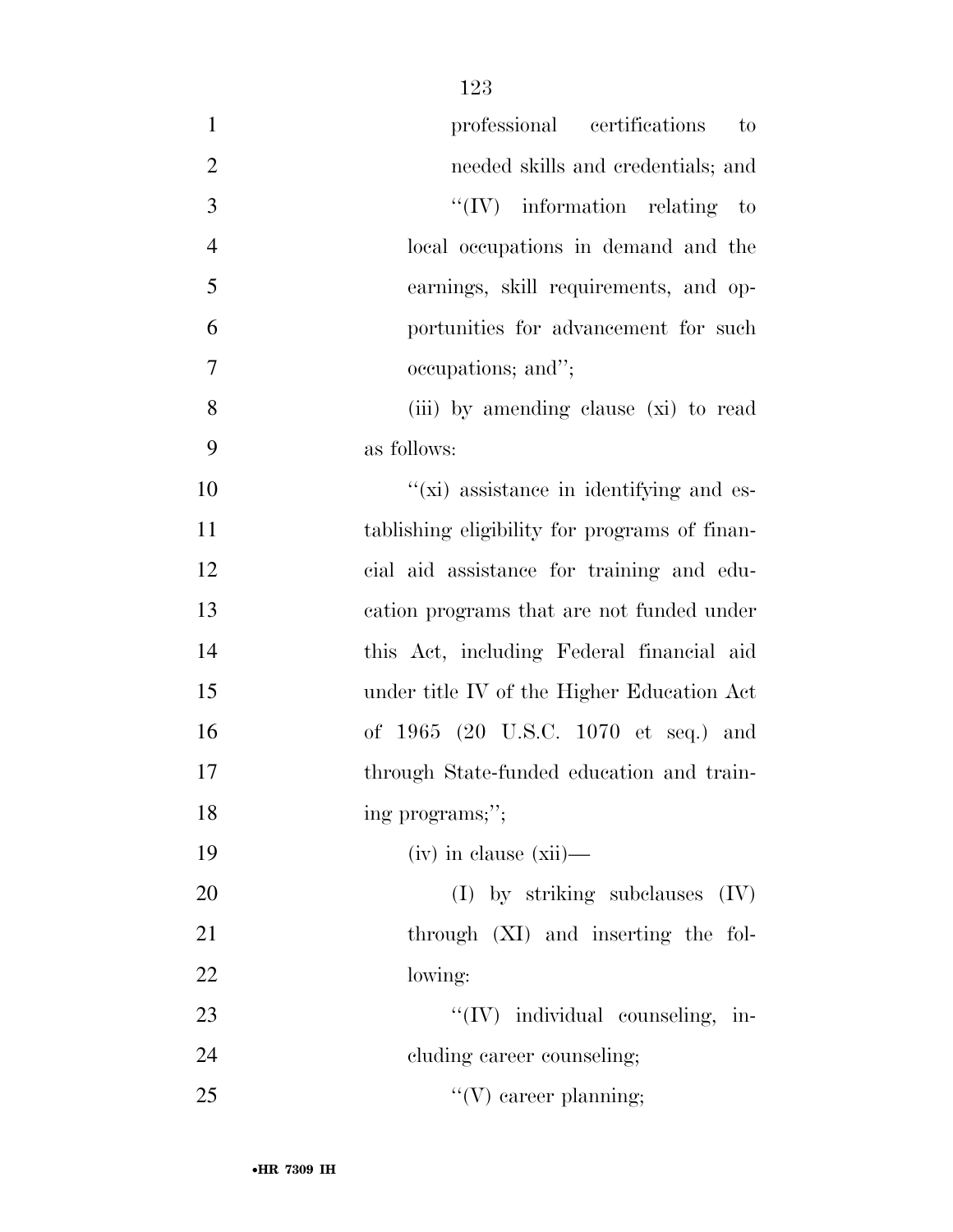| $\mathbf{1}$     | "(VI) assessment and develop-                   |
|------------------|-------------------------------------------------|
| $\overline{2}$   | ment of employability skills, including         |
| 3                | development of learning skills, com-            |
| $\overline{4}$   | munication skills, interviewing skills,         |
| 5                | punctuality, and professional conduct,          |
| 6                | prepare individuals for unsub-<br>to            |
| $\boldsymbol{7}$ | sidized employment or training;                 |
| 8                | "(VII) financial literacy services,             |
| 9                | such as the activities described in sec-        |
| 10               | tion $129(b)(2)(D);$                            |
| 11               | "(VIII) out-of-area job search as-              |
| 12               | sistance and relocation assistance; or          |
| 13               | "(IX) English language acquisi-                 |
| 14               | tion and integrated education and               |
| 15               | training programs; and"; and                    |
| 16               | $(v)$ in clause (xiii), by inserting "and"      |
| 17               | options for further skill upgrading and ca-     |
| 18               | reer advancement" after "the workplace".        |
| 19               | (B) USE OF PREVIOUS ASSESSMENTS.-               |
| 20               | Subparagraph (B) of section $134(c)(2)$ (29)    |
| 21               | U.S.C. $3174(e)(2)$ is amended to read as fol-  |
| 22               | lows:                                           |
| 23               | "(B) USE OF PREVIOUS ASSESSMENTS.— $A$          |
| 24               | one-stop operator or one-stop partner shall not |
| 25               | be required to conduct a new interview, evalua- |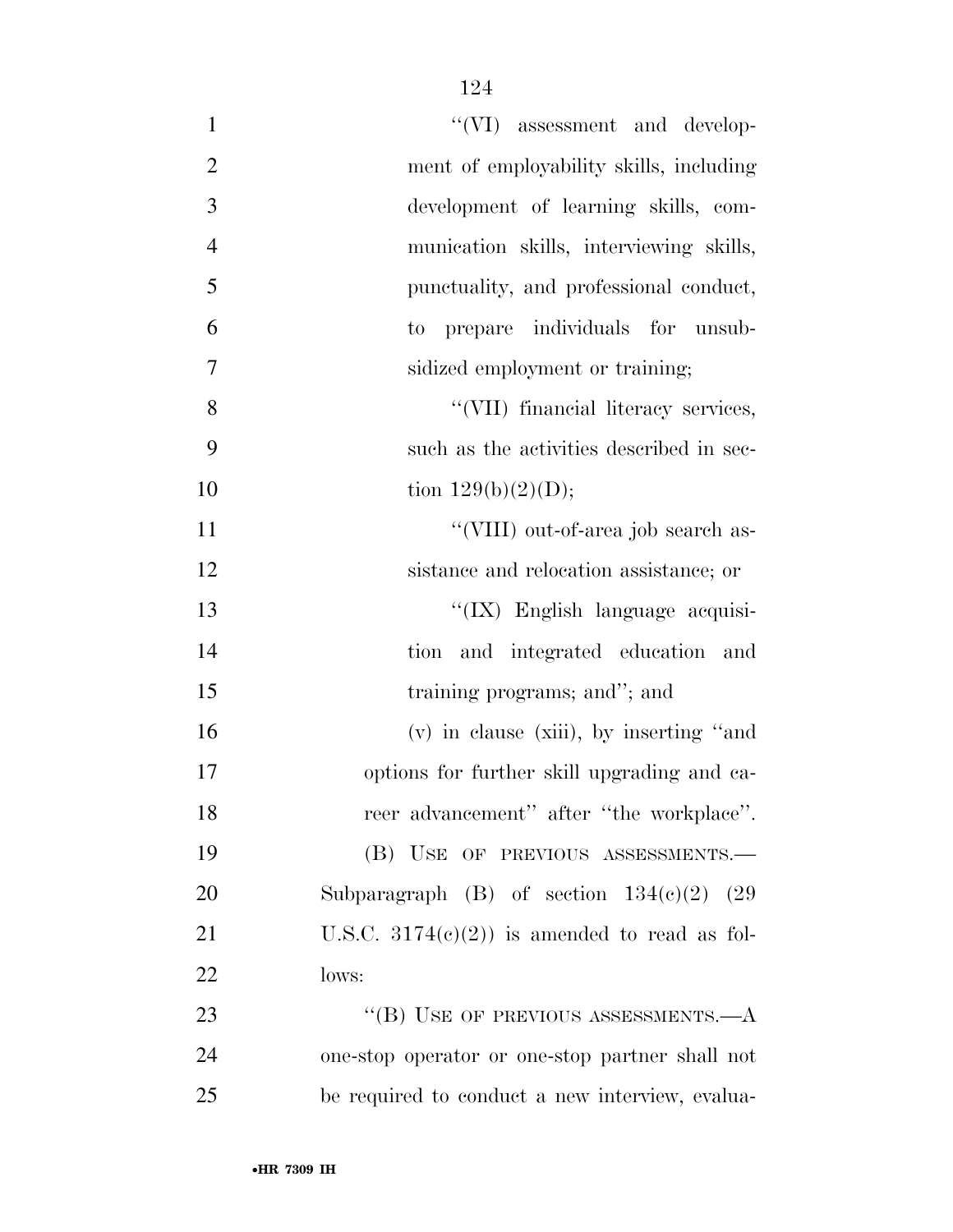| $\mathbf{1}$   | tion, or assessment of a participant under sub-     |
|----------------|-----------------------------------------------------|
| $\overline{2}$ | paragraph $(A)(xii)$ if the one-stop operator or    |
| 3              | one-stop partner determines that it is—             |
| $\overline{4}$ | "(i) appropriate to use a recent inter-             |
| 5              | view, evaluation, or assessment of the par-         |
| 6              | ticipant conducted for another education or         |
| 7              | training program; and                               |
| 8              | "(ii) using such recent interview, eval-            |
| 9              | uation, or assessment may accelerate eligi-         |
| 10             | bility determination or facilitate enrollment       |
| 11             | in a training program for which such par-           |
| 12             | ticipant has been selected.".                       |
| 13             | (C) DELIVERY OF SERVICES.—Subpara-                  |
| 14             | graph (C) of section $134(e)(2)$ (29 U.S.C.         |
| 15             | $3174(c)(2)$ ) is amended by inserting "or com-     |
| 16             | munity-based organizations to serve individuals     |
| 17             | with barriers to employment," after "nonprofit      |
| 18             | service providers,".                                |
| 19             | (3) TRAINING SERVICES.—                             |
| 20             | (A) IN GENERAL.—Section $134(c)(3)(A)(i)$           |
| 21             | $(29 \text{ U.S.C. } 3174(e)(3)(A)(i))$ is amended— |
| 22             | (i) in clause (i)(II), by inserting be-             |
| 23             | fore the semicolon at the end the following:        |
| 24             | ", or to jobs that may be performed re-             |
| 25             | motely"; and                                        |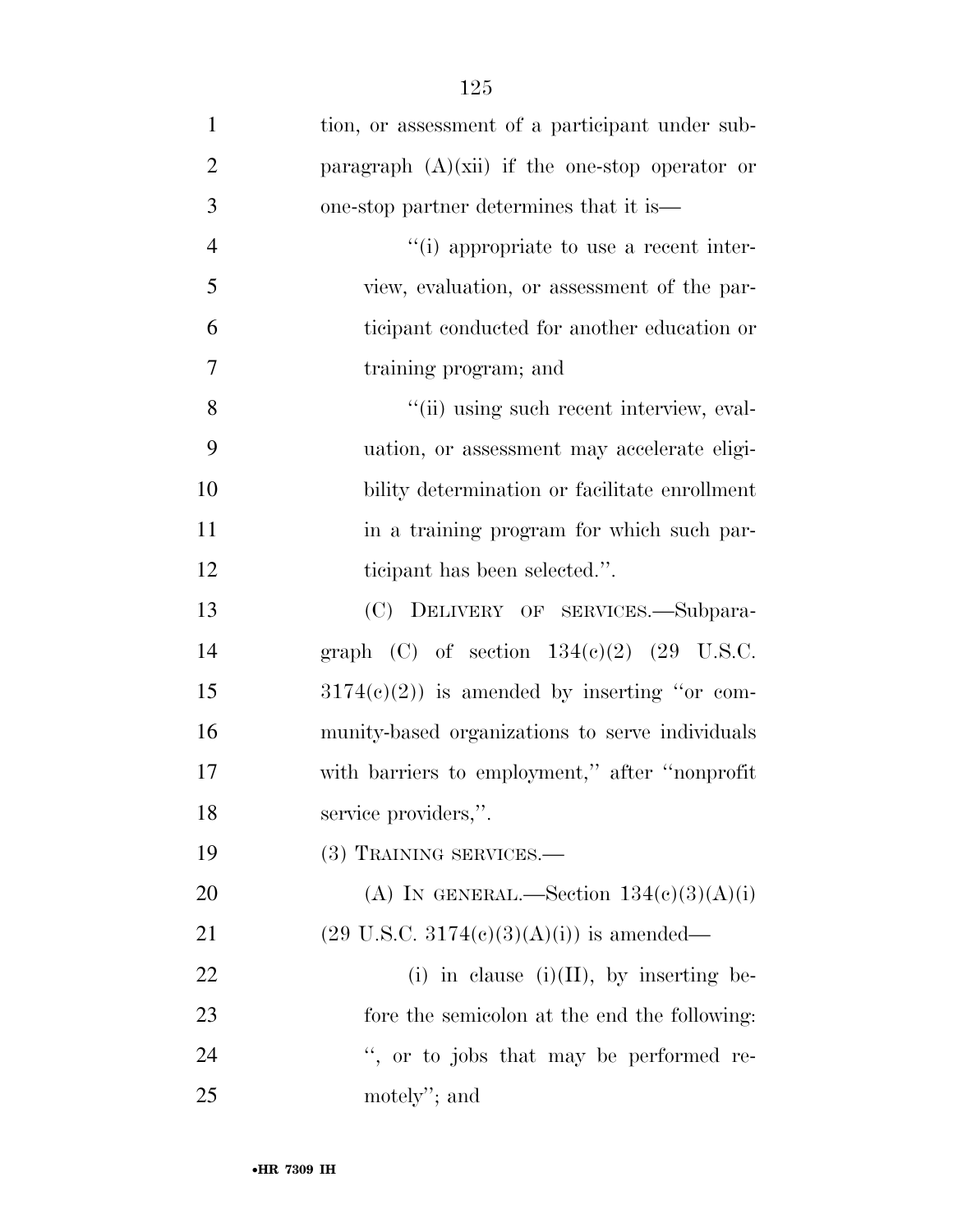1 (ii) by adding at the end the fol-lowing:

| 3              | "(iv) ADULT EDUCATION AND FAMILY              |
|----------------|-----------------------------------------------|
| $\overline{4}$ | LITERACY ACTIVITIES.—In the case of an        |
| 5              | individual who is determined to not have      |
| 6              | the skills and qualifications to successfully |
| 7              | participate in the selected program of        |
| 8              | training services under clause $(i)(I)(ce)$ , |
| 9              | the one-stop operator or one-stop partner     |
| 10             | shall make available, or refer such indi-     |
| 11             | vidual to, adult education and family lit-    |
| 12             | eracy activities under title II.".            |
| 13             | (B)<br>QUALIFICATION.—Section                 |
| 14             | $134(c)(3)(B)$ (29 U.S.C. 3174(c)(3)(B)) is   |
| 15             | amended by adding at the end the following:   |
| 16             | "(iv) PARTICIPATION DURING PEND-              |
| 17             | APPLICATION.—An individual who<br><b>ING</b>  |
| 18             | meets the eligibility requirements under      |
| 19             | subparagraph $(A)(i)$ to participate in a     |
| 20             | program of training services may partici-     |
| 21             | pate in such a program during the period      |
| 22             | in which such individual's enrollment in      |
| 23             | such program is being reviewed under this     |
| 24             | section, except that the provider of such     |
| 25             | program shall only receive reimbursement      |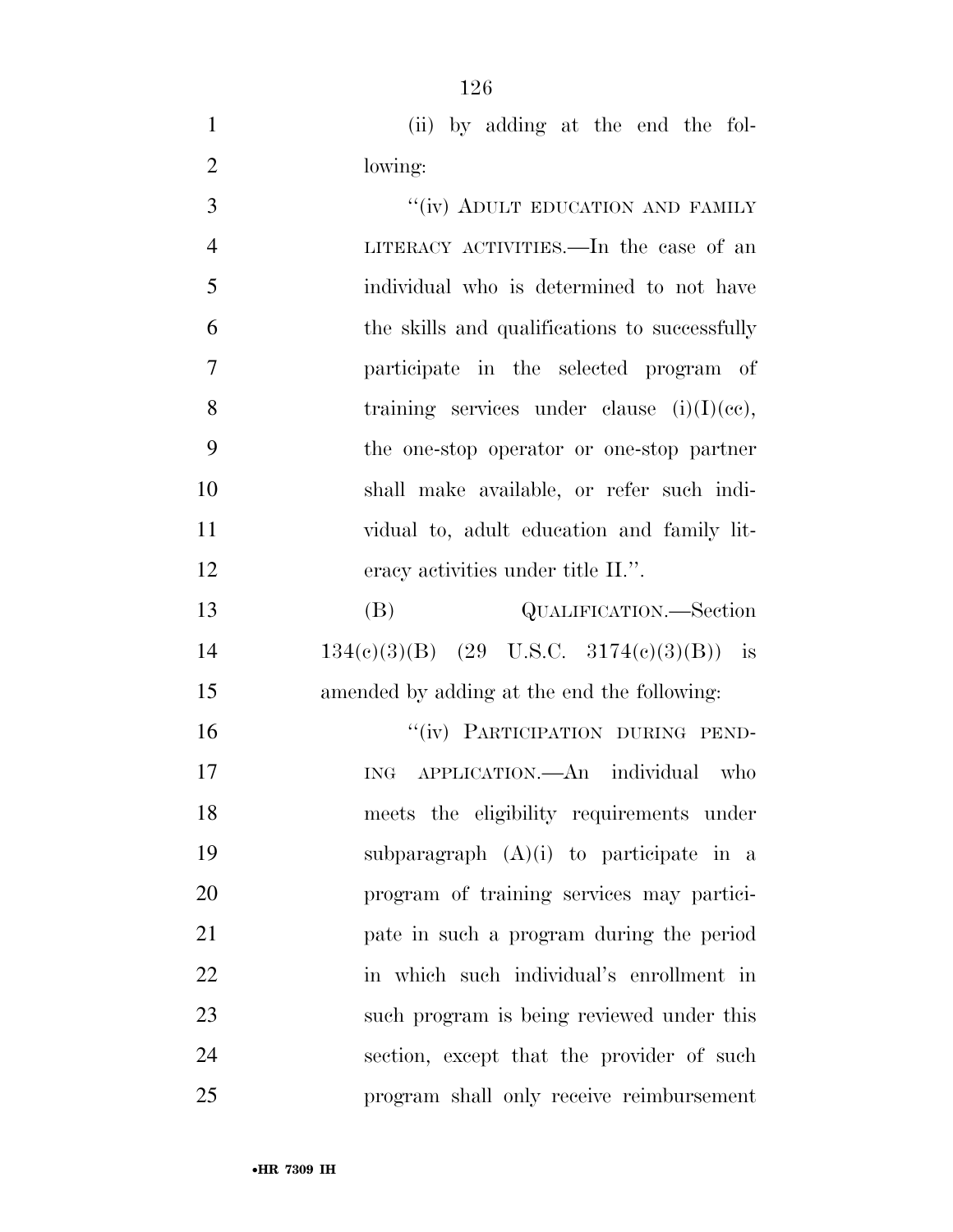under this Act for the individual's partici- pation during such period if such individ- ual's enrollment is approved under this section.''. (C) TRAINING SERVICES.—Section 6 134(e)(3)(D) (29 U.S.C. 3174(e)(3)(D)) is amended by amending the matter preceding clause (i) to read as follows: ''Training services may be delivered in-person or virtually, and 10 may include—". (D) PRIORITY.—Section 134(c)(3)(E) (29 12 U.S.C.  $3174(e)(3)(E)$  is amended to read as follows: ''(E) PRIORITY.— 15 "(i) IN GENERAL.—With respect to funds allocated to a local area for adult employment and training activities under 18 paragraph  $(2)(A)$  or  $(3)$  of section 133(b), not less than 75 percent of such funds, used to provide career services described in 21 paragraph  $(2)(A)(xii)$ , training services, and supportive services, shall be used to provide such services to— ''(I) recipients of public assist-

ance;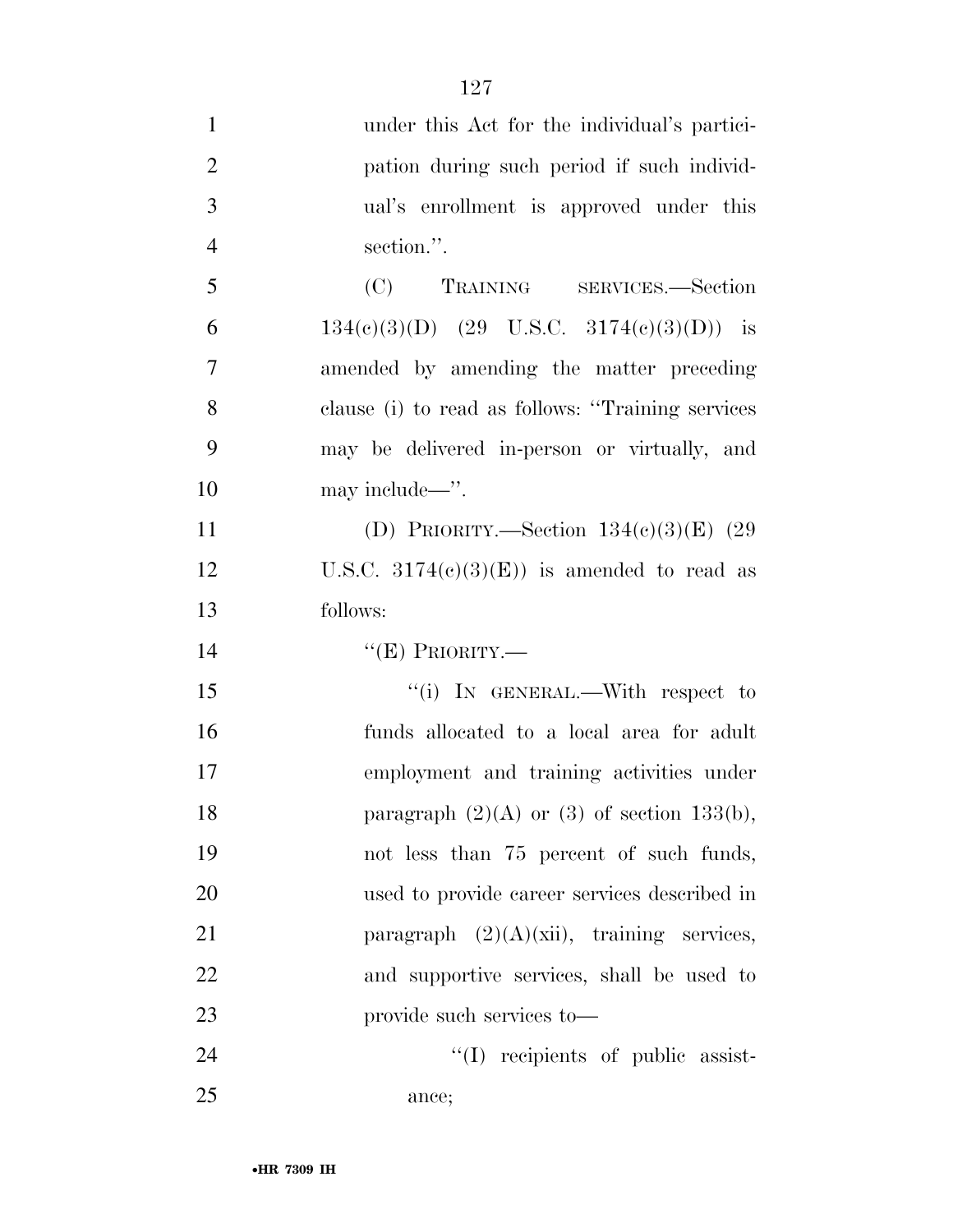$\lq(II)$  other low-income individ-2 uals;  $\frac{1}{1}$  individuals who have foundational skill needs; and  $\mathcal{F}$   $\mathcal{F}$   $\mathcal{F}$  (IV) individuals with barriers to employment who are not described in subclauses (I) through (III). 8 "(ii) DETERMINATIONS OF PRI- ORITY.—The appropriate local board and the Governor shall direct the one-stop op- erators in the local area with regard to making determinations on how to prioritize the populations listed in subclauses (I) through (IV) of clause (i) for purposes of clause (i).''; (E) USE OF INDIVIDUAL TRAINING AC- COUNTS.—Section 134(c)(3)(G) (29 U.S.C.  $3174(e)(3)(G)$  is amended— (i) by amending clause (i) to read as follows:  $''(i)$  In GENERAL.—

22 ''(I) TRAINING SERVICES.—Ex-23 cept as provided in clause (ii), train- ing services provided under this para-graph shall be provided through the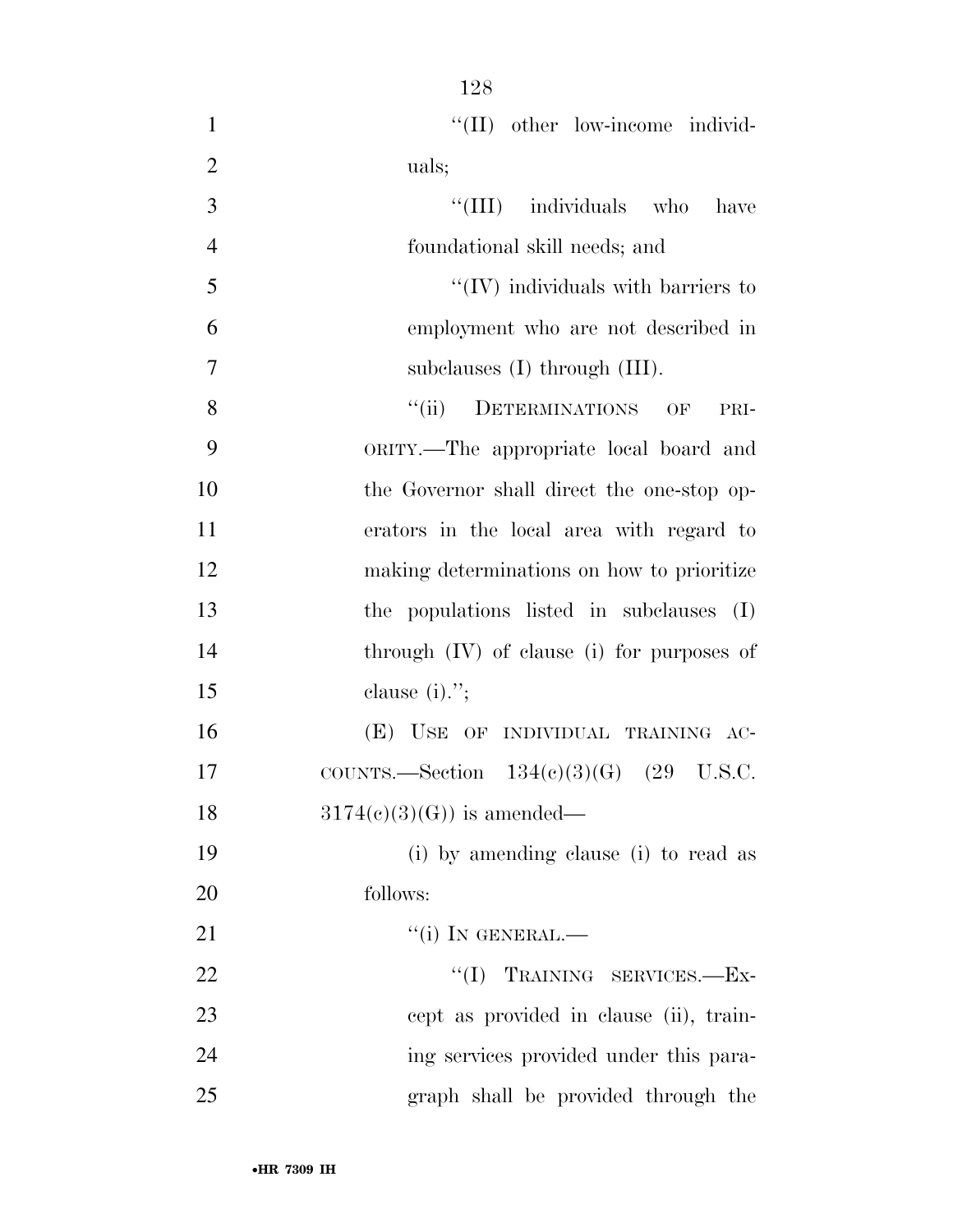| $\mathbf{1}$   | use of individual training accounts in         |
|----------------|------------------------------------------------|
| $\mathbf{2}$   | accordance with this paragraph, and            |
| 3              | shall be provided to eligible individuals      |
| $\overline{4}$ | through the one-stop delivery system.          |
| 5              | "(II) AUTHORIZED COSTS.—An                     |
| 6              | individual training account may pro-           |
| 7              | vide any costs with respect to such            |
| 8              | training services, as determined by the        |
| 9              | local board, including—                        |
| 10             | "(aa) the costs of course                      |
| 11             | materials, supplies, uniforms,                 |
| 12             | technology, and other required                 |
| 13             | fees for graduation, licensure, or             |
| 14             | certification; and                             |
| 15             | "(bb) in the case of a pro-                    |
| 16             | vider that charges tuition and                 |
| 17             | fees for a training program, the               |
| 18             | cost of such tuition and fees.";               |
| 19             | (ii) in clause (ii), by amending sub-          |
| 20             | clause $(IV)$ to read as follows:              |
| 21             | $\lq \lq (IV)$ the local board determines      |
| 22             | that there is a training program dem-          |
| 23             | onstrating effectiveness<br><i>(including)</i> |
| 24             | cost effectiveness), and that can be of-       |
| 25             | fered in the local area by a commu-            |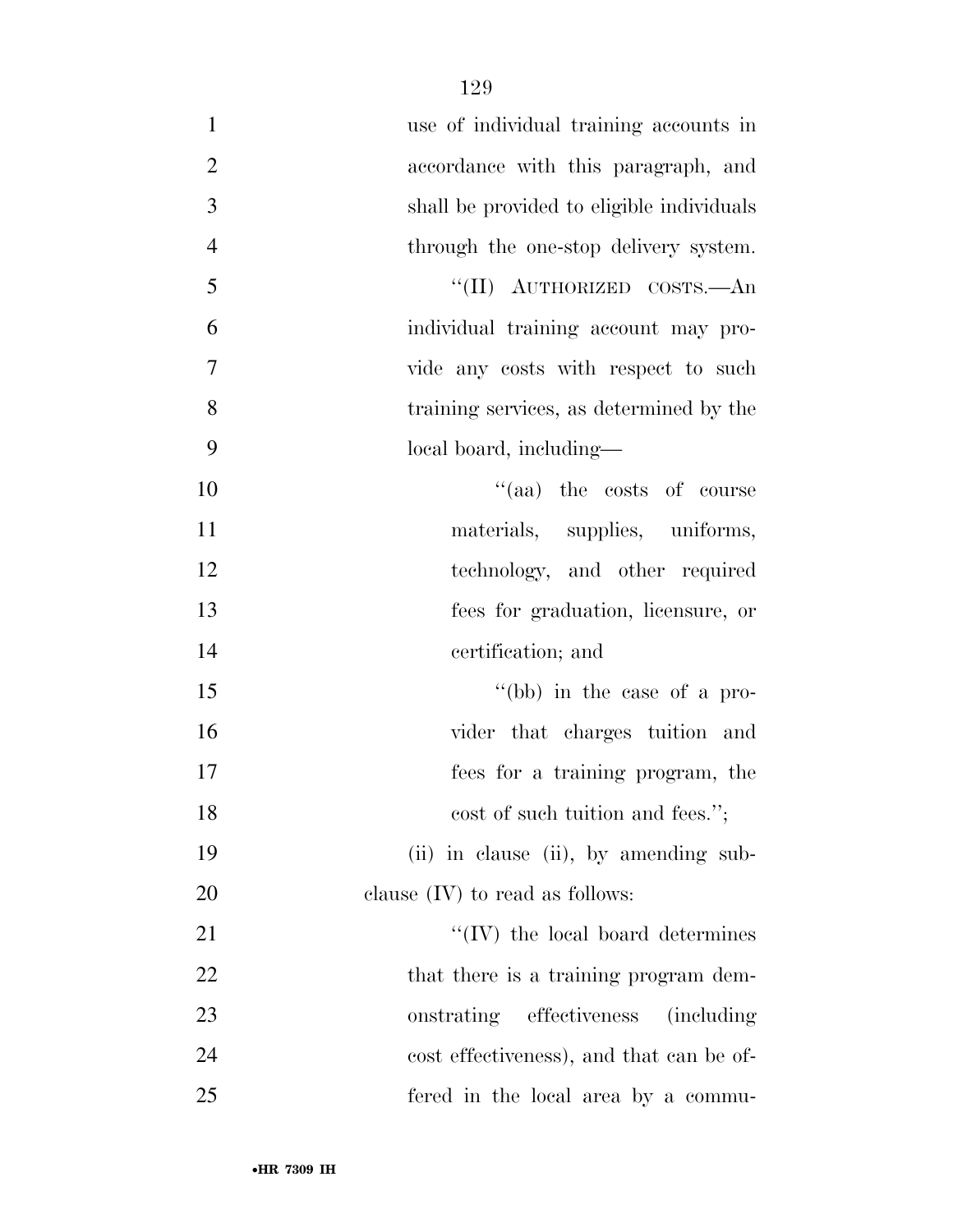| $\mathbf{1}$   | nity-based organization or another       |
|----------------|------------------------------------------|
| $\overline{2}$ | private, nonprofit organization to       |
| 3              | serve individuals with barriers to em-   |
| $\overline{4}$ | ployment;"; and                          |
| 5              | (iii) by striking clauses (iii) and (iv) |
| 6              | and inserting the following:             |
| 7              | "(iii) LINKAGE TO OCCUPATIONS IN         |
| 8              | DEMAND.                                  |
| 9              | "(I) IN GENERAL.—Subject to              |
| 10             | subclause (II), training services pro-   |
| 11             | vided under this paragraph shall be      |
| 12             | directly linked to an in-demand indus-   |
| 13             | try sector or occupation in the local    |
| 14             | area or the planning region, or in an-   |
| 15             | other area to which an adult or dis-     |
| 16             | located worker receiving such services   |
| 17             | is willing to relocate or that may be    |
| 18             | performed remotely.                      |
| 19             | "(II) EXCEPTION.—A local board           |
| 20             | may approve training services for oc-    |
| 21             | cupations determined by the local        |
| 22             | board to be in sectors of the economy    |
| 23             | that have a high potential for sus-      |
| 24             | tained demand or growth in the local     |
| 25             | area.                                    |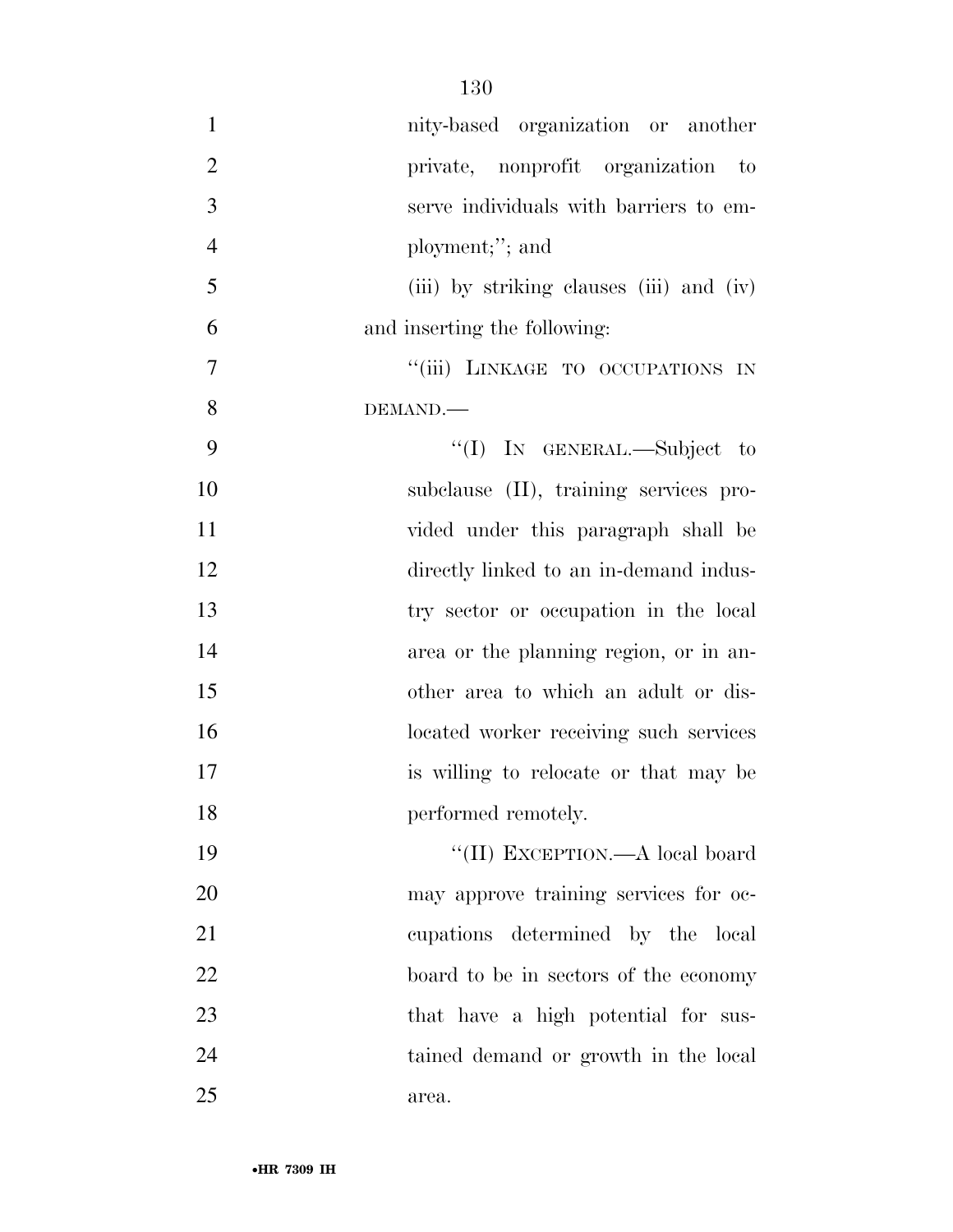| $\mathbf{1}$   | "(iv) CREDENTIAL IN DEMAND.—To                 |
|----------------|------------------------------------------------|
| $\overline{2}$ | the extent practicable, training services      |
| 3              | provided under this paragraph shall result     |
| $\overline{4}$ | in the attainment of skills and credentials    |
| 5              | that are portable and stackable.               |
| 6              | $``(v)$ RULE OF CONSTRUCTION.—                 |
| 7              | Nothing in this paragraph shall be con-        |
| 8              | strued to preclude the combined use of in-     |
| 9              | dividual training accounts and contracts in    |
| 10             | the provision of training services, including  |
| 11             | arrangements that allow individuals receiv-    |
| 12             | ing individual training accounts to obtain     |
| 13             | training services that are contracted for      |
| 14             | under clause (ii).".                           |
| 15             | (F) REIMBURSEMENT FOR ON-THE-JOB               |
| 16             | TRAINING.—Section $134(e)(3)(H)$ (29 U.S.C.    |
| 17             | $3174(c)(3)(H)$ is amended to read as follows: |
| 18             | "(H) REIMBURSEMENT FOR ON-THE-JOB              |
| 19             | TRAINING.                                      |
| 20             | "(i) REIMBURSEMENT LEVELS.-For                 |
| 21             | purposes of the provision of on-the-job        |
| 22             | training under this paragraph, the Gov-        |
| 23             | ernor or local board involved may increase     |
| 24             | the amount of the reimbursement to an          |
| 25             | amount of up to 90 percent of the wage         |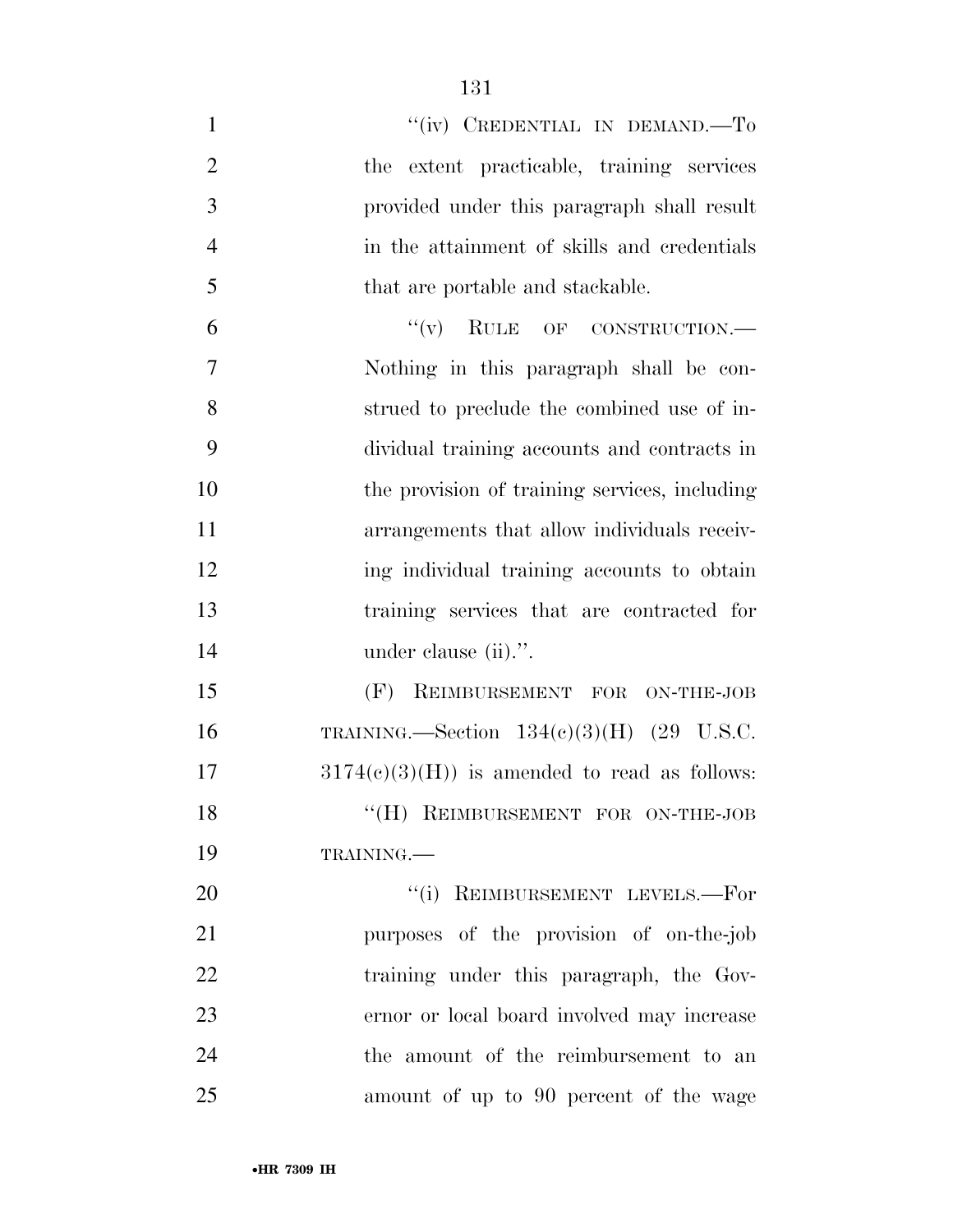| $\mathbf{1}$   | rate of a participant for a program carried |
|----------------|---------------------------------------------|
| $\overline{2}$ | out under chapter 2 or this chapter, if—    |
| 3              | $\lq\lq$ the Governor approves the          |
| $\overline{4}$ | increase with respect to a program          |
| 5              | carried out with funds reserved by the      |
| 6              | State under such chapter, taking into       |
| 7              | account the factors described in clause     |
| 8              | $(iii)$ ; or                                |
| 9              | $\lq\lq$ (II) the local board approves the  |
| 10             | increase with respect to a program          |
| 11             | carried out with funds allocated to a       |
| 12             | local area under such chapter, taking       |
| 13             | into account the factors described in       |
| 14             | clause (iii).                               |
| 15             | "(ii) VERIFICATION BY ONE-STOP OP-          |
| 16             | ERATOR.—The one-stop operator within a      |
| 17             | local area shall—                           |
| 18             | $\lq\lq$ (I) at least once during the on-   |
| 19             | the-job training program, verify that       |
| 20             | the employer meets the conditions           |
| 21             | $that-$                                     |
| 22             | "(aa) were certified by the                 |
| 23             | employer in the contract for such           |
| 24             | program; and                                |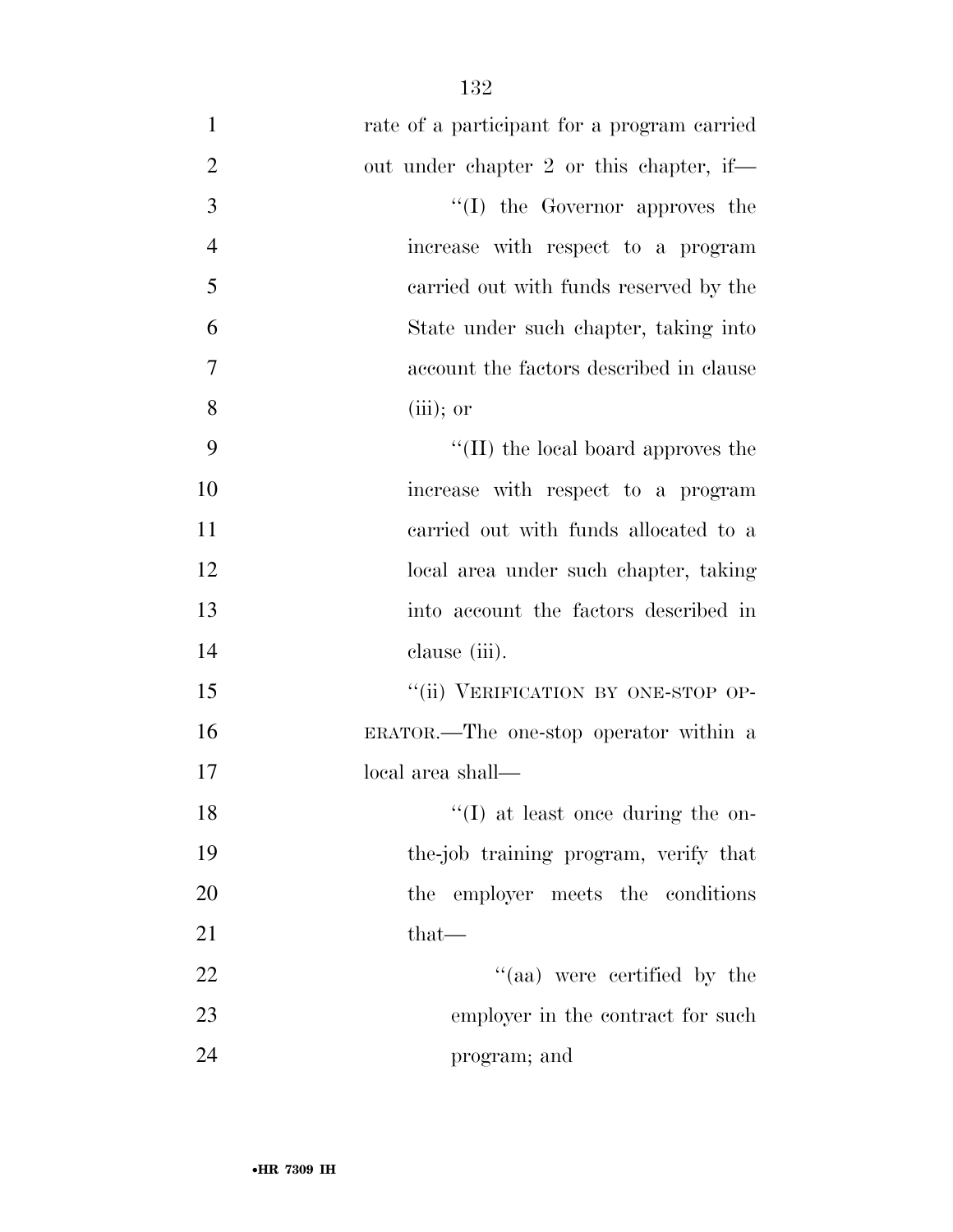| $\mathbf{1}$   | "(bb) are consistent with the               |
|----------------|---------------------------------------------|
| $\overline{2}$ | factors described in clause (iii),          |
| $\overline{3}$ | according to a methodology de-              |
| $\overline{4}$ | termined by the local board with            |
| 5              | consent from the Governor; and              |
| 6              | "(II) terminate the employer's              |
| 7              | contract for such program if the em-        |
| 8              | ployer is not meeting such conditions.      |
| 9              | "(iii) FACTORS.—For purposes of this        |
| 10             | subparagraph, the Governor or local board,  |
| 11             | respectively, may take into account factors |
| 12             | consisting of-                              |
| 13             | "(I) basic indicators of job qual-          |
| 14             | ity, including—                             |
| 15             | "(aa) wage level upon com-                  |
| 16             | pletion of a training program;              |
| 17             | "(bb) availability of benefits,             |
| 18             | such as paid time off, health in-           |
| 19             | surance, and retirement savings             |
| 20             | plan; and                                   |
| 21             | "(ce) a safe workplace, such                |
| 22             | as a record of compliance with              |
| 23             | safety regulations consistent with          |
| 24             | or better than the industry aver-           |
| 25             | age and adoption of an independ-            |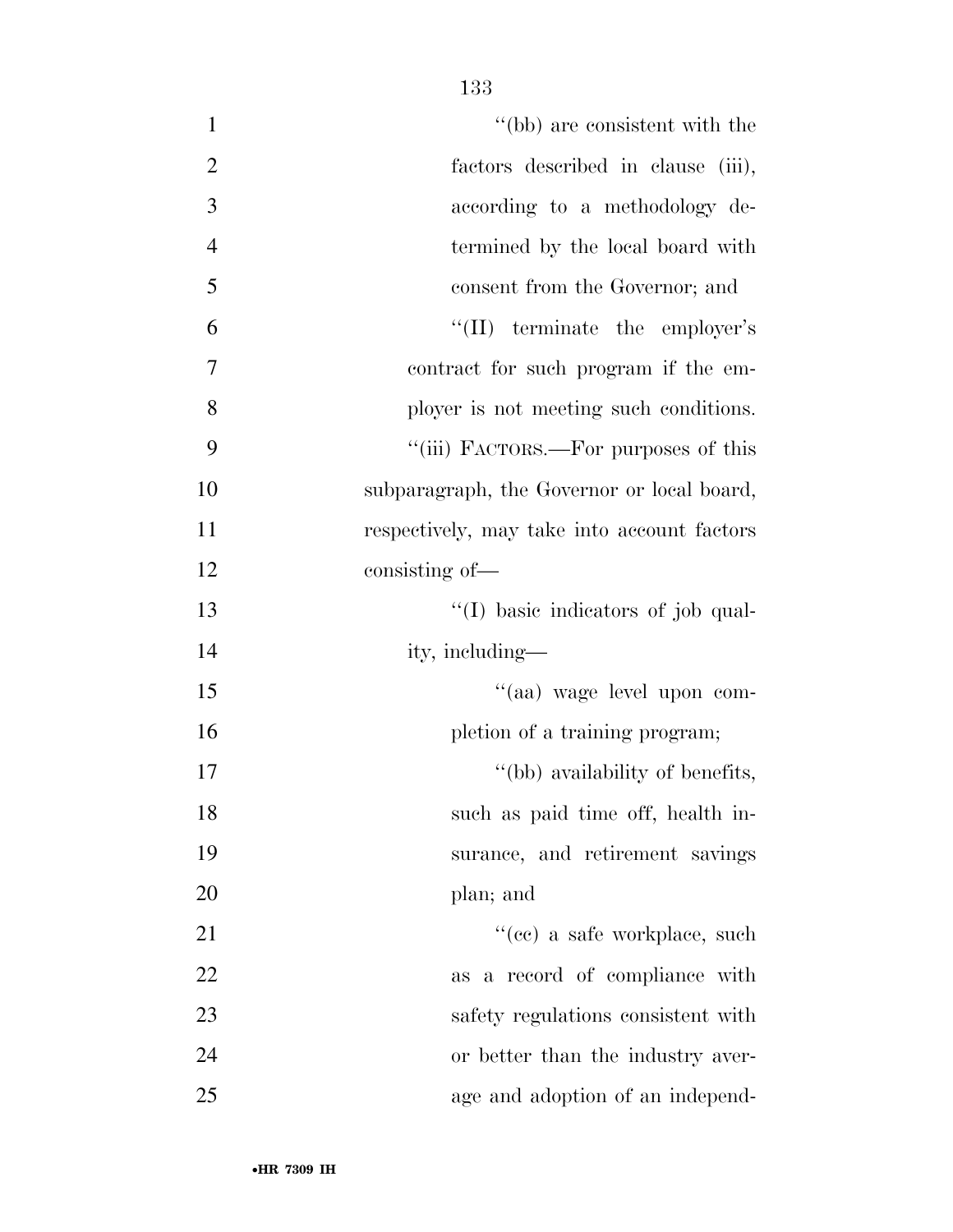| $\mathbf{1}$   | ently certified injury and illness                          |
|----------------|-------------------------------------------------------------|
| $\overline{2}$ | prevention program;                                         |
| 3              | $\lq\lq$ (II) the characteristics of the                    |
| $\overline{4}$ | participants;                                               |
| 5              | "(III) the size of the employer;                            |
| 6              | $\lq\lq (IV)$ the quality of employer-                      |
| 7              | provided training and advancement                           |
| 8              | opportunities; and                                          |
| 9              | $\lq\lq (V)$ such other factors as the                      |
| 10             | Governor or local board, respectively,                      |
| 11             | may determine to be appropriate,                            |
| 12             | which may include the number of em-                         |
| 13             | ployees participating in the training,                      |
| 14             | opportunities for promotions, predict-                      |
| 15             | able and stable work schedule, and re-                      |
| 16             | lation of the training to the competi-                      |
| 17             | tiveness of a participant.".                                |
| 18             | (4) SUPPORTIVE SERVICES.—Section $134(c)$                   |
| 19             | $(29 \text{ U.S.C. } 3174)$ is further amended by adding at |
| 20             | the end the following:                                      |
| 21             | $``(4)$ SUPPORTIVE SERVICES.—                               |
| 22             | "(A) IN GENERAL.—A portion of the funds                     |
| 23             | allocated to a local area for adults under para-            |
| 24             | graph $(2)(A)$ or $(3)$ , as appropriate, of section        |
| 25             | $133(b)$ , and a portion of the funds allocated to          |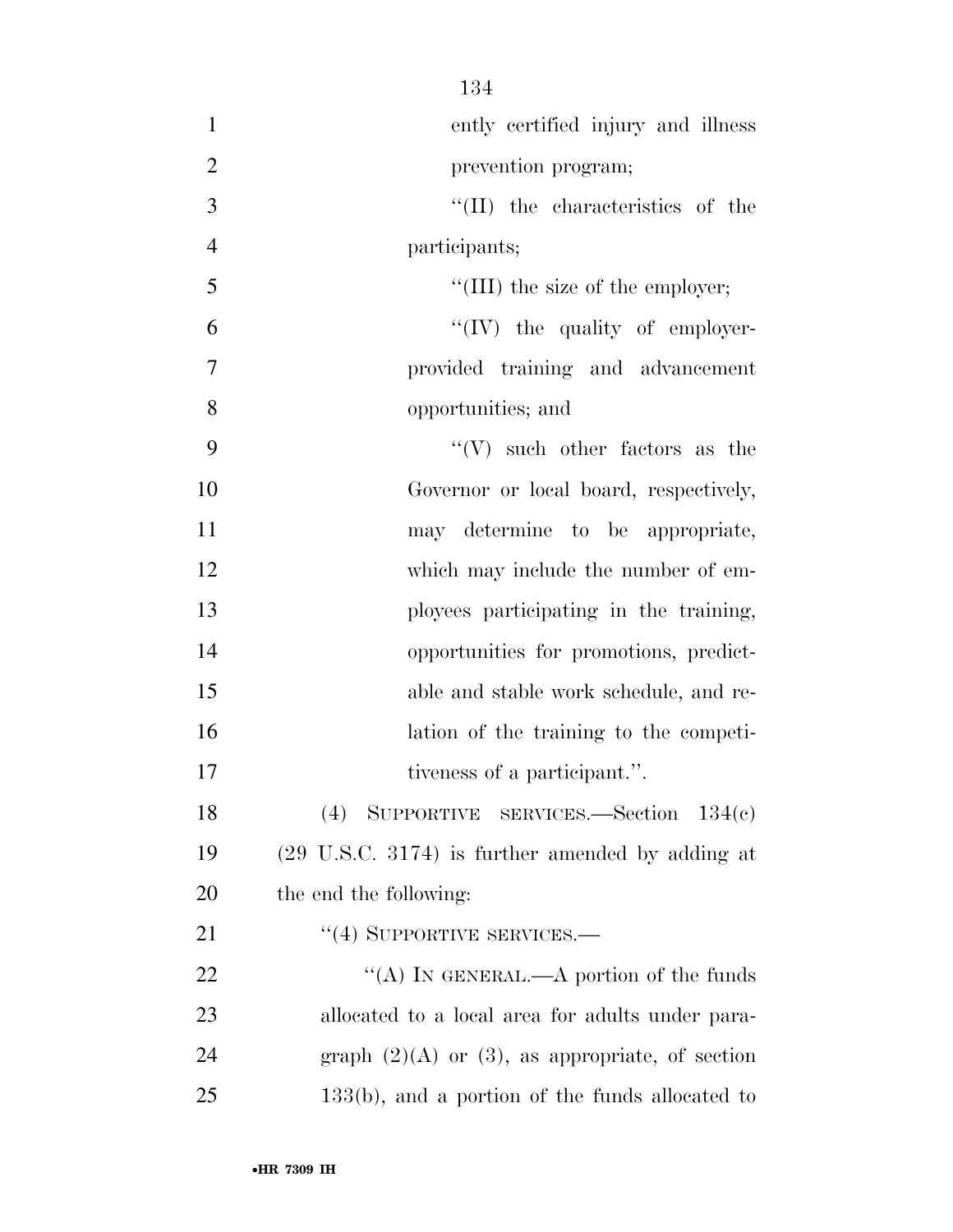| $\mathbf{1}$   | the local area for dislocated workers under sec- |
|----------------|--------------------------------------------------|
| $\overline{2}$ | tion $133(b)(2)(B)$ —                            |
| 3              | "(i) shall be used to provide sup-               |
| $\overline{4}$ | portive services (that are not needs-related     |
| 5              | payments) to adults and dislocated work-         |
| 6              | ers, respectively—                               |
| 7              | $\lq\lq$ (I) who are participating in pro-       |
| 8              | grams with activities authorized in              |
| 9              | paragraph $(2)$ or $(3)$ of subsection $(e)$ ,   |
| 10             | or who entered unsubsidized employ-              |
| 11             | ment after participating in such pro-            |
| 12             | grams, for up to 12 months following             |
| 13             | the date of first employment; and                |
| 14             | "(II) who are unable to obtain                   |
| 15             | such supportive services through other           |
| 16             | programs providing such services; and            |
| 17             | "(ii) may be used to provide needs-re-           |
| 18             | lated payments to adults and dislocated          |
| 19             | workers, respectively, who are unemployed        |
| 20             | and do not qualify for (or have ceased to        |
| 21             | qualify for) unemployment compensation           |
| 22             | for the purpose of enabling such individ-        |
| 23             | uals to participate in programs of training      |
| 24             | services under subsection $(c)(3)$ .             |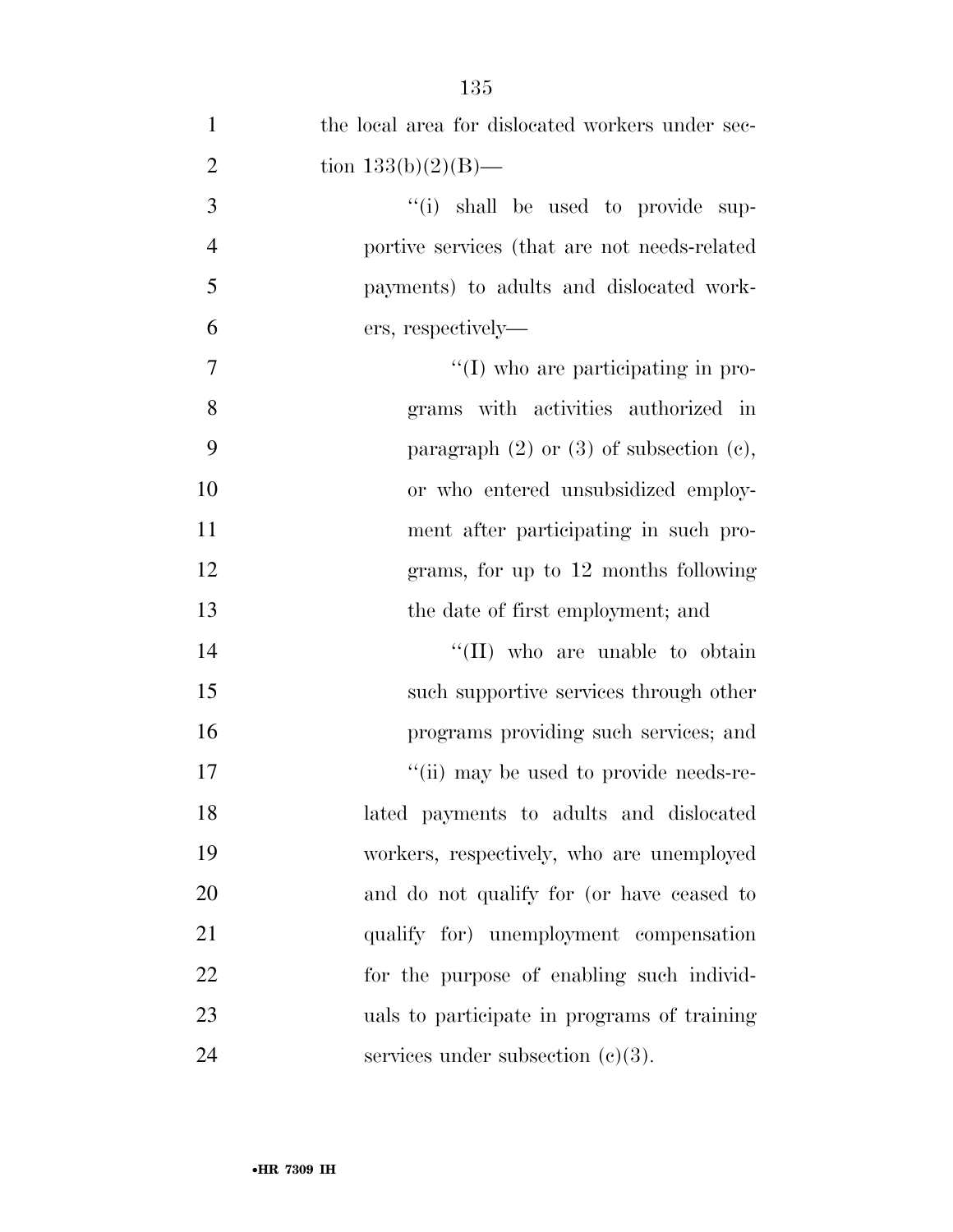| $\mathbf{1}$   | "(B) ADDITIONAL ELIGIBILITY REQUIRE-              |
|----------------|---------------------------------------------------|
| $\overline{2}$ | MENTS FOR NEEDS-RELATED PAYMENTS.-In              |
| 3              | addition to the requirements contained in sub-    |
| $\overline{4}$ | paragraph $(A)(ii)$ , a dislocated worker who has |
| 5              | ceased to qualify for unemployment compensa-      |
| 6              | tion may be eligible to receive needs-related     |
| 7              | payments under this paragraph only if such        |
| 8              | worker is enrolled in training services.          |
| 9              | "(C) LEVEL OF PAYMENTS.—The level of              |
| 10             | a needs-related payment made to a dislocated      |
| 11             | worker under this paragraph shall not exceed      |
| 12             | the greater of-                                   |
| 13             | "(i) the applicable level of unemploy-            |
| 14             | ment compensation; or                             |
| 15             | "(ii) if such worker did not qualify for          |
| 16             | unemployment compensation, an amount              |
| 17             | equal to 150 percent of the poverty line,         |
| 18             | for an equivalent period, which amount            |
| 19             | shall be adjusted to reflect changes in total     |
| 20             | family income.".                                  |
| 21             | (d) PERMISSIBLE LOCAL EMPLOYMENT AND TRAIN-       |
| 22             | ING ACTIVITIES.—                                  |
| 23             | (1) IN GENERAL.—Section $134(d)(1)(A)$<br>(29)    |
| 24             | U.S.C. $3174(d)(1)(A)$ is amended—                |
| 25             | $(A)$ in clause $(vii)$ —                         |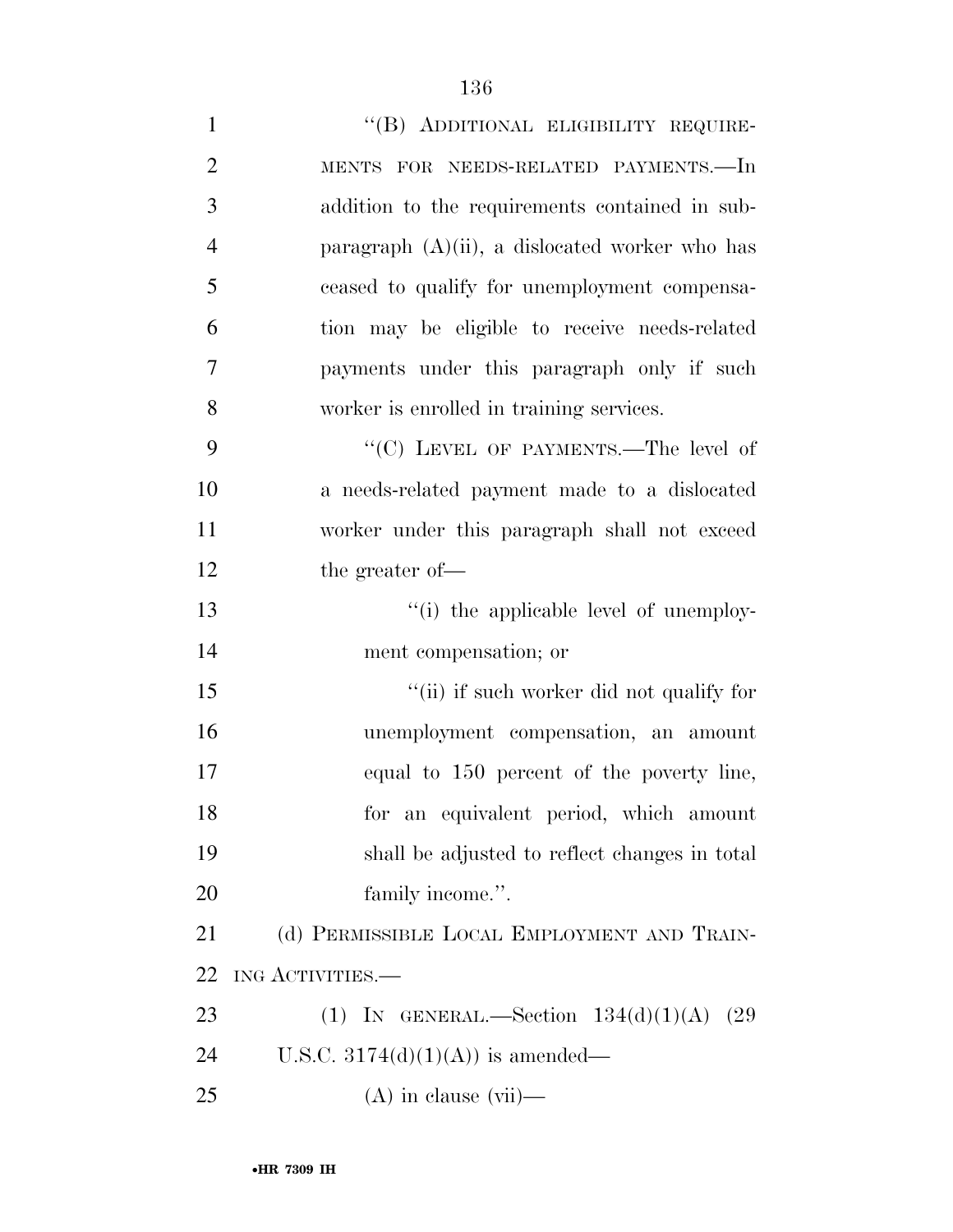| $\mathbf{1}$   | (i) by inserting "and" at the end of                 |
|----------------|------------------------------------------------------|
| $\overline{2}$ | subclause (III); and                                 |
| 3              | (ii) by adding at the end the fol-                   |
| $\overline{4}$ | lowing:                                              |
| 5              | $\lq\lq$ (IV) to strengthen, through pro-            |
| 6              | fessional development activities, the                |
| 7              | knowledge and capacity of staff to use               |
| 8              | the latest digital technologies, tools               |
| 9              | and strategies to equitably deliver                  |
| 10             | high quality services and outcomes for               |
| 11             | jobseekers, workers, and employers;";                |
| 12             | (B) in clause (viii), strike "displaced home-        |
| 13             | makers" and insert "displaced caregivers"; and       |
| 14             | (C) in clause $(ix)(II)(bb)$ , by inserting ",       |
| 15             | technical assistance in support of job quality,      |
| 16             | adoption of skills-based and equitable hiring        |
| 17             | practices," after "apprenticeship".                  |
| 18             | (2) INCUMBENT WORKER TRAINING PROGRAMS;              |
| 19             | TRANSITIONAL JOBS.—Section 134(d) (29 U.S.C.         |
| 20             | $3174(d)$ , as amended by this section, is further   |
| 21             | amended by striking paragraphs $(2)$ through $(5)$ , |
| 22             | and inserting the following:                         |
| 23             | (2)<br>INCUMBENT WORKER TRAINING<br>PRO-             |
| 24             | GRAMS.                                               |
| 25             | $``(A)$ IN GENERAL.—                                 |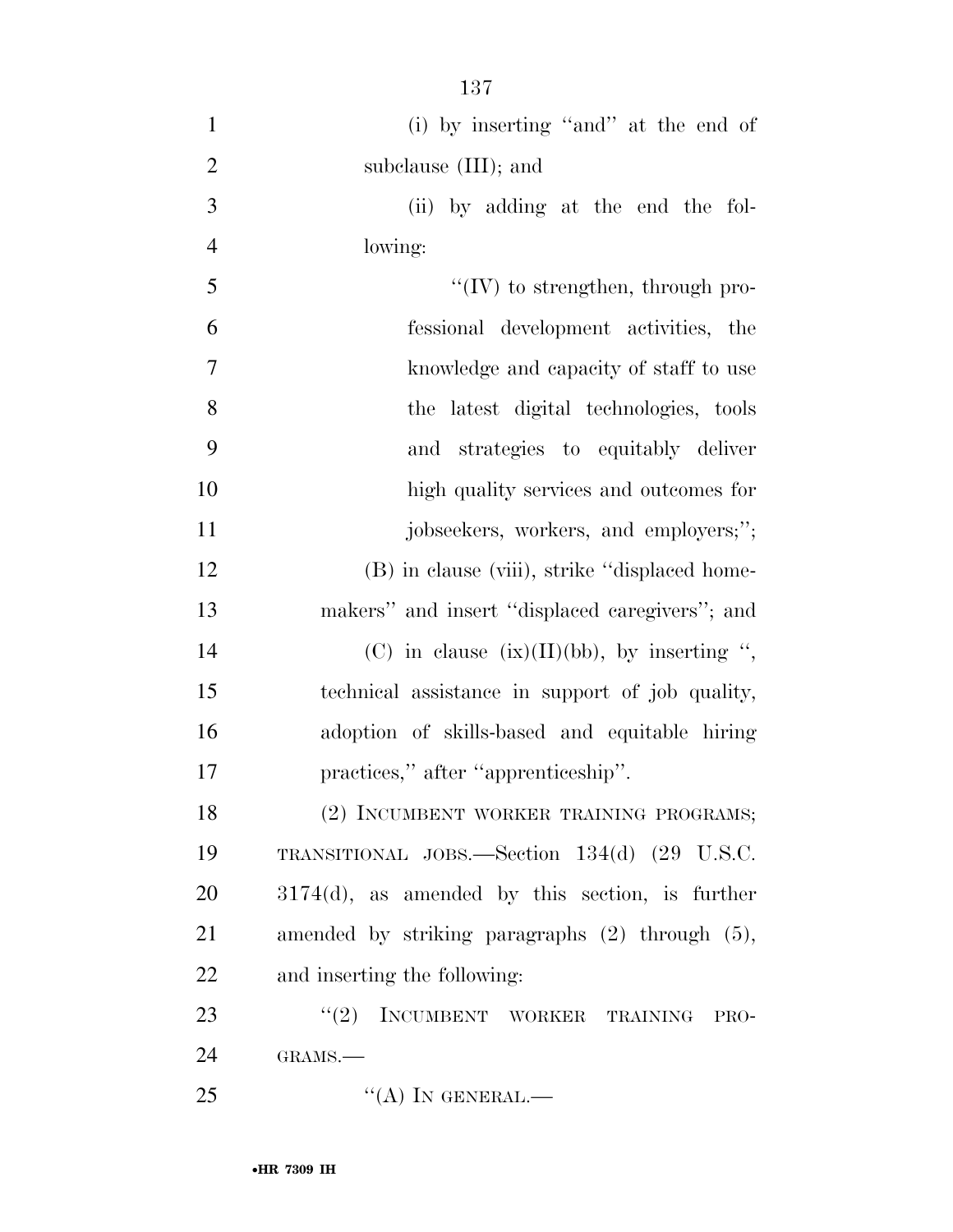| $\mathbf{1}$   | "(i) STANDARD RESERVATION<br>OF               |
|----------------|-----------------------------------------------|
| $\overline{2}$ | FUNDS.—The local board may reserve and        |
| 3              | use not more than 25 percent of the funds     |
| $\overline{4}$ | allocated to the local area involved under    |
| 5              | section $133(b)$ to pay for the Federal share |
| 6              | of the cost of providing training through a   |
| 7              | training program for incumbent workers,       |
| 8              | carried out in accordance with this para-     |
| 9              | graph.                                        |
| 10             | "(ii) INCREASE IN RESERVATION OF              |
| 11             | FUNDS.—The local board may increase           |
| 12             | such reservation of funds for a program       |
| 13             | year if the Governor determines that the      |
| 14             | training from such funds from the prior       |
| 15             | program year resulted in career pro-          |
| 16             | motions for workers receiving such training   |
| 17             | and created new job vacancies. For a pro-     |
| 18             | gram year for which the reservation of        |
| 19             | funds is increased, clause (i) shall be ap-   |
| 20             | plied by substituting $30$ percent for $25$   |
| 21             | percent'.                                     |
| 22             | "(iii) DETERMINATION OF ELIGI-                |
| 23             | BILITY.—In order for a local board to de-     |
| 24             | termine that an employer is eligible to re-   |

ceive funding under clause (i), the local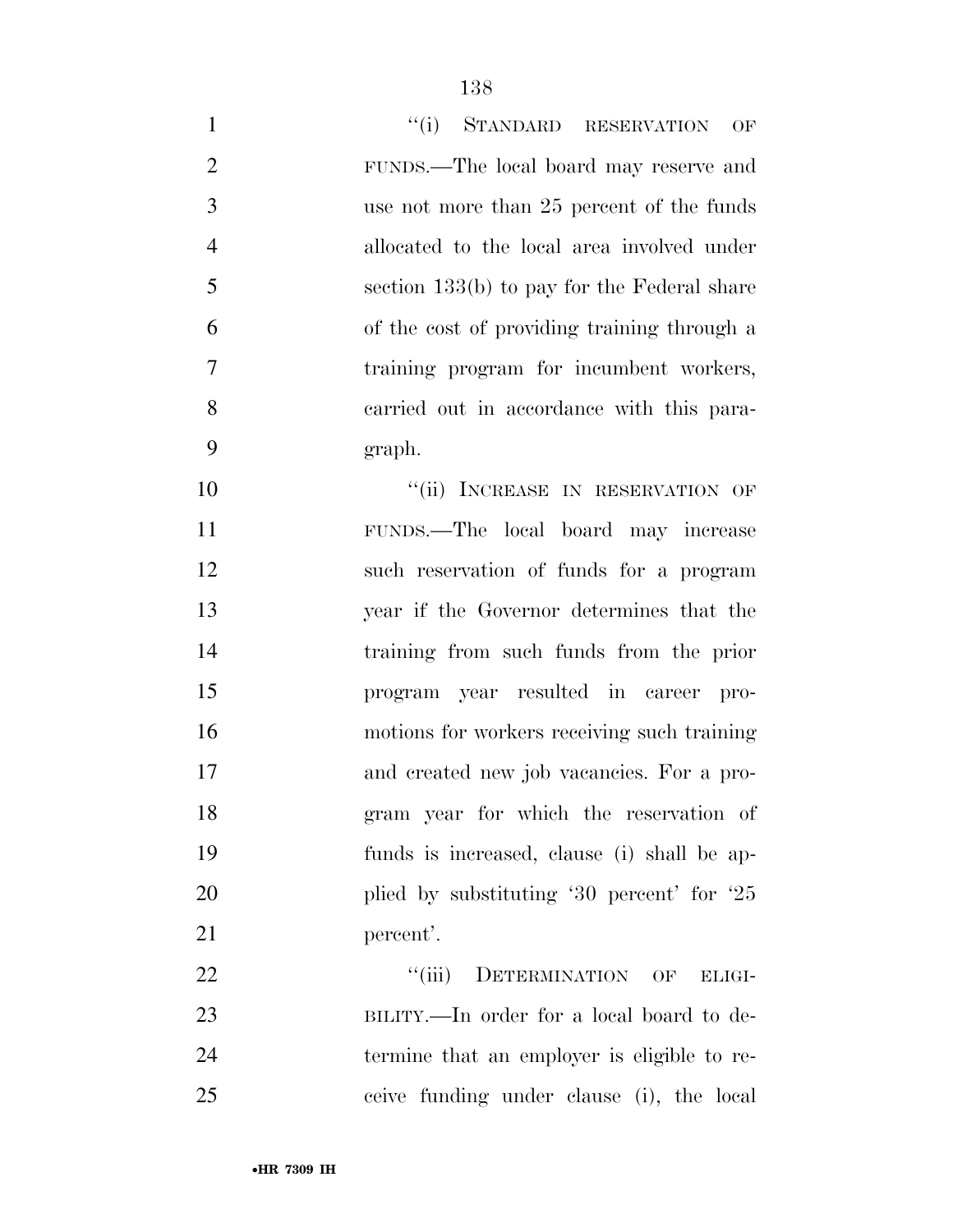- board shall take into account factors con-2 sisting of — ''(I) the basic indicators of job quality described in subsection 5 (e)(3)(H)(iv)(I);  $^{\prime\prime}$ (II) the characteristics of the participants in the program; 8 ''(III) the relationship of the training to the competitiveness of a participant and the employer; and 11  $\langle W \rangle$  such other factors as the 12 local board may determine to be ap- propriate, which may include the number of employees participating in 15 the training, and the existence of other training and advancement op- portunities provided by the employer. 18 "(iv) STATEWIDE IMPACT.—The Gov- ernor or State board involved may make recommendations to the local board for providing incumbent worker training that has statewide impact. 23 "'(B) TRAINING ACTIVITIES.—The training program for incumbent workers carried out
- under this paragraph shall be carried out by the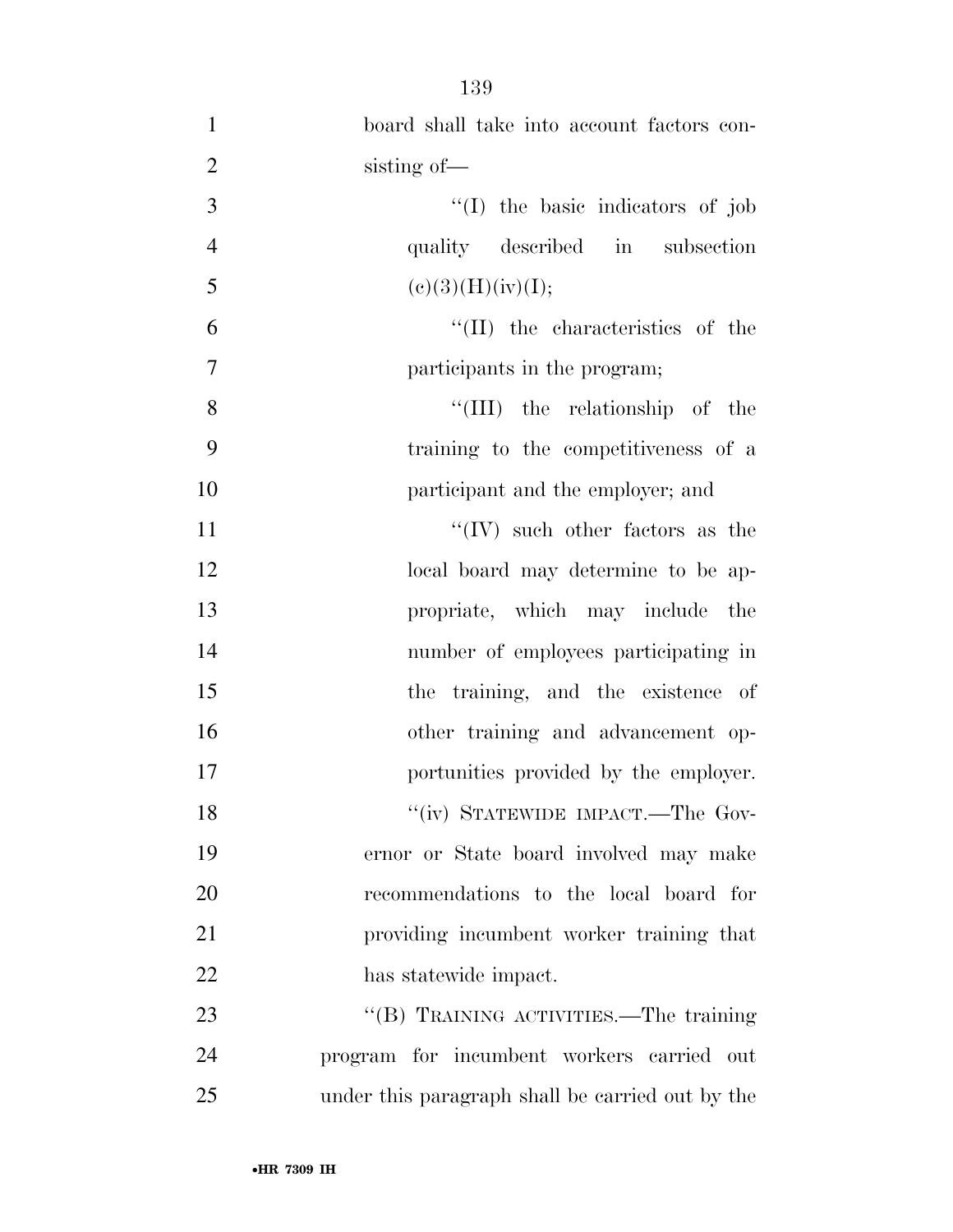local board in conjunction with the employers or groups of employers of such workers (which may include employers in partnership with other entities for the purposes of delivering training) for the purpose of assisting such workers in obtaining the skills necessary to re- tain employment or avert layoffs. 8 "(C) EMPLOYER PAYMENT OF NON-FED-

 ERAL SHARE.—Employers participating in the program carried out under this paragraph shall be required to pay for the non-Federal share of the cost of providing the training to incumbent workers of the employers.

14  $''(D)$  NON-FEDERAL SHARE.—

15 '(i) FACTORS.—Subject to clause (ii), 16 the local board shall establish the non-Fed- eral share of the cost of providing training through a training program for incumbent workers, by considering—

 $\frac{1}{20}$  The indicators of quality jobs 21 described in clause  $(e)(3)(H)(iv)$ ; and  $\text{``(II)}$  which indicators described 23 in clause  $(e)(3)(H)(iv)$  or how many of such indicators the employer cer-tifies will be met with respect to the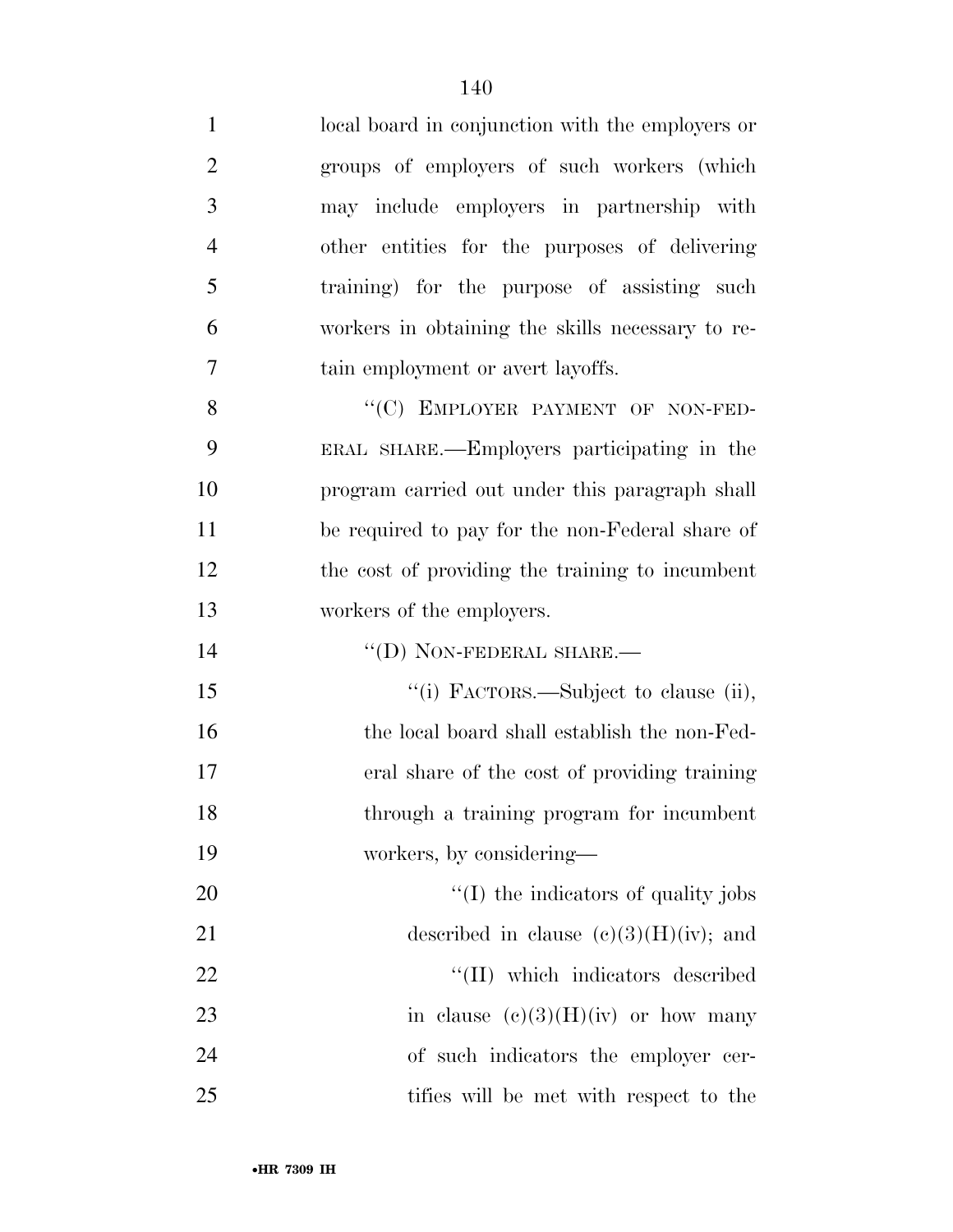| $\mathbf{1}$   | employment of incumbent workers              |
|----------------|----------------------------------------------|
| $\overline{2}$ | upon completion of training funded           |
| 3              | under this section.                          |
| $\overline{4}$ | "(ii) LIMITS.—The non-Federal share          |
| 5              | shall not be less than—                      |
| 6              | $\lq(1)$ 10 percent of the cost, for         |
| 7              | employers with not more than 50 em-          |
| 8              | ployees;                                     |
| 9              | "(II) 25 percent of the cost, for            |
| 10             | employers with more than 50 employ-          |
| 11             | ees but not more than 100 employees;         |
| 12             | and                                          |
| 13             | "(III) 50 percent of the cost, for           |
| 14             | employers with more than 100 em-             |
| 15             | ployees.                                     |
| 16             | "(iii) CALCULATION OF EMPLOYER               |
| 17             | SHARE.—The non-Federal share provided        |
| 18             | by an employer participating in the pro-     |
| 19             | gram may include the amount of the wages     |
| 20             | paid by the employer to a worker while the   |
| 21             | worker is attending a training program       |
| 22             | under this paragraph. The employer may       |
| 23             | provide the share in cash or in kind, fairly |
| 24             | evaluated.                                   |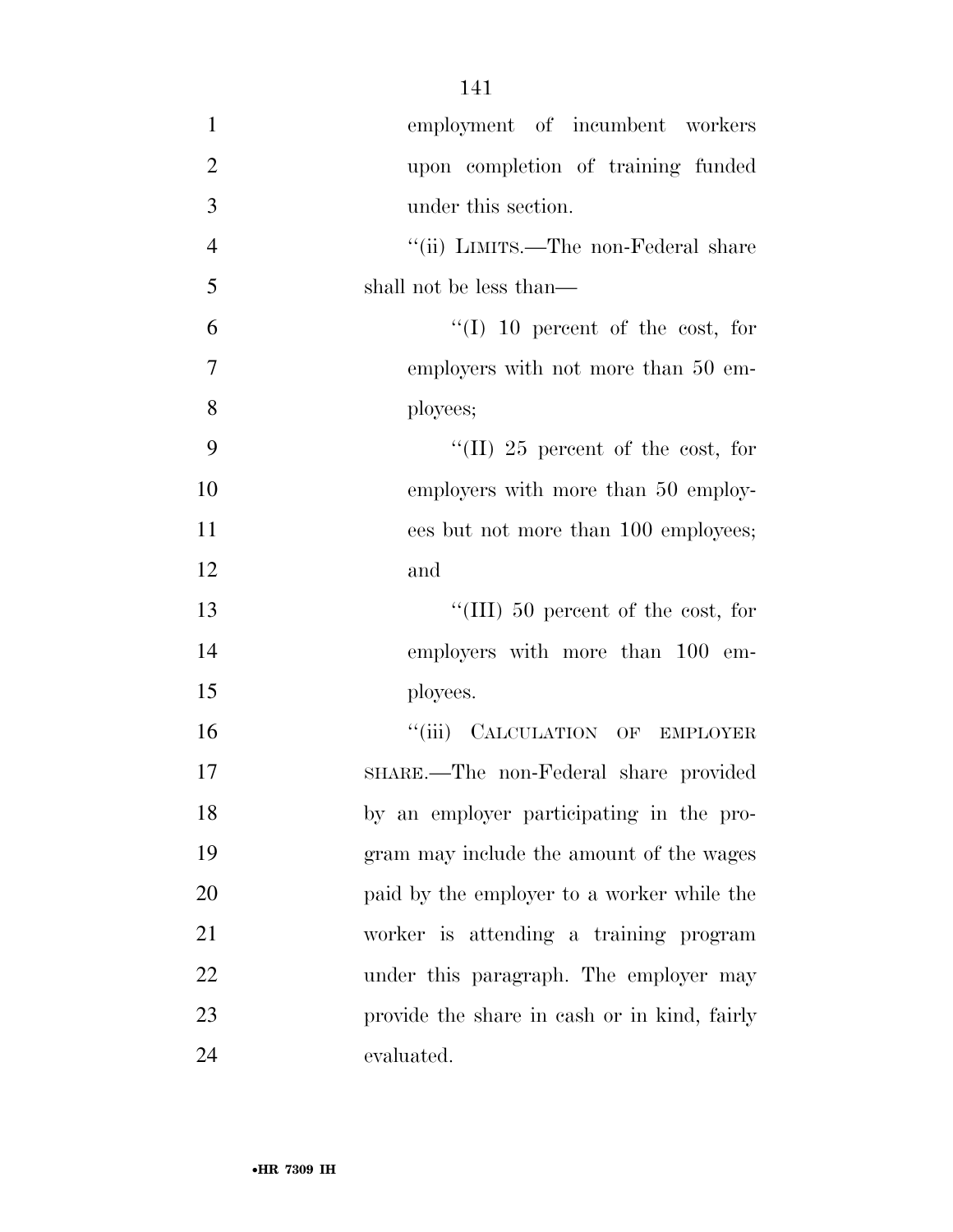1 ""(E) VERIFICATION BY ONE-STOP OPER- ATOR.—Upon completion of the incumbent worker training program funded under this sec- tion, the one-stop operator within a local area shall verify that the employer met the condi- tions that were certified to prior to receiving the Federal share of the training program's costs, consistent with this paragraph, according to a methodology determined by the Governor or local board. If such conditions were not met, the one-stop operator shall prohibit the em- ployer from receiving funds for incumbent worker training under this section for a period of 5 years.

 ''(3) TRANSITIONAL JOBS.—The local board may use not more than 40 percent of the funds allo- cated to the local area involved under section 133(b) 18 to provide transitional jobs under subsection  $(c)(3)$ that—

 $\text{``(A)}$  are time-limited work experiences that are subsidized and are in the public, pri- vate, employment social enterprise, or nonprofit sectors for individuals with barriers to employ- ment who are chronically unemployed or have an inconsistent work history;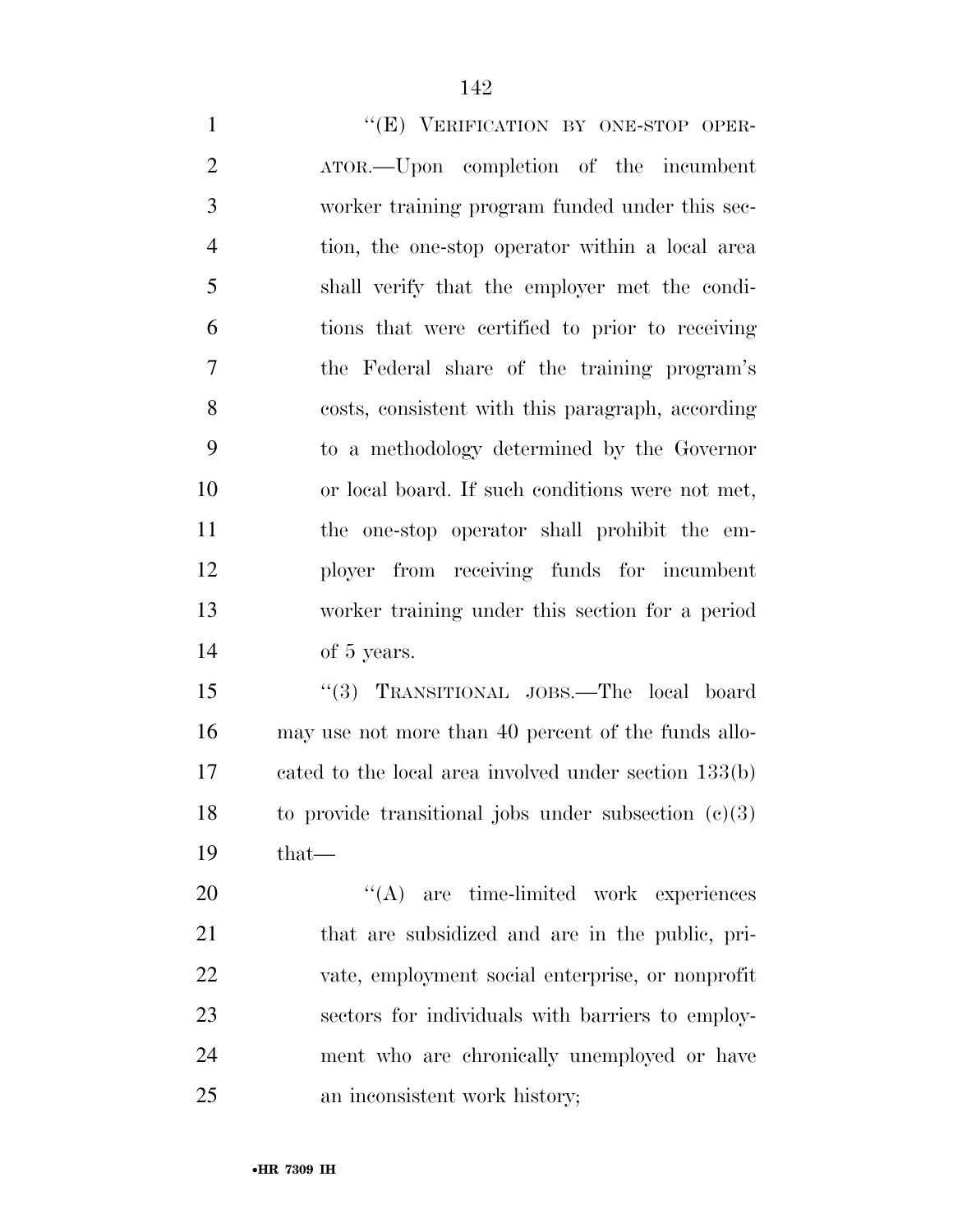| $\mathbf{1}$   | "(B) are combined with comprehensive em-                      |
|----------------|---------------------------------------------------------------|
| $\overline{2}$ | ployment and supportive services; and                         |
| 3              | $\cdot$ (C) are designed to assist the individuals            |
| $\overline{4}$ | described in subparagraph (A) to establish a                  |
| 5              | work history, demonstrate success in the work-                |
| 6              | place, and develop skills that lead to entry into             |
| 7              | and retention in unsubsidized employment.".                   |
| 8              | <b>CHAPTER 4-GENERAL WORKFORCE</b>                            |
| 9              | <b>INVESTMENT PROVISIONS</b>                                  |
| 10             | SEC. 251. AUTHORIZATION OF APPROPRIATIONS.                    |
| 11             | Section 136 (29 U.S.C. 3181) is amended to read as            |
| 12             | follows:                                                      |
| 13             | "SEC. 136. AUTHORIZATION OF APPROPRIATIONS.                   |
| 14             | "(a) YOUTH WORKFORCE INVESTMENT ACTIVI-                       |
| 15             | TIES.—There are authorized to be appropriated to carry        |
| 16             | the activities described in section<br>out<br>$127(a)$ ,      |
|                | 17 \$1,026,450,000 for fiscal year 2023, \$1,129,100,000 for  |
|                | 18 fiscal year 2024, \$1,242,000,000 for fiscal year 2025,    |
|                | 19 \$1,366,200,000 for fiscal year 2026, \$1,502,800,000 for  |
| 20             | fiscal year 2027, and $$1,653,100,000$ for fiscal year 2028.  |
| 21             | "(b) SUMMER AND YEAR-ROUND EMPLOYMENT AC-                     |
| 22             | TIVITIES—There are authorized to be appropriated to           |
| 23             | section 130, $$926,650,000$ for fiscal year 2023,             |
| 24             | $$1,019,300,000$ for fiscal year 2024, \$1,121,250,000 for    |
| 25             | fiscal year $2025$ , \$1,233,400,000 for fiscal year $2026$ , |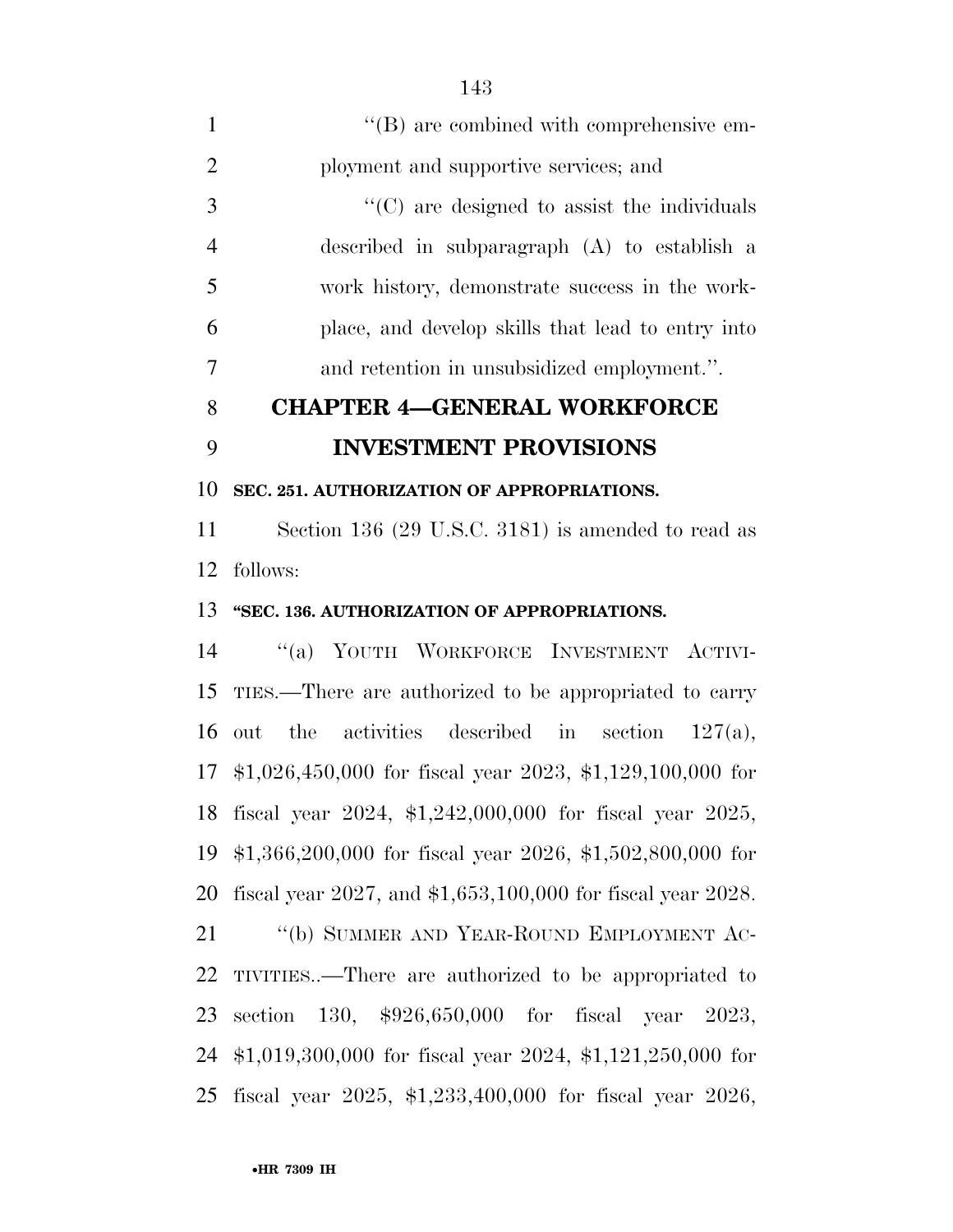\$1,356,750,000 for fiscal year 2027, and \$1,492,450,000 for fiscal year 2028.

 ''(c) ADULT EMPLOYMENT AND TRAINING ACTIVI- TIES.—There are authorized to be appropriated to carry 5 out the activities described in section  $132(a)(1)$ , \$1,555,600,000 for fiscal year 2023, \$1,711,200,000 for fiscal year 2024, \$1,882,300,000 for fiscal year 2025, \$2,070,500,000 for fiscal year 2026, \$2,277,600,000 for fiscal year 2027, and \$2,505,400,000 for fiscal year 2028. ''(d) DISLOCATED WORKER EMPLOYMENT AND TRAINING ACTIVITIES.—There are authorized to be ap- propriated to carry out the activities described in section 132(a)(2), \$2,486,300,000 for fiscal year 2023, \$2,734,900,000 for fiscal year 2024, \$3,008,400,000 for fiscal year 2025, \$3,309,200,000 for fiscal year 2026, \$3,640,100,000 for fiscal year 2027, and \$4,004,100,000 for fiscal year 2028.''.

## **Subtitle C—Job Corps**

**SEC. 261. AMENDMENTS RELATING TO JOB CORPS.** 

(a) DEFINITIONS.—

 (1) IN GENERAL.—Section 142 (29 U.S.C. 3192) is amended—

 (A) by amending paragraph (7) to read as follows: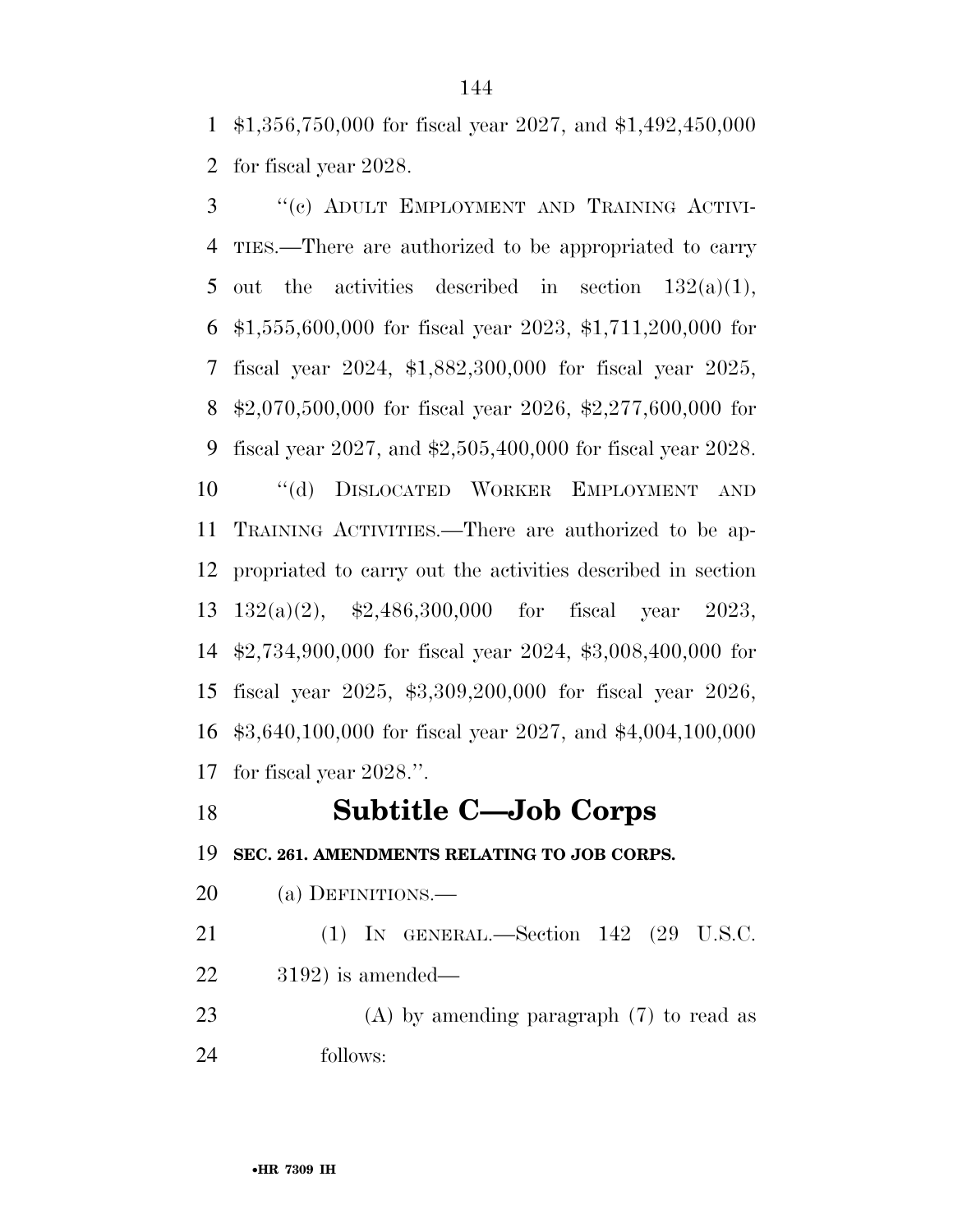| $\mathbf{1}$   | "(7) JOB CORPS CAMPUS.—The term 'Job                            |
|----------------|-----------------------------------------------------------------|
| $\overline{2}$ | Corps campus' means a campus run by an operator                 |
| 3              | selected by the Secretary pursuant to section 147,              |
| $\overline{4}$ | carrying out Job Corps activities."; and                        |
| 5              | (B) by adding at the end the following:                         |
| 6              | "(11) STATE.—The term 'State' has the mean-                     |
| 7              | ing given the term in section 3, except that such               |
| 8              | term also includes outlying areas (as defined in sec-           |
| 9              | tion $3)$ .".                                                   |
| 10             | (2) CONFORMING AMENDMENTS.—Subtitle C of                        |
| 11             | title I $(29 \text{ U.S.C. } 3191 \text{ et seq.})$ is amended— |
| 12             | (A) by striking "Job Corps center" each                         |
| 13             | place such term appears and inserting "Job                      |
| 14             | Corps campus"; and                                              |
| 15             | (B) by striking "Job Corps centers" each                        |
| 16             | place such term appears and inserting "Job                      |
| 17             | Corps campuses".                                                |
| 18             | (b) INDIVIDUALS ELIGIBLE FOR THE JOB CORPS.—                    |
| 19             | Section 144 (29 U.S.C. 3194) is amended—                        |
| 20             | $(1)$ in subsection $(a)$ —                                     |
| 21             | $(A)$ by amending paragraph $(1)$ to read as                    |
| 22             | follows:                                                        |
| 23             | $(1)$ not less than age 16 and not more than                    |
| 24             | age 24 on the date of enrollment, except that such              |
| 25             | maximum age limitation may be waived by the Sec-                |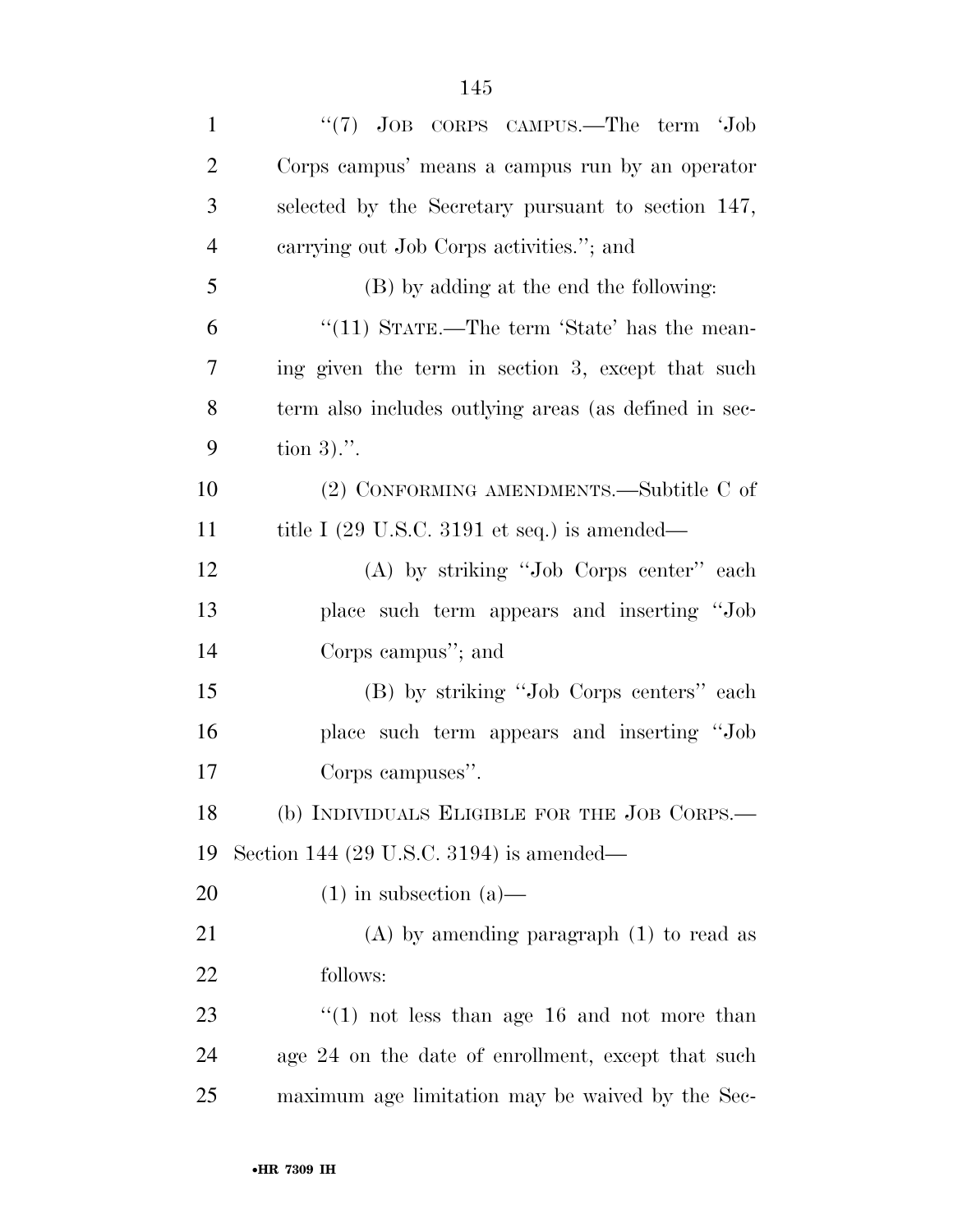| $\mathbf{1}$   | retary, in accordance with regulations of the Sec-     |
|----------------|--------------------------------------------------------|
| $\overline{2}$ | retary, up to age 28 in the case of an individual with |
| 3              | a disability or a justice-involved individual; and";   |
| $\overline{4}$ | $(B)$ by striking paragraph $(2)$ ; and                |
| 5              | (C) by redesignating paragraph (3) as                  |
| 6              | paragraph (2) and by amending such para-               |
| 7              | $graph$ —                                              |
| 8              | (i) in subparagraph $(A)$ , by striking                |
| 9              | "Basic skills deficient" and inserting "An             |
| 10             | individual with foundational skill needs";             |
| 11             | (ii) in subparagraph $(B)$ , by striking               |
| 12             | "A school dropout" and inserting "An op-               |
| 13             | portunity youth";                                      |
| 14             | (iii) in subparagraph $(D)$ , by inserting             |
| 15             | "or an individual who is pregnant" before              |
| 16             | the period;                                            |
| 17             | (iv) by adding at the end the fol-                     |
| 18             | lowing:                                                |
| 19             | " $(G)(i)$ A low-income individual as defined          |
| <b>20</b>      | in subsection $(h)(4)$ of section 402A of the          |
| 21             | Higher Education Amendments of 1992 (20                |
| 22             | U.S.C. $1070a-11$ as determined using proce-           |
| 23             | dures similar to those in subsection $402a(e)$ of      |
| 24             | such section; or                                       |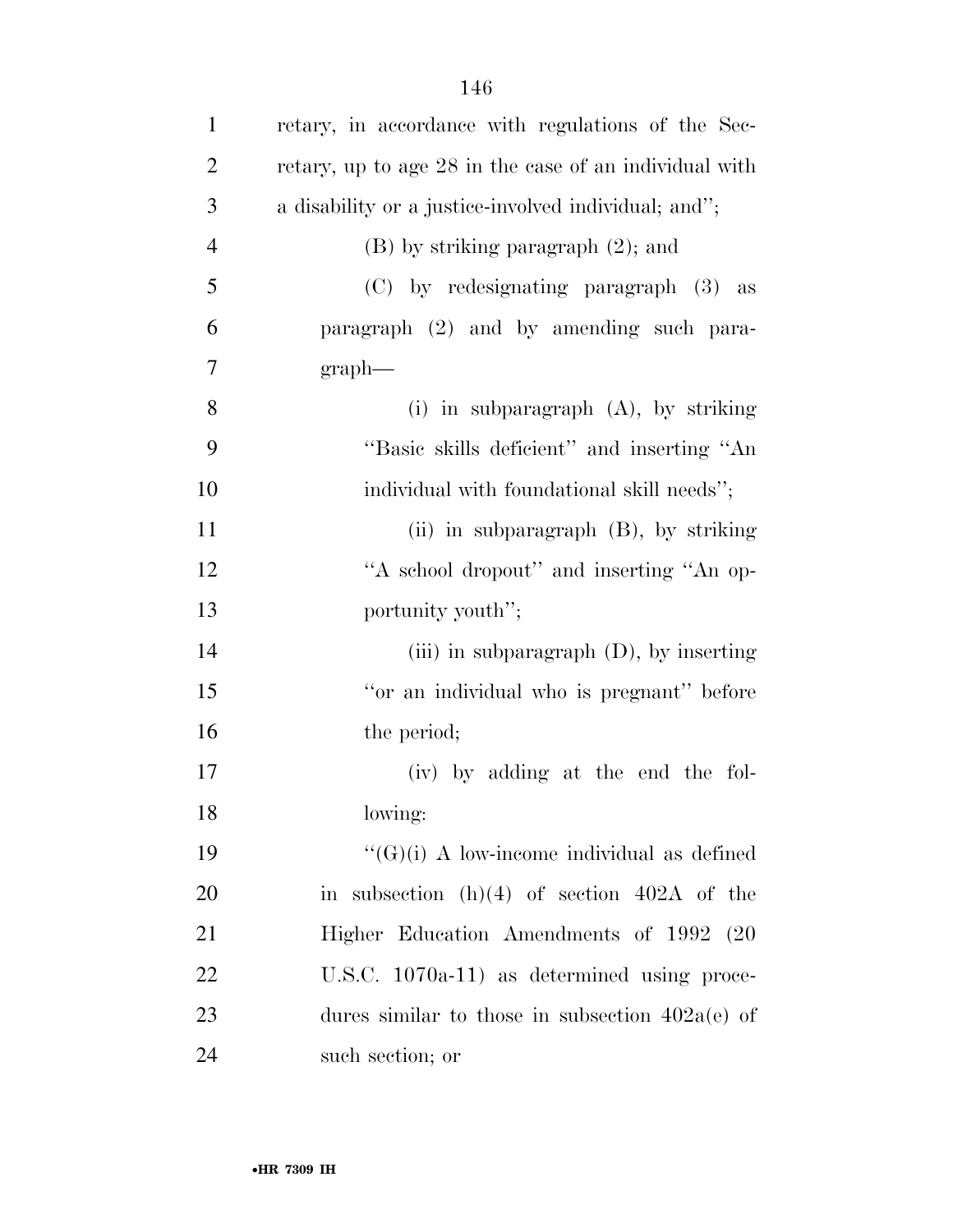| $\mathbf{1}$   | "(ii) a resident of a qualified opportunity                  |
|----------------|--------------------------------------------------------------|
| $\overline{2}$ | zone as defined in section $1400Z-1(a)$ of the               |
| 3              | Internal Revenue Code of 1986."; and                         |
| $\overline{4}$ | $(2)$ by amending subsection (b) to read as fol-             |
| 5              | lows:                                                        |
| 6              | "(b) SPECIAL RULE FOR VETERANS.—A veteran                    |
| 7              | shall be eligible to become an enrollee if the veteran meets |
| 8              | the requirements of subsection $(a)(1)$ .".                  |
| 9              | (c) RECRUITMENT, SCREENING, SELECTION, AND                   |
| 10             | ASSIGNMENT OF ENROLLEES.—Section 145(a)<br>(29)              |
| 11             | U.S.C. $3195(a)$ is amended—                                 |
| 12             | $(1)$ in paragraph $(2)$ —                                   |
| 13             | $(A)$ in subparagraph $(D)$ , by striking                    |
| 14             | "and" at the end;                                            |
| 15             | $(B)$ in subparagraph $(E)$ , by striking the                |
| 16             | period at the end and inserting "; and"; and                 |
| 17             | (C) by adding at the end the following:                      |
| 18             | $``(F)$ assist one-stop centers and other en-                |
| 19             | tities identified in paragraph (3) in developing             |
| 20             | joint applications for Job Corps, YouthBuild,                |
| 21             | and youth workforce investment activities under              |
| 22             | which an applicant may submit a single applica-              |
| 23             | tion for all such programs."; and                            |
| 24             | $(2)$ in paragraph $(5)$ , by striking the last sen-         |
| 25             | tence.                                                       |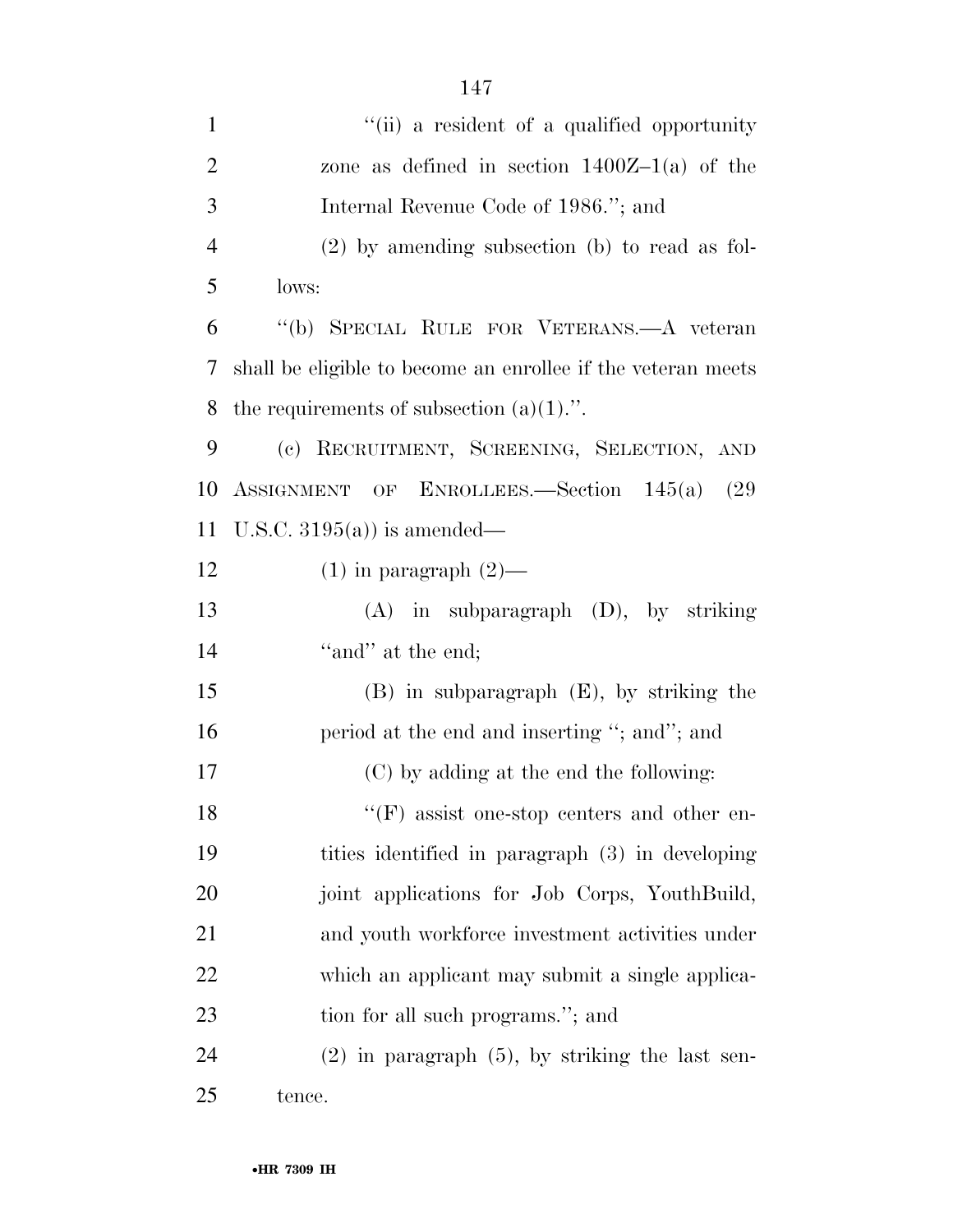| 1              | (d) JOB CORPS CAMPUSES.—Section 147 (29 U.S.C. |
|----------------|------------------------------------------------|
| $\overline{2}$ | $3197$ ) is amended—                           |
| 3              | $(1)$ in subsection $(a)$ —                    |
| $\overline{4}$ | (A) in paragraph $(2)$ —                       |
| 5              | (i) in subparagraph $(A)$ , by inserting       |
| 6              | at the end the following: "Such award shall    |
| 7              | be based upon best value and fair and rea-     |
| 8              | sonable pricing."; and                         |
| 9              | (ii) by amending subparagraph $(B)$ to         |
| 10             | read as follows:                               |
| 11             | "(B) CONSIDERATIONS.—                          |
| 12             | "(i) STUDENT OUTCOMES.—In select-              |
| 13             | ing an entity to operate a Job Corps cam-      |
| 14             | pus, the Secretary shall consider a numeric    |
| 15             | metric of recent past effectiveness of the     |
| 16             | entity in assisting opportunity youth to       |
| 17             | connect to the workforce, to be calculated     |
| 18             | based on data regarding—                       |
| 19             | $\lq\lq$ the percentage of students            |
| 20             | served by the entity who were in edu-          |
| 21             | cation or training activities, or in un-       |
| 22             | subsidized employment, during the              |
| 23             | second quarter after exit from the rel-        |
| 24             | evant program;                                 |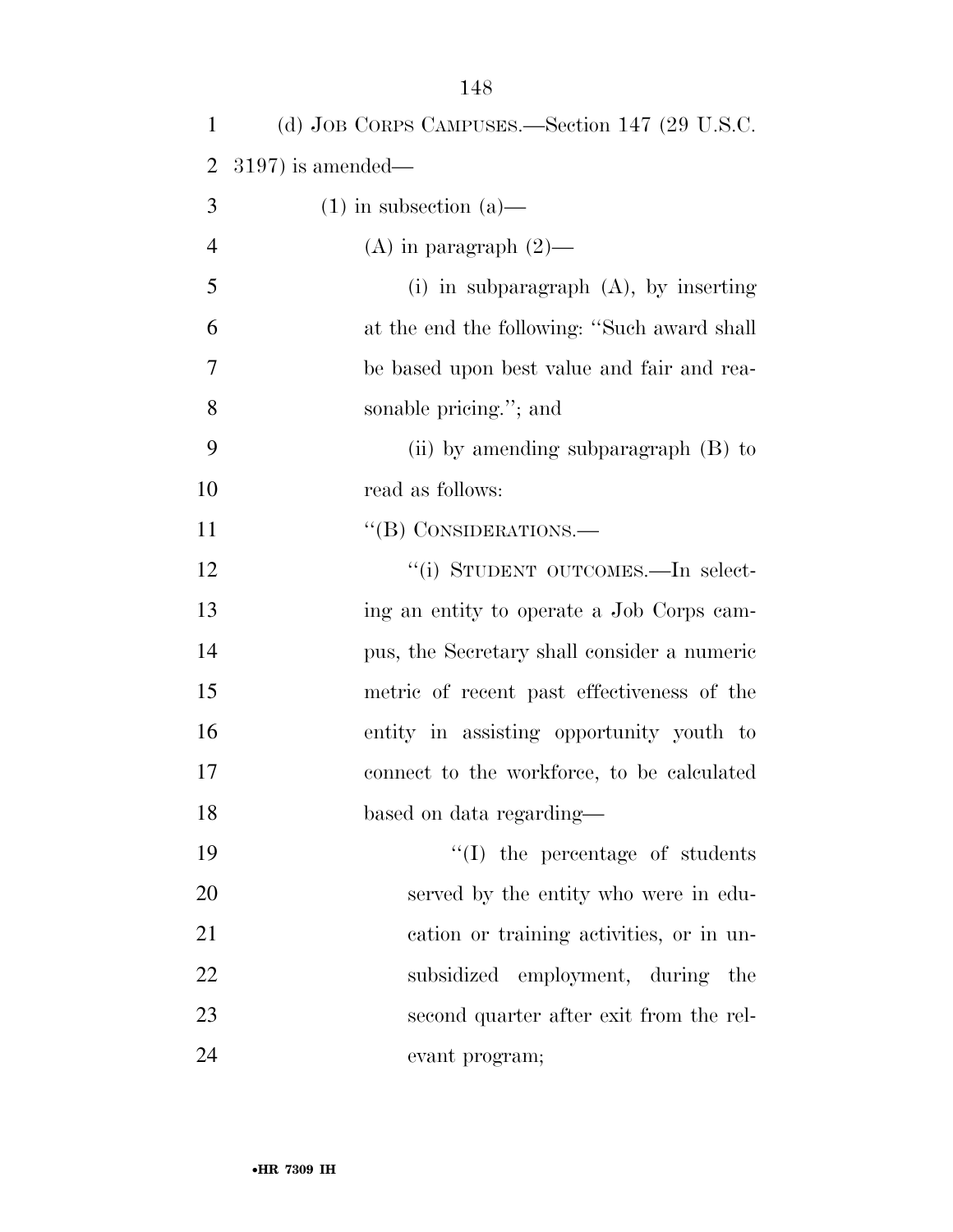| $\mathbf{1}$   | $\lq\lq$ (II) the percentage of students |
|----------------|------------------------------------------|
| $\overline{2}$ | served by the entity who were in edu-    |
| 3              | cation or training activities, or in un- |
| $\overline{4}$ | subsidized employment, during the        |
| 5              | fourth quarter after exit from the rel-  |
| 6              | evant program;                           |
| $\tau$         | "(III) the median earnings of            |
| 8              | students served by the entity who        |
| 9              | were in unsubsidized employment dur-     |
| 10             | ing the second quarter after exit from   |
| 11             | the relevant program;                    |
| 12             | $\lq\lq$ (IV) the percentage of students |
| 13             | served by the entity who obtained a      |
| 14             | recognized postsecondary credential,     |
| 15             | or a secondary school diploma or its     |
| 16             | recognized equivalent, during partici-   |
| 17             | pation in or within 1 year after exit    |
| 18             | from the relevant program;               |
| 19             | $\lq\lq(V)$ expected levels of perform-  |
| 20             | established<br>under<br>section<br>ance  |
| 21             | $159(c)(2)$ or similar metrics for re-   |
| 22             | cruitment of eligible youth for rel-     |
| 23             | evant contracts or grants.               |
| 24             | "(ii) MARKET DEVELOPMENT.-               |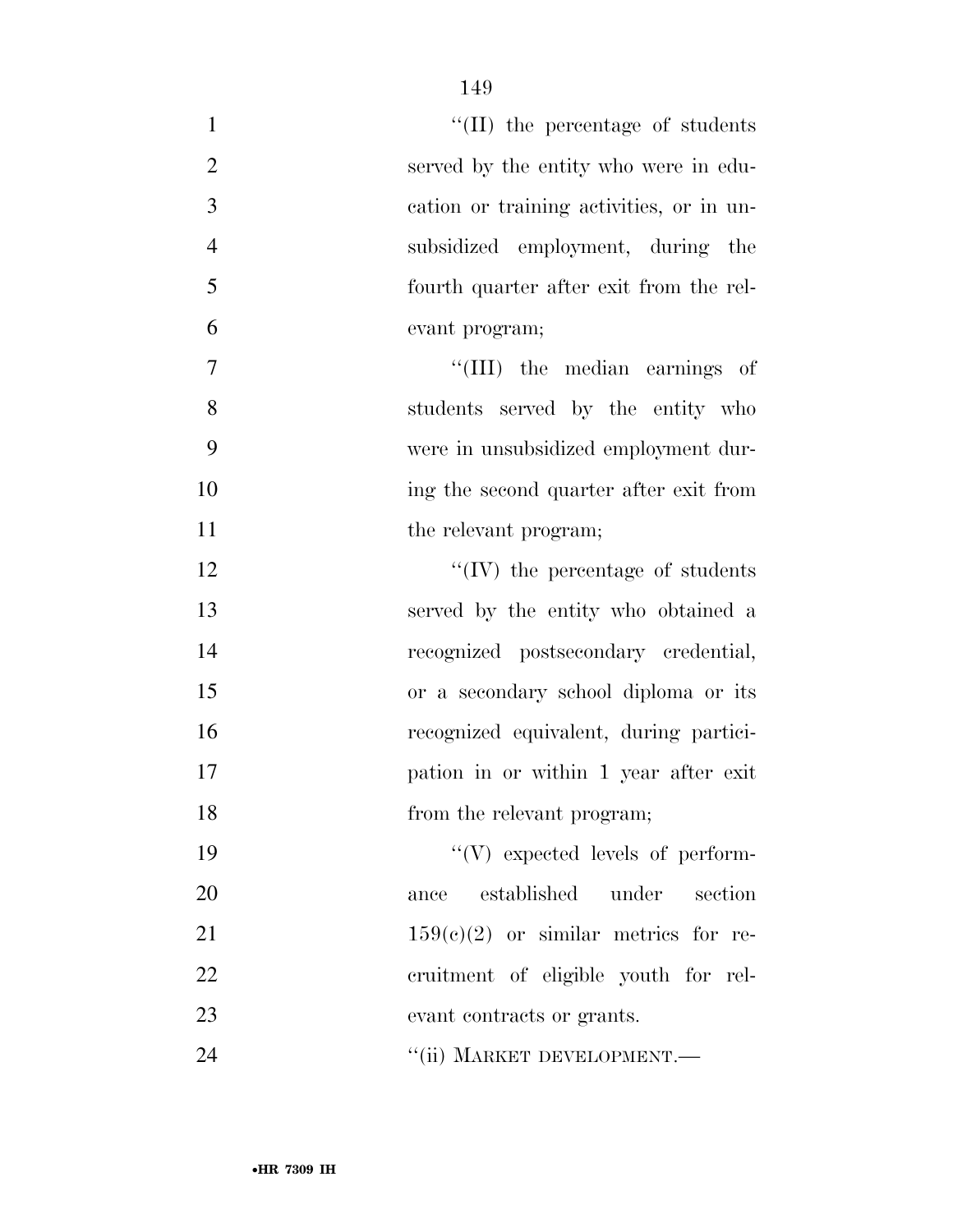| $\mathbf{1}$   | "(I) MENTOR-PROTÉGÉ PRO-                   |
|----------------|--------------------------------------------|
| $\overline{c}$ | GRAM.—The Secretary shall carry out        |
| 3              | a mentor-protégé program in accord-        |
| $\overline{4}$ | ance with section 45 of the Small          |
| 5              | Business Act (15 U.S.C. 657r) with         |
| 6              | respect to Job Corps campus oper-          |
| $\overline{7}$ | ations.                                    |
| 8              | $``(II)$ PAST-PERFORMANCE.—The             |
| 9              | Secretary shall publish comparable al-     |
| 10             | ternative metrics for entities without     |
| 11             | previous experience in Job Corps cam-      |
| 12             | pus operations to demonstrate their        |
| 13             | past effectiveness in accordance with      |
| 14             | the requirements of clause (i)."; and      |
| 15             | $(B)$ in paragraph $(3)$ —                 |
| 16             | (i) in subparagraph $(A)$ , by inserting   |
| 17             | "high-skill, high-wage, or" before "in-de- |
| 18             | mand";                                     |
| 19             | (ii) in subparagraph (C), by striking      |
| 20             | "Workforce Investment Act of 1998" and     |
| 21             | inserting "Workforce Innovation and Op-    |
| 22             | portunity Act";                            |
| 23             | (iii) by redesignating subparagraph        |
| 24             | $(K)$ as subparagraph $(L)$ ; and          |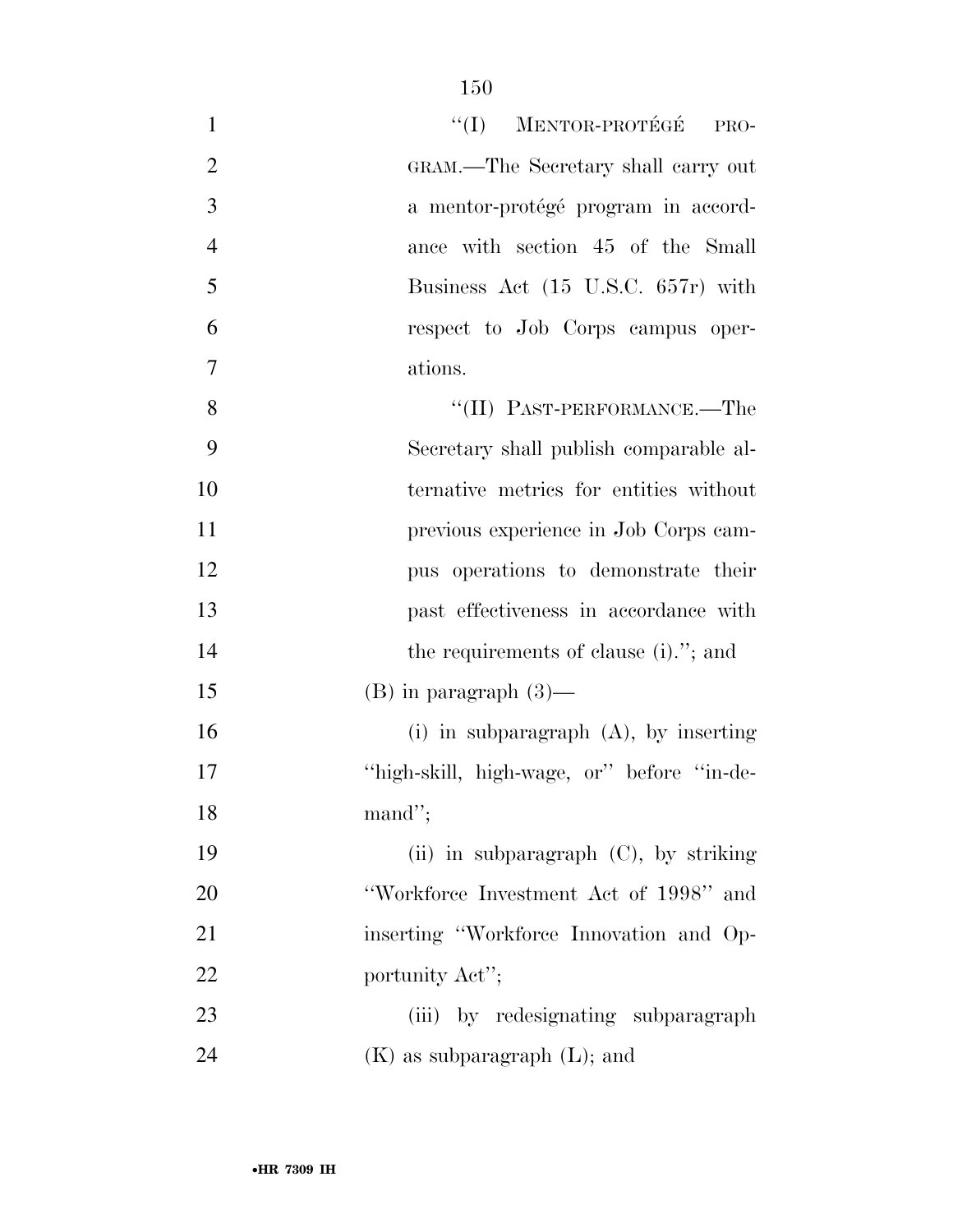| $\mathbf{1}$   | (iv) by inserting after subparagraph                    |
|----------------|---------------------------------------------------------|
| $\overline{2}$ | $(J)$ the following:                                    |
| 3              | "(K) A description of the entity's ability to           |
| $\overline{4}$ | demonstrate a record of successfully operating          |
| 5              | a safe learning and residential environment for         |
| 6              | opportunity youth.";                                    |
| 7              | $(2)$ in subsection (b), by striking paragraphs         |
| 8              | $(2)$ and $(3)$ and inserting the following:            |
| 9              | "(2) HIGH PERFORMANCE.—An entity shall be               |
| 10             | considered to be an operator of a high-performing       |
| 11             | campus if the Job Corps campus operated by the en-      |
| 12             | tity was ranked among the top 25 percent of Job         |
| 13             | Corps campuses, excluding Civilian Conservation         |
| 14             | Centers described in subsection (d), for the two most   |
| 15             | recent preceding program years.";                       |
| 16             | $(3)$ in subsection $(d)$ , by adding at the end the    |
| 17             | following:                                              |
| 18             | "(4) DIRECT HIRE AUTHORITY.—The Secretary               |
| 19             | of Agriculture may appoint, without regard to the       |
| 20             | provisions of subchapter I of chapter 33 of title $5$ , |
| 21             | United States Code (other than sections 3303 and        |
| 22             | 3328 of such title), a graduate of a Civilian Con-      |
| 23             | servation Center who successfully completed a train-    |
| 24             | ing program focused on forestry, wildland fire-         |
| 25             | fighting, or another topic relating to the mission of   |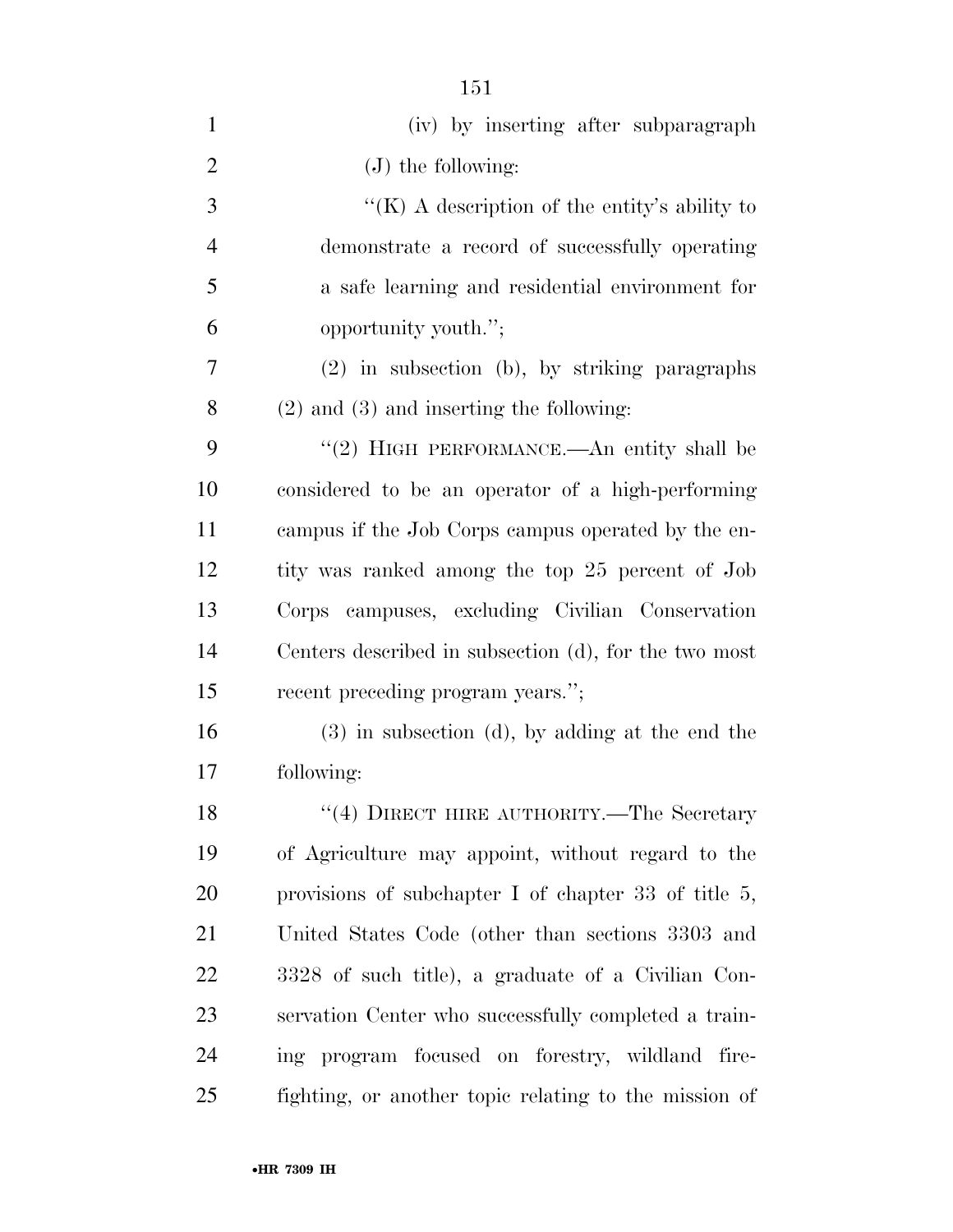| $\mathbf{1}$   | the Forest Service directly to a position with the De-     |
|----------------|------------------------------------------------------------|
| $\overline{2}$ | partment of Agriculture, Forest Service, for which         |
| 3              | the candidate meets Office of Personnel Manage-            |
| $\overline{4}$ | ment qualification standards.";                            |
| 5              | $(4)$ in subsection $(f)$ , by striking "2-year" and       |
| 6              | inserting "4-year";                                        |
| 7              | $(5)$ in subsection $(g)(1)$ , by striking "the pre-       |
| 8              | eeding year for which information is available" and        |
| 9              | all that follows through the end and inserting "the        |
| 10             | preceding year for which information is available,         |
| 11             | such campus has been ranked in the lowest 10 per-          |
| 12             | cent of Job Corps campuses.".                              |
| 13             | (e) PROGRAM ACTIVITIES.—Section $148(a)$ (29)              |
| 14             | U.S.C. $3198(a)$ is amended, in the subsection heading,    |
| 15             | by inserting "Academic" before "Activities".               |
| 16             | (f) SUPPORT.—Section $150$ (29 U.S.C. 3200) is             |
| 17             | amended—                                                   |
| 18             | $(1)$ in subsection (c), by striking "3 months"            |
| 19             | and inserting "12 months"; and                             |
| 20             | $(2)$ by adding at the end the following:                  |
| 21             | "(d) PERIOD OF TRANSITION.—Notwithstanding the             |
| <u>22</u>      | requirements of section $146(b)$ , Job Corps graduates may |
| 23             | remain enrolled and a resident of a Job Corps campus       |
| 24             | for not more than 1 month after graduation, subject to     |
| 25             | approval by the director of the Job Corps Campus, in       |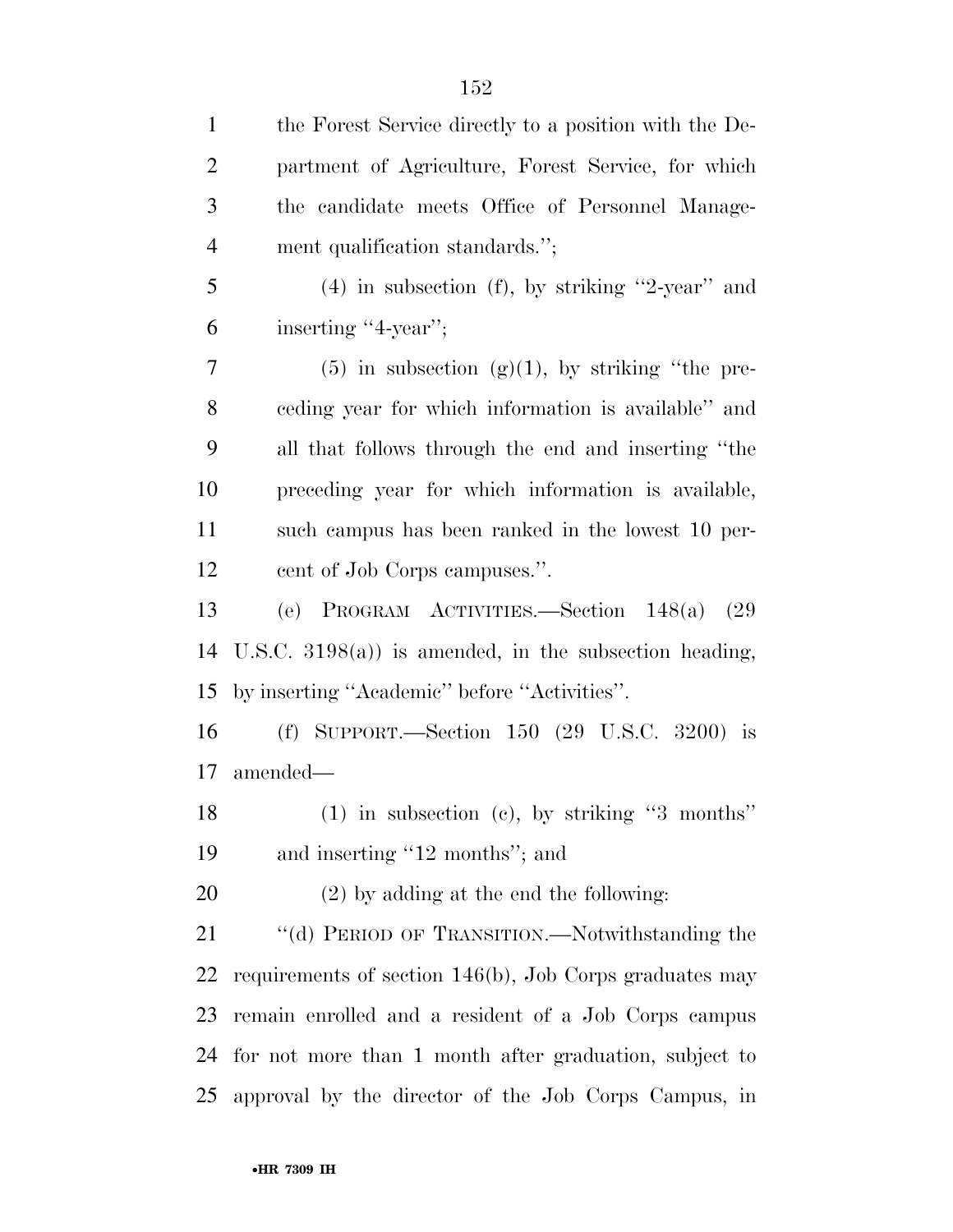order to facilitate their transition into independent living and employment.''.

 (g) OPERATIONS.—Section 151 (29 U.S.C. 3201) is amended to read as follows:

## **''SEC. 151. OPERATIONS.**

"(a) OPERATING PLAN.—

7 "(1) In GENERAL.—The provisions of the con- tract between the Secretary and an entity selected to operate a Job Corps campus shall, including any subsequent modifications to such contract, serve as an operating plan for the Job Corps campus.

12 "(2) FEDERAL CHANGES TO OPERATING PLAN.—The Secretary may require the operator to submit additional information, as the Secretary deems necessary for compliance with any relevant regulations, which shall be considered part of the op-erating plan.

18 ''(3) AVAILABILITY.—The Secretary shall make the operating plan described in paragraphs (1) and (2), excluding any proprietary information, available on a publicly accessible website.

 ''(b) LOCAL AUTHORITIES.—Subject to the limita- tions of their approved budgets, the operators of Job Corps campuses shall have the authority, without prior ap-proval from the Secretary, to—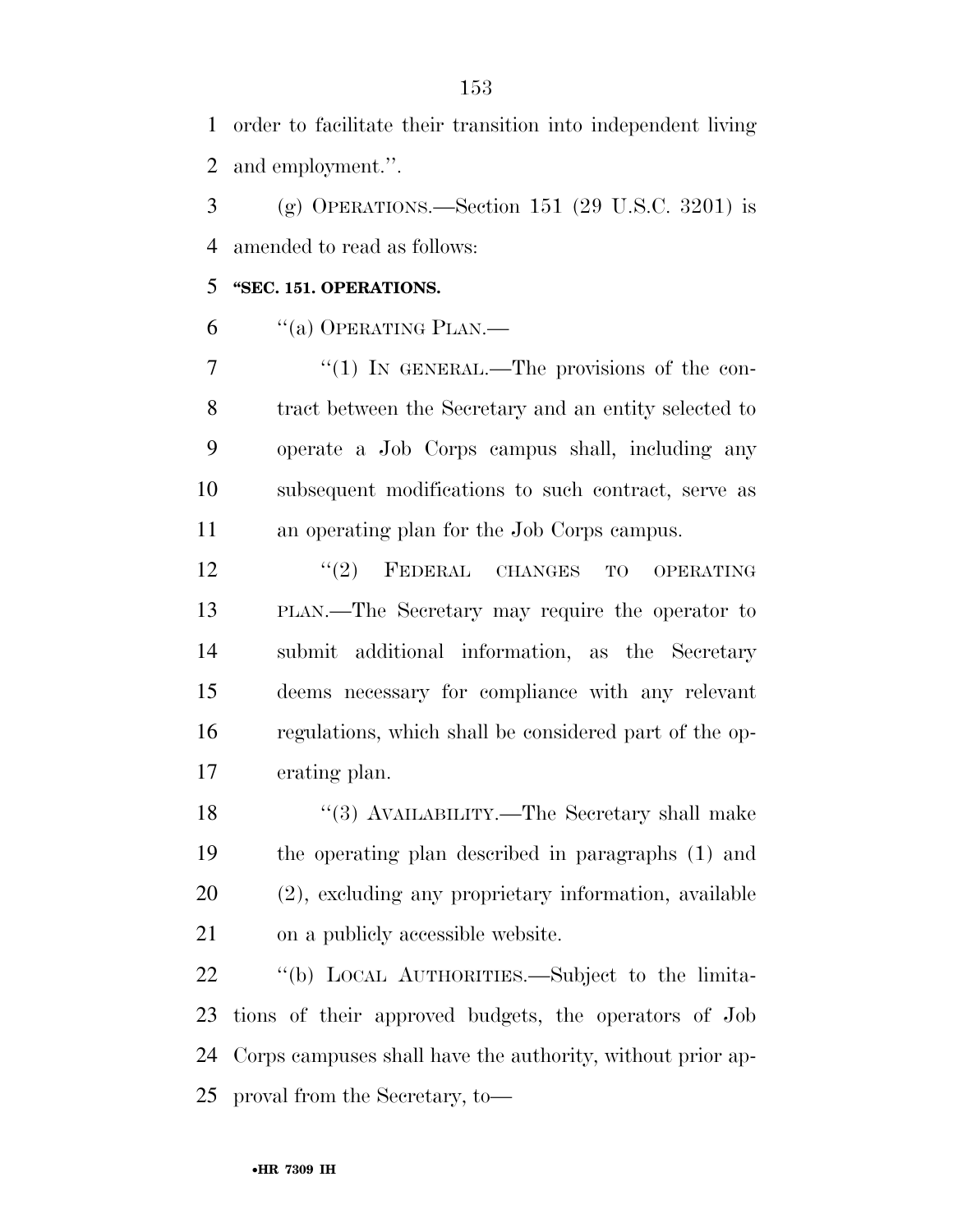| $\mathbf{1}$   | $f'(1)$ hire staff and invest in staff professional       |
|----------------|-----------------------------------------------------------|
| $\overline{2}$ | development;                                              |
| 3              | $"(2)$ enter into agreements with local partners,         |
| $\overline{4}$ | such as secondary and postsecondary schools or em-        |
| 5              | ployers; and                                              |
| 6              | "(3) engage with and educate stakeholders                 |
| 7              | about Job Corps operations and activities.".              |
| 8              | (h) STANDARDS OF CONDUCT.—Section 152 (29)                |
| 9              | U.S.C. $3202$ ) is amended—                               |
| 10             | $(1)$ in subsection $(a)$ , by striking the second        |
| 11             | sentence;                                                 |
| 12             | $(2)$ by amending subsection (b) to read as fol-          |
| 13             | lows:                                                     |
| 14             | "(b) BEHAVIORAL MANAGEMENT PLAN.—                         |
| 15             | "(1) IN GENERAL.—As part of the operating                 |
| 16             | plan defined in section $151(a)$ , the director of each   |
| 17             | Job Corps campus shall develop and implement a be-        |
| 18             | havioral management plan, subject to the approval         |
| 19             | of the Secretary. Such plan shall include student         |
| 20             | standards of conduct, positive behavioral interven-       |
| 21             | tions and supports, and multi-tier disciplinary sys-      |
| 22             | tems.                                                     |
| 23             | DISCIPLINARY MEASURES<br>(2)<br><b>AND</b><br><b>DRUG</b> |
| 24             | TESTING.                                                  |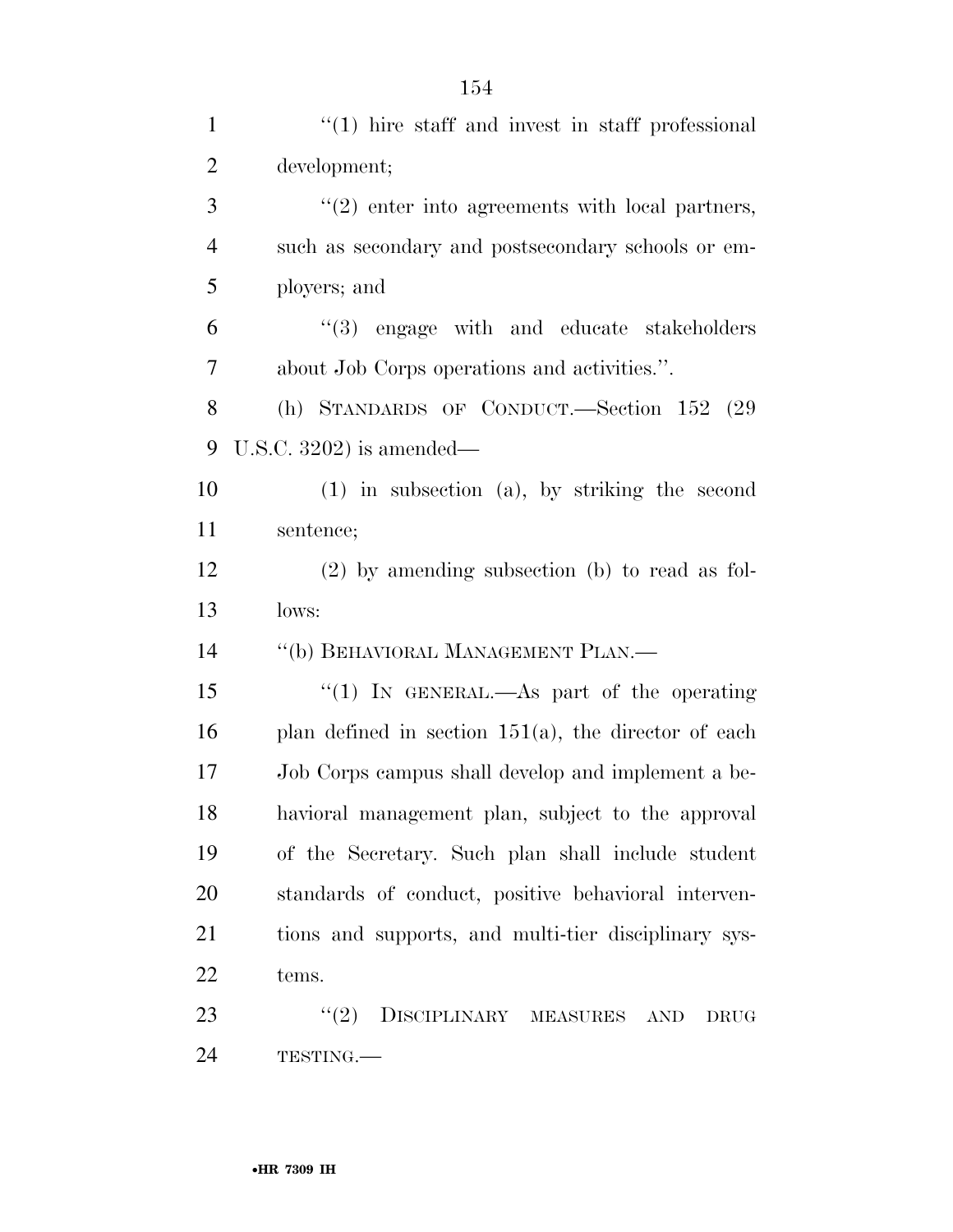1 "(A) DISCIPLINARY MEASURES.—To pro- mote the proper behavioral standards in the Job Corps, the director of each Job Corps cam- pus shall, consistent with the applicable behav- ioral management plan described in paragraph (1), have the authority to take appropriate dis- ciplinary measures against enrollees if such di- rector determines that an enrollee has com- mitted a violation of the standards of conduct. The director shall adopt a zero tolerance policy for an act of violence or a credible threat of vio- lence that seriously endangers the safety of stu- dents, staff, or the local community and for ille- gal activity on the campus. 15 "(B) DRUG TESTING.—The Secretary shall require drug testing of all enrollees for con-

 trolled substances, as set forth in section 102 of 18 the Controlled Substances Act (21 U.S.C. 802), in accordance with procedures prescribed by the 20 Secretary under section 145(a).

21 ""(C) DEFINITIONS.—In this paragraph: 22 "(i) CONTROLLED SUBSTANCE.—The term 'controlled substance' has the mean-ing given the term in section 102 of the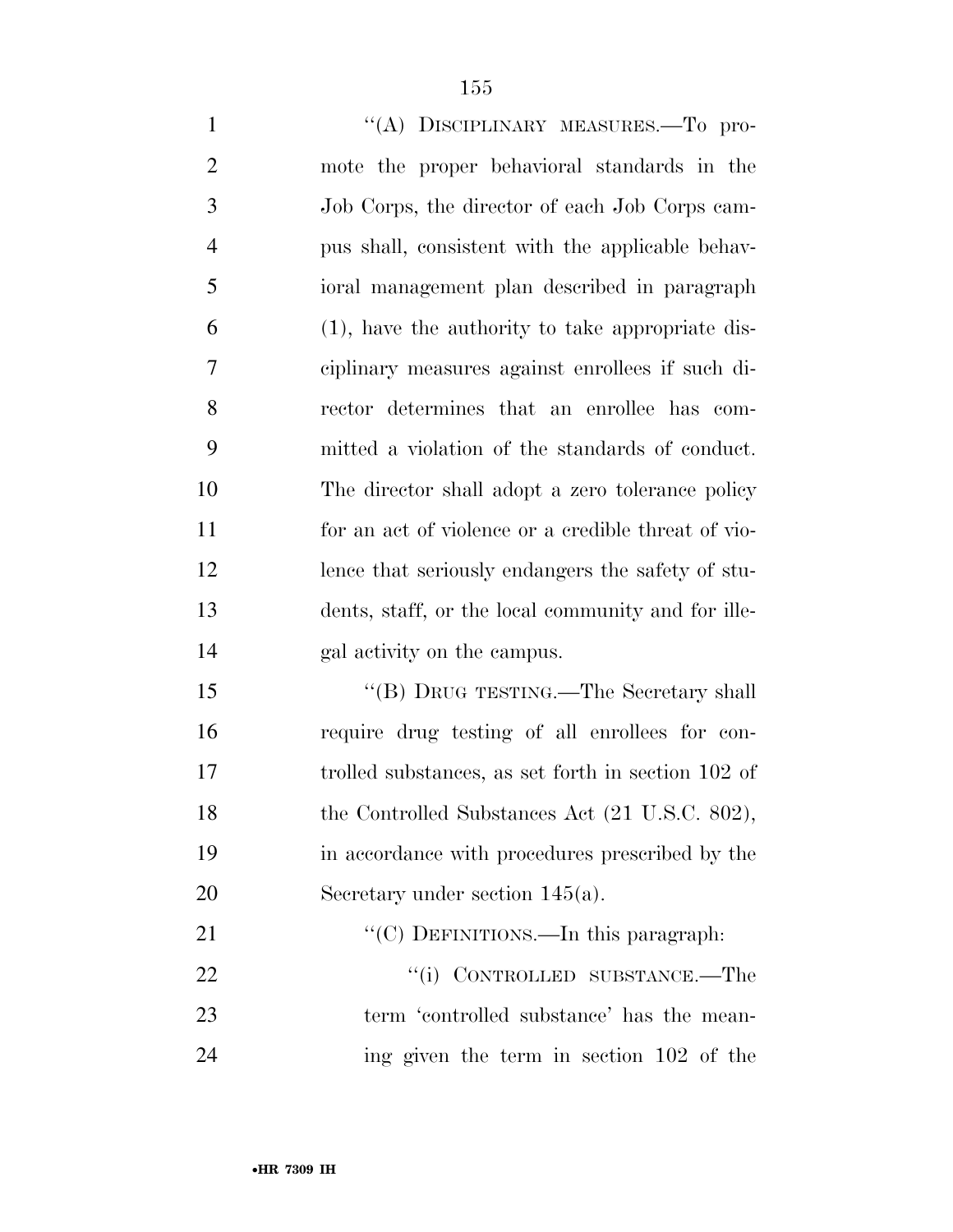Controlled Substances Act (21 U.S.C. 802).

3 "(ii) ZERO TOLERANCE POLICY.—The term 'zero tolerance policy' means a policy under which an enrollee shall be automati- cally dismissed from the Job Corps after a determination by the director that the en- rollee has carried out an act of violence that seriously endangers the safety of stu- dents, staff, or the local community or en- gaged in an illegal activity on the campus. ''(3) ADVISORY GROUP.—The Secretary shall periodically convene an advisory group of Job Corps operators and service providers and subject matter experts to review the reporting data collected under paragraph (5) and provide recommendations for Job Corps behavioral management plans based on evi- dence-based research regarding effective and equi-table behavioral policies.

20 "(4) LAW ENFORCEMENT AGREEMENTS.—The directors of each Job Corps campus shall enter into an agreement with the relevant local law enforce- ment agency of jurisdiction regarding the procedures for reporting and investigating potentially illegal ac-tivity on Job Corps campuses.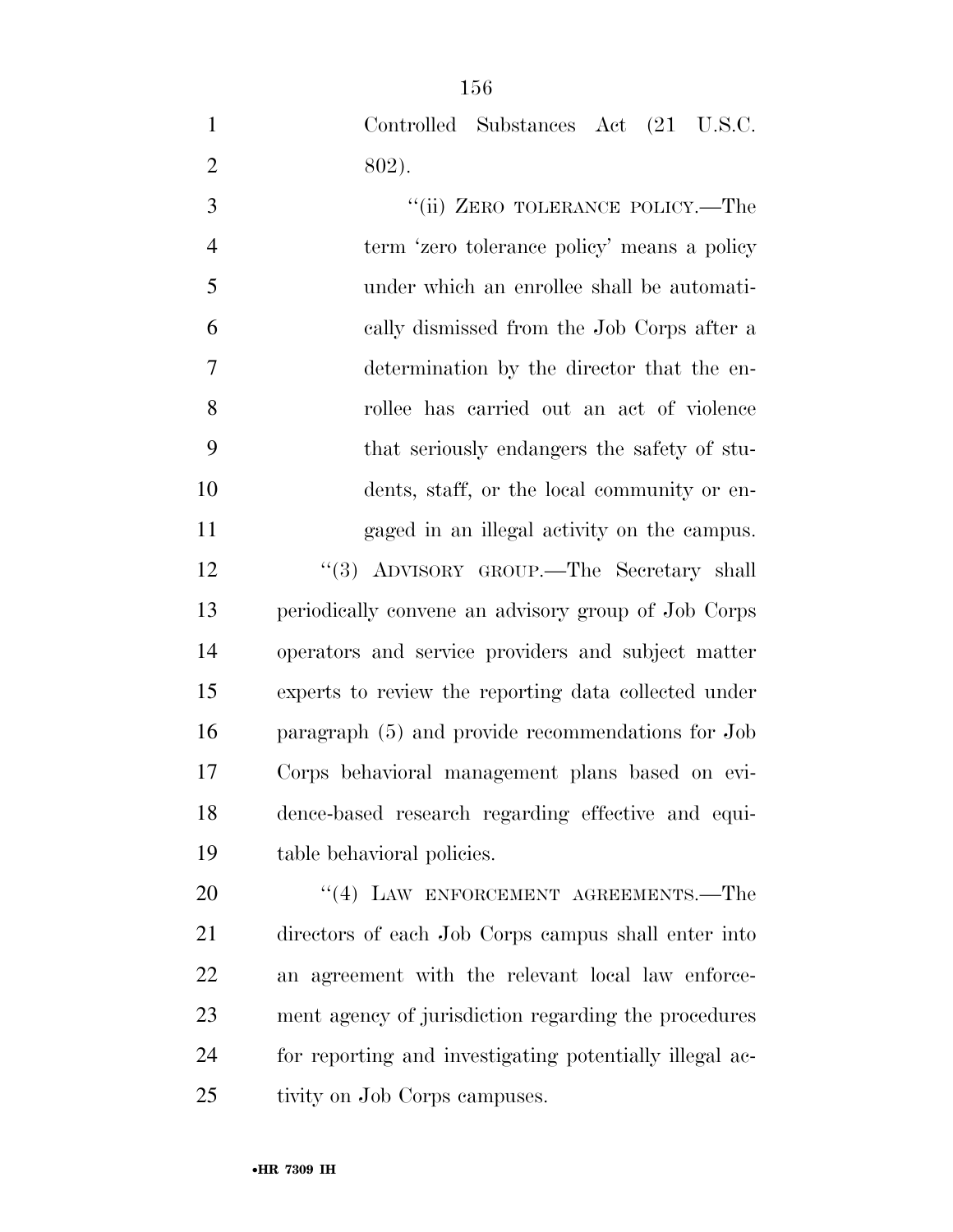| $\mathbf{1}$   | "(5) INCIDENT REPORTING.—The Secretary                      |
|----------------|-------------------------------------------------------------|
| $\overline{2}$ | shall establish procedures for—                             |
| 3              | $\lq\lq$ reporting significant health incidents,            |
| $\overline{4}$ | including substance abuse, self-harm, and acci-             |
| 5              | dents resulting in bodily harm; and                         |
| 6              | "(B) reporting significant behavioral inci-                 |
| 7              | dents, defined as acts of violence or illegal ac-           |
| 8              | tivity.                                                     |
| 9              | "(6) ACCOUNTABILITY.—The Secretary shall                    |
| 10             | establish standards under which a Job Corps cam-            |
| 11             | pus shall be required to take performance improve-          |
| 12             | ment actions described in section $159(f)$ , based on       |
| 13             | an evaluation of such Job Corps campus, which shall         |
| 14             | take into account reporting data collected under            |
| 15             | paragraph (5) and recommendations of the advisory           |
| 16             | group pursuant to paragraph $(3)$ .".                       |
| 17             | (i) EXPERIMENTAL PROJECTS AND TECHNICAL AS-                 |
|                | 18 SISTANCE.—Section $156(a)$ (29 U.S.C. 3206(a)) is        |
| 19             | amended to read as follows:                                 |
| 20             | "(a) PROJECTS.—The Secretary may carry out ex-              |
| 21             | perimental, research, or demonstration projects relating to |
| 22             | evidence-based strategies for improving the operations of   |
| 23             | a Job Corps campus that was ranked among the bottom         |
|                | 24 10 percent of Job Corps campuses. The Secretary may      |
|                | 25 waive any provisions of this subtitle that the Secretary |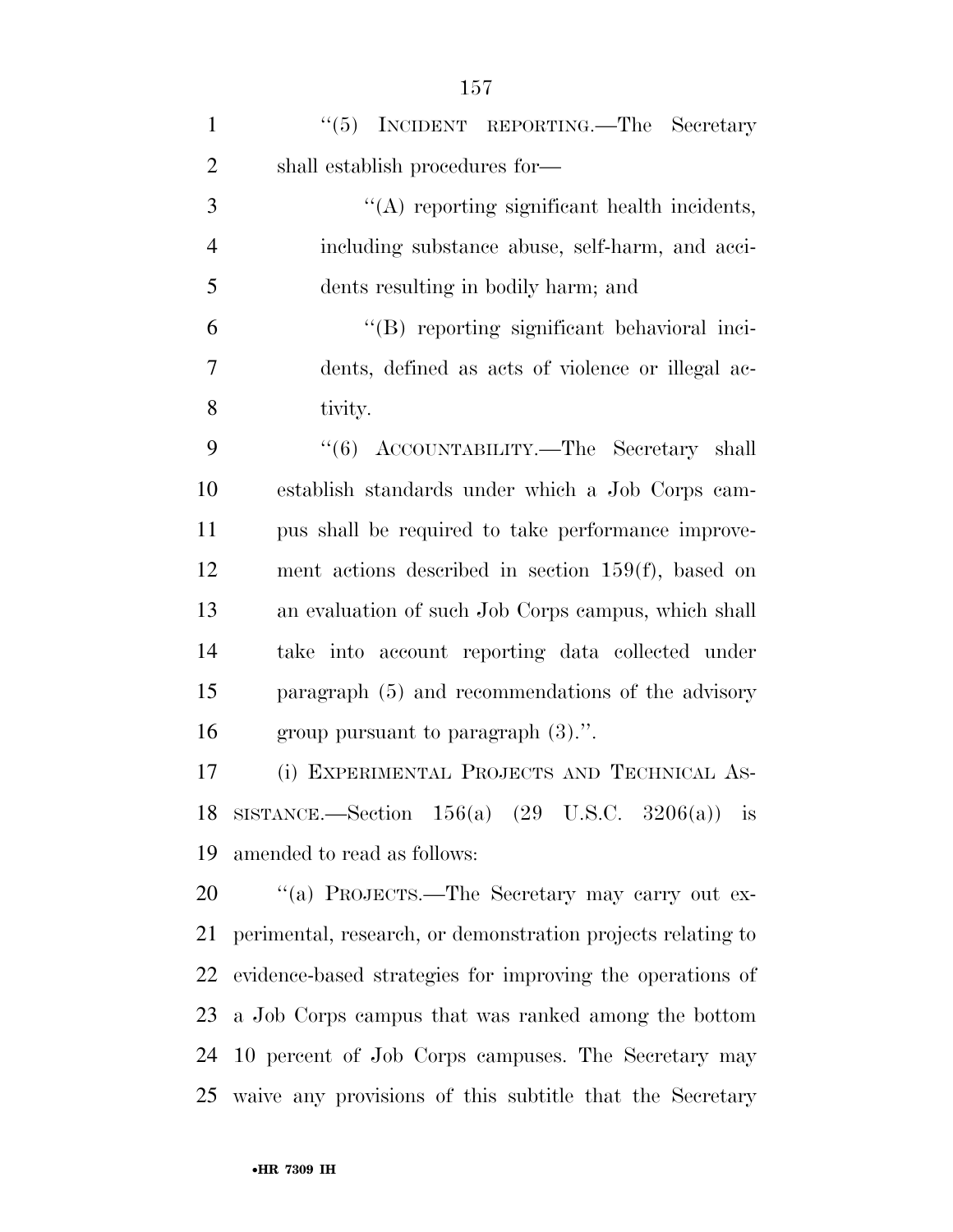finds would prevent the Secretary from carrying out the 2 projects (other than sections 145, 147, and  $159(e)$ ) pro-vided that—

4 ''(1) the project will not result in a reduction in the number of students served; and

 ''(2) if the Secretary informs the Committee on Education and Labor of the House of Representa- tives and the Committee on Health, Education, Labor, and Pensions of the Senate, in writing, not less than 90 days in advance of issuing such waiv-er.''.

 (j) APPLICATION OF PROVISIONS OF FEDERAL LAW.—

 (1) IN GENERAL.—Section 157 (29 U.S.C. 3207) is amended by adding at the end the fol-lowing:

17 "(d) SERVICE CONTRACT ACT.—

18 "(1) IN GENERAL.—Operators and service pro- viders, including subcontractors thereto, are subject to and shall be required to abide by chapter 67 of title 41, United States Code (commonly known as the 'McNamara-O'Hara Service Contract Act of 23  $1965'$ ).

24 "(2) ACADEMIC AND CAREER TECHNICAL IN-STRUCTIONAL EMPLOYEES.—Notwithstanding sec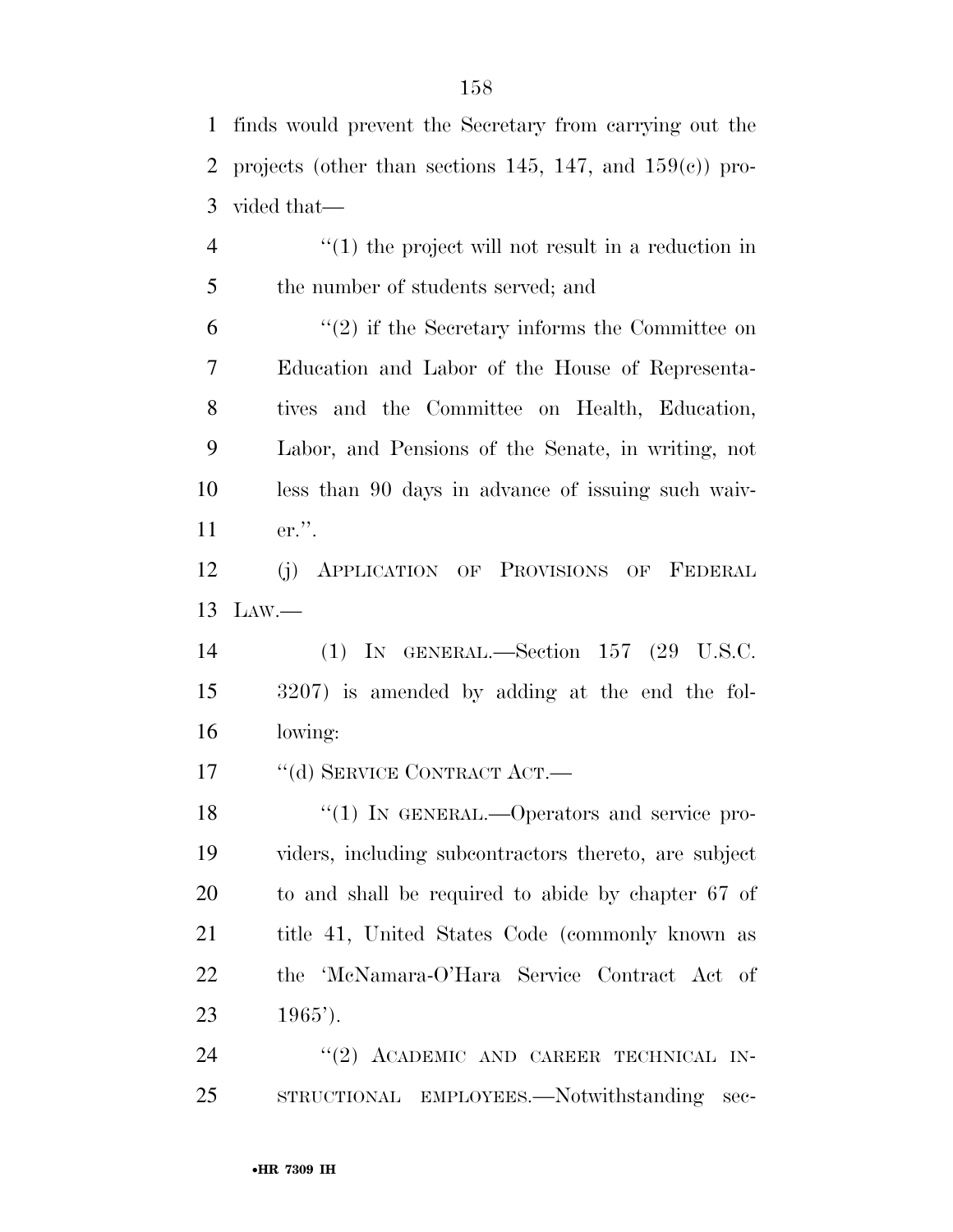1 tion  $6701(3)(C)$  of such chapter, an academic or ca- reer technical instructional employee at a Job Corps campus shall be considered a 'service employee' for purposes of applying such chapter under paragraph (1).

 ''(3) RULE OF CONSTRUCTION.—To the extent compensation levels being paid or scheduled to be paid by an employer are, in the aggregate, greater than those determined by the Secretary of Labor to be required under this subsection, or as set forth in a collective bargaining agreement, nothing herein shall be construed to require a reduction of such compensation.''.

14 (2) EFFECTIVE DATE.—

15 (A) AGREEMENTS IN EFFECT ON DATE OF ENACTMENT.—Not later than 60 days after the date of enactment of this Act, the Secretary shall, subject to appropriations, modify all agreements with operators and service providers in effect as of such date of enactment to include the requirements imposed by the amendment 22 made by paragraph  $(1)$ .

 (B) PENDING SOLICITATIONS.—Upon the date of enactment of this Act, the Secretary shall include the requirements imposed by the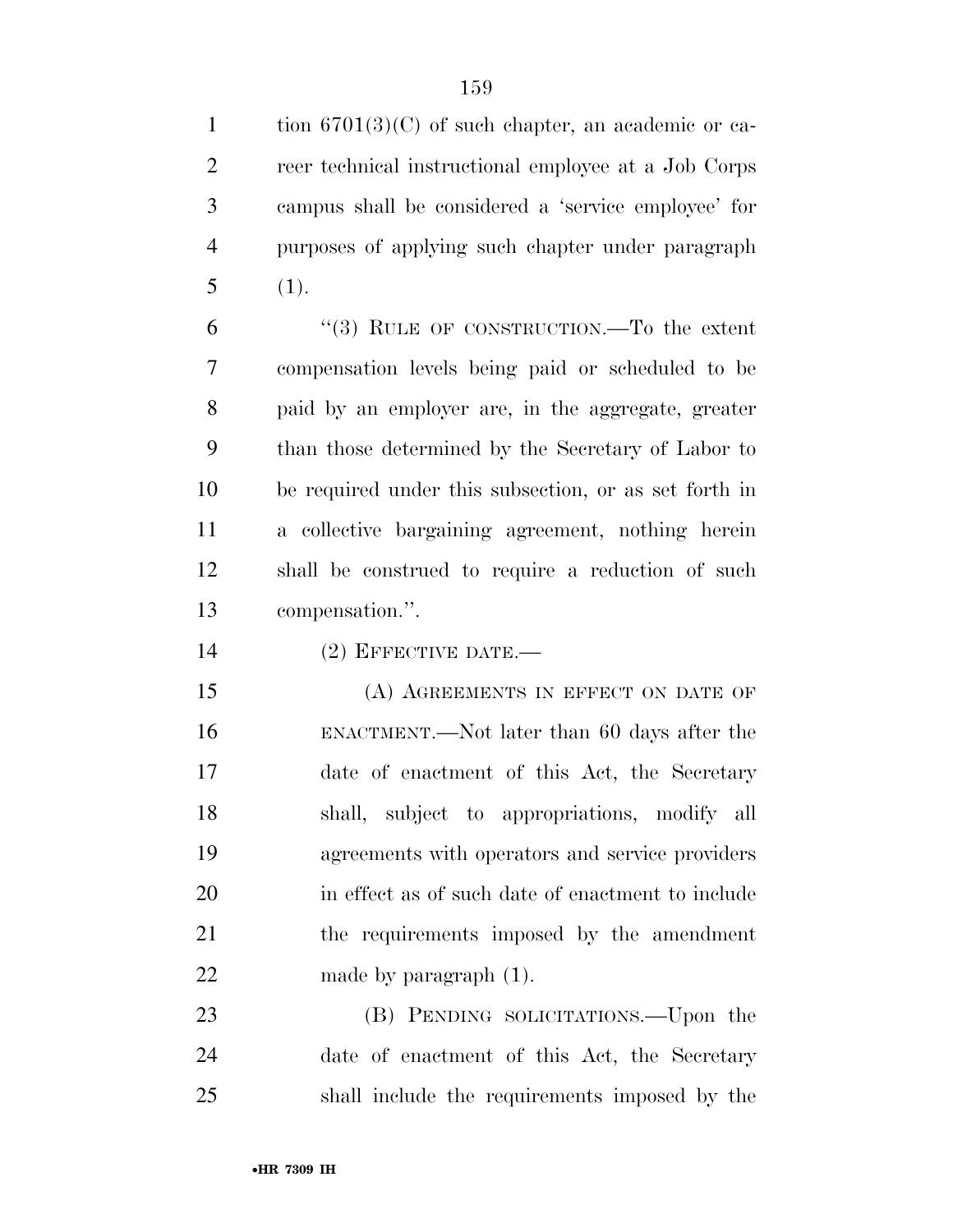amendment made by paragraph (1) in any pending solicitation for an operator or service provider.

(k) STAFFING.—

 (1) IN GENERAL.—To ensure compliance with chapter 67 of title 41, United States Code (com- monly known as the 'McNamara-O'Hara Service Contract Act of 1965'), as such chapter is applied by section 157(d) of the Workforce Innovation and Opportunity Act, the staffing plan and the associ- ated budget of an entity proposing to be an operator or service provider for a Job Corps campus shall in- corporate hourly wages (or salaries as appropriate) and fringe benefit costs for occupational classifica- tions at least equal to the wage determination deter- mined by the Secretary of Labor for the locality of the Job Corps campus. In preparing such wage de- termination, the Secretary shall compare the specific job classifications at the Job Corps campus with 20 those occupations most closely correlated with those employed by public education providers in the local- ity with the goal of ensuring equivalency to the max-imum extent feasible.

 (2) ADJUSTMENTS PERMITTED.—The Secretary may further adjust compensation levels in a contract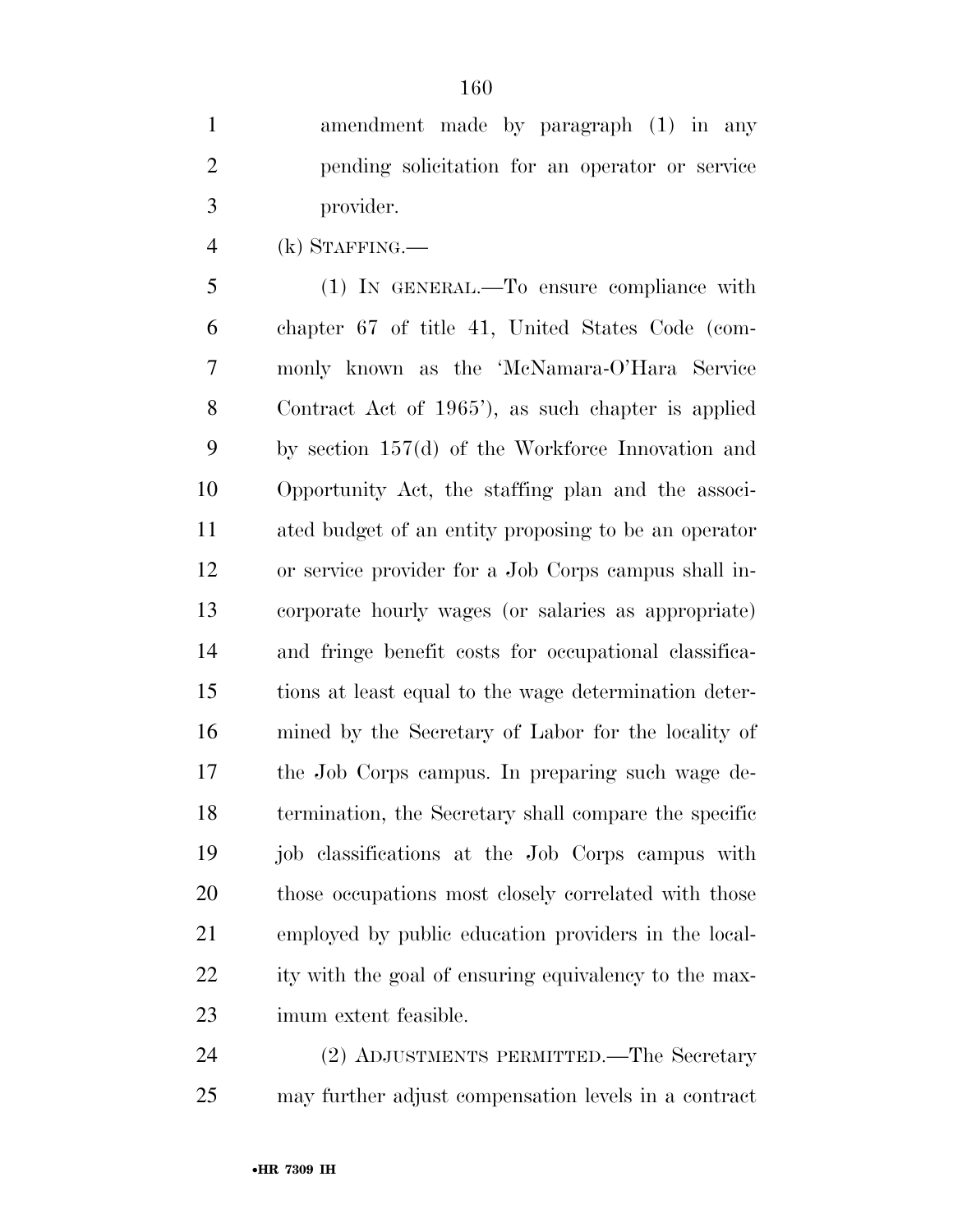| $\mathbf{1}$   | with an operator or service provider to ensure suffi-   |
|----------------|---------------------------------------------------------|
| 2              | cient availability and retention of qualified personnel |
| 3              | in the locality.                                        |
| $\overline{4}$ | (3) ANNUAL UPDATES.—The Secretary shall                 |
| 5              | update hourly wages (or salaries as appropriate) and    |
| 6              | fringe benefit levels for such occupations covered in   |
| 7              | this paragraph on an annual basis.                      |
| 8              | (l) SPECIAL PROVISIONS.—Section $158(f)$ (29 U.S.C.     |
| 9              | $3208(f)$ ) is amended—                                 |
| 10             | (1) by striking "Secretary" and inserting "di-          |
| 11             | rectors of Job Corps campuses";                         |
| 12             | (2) by striking "the Job Corps or individual"           |
| 13             | and inserting "such"; and                               |
| 14             | $(3)$ by adding at the end the following: "Any          |
| 15             | real property acquired shall be directly transferred    |
| 16             | to the Secretary in accordance with chapter 5 of title  |
| 17             | 40 and on a nonreimbursable basis.".                    |
| 18             | (m) MANAGEMENT INFORMATION.—Section 159 (29             |
| 19             | U.S.C. $3209$ is amended—                               |
| 20             | $(1)$ in subsection $(a)$ , by adding at the end the    |
| 21             | following:                                              |
| 22             | "(4) ANNUAL RECONCILIATION.—Prior to the                |
| 23             | expiration of any appropriated Job Corps operations     |
| 24             | funds for any fiscal year, any anticipated unobli-      |
| 25             | gated funds may, subject to appropriations, be obli-    |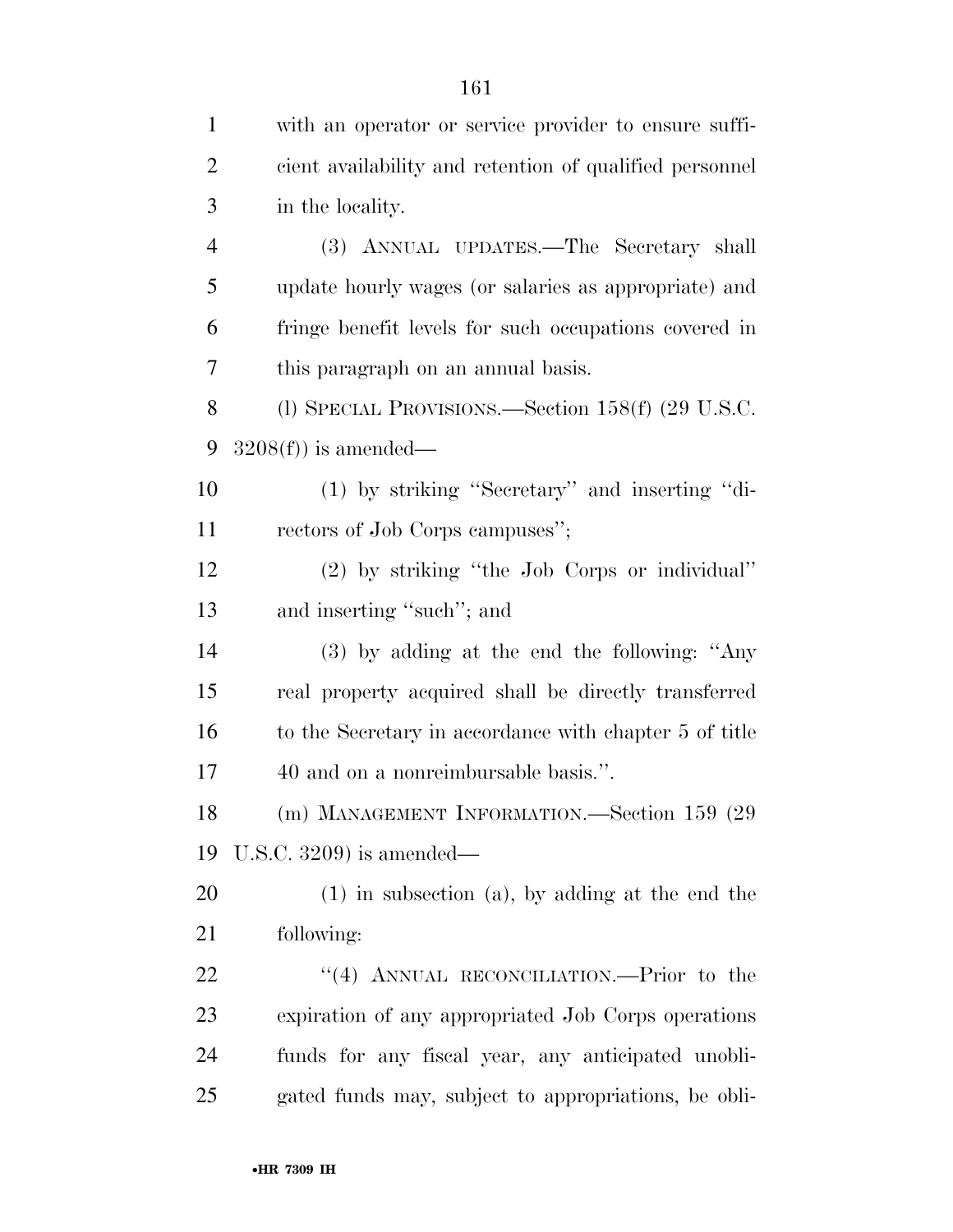| $\mathbf{1}$   | gated to projects identified under<br>subsection  |
|----------------|---------------------------------------------------|
| $\overline{2}$ | $(h)(1)$ .";                                      |
| 3              | $(2)$ in subsection $(e)$ —                       |
| $\overline{4}$ | $(A)$ by amending paragraph $(1)$ to read as      |
| 5              | follows:                                          |
| 6              | "(1) LEVELS OF PERFORMANCE AND INDICA-            |
| $\overline{7}$ | TORS.-                                            |
| 8              | "(A) IN GENERAL.—At the start of each             |
| 9              | contract period, and at least every two program   |
| 10             | years in the case of Civilian Conservation Cen-   |
| 11             | ters, the Secretary shall establish expected lev- |
| 12             | els of performance for each Job Corps campus      |
| 13             | relating to each of the primary indicators of     |
| 14             | performance for eligible youth described in sec-  |
| 15             | tion $116(b)(2)(A)(ii)$ using the model described |
| 16             | in subparagraph (B).                              |
| 17             | "(B) PERFORMANCE MODEL.—At least                  |
| 18             | every four years and no more than every two       |
| 19             | years, the Secretary shall develop a model for    |
| 20             | establishing the expected levels of performance   |
| 21             | for each Job Corps campus, in accordance with     |
| 22             | the following:                                    |
| 23             | "(i) EQUITY.—The model shall ac-                  |
| 24             | count for significant correlations between        |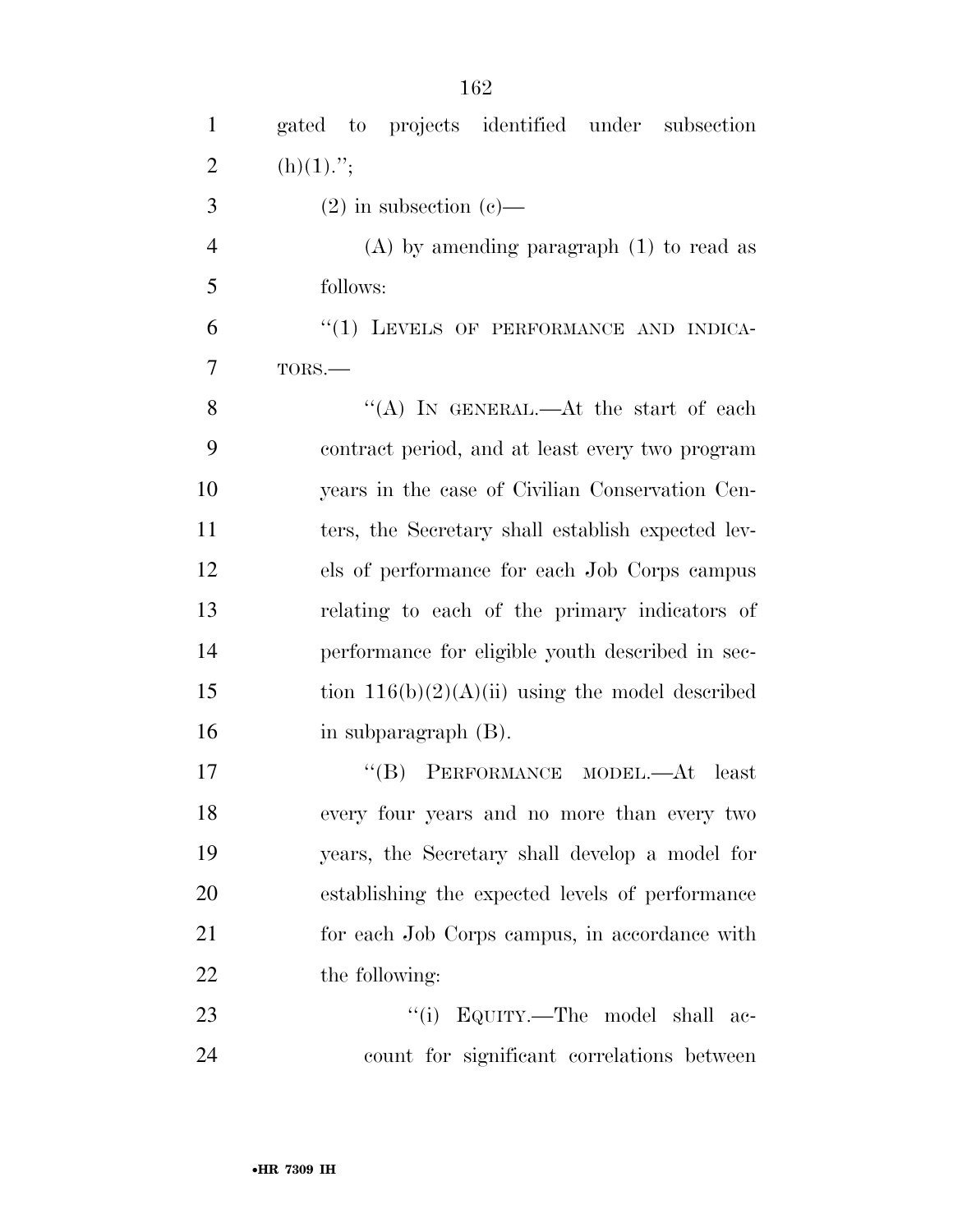various factors and student outcomes, in-2 cluding: 3 ''(I) Student demographics, in- cluding age, gender, race, ethnicity, documented disabilities, and education level on entry.  $''(II)$  Employment conditions in students' home communities. 9 "(ii) DEVELOPMENT.—The model shall be developed by subject matter ex-**perts** in the fields of Job Corps operations, program evaluation, statistical analysis, and related fields using available Job Corps data as well as regional economic 15 data.  $"$ (iii) TRANSPARENCY.—The perform- ance model and the past effectiveness met-18 ric identified in section  $147(a)(2)(B)(i)$ , in- cluding the procedures outlined in section  $147(a)(2)(B)(iv)$ , shall be published for 21 comment in the Federal Register."; 22 (B) in paragraph  $(2)$ — (i) in subparagraph (A), by striking 24 ''and'' at the end; and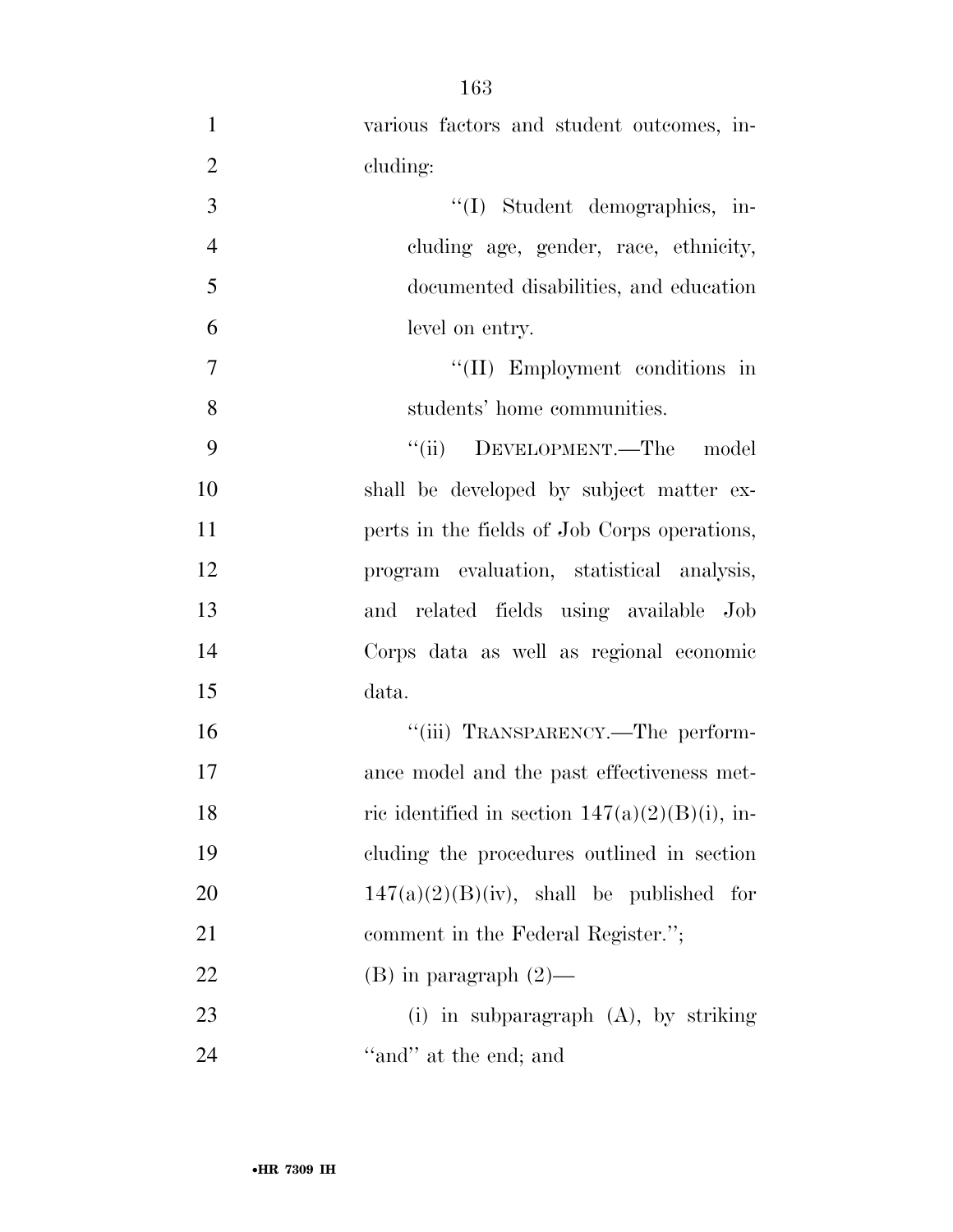| $\mathbf{1}$   | (ii) by striking subparagraph (B) and             |
|----------------|---------------------------------------------------|
| $\overline{2}$ | inserting the following:                          |
| 3              | $\lq\lq$ the number of enrollees recruited that   |
| $\overline{4}$ | meet the requirements of section $144(a)$ ; and   |
| 5              | "(C) the measurement described in sub-            |
| 6              | paragraph $(K)$ of subsection $(d)(1)$ ."; and    |
| $\overline{7}$ | (C) in paragraph $(4)$ —                          |
| 8              | (i) in subparagraph $(A)$ , by striking           |
| 9              | "and" at the end;                                 |
| 10             | $(ii)$ in subparagraph $(B)$ , by striking        |
| 11             | the period at the end and inserting ";            |
| 12             | and"; and                                         |
| 13             | (iii) by adding at the end the fol-               |
| 14             | lowing:                                           |
| 15             | "(C) information on the performance of            |
| 16             | the Job Corps selection process in section        |
| 17             | $147(a)(2)$ with respect to increasing perform-   |
| 18             | as measured pursuant to subparagraph<br>ance      |
| 19             | $(A)$ , specifically including information on the |
| 20             | performance of each Job Corps campus as com-      |
| 21             | pared to its annual performance immediately       |
| 22             | prior to its current operating agreement.";       |
| 23             | $(3)$ in subsection $(d)(1)$ —                    |
| 24             | $(A)$ by striking subparagraph $(I)$ ; and        |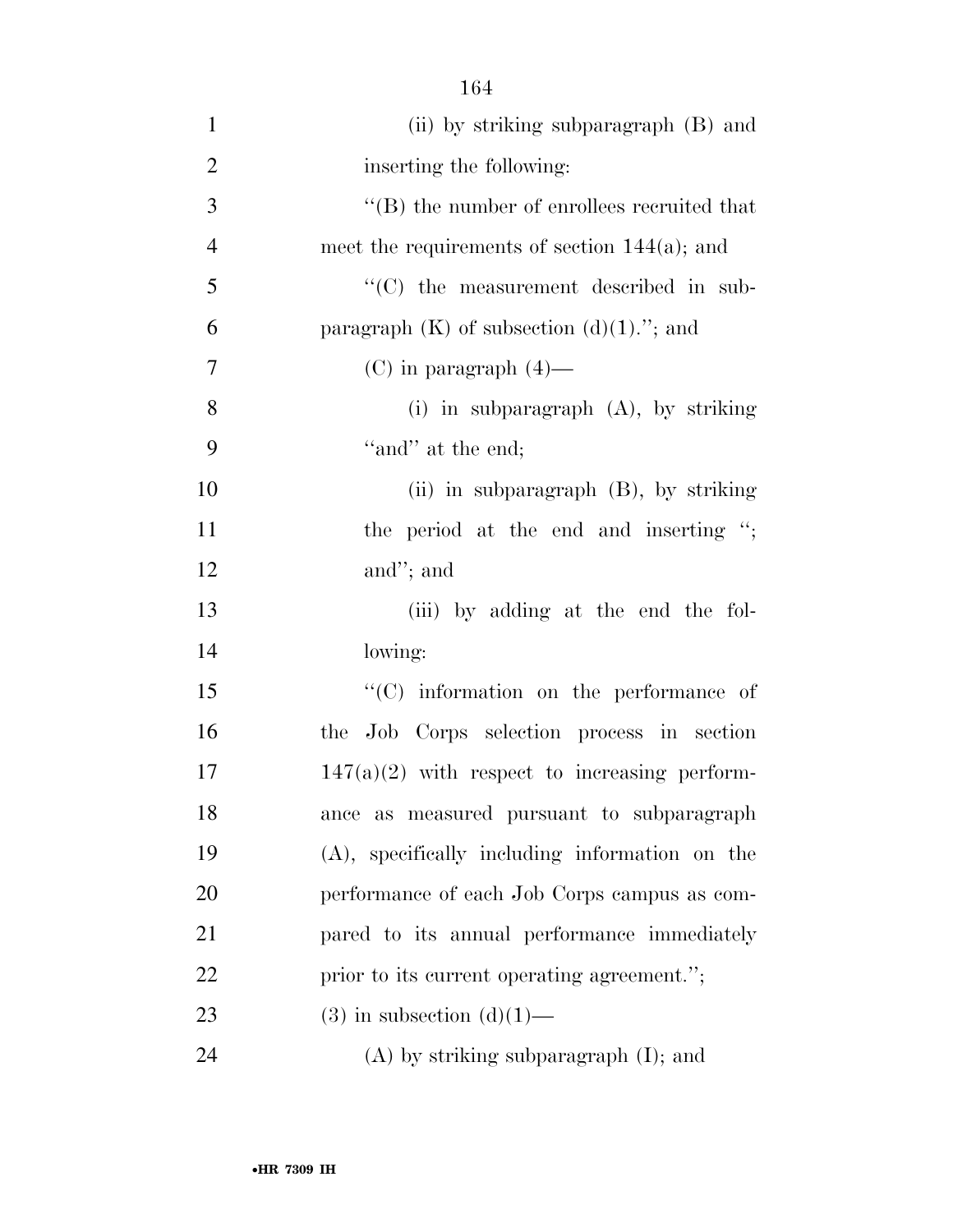| $\mathbf{1}$   | $(B)$ by redesignating subparagraphs $(J)$                  |
|----------------|-------------------------------------------------------------|
| $\overline{2}$ | through $(O)$ as subparagraphs $(I)$ through $(N)$ ,        |
| 3              | respectively;                                               |
| $\overline{4}$ | $(4)$ in subsection $(f)$ —                                 |
| 5              | (A) in paragraph $(2)$ —                                    |
| 6              | (i) in subparagraph $(E)$ , by adding                       |
| 7              | "or" at the end;                                            |
| 8              | (ii) in subparagraph $(F)$ , by striking                    |
| 9              | "; or" and inserting a period; and                          |
| 10             | (iii) by striking subparagraph $(G)$ ;                      |
| 11             | and                                                         |
| 12             | (B) by amending paragraph (4) to read as                    |
| 13             | follows:                                                    |
| 14             | "(4) CIVILIAN CONSERVATION CENTERS.—In                      |
| 15             | addition to the primary indicators of performance           |
| 16             | specified in subsection $(c)(1)$ , Civilian Conservation    |
| 17             | Centers shall be evaluated on their contribution to         |
| 18             | the nation's conservation goals by the Secretaries of       |
| 19             | Agriculture and Labor. If the Secretaries jointly           |
| 20             | conclude that a Civilian Conservation Center is not         |
| 21             | meeting these dual performance goals, they may              |
| 22             | take performance improvement actions described in           |
| 23             | subparagraph $(A)$ , $(B)$ , or $(C)$ of paragraph $(2)$ of |
| 24             | this subsection."; and                                      |
| 25             | $(5)$ in subsection $(g)(2)$ —                              |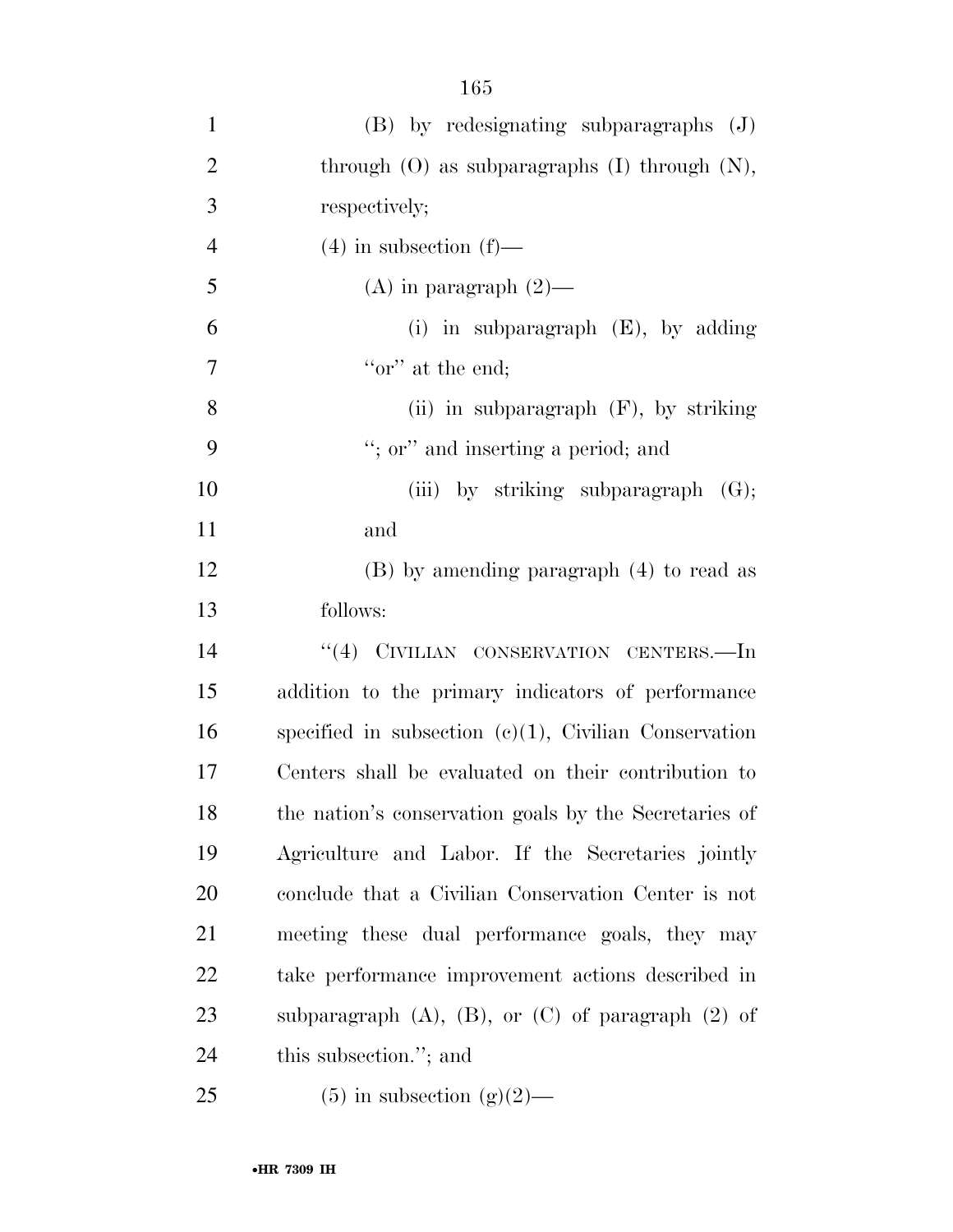| $(A)$ by striking "has entered" and insert-                              |
|--------------------------------------------------------------------------|
| ing "enters"; and                                                        |
| (B) by striking "comply" and inserting                                   |
| "attest to compliance".                                                  |
| (n) TECHNICAL AMENDMENT.—Subtitle C of title I                           |
| $(29 \text{ U.S.C. } 3191 \text{ et seq.})$ is amended by striking "Com- |
| mittee on Education and the Workforce" each place it ap-                 |
| pears and inserting "Committee on Education and                          |
| Labor".                                                                  |
| (o) AUTHORIZATION OF APPROPRIATIONS.-Section                             |
| $162$ (29 U.S.C. 3212) is amended to read as follows:                    |
| "SEC. 162. AUTHORIZATION OF APPROPRIATIONS.                              |
| "(a) IN GENERAL.—There are authorized to be ap-                          |
| propriated to carry out this subtitle—                                   |
|                                                                          |
| "(1) $$1,809,857,925$ for fiscal year 2023;                              |
| "(2) $$1,873,202,952$ for fiscal year 2024;                              |
| $(3)$ \$1,938,765,056 for fiscal year 2025;                              |
| "(4) $$2,006,621,833$ for fiscal year 2026;                              |
| "(5) $$2,076,853,597$ for fiscal year 2027; and                          |
| $(6)$ \$2,149,543,473 for fiscal year 2028.                              |
| "(b) CONSTRUCTION COSTS.—Of the amount author-                           |
| ized in subsection (a) for each of fiscal years 2023 through             |
| 2028, \$107,800,000 shall be for construction, rehabilita-               |
|                                                                          |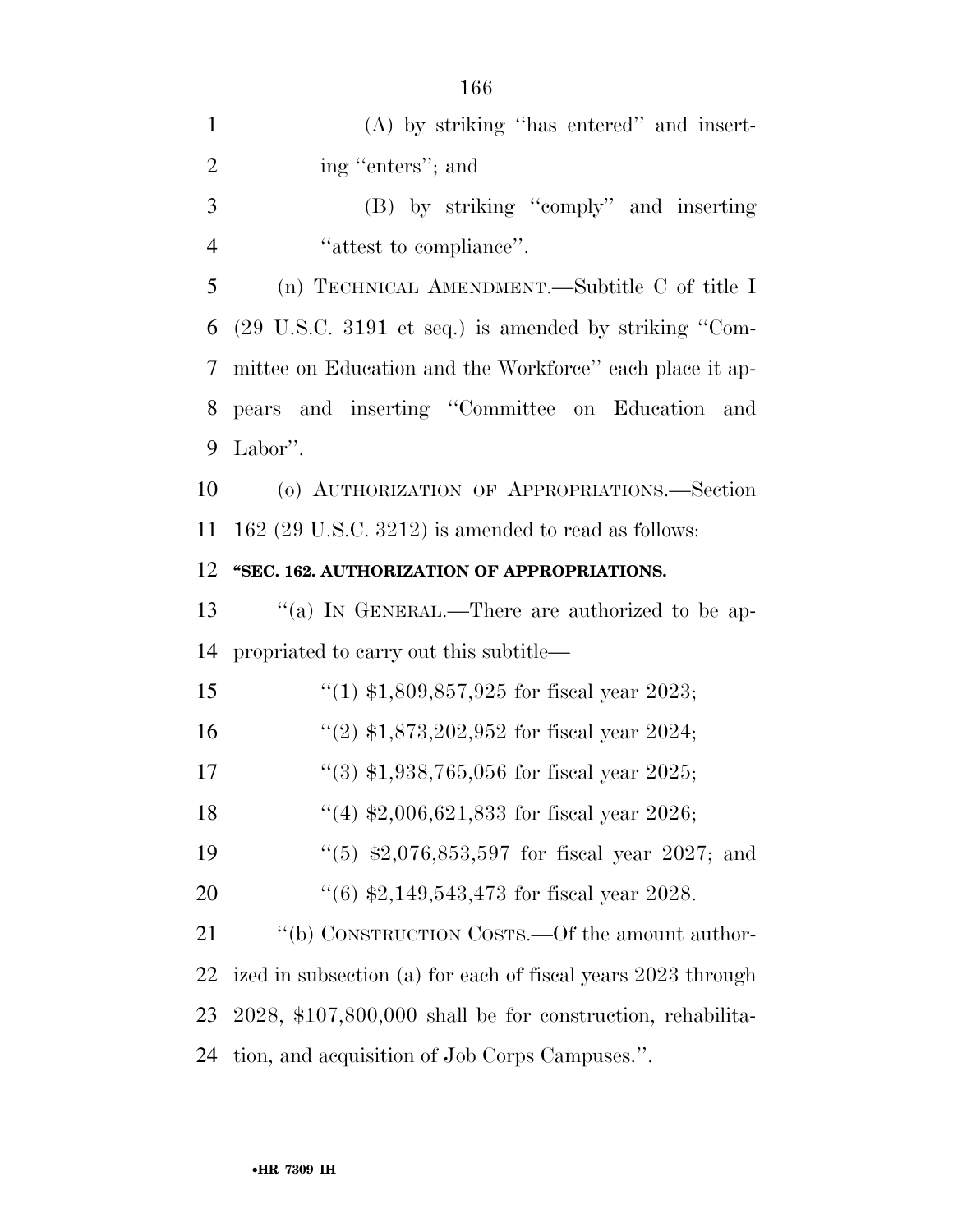**Subtitle D—National Programs SEC. 271. NATIVE AMERICAN PROGRAMS.**  Section 166 (29 U.S.C. 3221) is amended— (1) in subsection (c), by striking '', on a com- petitive basis,''; 6 (2) in subsection  $(d)$ — 7 (A) in paragraph  $(1)$ — (i) in subparagraph (A), by striking ''and'' at the end; (ii) in subparagraph (B), by striking 11 the period at the end and inserting "; and''; and (iii) by adding at the end the fol- lowing: ''(C) are evidence-based, to the extent practicable.''; and (B) by amending paragraph (2) to read as follows: 19 "(2) WORKFORCE DEVELOPMENT ACTIVITIES AND SUPPLEMENTAL SERVICES.—Funds made avail-21 able under subsection (c) shall be used for— 22 ''(A) comprehensive workforce development activities for Indians, Alaska Natives, or Native Hawaiians, including training on entrepre-neurial skills; or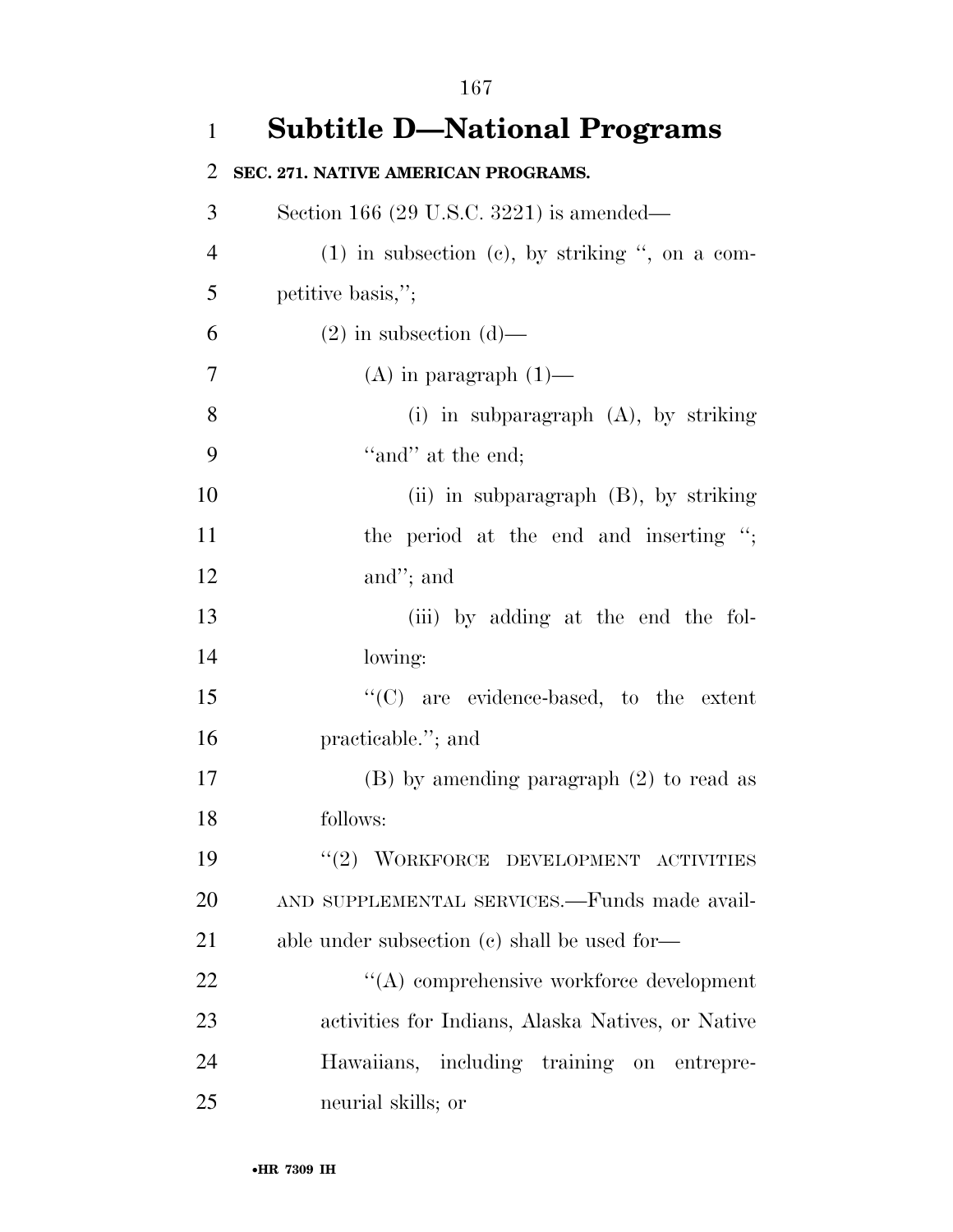| $\mathbf{1}$   | "(B) supplemental services for Indian,        |
|----------------|-----------------------------------------------|
| $\overline{2}$ | Alaska Native, or Native Hawaiian youth on or |
| 3              | near Indian reservations and in Oklahoma,     |
| $\overline{4}$ | Alaska, or Hawaii."; and                      |
| 5              | $(3)$ in subsection $(i)$ —                   |
| 6              | $(A)$ in paragraph $(1)$ —                    |
| 7              | (i) in the heading, by striking "UNIT"        |
| 8              | and inserting "DIVISION"; and                 |
| 9              | (ii) by striking "unit" and inserting         |
| 10             | "division";                                   |
| 11             | $(B)$ in paragraph $(4)$ —                    |
| 12             | (i) by amending subparagraph $(B)$ to         |
| 13             | read as follows:                              |
| 14             | $\lq\lq$ (B) COMPOSITION.—                    |
| 15             | "(i) IN GENERAL.—The Council shall            |
| 16             | be composed of individuals, appointed by      |
| 17             | the Secretary, who are representatives of     |
| 18             | the entities described in subsection (c).     |
| 19             | "(ii) VACANCIES.—Any member ap-               |
| 20             | pointed to fill a vacancy occurring before    |
| 21             | the expiration of the term for which the      |
| 22             | member's predecessor was appointed shall      |
| 23             | be appointed only for the remainder of that   |
| 24             | term. A member may serve after the expi-      |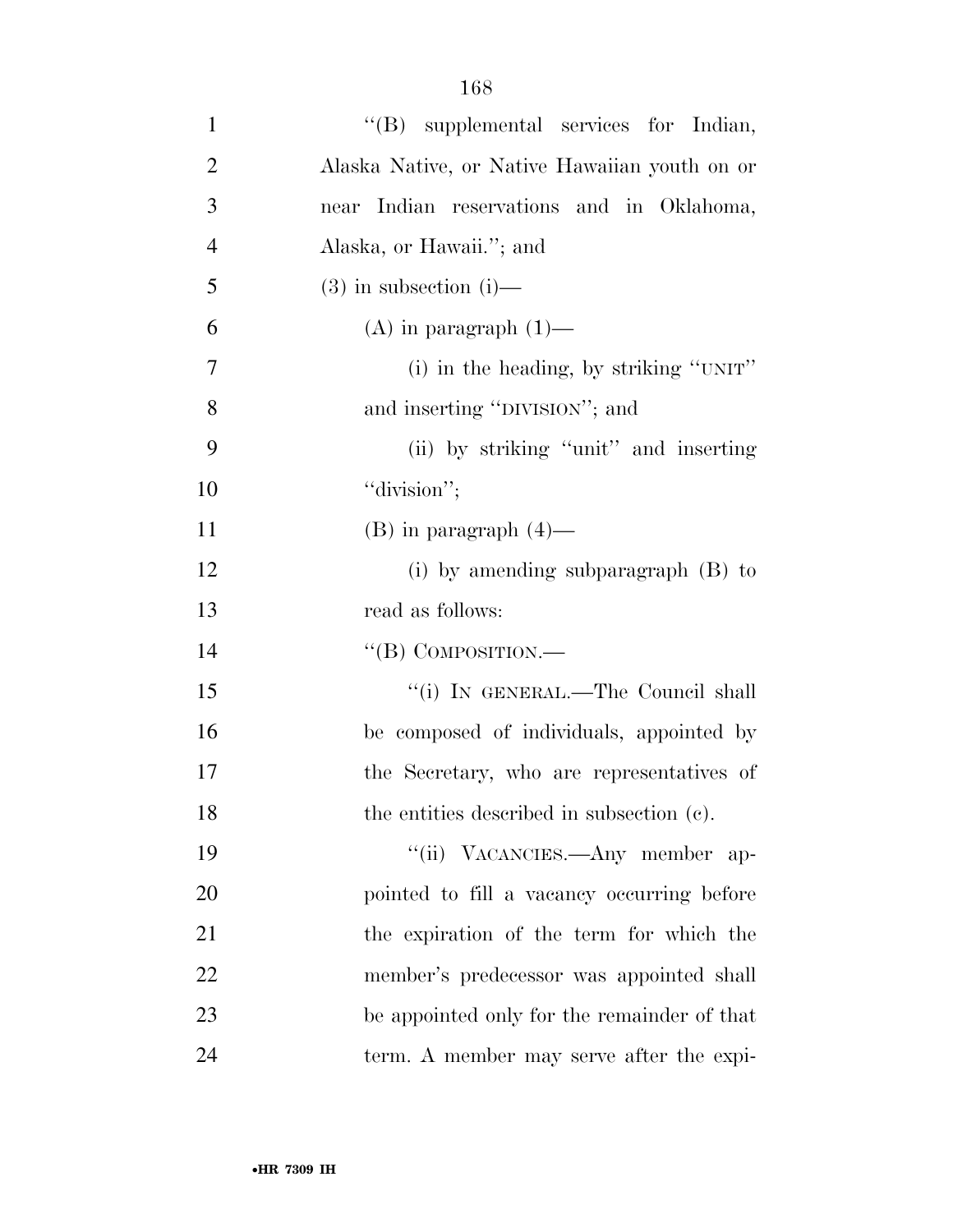| $\mathbf{1}$   | ration of that member's term until a suc-             |
|----------------|-------------------------------------------------------|
| $\overline{2}$ | cessor has taken office."; and                        |
| 3              | (ii) in subparagraph (C), by striking                 |
| $\overline{4}$ | "unit" and inserting "division"; and                  |
| 5              | $(C)$ in paragraph $(5)$ , by striking "unit"         |
| 6              | and inserting "division".                             |
| 7              | SEC. 272. MIGRANT AND SEASONAL FARMWORKER PRO-        |
| 8              | <b>GRAMS.</b>                                         |
| 9              | Section 167 (29 U.S.C. 3222) is amended—              |
| 10             | $(1)$ in subsection $(d)$ , by inserting "be used for |
| 11             | the 4-year period for which funds are provided under  |
| 12             | this section, and which may'' after "which may;";     |
| 13             | $(2)$ in subsection $(h)$ —                           |
| 14             | $(A)$ in the heading, by inserting "; FUND-           |
| 15             | ING OBLIGATION" after "FUNDING ALLOCA-                |
| 16             | $TION''$ ;                                            |
| 17             | (B) by striking "From the" and inserting              |
| 18             | the following:                                        |
| 19             | "(1) FUNDING ALLOCATION.—From the"; and               |
| 20             | (C) by adding at the end the following:               |
| 21             | $``(2)$ FUNDING OBLIGATION.—                          |
| 22             | "(A) IN GENERAL.—Funds appropriated                   |
| 23             | and made available to carry out this section for      |
| 24             | any fiscal year may be obligated to any entity        |
| 25             | described in subsection (b) during the period         |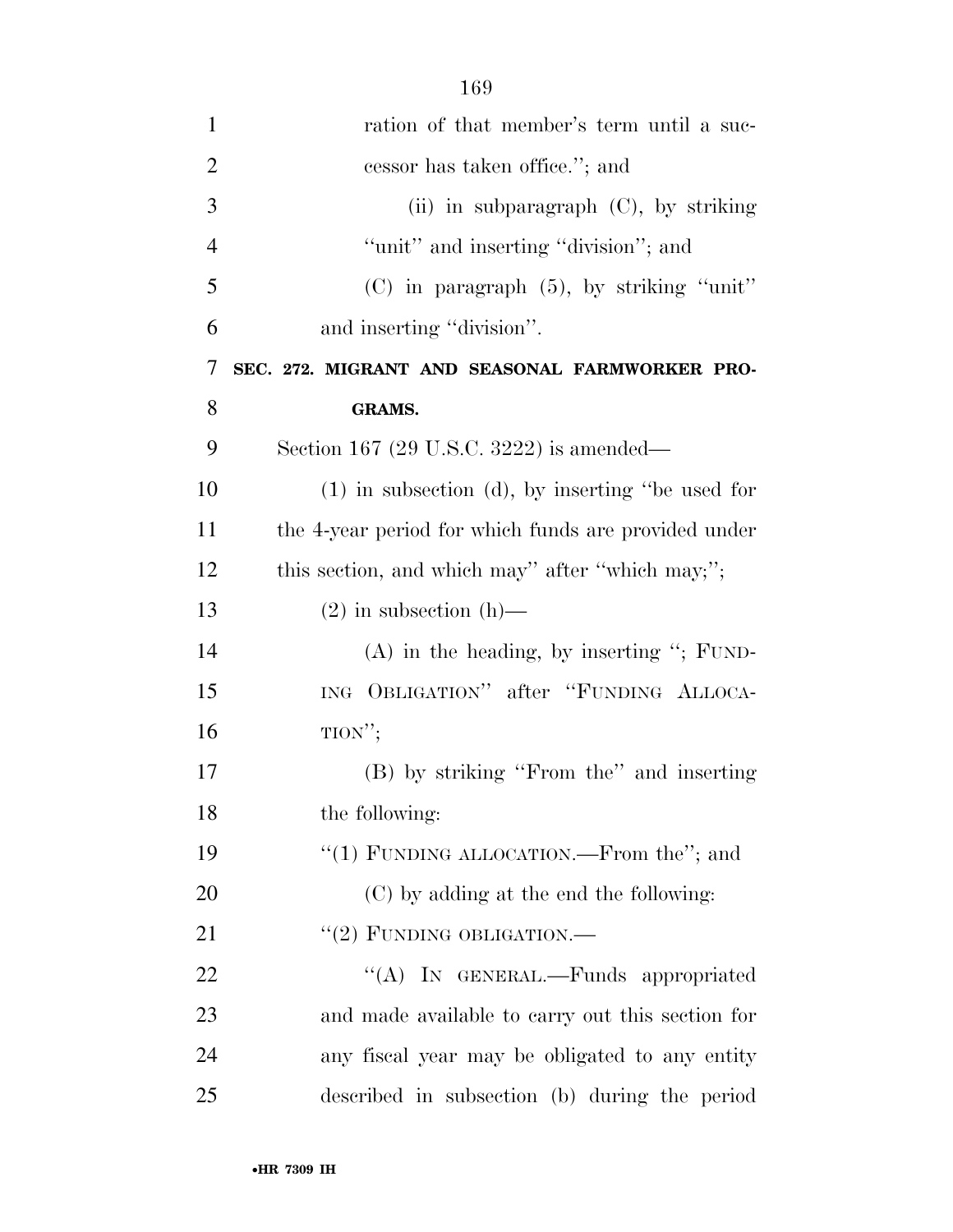| $\mathbf{1}$   | beginning on April 1 of the calendar year that    |
|----------------|---------------------------------------------------|
| $\overline{2}$ | begins during such fiscal year, and ending on     |
| 3              | June 30 of the following calendar year.           |
| $\overline{4}$ | "(B) OBLIGATED AMOUNT.—Funds made                 |
| 5              | available under this section for a fiscal year to |
| 6              | any entity described in subsection (b) shall be   |
| 7              | obligated and available for expenditure by such   |
| 8              | entity for the period beginning on July 1 of the  |
| 9              | calendar year that begins during such fiscal      |
| 10             | year, and ending on June 30 of the following      |
| 11             | calendar year, except that the Secretary may      |
| 12             | extend such period if the Secretary determines    |
| 13             | that such extension is necessary to ensure the    |
| 14             | effective use of such funds by such entity."; and |
| 15             | (3) in subsection (i)(3)(A)(i), by striking "12"  |
| 16             | and inserting "8".                                |
|                |                                                   |

## **SEC. 273. TECHNICAL ASSISTANCE.**

 Section 168(a)(1) (29 U.S.C. 3223(a)(1)) is amend-ed—

 (1) in the matter preceding subparagraph (A), by striking ''staff development'' and inserting ''pro-22 fessional development for staff";

 (2) in subparagraph (C), by inserting ''profes-sional development and'' after ''the'';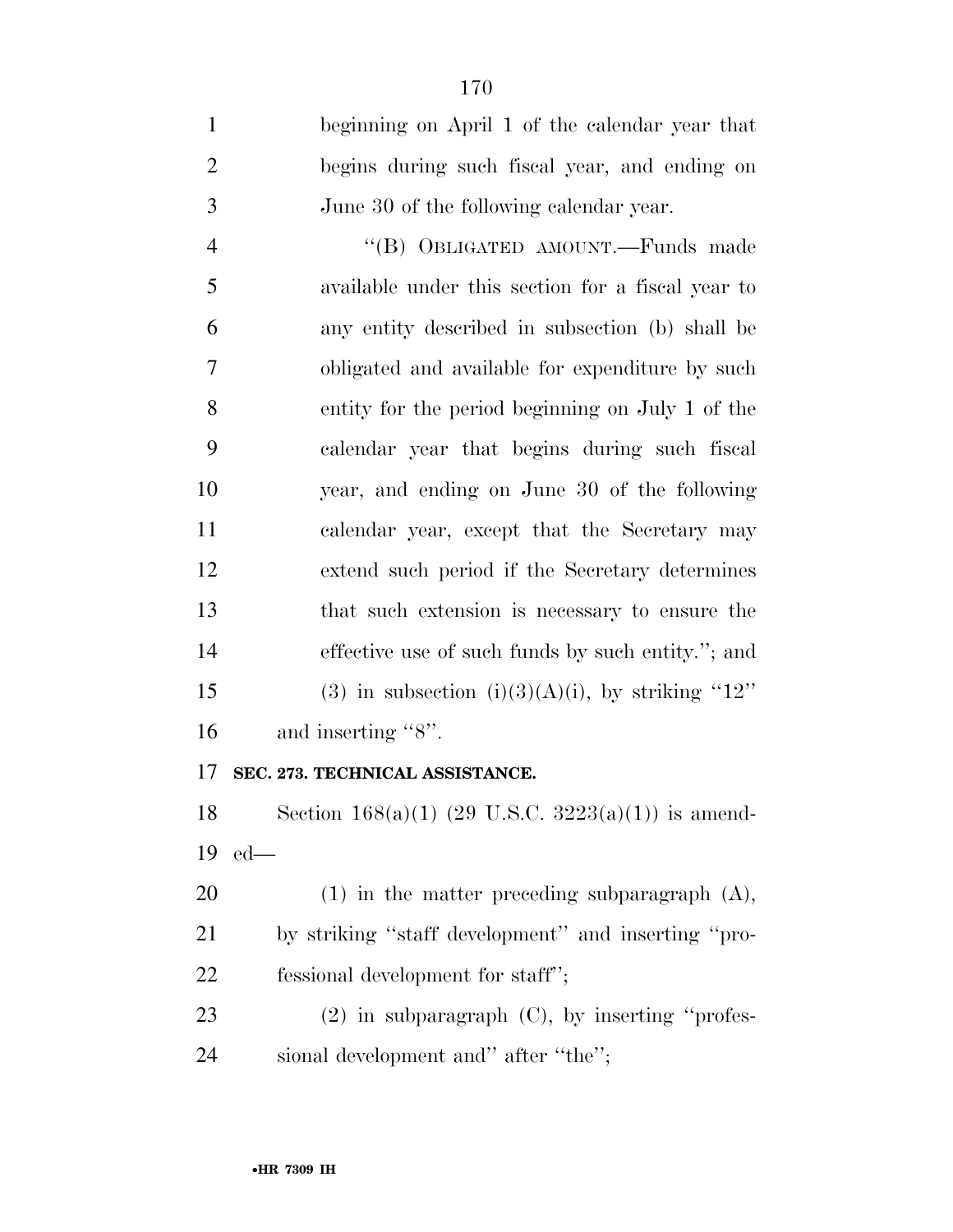| $\mathbf{1}$   | $(3)$ in subparagraph $(D)$ , by inserting "profes-  |
|----------------|------------------------------------------------------|
| $\overline{2}$ | sional development and" after "the";                 |
| 3              | $(4)$ in subparagraph $(G)$ , by striking "and" at   |
| $\overline{4}$ | the end;                                             |
| 5              | $(5)$ in subparagraph $(H)$ , by striking the period |
| 6              | at the end and inserting "; and"; and                |
| $\overline{7}$ | $(6)$ by adding at the end the following:            |
| 8              | "(I) the training of staff at one-stop cen-          |
| 9              | on trauma-informed approaches, gender<br>ters        |
| 10             | and racial biases, and the unique safety chal-       |
| 11             | lenges faced by survivors of gender-based vio-       |
| 12             | lence.".                                             |
| 13             | SEC. 274. EVALUATIONS AND RESEARCH.                  |
| 14             | Section 169 (29 U.S.C. 3224) is amended—             |
| 15             | $(1)$ in subsection $(a)$ —                          |
| 16             | (A) in paragraph $(4)$ , by striking "2019"          |
| 17             | and inserting "2027"; and                            |
| 18             | (B) in paragraph (6), by striking "the               |
| 19             | Workforce" and inserting "Labor";                    |
| 20             | $(2)$ in subsection $(b)$ —                          |
| 21             | $(A)$ in paragraph $(1)$ , by striking "the          |
| 22             | Workforce" and inserting "Labor"; and                |
| 23             | $(B)$ in paragraph $(4)$ —                           |
| 24             | (i) by striking subparagraphs<br>(B)                 |
| 25             | through $(J)$ ;                                      |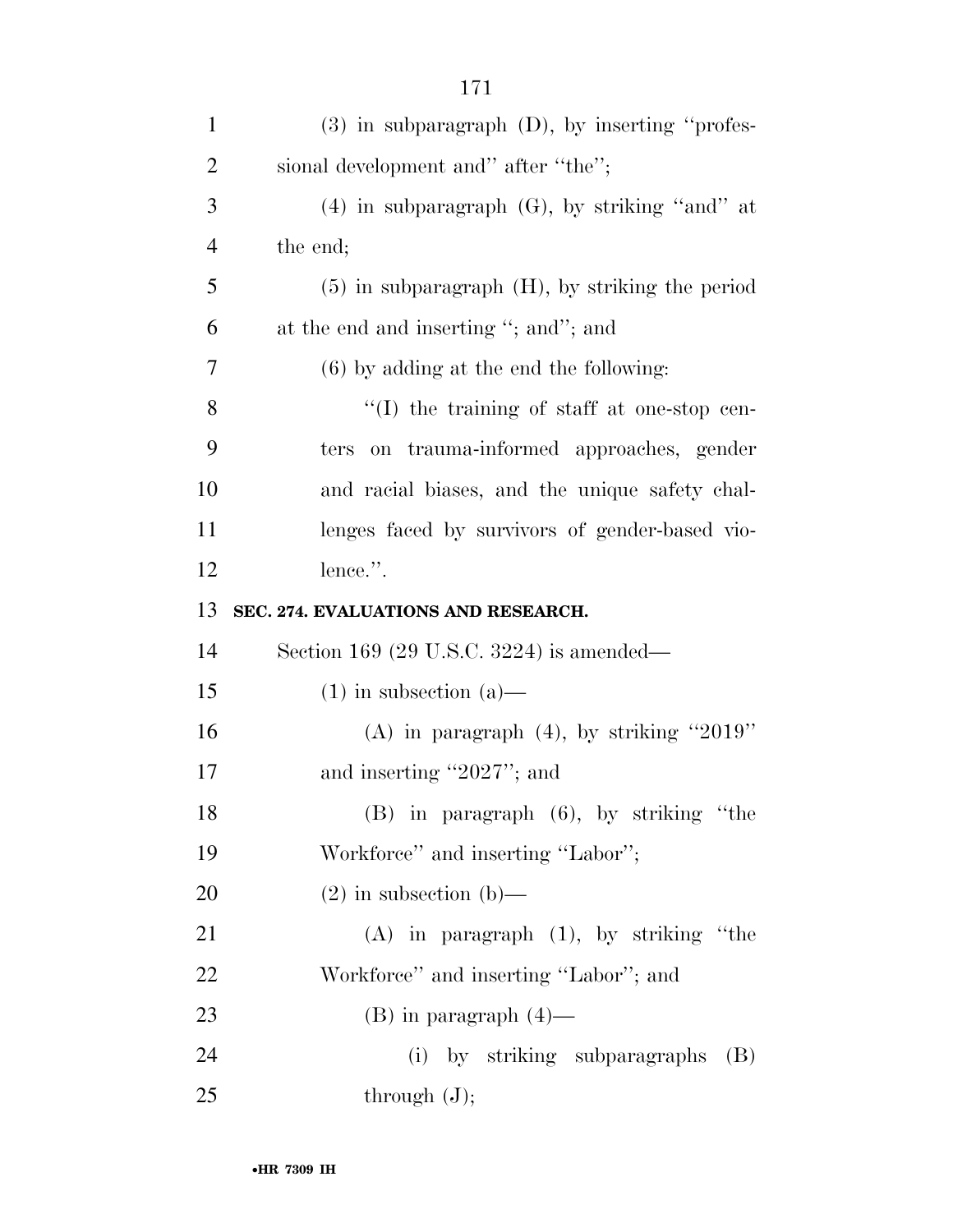| $\mathbf{1}$   | (ii) by redesignating subparagraph                |
|----------------|---------------------------------------------------|
| $\overline{2}$ | $(K)$ as subparagraph $(C)$ ;                     |
| 3              | (iii) by inserting after subparagraph,            |
| $\overline{4}$ | the following:                                    |
| 5              | "(B) STUDY ON CORRECTIONAL<br>EDU-                |
| 6              | CATION AND TRAINING.—The Secretary of             |
| 7              | Labor, in coordination with the Secretary of      |
| 8              | Education, may conduct a study to determine       |
| 9              | the feasibility of, and potential means to rep-   |
| 10             | licate the measurement of recidivism for former   |
| 11             | criminal offenders who participated in adult      |
| 12             | employment and training activities under this     |
| 13             | title or correctional institution education pro-  |
| 14             | grams under title II to improve the quality and   |
| 15             | performance of such services or activities."; and |
| 16             | $(iv)$ in subparagraph $(C)$ , as so redes-       |
| 17             | ignated, by striking "the Workforce" and          |
| 18             | inserting "Labor";                                |
| 19             | $(3)$ by redesignating subsection $(c)$ as sub-   |
| 20             | section $(d)$ ; and                               |
| 21             | $(4)$ by inserting after subsection (b) the fol-  |
| <u>22</u>      | lowing:                                           |
| 23             | "(c) WORKFORCE DEVELOPMENT INNOVATION             |
| 24             | FUND.                                             |
| 25             | $``(1)$ PROGRAM AUTHORIZED.—                      |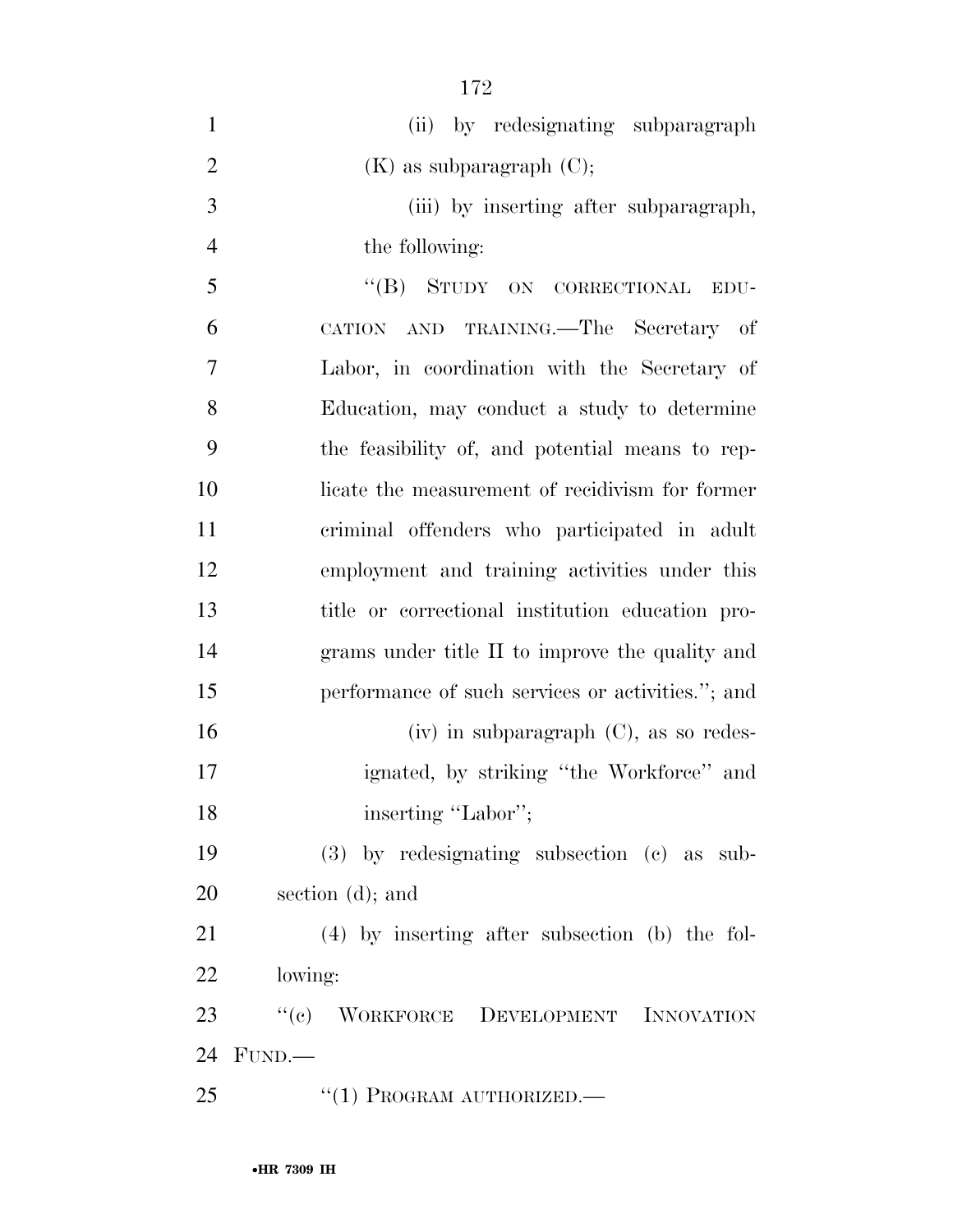1 ''(A) IN GENERAL.—The Secretary may award workforce development innovation grants, on a competitive basis, to eligible enti- ties to enable such entities to— ''(i) create, implement, replicate, or take to scale entrepreneurial, evidence- based, field-initiated innovation programs and services for improving the design and delivery of employment and training serv- ices that generate long-term improvements 11 in the performance of the workforce devel- opment system, in outcomes for job-seekers (including individuals with barriers to em- ployment), and in the cost-effectiveness of programs and services; and ''(ii) rigorously evaluate such pro- grams and services in accordance with this subsection. ''(B) DESCRIPTION OF GRANTS.—The grants described in subparagraph (A) shall in- clude—  $\frac{1}{2}$   $\frac{1}{2}$   $\frac{1}{2}$   $\frac{1}{2}$   $\frac{1}{2}$   $\frac{1}{2}$   $\frac{1}{2}$   $\frac{1}{2}$   $\frac{1}{2}$   $\frac{1}{2}$   $\frac{1}{2}$   $\frac{1}{2}$   $\frac{1}{2}$   $\frac{1}{2}$   $\frac{1}{2}$   $\frac{1}{2}$   $\frac{1}{2}$   $\frac{1}{2}$   $\frac{1}{2}$   $\frac{1}{2}$   $\frac{1}{2}$   $\frac{1}{2}$ 

 velopment, implementation, and feasibility testing of an innovation program or serv-ice, which prior research suggests has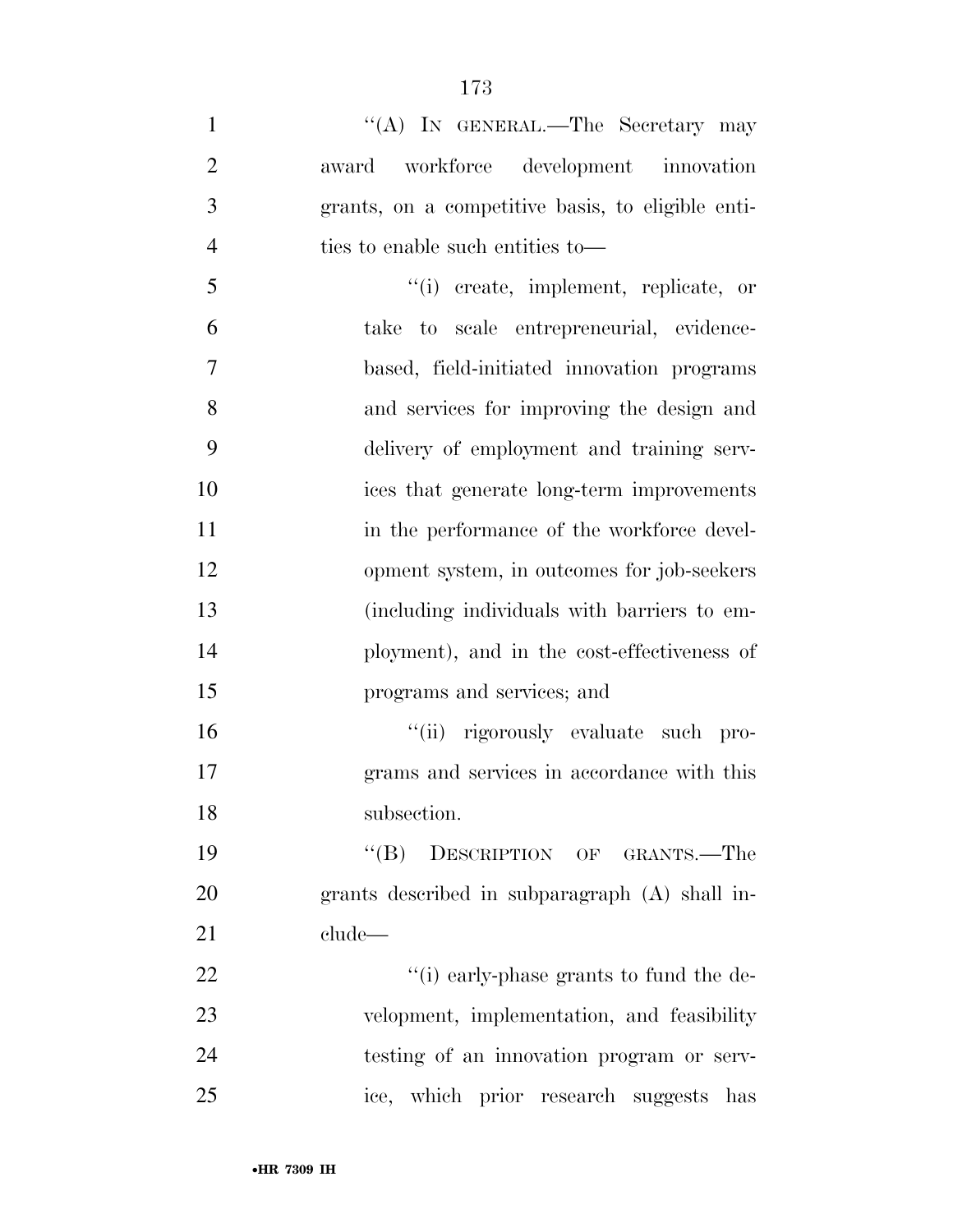| $\mathbf{1}$   | promise, for the purpose of determining       |
|----------------|-----------------------------------------------|
| $\overline{2}$ | whether such program or service can suc-      |
| $\mathfrak{Z}$ | cessfully improve the design and delivery of  |
| $\overline{4}$ | employment and training services that gen-    |
| 5              | erate long-term improvements in the per-      |
| 6              | formance of the workforce development         |
| 7              | system, in outcomes for job-seekers (in-      |
| 8              | eluding individuals with barriers to employ-  |
| 9              | ment), and in the cost-effectiveness of such  |
| 10             | programs and services;                        |
| 11             | "(ii) mid-phase grants to fund imple-         |
| 12             | mentation and a well-designed and well-im-    |
| 13             | plemented evaluation of such a program or     |
| 14             | service that has been successfully imple-     |
| 15             | mented under an early-phase grant de-         |
| 16             | scribed in clause (i) or other effort meeting |
| 17             | similar criteria, for the purpose of meas-    |
| 18             | uring the impact and cost effectiveness of    |
| 19             | such programs or services, using data col-    |
| 20             | lected pursuant to the implementation of      |
| 21             | such program or service, if possible; and     |
| 22             | "(iii) expansion grants to fund imple-        |
| 23             | mentation and a well-designed and well-im-    |
| 24             | plemented replication evaluation of such a    |
| 25             | program or service that has been found to     |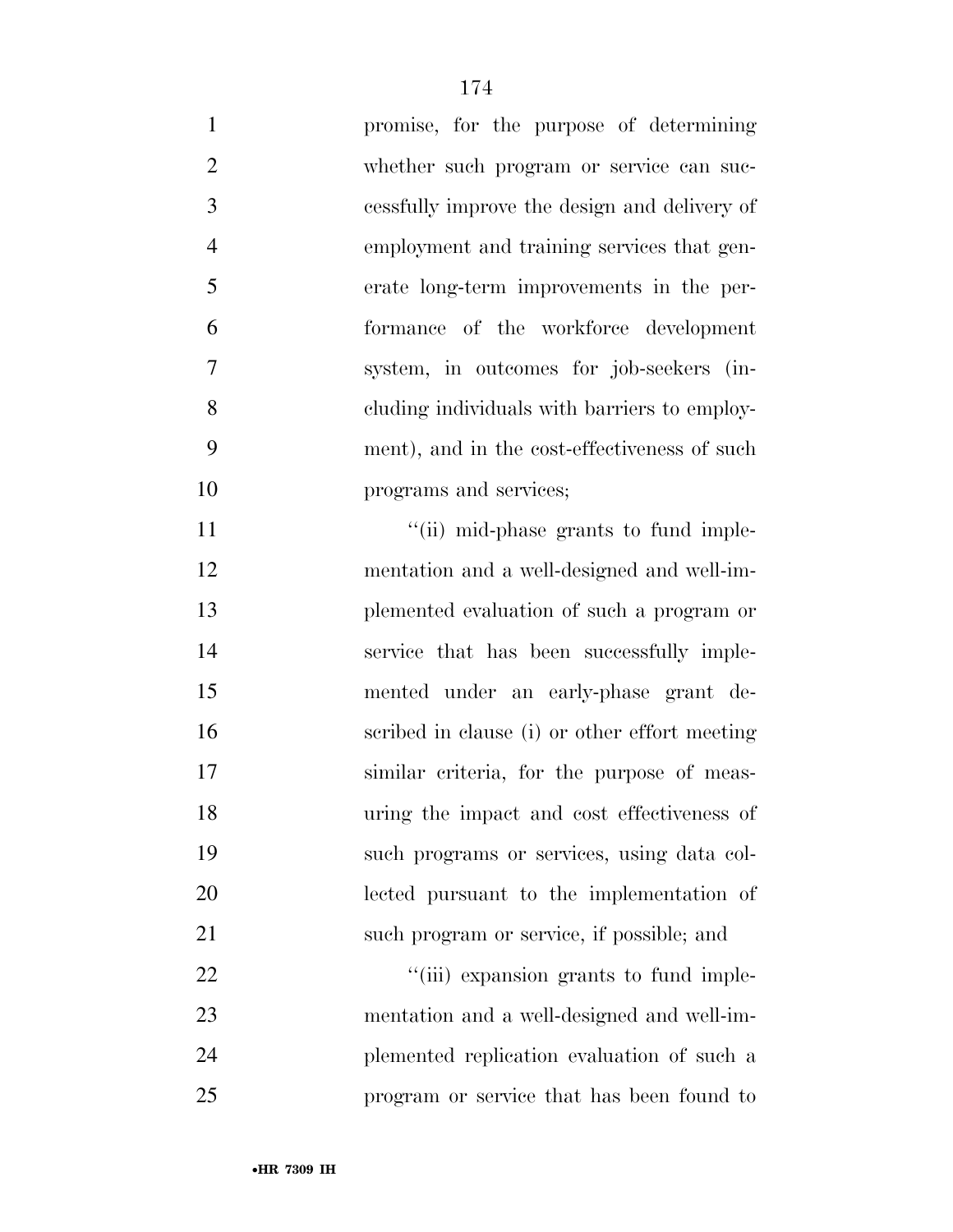produce sizable, important impacts under a mid-phase grant described in clause (ii) or other effort meeting similar criteria, for 4 the purposes of — 5 ''(I) determining whether such impacts may be successfully repro- duced and sustained over time; and 8 ''(II) identifying the conditions in which such a program or service is most effective. 11 "(2) TECHNICAL ASSISTANCE.—Of the funds made available to carry out this subsection for a fis- cal year, the Secretary shall reserve not more than 5 percent of the funds to—  $\langle (A) \rangle$  provide technical assistance to eligible entities, which may include preapplication work- shops, web-based seminars, and evaluation sup- port; and ''(B) disseminate evidence-based best prac-20 tices. 21 "(3) DEFINITIONS.—In this subsection: 22 "(A) ELIGIBLE ENTITY.—The term 'eligi- ble entity' means any of the following: 24 ''(i) A State board.

175

25  $\qquad \qquad \text{(ii) A local board.}$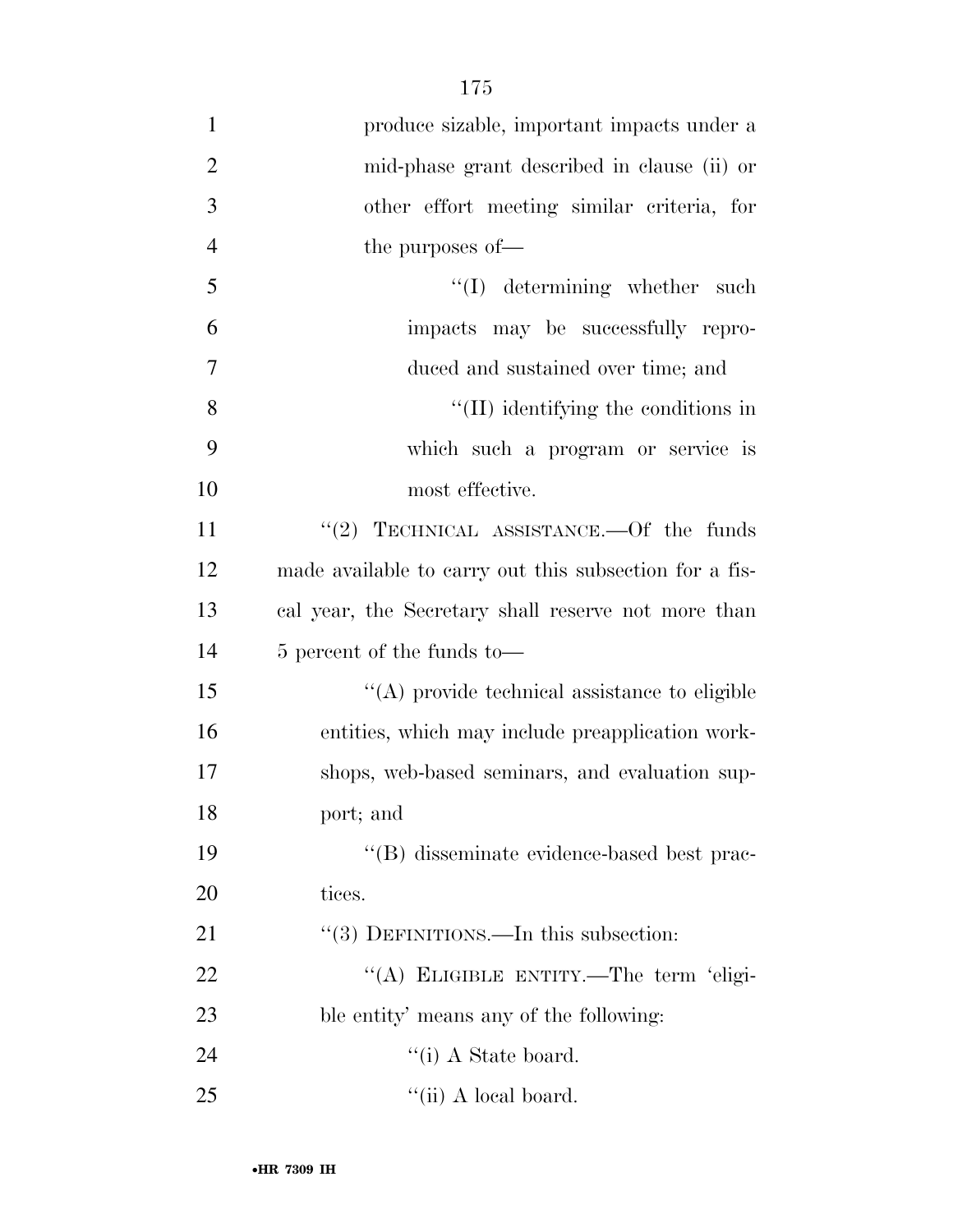| $\mathbf{1}$   | "(iii) An Indian tribe, tribal organiza-             |
|----------------|------------------------------------------------------|
| $\mathbf{2}$   | tion, Alaska Native entity, Indian-con-              |
| 3              | trolled organization serving Indians, or Na-         |
| $\overline{4}$ | tive Hawaiian organization that is eligible          |
| 5              | to receive an award under section 166.               |
| 6              | "(iv) A community-based, nonprofit,                  |
| 7              | or nongovernmental organization serving              |
| 8              | an underserved population.                           |
| 9              | $\lq\lq$ (v) A consortium of such entities de-       |
| 10             | scribed under clause (i) through clause              |
| 11             | (iv).                                                |
| 12             | "(B) WELL-DESIGNED AND WELL-IMPLE-                   |
| 13             | MENTED.—The term 'well-designed and well-            |
| 14             | implemented', as applied to an evaluation study,     |
| 15             | means a study that is replicable, uses pro-          |
| 16             | grammatic and control groups that are rep-           |
| 17             | resentative of the type of population served by      |
| 18             | the program, uses controls for aggregate shifts      |
| 19             | that might affect baseline numbers, does not         |
| 20             | have problems with attrition from the program,       |
| 21             | and takes measures to avoid creaming.                |
| 22             | "(4) AUTHORIZATION OF APPROPRIATIONS.-               |
| 23             | There are authorized to be appropriated to carry out |
| 24             | this subsection, such sums as may be necessary for   |
| 25             | each of the fiscal years 2023 through 2028.".        |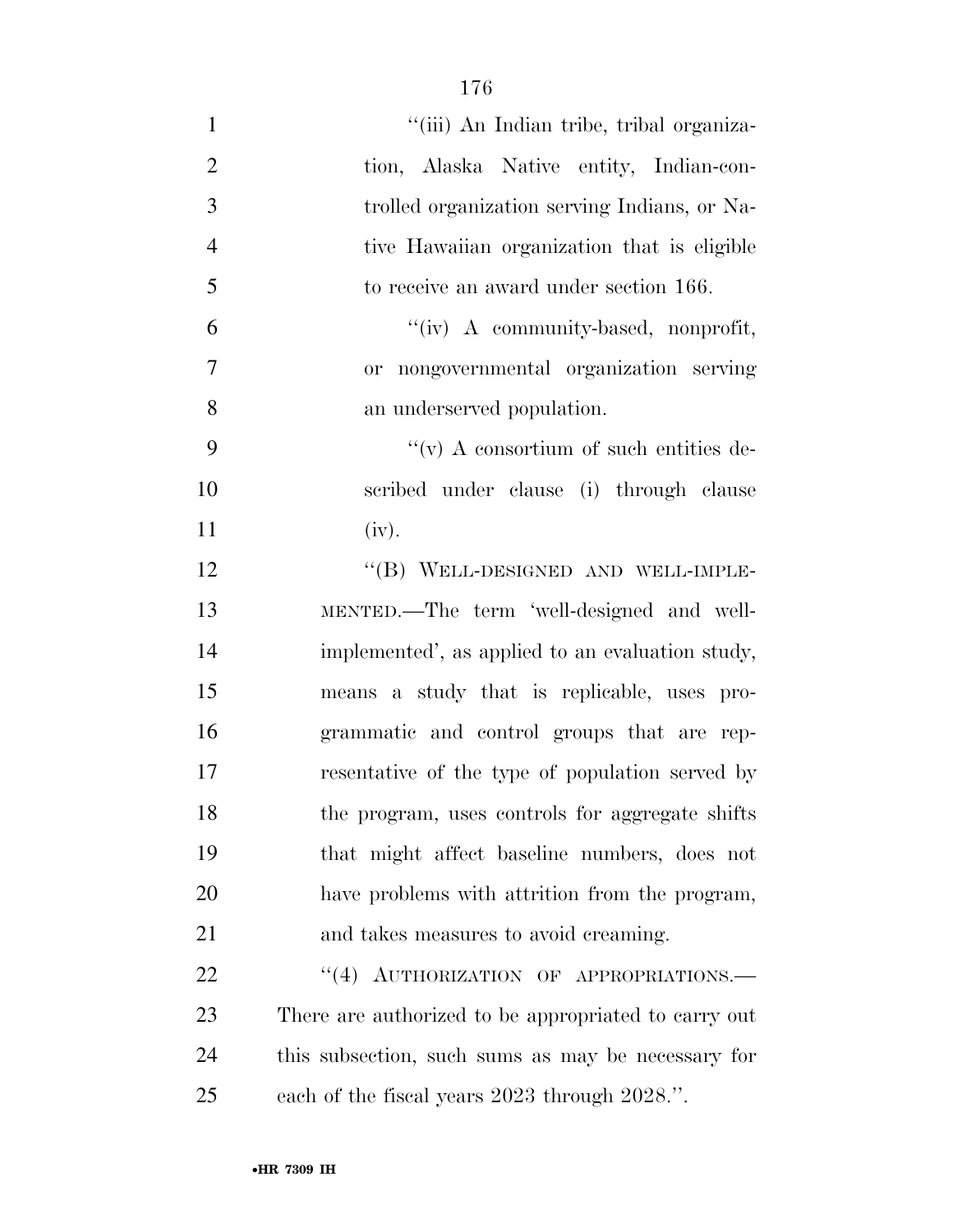## **SEC. 275. NATIONAL DISLOCATED WORKER GRANTS.**

2 Section  $170(e)(1)(B)$  (29 U.S.C.  $3225(e)(1)(B)$ ) is amended by striking ''and any other'' and all that follows through ''dislocations.'' and inserting ''which may include a national or regional intermediary that provides employ-ment and training activities to dislocated workers.''.

## **SEC. 276. YOUTHBUILD PROGRAM.**

Section 171 (29 U.S.C. 3226) is amended—

- 9  $(1)$  in subsection  $(e)$ —
- (A) by amending paragraph (1) to read as follows:

12 <sup>"</sup>(1) RESERVATION, AMOUNT OF GRANTS.

 ''(A) RESERVATION.—In any fiscal year in which the amount appropriated to carry out this section is greater than \$125,000,000, the Secretary shall reserve 20 percent of such amount that is greater than \$125,000,000 for—

19  $\frac{1}{2}$  (i) grants to applicants that are lo- cated in rural areas (as defined by the Sec-21 retary); and

 $\frac{1}{1}$   $\frac{1}{1}$  programs operated by an Indian 23 tribe or for the benefit of the members of an Indian Tribe for the purpose of car- rying out YouthBuild programs approved under this section.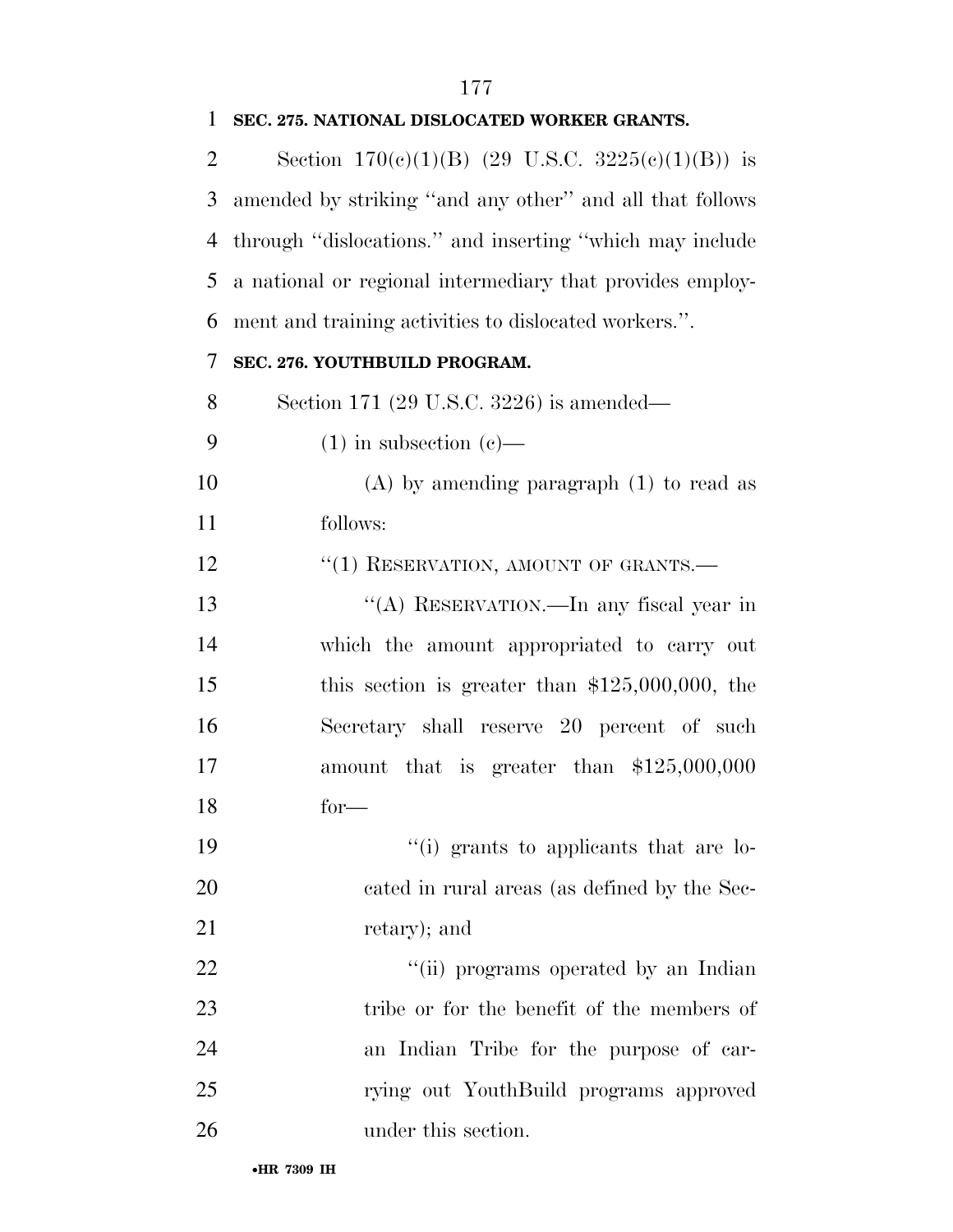| $\mathbf{1}$   | "(B) AMOUNT OF GRANTS.—After making                 |
|----------------|-----------------------------------------------------|
| $\overline{2}$ | the reservation described under subparagraph        |
| 3              | $(A)$ , the Secretary may use the remaining         |
| $\overline{4}$ | amount appropriated to carry out this section       |
| 5              | to make grants to applicants for the purpose of     |
| 6              | carrying out YouthBuild programs approved           |
| 7              | under this section.";                               |
| 8              | $(B)$ in paragraph $(2)$ —                          |
| 9              | (i) in subparagraph $(A)$ —                         |
| 10             | (I) in clause (iv)(I), by striking                  |
| 11             | "language";                                         |
| 12             | (II) in clause (vii), by striking                   |
| 13             | " $12"$ and inserting " $24"$ ; and                 |
| 14             | (ii) by adding at the end the fol-                  |
| 15             | lowing:                                             |
| 16             | "(I) Provision of meals and other food as-          |
| 17             | sistance that is offered to participants in con-    |
| 18             | junction with another activity described in this    |
| 19             | paragraph.                                          |
| $20\,$         | $\lq\lq(J)$ Informing participants of their eligi-  |
| 21             | bility, and assisting participants in applying, for |
| 22             | Federal and State means tested benefit pro-         |
| 23             | grams, such as the supplemental nutrition as-       |
| 24             | sistance program, and assistance provided by        |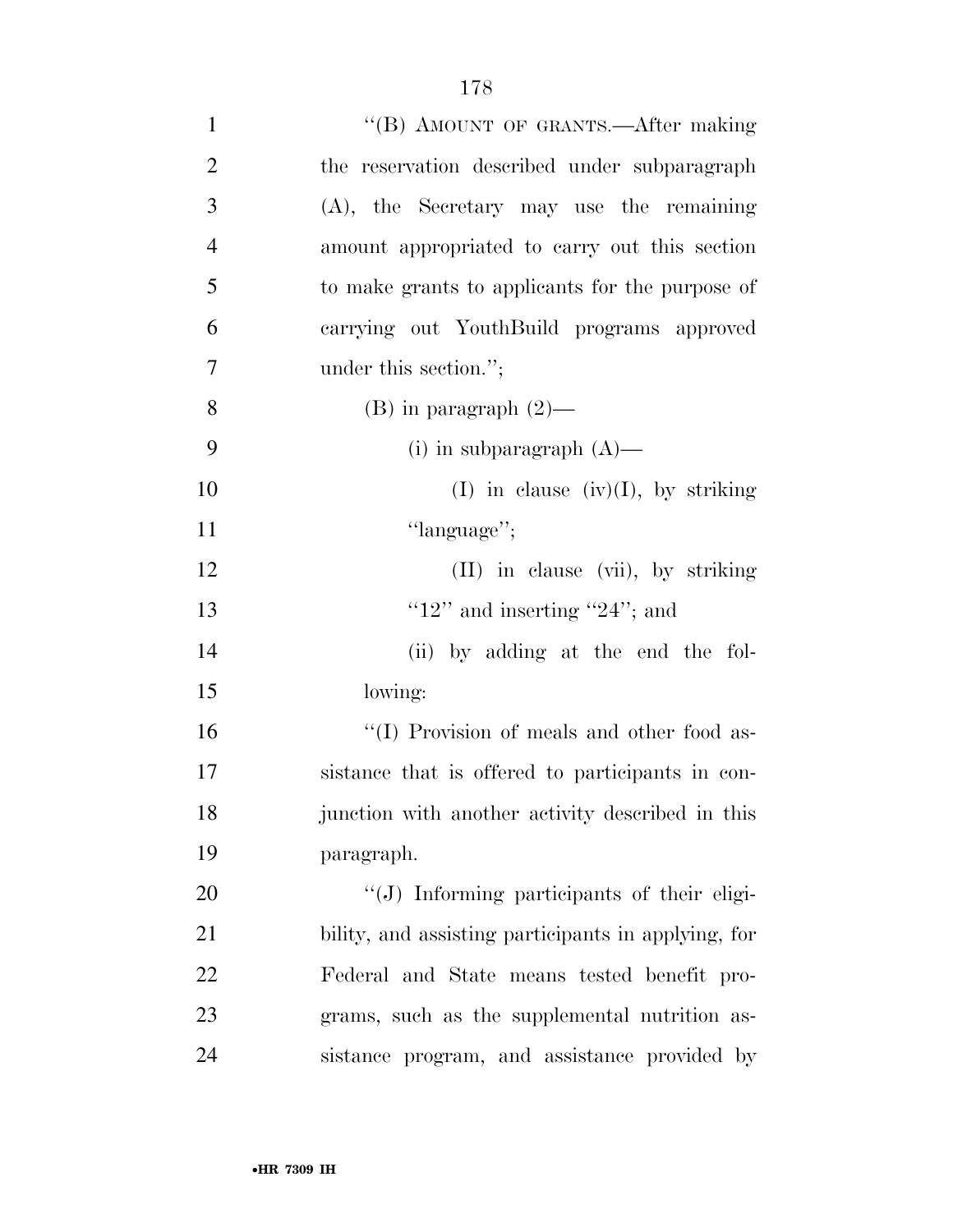| $\mathbf{1}$   | the State through the Child Care Development           |
|----------------|--------------------------------------------------------|
| $\overline{2}$ | Block Grant Act.                                       |
| 3              | "(K) Supportive services for individuals               |
| $\overline{4}$ | with disabilities to ensure such individuals may       |
| 5              | fully participate in a YouthBuild program.";           |
| 6              | and                                                    |
| $\overline{7}$ | (C) by adding at the end the following:                |
| 8              | $(6)$ USE OF FUNDS FOR MATCH.—Consistent               |
| 9              | with the requirements described under subsection       |
| 10             | $(e)(3)$ , an entity which receives a grant under this |
| 11             | section may use a portion of such grant to meet all    |
| 12             | or a portion of the requirement to provide matching    |
| 13             | funds under section $121(e)$ of the National and       |
| 14             | Community Service Act of 1990 (42 U.S.C.               |
| 15             | $12571(e)$ or any other such requirements under        |
| 16             | such Act.";                                            |
| 17             | $(2)$ in subsection $(e)(1)$ —                         |
| 18             | $(A)$ in subparagraph $(A)(ii)$ , by striking          |
| 19             | "youth offender" and inserting "youth justice-         |
| 20             | involved individual"; and                              |
| 21             | $(B)$ in subparagraph $(B)(i)$ , by striking           |
| 22             | skills deficient" and inserting<br>"basic              |
| 23             | "foundational skill needs";                            |
| 24             | $(3)$ in subsection $(f)$ , by adding at the end the   |
| 25             | following:                                             |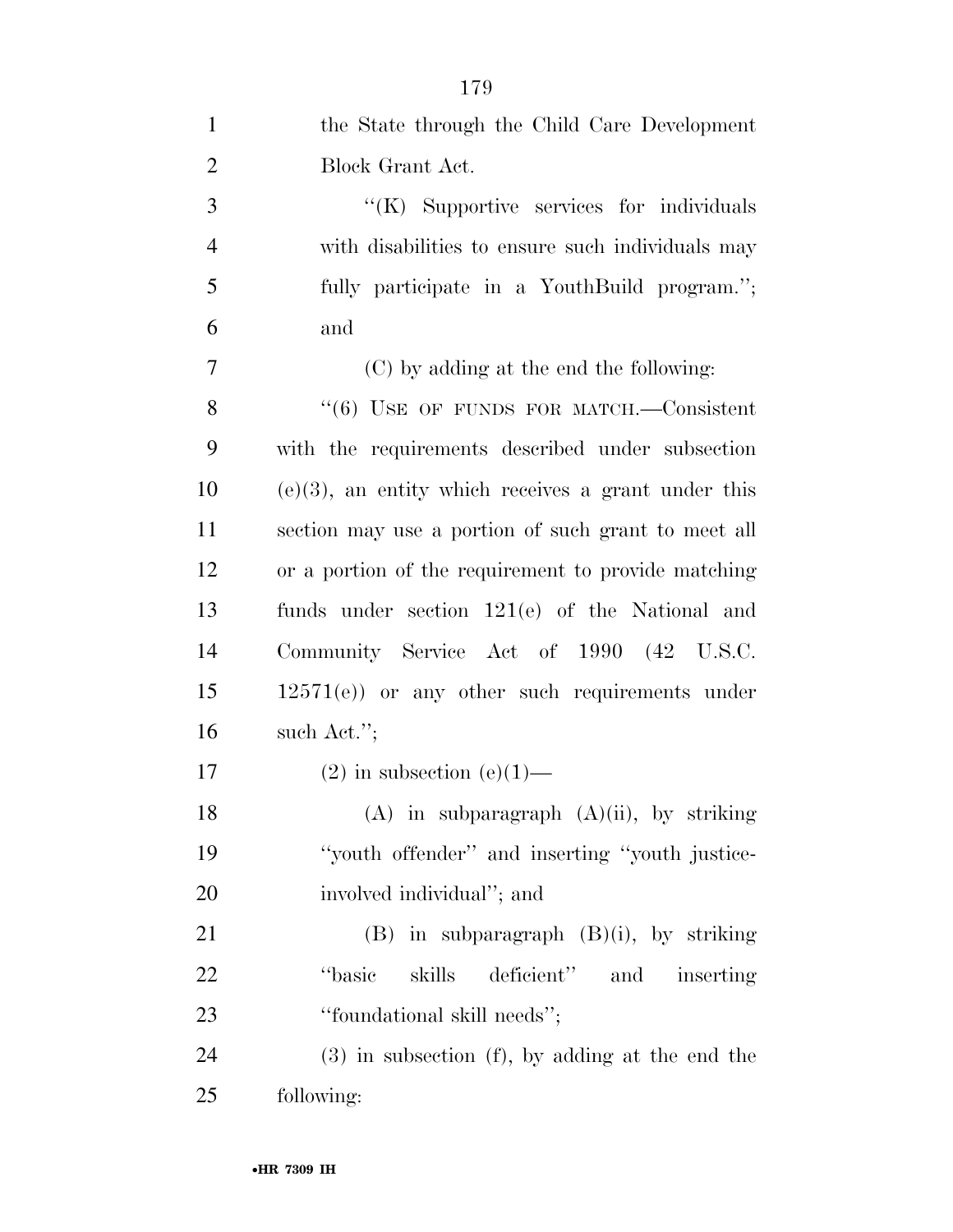''(3) CONSULTATION.—In establishing expected levels of performance under paragraph (1), the Sec- retary shall consult, on not less than an annual basis, with YouthBuild programs to ensure such lev- els of performance account for the workforce and postsecondary experiences of youth served by such programs.'';

8 (4) in subsection  $(g)$ , by adding at the end the following:

 $((4)$  ANNUAL RELEASE OF FUNDING OPPOR- TUNITY ANNOUNCEMENT.—The Secretary shall, to the greatest extent practicable, announce new fund- ing opportunities for grants under this section dur- ing the same time period each year that such grants are announced.

 ''(5) STATE WAGE DATA.—States receiving grants under this Act shall facilitate access to wage data of participants in YouthBuild programs for the purpose of meeting the requirements of this section. Such facilitation shall not reduce any protections af- forded by the State that protect the privacy of par-ticipant information.''; and

 (5) by amending subsection (i) to read as fol-lows: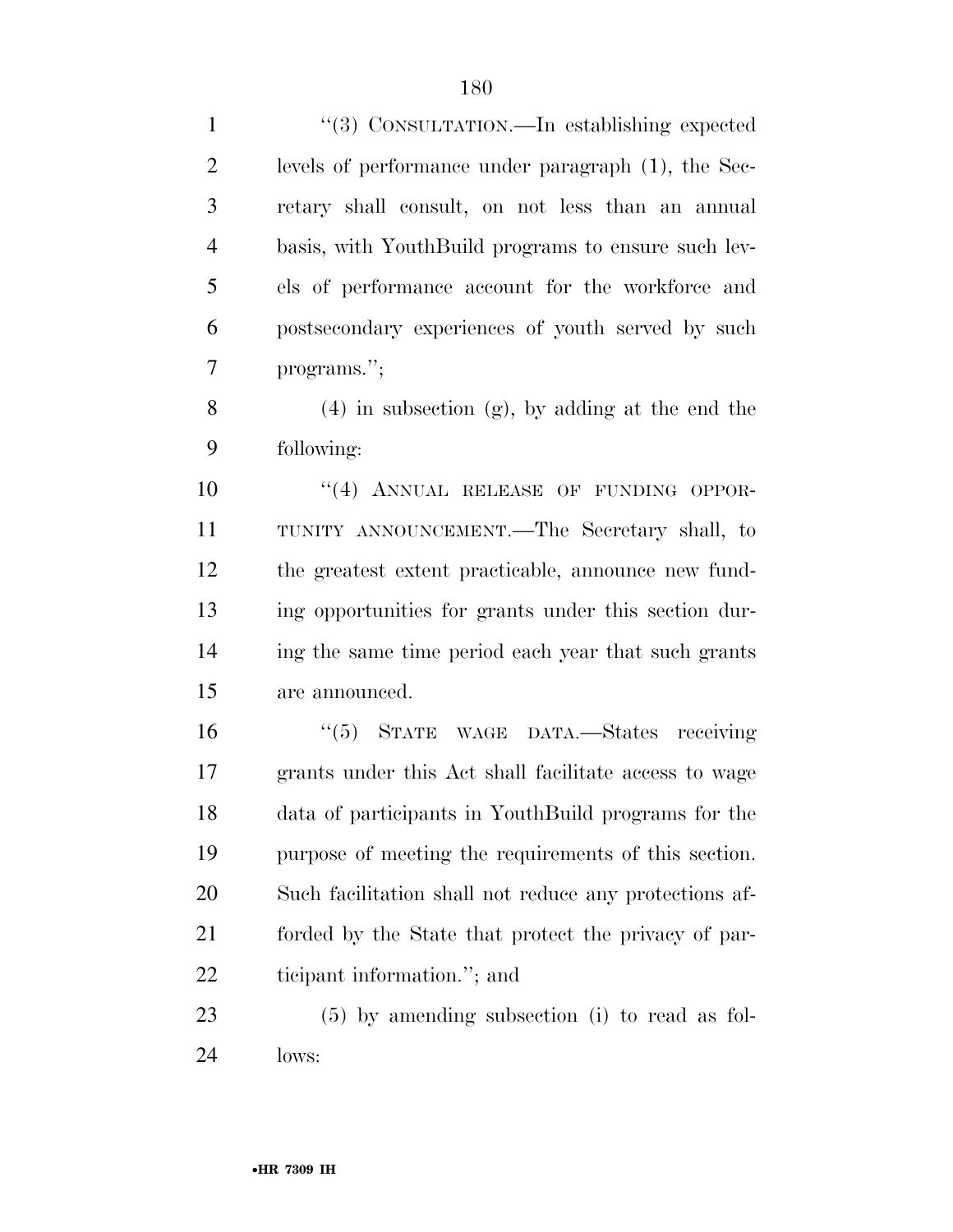''(i) AUTHORIZATION OF APPROPRIATIONS.—There are authorized to be appropriated to carry out this sec- tion—  $\frac{4}{1}$   $\frac{159,500,000}{1}$  for fiscal year 2023;  $\frac{4}{2}$  \$167,500,000 for fiscal year 2024;  $\frac{4}{3}$  \$175,900,000 for fiscal year 2025;  $\frac{4}{184}$  \$184,700,000 for fiscal year 2026; 8 "(5) \$193,000,000 for fiscal year 2027; and  $\frac{4}{6}$   $\frac{4}{203,600,000}$  for fiscal year 2028.". **SEC. 277. STRENGTHENING COMMUNITY COLLEGES TRAIN- ING GRANTS PROGRAM.**  Subtitle D of title I (29 U.S.C. 3221 et seq.), as amended by this Act is further amended— (1) by redesignating section 172 as section 176; and (2) by inserting after section 171 the following: **''SEC. 172. STRENGTHENING COMMUNITY COLLEGES TRAINING GRANTS PROGRAM.**  ''(a) PURPOSES.—The purposes of this section are—  $\frac{1}{20}$  to establish, improve, or expand high-qual- ity educational or career training programs at com- munity colleges; and  $\frac{1}{23}$  ''(2) to expand opportunities for individuals to obtain recognized postsecondary credentials that are nationally or regionally portable and stackable for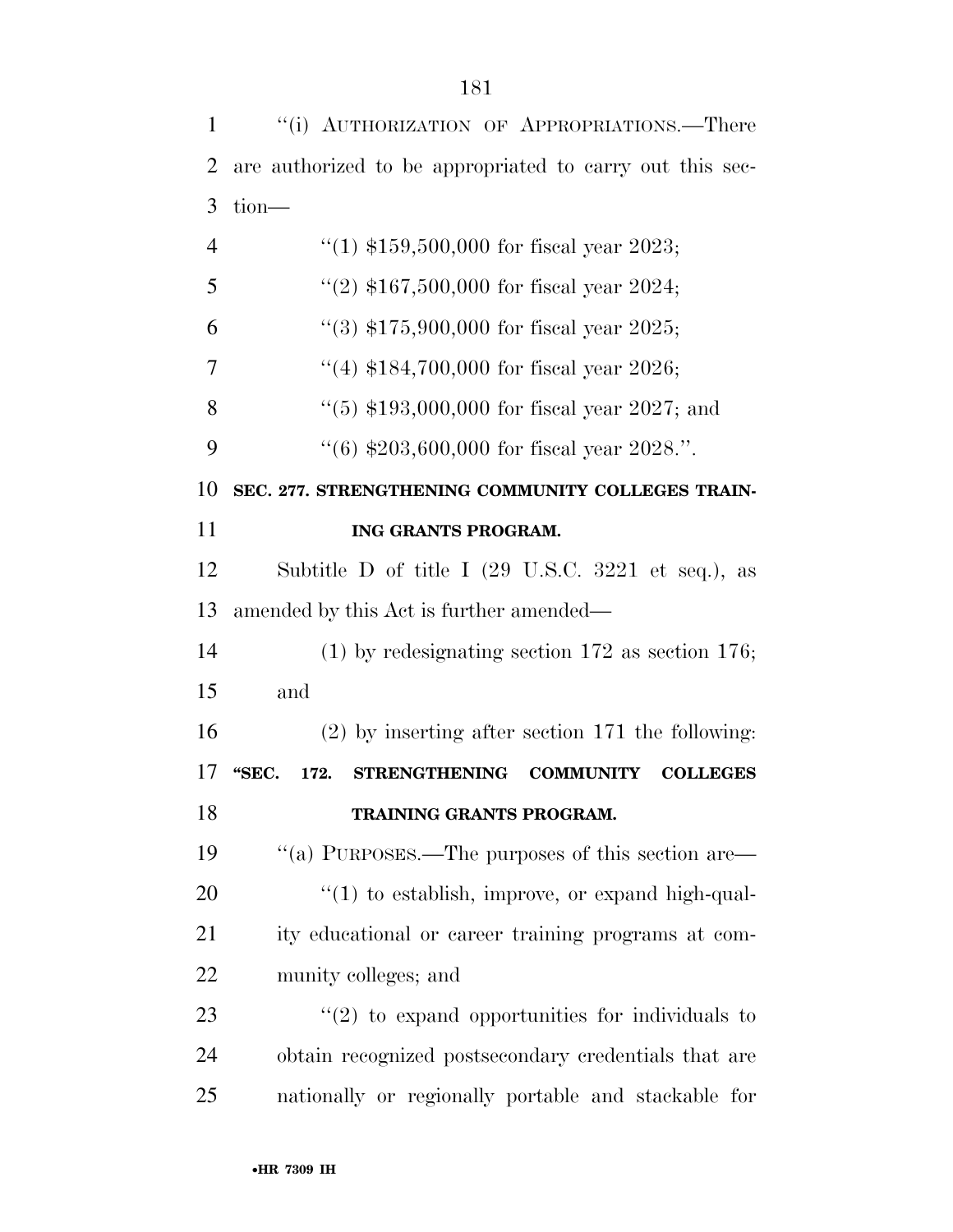high-skill, high-wage, or in-demand industry sectors or occupations.

 ''(b) STRENGTHENING COMMUNITY COLLEGES TRAINING GRANTS PROGRAM.—

5 "(1) IN GENERAL.—From the amounts appro- priated to carry out this section under subsection (k) and not reserved under paragraph (2), the Secretary shall, on a competitive basis, make grants to eligible institutions to carry out the activities described in subsection (e).

11 "(2) RESERVATION.—Of the amounts appro- priated to carry out this section under subsection (k), the Secretary may reserve not more than two percent for the administration of grants awarded under this section, including—

 ''(A) providing technical assistance and targeted outreach to support eligible institu- tions serving a high number or high percentage of low-income individuals or individuals with barriers to employment, and rural-serving eligi- ble institutions, to provide guidance and assist- ance in the process of applying for grants under this section; and

24  $\langle$  (B) evaluating and reporting on the per-formance and impact of programs funded under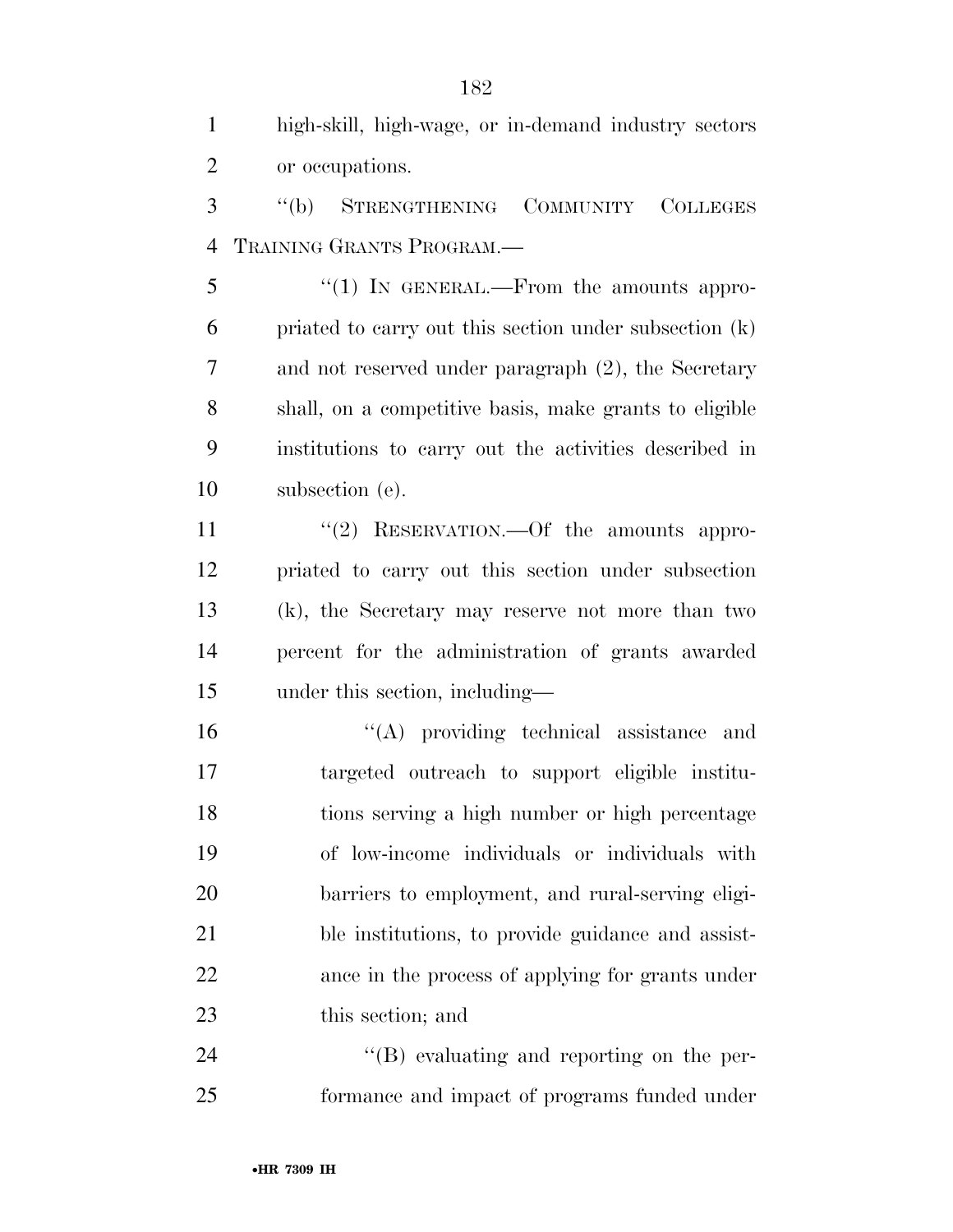| $\mathbf{1}$   | this section in accordance with subsections (f)        |
|----------------|--------------------------------------------------------|
| $\overline{2}$ | through (h).                                           |
| 3              | $``(e)$ AWARD PERIOD.—                                 |
| 4              | "(1) INITIAL GRANT PERIOD.—Each grant                  |
| 5              | under this section shall be awarded for an initial pe- |
| 6              | riod of not more than 4 years.                         |
| 7              | "(2) SUBSEQUENT GRANTS.—An eligible insti-             |
| 8              | tution that receives an initial grant under this sec-  |
| 9              | tion may receive one or more additional grants         |
| 10             | under this section for additional periods of not more  |
| 11             | than 4 years each if the eligible institution dem-     |
| 12             | onstrates that the community college and industry      |
| 13             | partnership supported with the initial grant was suc-  |
| 14             | cessful (as determined by the Secretary on the basis   |
| 15             | of the levels of performance achieved with respect to  |
| 16             | the performance indicators specified in subsection     |
| 17             | (f)).                                                  |
|                |                                                        |

18 "(d) APPLICATION.—

19 "(1) IN GENERAL.—To be eligible to receive a grant under this section, an eligible institution shall submit an application to the Secretary at such time, in such manner, and containing such information as the Secretary may require.

24 ''(2) CONTENTS.—At a minimum, an applica-tion submitted by an eligible institution under para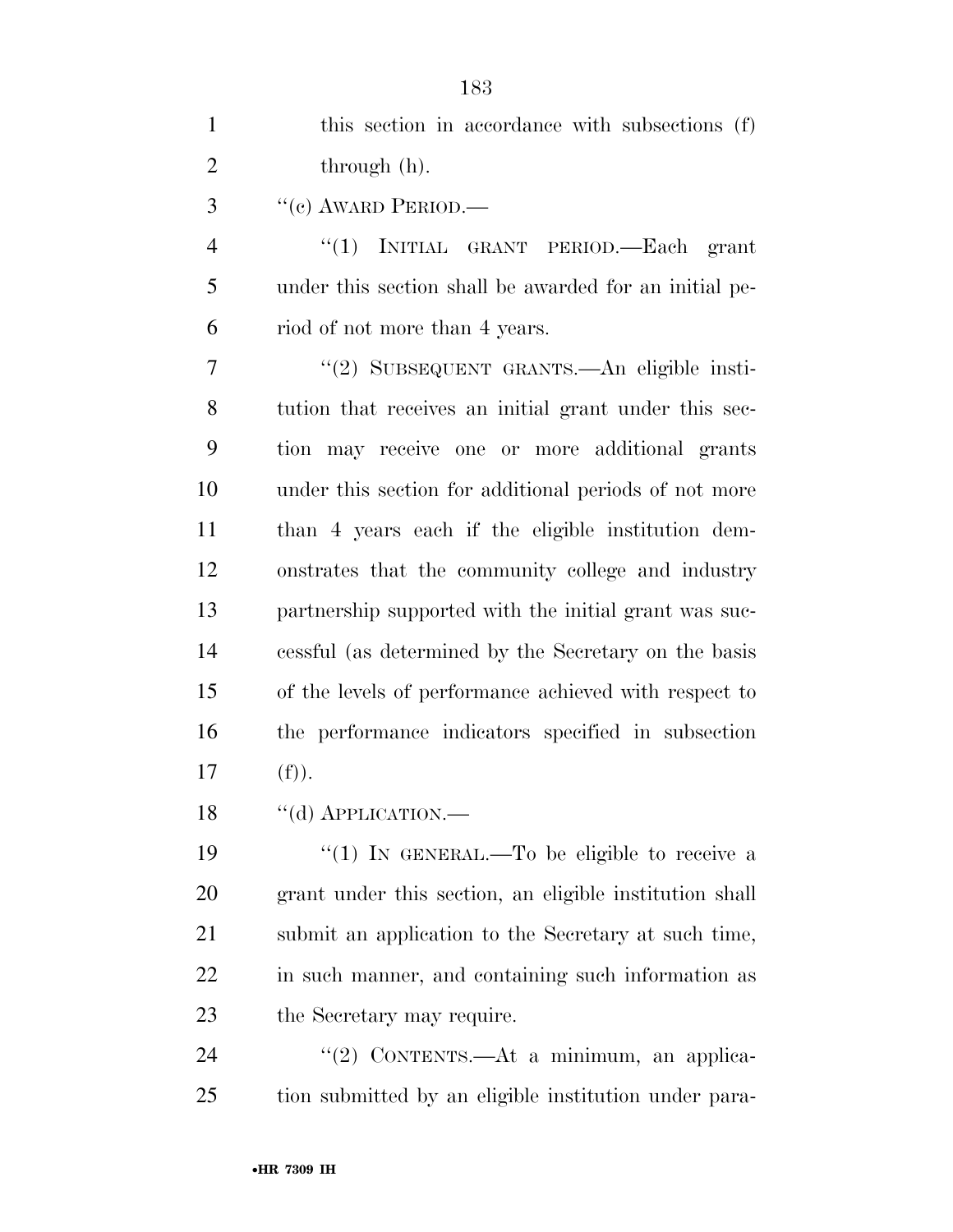graph (1) shall include a description of each the fol-

| $\mathbf{2}$   | lowing:                                                          |
|----------------|------------------------------------------------------------------|
| 3              | $\lq\lq$ . The extent to which the eligible insti-               |
| $\overline{4}$ | tution included in the partnership has prior ex-                 |
| 5              | perience in leading similar capacity building                    |
| 6              | projects that demonstrates the institution's abil-               |
| $\tau$         | ity to accomplish multi-pronged, complex                         |
| 8              | projects and an explanation of the results of                    |
| 9              | any such projects.                                               |
| 10             | $\lq\lq$ (B) The extent to which the eligible insti-             |
| 11             | tution can—                                                      |
| 12             | "(i) leverage additional resources to                            |
| 13             | support the programs funded with the                             |
| 14             | grant; and                                                       |
| 15             | "(ii) demonstrate the future sustain-                            |
| 16             | ability of each such program.                                    |
| 17             | $\lq\lq$ <sup>c</sup> (C) The steps the institution will take to |
| 18             | ensure the quality of each program supported                     |
| 19             | by the grant, including the career pathways                      |
| 20             | within such programs.                                            |
| 21             | "(D) The needs that will be addressed by                         |
| 22             | the community college and industry partnership                   |
| 23             | supported by the grant.                                          |
| 24             | $\lq\lq$ (E) The population and geographic area                  |
| 25             | to be served by the partnership.                                 |
|                |                                                                  |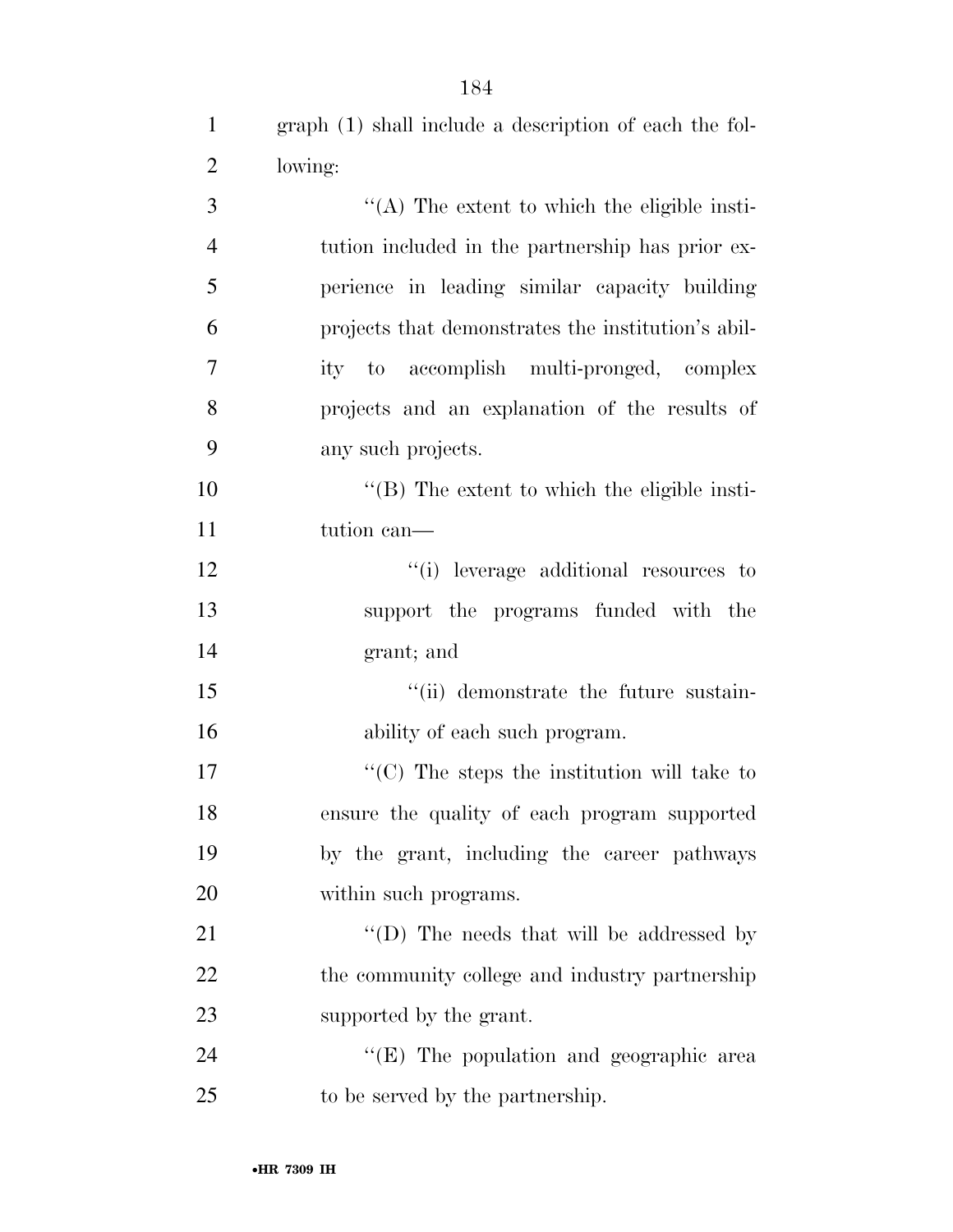| $\mathbf{1}$   | " $(F)$ One or more industries that the part-     |
|----------------|---------------------------------------------------|
| $\overline{2}$ | nership will target and data demonstrating that   |
| 3              | those industries are aligned with employer de-    |
| $\overline{4}$ | mand in the geographic area to be served by       |
| 5              | the partnership.                                  |
| 6              | $\lq\lq(G)$ The educational or career training    |
| 7              | programs to be supported by the grant.            |
| 8              | "(H) The recognized postsecondary creden-         |
| 9              | tials that are expected to be earned by partici-  |
| 10             | pants in such programs and the related in-de-     |
| 11             | mand industry sectors or occupations for which    |
| 12             | such programs will prepare participants.          |
| 13             | "(I) The evidence upon which the edu-             |
| 14             | cation and training strategies to be used in the  |
| 15             | programs are based and an explanation of how      |
| 16             | such evidence influenced the design of the pro-   |
| 17             | grams to improve education and employment         |
| 18             | outcomes.                                         |
| 19             | $\lq\lq$ . The methods and strategies the part-   |
| 20             | nership will use to engage with employers in in-  |
| 21             | demand industry sectors or occupations.           |
| 22             | " $(K)$ The roles and responsibilities of each    |
| 23             | employer, organization, agency, or institution of |
| 24             | higher education with which the eligible institu- |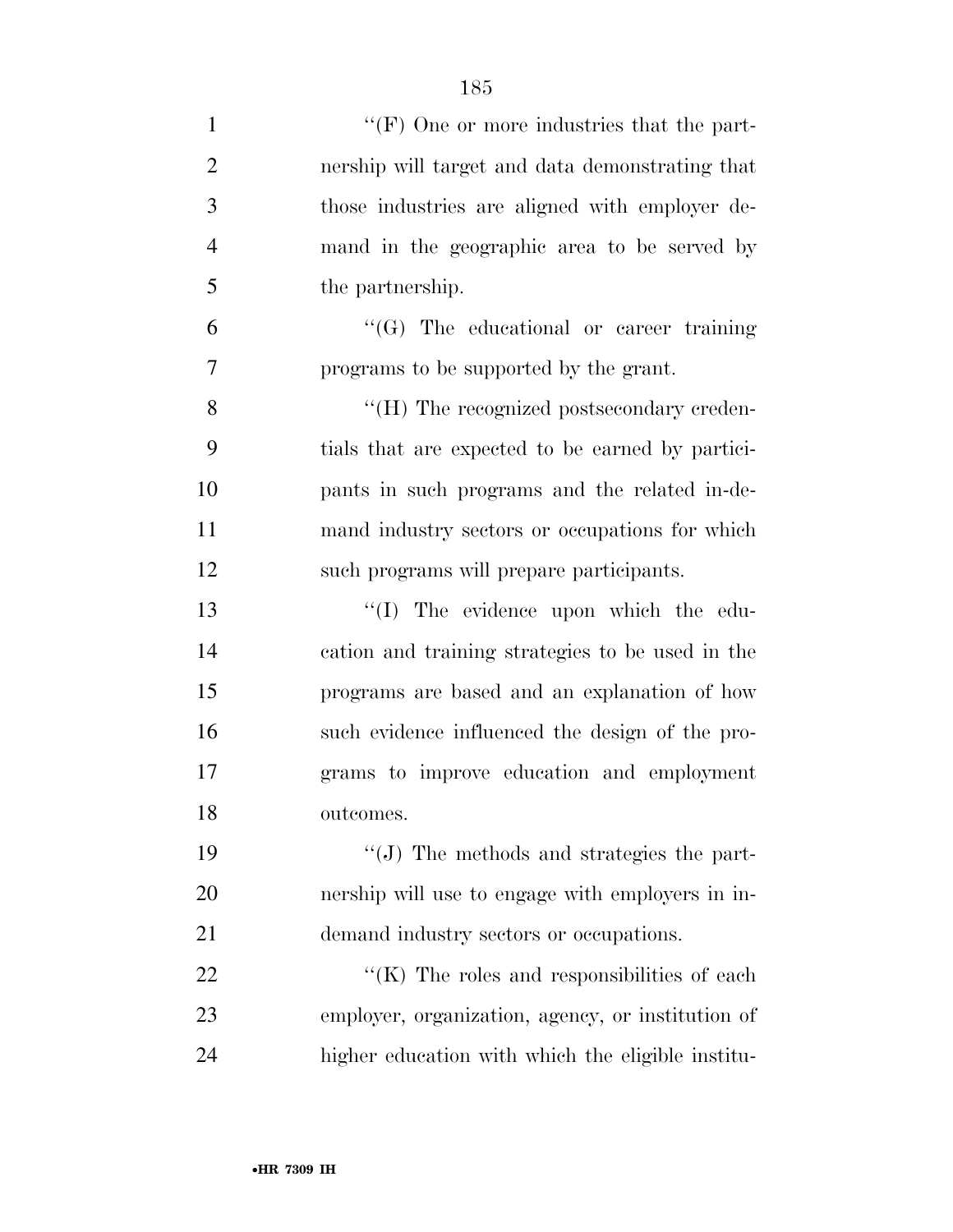| $\mathbf{1}$   | tion will partner to carry out activities under   |
|----------------|---------------------------------------------------|
| $\overline{2}$ | this section.                                     |
| 3              | $\lq\lq$ . Whether, and to what extent, the ac-   |
| $\overline{4}$ | tivities of the partnership are expected to align |
| 5              | with the workforce strategies identified in—      |
| 6              | "(i) any State plan or local plan sub-            |
| 7              | mitted under this Act by the State, out-          |
| 8              | lying area, or locality in which the partner-     |
| 9              | ship is expected to operate;                      |
| 10             | "(ii) any State plan submitted under              |
| 11             | section 122 of the Carl D. Perkins Career         |
| 12             | and Technical Education Act of 2006 (20           |
| 13             | U.S.C. 2342) by such State or outlying            |
| 14             | area; and                                         |
| 15             | "(iii) any economic development plan              |
| 16             | of the chief executive of such State or out-      |
| 17             | lying area.                                       |
| 18             | "(M) The goals of the partnership with re-        |
| 19             | spect to-                                         |
| 20             | "(i) capacity building (as described in           |
| 21             | subsection $(f)(1)(B)$ ; and                      |
| 22             | "(ii) the expected performance of indi-           |
| 23             | viduals participating in the programs to be       |
| 24             | offered by the partnership, including with        |
| 25             | respect to any performance indicators ap-         |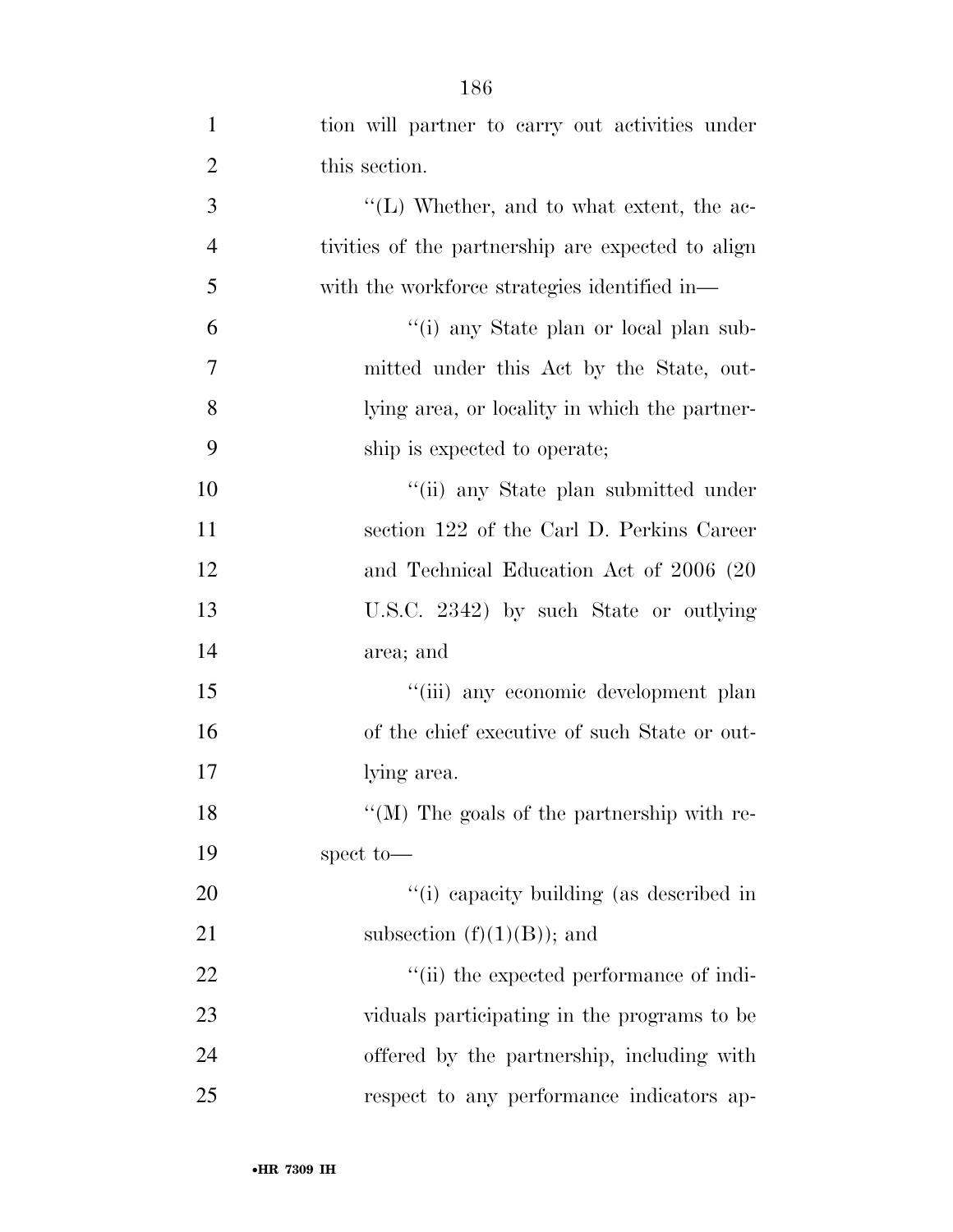| $\mathbf{1}$   | plicable under section $116$ or subsection $(f)$             |
|----------------|--------------------------------------------------------------|
| $\overline{2}$ | of this section.                                             |
| 3              | "(3) CONSIDERATION OF PREVIOUS EXPERI-                       |
| $\overline{4}$ | ENCE.—The Secretary may not disqualify an other-             |
| 5              | wise eligible institution from receiving a grant under       |
| 6              | this section solely because such institution lacks pre-      |
| 7              | vious experience in capacity building projects, as de-       |
| 8              | scribed in subparagraph $(2)(A)$ .                           |
| 9              | "(4) PRIORITY.—In awarding grants under this                 |
| 10             | section, the Secretary shall give priority to eligible       |
| 11             | entities that will use the grant to serve—                   |
| 12             | "(A) individuals with barriers to employ-                    |
| 13             | ment; or                                                     |
| 14             | "(B) incumbent workers who need to gain                      |
| 15             | or improve foundational skills to enhance their              |
| 16             | employability.                                               |
| 17             | "(e) USES OF FUNDS.-                                         |
| 18             | $(1)$ COMMUNITY COLLEGE AND<br><b>INDUSTRY</b>               |
| 19             | PARTNERSHIP.—For the purpose of carrying out the             |
| 20             | activities specified in paragraphs $(2)$ and $(3)$ , an eli- |
| 21             | gible institution that receives a grant under this sec-      |
| 22             | tion shall establish a partnership or continue an ex-        |
| 23             | isting partnership with one or more employers in an          |
| 24             | in-demand industry sector or occupation and shall            |
| 25             | maintain such partnership for the duration of the            |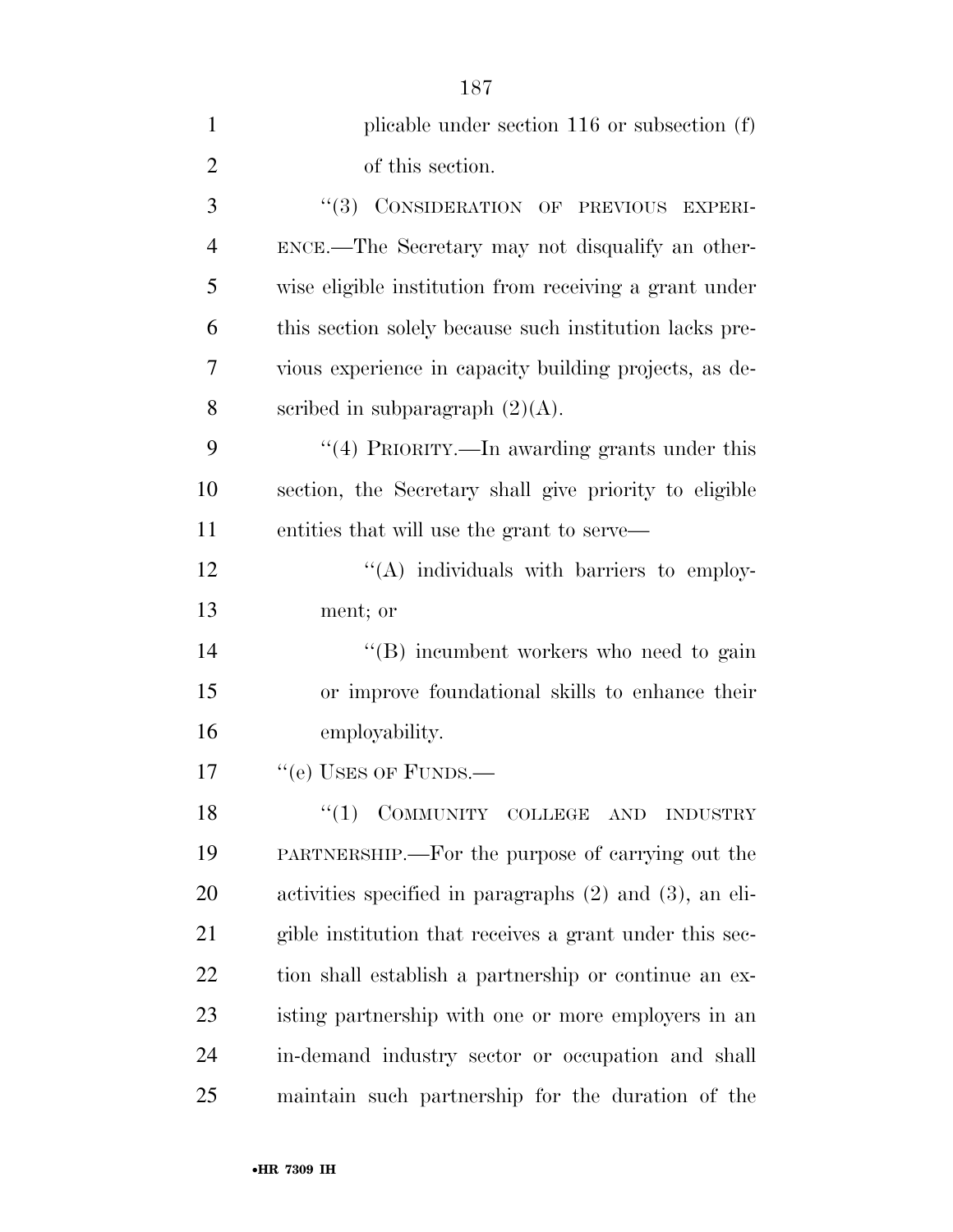| $\mathbf{1}$   | grant period. The eligible institution shall ensure  |
|----------------|------------------------------------------------------|
| $\overline{2}$ | that the partnership—                                |
| 3              | "(A) targets one or more specific high-              |
| $\overline{4}$ | skill, high-wage, or in-demand industries;           |
| 5              | $\lq\lq$ (B) includes collaboration with the work-   |
| 6              | force development system;                            |
| $\overline{7}$ | "(C) serves adult and dislocated workers,            |
| 8              | incumbent workers, and new entrants to the           |
| 9              | workforce;                                           |
| 10             | "(D) uses an evidence-based program de-              |
| 11             | sign that is appropriate for the activities carried  |
| 12             | out by the partnership; and                          |
| 13             | $\lq\lq(E)$ incorporates, to the extent appro-       |
| 14             | priate, virtual service delivery to facilitate tech- |
| 15             | nology-enabled learning.                             |
| 16             | "(2) REQUIRED ACTIVITIES.—An eligible insti-         |
| 17             | tution that receives a grant under this section, in  |
| 18             | consultation with the partnership established under  |
| 19             | paragraph $(1)$ , shall—                             |
| 20             | "(A) establish, improve, or expand high              |
| 21             | quality, evidence-based education or<br>career       |
| 22             | training programs, career pathway programs, or       |
| 23             | work-based learning programs (including ap-          |
| 24             | prenticeship programs or pre-apprenticeships         |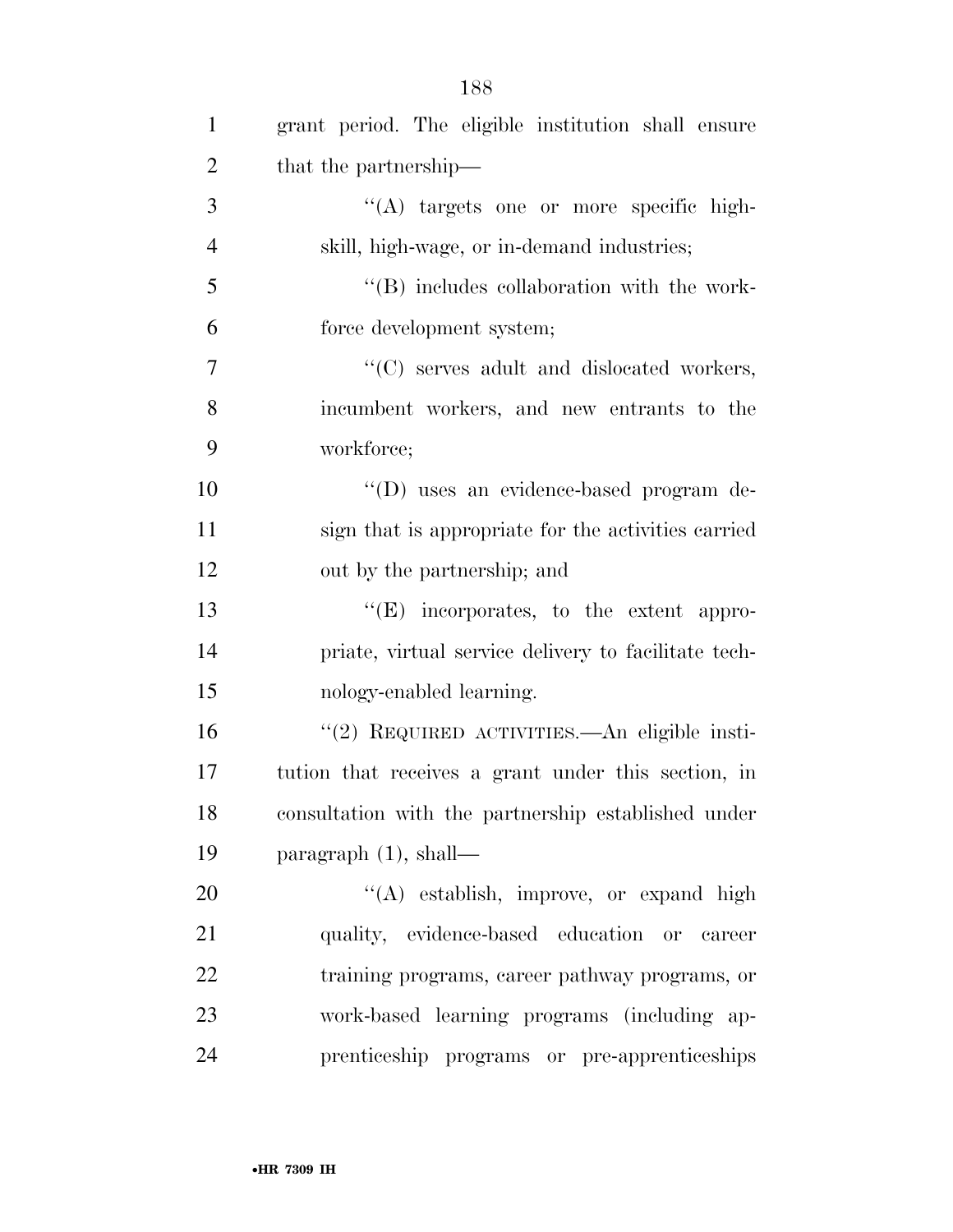| $\mathbf{1}$   | that qualify an individual for participation in an |
|----------------|----------------------------------------------------|
| $\overline{2}$ | apprenticeship program); and                       |
| 3              | "(B) use not less than $15$ percent of the         |
| $\overline{4}$ | grant to provide supportive services to individ-   |
| 5              | uals participating in the programs funded with     |
| 6              | the grant to facilitate retention and program      |
| 7              | completion, which may include—                     |
| 8              | "(i) childcare, transportation, mental             |
| 9              | health services, and assistance in obtaining       |
| 10             | health insurance coverage and housing;             |
| 11             | "(ii) assistance in accessing State and            |
| 12             | Federal means-tested benefits programs;            |
| 13             | "(iii) career navigation, coaching,                |
| 14             | mentorship, and case management serv-              |
| 15             | ices, including providing information and          |
| 16             | outreach to individuals with barriers to           |
| 17             | employment to encourage such individuals           |
| 18             | to participate in programs funded with the         |
| 19             | grant; and                                         |
| 20             | "(iv) providing access to course mate-             |
| 21             | rials, technological devices, required equip-      |
| 22             | ment, and other supports necessary for             |
| 23             | participation in and successful completion         |
| 24             | of such programs.                                  |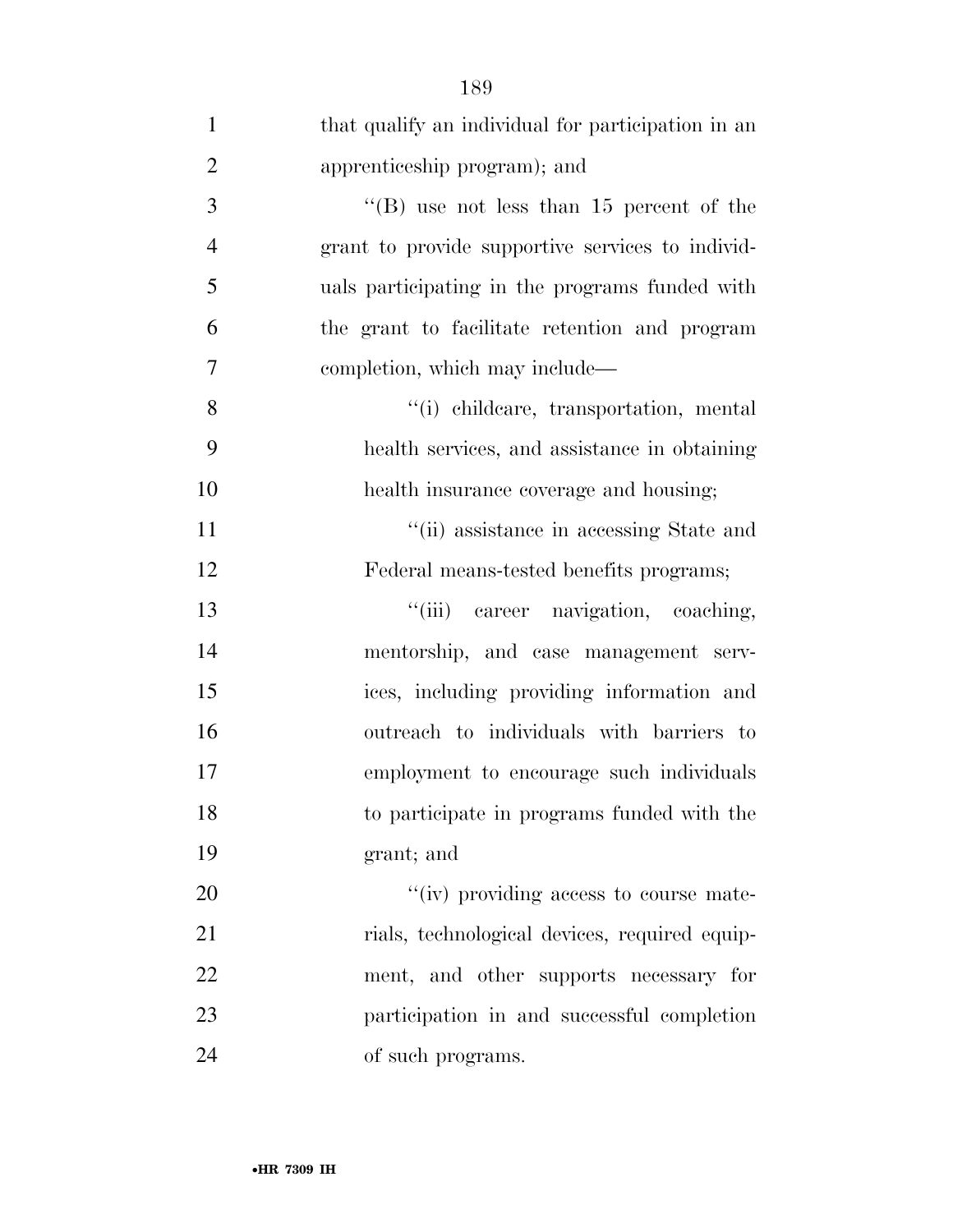| $\mathbf{1}$   | "(3) ADDITIONAL ACTIVITIES.—In addition to                |
|----------------|-----------------------------------------------------------|
| $\overline{2}$ | the activities required under paragraph $(2)$ , an eligi- |
| 3              | ble institution that receives a grant under this sec-     |
| $\overline{4}$ | tion, in consultation with the partnership established    |
| 5              | under paragraph (1), shall carry out one or more of       |
| 6              | the following activities:                                 |
| 7              | "(A) Establish, improve, or expand—                       |
| 8              | "(i) articulation agreements (as de-                      |
| 9              | fined in section $486A(a)$ of the Higher                  |
| 10             | Education Act of 1965 (20 U.S.C.                          |
| 11             | $1093a(a))$ ;                                             |
| 12             | "(ii) credit transfer agreements;                         |
| 13             | "(iii) corequisite remediation<br>pro-                    |
| 14             | grams that enable a student to receive re-                |
| 15             | medial education services while enrolled in               |
| 16             | a postsecondary course rather than requir-                |
| 17             | ing the student to receive remedial edu-                  |
| 18             | cation before enrolling in a such a course;               |
| 19             | "(iv) dual or concurrent enrollment                       |
| 20             | programs;                                                 |
| 21             | "(v) competency-based education and                       |
| 22             | assessment; or                                            |
| 23             | "(vi) policies and processes to award                     |
| 24             | academic credit for prior learning or for                 |
| 25             | the programs described in paragraph $(2)$ .               |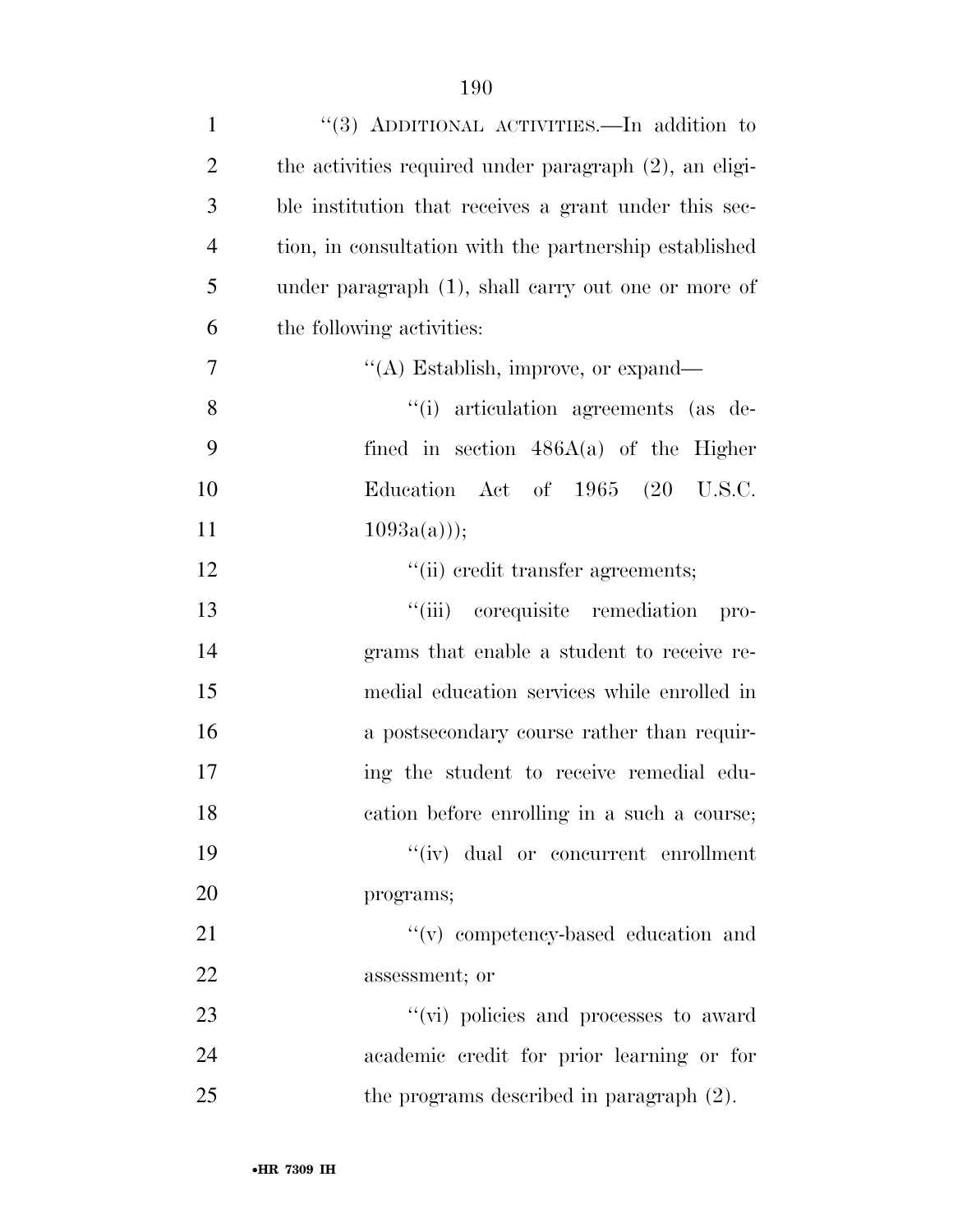| $\mathbf{1}$   | "(B) Make available, in a format that is            |
|----------------|-----------------------------------------------------|
| $\overline{2}$ | open, searchable, and easily comparable, infor-     |
| $\mathfrak{Z}$ | mation on-                                          |
| $\overline{4}$ | "(i) curricula and recognized postsec-              |
| 5              | ondary credentials offered through pro-             |
| 6              | grams funded with the grant, including              |
| 7              | any curricula or credentials created or fur-        |
| 8              | ther developed using such grant;                    |
| 9              | "(ii) the skills or competencies devel-             |
| 10             | oped by individuals who participate in such         |
| 11             | programs; and                                       |
| 12             | "(iii) related employment and earn-                 |
| 13             | ings outcomes.                                      |
| 14             | "(C) Establish or implement plans for pro-          |
| 15             | viders of the programs described in paragraph       |
| 16             | (2) to meet the criteria and carry out the proce-   |
| 17             | dures necessary to be included on the eligible      |
| 18             | training services provider list described in sec-   |
| 19             | tion $122(d)$ .                                     |
| 20             | $\lq\lq$ (D) Purchase, lease, or refurbish special- |
| 21             | ized equipment as necessary to carry out such       |
| 22             | programs.                                           |
| 23             | "(E) Reduce or eliminate unmet financial            |
| 24             | need relating to participants' cost of attendance   |
| 25             | (as defined under section 472 of the Higher         |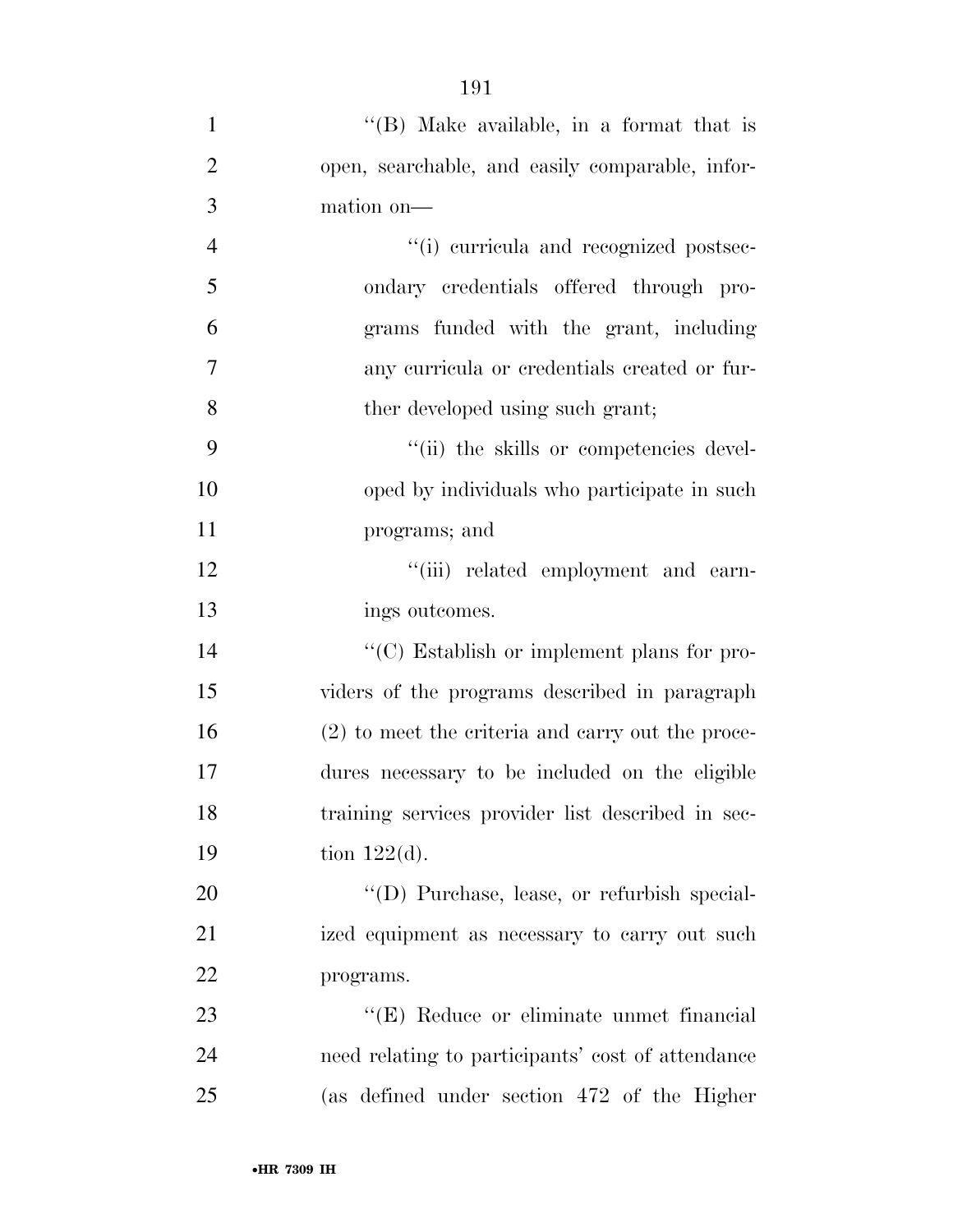| $\mathbf{1}$   | Education Act of 1965 (20 U.S.C. 1087ll)) in          |
|----------------|-------------------------------------------------------|
| $\overline{2}$ | such programs.                                        |
| 3              | "(4) ADMINISTRATIVE COST LIMIT.—An eligible           |
| $\overline{4}$ | institution may use not more than 10 percent of the   |
| 5              | funds received under this section for administrative  |
| 6              | costs, including costs related to collecting informa- |
| 7              | tion, analysis, and coordination for purposes of sub- |
| 8              | section $(f)$ .                                       |
| 9              | "(f) PERFORMANCE LEVELS AND PERFORMANCE               |
| 10             | REVIEWS.                                              |
| 11             | "(1) IN GENERAL.—The Secretary shall develop          |
| 12             | and implement guidance that establishes the levels    |
| 13             | of performance that are expected to be achieved by    |
| 14             | each community college and industry partnership       |
| 15             | funded with a grant under this section. Such per-     |
| 16             | formance levels shall be based on the following indi- |
| 17             | cators:                                               |
| 18             | "(A) Each of the primary indicators of                |
| 19             | performance for adults described in section           |
| 20             | $116(b)$ .                                            |
| 21             | "(B) The extent to which the partnership              |
| 22             | built capacity by—                                    |
| 23             | "(i) increasing the breadth and depth                 |
| 24             | of employer engagement and investment in              |
| 25             | educational and training programs in the              |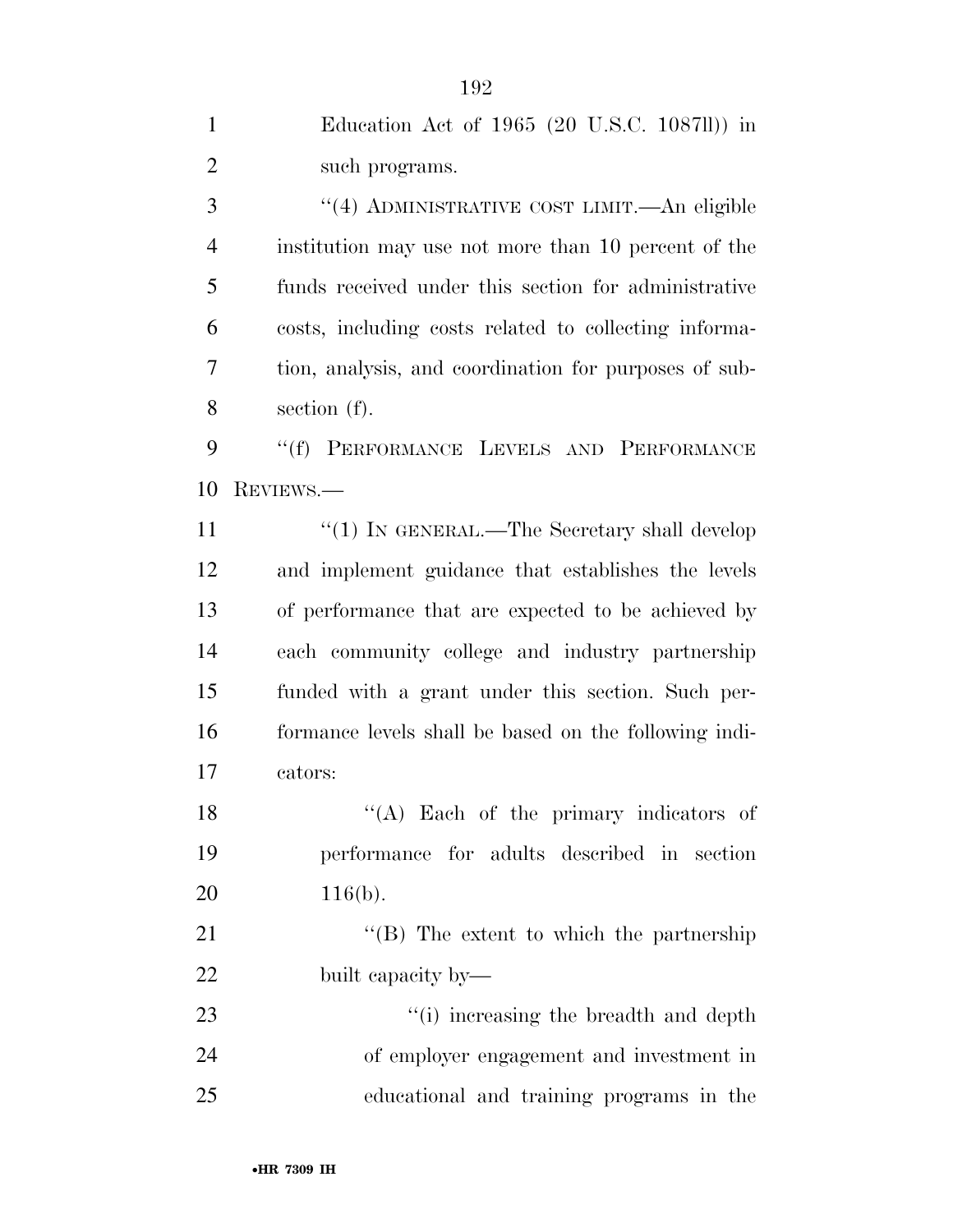| $\mathbf{1}$   | in-demand industry sectors and occupa-        |
|----------------|-----------------------------------------------|
| $\overline{2}$ | tions targeted by the partnership;            |
| 3              | "(ii) designing or implementing new           |
| $\overline{4}$ | and accelerated instructional techniques or   |
| 5              | technologies, including the use of advanced   |
| 6              | online and technology-enabled learning;       |
| 7              | and                                           |
| 8              | "(iii) increasing program and policy          |
| 9              | alignment across systems and decreasing       |
| 10             | duplicative services or service gaps.         |
| 11             | "(C) With respect to individuals who par-     |
| 12             | ticipated in an education or training program |
| 13             | funded with the grant—                        |
| 14             | "(i) the percentage of participants           |
| 15             | who successfully completed a program;         |
| 16             | "(ii) of the participants who were in-        |
| 17             | cumbent workers at the time of enrollment     |
| 18             | in the program, the percentage who ad-        |
| 19             | vanced into higher-level positions during or  |
| 20             | after completing the program.                 |
| 21             | "(D) Such other indicators of performance     |
| 22             | as the Secretary determines appropriate.      |
| 23             | "(2) CONSULTATION AND DETERMINATION OF        |
| 24             | PERFORMANCE LEVELS.-                          |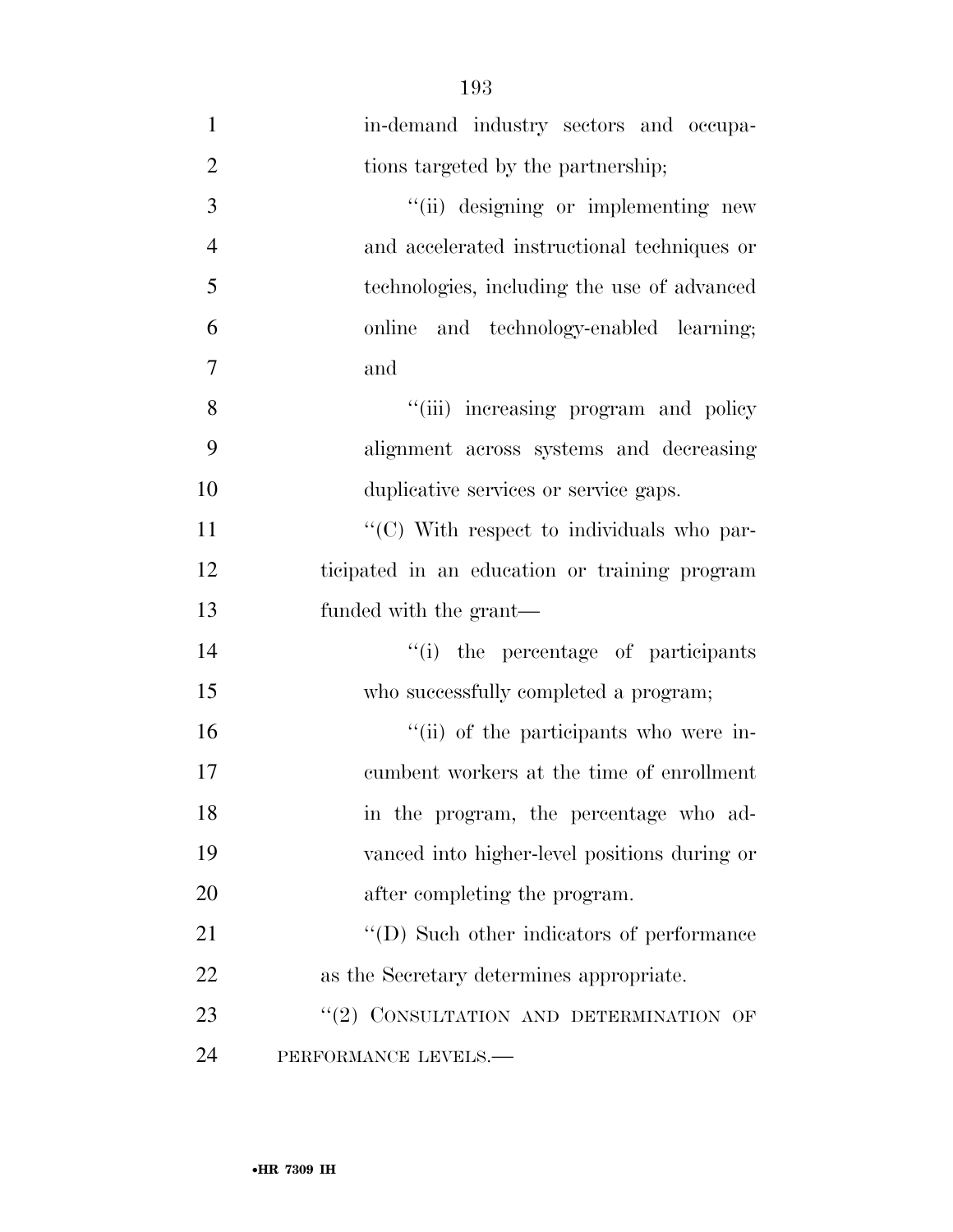''(A) CONSULTATION.—In developing the performance levels under paragraph (1), the Secretary shall consult with each partnership funded with a grant under this section. ''(B) DETERMINATION.—After completing the consultation required under subparagraph (A), the Secretary shall separately determine the performance levels that will apply to each partnership taking into account—  $\frac{1}{10}$  the expected performance levels of each eligible entity with respect to the 12 goals described in subsection  $(d)(2)(M);$  and 14 ''(ii) local economic conditions in the geographic area to be served by the part- nership, including differences in unemploy- ment rates and job losses or gains in par-18 ticular industries. 19 "'(C) NOTICE AND ACKNOWLEDGMENT.— 20 ''(i) NOTICE.—The Secretary shall provide each partnership with a written no-22 tification that sets forth the performance levels that will apply to the partnership, as determined under subparagraph (B).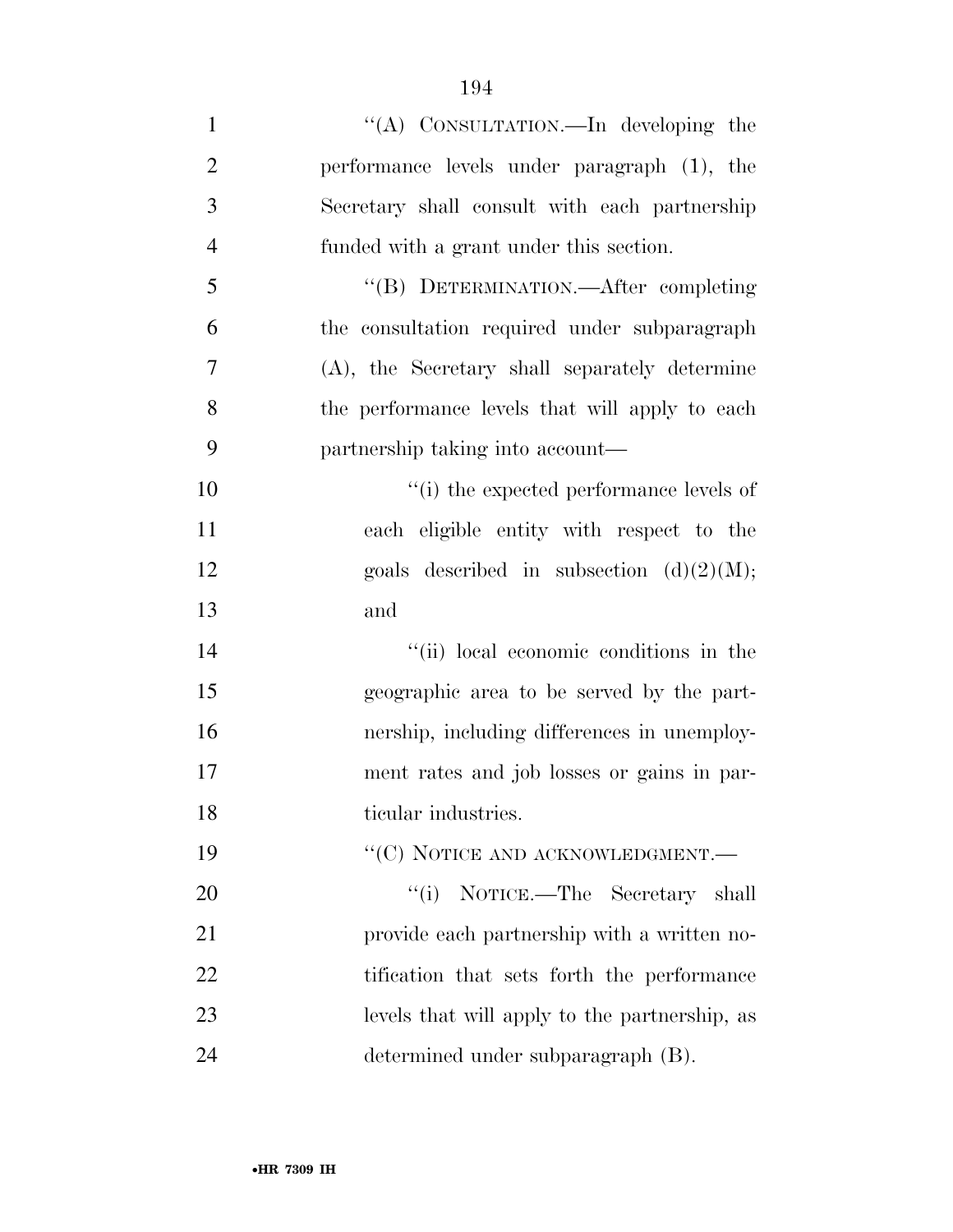| $\mathbf{1}$   | "(ii) ACKNOWLEDGMENT.—After re-                        |
|----------------|--------------------------------------------------------|
| $\overline{2}$ | ceiving the notification described in clause           |
| 3              | (i), each partnership shall submit to the              |
| $\overline{4}$ | Secretary written confirmation that the                |
| 5              | partnership—                                           |
| 6              | $\lq\lq$ received the notification; and                |
| $\overline{7}$ | "(II) agrees to be evaluated in                        |
| 8              | accordance with the performance lev-                   |
| 9              | els set by the Secretary.                              |
| 10             | "(3) PERFORMANCE REVIEWS.—On an annual                 |
| 11             | basis during each year of the grant period, the Sec-   |
| 12             | retary shall evaluate the performance of each part-    |
| 13             | nership funded with a grant under this section in a    |
| 14             | manner consistent with paragraph (2).                  |
| 15             | "(4) FAILURE TO MEET PERFORMANCE LEV-                  |
| 16             | ELS.—After conducting an evaluation under para-        |
| 17             | graph $(3)$ , if the Secretary determines that a part- |
| 18             | nership did not achieve the performance levels appli-  |
| 19             | cable to the partnership under paragraph (2) the       |
| 20             | Secretary shall—                                       |
| 21             | $\lq\lq$ provide technical assistance to the           |
| 22             | partnership and                                        |
| 23             | $\lq\lq(B)$ develop a performance improvement          |
| 24             | plan for the partnership.                              |
| 25             | "(g) EVALUATIONS AND REPORTS.—                         |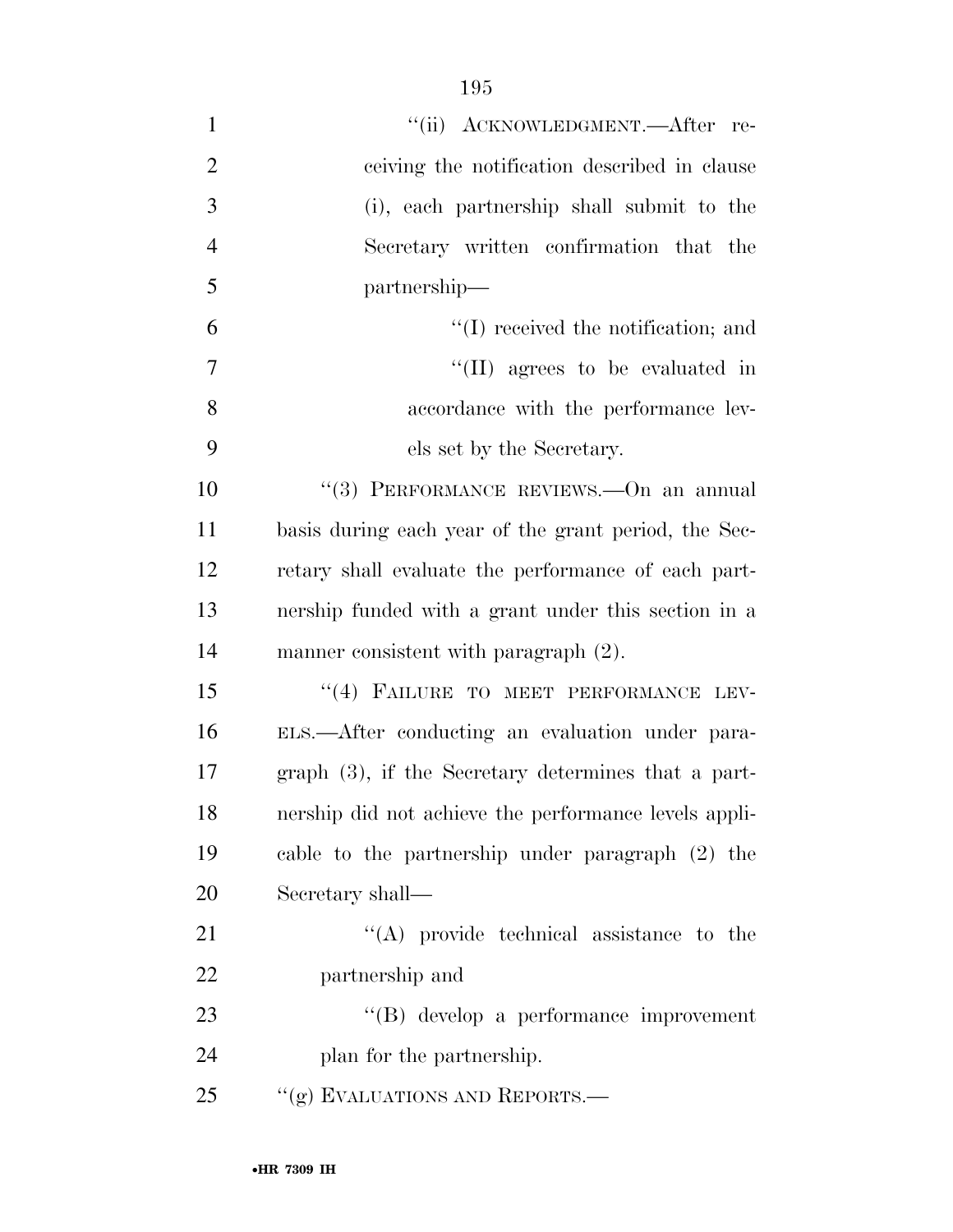| $\mathbf{1}$   | "(1) IN GENERAL.—Not later than 5 years               |
|----------------|-------------------------------------------------------|
| $\overline{2}$ | after the date on which the first grant is made       |
| 3              | under this section, the Secretary shall design and    |
| $\overline{4}$ | conduct an evaluation to determine the overall effec- |
| 5              | tiveness of the community college and industry part-  |
| 6              | nerships funded under this section.                   |
| $\overline{7}$ | "(2) ELEMENTS.—The evaluation conducted               |
| 8              | under paragraph (1) shall include an assessment of    |
| 9              | the general effectiveness of programs and activities  |
| 10             | supported by grants awarded under this section, in-   |
| 11             | cluding the extent to which the programs and activi-  |
| 12             | ties-                                                 |
| 13             | "(A) developed new or expanded existing               |
| 14             | successful industry sector strategies, including      |
| 15             | the extent to which such partnerships deepened        |
| 16             | employer engagement and developed education           |
| 17             | and training programs that met industry skill         |
| 18             | needs;                                                |
| 19             | "(B) created, expanded, or enhanced ca-               |
| 20             | reer pathways, including the extent to which the      |
| 21             | partnerships<br>developed or improved<br>com-         |
| 22             | petency-based education and assessment, credit        |
| 23             | for prior learning, modularized and self-paced        |
| 24             | integrated education and<br>curricula,<br>career      |
| 25             | training, dual enrollment in secondary and post-      |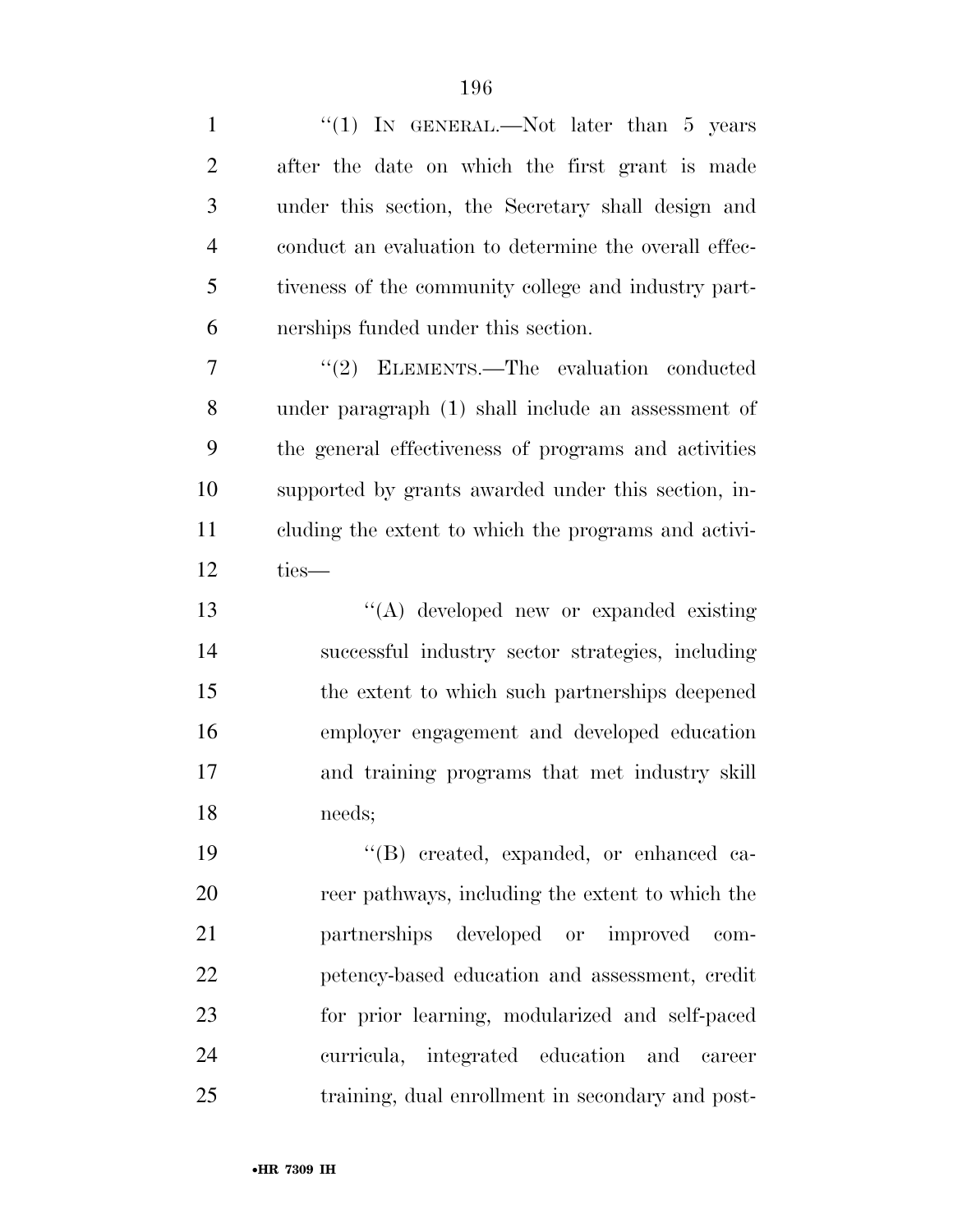| $\mathbf{1}$   | secondary career pathways, stacked and latticed       |
|----------------|-------------------------------------------------------|
| $\overline{2}$ | credentials, and online and distance learning;        |
| 3              | "(C) created alignment between commu-                 |
| $\overline{4}$ | nity colleges and the workforce development           |
| 5              | system;                                               |
| 6              | "(D) assisted individuals with finding, re-           |
| 7              | taining, or advancing in employment;                  |
| 8              | "(E) assisted individuals with earning rec-           |
| 9              | ognized postsecondary credentials; and                |
| 10             | "(F) served various demographic groups,               |
| 11             | including people of different geographic loca-        |
| 12             | tions, ages, races, national origins, and sex.        |
| 13             | "(3) DESIGN REQUIREMENTS.—The evaluation              |
| 14             | under this subsection shall—                          |
| 15             | $\lq\lq$ be designed by the Secretary (acting         |
| 16             | through the Chief Evaluation Officer) in con-         |
| 17             | junction with the partnerships being evaluated;       |
| 18             | "(B) include analysis of participant feed-            |
| 19             | back and outcome and process measures; and            |
| 20             | "(C) use designs that employ the most rig-            |
| 21             | orous analytical and statistical methods that         |
| 22             | are reasonably feasible, such as the use of con-      |
| 23             | trol groups.                                          |
| 24             | ``(4)<br>DATA ACCESSIBILITY.—The Secretary            |
| 25             | shall make available on a publicly accessible website |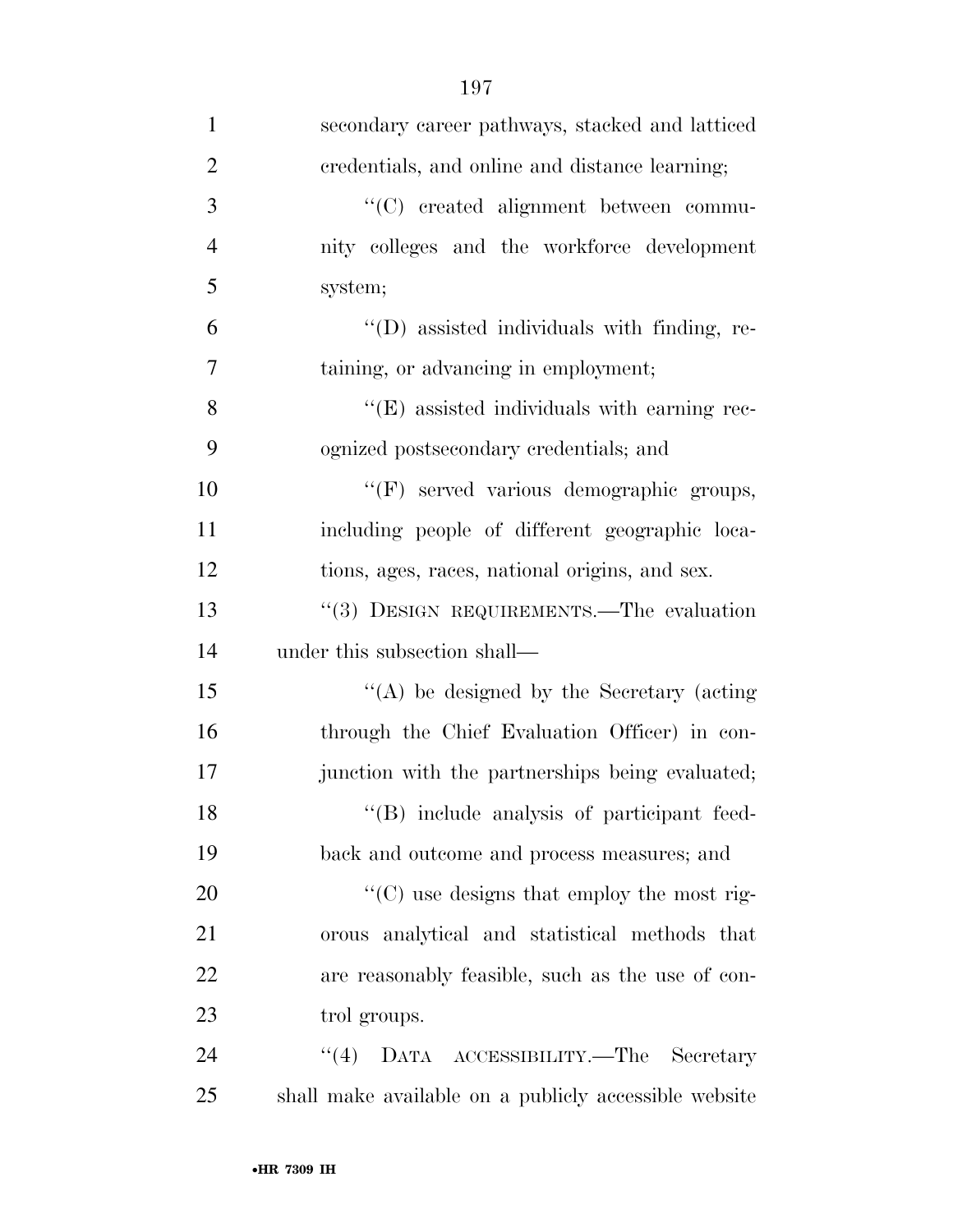| $\mathbf{1}$   | of the Department of Labor any data collected as     |
|----------------|------------------------------------------------------|
| $\overline{2}$ | part of the evaluation under this subsection. Such   |
| 3              | data shall be made available in an aggregated for-   |
| $\overline{4}$ | mat that does not reveal personally identifiable in- |
| 5              | formation.                                           |
| 6              | "(5) PUBLICATION AND REPORTING OF EVAL-              |
| $\overline{7}$ | UATION FINDINGS.—The Secretary (acting through       |
| 8              | the Chief Evaluation Officer) shall—                 |
| 9              | $\lq\lq$ in accordance with the timeline deter-      |
| 10             | mined to be appropriate by the Chief Evalua-         |
| 11             | tion Officer, publish an interim report on the       |
| 12             | preliminary results of the evaluation conducted      |
| 13             | under this subsection;                               |
| 14             | "(B) not later than 60 days after the date           |
| 15             | on which the evaluation is completed under this      |
| 16             | subsection, submit to the Committee on Edu-          |
| 17             | cation and Labor of the House of Representa-         |
| 18             | tives and the Committee on Health, Education,        |
| 19             | Labor, and Pensions of the Senate a report on        |
| 20             | such evaluation; and                                 |
| 21             | "(C) not later than 90 days after such               |
| 22             | completion date, publish and make the results        |
| 23             | of the evaluation available on a publicly acces-     |
|                |                                                      |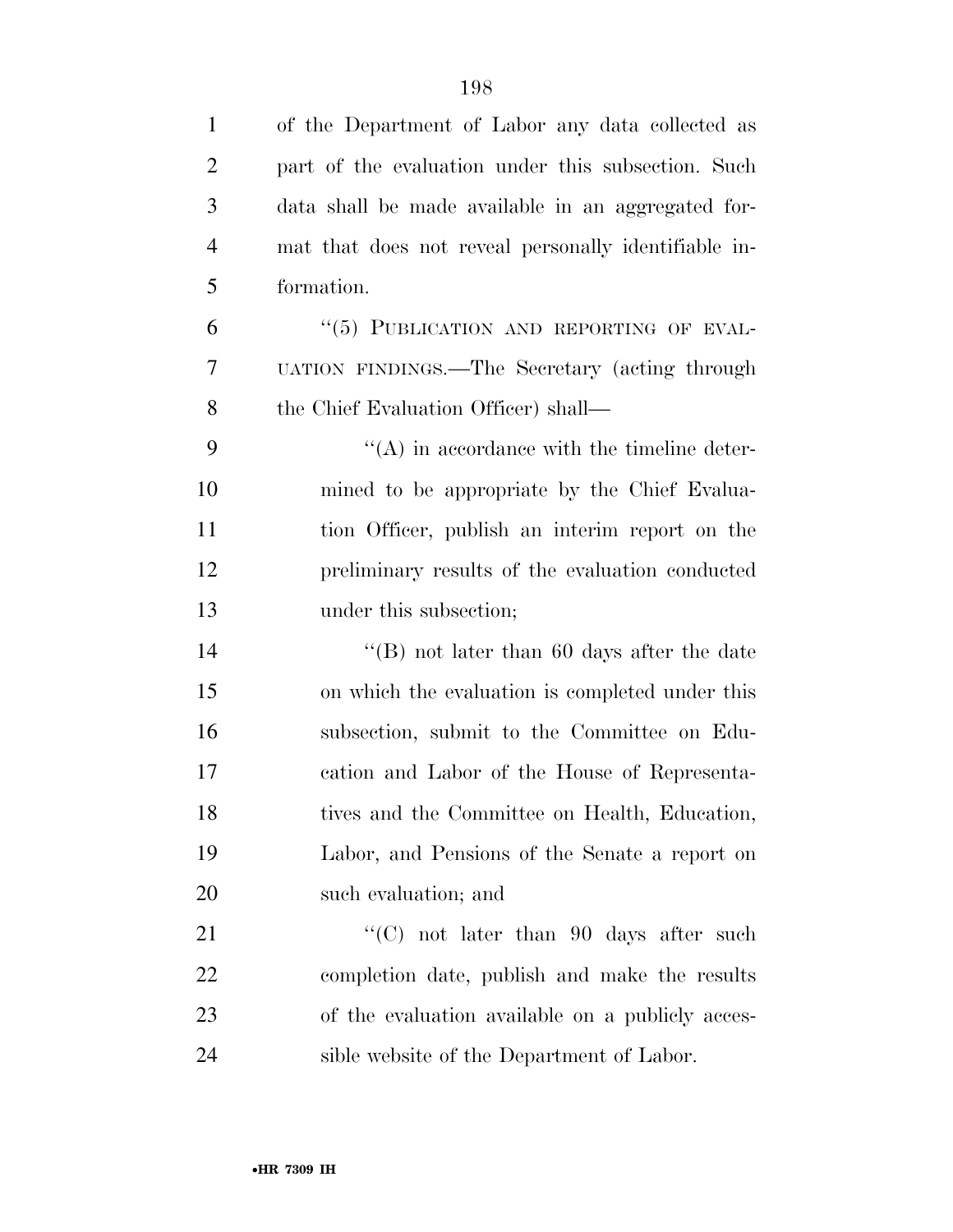| $\mathbf{1}$   | "(h) ANNUAL REPORTS.—The Secretary shall make             |
|----------------|-----------------------------------------------------------|
| $\overline{2}$ | available on a publicly accessible website of the Depart- |
| 3              | ment of Labor, in transparent, linked, open, and inter-   |
| 4              | operable data formats, the following information:         |
| 5              | $\lq(1)$ The performance of partnerships on the           |
| 6              | capacity-building performance indicator set forth         |
| 7              | under subsection $(f)(1)(B)$ .                            |
| 8              | $\lq(2)$ The performance of partnerships on the           |
| 9              | participant outcome performance indicators set forth      |
| 10             | under subsection $(f)(1)(C)$ .                            |
| 11             | $\lq(3)$ The number of individuals enrolled in em-        |
| 12             | ployment and training activities funded with a grant      |
| 13             | under this section.                                       |
| 14             | "(i) DEFINITIONS.—In this section:                        |
| 15             | "(1) COMMUNITY COLLEGE.—The term 'com-                    |
| 16             | munity college' means—                                    |
| 17             | "(A) a public institution of higher edu-                  |
| 18             | cation (as defined in section $101(a)$ of the             |
| 19             | Higher Education Act $(20 \text{ U.S.C. } 1001(a))$ , at  |
| 20             | which-                                                    |
| 21             | "(i) the highest degree awarded is an                     |
| 22             | associate degree; or                                      |
| 23             | "(ii) an associate degree is the most                     |
| 24             | frequently awarded degree;                                |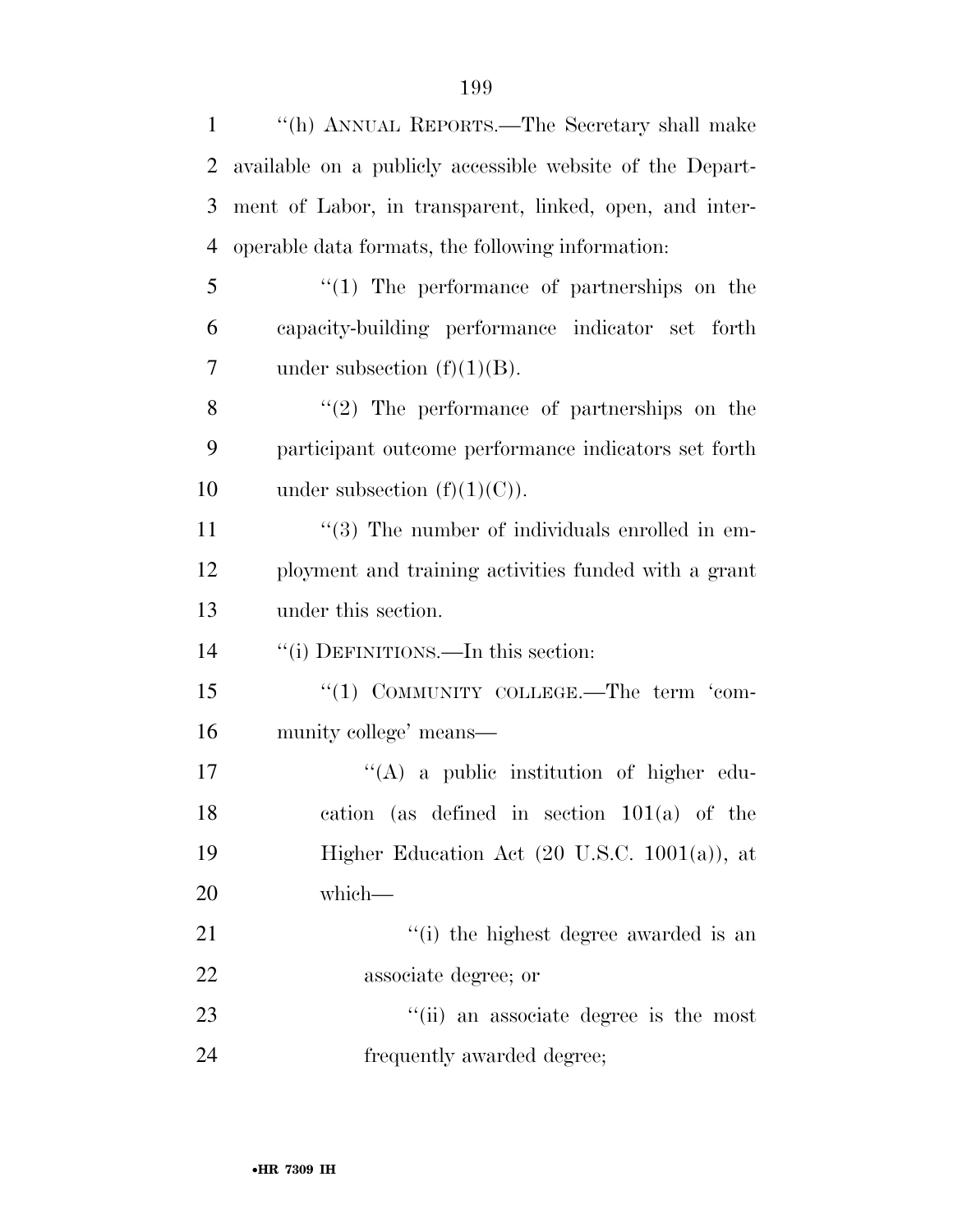| $\mathbf{1}$   | "(B) a branch campus of a 4-year public          |
|----------------|--------------------------------------------------|
| $\overline{2}$ | institution of higher education (as defined in   |
| 3              | section 101 of the Higher Education Act of       |
| $\overline{4}$ | 1965 (20 U.S.C. 1001)), if, at such branch       |
| 5              | campus-                                          |
| 6              | "(i) the highest degree awarded is an            |
| 7              | associate degree; or                             |
| 8              | "(ii) an associate degree is the most            |
| 9              | frequently awarded degree;                       |
| 10             | "(C) a 2-year Tribal College or University       |
| 11             | (as defined in section $316(b)(3)$ of the Higher |
| 12             | Act of 1965 (20 U.S.C.<br>Education              |
| 13             | $1059e(b)(3))$ ; or                              |
| 14             | "(D) a degree-granting Tribal College or         |
| 15             | University (as defined in section $316(b)(3)$ of |
| 16             | the Higher Education Act of 1965 (20 U.S.C.      |
| 17             | $1059e(b)(3))$ at which—                         |
| 18             | "(i) the highest degree awarded is an            |
| 19             | associate degree; or                             |
| 20             | "(ii) an associate degree is the most            |
| 21             | frequently awarded degree.                       |
| 22             | "(2) ELIGIBLE INSTITUTION.—The term 'eligi-      |
| 23             | ble institution' means—                          |
| 24             | $\lq\lq$ (A) a community college;                |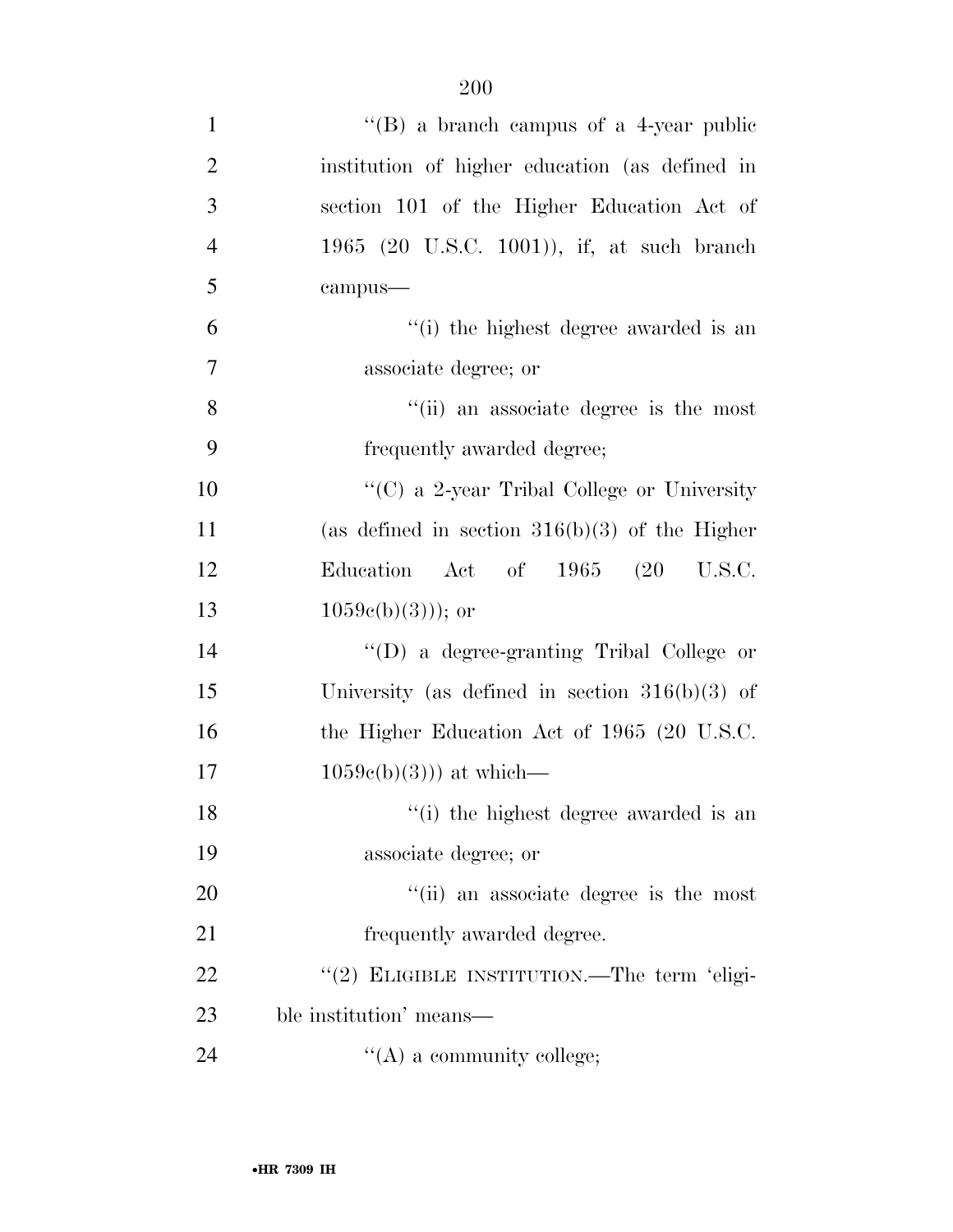| $\mathbf{1}$   | $\lq\lq (B)$ a postsecondary vocational institution                   |
|----------------|-----------------------------------------------------------------------|
| $\overline{2}$ | (as defined in section $102(c)$ of the Higher                         |
| 3              | Education Act of 1965 (20 U.S.C. $1002(c)$ ); or                      |
| $\overline{4}$ | $\lq\lq$ (C) a consortium of such colleges or insti-                  |
| 5              | tutions.                                                              |
| 6              | "(j) SUPPLEMENT NOT SUPPLANT.—Funds made                              |
| 7              | available under this section shall be used to supplement,             |
| 8              | and not supplant other Federal, State, and local public               |
| 9              | funds made available for carrying out the activities de-              |
| 10             | scribed in this section.                                              |
| 11             | "(k) AUTHORIZATION OF APPROPRIATIONS.—There                           |
| 12             | are authorized to be appropriated to carry out this sec-              |
| 13             | tion-                                                                 |
| 14             | "(1) $$100,000,000$ for fiscal year 2023;                             |
| 15             | "(2) $$110,000,000$ for fiscal year 2024;                             |
| 16             | "(3) $$121,000,000$ for fiscal year 2025;                             |
| 17             | "(4) $$133,000,000$ for fiscal year 2026;                             |
| 18             | "(5) $$146,000,000$ for fiscal year 2027; and                         |
| 19             | $(6)$ \$161,000,000 for fiscal year 2028.".                           |
| 20             | SEC. 278. REENTRY EMPLOYMENT OPPORTUNITIES.                           |
| 21             | Subtitle D of title I $(29 \text{ U.S.C. } 3221 \text{ et seq.}),$ as |
| 22             | amended by this Act, is further amended by inserting after            |
| 23             | section 172, as added by the preceding section, the fol-              |

lowing: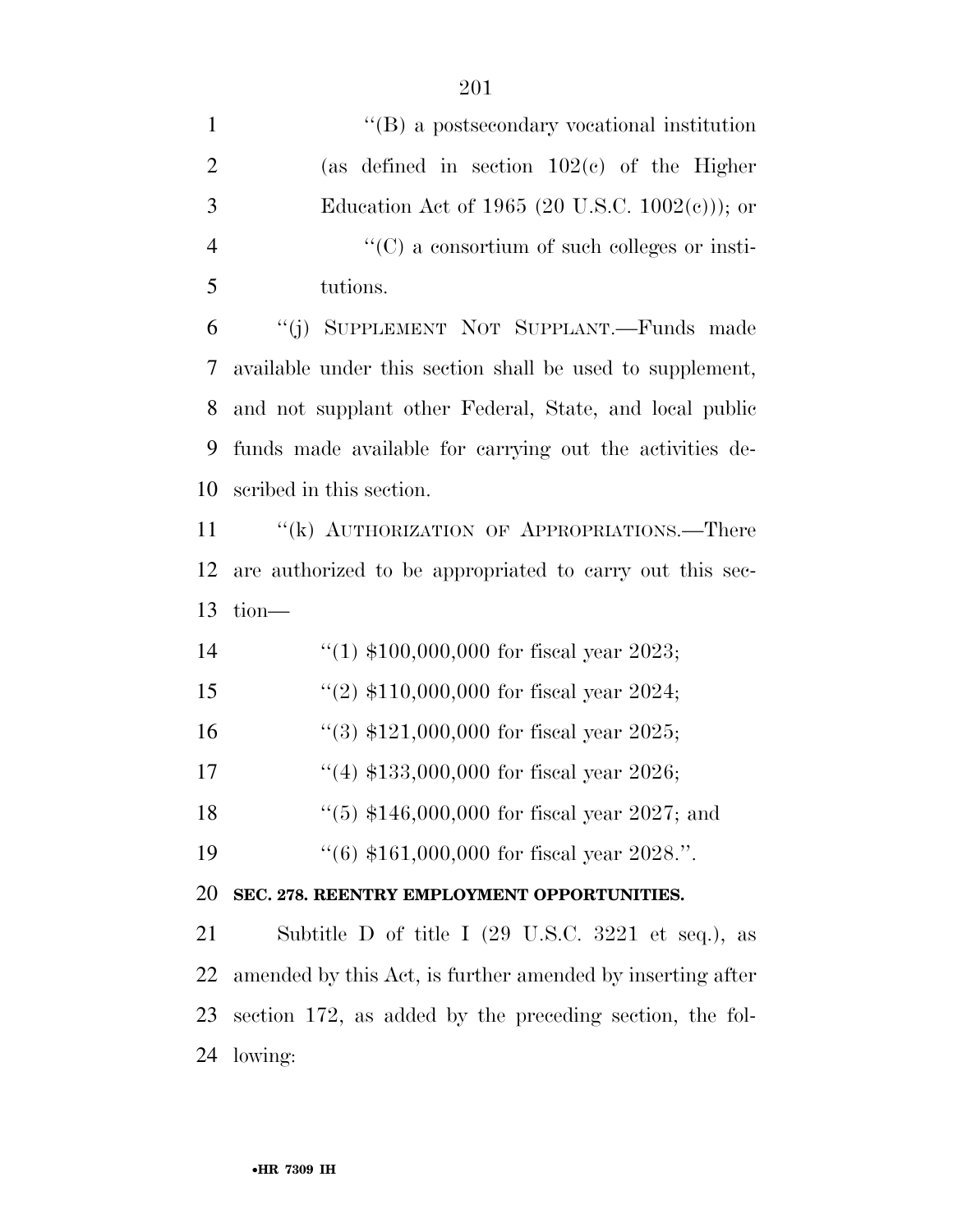## **''SEC. 173. REENTRY EMPLOYMENT OPPORTUNITIES.**

 $\cdot$  "(a) PURPOSES.—The purposes of this section are— ''(1) to improve the employment, earnings, and skill attainment, and reduce recidivism, of adults and youth who have been involved with the justice system;

 $7 \t$  ''(2) to prompt innovation and improvement in the reentry of justice-involved individuals into the workforce so that successful initiatives can be estab-lished or continued and replicated; and

 $\frac{1}{3}$  to further develop the evidence on how to improve employment, earnings, and skill attainment, and reduce recidivism of justice-involved individuals, through rigorous evaluations of specific services pro- vided, including how they affect different popu- lations and how they are best combined and sequenced.

18 "(b) REENTRY EMPLOYMENT COMPETITIVE GRANTS, CONTRACTS, AND COOPERATIVE AGREEMENTS AUTHOR-IZED.—

21 "(1) IN GENERAL.—From the amounts appro- priated under subsection (h)(1) and not reserved under subsection (h)(2), the Secretary—

24 ''(A) shall, on a competitive basis, make grants to, or enter into contracts or cooperative agreements with, eligible entities to implement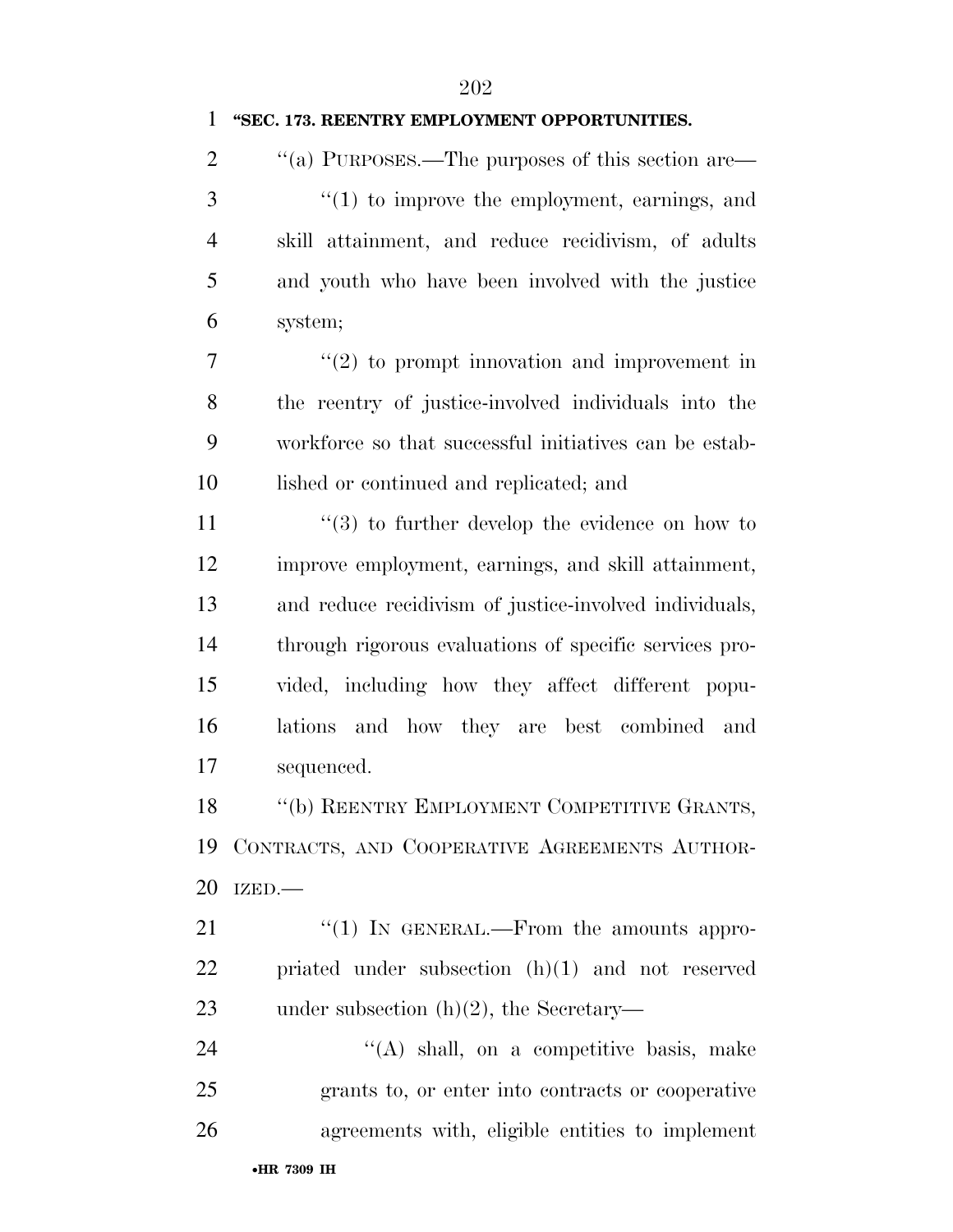| $\mathbf{1}$   | reentry projects that serve eligible adults or eli-    |
|----------------|--------------------------------------------------------|
| $\overline{2}$ | gible youth; and                                       |
| 3              | "(B) may use not more than 30 percent of               |
| $\overline{4}$ | such amounts to award funds under subpara-             |
| 5              | graph (A) to eligible entities that are national       |
| 6              | or regional intermediaries to—                         |
| $\overline{7}$ | "(i) implement the reentry projects                    |
| 8              | described in subparagraph $(A)$ ; or                   |
| 9              | "(ii) provide such funds to other eligi-               |
| 10             | ble entities—                                          |
| 11             | $\lq\lq$ to implement such reentry                     |
| 12             | projects; and                                          |
| 13             | "(II) to monitor and support                           |
| 14             | such entities.                                         |
| 15             | "(2) AWARD PERIODS.—The Secretary shall                |
| 16             | award funds under this section for an initial period   |
| 17             | of not more than 4 years, and may renew such           |
| 18             | awards for additional 4-year periods.                  |
| 19             | "(3) PRIORITY.—In awarding funds under this            |
| 20             | section, the Secretary shall give priority to eligible |
| 21             | entities whose applications submitted under sub-       |
| 22             | section (c) demonstrate a commitment to use such       |
| 23             | funds to implement reentry projects—                   |
| 24             | "(A) that will serve high-crime or high-               |
| 25             | poverty areas;                                         |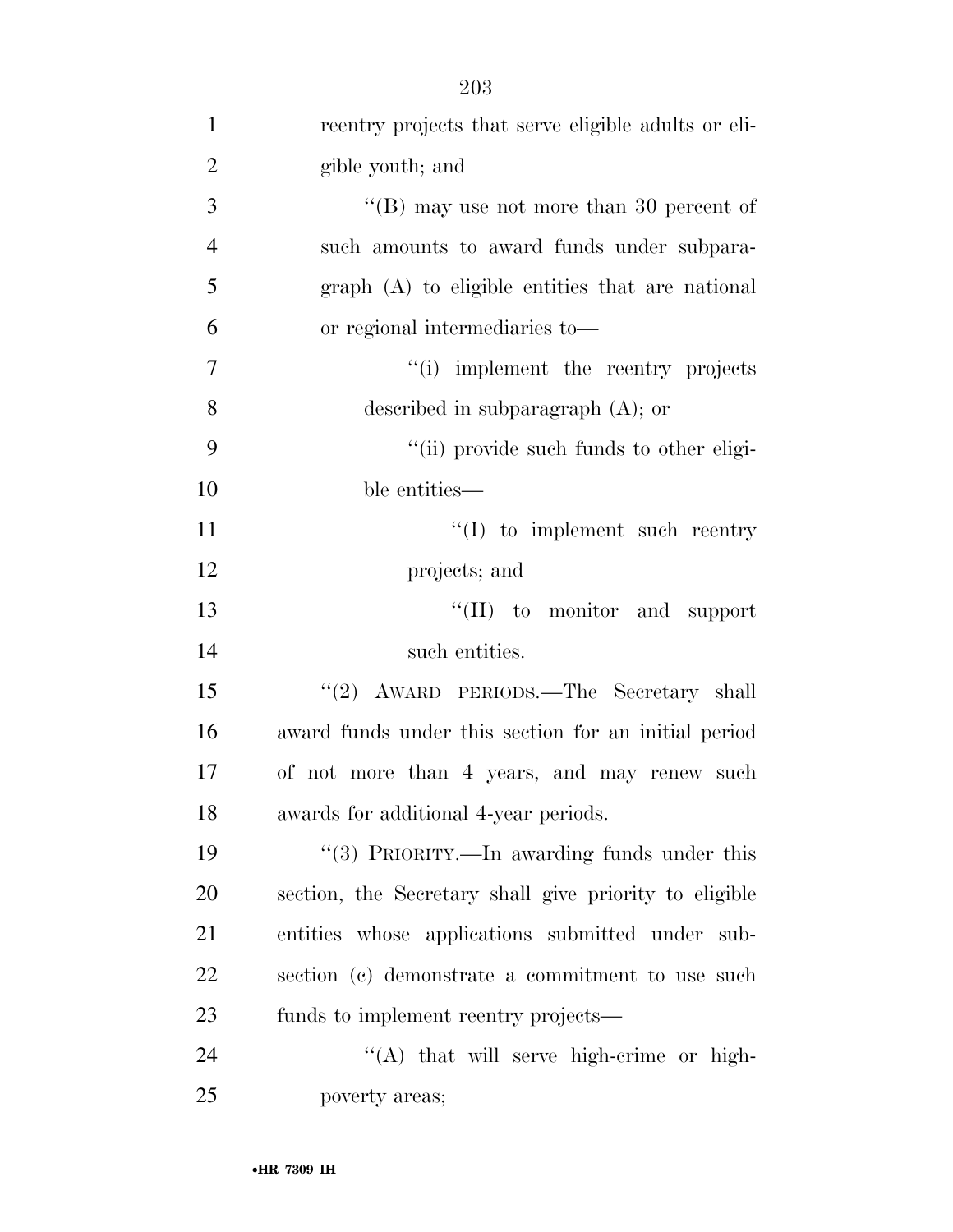| 3              | "(i) prior to the release of such indi-                     |
|----------------|-------------------------------------------------------------|
| $\overline{4}$ | viduals from incarceration in a correctional                |
| 5              | institution; or                                             |
| 6              | "(ii) not later than 90 days after such                     |
| $\overline{7}$ | release;                                                    |
| 8              | "(C) whose strategy and design are evi-                     |
| 9              | dence-based;                                                |
| 10             | $\lq\lq$ <sup>*</sup> (D) that establish partnerships with— |
| 11             | $``(i)$ businesses; or                                      |
| 12             | "(ii) institutions of higher education                      |
| 13             | to provide project participants with pro-                   |
| 14             | grams of study leading to recognized post-                  |
| 15             | secondary credentials in in-demand occupa-                  |
| 16             | tions;                                                      |
| 17             | $\lq\lq(E)$ that provide training services that are         |
| 18             | designed to meet the basic requirements of an               |
| 19             | employer (including a group of employers) and               |
| 20             | are conducted with a commitment by the em-                  |
| 21             | ployer to employ individuals upon successful                |
| 22             | completion of the training; or                              |

23  $"$ (F) that demonstrate a track record and ongoing commitment of developing, imple-menting, and refining reentry programs that in-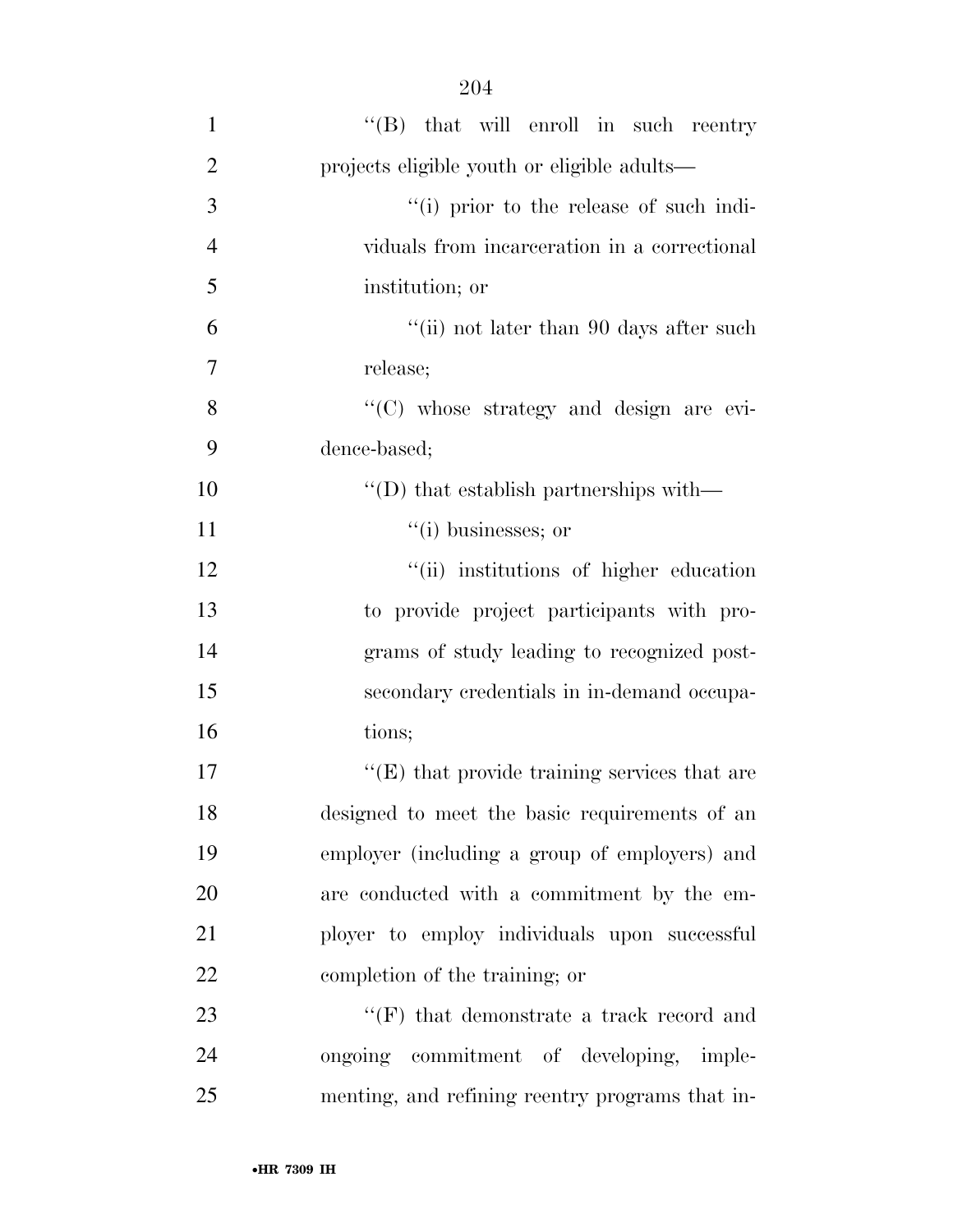| $\mathbf{1}$   | clude employment, education, training, and sup-         |
|----------------|---------------------------------------------------------|
| $\overline{2}$ | port services for adults and youth with current         |
| 3              | or prior justice system involvement.                    |
| $\overline{4}$ | $``(e)$ APPLICATION.—                                   |
| 5              | "(1) FORM AND PROCEDURE.—To be qualified                |
| 6              | to receive funds under this section, an eligible entity |
| 7              | shall submit an application at such time, and in        |
| 8              | such manner, as determined by the Secretary, and        |
| 9              | containing the information described in paragraph       |
| 10             | (2).                                                    |
| 11             | "(2) CONTENTS.—An application submitted by              |
| 12             | an eligible entity under paragraph (1) shall contain    |
| 13             | the following:                                          |
| 14             | "(A) A description of the eligible entity, in-          |
| 15             | cluding the experience of the eligible entity in        |
| 16             | providing employment and training services for          |
| 17             | justice-involved individuals.                           |
| 18             | "(B) A description of the needs that will               |
| 19             | be addressed by the reentry project supported           |
| 20             | by the funds received under this section, and           |
| 21             | the target participant population and the geo-          |
| 22             | graphic area to be served.                              |
| 23             | $\lq\lq$ (C) A description of the proposed employ-      |
| 24             | ment and training activities and supportive             |
| 25             | services, if applicable, to be provided under           |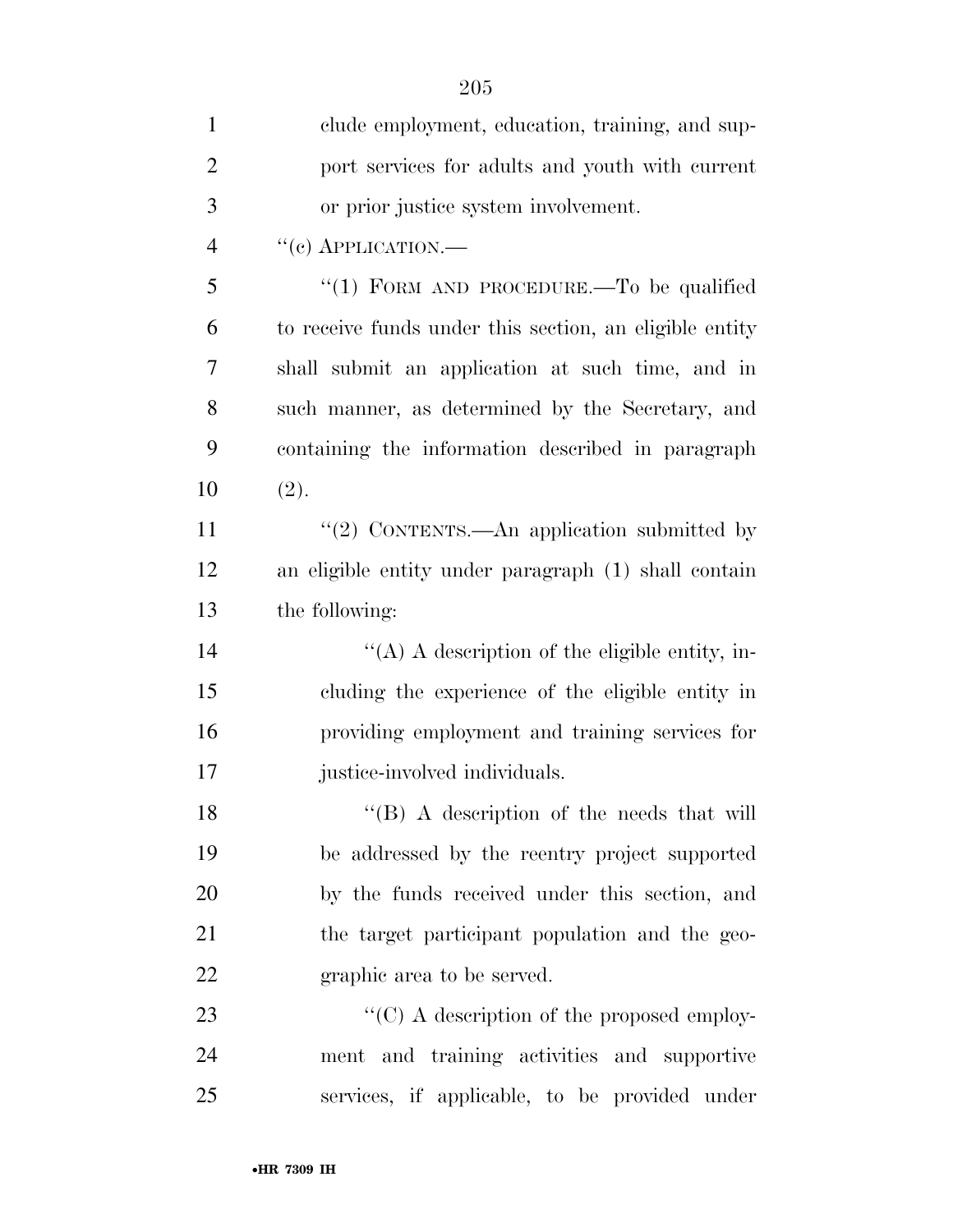| $\mathbf{1}$   | such reentry project, and how such activities  |
|----------------|------------------------------------------------|
| $\mathbf{2}$   | and services will prepare participants for em- |
| $\mathfrak{Z}$ | ployment in in-demand industry sectors and oc- |
| $\overline{4}$ | cupations within the geographic area to be     |
| 5              | served by such reentry project.                |
| 6              | "(D) The anticipated schedule for carrying     |
| 7              | out the activities proposed under the reentry  |
| 8              | project.                                       |
| 9              | $\lq\lq(E)$ A description of —                 |
| 10             | "(i) the partnerships the eligible enti-       |
| 11             | ty will establish with agencies and entities   |
| 12             | within the criminal justice system, local      |
| 13             | boards and one-stops, community-based or-      |
| 14             | ganizations, and employers (including local    |
| 15             | businesses) to provide participants of the     |
| 16             | reentry project with work-based learning,      |
| 17             | job placement, and recruitment (if applica-    |
| 18             | ble); and                                      |
| 19             | "(ii) how the eligible entity will co-         |
| 20             | ordinate its activities with other services    |
| 21             | and benefits available to justice-involved     |
| 22             | individuals in the geographic area to be       |
| 23             | served by the reentry project.                 |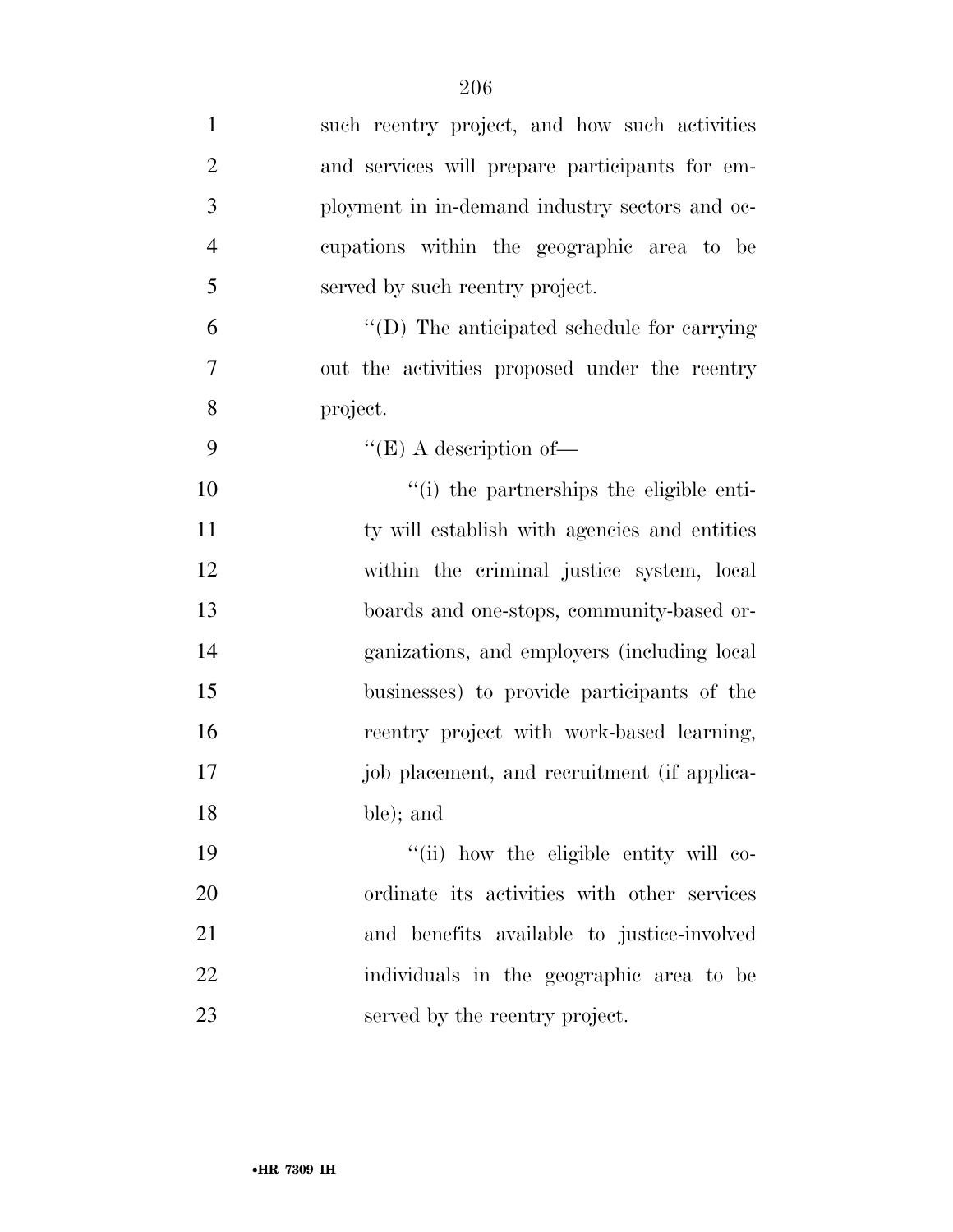| $\mathbf{1}$   | $``(F)$ A description of the manner in which        |
|----------------|-----------------------------------------------------|
| $\overline{2}$ | individuals will be recruited and selected for      |
| $\mathfrak{Z}$ | participation for the reentry project.              |
| $\overline{4}$ | $\lq\lq(G)$ A detailed budget and a description     |
| 5              | of the system of fiscal controls, and auditing      |
| 6              | and accountability procedures, that will be used    |
| $\overline{7}$ | to ensure fiscal soundness for the reentry          |
| 8              | project.                                            |
| 9              | "(H) A description of the expected levels of        |
| 10             | performance to be achieved with respect to the      |
| 11             | performance measures described in subsection        |
| 12             | (e).                                                |
| 13             | "(I) A description of the evidence-based            |
| 14             | practices the eligible entity will use in adminis-  |
| 15             | tration of the reentry project.                     |
| 16             | "(J) An assurance that the eligible entity          |
| 17             | will collect, disaggregate by race, ethnicity, gen- |
| 18             | der, and other participant characteristics, and     |
| 19             | report to the Secretary the data required with      |
| 20             | respect to the reentry project carried out by the   |
| 21             | eligible entity for purposes of the evaluation      |
| 22             | under this section.                                 |
| 23             | " $(K)$ Any other information required by           |
| 24             | the Secretary.                                      |
| 25             | "(d) USES OF FUNDS.—                                |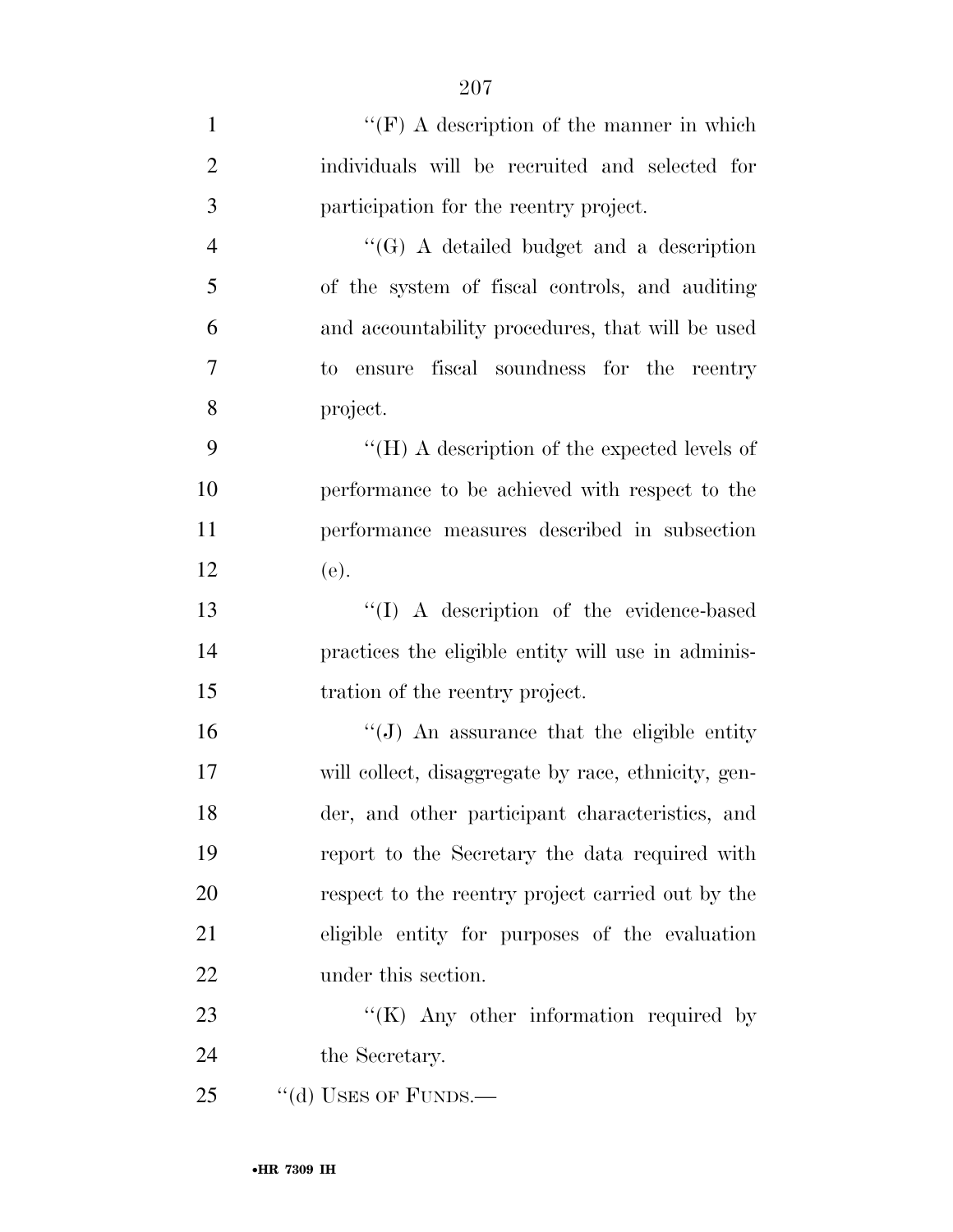| $\mathbf{1}$   | " $(1)$ In GENERAL.—An eligible entity that re-          |
|----------------|----------------------------------------------------------|
| $\overline{2}$ | ceives funds under this section shall use such funds     |
| 3              | to implement a reentry project for eligible adults, eli- |
| $\overline{4}$ | gible youth, or both that provides one or more of the    |
| 5              | following services:                                      |
| 6              | $\lq\lq$ Supportive services.                            |
| 7              | "(B) For participants who are eligible                   |
| 8              | youth, one or more of the program elements               |
| 9              | listed in subparagraphs $(A)$ through $(N)$ of sec-      |
| 10             | tion $129(c)(2)$ .                                       |
| 11             | "(C) One or more of the individualized ca-               |
| 12             | reer services listed in subclause (I) through            |
| 13             | $(IX)$ of section $134(c)(2)(A)(xii)$ .                  |
| 14             | "(D) Follow-up services after placement in               |
| 15             | unsubsidized employment as described in sec-             |
| 16             | tion $134(c)(2)(A)(xiii)$ .                              |
| 17             | "(E) One or more of the training services                |
| 18             | listed in clauses (i) through $(x)(i)$ in section        |
| 19             | $134(c)(3)(D)$ , including subsidized employment         |
| 20             | opportunities through transitional jobs.                 |
| 21             | $\lq\lq(F)$ Apprenticeship programs.                     |
| 22             | $\lq\lq(G)$ Education in digital literacy skills.        |
| 23             | $\lq\lq(H)$ Mentoring.                                   |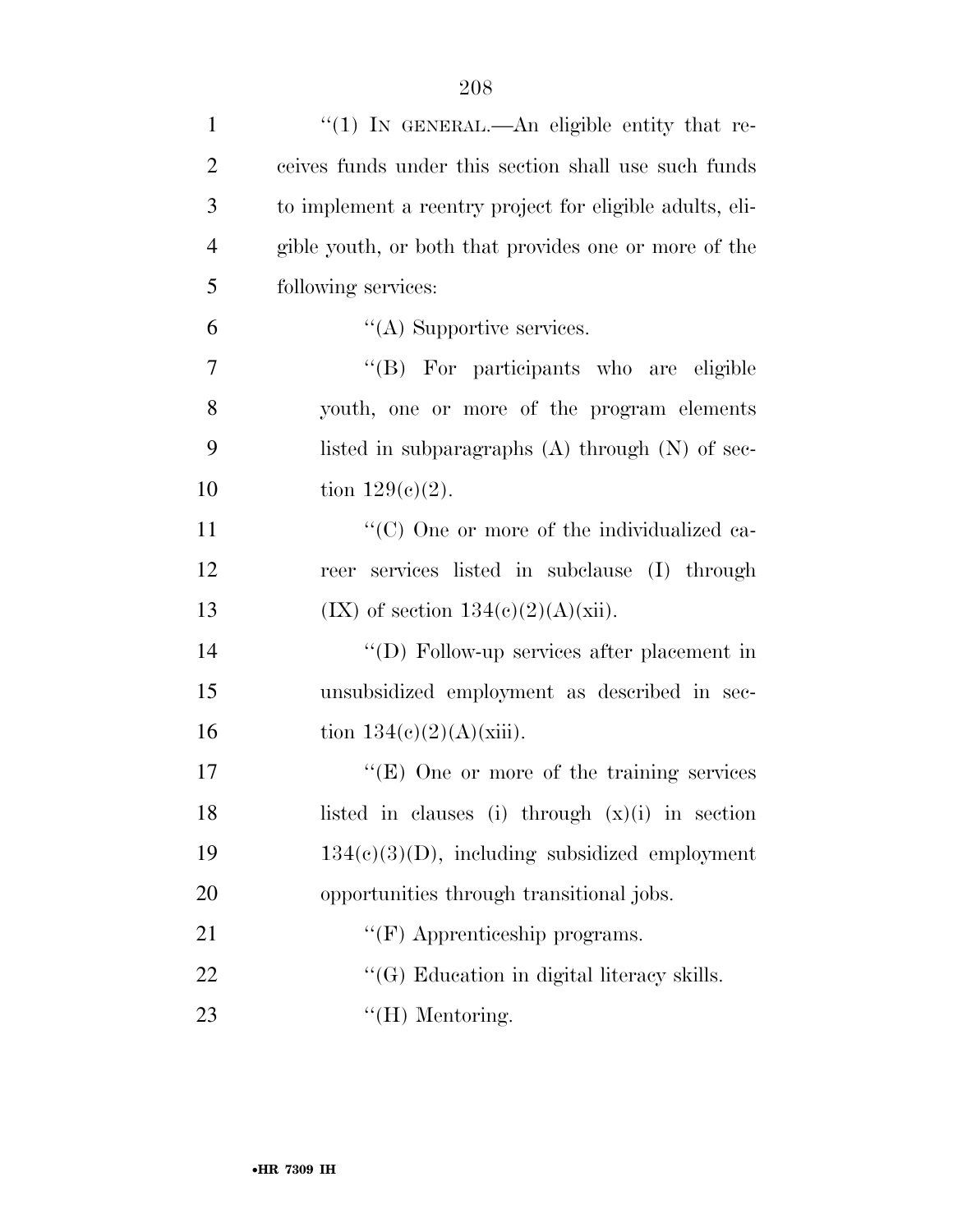| $\mathbf{1}$   | "(I) Provision of or referral to evidence-              |
|----------------|---------------------------------------------------------|
| $\overline{2}$ | based mental health treatment by licensed prac-         |
| $\mathfrak{Z}$ | titioners.                                              |
| $\overline{4}$ | "(J) Assistance in obtaining employment                 |
| 5              | as a result of the establishment and develop-           |
| 6              | ment by the eligible entity of relationships and        |
| $\overline{7}$ | networks with large and small employers.                |
| 8              | $\lq\lq$ (K) Assistance with driver's license rein-     |
| 9              | statement and fees for driver's licenses and            |
| 10             | other necessary documents for employment.               |
| 11             | "(L) Provision of or referral to substance              |
| 12             | abuse treatment services, provided that funds           |
| 13             | awarded under this section are only used to             |
| 14             | provide such services to participants who are           |
| 15             | unable to obtain such services through other            |
| 16             | programs providing such services.                       |
| 17             | "(M) Assistance in obtaining employment                 |
| 18             | as a result of the coordination by the eligible         |
| 19             | entity with employers to develop customized             |
| 20             | training programs and on-the-job training.              |
| 21             | "(2) ADMINISTRATIVE COST LIMIT.—An eligible             |
| 22             | entity may not use more than 10 percent of the          |
| 23             | funds received under this section for administrative    |
| 24             | costs, including for costs related to collecting infor- |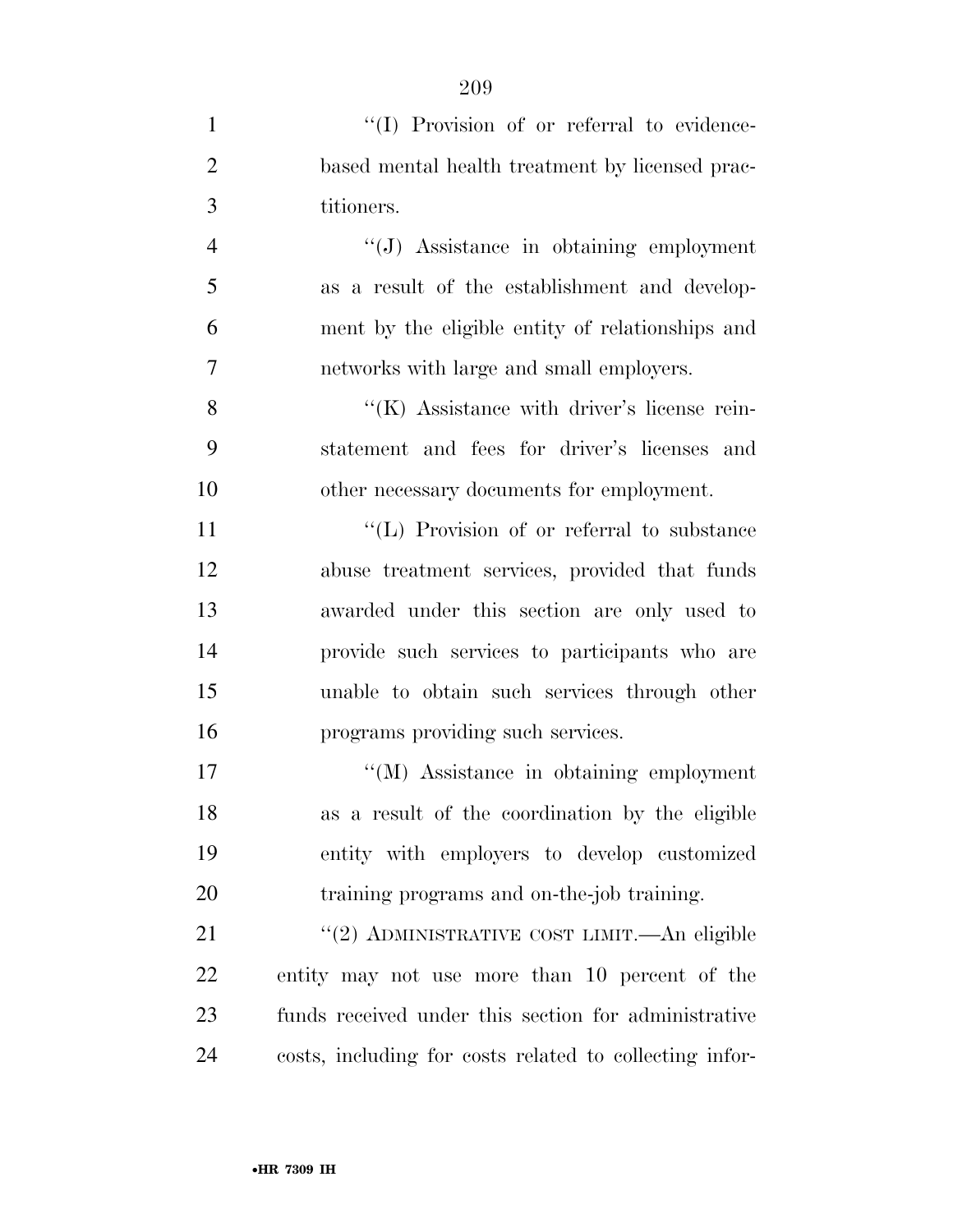| $\mathbf{1}$   | mation, analysis, and coordination for purposes of |
|----------------|----------------------------------------------------|
| $\overline{2}$ | subsection (e) or $(f)$ .                          |
| 3              | "(e) LEVELS OF PERFORMANCE.-                       |
| $\overline{4}$ | $``(1)$ ESTABLISHMENT OF LEVELS.—                  |
| 5              | "(A) IN GENERAL.—The Secretary shall               |
| 6              | establish expected levels of performance for re-   |
| 7              | entry projects funded this section for—            |
| 8              | "(i) each of the primary indicators of             |
| 9              | performance for adults and youth de-               |
| 10             | scribed in section $116(b)$ ; and                  |
| 11             | "(ii) the additional performance indi-             |
| 12             | cators described in paragraph (2).                 |
| 13             | "(B) UPDATES.—The levels established               |
| 14             | under subparagraph (A) shall be updated for        |
| 15             | each 4-year award period.                          |
| 16             | "(2) ADDITIONAL INDICATORS OF PERFORM-             |
| 17             | ANCE.—In addition to the indicators described in   |
| 18             | paragraph $(1)(A)(i)$ , the Secretary—             |
| 19             | $\lq\lq$ shall establish an indicator of per-      |
| 20             | formance for projects funded under this section    |
| 21             | with respect participant recidivism; and           |
| 22             | $\lq\lq$ (B) may establish other performance indi- |
| 23             | cators for such projects as the Secretary deter-   |
| 24             | mines appropriate.                                 |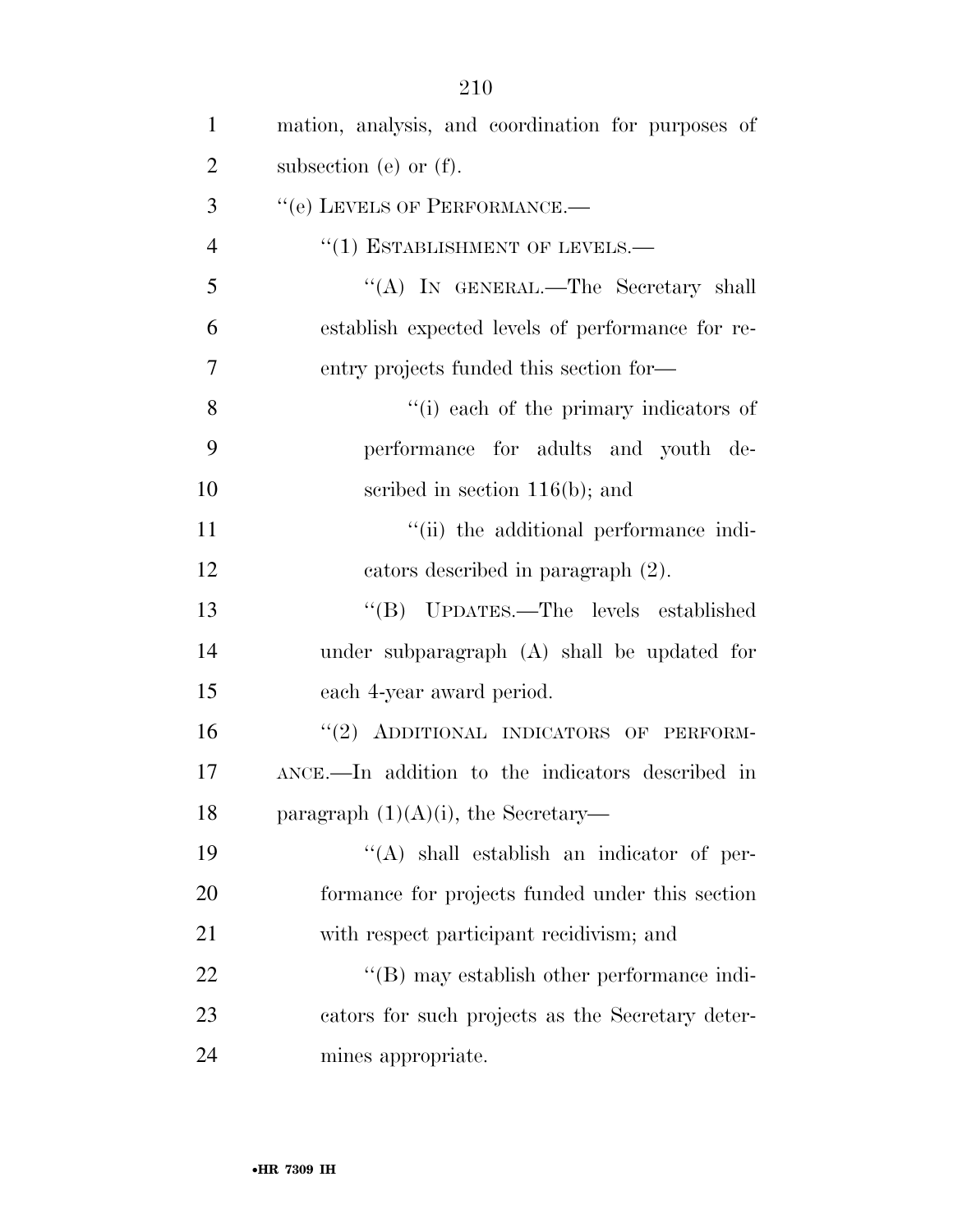| $\mathbf{1}$   | $``(3)$ AGREEMENT ON PERFORMANCE LEVELS.—               |
|----------------|---------------------------------------------------------|
| $\overline{2}$ | In establishing and updating performance levels         |
| 3              | under paragraph (1), the Secretary shall reach          |
| $\overline{4}$ | agreement on such levels with the eligible entities re- |
| 5              | ceiving awards under this section that will be subject  |
| 6              | to such levels, based on factors including—             |
| 7              | $\lq\lq$ the expected performance levels of             |
| 8              | each such eligible entity described in the appli-       |
| 9              | cation submitted under subsection $(c)(2)(H);$          |
| 10             | $\lq\lq (B)$ local economic conditions of the geo-      |
| 11             | graphic area to be served by each such eligible         |
| 12             | entity, including differences in unemployment           |
| 13             | rates and job losses or gains in particular in-         |
| 14             | dustries; and                                           |
| 15             | $\cdot$ (C) the characteristics of the participants     |
| 16             | of the projects when the participants enter the         |
| 17             | project involved, including—                            |
| 18             | "(i) eriminal records and indicators of                 |
| 19             | poor work history;                                      |
| 20             | "(ii) lack of work experience;                          |
| 21             | "(iii) lack of educational or occupa-                   |
| 22             | tional skills attainment;                               |
| 23             | "(iv) low levels of literacy or English                 |
| 24             | proficiency;                                            |
| 25             | "(v) disability status;                                 |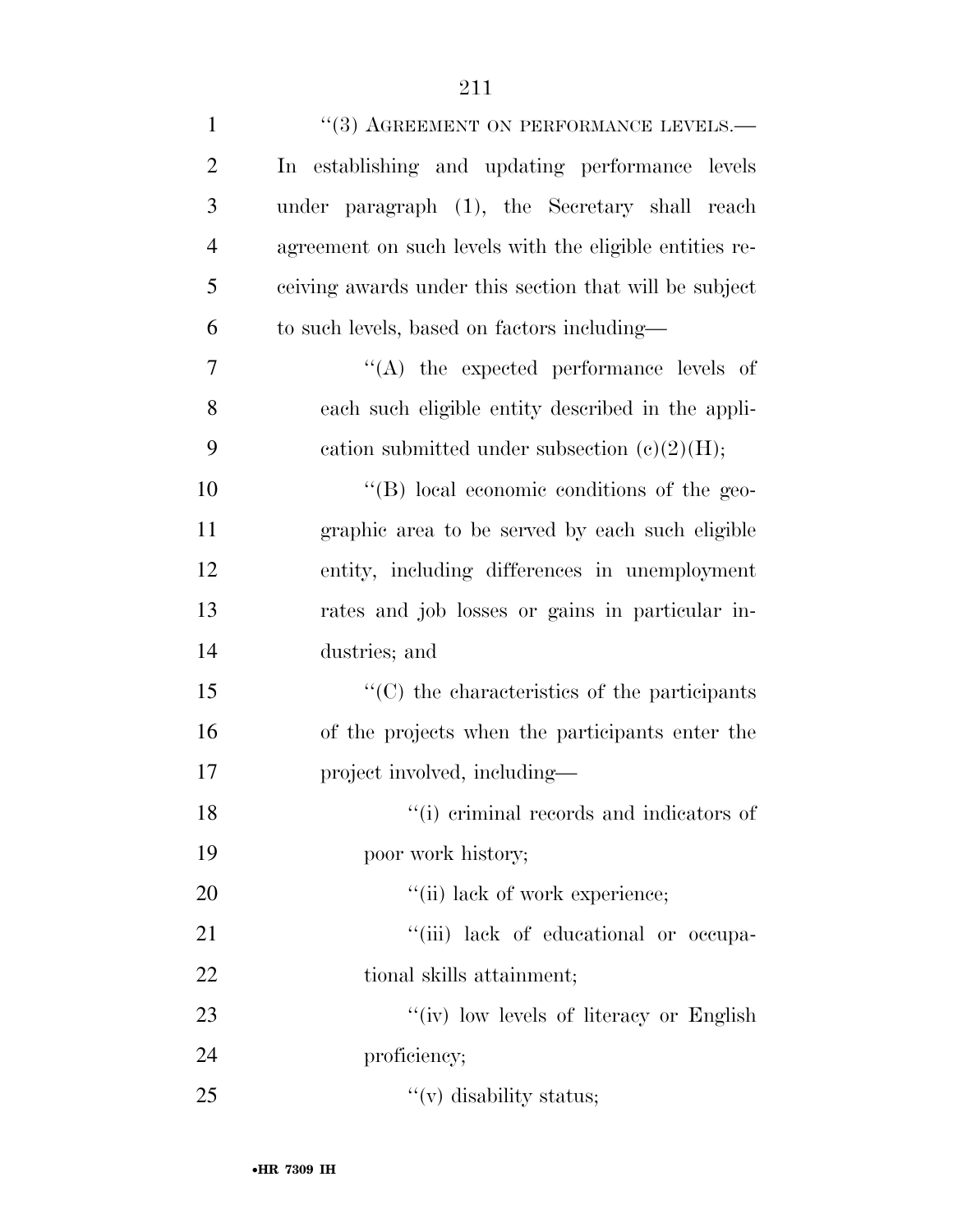| $\mathbf{1}$   | $``$ (vi) homelessness; and                             |
|----------------|---------------------------------------------------------|
| $\overline{2}$ | "(vii) receipt of public assistance.                    |
| 3              | "(4) FAILURE TO MEET PERFORMANCE LEV-                   |
| $\overline{4}$ | ELS.—In the case of an eligible entity that fails to    |
| 5              | meet the performance levels established under para-     |
| 6              | graph (1) for the reentry project involved for any      |
| 7              | award year, the Secretary shall provide technical as-   |
| 8              | sistance to the eligible entity, including the develop- |
| 9              | ment of a performance improvement plan.                 |
| 10             | "(f) EVALUATION OF REENTRY PROJECTS.—                   |
| 11             | "(1) IN GENERAL.—Not later than $5$ years               |
| 12             | after the first award of funds under this section is    |
| 13             | made, the Secretary (acting through the Chief Eval-     |
| 14             | uation Officer) shall meet the following require-       |
| 15             | ments:                                                  |
| 16             | "(A) DESIGN AND CONDUCT OF EVALUA-                      |
| 17             | TION.—Design and conduct an evaluation to               |
| 18             | evaluate the effectiveness of the reentry projects      |
| 19             | funded under this section, which meets the re-          |
| 20             | quirements of paragraph $(2)$ , and includes an         |
| 21             | evaluation of each of the following:                    |
| 22             | "(i) The effectiveness of such projects                 |
| 23             | in assisting individuals with finding em-               |
| 24             | ployment and maintaining employment at                  |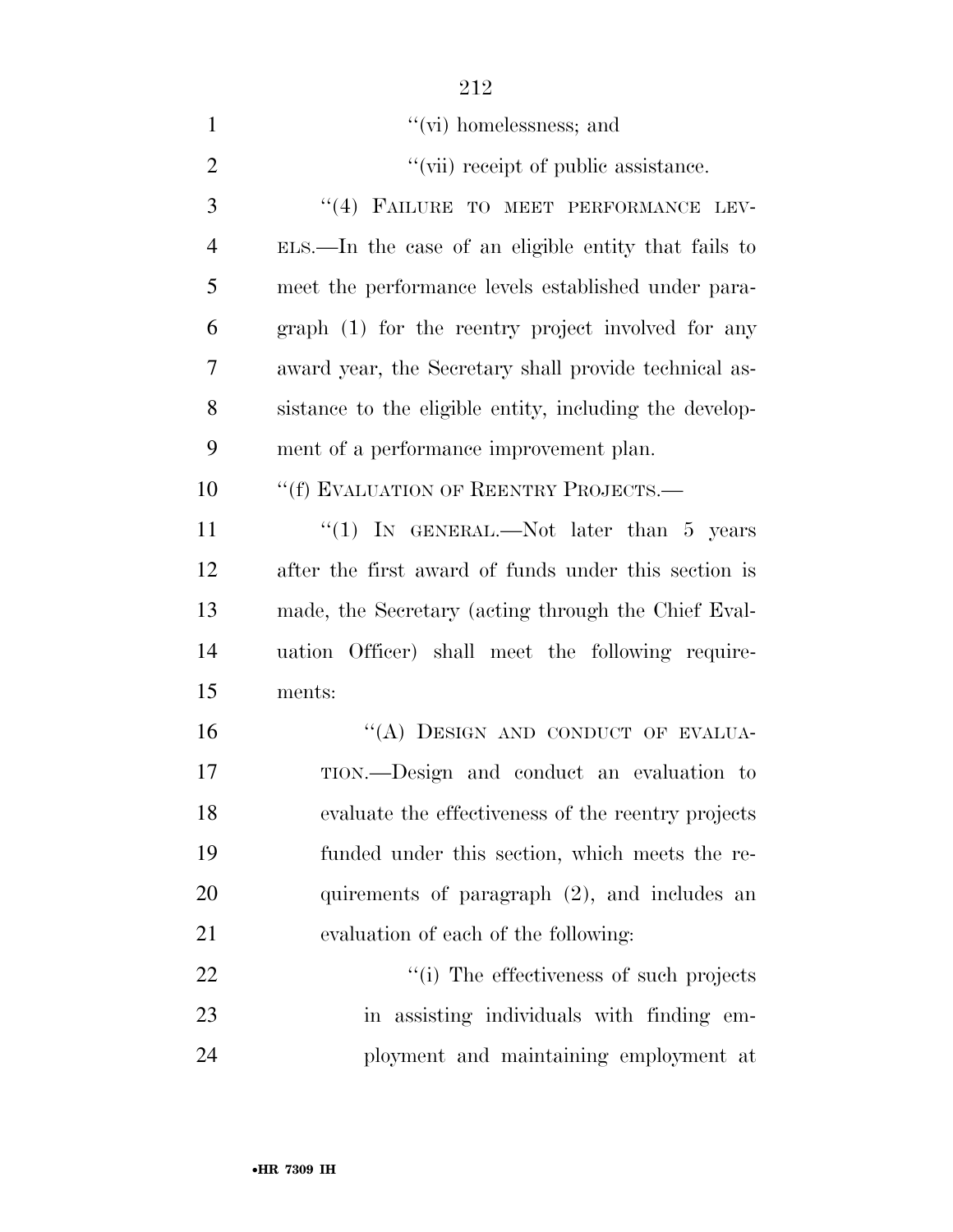the second quarter and fourth quarter 2 after unsubsidized employment is obtained.  $\frac{1}{10}$  The effectiveness of such projects in assisting individuals with earning recog-5 nized postsecondary credentials. 6 "(iii) The effectiveness of such projects in relation to their cost, including the extent to which the projects improve reentry outcomes, including in wages earned, benefits provided by employers, ca- reer advancement, measurable skills gains, credentials earned, housing, health, and re- cidivism of participants in comparison to comparably situated individuals who did 15 not participate in such projects.  $''(iv)$  The effectiveness of specific services and interventions provided and of 18 the overall project design.  $''(v)$  If applicable, the extent to which such projects meet the needs of various de-mographic groups, including people of dif-

ferent geographic locations, ages, races,

national origins, sex, and criminal records,

24 and individuals with disabilities.

•**HR 7309 IH**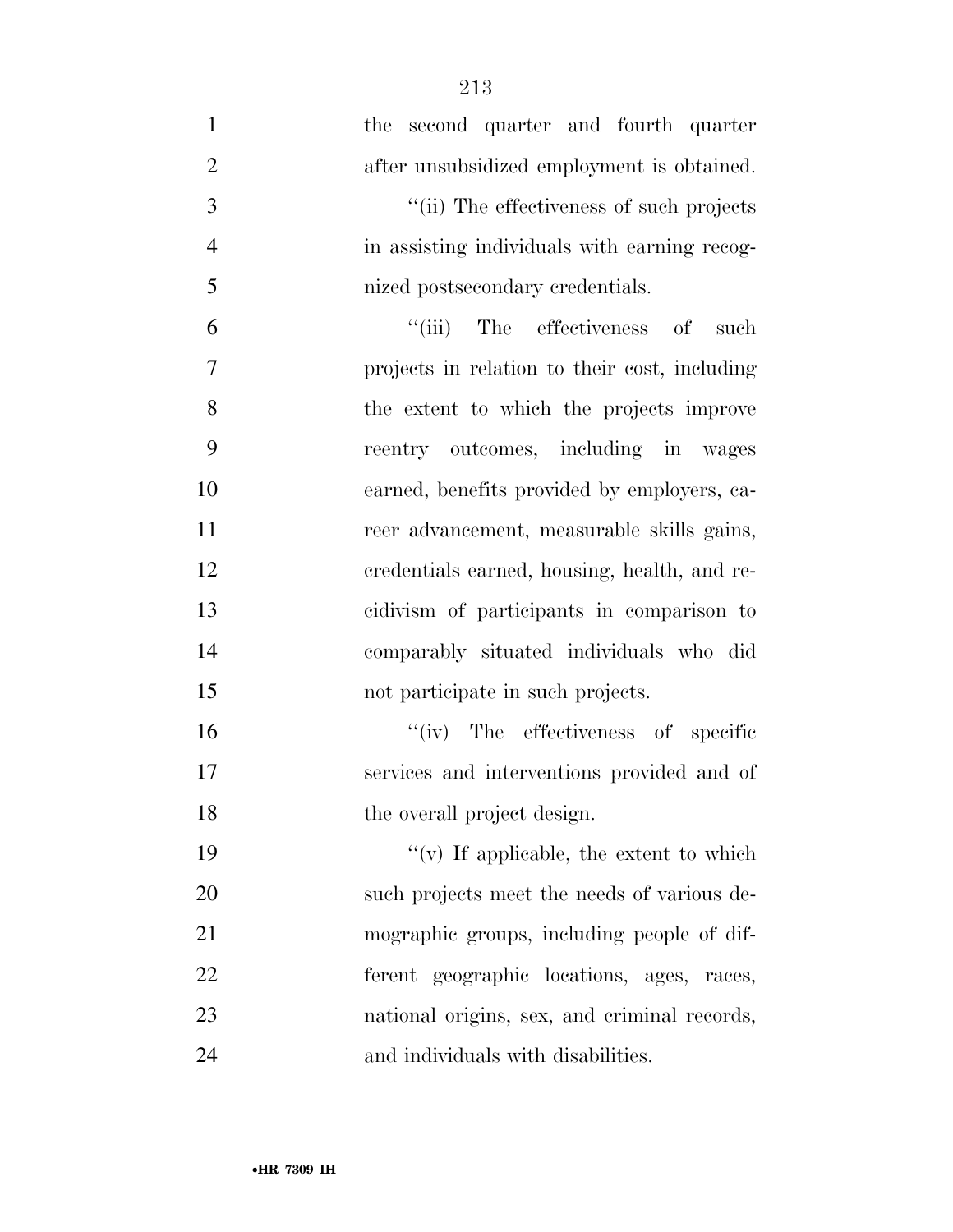| $\mathbf{1}$   | "(vi) If applicable, the appropriate se-        |
|----------------|-------------------------------------------------|
| $\overline{2}$ | quencing, combination, or concurrent            |
| 3              | structure, of services for each subpopula-      |
| $\overline{4}$ | tion of individuals who are participants of     |
| 5              | such projects, such as the order, combina-      |
| 6              | tion, or concurrent structure and services      |
| 7              | in which transitional jobs and occupational     |
| 8              | skills training are provided, to ensure that    |
| 9              | such participants are prepared to fully         |
| 10             | from employment and training<br>benefit         |
| 11             | services provided under the project.            |
| 12             | "(vii) Limitations or barriers to edu-          |
| 13             | cation and employment as a result of occu-      |
| 14             | pational or educational licensing restric-      |
| 15             | tions, access to financial aid, and access to   |
| 16             | housing.                                        |
| 17             | "(viii) The quality and effectiveness of        |
| 18             | technical assistance provided by the Sec-       |
| 19             | retary for implementing such projects.          |
| 20             | "(ix) Other elements that the Chief             |
| 21             | Evaluation Officer may determine to be          |
| 22             | appropriate.                                    |
| 23             | "(B) DATA ACCESSIBILITY.—Make avail-            |
| 24             | able, on the publicly accessible website of the |
| 25             | Department of Labor, data collected during the  |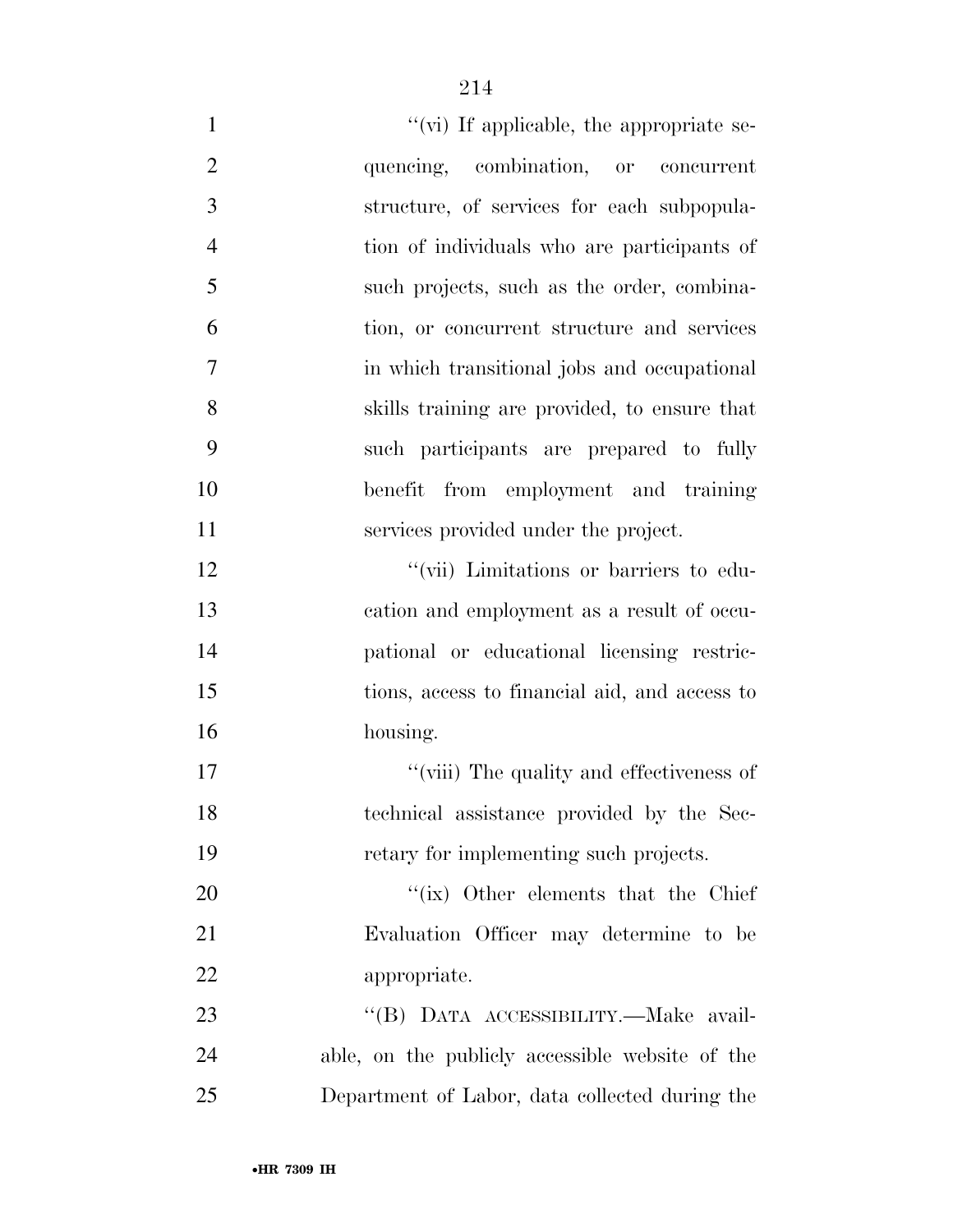| $\mathbf{1}$   | course of evaluation under this subsection, in  |
|----------------|-------------------------------------------------|
| $\overline{2}$ | an aggregated format that does not provide per- |
| 3              | sonally identifiable information.               |
| $\overline{4}$ | "(2) DESIGN REQUIREMENTS. An evaluation         |
| 5              | under this subsection—                          |
| 6              | $``(A)$ shall—                                  |
| 7              | "(i) be designed by the Secretary (act-         |
| 8              | ing through the Chief Evaluation Officer)       |
| 9              | in conjunction with the eligible entities car-  |
| 10             | rying out the reentry projects being evalu-     |
| 11             | ated;                                           |
| 12             | "(ii) include analysis of participant           |
| 13             | feedback and outcome and process meas-          |
| 14             | ures;                                           |
| 15             | "(iii) use designs that employ the              |
| 16             | most rigorous analytical and statistical        |
| 17             | methods that are reasonably feasible, such      |
| 18             | as the use of control groups; and               |
| 19             | "(B) may not—                                   |
| 20             | "(i) collect personally identifiable in-        |
| 21             | formation, except to the extent such infor-     |
| 22             | mation is necessary to conduct the evalua-      |
| 23             | tion; or                                        |
| 24             | "(ii) reveal or share personally identi-        |
| 25             | fiable information.                             |
|                |                                                 |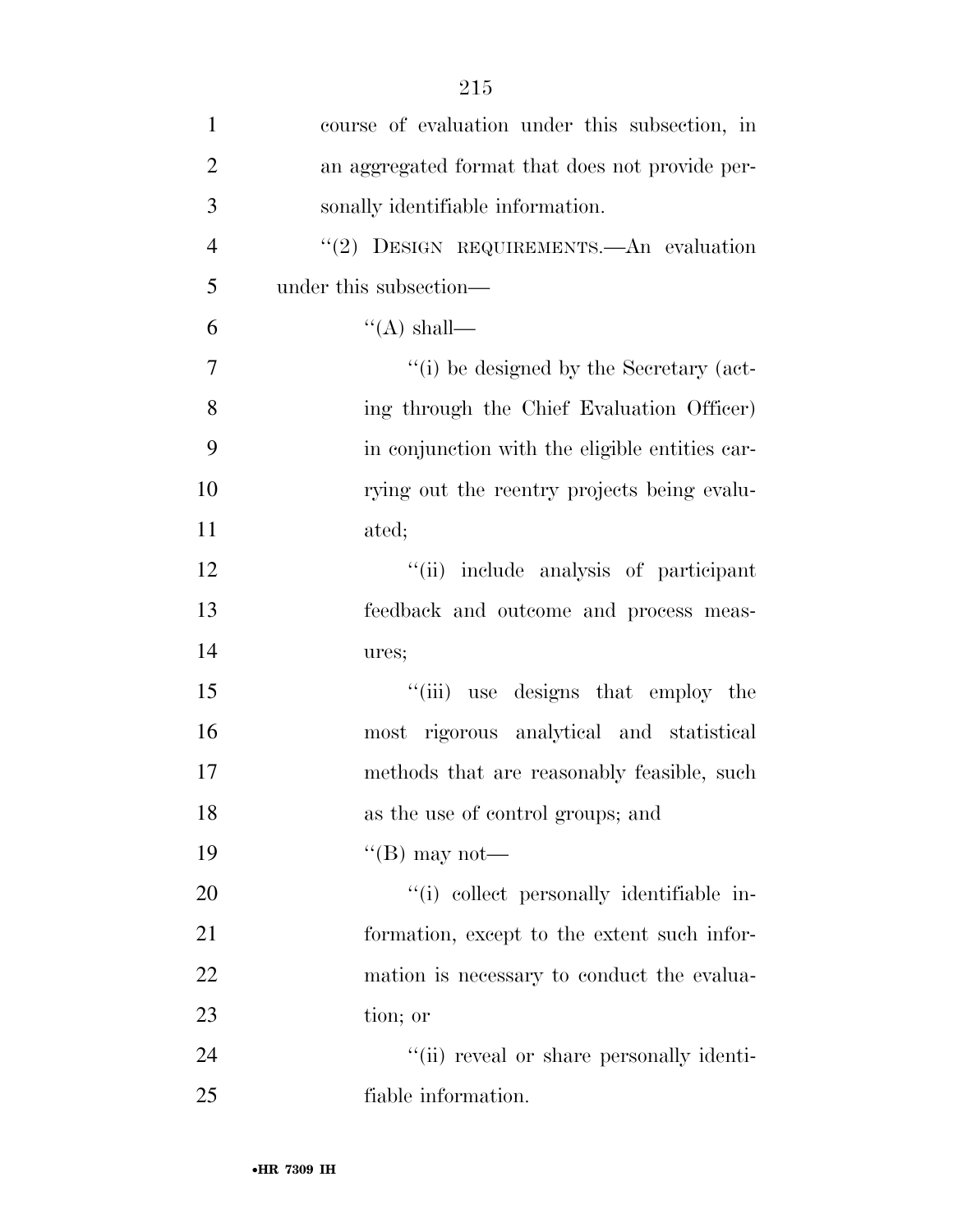| $\mathbf{1}$   | "(3) PUBLICATION AND REPORTING OF EVAL-         |
|----------------|-------------------------------------------------|
| $\overline{2}$ | UATION FINDINGS.—The Secretary (acting through  |
| 3              | the Chief Evaluation Officer) shall—            |
| $\overline{4}$ | $\lq\lq$ in accordance with the timeline deter- |
| 5              | mined to be appropriate by the Chief Evalua-    |
| 6              | tion Officer, publish an interim report on such |
| $\overline{7}$ | evaluation;                                     |
| 8              | "(B) not later than 90 days after the date      |
| 9              | on which any evaluation is completed under this |
| 10             | subsection, publish and make publicly available |
| 11             | such evaluation; and                            |
| 12             | "(C) not later than $60$ days after the com-    |
| 13             | pletion date described in subparagraph (B),     |
| 14             | submit to the Committee on Education and        |
| 15             | Labor of the House of Representatives and the   |
| 16             | Committee on Health, Education, Labor, and      |
| 17             | Pensions of the Senate a report on such evalua- |
| 18             | tion.                                           |
| 19             | "(g) ANNUAL REPORT.—                            |
| 20             | "(1) CONTENTS.—Subject to paragraph $(2)$ ,     |
|                |                                                 |

 the Secretary shall post, using transparent, linked, open, and interoperable data formats, on its publicly accessible website an annual report on—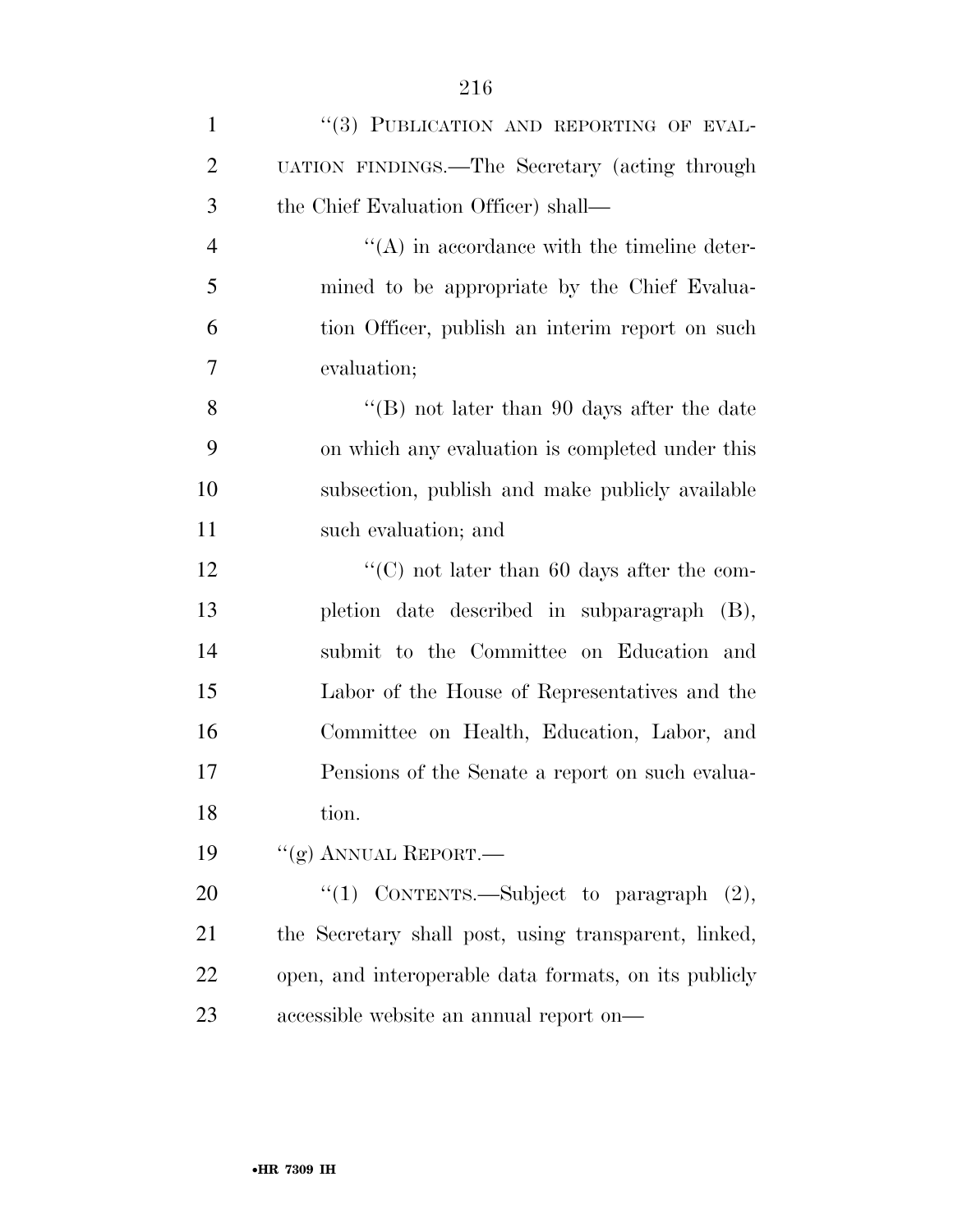| $\mathbf{1}$   | $\lq\lq$ the number of individuals who par-            |
|----------------|--------------------------------------------------------|
| $\overline{2}$ | ticipated in projects assisted under this section      |
| 3              | for the preceding year;                                |
| $\overline{4}$ | $\lq\lq$ the percentage of such individuals            |
| 5              | who successfully completed the requirements of         |
| 6              | such projects; and                                     |
| 7              | $\cdot$ (C) the performance of eligible entities on    |
| 8              | such projects as measured by the performance           |
| 9              | indicators set forth in subsection (e).                |
| 10             | "(2) DISAGGREGATION.—The information pro-              |
| 11             | vided under subparagraphs $(A)$ through $(C)$ of para- |
| 12             | graph (1) with respect to a year shall be              |
| 13             | disaggregated by each project assisted under this      |
| 14             | section for such year.                                 |
| 15             | "(h) AUTHORIZATION OF APPROPRIATIONS; RES-             |
| 16             | ERVATIONS.-                                            |
| 17             | "(1) AUTHORIZATION OF APPROPRIATIONS.                  |
| 18             | There are authorized to be appropriated to carry out   |
| 19             | this section-                                          |
| 20             | "(A) $$250,000,000$ for fiscal year 2023;              |
| 21             | "(B) $$300,000,000$ for fiscal year 2024;              |
| 22             | "(C) $$350,000,000$ for fiscal year 2025;              |
| 23             | "(D) $$400,000,000$ for fiscal year 2026;              |
| 24             | "(E) $$450,000,000$ for fiscal year 2027;              |
| 25             | and                                                    |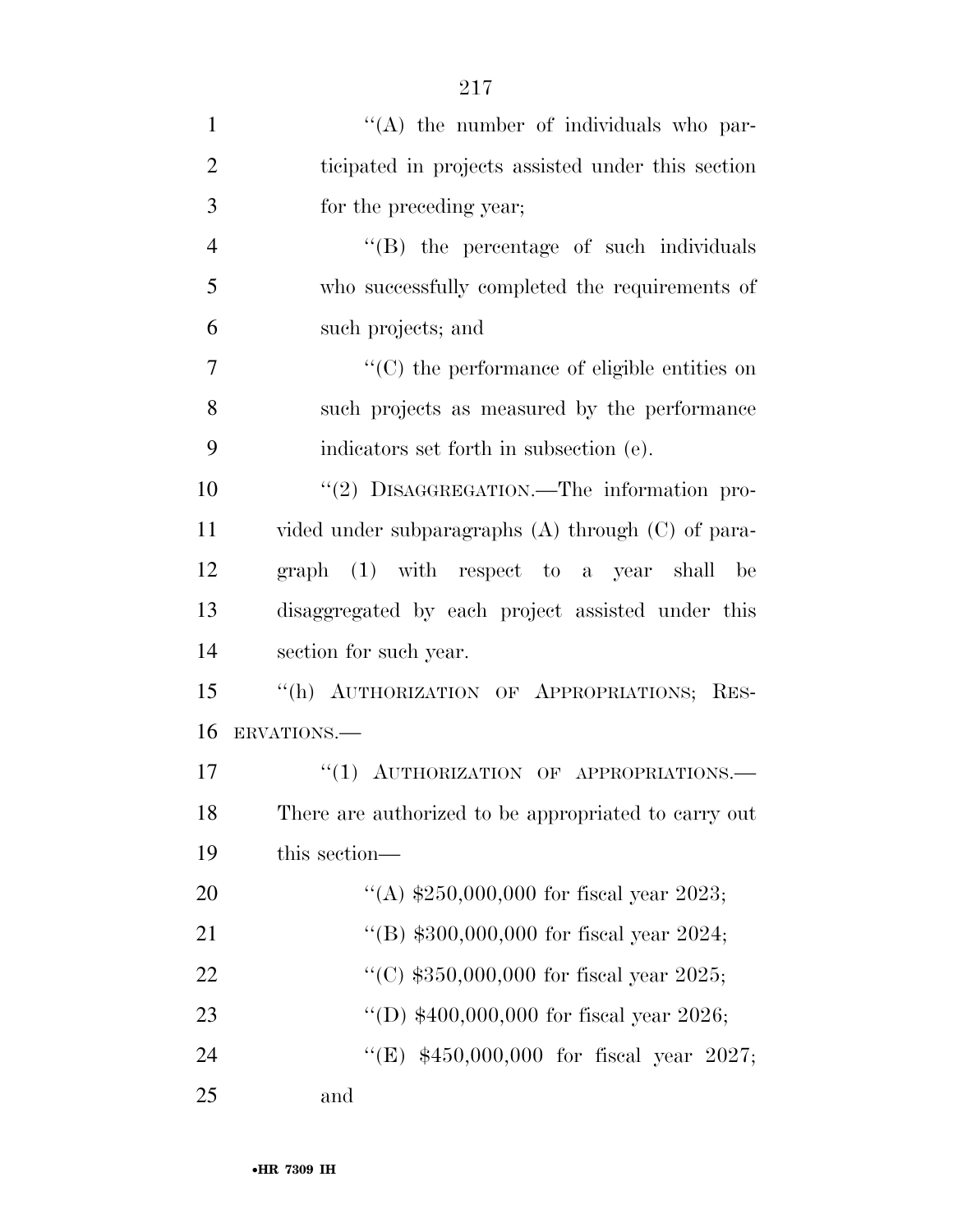| $\mathbf{1}$   | "(F) $$500,000,000$ for fiscal year 2028.           |
|----------------|-----------------------------------------------------|
| $\overline{2}$ | "(2) RESERVATION OF FUNDS. - Of the funds           |
| 3              | appropriated under paragraph (1) for a fiscal year, |
| $\overline{4}$ | the Secretary—                                      |
| 5              | "(A) may reserve not more than $5$ percent          |
| 6              | for the administration of grants, contracts, and    |
| 7              | cooperative agreements awarded under this sec-      |
| 8              | tion, of which not more than 2 percent may be       |
| 9              | reserved for the provision of—                      |
| 10             | "(i) technical assistance to eligible en-           |
| 11             | tities that receive funds under this section;       |
| 12             | and                                                 |
| 13             | "(ii) outreach and technical assistance             |
| 14             | to eligible entities desiring to receive such       |
| 15             | funds, including assistance with application        |
| 16             | development and submission; and                     |
| 17             | "(B) shall reserve not less than 1 percent          |
| 18             | and not more than 2.5 percent for the evalua-       |
| 19             | tion activities under subsection (f) or to support  |
| 20             | eligible entities with any required data collec-    |
| 21             | tion, analysis, and coordination related to such    |
| 22             | evaluation activities.                              |
| 23             | "(i) DEFINITIONS.—In this section:                  |
| 24             | "(1) CHIEF EVALUATION OFFICER.—The term             |
| 25             | Chief Evaluation Officer' means the head of the     |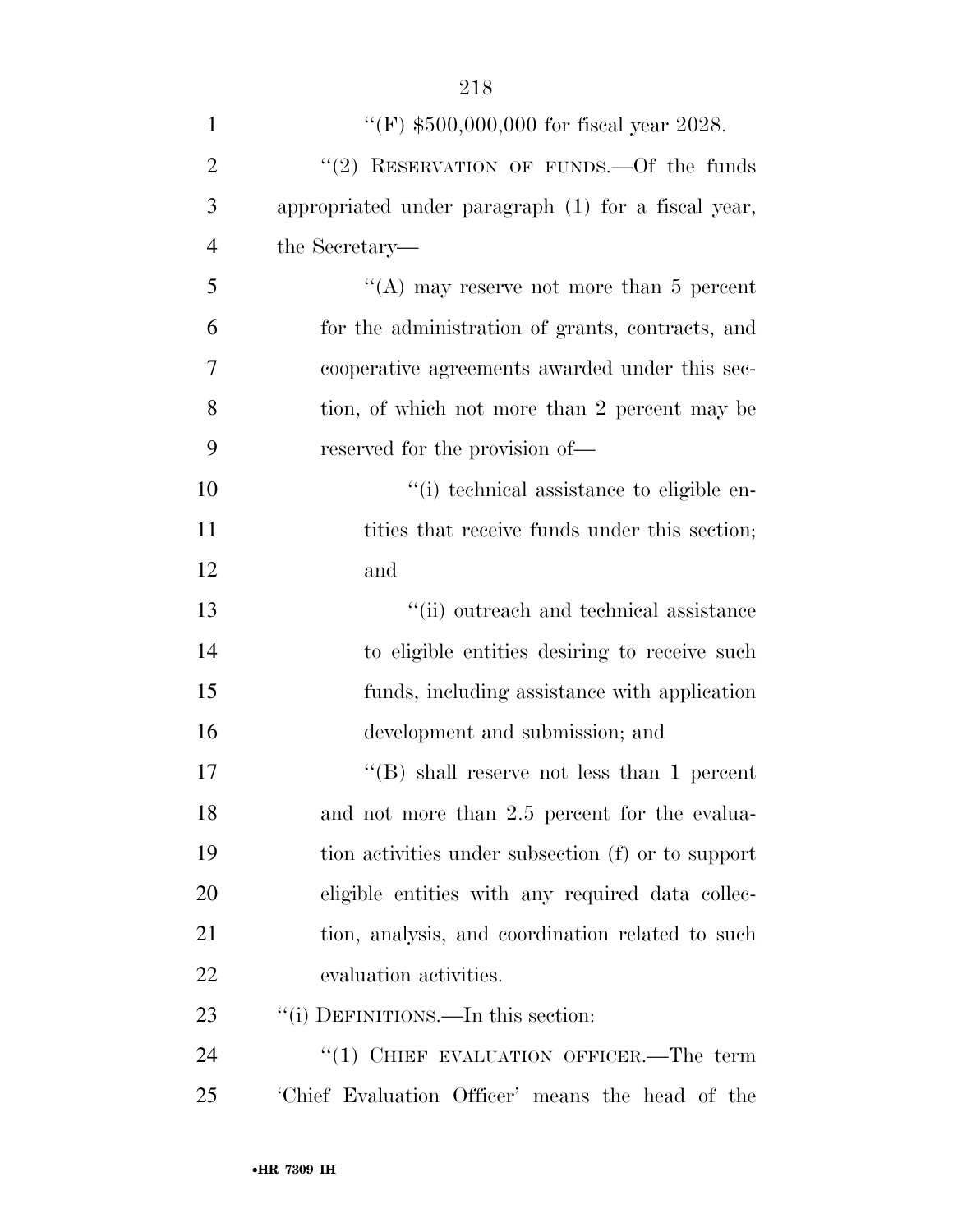| $\mathbf{1}$   | independent evaluation office located organization-    |
|----------------|--------------------------------------------------------|
| $\overline{2}$ | ally in the Office of the Assistant Secretary for Pol- |
| 3              | icy of the Department of Labor.                        |
| $\overline{4}$ | "(2) COMMUNITY SUPERVISION.—The<br>term                |
| 5              | 'community supervision' means mandatory oversight      |
| 6              | (including probation and parole) of a formerly incar-  |
| 7              | cerated person—                                        |
| 8              | "(A) who was convicted of a crime by a                 |
| 9              | judge or parole board; and                             |
| 10             | $\lq\lq$ (B) who is living outside a secure facility.  |
| 11             | "(3) CORRECTIONAL INSTITUTION.—The term                |
| 12             | 'correctional institution' has the meaning given the   |
| 13             | term in section $225(e)$ .                             |
| 14             | "(4) ELIGIBLE ENTITY.—The term 'eligible en-           |
| 15             | tity' means—                                           |
| 16             | $\lq\lq$ a private nonprofit organization              |
| 17             | under section $501(c)(3)$ of the Internal Revenue      |
| 18             | Code of 1986, including a community-based or           |
| 19             | faith-based organization;                              |
| 20             | $\lq\lq (B)$ a local board;                            |
| 21             | $\lq\lq$ (C) a State or local government;              |
| 22             | "(D) an Indian or Native American entity               |
| 23             | eligible for grants under section 166;                 |
| 24             | "(E) a labor organization or joint labor-              |
| 25             | management organization; or                            |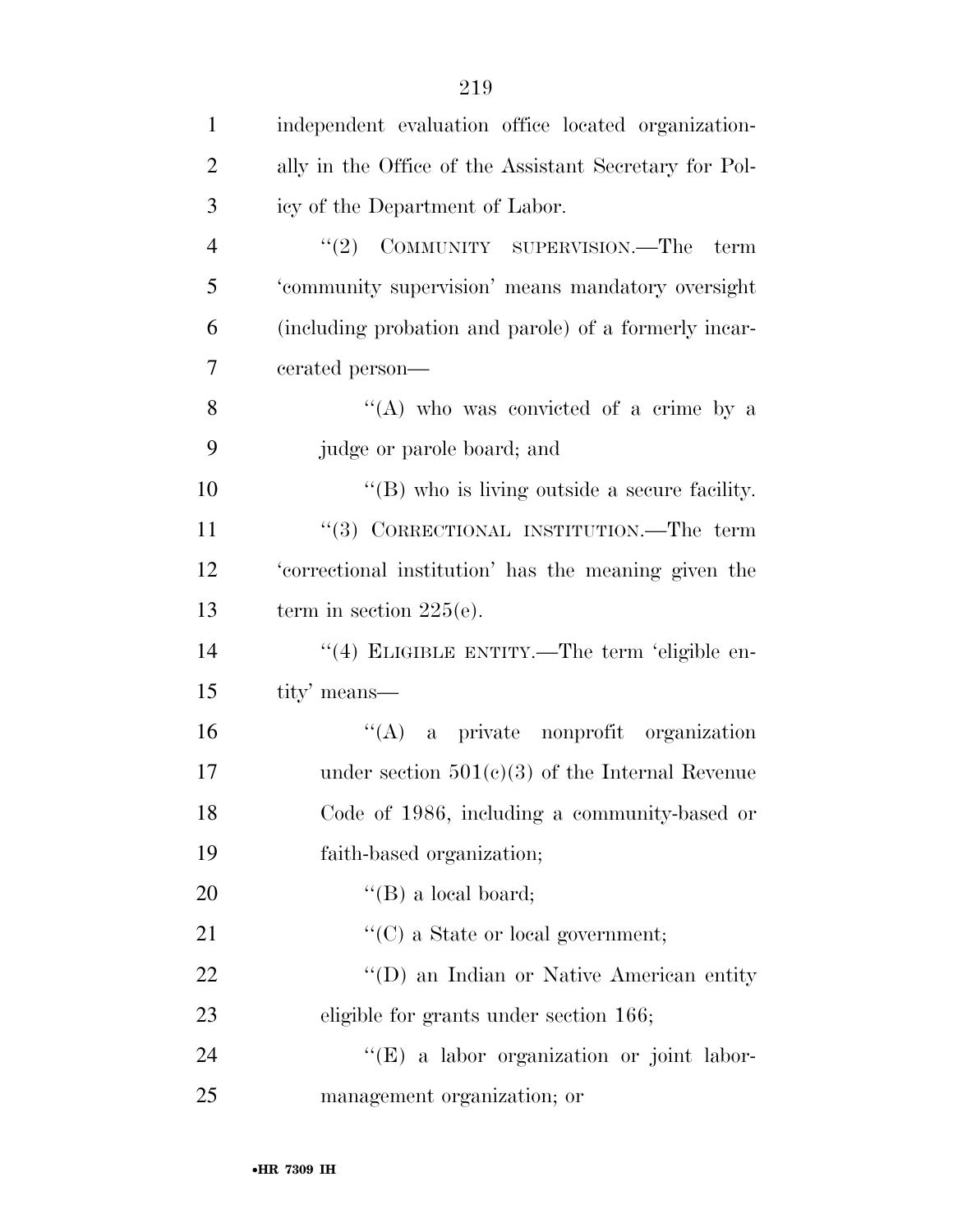| $\mathbf{1}$   | $\lq\lq(F)$ a consortium of the entities described     |
|----------------|--------------------------------------------------------|
| $\overline{2}$ | in subparagraphs $(A)$ through $(E)$ .                 |
| 3              | "(5) ELIGIBLE ADULT.—The term 'eligible                |
| $\overline{4}$ | adult' means a justice-involved individual who—        |
| 5              | "(A) is age 25 or older; and                           |
| 6              | $\lq\lq$ (B) in the case of an individual that was     |
| 7              | previously incarcerated, was released from in-         |
| 8              | carceration not more than 3 years prior to en-         |
| 9              | rollment in a project funded under this section.       |
| 10             | "(6) ELIGIBLE YOUTH.—The term 'eligible                |
| 11             | youth' means a justice-involved individual who is not  |
| 12             | younger than age 14 or older than age 24.              |
| 13             | HIGH-CRIME.—The term 'high-crime',<br>(4(7))           |
| 14             | when used with respect to a geographic area, means     |
| 15             | an area with crime rates that are higher than the      |
| 16             | rate for the overall city (for urban areas) or of non- |
| 17             | metropolitan area in the State (for rural areas), as   |
| 18             | such terms are used by the Bureau of Labor Statis-     |
| 19             | tics.                                                  |
| 20             | "(8) HIGH-POVERTY.—The term 'high-poverty',            |
| 21             | when used with respect to a geographic area, means     |
| 22             | an area with a poverty rate of at least 25 percent     |
| 23             | as determined based on the most recently available     |
| 24             | data from the American Community Survey con-           |
| 25             | ducted by the Bureau of the Census.".                  |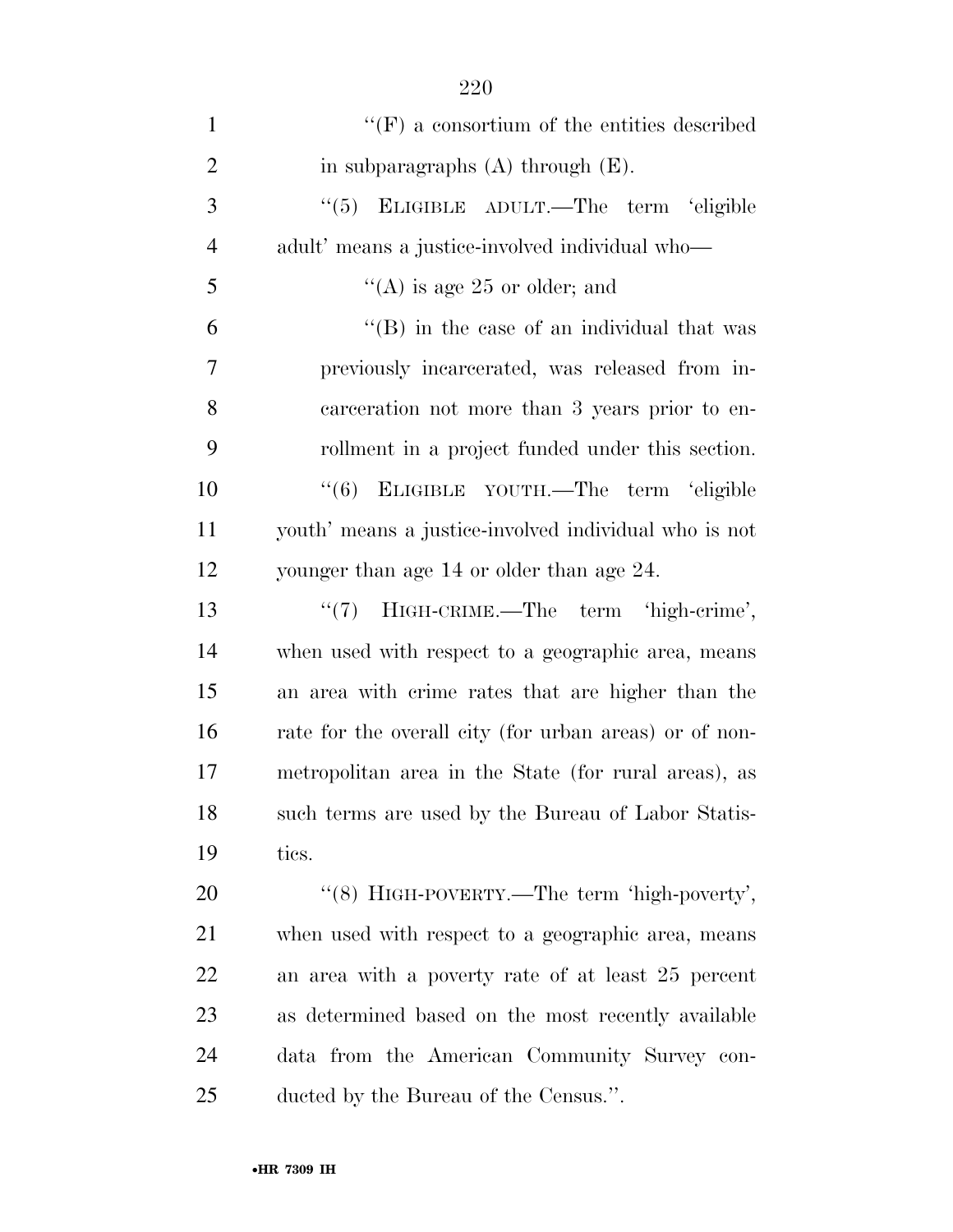# **SEC. 279. SECTORAL EMPLOYMENT THROUGH CAREER TRAINING FOR OCCUPATIONAL READINESS (SECTOR) PROGRAM.**

 Subtitle D of title I (29 U.S.C. 3221 et seq.), as amended by this Act, is further amended by inserting after section 173, as added by the preceding section, the fol-lowing:

# **''SEC. 174. SECTORAL EMPLOYMENT THROUGH CAREER TRAINING FOR OCCUPATIONAL READINESS (SECTOR) PROGRAM.**

11 "(a) IN GENERAL.—From amounts appropriated under subsection (e)(1), and not reserved under subsection (e)(2), the Secretary shall—

14 ''(1) use not less than 80 percent of such amounts to award grants under subsection (b) to each State to develop, convene, or expand industry or sector partnerships; and

 $(2)$  use not less than 20 percent of such amounts to award grants under subsection (c), on a competitive basis, to eligible industry or sector part- nerships for the purposes of expanding workforce de- velopment and employment opportunities for high- skill, high-wage, or in-demand industry sectors or occupations, as determined by the Secretary.

25 "(b) FORMULA GRANTS.—

26 "(1) DISTRIBUTION OF FUNDS.—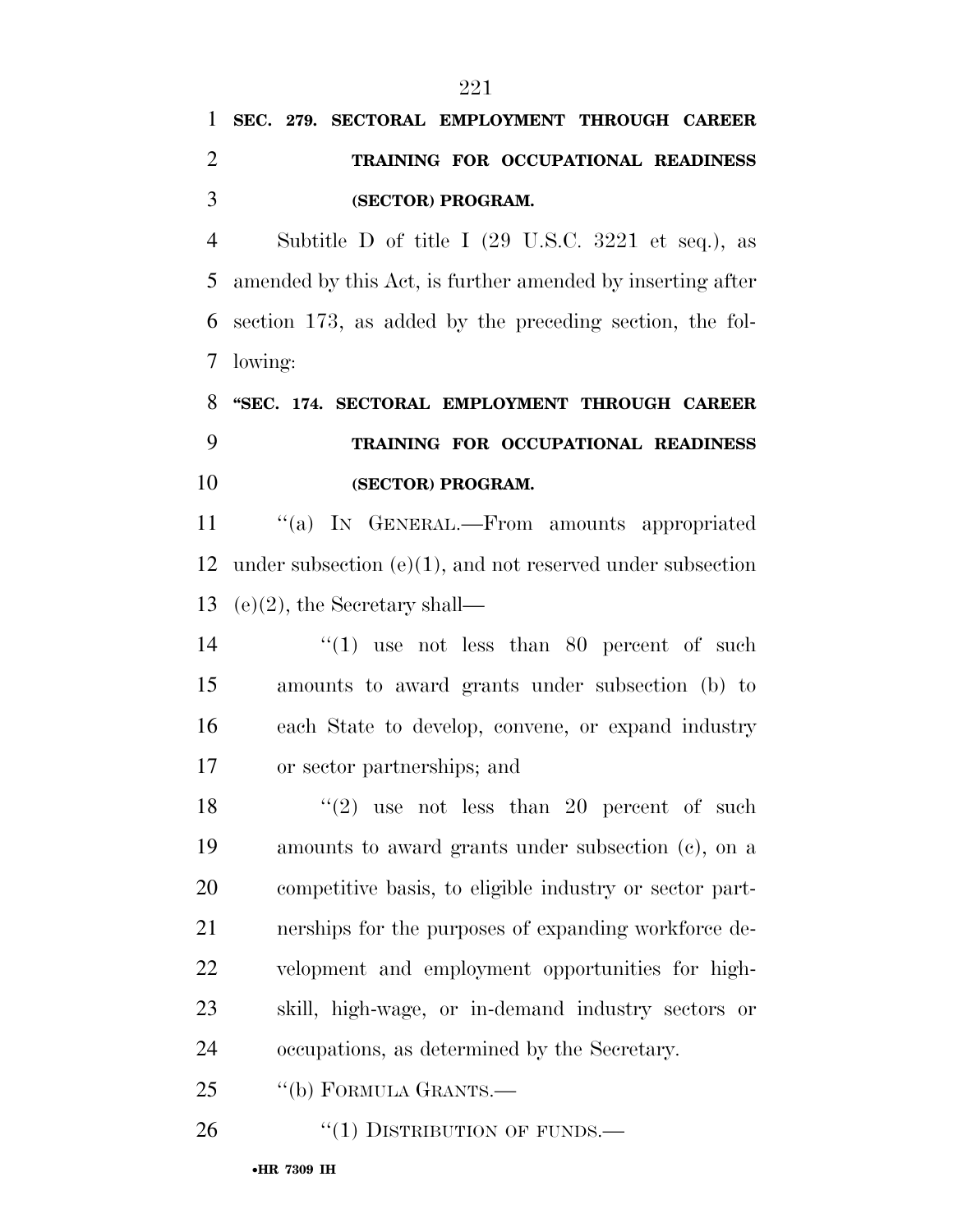| $\mathbf{1}$   | "(A) STATE ALLOTMENT.—From the                        |
|----------------|-------------------------------------------------------|
| $\overline{2}$ | amount determined by the Secretary under sub-         |
| 3              | section $(a)(1)$ , the Secretary shall allot funds to |
| $\overline{4}$ | each State on the basis of the relative allotment     |
| 5              | the State received under section $132(b)$ for such    |
| 6              | fiscal year, compared to the total amount allot-      |
| 7              | ted to all States under section 132(b) for such       |
| 8              | fiscal year.                                          |
| 9              | LOCAL AREA ALLOCATIONS.—The<br>$\lq\lq (B)$           |
| 10             | Secretary shall use the amounts allotted under        |
| 11             | subparagraph (A) to distribute funds in the           |
| 12             | State to carry out the activities described in        |
| 13             | paragraph $(2)$ by-                                   |
| 14             | "(i) allocating funds to each local area              |
| 15             | of the State on the basis of the relative al-         |
| 16             | location the local area received under sec-           |
| 17             | tion 133(b) for such fiscal year, compared            |
| 18             | to the total amount allocated to all local            |
| 19             | areas in the State under section $133(b)$ for         |
| 20             | such fiscal year; or                                  |
| 21             | "(ii) allocating funds to local areas of              |
| 22             | the State that have the highest rates of              |
| 23             | unemployment or poverty, or the highest               |
| 24             | numbers of individuals with barriers to em-           |
| 25             | ployment in the State.                                |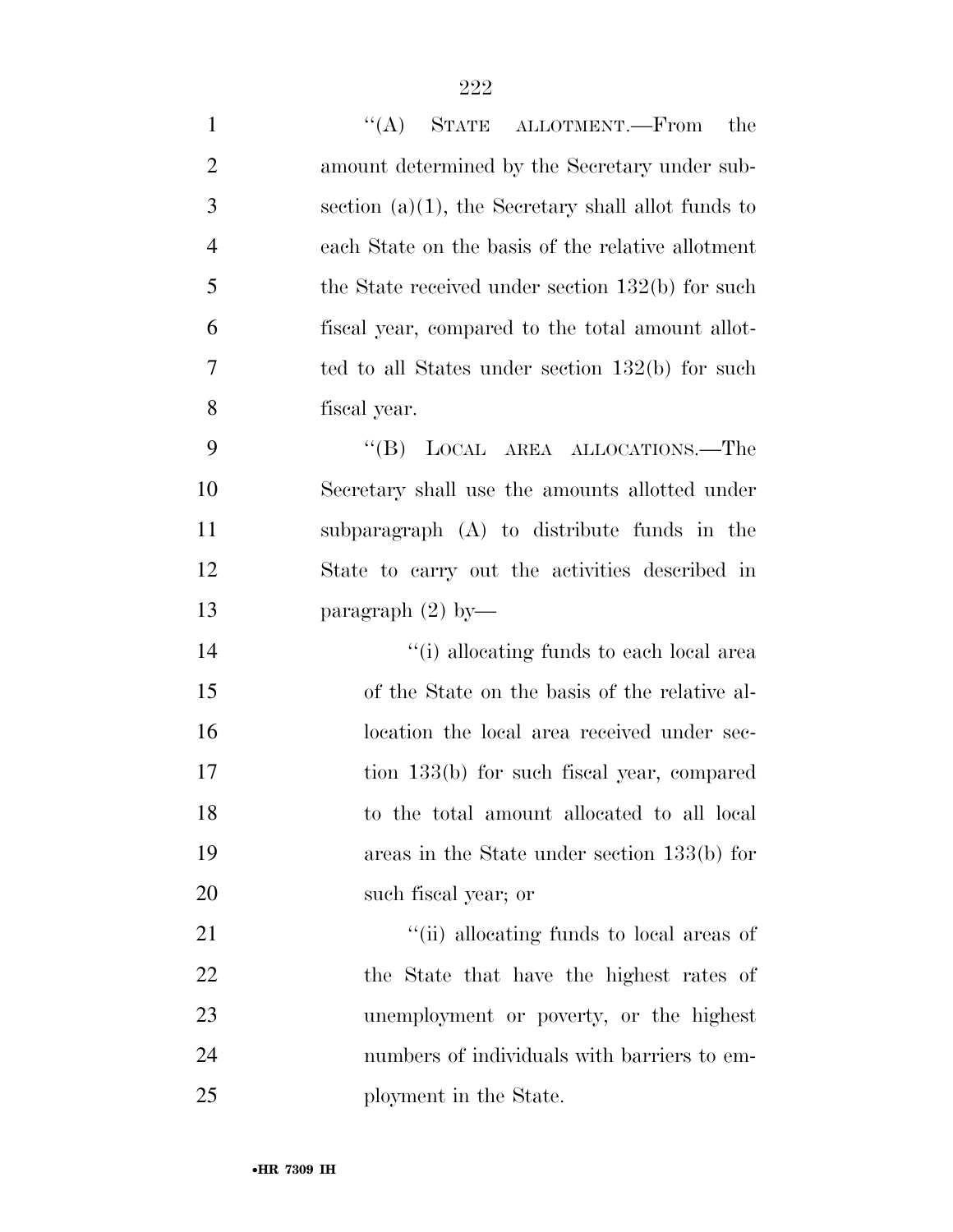| $\mathbf{1}$   | "(C) TRANSFER AUTHORITY.—A local                   |
|----------------|----------------------------------------------------|
| $\overline{2}$ | board may transfer, if such a transfer is ap-      |
| 3              | proved by the Governor, up to and including        |
| $\overline{4}$ | 100 percent of the funds allocated to the local    |
| 5              | area under section $133(b)$ , and up to and in-    |
| 6              | cluding 100 percent of the funds allocated to      |
| $\overline{7}$ | the local area under this subsection for a fiscal  |
| 8              | year between—                                      |
| 9              | "(i) adult employment and training                 |
| 10             | activities; and                                    |
| 11             | "(ii) activities under this section.               |
| 12             | $``(2)$ USE OF FUNDS.—The funds awarded            |
| 13             | under paragraph $(1)$ may be used to-              |
| 14             | "(A) regularly convene stakeholders in a           |
| 15             | collaborative structure to identify, develop, im-  |
| 16             | prove, or expand training, employment, and         |
| 17             | growth opportunities for high-skill, high-wage,    |
| 18             | or in-demand industry sectors or occupations;      |
| 19             | "(B) form, expand, and improve training            |
| 20             | programs, to be managed by eligible industry       |
| 21             | and sector partnerships that include attainment    |
| 22             | of industry-recognized credentials, the integra-   |
| 23             | tion of work-based learning activities with train- |
| 24             | ing curricula and occupational certification pro-  |
| 25             | and that address specific workforce<br>grams,      |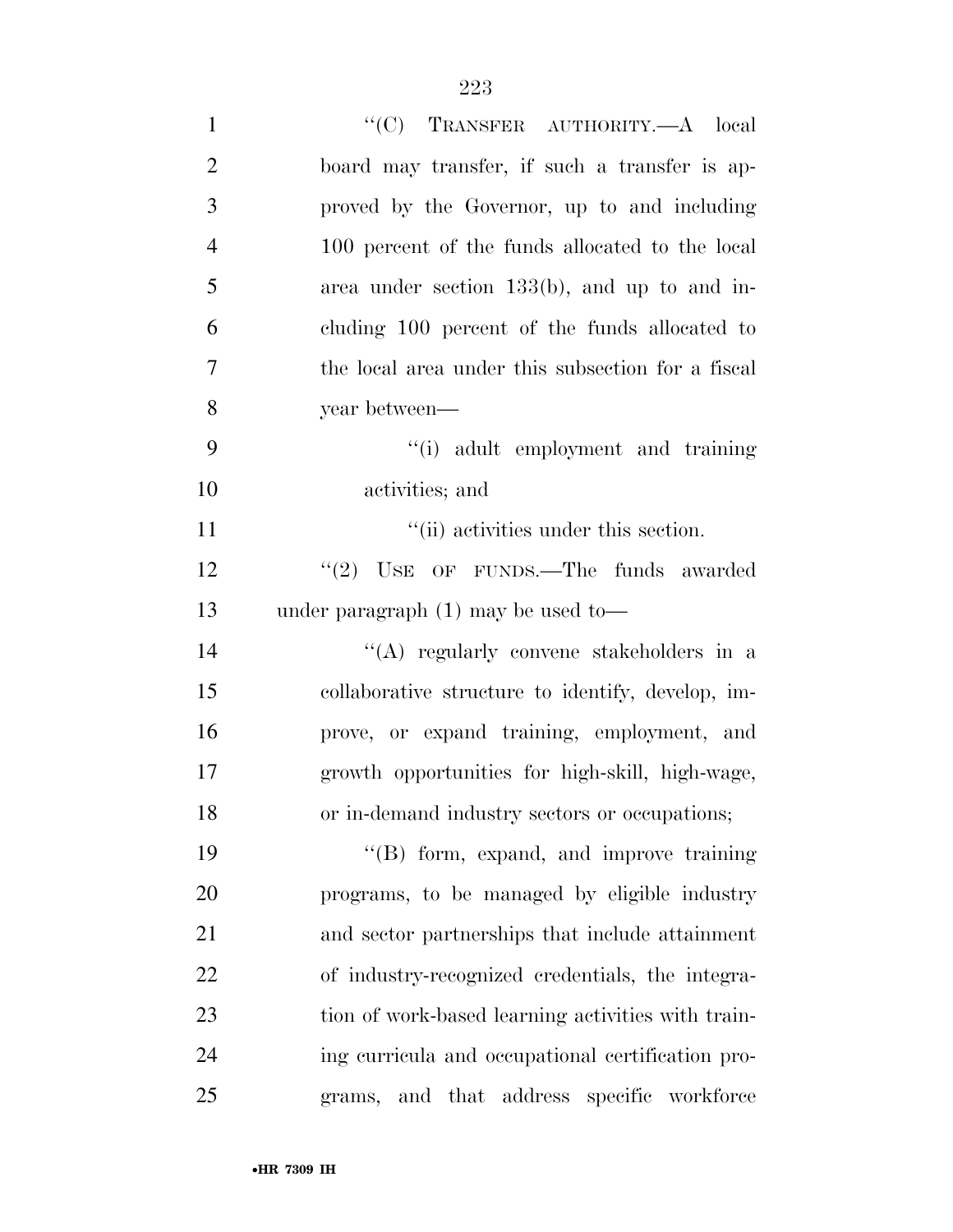- issues and needs of groups of workers, with a priority on individuals with a barrier to employ- ment, within regional labor markets in the State; ''(C) strengthen the coordination of eligible industry and sector partnerships and programs with the programs administered under subtitle
- B of this title and with the one-stop partners described in section 121; and

 $\langle (D) \rangle$  to directly provide, or arrange for the provision of, services to help individuals with barriers to employment and other participants complete and successfully transition out of training described in subparagraph (B), which services shall include career services, supportive services, or the provision of needs-related pay-ments.

18 "(c) COMPETITIVE GRANTS.—

 ''(1) GRANTS AUTHORIZED.—From the amount 20 determined by the Secretary under subsection  $(a)(2)$ , the Secretary shall award grants, on a competitive basis, to eligible industry or sector partnerships for 23 the purposes described in subsection  $(a)(2)$ .

24  $((2)$  APPLICATION.—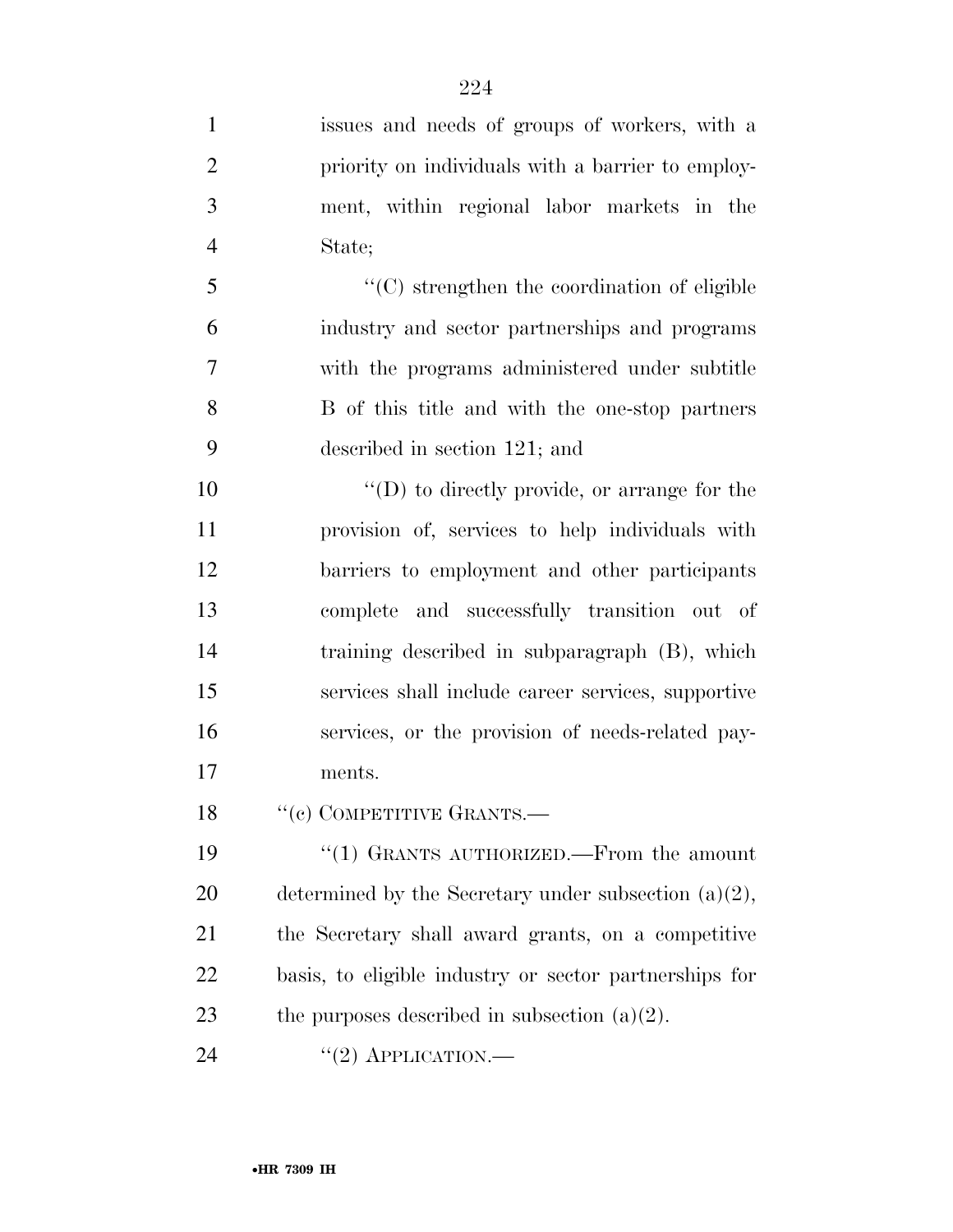| $\mathbf{1}$   | "(A) FORM AND PROCEDURE.—To receive              |
|----------------|--------------------------------------------------|
| $\overline{2}$ | a grant under this subsection, the lead appli-   |
| 3              | cant on behalf of an eligible industry or sector |
| $\overline{4}$ | partnership shall submit to the Secretary an     |
| 5              | application at such time, in such manner, and    |
| 6              | containing such information as specified by the  |
| 7              | Secretary.                                       |
| 8              | "(B) CONTENTS.—An application sub-               |
| 9              | mitted under paragraph (1) shall contain at a    |
| 10             | minimum the following:                           |
| 11             | "(i) Identification of the high-skill,           |
| 12             | high-wage, or in-demand industry sector or       |
| 13             | occupation on which such partnership is          |
| 14             | focused.                                         |
| 15             | "(ii) A description of the activities to         |
| 16             | be carried out under the grant.                  |
| 17             | "(iii) A description of the workers              |
| 18             | that will be targeted for recruitment as         |
| 19             | program participants, how a priority of          |
| 20             | service under the grant will be provided to      |
| 21             | individuals with barriers to employment,         |
| 22             | and how the activities will be designed to       |
| 23             | maximize access and eliminate barriers to        |
| 24             | entry to training and other activities for       |
| 25             | such individuals.                                |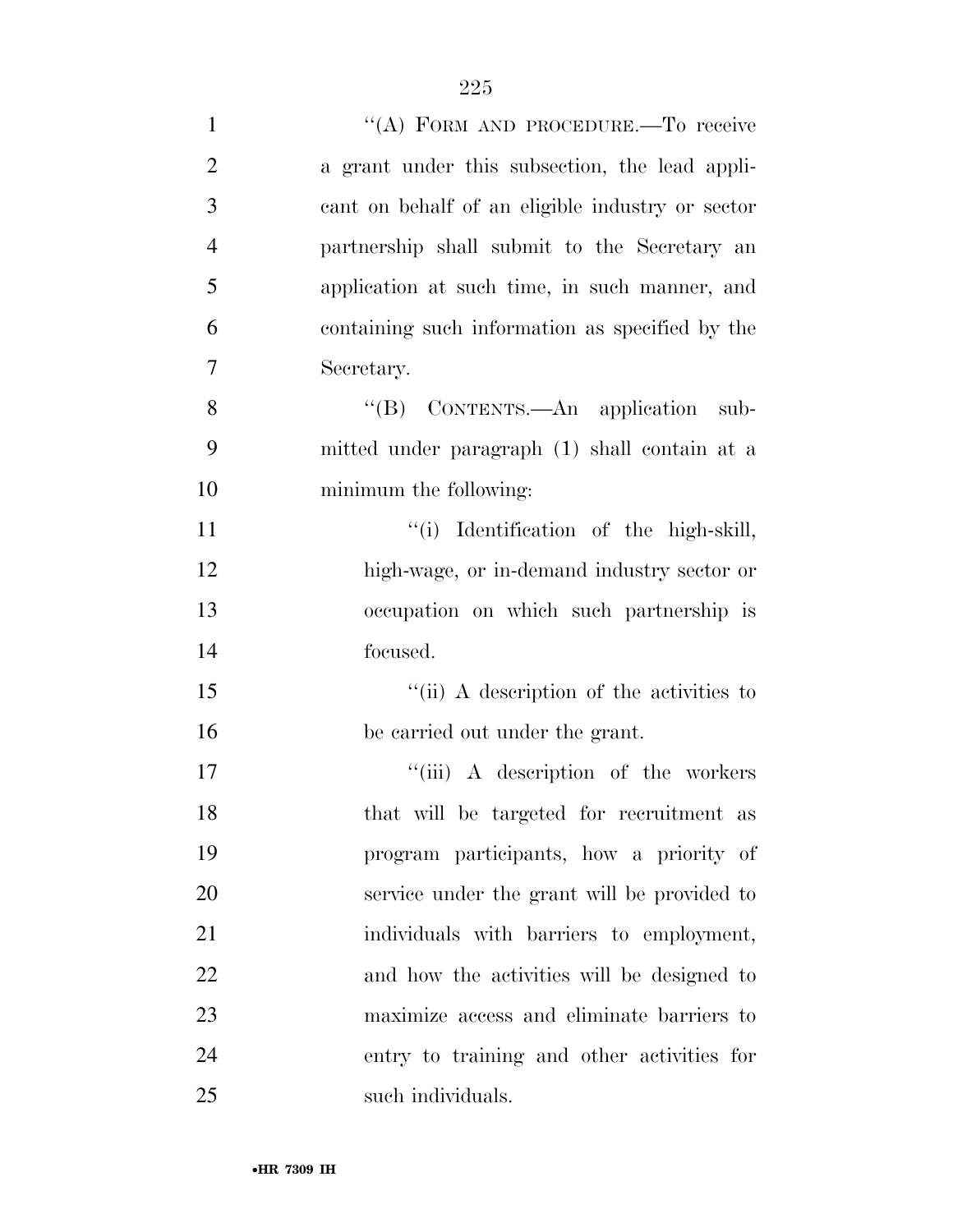| $\mathbf{1}$   | "(iv) A description of other Federal or              |
|----------------|------------------------------------------------------|
| $\overline{2}$ | non-Federal resources that will be lever-            |
| 3              | aged in support of the eligible industry or          |
| $\overline{4}$ | sector partnership (including cash or in-            |
| 5              | contributions from private-sector<br>kind            |
| 6              | partners).                                           |
| 7              | "(3) USES OF FUNDS.—An eligible industry or          |
| 8              | sector partnership awarded a grant under this sub-   |
| 9              | section shall use such grant funds—                  |
| 10             | "(A) to engage and regularly convene                 |
| 11             | stakeholders in a collaborative structure to         |
| 12             | identify, develop, improve, or expand training,      |
| 13             | employment, and growth opportunities for the         |
| 14             | high-skill, high-wage, or in-demand industry         |
| 15             | sector or occupation on which such partnership       |
| 16             | is focused;                                          |
| 17             | $\lq\lq (B)$ to directly provide, or arrange for the |
| 18             | provision of, high-quality, evidence-based train-    |
| 19             | ing for high-skill, high-wage, or in-demand in-      |
| 20             | dustry sectors or occupations on which such          |
| 21             | partnership is focused, which shall include          |
| 22             | training that leads to the attainment of nation-     |
| 23             | ally or regionally portable and stackable recog-     |
| 24             | nized postsecondary credentials for the industry     |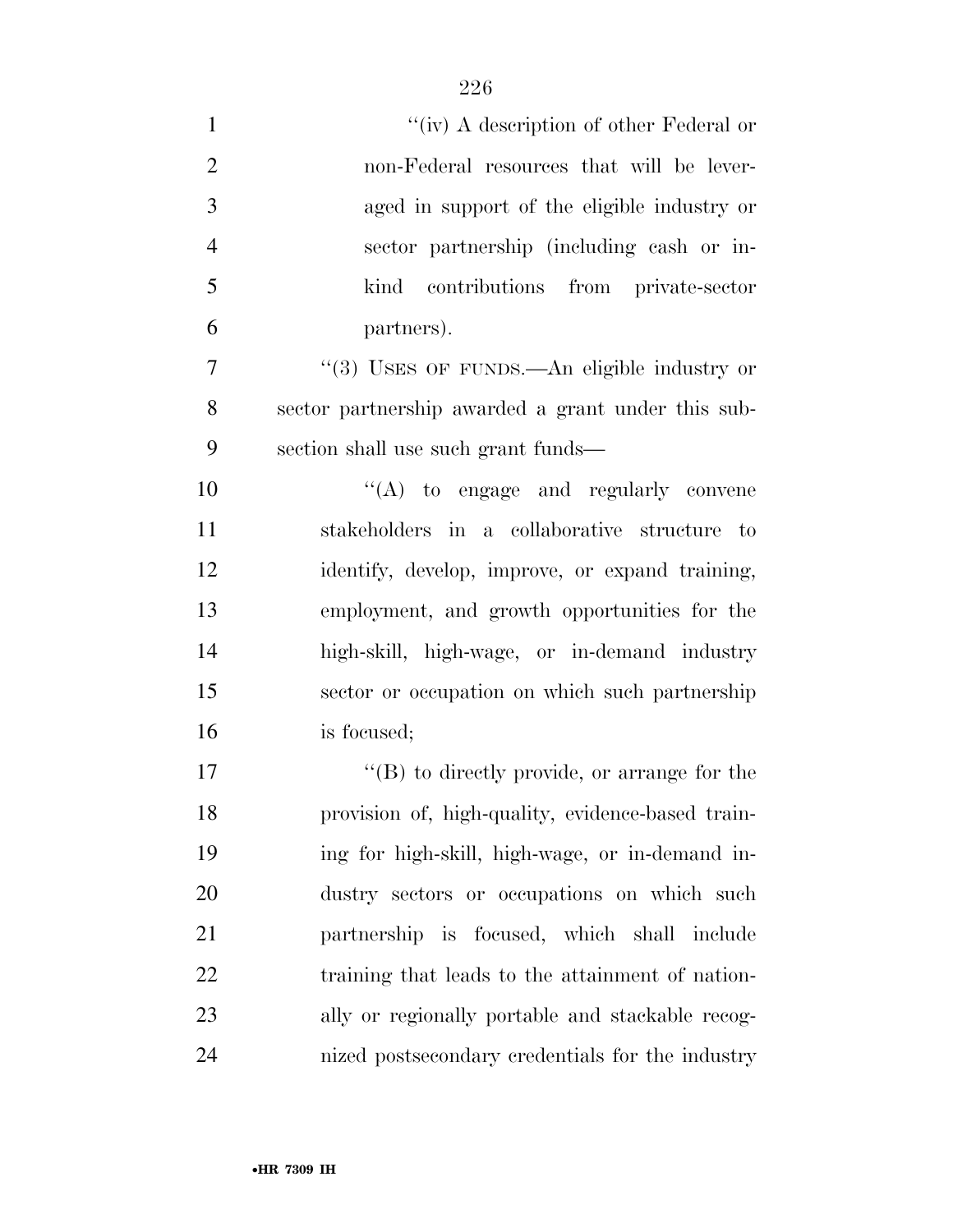| $\mathbf{1}$   | sector or occupations described in paragraph         |
|----------------|------------------------------------------------------|
| $\overline{2}$ | $(A)$ , including—                                   |
| 3              | "(i) training provided through appren-               |
| $\overline{4}$ | ticeship programs, or pre-apprenticeship             |
| 5              | programs that articulate to apprenticeship           |
| 6              | programs, labor organizations, or joint              |
| $\overline{7}$ | labor-management partnerships;                       |
| 8              | "(ii) on-the job training, customized                |
| 9              | training, and paid internships and work              |
| 10             | experience;                                          |
| 11             | "(iii) incumbent worker training to                  |
| 12             | support lower wage workers in upgrading              |
| 13             | skills and advancing along a career path-            |
| 14             | way; and                                             |
| 15             | "(iv) training services, in addition to              |
| 16             | those described in clauses (i) through (iii),        |
| 17             | are authorized under section<br>that                 |
| 18             | $134(c)(3)(D)$ , including occupational skills       |
| 19             | training; and                                        |
| 20             | $\lq\lq$ (C) to directly provide, or arrange for the |
| 21             | provision of, services to help individuals with      |
| 22             | barriers to employment and other participants        |
| 23             | complete and successfully transition out of          |
| 24             | training described in subparagraph (B), which        |
| 25             | services shall include career services, supportive   |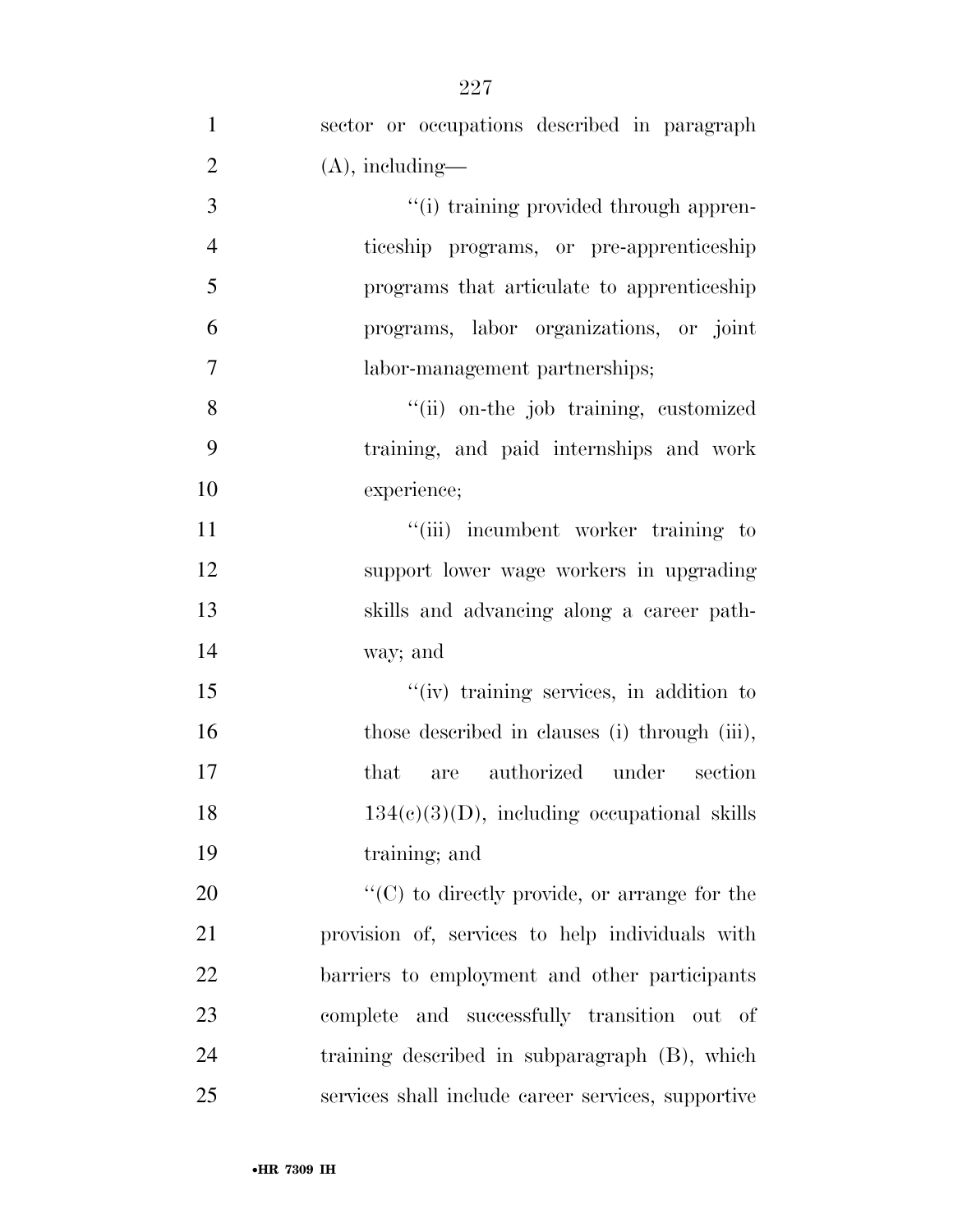| $\mathbf{1}$   | services, or the provision of needs-related pay-        |
|----------------|---------------------------------------------------------|
| $\overline{2}$ | authorized under subsections<br>(c)(2),<br>ments        |
| 3              | $(c)(4)$ , and $(d)(3)$ of section 134.                 |
| $\overline{4}$ | "(4) PRIORITY IN SELECTION OF GRANTS.-                  |
| 5              | The Secretary shall give priority consideration in ap-  |
| 6              | plications that demonstrate the ability to serve eligi- |
| 7              | ble individuals in targeted economic regions that are   |
| 8              | experiencing high-poverty, have traditionally been      |
| 9              | underserved by regional economic development and        |
| 10             | sector partnership activities (including rural areas),  |
| 11             | or is facing or at risk of facing significant worker    |
| 12             | disocation due to a disruption or change in the re-     |
| 13             | gional or State economy or labor market.                |
| 14             | PROGRAM ACCOUNTABILITY AND EVALUA-<br>$\lq\lq (d)$      |
| 15             | $TION$ .                                                |
| 16             | $``(1)$ IN GENERAL.—The grants awarded under            |
| 17             | this section are subject to-                            |
| 18             | $\lq\lq$ (A) the primary indicators of performance      |
| 19             | under section $116(b)(2)(A)$ and expected levels        |
| 20             | of performance relating to such indicators; and         |
| 21             | $\cdot$ (B) such additional measures as the Sec-        |
| 22             | retary deems appropriate, which may include             |
| 23             | skills attainment, wage or career progression,          |
| 24             | training-related employment, and additional job         |
| 25             | quality measures.                                       |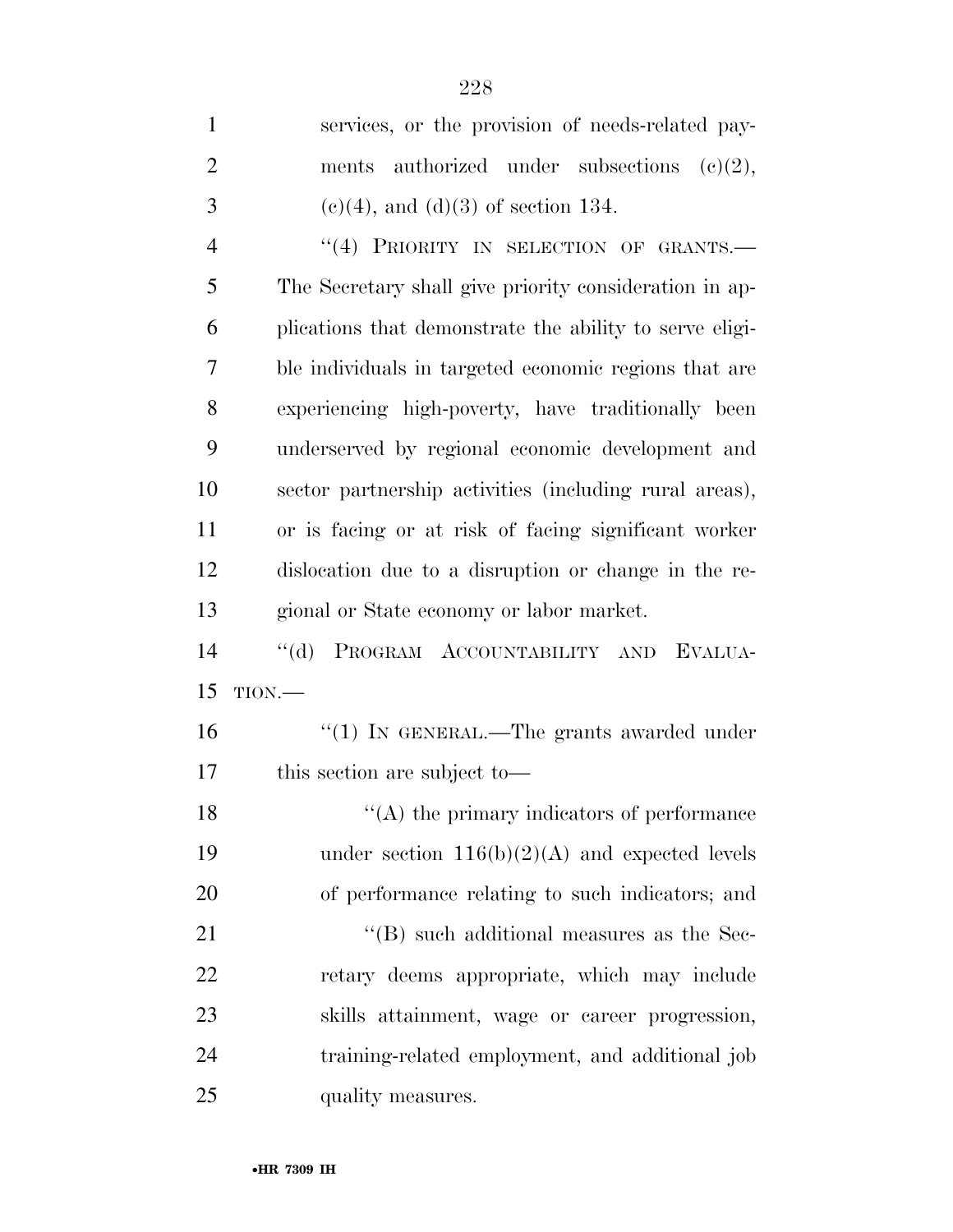| $\mathbf{1}$   | "(2) EVALUATION.—Not later than $5$ years            |
|----------------|------------------------------------------------------|
| $\overline{2}$ | after the first award of funds under this section is |
| 3              | made the Secretary (acting through the chief evalua- |
| $\overline{4}$ | tion officer) shall design and conduct an evaluation |
| 5              | to evaluate the effectiveness of the program carried |
| 6              | out this section.                                    |
| 7              | "(3) PUBLICATION.—The Secretary shall pub-           |
| 8              | lish the outcomes of grantees under the indicators   |
| 9              | and measures described in paragraph (1) and the      |
| 10             | evaluation described in paragraph (2) on a publicly  |
| 11             | accessible website, and submit the evaluation find-  |
| 12             | ings to the Committee on Education and Labor of      |
| 13             | the House of Representatives and the Committee on    |
| 14             | Health, Education, Labor and Pensions of the Sen-    |
| 15             | ate.                                                 |
| 16             | "(e) AUTHORIZATION OF APPROPRIATIONS; RES-           |
| 17             | ERVATIONS.                                           |
| 18             | "(1) AUTHORIZATION OF APPROPRIATIONS.                |
| 19             | There are authorized to be appropriated to carry out |
| 20             | this section—                                        |
| 21             | "(A) $$1,000,000,000$ for fiscal year 2023;          |
| 22             | "(B) $$1,100,000,000$ for fiscal year 2024;          |
| 23             | "(C) $$1,210,000,000$ for fiscal year 2025;          |
| 24             | "(D) $$1,331,000,000$ for fiscal year 2026;          |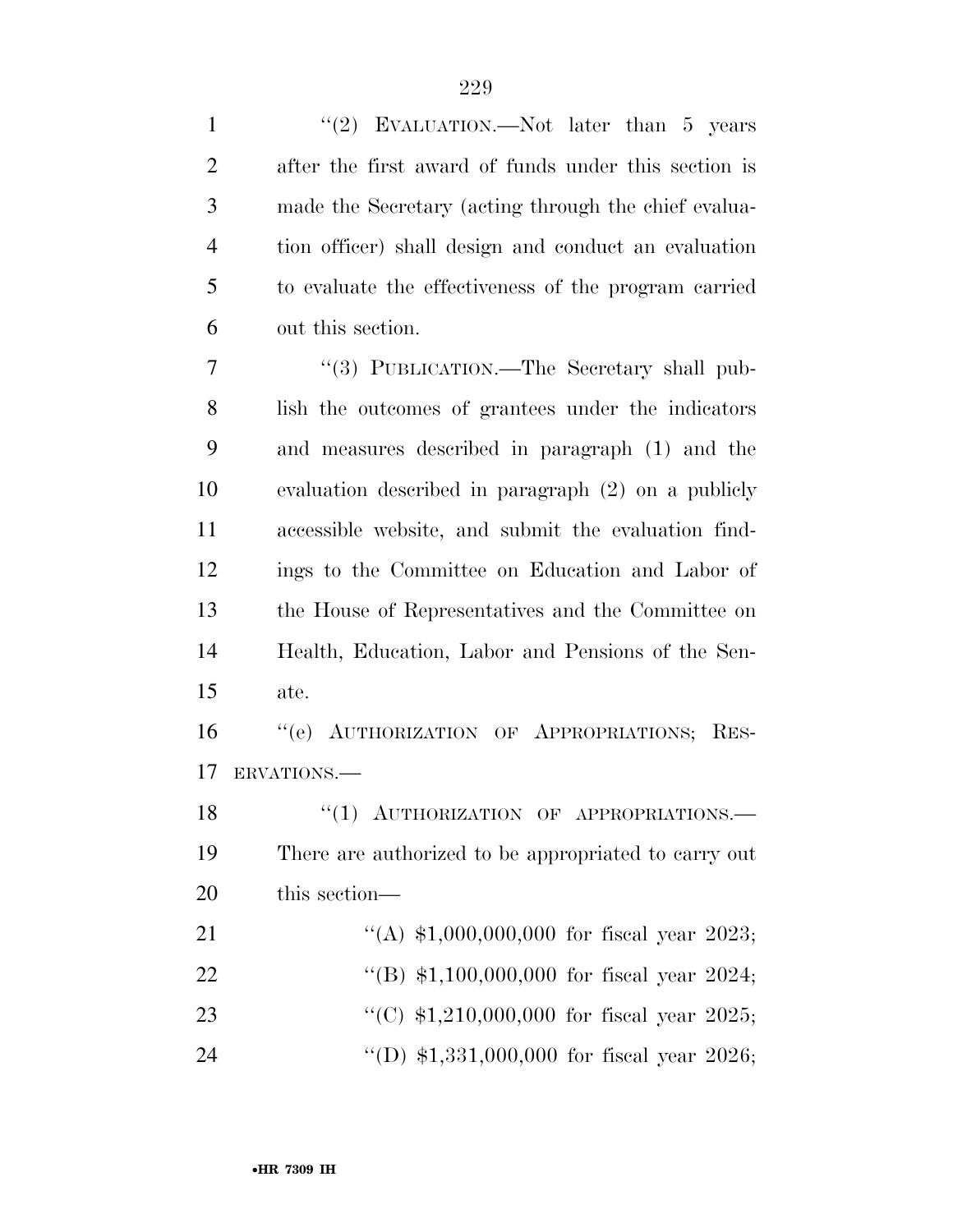| $\mathbf{1}$   | "(E) $$1,464,100,000$ for fiscal year 2027;         |
|----------------|-----------------------------------------------------|
| $\overline{2}$ | and                                                 |
| $\mathfrak{Z}$ | "(F) $$1,610,510,000$ for fiscal year 2028.         |
| $\overline{4}$ | "(2) RESERVATION OF FUNDS. - Of the funds           |
| 5              | appropriated under paragraph (1) for a fiscal year, |
| 6              | the Secretary may reserve not more than 5 percent   |
| $\overline{7}$ | which-                                              |
| 8              | $\lq\lq$ may be used for administration of the      |
| 9              | program described in this section, in addition to   |
| 10             | any other funds available for these activities, in- |
| 11             | cluding providing comprehensive technical as-       |
| 12             | sistance, targeted outreach to eligible partner-    |
| 13             | ships serving local areas with high unemploy-       |
| 14             | ment rates or high percentages of low-income        |
| 15             | individuals or individuals with barriers to em-     |
| 16             | ployment; and oversight to support eligible part-   |
| 17             | nerships; and                                       |
| 18             | "(B) shall be used to conduct an evalua-            |
| 19             | tion of the activities carried out under this sec-  |
| 20             | tion and for reporting on the performance and       |
| 21             | impact of programs funded under this section.       |
| 22             | "(f) DEFINITIONS.—In this section:                  |
| 23             | "(1) ELIGIBLE INDUSTRY OR SECTOR PART-              |
| 24             | NERSHIP.—The term 'eligible industry or sector      |
| 25             | partnership' means—                                 |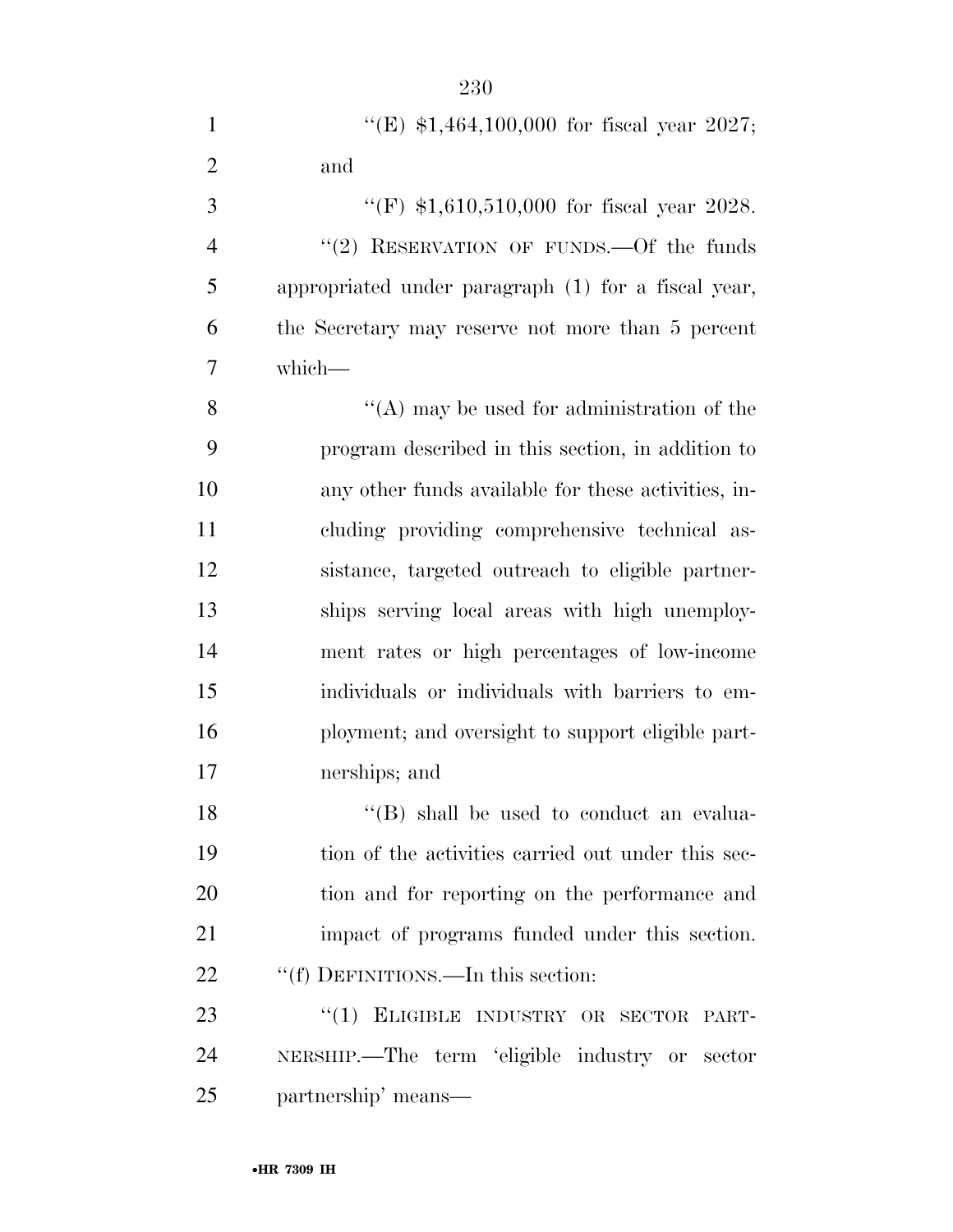| $\mathbf{1}$   | $\lq\lq$ an industry or sector partnership,                            |
|----------------|------------------------------------------------------------------------|
| $\overline{2}$ | which shall include multiple representatives de-                       |
| 3              | scribed in each of clauses (i) through (iii) of                        |
| $\overline{4}$ | paragraph $(26)(A)$ of section 3; or                                   |
| 5              | $\lq\lq (B)$ a partnership of multiple entities de-                    |
| 6              | scribed in section $3(26)$ and a State board or                        |
| 7              | local board, that is in the process of estab-                          |
| 8              | lishing an industry or sector partnership.                             |
| 9              | "(2) LEAD APPLICANT.—The term 'lead appli-                             |
| 10             | cant' means an applicant for a grant under this sec-                   |
| 11             | tion that is a State board, local board, institution of                |
| 12             | higher education, labor-management partnership,                        |
| 13             | labor organization, industry association, or other                     |
| 14             | State and regional nonprofit organizations with ex-                    |
| 15             | perience in designing, convening, and expanding in-                    |
| 16             | dustry or sector partnerships.".                                       |
| 17             | SEC. 280. WORKFORCE DATA QUALITY INITIATIVE GRANTS.                    |
| 18             | Subtitle D of title I (29 U.S.C. 3221 et seq.), as                     |
| 19             | amended by this Act, is further amended by inserting after             |
| 20             | section 174, as added by the preceding section, the fol-               |
| 21             | lowing:                                                                |
| 22             | "SEC.<br><b>WORKFORCE</b><br>DATA QUALITY<br>175.<br><b>INITIATIVE</b> |
| 23             | <b>GRANTS.</b>                                                         |

24 "(a) AUTHORITY.—The Secretary is authorized to award grants, on a competitive basis, to States to create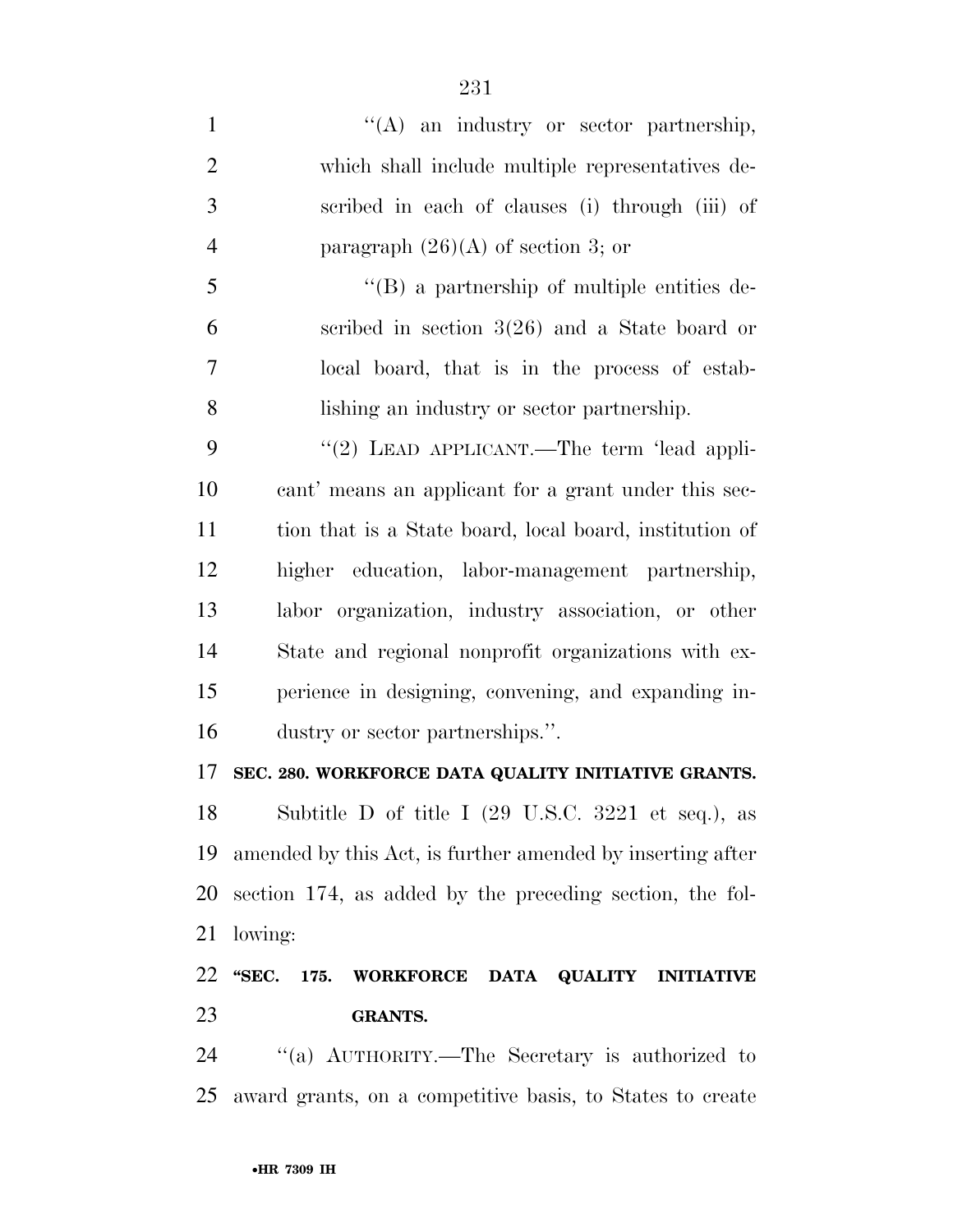workforce longitudinal administrative databases and asso- ciated resources for the purpose of strengthening work- force development program quality, protecting privacy, and improving transparency. ''(b) PRIORITY.—In awarding grants under this sec- tion, the Secretary shall give priority to States that—  $\frac{1}{1}$  have not previously received such a grant;  $\langle \mathcal{C}(2) \rangle$  have the greatest need to improve their data infrastructure;  $(3)$  will use non-Federal contributions to im- prove State data infrastructure and related re- sources; ''(4) support co-enrollment in workforce related programs; ''(5) participate and contribute data to the State's linked longitudinal data system, including submitting data that when linked with elementary and secondary school and postsecondary data, pro- vides the State the ability to create more data tools and analytics; and  $\frac{4}{6}$  enable research and program improvement activities. ''(c) SUPPLEMENT, NOT SUPPLANT.—Funds made available under this section shall be used to supplement,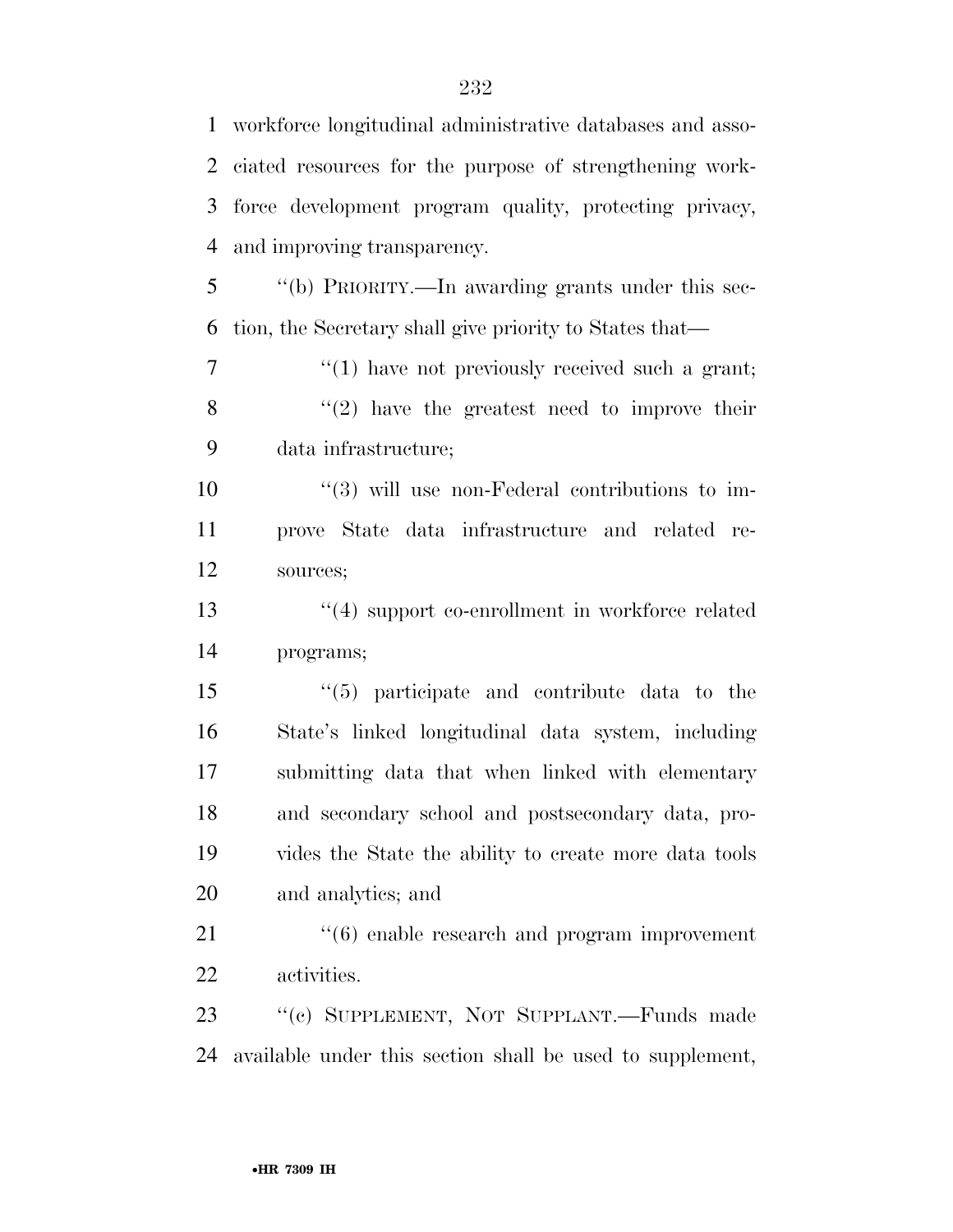and not supplant, other Federal, State, or local funds used for developing State data systems.

 ''(d) ADMINISTRATIVE COSTS.—The Secretary shall reserve not more than 10 percent of funds made available to carry out this section for each fiscal year for the provi- sion of technical assistance to support the implementation of grants awarded under this section.

 ''(e) PRIVACY.—Nothing in this section shall require the disaggregation of data when the number of individuals in a category is insufficient to yield statistically reliable information or when the results would reveal personally identifiable information about an individual, or would re- veal such information when combined with other released information.

 ''(f) AUTHORIZATION OF APPROPRIATIONS.—There are authorized to be appropriated to carry out this sec-tion—

''(1) \$40,000,000 for fiscal year 2023;

''(2) \$35,000,000 for fiscal year 2024;

- ''(3) \$30,000,000 for fiscal year 2025;
- 21 ''(4)  $$25,000,000$  for fiscal year 2026;
- 22 ''(5) \$20,000,000 for fiscal year 2027; and

''(6) \$15,000,000 for fiscal year 2028.

 ''(g) DEFINITION.—In this section, the term 'State' has the meaning given the term in section 3, except such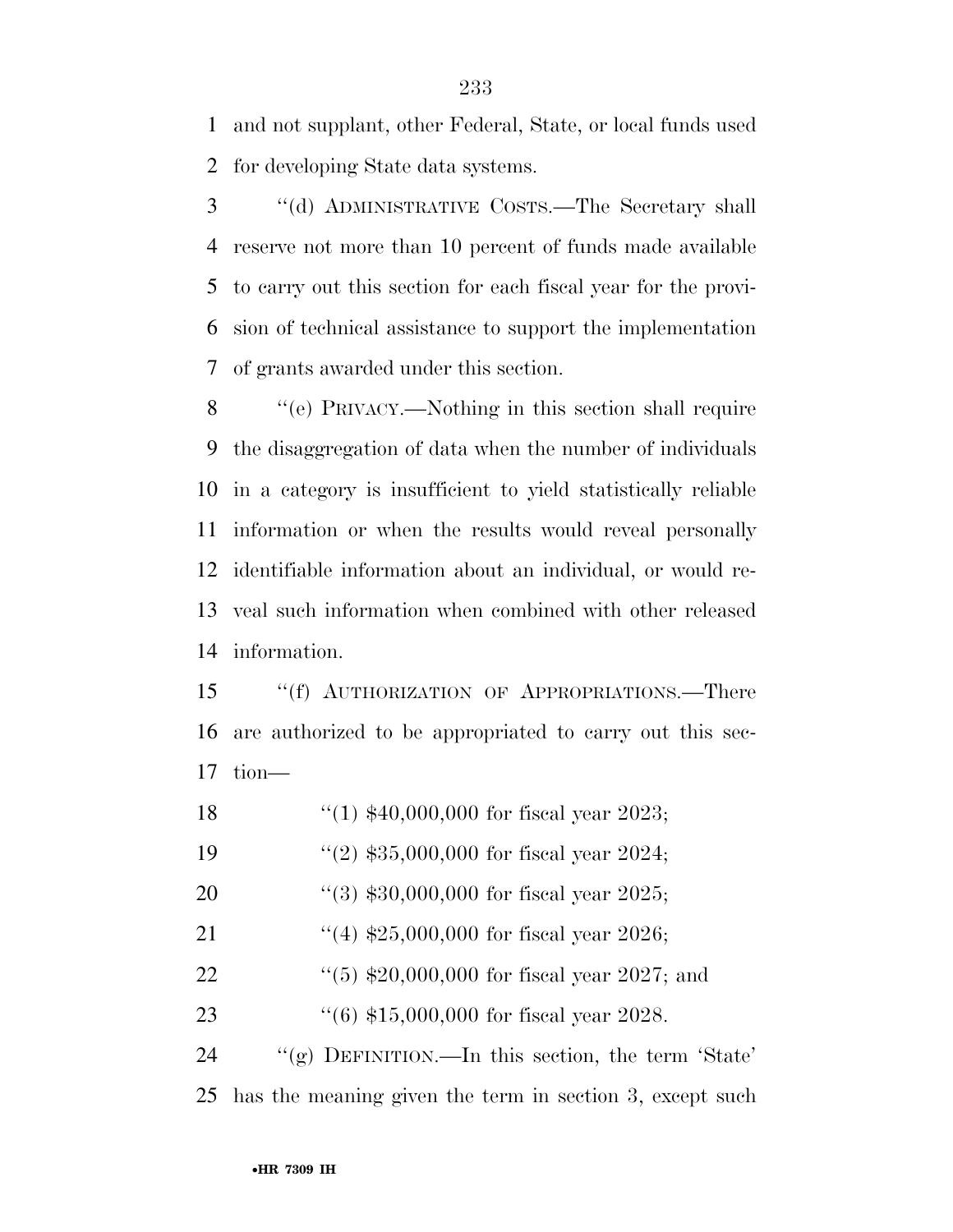term also includes each of the outlying areas (as defined in section 3).''.

### **SEC. 281. AUTHORIZATION OF APPROPRIATIONS.**

 Section 176 (as redesignated by section 277), is amended to read as follows:

### **''SEC. 176. AUTHORIZATION OF APPROPRIATIONS.**

 ''(a) NATIVE AMERICAN PROGRAMS.—There are au- thorized to be appropriated to carry out section 166 (not including subsection (k) of such section)—

''(1) \$66,400,000 for fiscal year 2023;

11 ''(2)  $$73,000,000$  for fiscal year 2024;

''(3) \$80,300,000 for fiscal year 2025;

- ''(4) \$88,300,000 for fiscal year 2026;
- ''(5) \$97,100,000 for fiscal year 2027; and
- ''(6) \$106,800,000 for fiscal year 2028.

 ''(b) MIGRANT AND SEASONAL FARMWORKER PRO- GRAMS.—There are authorized to be appropriated to carry out section 167—

- ''(1) \$109,100,000 for fiscal year 2023; ''(2) \$114,600,000 for fiscal year 2024;
- 21 ''(3) \$120,300,000 for fiscal year 2025;
- ''(4) \$126,300,000 for fiscal year 2026;
- ''(5) \$132,600,000 for fiscal year 2027; and
- ''(6) \$139,200,000 for fiscal year 2028.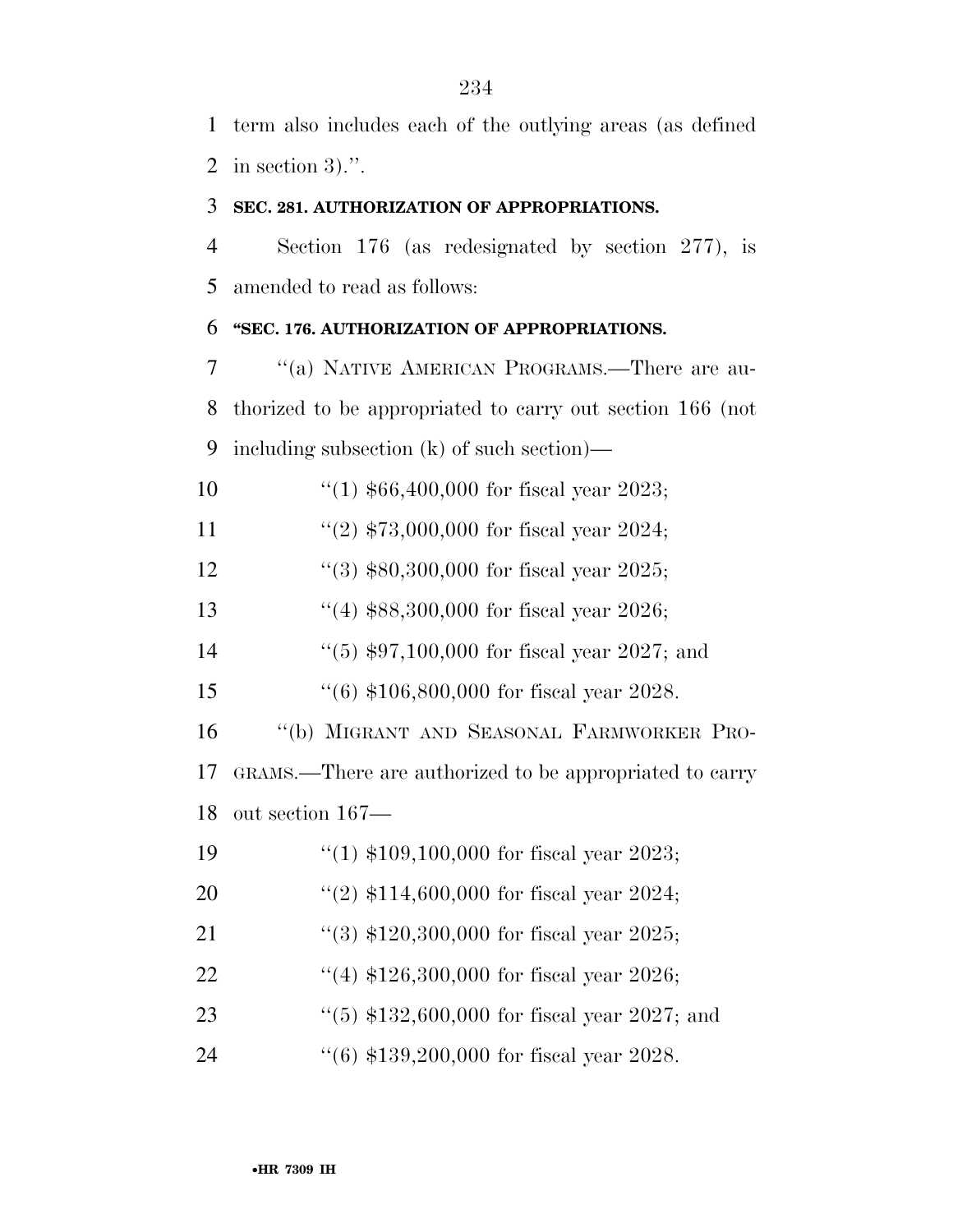| $\mathbf{1}$   | "(c) TECHNICAL ASSISTANCE.—There are authorized         |
|----------------|---------------------------------------------------------|
| $\overline{2}$ | to be appropriated to carry out section 168—            |
| 3              | "(1) $$3,600,000$ for fiscal year 2023;                 |
| $\overline{4}$ | "(2) $$3,800,000$ for fiscal year 2024;                 |
| 5              | "(3) $*4,000,000$ for fiscal year 2025;                 |
| 6              | "(4) $*4,200,000$ for fiscal year 2026;                 |
| 7              | "(5) $$4,400,000$ for fiscal year 2027; and             |
| 8              | $(6)$ \$4,600,000 for fiscal year 2028.                 |
| 9              | "(d) EVALUATIONS AND RESEARCH.—There are au-            |
| 10             | thorized to be appropriated to carry out section 169—   |
| 11             | "(1) $$116,700,000$ for fiscal year 2023;               |
| 12             | "(2) $$122,500,000$ for fiscal year 2024;               |
| 13             | "(3) $$128,600,000$ for fiscal year 2025;               |
| 14             | "(4) $$135,000,000$ for fiscal year 2026;               |
| 15             | "(5) $$141,800,000$ for fiscal year 2027; and           |
| 16             | $(6)$ \$148,900,000 for fiscal year 2028.".             |
| 17             | <b>Subtitle E-Administration</b>                        |
| 18             | SEC. 285. NONDISCRIMINATION.                            |
| 19             | Section 188 of the Workforce Innovation and Oppor-      |
| 20             | tunity Act $(29 \text{ U.S.C. } 3248)$ is amended—      |
| 21             | $(1)$ in subsection $(a)(5)$ , by adding at the end     |
| 22             | the following: "Provided that it shall not be a viola-  |
| 23             | tion of this paragraph to exclude any individual from   |
| 24             | participation or employment in programs or activi-      |
| 25             | receiving Federal financial assistance<br>ties<br>where |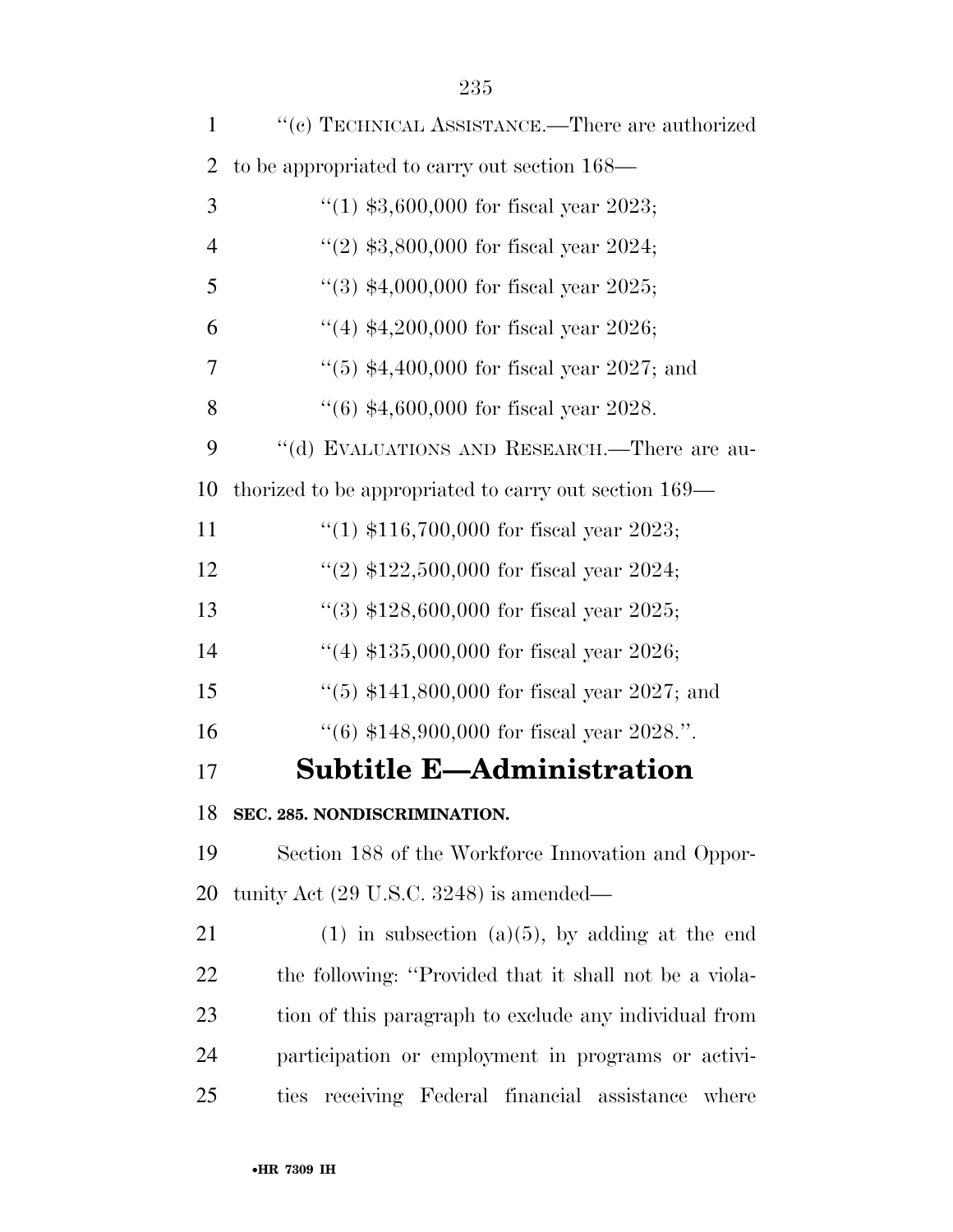| $\mathbf{1}$   | such participation or employment, or access to the     |
|----------------|--------------------------------------------------------|
| $\overline{2}$ | premises upon which any part of such program, ac-      |
| 3              | tivity, or employment is performed, is subject to any  |
| $\overline{4}$ | requirements imposed in the interest of the national   |
| 5              | security of the United States under any security pro-  |
| 6              | gram in effect pursuant to or administered under       |
| 7              | any statute or regulation of the United States, Exec-  |
| 8              | utive Order of the President, or other Federal con-    |
| 9              | tractual requirement, and such individual does not     |
| 10             | meet such requirements."; and                          |
| 11             | (4) in subsection (e) is amended by striking           |
| 12             | "Workforce Innovation and Opportunity Act" and         |
| 13             | inserting "Workforce Innovation and Opportunity        |
|                |                                                        |
| 14             | Act of $2022$ ".                                       |
| 15             | SEC. 286. SECRETARIAL ADMINISTRATIVE AUTHORITIES       |
| 16             | AND RESPONSIBILITIES.                                  |
| 17             | Section 189 of the Workforce Innovation and Oppor-     |
|                | 18 tunity Act (29 U.S.C. 3249) is amended—             |
| 19             | $(1)$ in subsection $(d)$ , by striking "the Work-     |
| 20             | force" and inserting "Labor";                          |
| 21             | (2) in subsection $(g)(2)(B)(ii)$ , by striking "sub-  |
| 22             | section (a) or (b) of section 169 (relating to evalua- |
| 23             | tions, research projects, studies and reports, and     |
| 24             | multistate projects)" and inserting "subsection (a),   |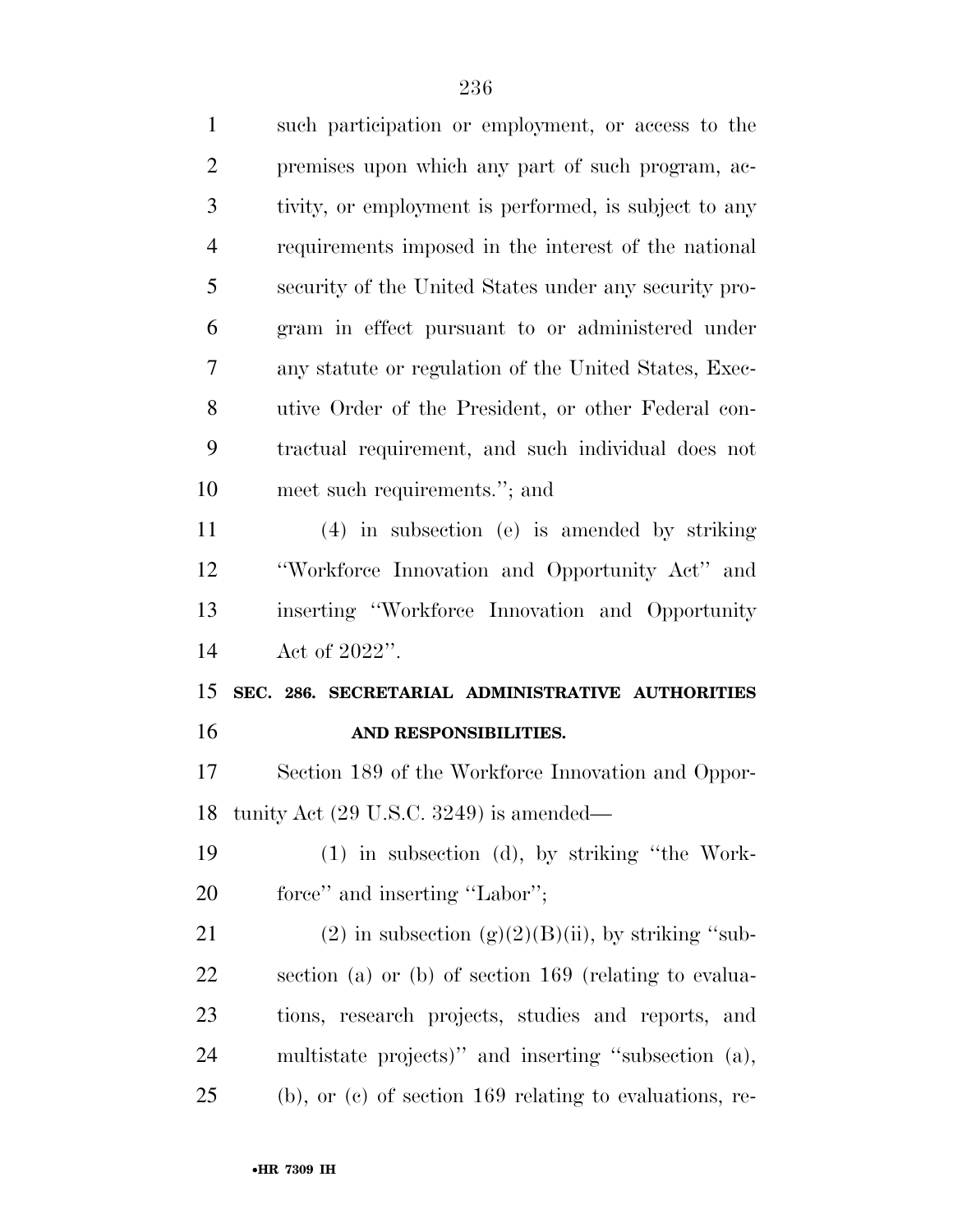| $\mathbf{1}$   | search projects, studies and reports, multistate       |
|----------------|--------------------------------------------------------|
| $\overline{c}$ | projects, and the workforce development innovation     |
| $\mathfrak{Z}$ | fund)";                                                |
| $\overline{4}$ | $(3)$ by striking subsection $(h)$ ;                   |
| 5              | (4) by redesignating subsection (i) as subsection      |
| 6              | $(h)$ ; and                                            |
| $\tau$         | $(5)$ by amending paragraph $(3)(A)(ii)$ of sub-       |
| 8              | section (h) (as so redesignated) to read as follows:   |
| 9              | "(ii) any of the statutory or regulatory require-      |
| 10             | ments of the Wagner-Peyser Act (29 U.S.C. 49 et        |
| 11             | seq.) (excluding requirements relating to the provi-   |
| 12             | sion of services to unemployment insurance claim-      |
| 13             | ants and veterans, the colocation of employment        |
| 14             | service offices with one-stop centers, the designation |
| 15             | of a cooperating State agency, and requirements re-    |
| 16             | lating to universal access to basic labor exchange     |
| 17             | services without cost to jobseekers).".                |
| 18             | <b>Subtitle F-Privacy</b>                              |
| 19             | SEC. 291. PROHIBITION OF NATIONAL DATABASE MANAGE-     |
| 20             | MENT.                                                  |
| 21             | Section $501(b)$ (29 U.S.C. 3341) is amended to read   |
| 22             | as follows:                                            |
| 23             | "(b) PROHIBITION OF NATIONAL DATABASE MAN-             |
| 24             | AGEMENT.—Nothing in this Act (or the amendments to     |
| 25             | other laws made by the Workforce Innovation and Oppor- |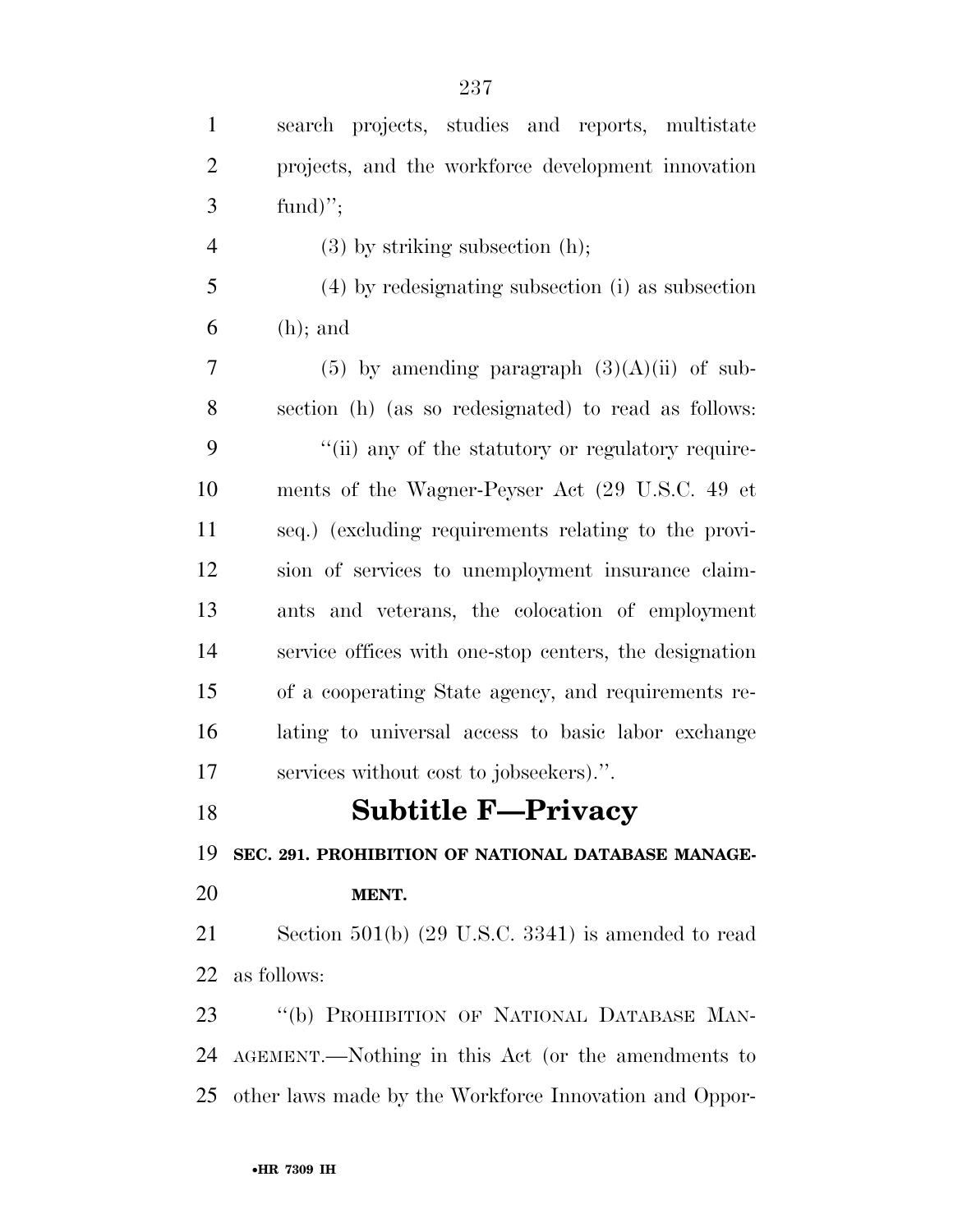tunity Act of 2022) shall be construed to permit the devel- opment, management, analysis, or maintenance by a pri- vate entity (whether for-profit or non-profit) of a national database of personally identifiable information of individ- uals receiving services under title I, or the amendments to other laws made by the Workforce Innovation and Op-portunity Act of 2022.''.

# **TITLE III—ADULT EDUCATION AND FAMILY LITERACY**

**SEC. 301. FAMILY LITERACY.** 

 The heading of title II of the Workforce Innovation and Opportunity Act (29 U.S.C. 3271 et seq.) is amended by inserting ''**FAMILY**'' before ''**LITERACY**''.

### **SEC. 302. PURPOSE.**

Section 202 (29 U.S.C. 3271) is amended—

 (1) in the matter preceding paragraph (1), by 17 inserting "family" before "literacy activities";

 (2) by amending paragraph (1) to read as fol-lows:

 $\frac{1}{20}$  (1) assist adults to become literate and obtain the knowledge and skills (including digital skills) necessary for employment, economic self-sufficiency, and full participation in all aspects of adult life;'';

24 (3) in paragraph  $(4)(A)$ —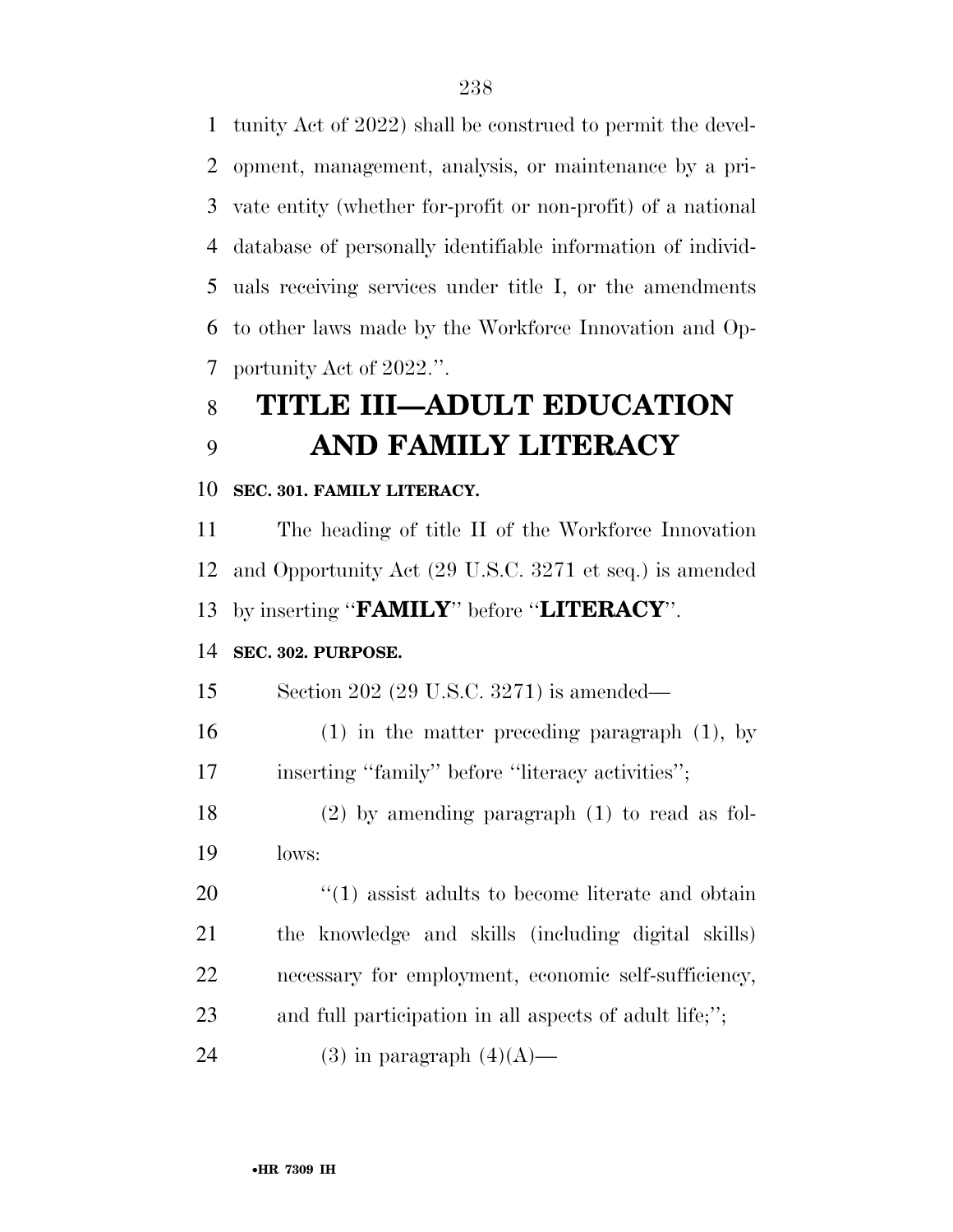| $\mathbf{1}$   | $(A)$ in clause (i), by striking "and" at the          |
|----------------|--------------------------------------------------------|
| $\overline{2}$ | end; and                                               |
| 3              | (B) by inserting after clause (ii) the fol-            |
| $\overline{4}$ | lowing:                                                |
| 5              | "(iii) digital skills; and".                           |
| 6              | SEC. 303. DEFINITIONS.                                 |
| 7              | Section 203 (29 U.S.C. 3272) is amended—               |
| 8              | $(1)$ in paragraph $(1)$ —                             |
| 9              | $(A)$ in subparagraph $(B)$ , by striking              |
| 10             | "and" at the end;                                      |
| 11             | $(B)$ by redesignating subparagraph $(C)$ as           |
| 12             | subparagraph $(D)$ ; and                               |
| 13             | $(C)$ by inserting after subparagraph $(B)$            |
| 14             | the following:                                         |
| 15             | "(C) develop and use digitial technology               |
| 16             | skills; and";                                          |
| 17             | $(2)$ in paragraph $(2)$ , by inserting ", digital     |
| 18             | skills activities offered in conjunction with other    |
| 19             | adult education and literacy activities" after "family |
| 20             | literacy activities";                                  |
| 21             | $(3)$ in paragraph $(3)$ , by inserting "family" be-   |
| 22             | fore "literacy activities";                            |
| 23             | (4) in paragraph $(4)(C)(i)$ , by striking "is basic   |
| 24             | skills deficient" and inserting "has foundational      |
| 25             | skills needs";                                         |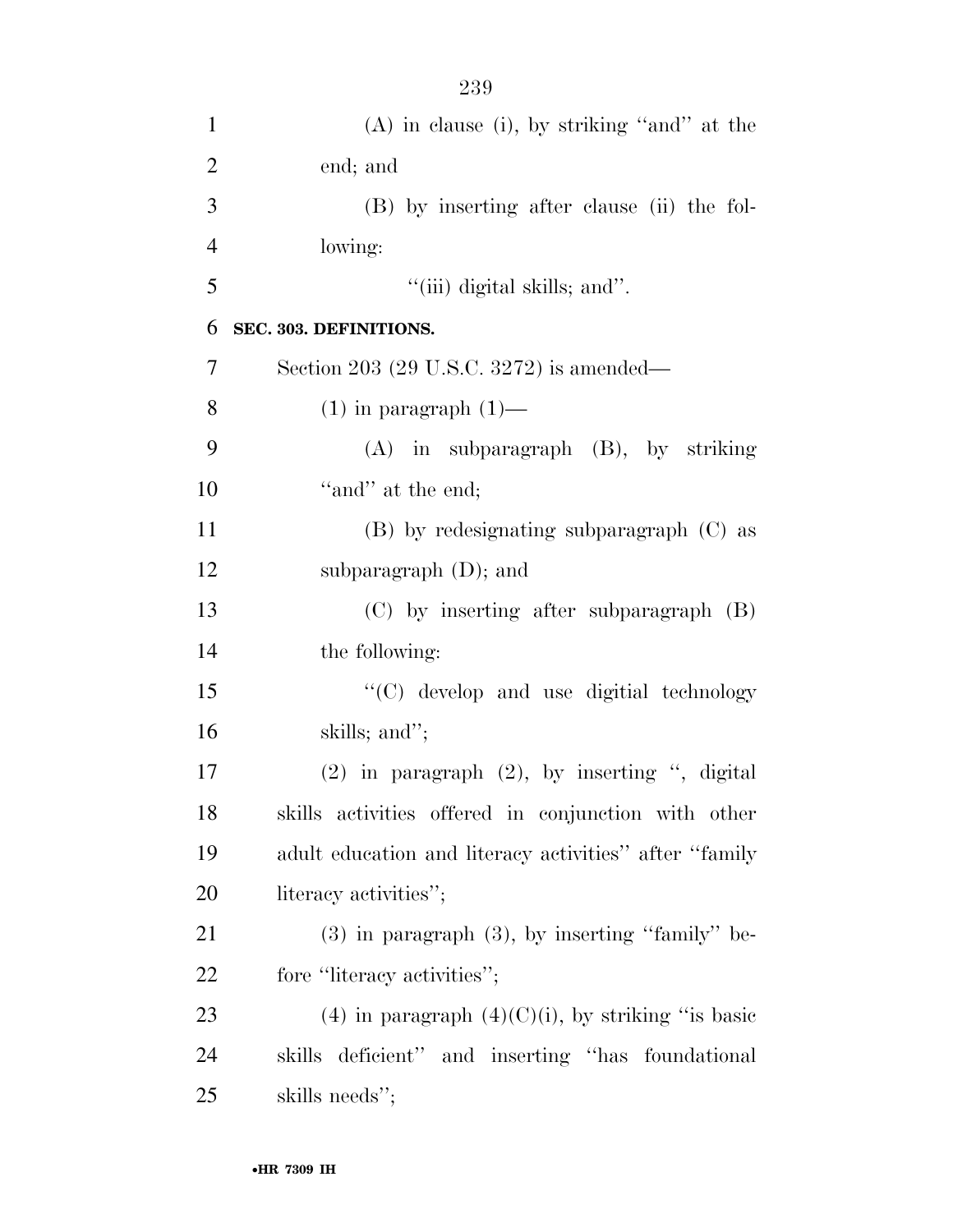| $\mathbf{1}$   | $(5)$ in paragraph $(9)$ —                             |
|----------------|--------------------------------------------------------|
| $\overline{2}$ | (A) in the matter preceding subparagraph               |
| 3              | $(A)$ , by striking "economic prospects" and in-       |
| $\overline{4}$ | serting "economic and educational prospects";          |
| 5              | and                                                    |
| 6              | (B) by adding at the end the following:                |
| $\overline{7}$ | "(E) Digital literacy activities to enable             |
| 8              | parents or family members to develop and use           |
| 9              | digital literacy skills to support their children's    |
| 10             | $learning$ .";                                         |
| 11             | $(6)$ by amending paragraph $(11)$ to read as fol-     |
| 12             | lows:                                                  |
| 13             | "(11) INTEGRATED EDUCATION AND<br>TRAIN-               |
| 14             | ING.—The term 'integrated education and training'      |
| 15             | means a service approach that provides adult edu-      |
| 16             | cation and family literacy activities concurrently and |
| 17             | contextually with workforce preparation activities     |
| 18             | and workforce training (and which may be provided      |
| 19             | concurrently with other adult education activities     |
| 20             | and services, such as adult basic education) for a     |
| 21             | specific high-wage, high demand occupation or occu-    |
| 22             | pational cluster (including, as appropriate, for ap-   |
| 23             | prenticeship and pre-apprenticeship programs) for      |
| 24             | purpose of educational and career advance-<br>the      |
| 25             | $ment.$ ";                                             |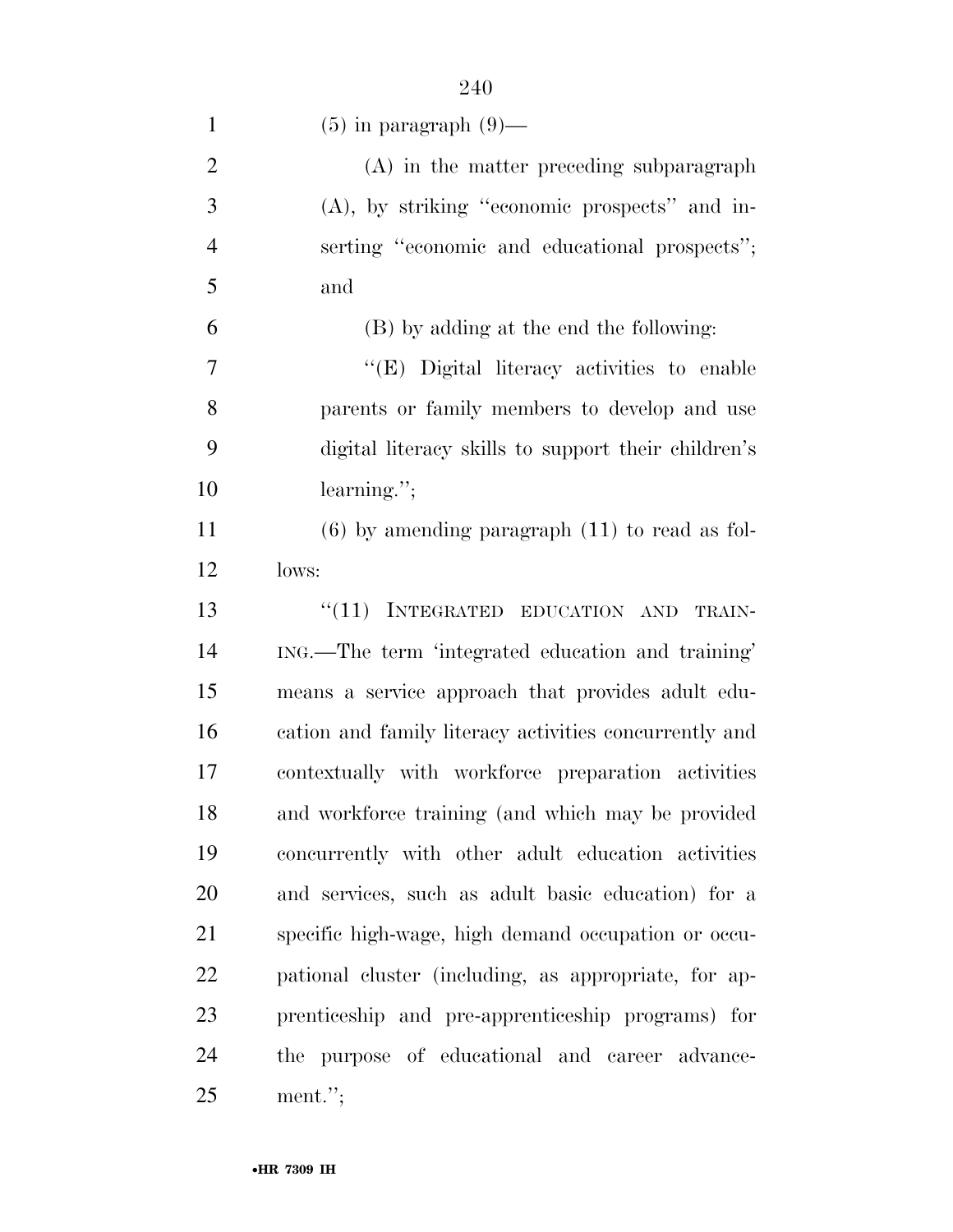| $\mathbf{1}$   | $(7)$ by amending paragraph $(12)$ to read as fol-    |
|----------------|-------------------------------------------------------|
| $\overline{2}$ | lows:                                                 |
| 3              | "(12) INTEGRATED ENGLISH LITERACY AND                 |
| $\overline{4}$ | CIVICS EDUCATION.—The term 'integrated English        |
| 5              | literacy and civics education' means instruction in   |
| 6              | literacy and English and other education services     |
| 7              | provided to English language learners who are         |
| 8              | adults, including professionals with degrees and cre- |
| 9              | dentials in their native countries—                   |
| 10             | $\lq\lq$ that enables such adults—                    |
| 11             | "(i) to achieve competency in the                     |
| 12             | English language;                                     |
| 13             | "(iii) to build knowledge of United                   |
| 14             | States history and civics;                            |
| 15             | "(iv) to prepare for United States citi-              |
| 16             | zenship and the naturalization process;               |
| 17             | $f'(v)$ to use digital technology at levels           |
| 18             | of proficiency necessary to function effec-           |
| 19             | tively as a worker, a parent or a family              |
| 20             | member, and a member of society;                      |
| 21             | " $(vi)$ to apply for Federal and other               |
| 22             | student financial aid and enroll in postsec-          |
| 23             | ondary education or other further learning;           |
| 24             | and                                                   |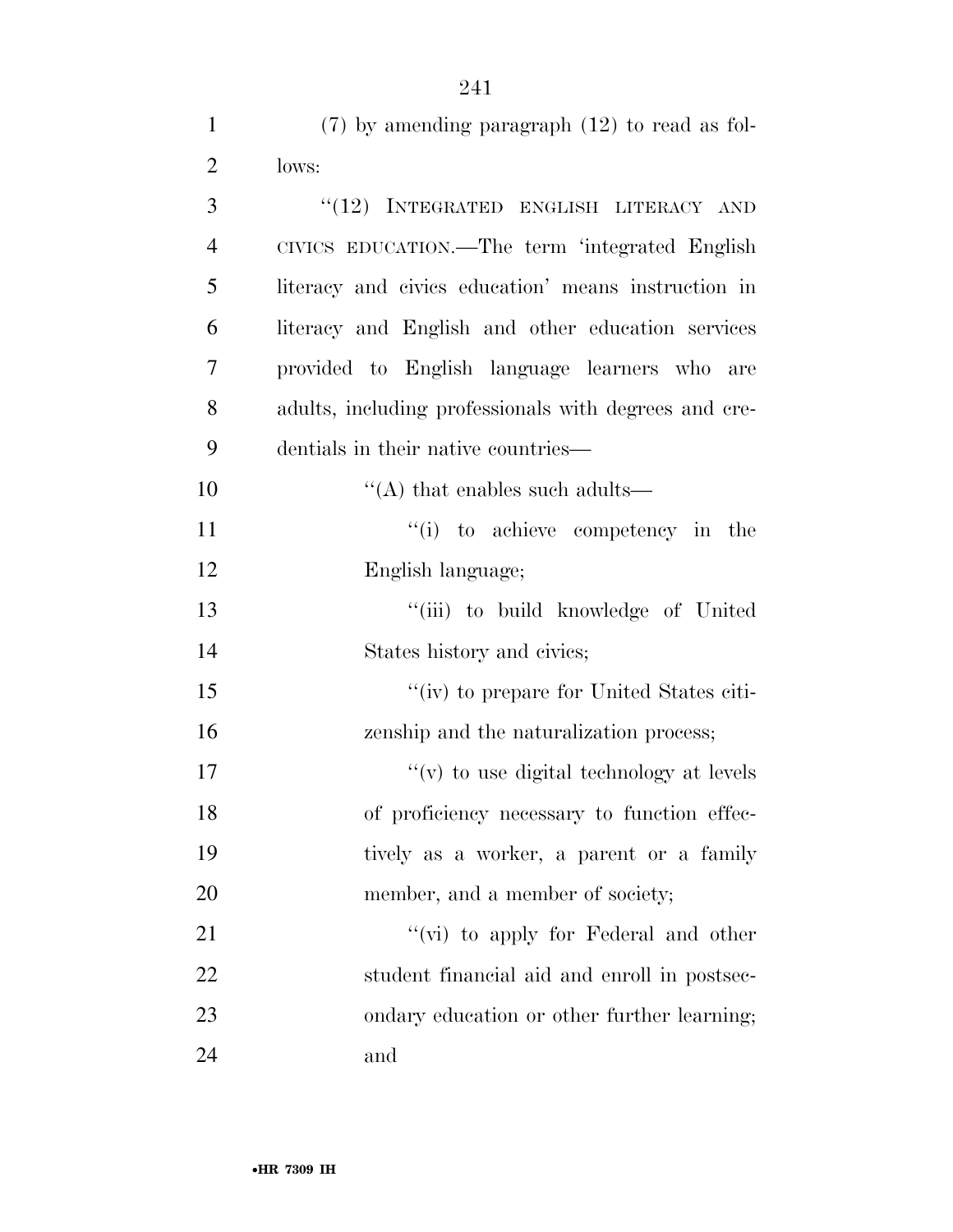$''(\text{vii})$  to locate and apply for reg- istered apprenticeship or pre-apprentice- ship programs;  $''(B)$  which may include— ''(i) preparation for a high school equivalency diploma or postsecondary training or education;  $"(*ii*) preparation for employment;$  ''(iii) preparation for apprenticeship or pre-apprenticeship programs, or the provision of information regarding where to acquire that preparation; or 13 ''(iv) instruction in— 14 ''(I) navigating the early child- hood, elementary and secondary, and **postsecondary education systems;**  $\text{``(II)}$  financial literacy; 18 ''(III) the housing market in the United States; or 20 ''(IV) accessing Federal, State, 21 and local health care systems."; (8) in paragraph (13) by striking ''and solve problems,'' and all that follows through the period at the end and inserting ''solve problems, and use dig-ital technology at levels of proficiency necessary to

•**HR 7309 IH**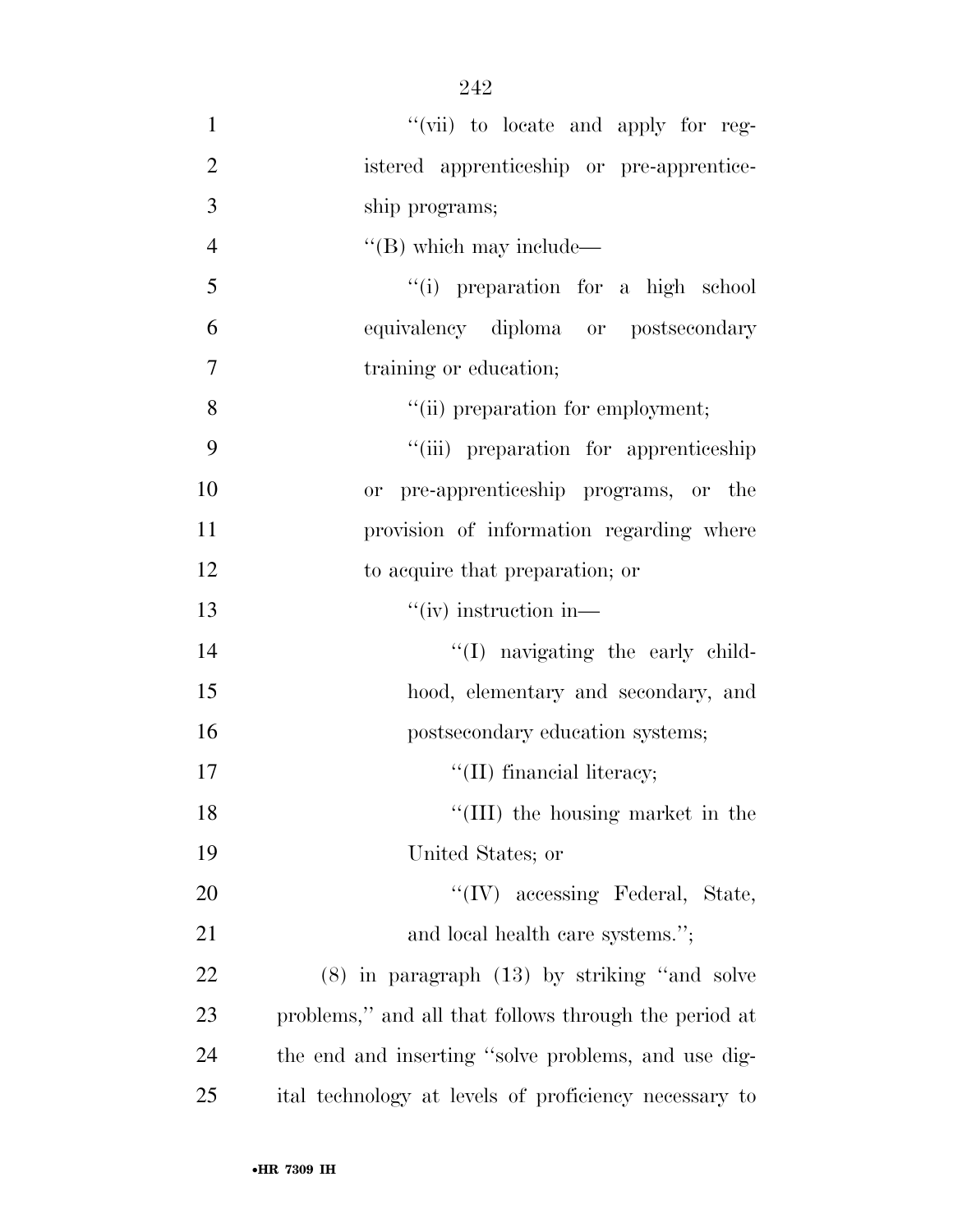function effectively as an employee, a parent or a family member, and a member of society.''; (9) by redesignating paragraphs (16) and (17) as paragraphs (17) and (18), respectively; and (10) by inserting after paragraph (15), the fol- lowing: 7 "(16) UNIVERSAL DESIGN FOR LEARNING. The term 'universal design for learning' has the meaning given the term in section 103 of the Higher Education Act of 1965 (20 U.S.C. 1003).''.

### **SEC. 304. AUTHORIZATION OF APPROPRIATIONS.**

 Section 206 (29 U.S.C. 3275) is amended by striking ''\$577,667,000 for fiscal year 2015'' and all that follows through the period at the end and inserting ''\$785,100,000 for fiscal year 2023, \$824,400,000 for fis- cal year 2024, \$865,600,000 for fiscal year 2025, \$908,900,000 for fiscal year 2026, \$954,300,000 for fis-cal year 2027, and \$1,002,000,000 for fiscal year 2028.''.

#### **SEC. 305. PERFORMANCE ACCOUNTABILITY SYSTEM.**

 Section 212 (29 U.S.C. 3292) is amended to read as follows:

## **''SEC. 212. PERFORMANCE ACCOUNTABILITY SYSTEM.**

23 "(a) In GENERAL.—Programs and activities author- ized in this title are subject to the performance account-ability provisions described in section 116.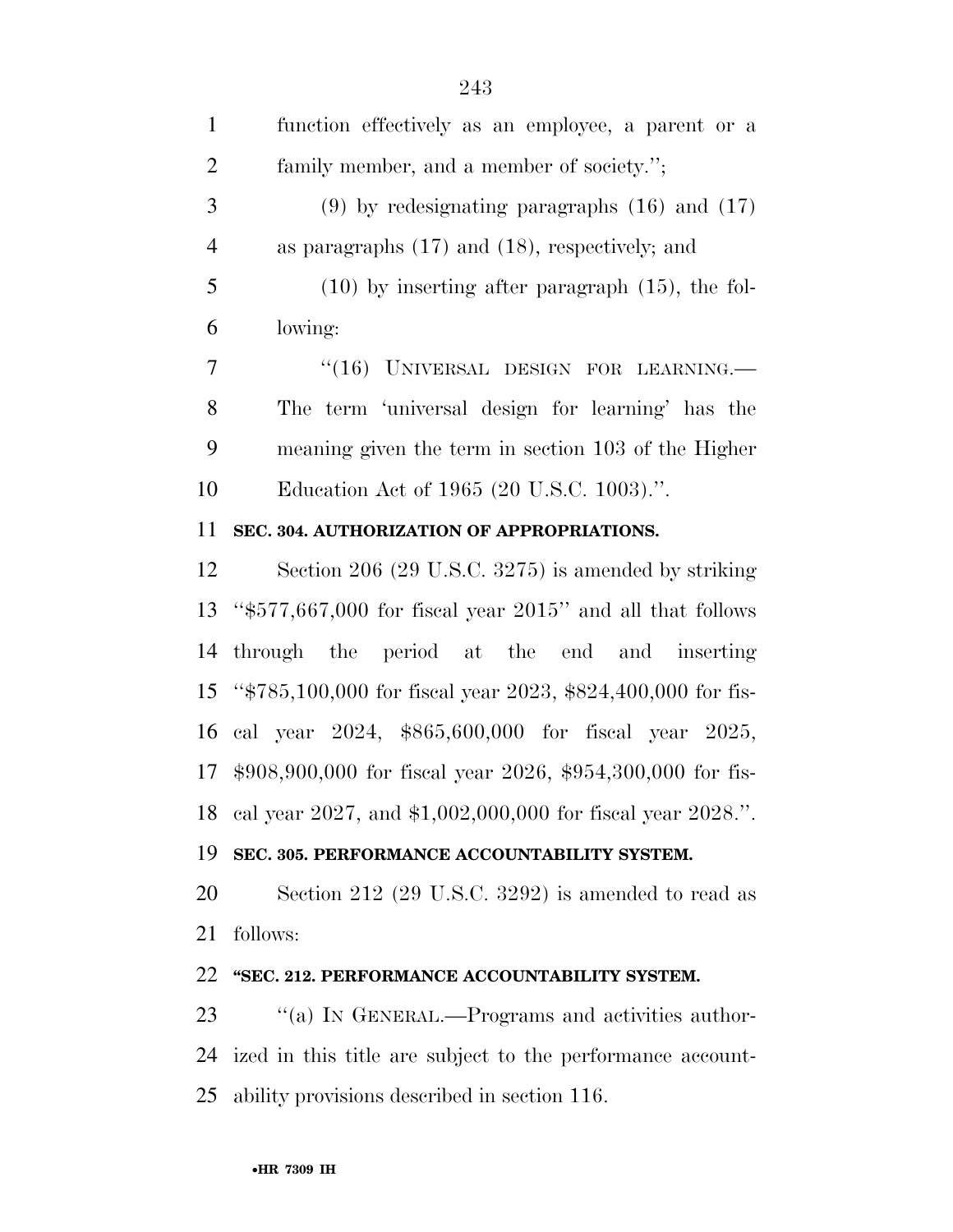''(b) INNOVATIVE PERFORMANCE ACCOUNTABILITY SYSTEM DEMONSTRATION PROGRAM.—

3 "(1) IN GENERAL.—The Secretary may author- ize one or more eligible entities to implement an in- novative performance accountability system that uses alternative primary indicators of performance that reflect the objectives and activities of the enti- ty's adult education and family literacy programs and measure the attainment of the education and employment goals of the participants in such pro- grams. The innovative performance accountability system may include—

 ''(A) performance indicators attained while an individual is enrolled in an adult education and family literacy program; and

 ''(B) performance indicators attained after an individual exits such a program.

18 "(2) DEMONSTRATION PERIOD.—

19 "(A) IN GENERAL.—Except as provided in subparagraph (B), the period during which an eligible entity may carry out an innovative ac- countability system authorized under this sub- section shall be a period determined by the Sec-retary that does not exceed five years.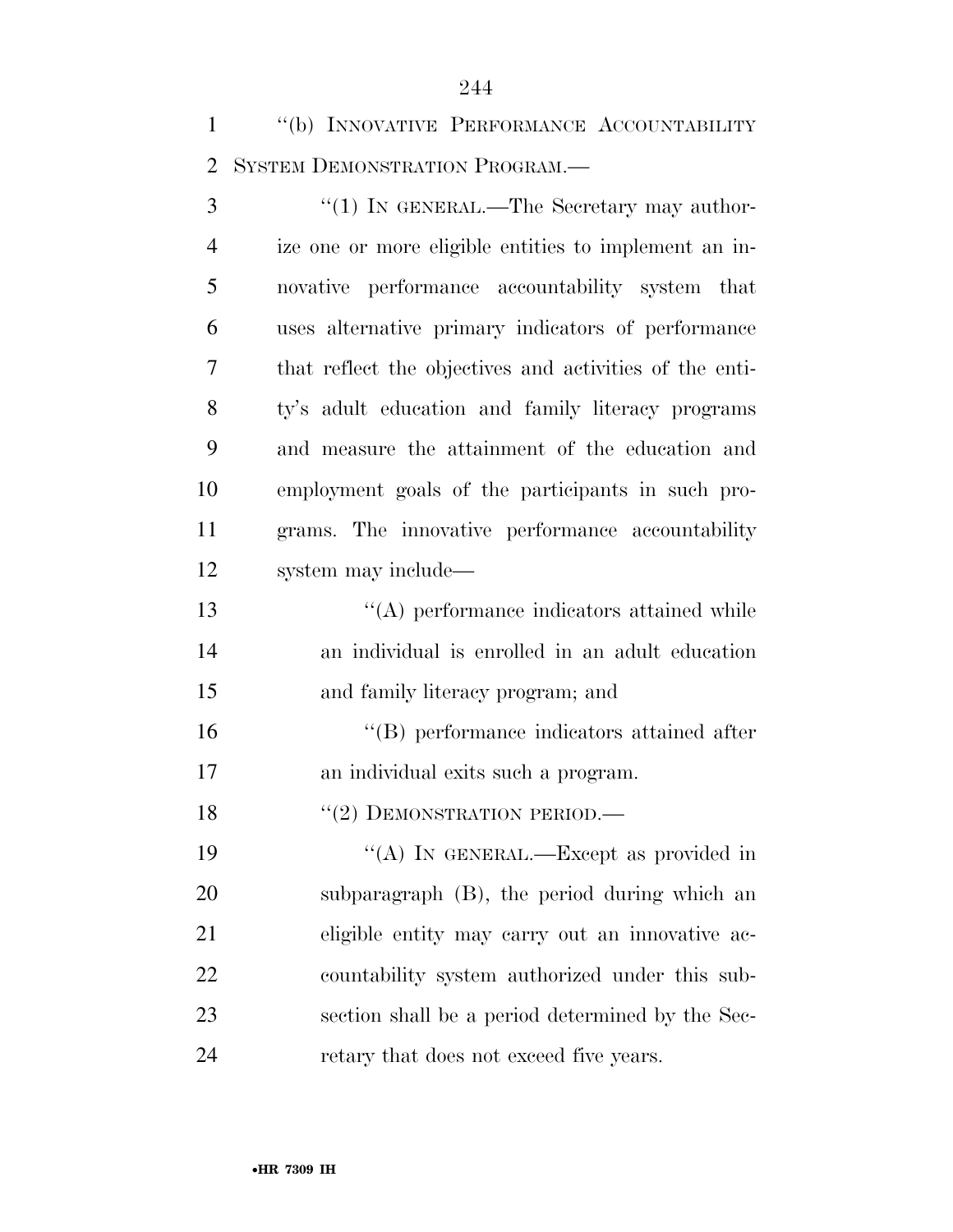| $\mathbf{1}$   | "(B) EXTENSION.—The Secretary may ex-               |
|----------------|-----------------------------------------------------|
| $\overline{2}$ | tend, by up to one year, the demonstration pe-      |
| 3              | riod determined under subparagraph (A) for an       |
| $\overline{4}$ | eligible entity if—                                 |
| 5              | "(i) the Secretary determines that the              |
| 6              | innovative accountability system imple-             |
| 7              | mented by the entity is successfully meet-          |
| 8              | ing the objectives of this subsection; and          |
| 9              | "(ii) the total period during which the             |
| 10             | entity implements such system under the             |
| 11             | demonstration program, inclusive of such            |
| 12             | extension, does not exceed six years.               |
| 13             | $``(3)$ APPLICATION.—                               |
| 14             | "(A) IN GENERAL.—Subject to subpara-                |
| 15             | $graph (C)$ , an eligible entity that seeks author- |
| 16             | ization to implement an innovative performance      |
| 17             | accountability system under this subsection         |
| 18             | shall submit to the Secretary an application at     |
| 19             | such time, in such manner, and containing such      |
| 20             | information as the Secretary may require.           |
| 21             | "(B) CONTENTS.—At a minimum, each                   |
| 22             | application under this paragraph shall in-          |
| 23             | clude                                               |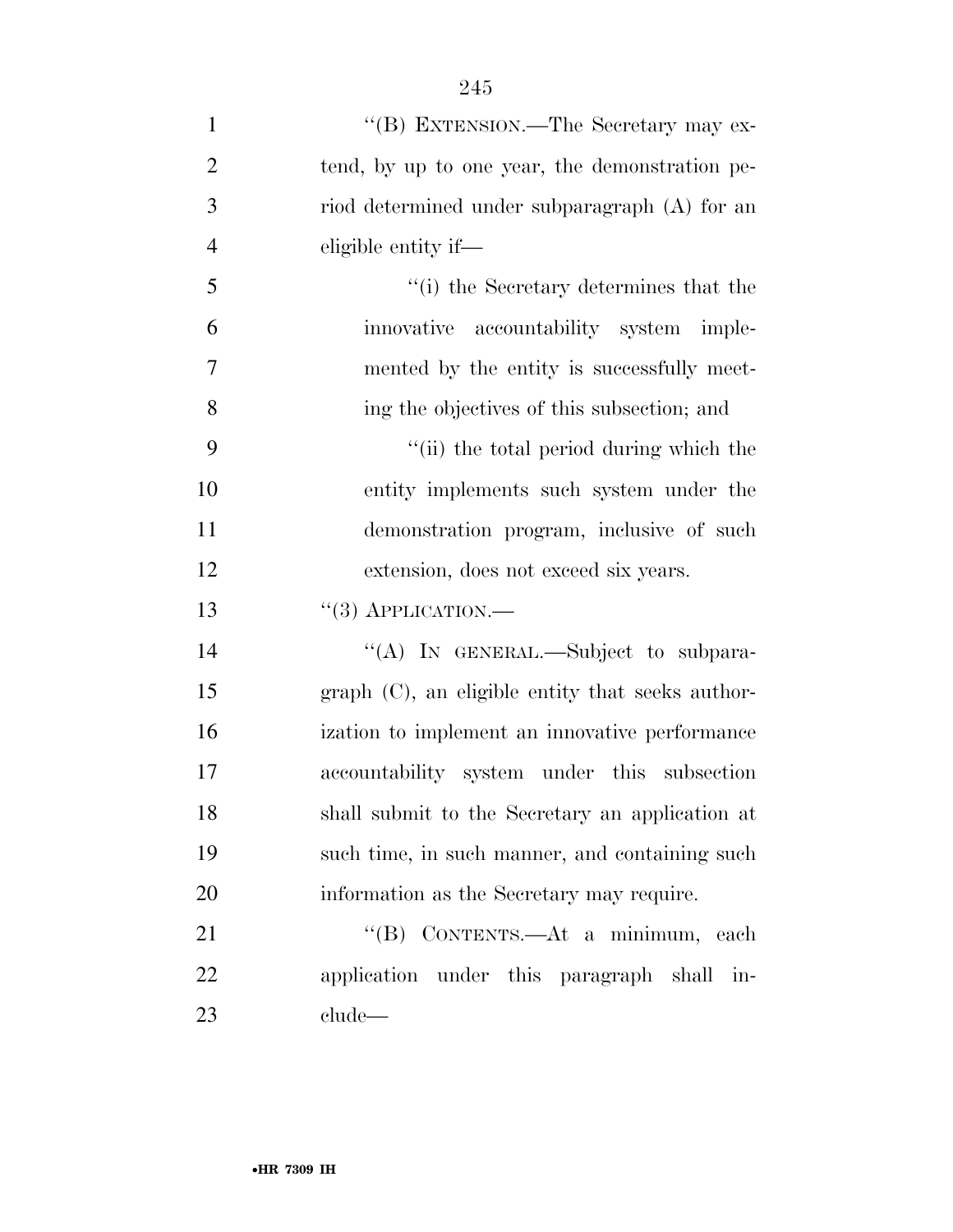$\frac{1}{1}$  a description of the objectives of 2 the innovative performance accountability system proposed by the eligible entity; 4 ''(ii) a description of such account- ability system, including a description of 6 the performance indicators to be used;  $''(iii)$  the duration of the period over which the entity intends to carry out the proposed accountability system;  $''(iv)$  an explanation of why the entity believes the alternative indicators of per- formance proposed by the entity would more accurately measure the attainment of the objectives of the entity's adult edu- cation and family literacy programs com- pared to the indicators of performance de-17 scribed in section  $116(b)(2)(A)(i)$ ; 18 ''(v) an explanation of how the pro-posed performance indicators are expected

to provide a valid and reliable measure-

ment of the effectiveness of the entity's

adult education and family literacy pro-

grams with respect to the individuals

served by such programs;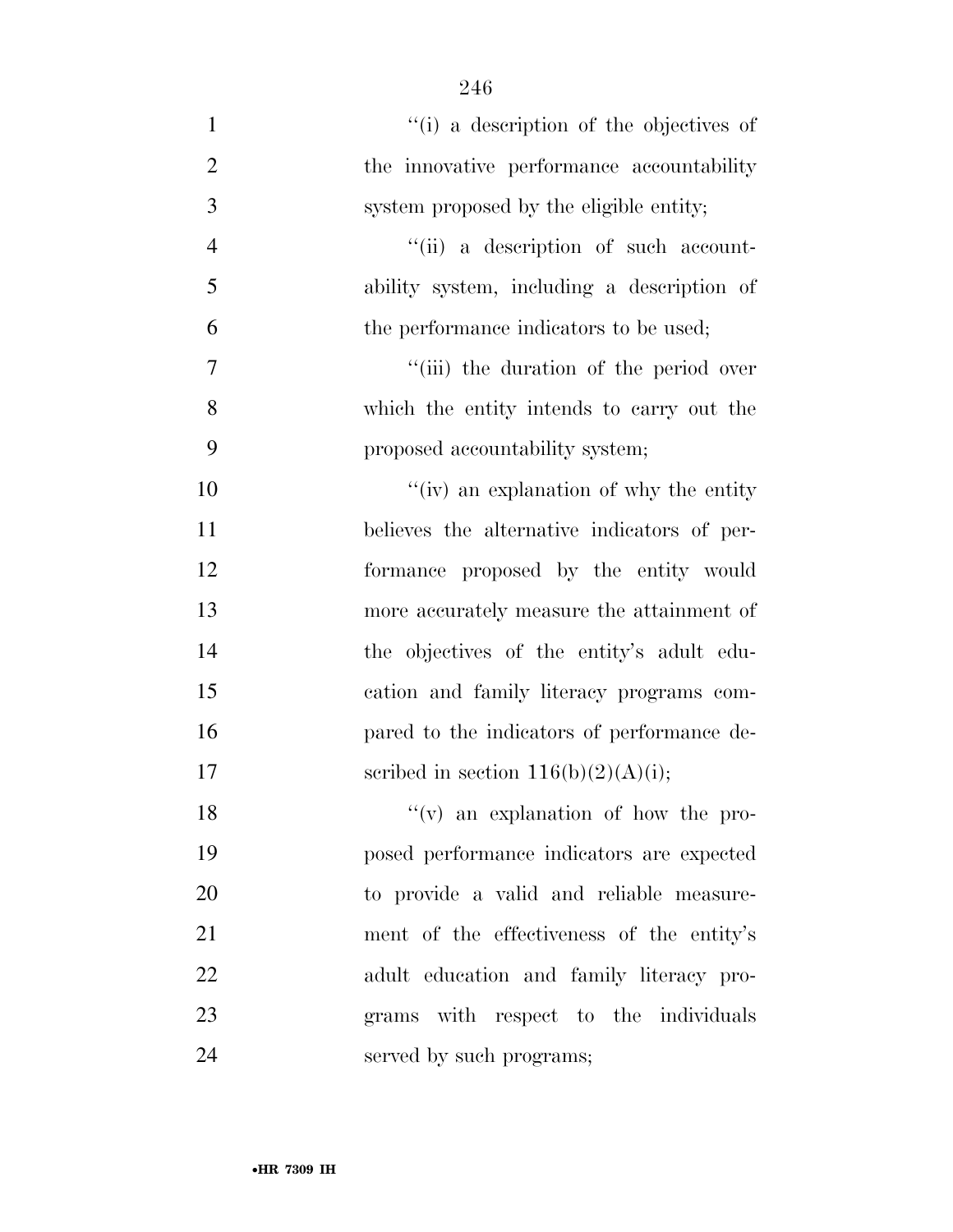1 ''(vi) a description of how the entity will report to the Secretary and make pub- licly available the proposed indicators of performance on a timely basis; ''(vii) an assurance that the entity will prepare and submit the final report re- quired under paragraph (4); and 8 ''(viii) a description of how the inno- vative accountability system may be rel- evant to and replicated by States and out-11 lying areas. 12 "(C) REVIEW OF CERTAIN APPLICA- TIONS.—In a case in which an eligible entity that is a consortium of eligible providers seeks authorization to implement an innovative per- formance accountability system under this sub- section— 18 ''(i) the consortium shall submit the

- application described in subparagraph (A) to the eligible agency of the State or out- lying area in which the consortium intends 22 to implement the system; 23 ''(ii) the eligible agency shall review
- the application; and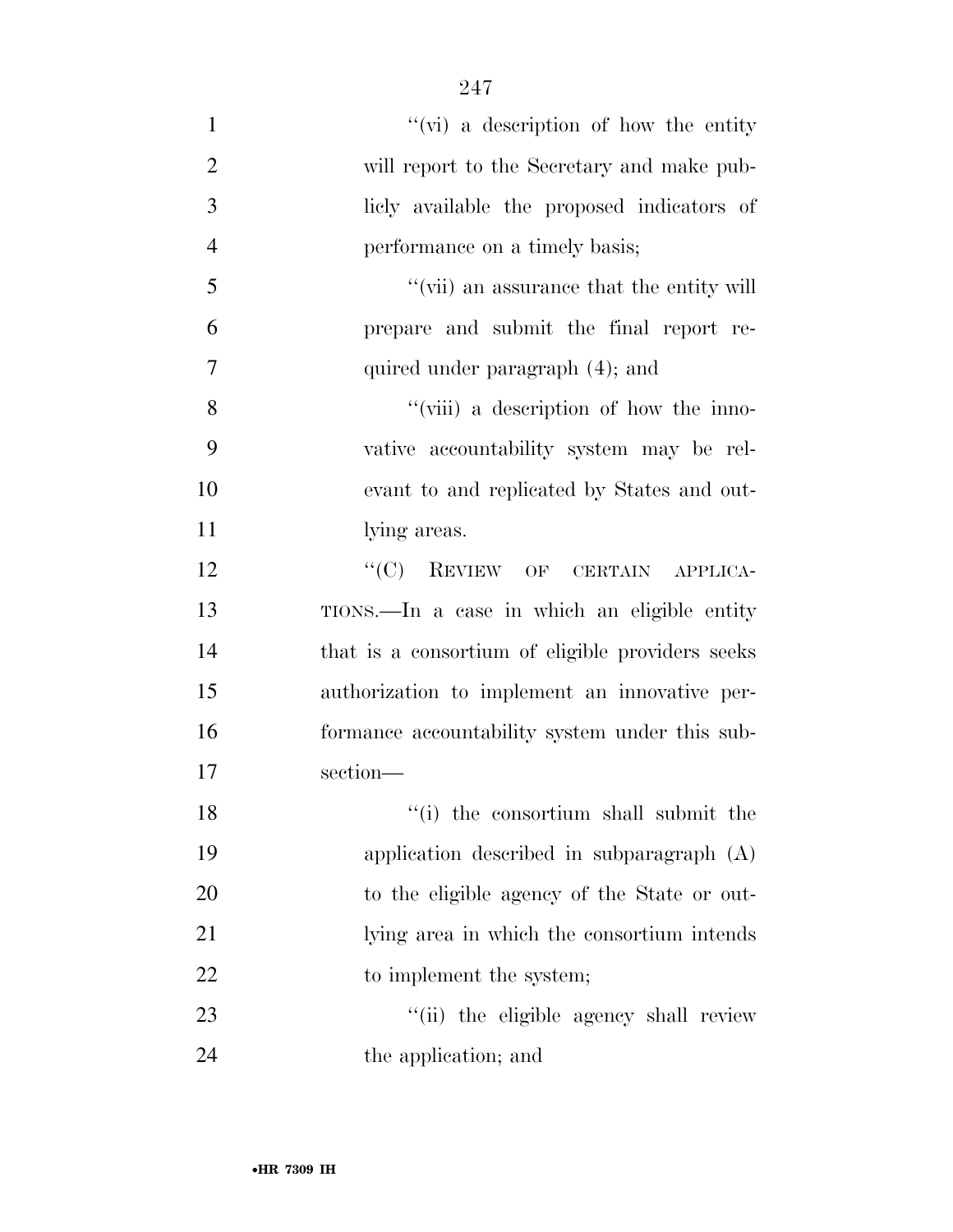| $\mathbf{1}$   | "(iii) if the eligible agency approves            |
|----------------|---------------------------------------------------|
| $\overline{2}$ | the application, the agency shall forward         |
| 3              | the application to the Secretary together         |
| $\overline{4}$ | with any comments of the agency regard-           |
| 5              | ing the content of the application.               |
| 6              | $``(4)$ PROGRESS REPORT.—                         |
| 7              | "(A) IN GENERAL.—Not later than $180$             |
| 8              | days before the end of the initial demonstration  |
| 9              | period applicable to an eligible entity under     |
| 10             | paragraph $(2)(A)$ , and before the Secretary au- |
| 11             | thorizes any extension of the demonstration pe-   |
| 12             | riod under paragraph $(2)(B)$ for such entity,    |
| 13             | the eligible entity shall submit to the Secretary |
| 14             | a report on the initial progress (in this para-   |
| 15             | graph referred to as the 'progress report') of    |
| 16             | innovative accountability system imple-<br>the    |
| 17             | mented by the eligible entity under this section. |
| 18             | "(B) ELEMENTS.—The progress report                |
| 19             | under subparagraph (A) shall be based on the      |
| 20             | annual information submitted by participating     |
| 21             | States and shall include an assessment of the     |
| 22             | following:                                        |
| 23             | "(i) The burden placed on the local               |
| 24             | programs and the State to implement and           |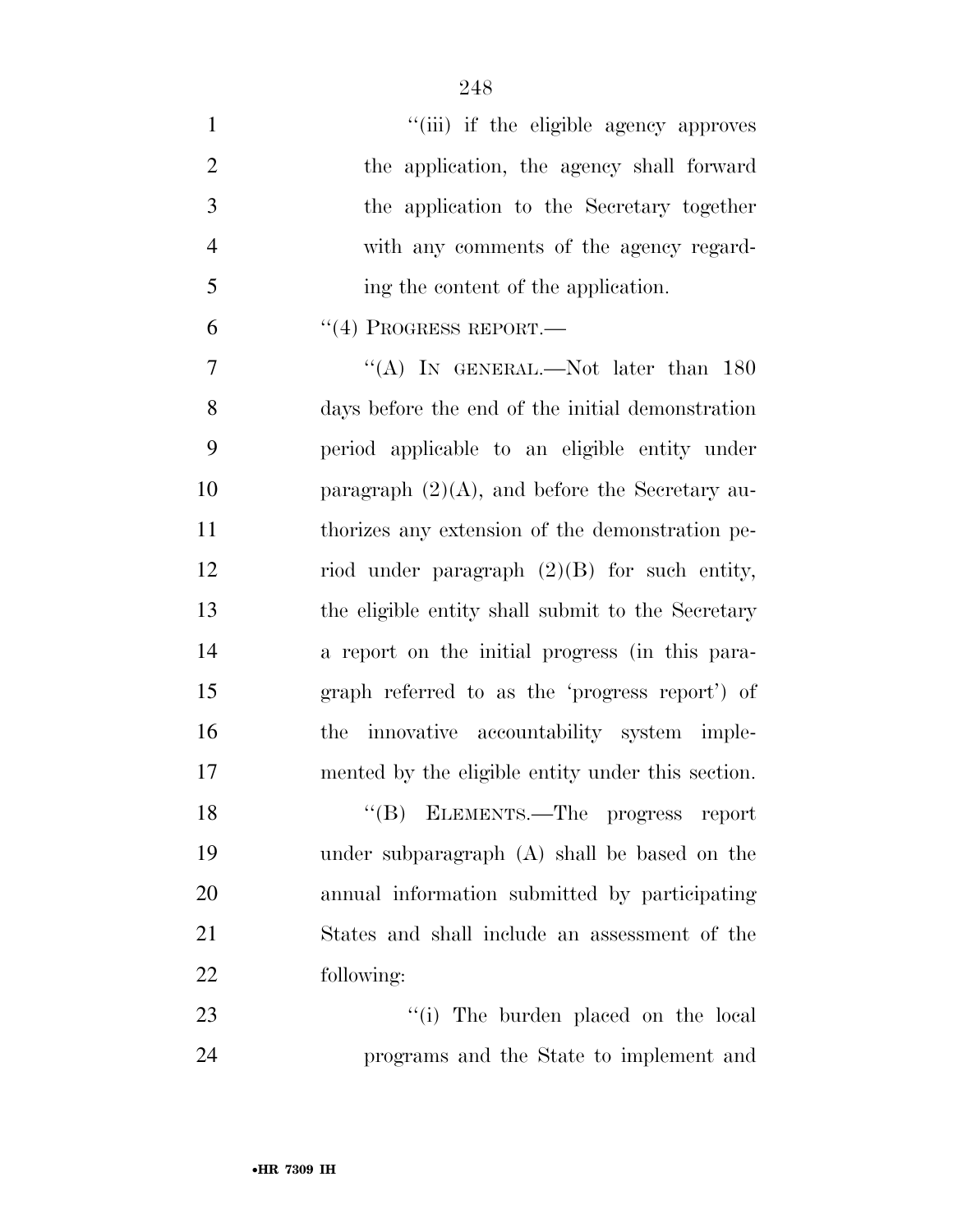| $\mathbf{1}$   | carry out the innovative accountability sys- |
|----------------|----------------------------------------------|
| $\overline{2}$ | tem.                                         |
| 3              | "(ii) Whether and to what extent—            |
| $\overline{4}$ | "(I) the State has solicited feed-           |
| 5              | back from local program directors and        |
| 6              | instructors about their satisfaction         |
| $\overline{7}$ | with the innovative accountability sys-      |
| 8              | tem;                                         |
| 9              | "(II) local program instructors              |
| 10             | and directors have demonstrated a            |
| 11             | commitment and capacity to imple-            |
| 12             | ment or continue to implement the            |
| 13             | system;                                      |
| 14             | "(III) the system was used to                |
| 15             | measure the performance indicators           |
| 16             | for all students participating in the        |
| 17             | system; and                                  |
| 18             | $\lq\lq (IV)$ the innovative account-        |
| 19             | ability system can be used across            |
| 20             | States.                                      |
| 21             | $``(C)$ PEER REVIEW.—                        |
| 22             | "(i) IN GENERAL.—The eligible entity         |
| 23             | shall conduct a peer review of the innova-   |
| 24             | tive performance accountability system im-   |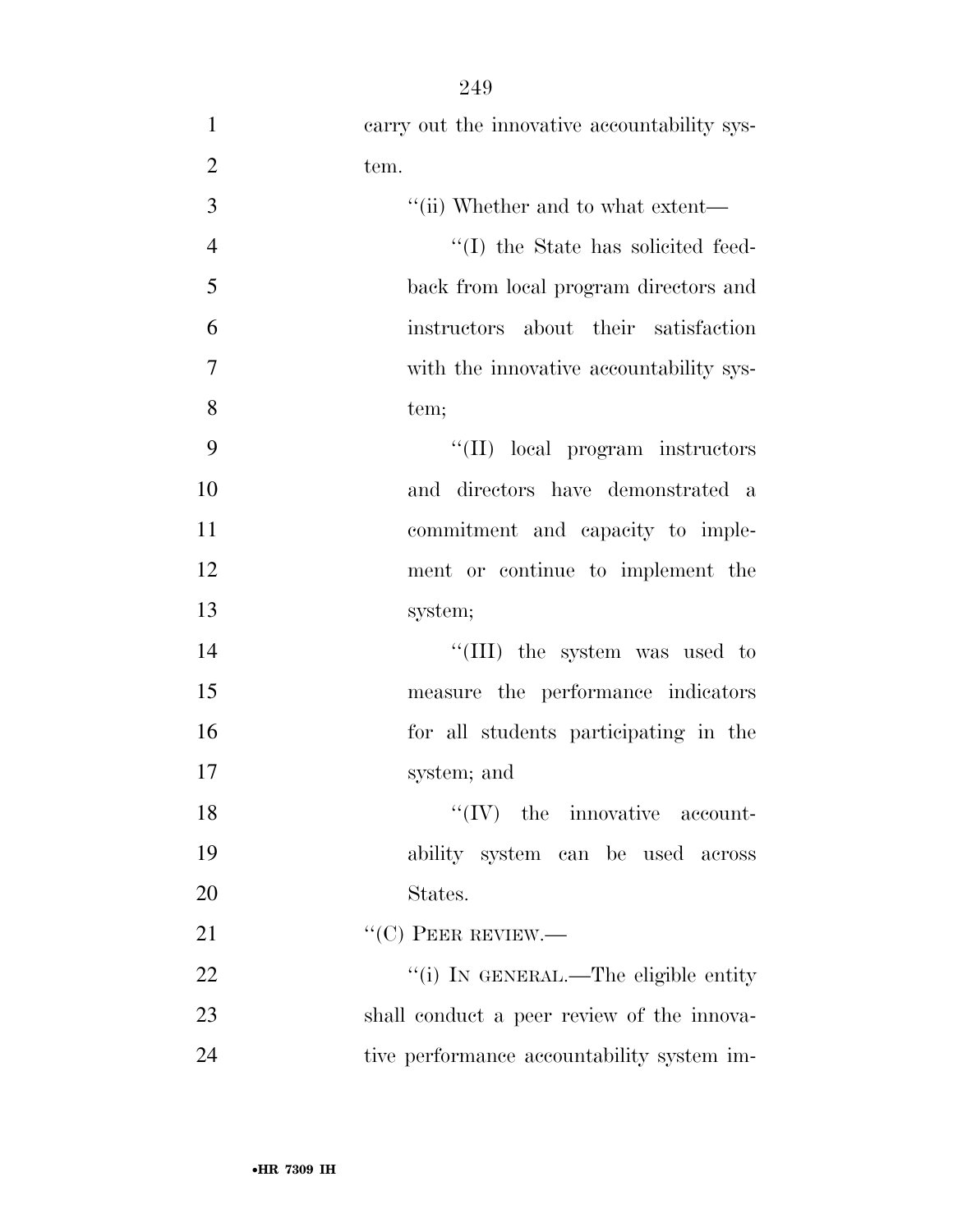plemented by the eligible entity under this section. 3 "(ii) PEER REVIEW TEAM.—For pur- poses of conducting the peer review under clause (i), the eligible entity shall assemble a team of subject matter experts who—  $''(I)$  are knowledgeable about in- novative accountability systems; and 9 ''(II) have demonstrated experi- ence developing and implementing 11 such systems. 12 "'(iii) METHODOLOGY.—The method- ology of the peer review shall meet require- ments to be jointly established by the Sec- retary of Labor and Secretary of Edu- cation. 17 ''(iv) ELEMENTS.—The peer review shall determine the extent to which the in- novative accountability system includes pri-mary indicators that reflect the objectives

and activities of the State's adult edu-

23 "'(D) COMMENTS.—The eligible entity shall

provide a response to the findings of the

cation and family literacy programs.

progress report.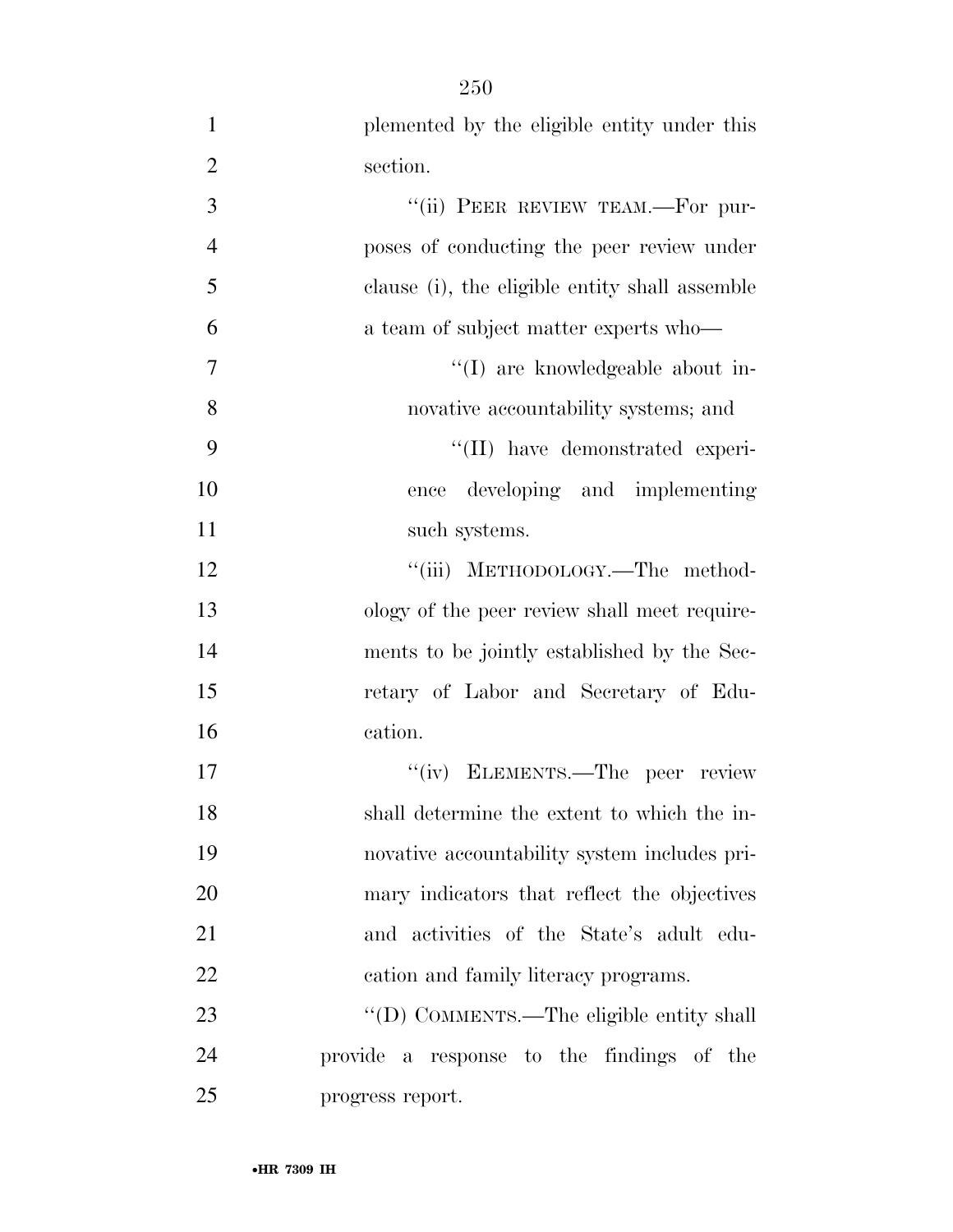1 ''(E) PUBLIC AVAILABILITY.—The progress report under this paragraph, including any comments provided under subparagraph (D), shall be made available on a publicly acces- sible website of the eligible entity. ''(5) FINAL REPORT.—Not later than one year after the conclusion of the demonstration period ap- plicable to an eligible entity under paragraph (2), the entity shall submit to the Secretary a report on the results of the innovative performance account- ability system implemented by the entity under this subsection. Each such report shall include the enti- ty's assessment of whether, and to what extent, the innovative performance accountability system achieved its objectives. ''(6) CONTINUED REPORTING.—An eligible enti- ty shall continue to report to the State, or the Sec- retary, as applicable, on the indicators of perform-19 ance described in section  $116(b)(2)(A)(i)$  during the demonstration period. 21 "(7) DEVELOPMENT AND DISSEMINATION OF BEST PRACTICES.—The Secretary shall— 23 ''(A) based on the results of the dem-

 onstration programs authorized under this sub-section and in consultation with the Director of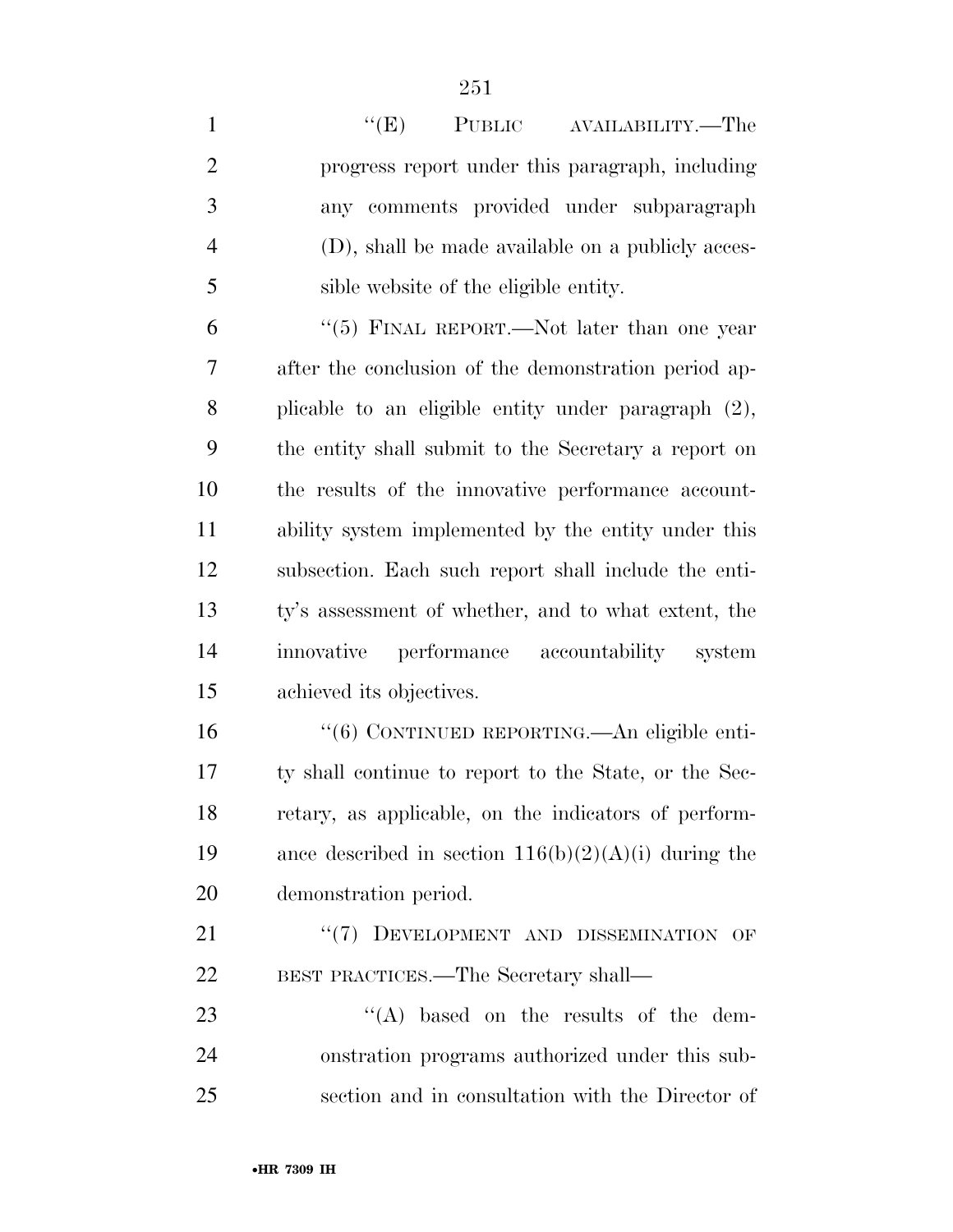| $\mathbf{1}$   | the Institute of Education Sciences and the            |
|----------------|--------------------------------------------------------|
| $\overline{2}$ | Secretary of Labor, identify best practices for        |
| 3              | the development and implementation of innova-          |
| $\overline{4}$ | tive performance accountability systems; and           |
| 5              | $\lq\lq$ disseminate information on those              |
| 6              | practices, including by making such information        |
| 7              | available on a publicly accessible website of the      |
| 8              | Department of Education.                               |
| 9              | RELATIONSHIP TO<br>(8)<br>REQUIRE-<br><b>OTHER</b>     |
| 10             | MENTS.—Nothing in this subsection shall be con-        |
| 11             | strued to supersede the requirements of section 116    |
| 12             | or to authorize the Secretary to modify or replace     |
| 13             | the performance accountability measures required       |
| 14             | under section 116. An eligible entity participating in |
| 15             | a demonstration program under this subsection shall    |
| 16             | be subject to the applicable requirements of section   |
| 17             | 116 while participating in such program.               |
| 18             | $(9)$ ELIGIBLE ENTITY DEFINED.—In this sub-            |
| 19             | section, the term 'eligible entity' means—             |
| 20             | $\lq\lq$ (A) an eligible agency;                       |
| 21             | $\lq\lq (B)$ a consortium of eligible agencies; or     |
| 22             | "(C) a consortium of eligible providers                |
| 23             | within a State or outlying area.".                     |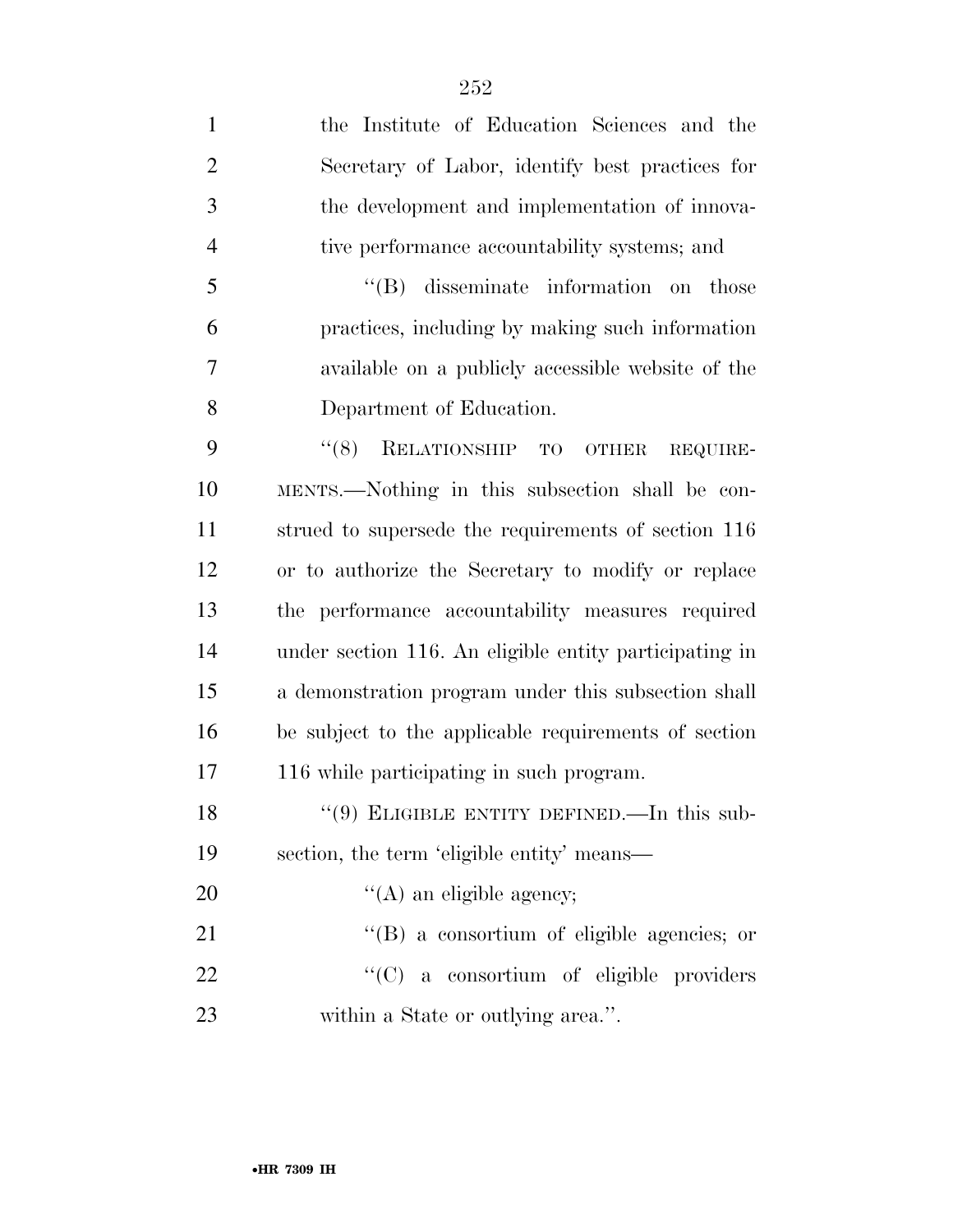| $\mathbf{1}$   | SEC. 306. STATE DISTRIBUTION OF FUNDS; MATCHING RE-       |
|----------------|-----------------------------------------------------------|
| $\overline{2}$ | <b>QUIREMENT.</b>                                         |
| 3              | Section $222(b)$ (29 U.S.C. 3302(b)) is amended by        |
| $\overline{4}$ | adding at the end the following:                          |
| 5              | "(3) PUBLIC AVAILABILITY OF INFORMATION                   |
| 6              | ON MATCHING FUNDS.—Each eligible agency shall             |
| 7              | maintain, on a publicly accessible website of such        |
| 8              | agency and in an easily accessible format, informa-       |
| 9              | tion documenting the non-Federal contributions            |
| 10             | made available to adult education and family literacy     |
| 11             | programs pursuant to this subsection, including—          |
| 12             | $\lq\lq$ the sources of such contributions; and           |
| 13             | $\lq\lq$ (B) in the case of funds made available          |
| 14             | by a State or outlying area, an explanation of            |
| 15             | how such funds are distributed to eligible pro-           |
| 16             | viders.".                                                 |
| 17             | SEC. 307. STATE LEADERSHIP ACTIVITIES.                    |
| 18             | Section 223(a) $(29 \text{ U.S.C. } 3303(a))$ is amended— |
| 19             | (1) by amending paragraph $(1)(C)(ii)$ to read            |
| 20             | as follows:                                               |
| 21             | "(ii) the role of eligible providers as a                 |
| 22             | one-stop partner to provide access to em-                 |
| 23             | ployment, education (including pre-appren-                |
| 24             | ticeship and apprenticeship programs), and                |
| 25             | training services;"; and                                  |
| 26             | $(2)$ in paragraph $(2)$ —                                |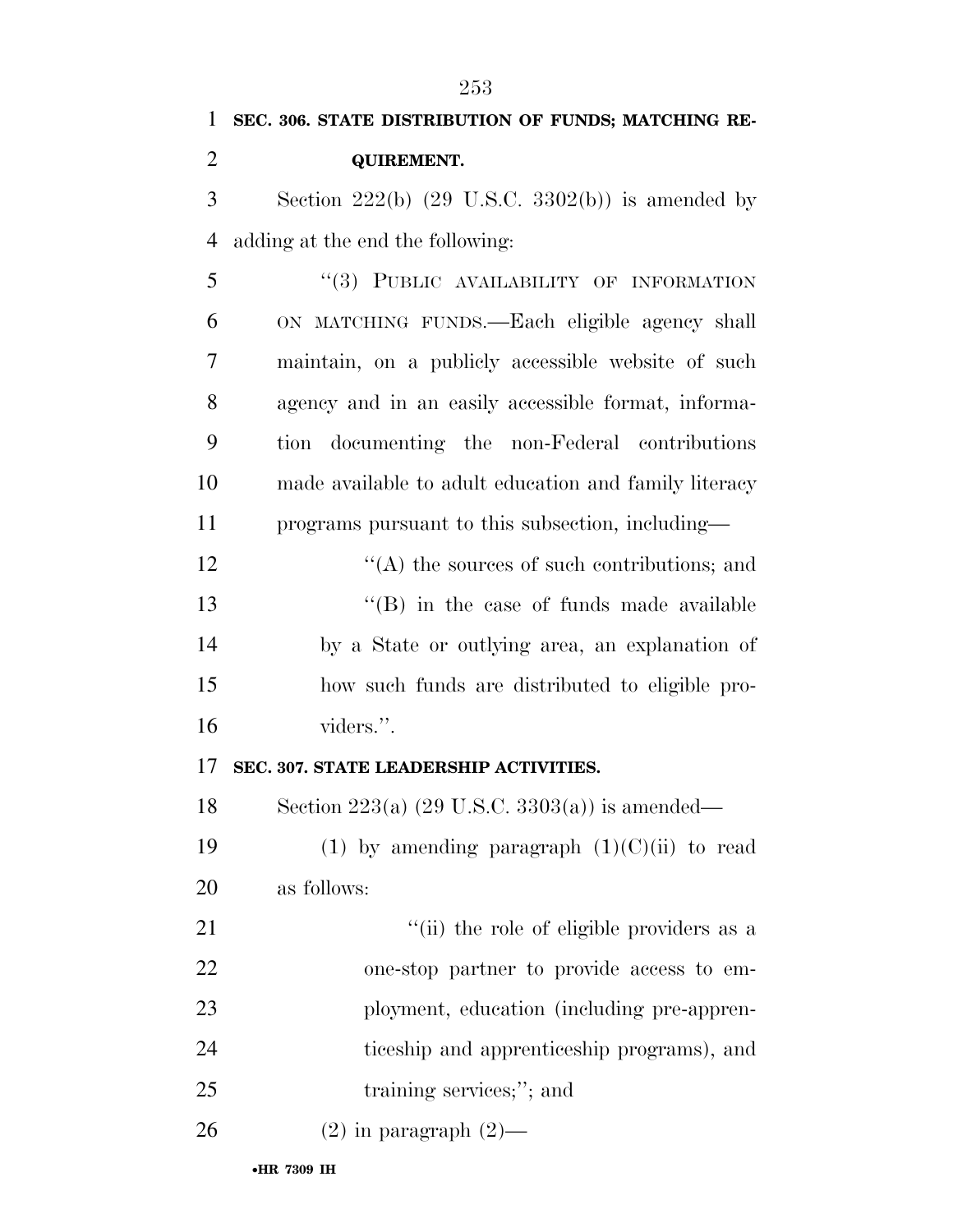| $\mathbf{1}$   | $(A)$ in subparagraph $(J)$ , by striking the                   |
|----------------|-----------------------------------------------------------------|
| $\overline{2}$ | period at the end and inserting ", such as the                  |
| 3              | development and maintenance of policies for the                 |
| $\overline{4}$ | credentialing of adult educators who dem-                       |
| 5              | onstrate effectiveness.";                                       |
| 6              | $(B)$ by redesignating subparagraph $(M)$ as                    |
| 7              | subparagraph $(N)$ ; and                                        |
| 8              | $(C)$ by inserting after subparagraph $(L)$                     |
| 9              | the following:                                                  |
| 10             | $\lq\lq (M)$ Strengthening the quality of adult                 |
| 11             | education and family literacy programs in the                   |
| 12             | State through support for improved credentials,                 |
| 13             | program quality standards, and certification                    |
| 14             | and accreditation requirements.".                               |
| 15             | SEC. 308. GRANTS AND CONTRACTS FOR ELIGIBLE PRO-                |
| 16             | <b>VIDERS.</b>                                                  |
| 17             | Section 231(e)(1)(6) (29 U.S.C. 3321(e)(1)(6) is                |
| 18             | amended by striking "including scientifically valid re-         |
| 19             | search and effective educational practice" and inserting        |
| 20             | "including the application of the principles of universal de-   |
| 21             | sign for learning, scientifically valid research, and effective |
| 22             | educational practice".                                          |
| 23             | SEC. 309. LOCAL ADMINISTRATIVE COST LIMITS.                     |
|                |                                                                 |

Section 233(a) (29 U.S.C. 3323(a)) is amended—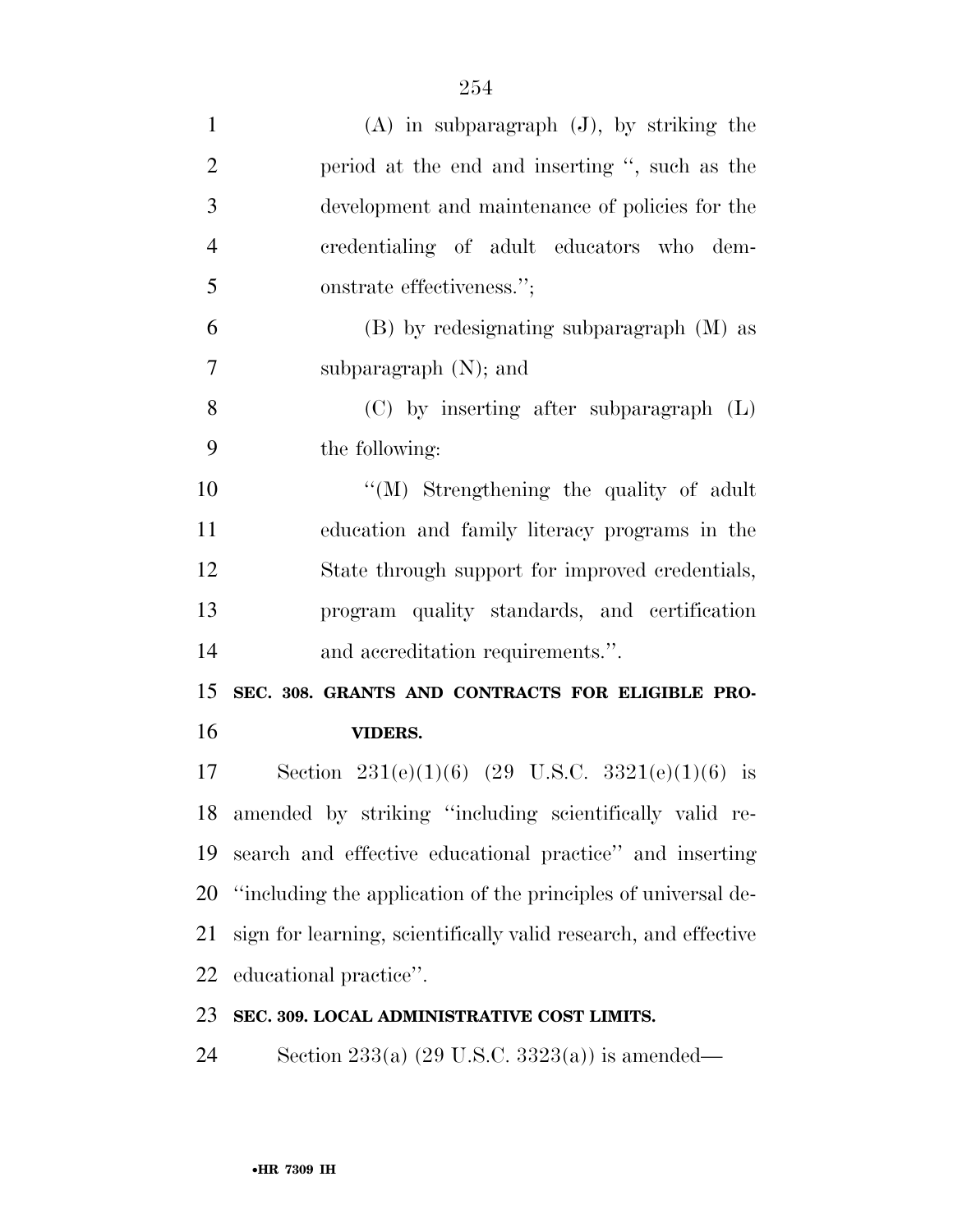| 1              | $(1)$ in paragraph $(1)$ , by striking "95 percent"     |
|----------------|---------------------------------------------------------|
| $\overline{2}$ | and inserting "85 percent"; and                         |
| 3              | $(2)$ by amending paragraph $(2)$ to read as fol-       |
| $\overline{4}$ | lows:                                                   |
| 5              | $\lq(2)$ of the remaining amount—                       |
| 6              | "(A) not more than 10 percent may be                    |
| 7              | used for professional development for adult edu-        |
| 8              | cators; and                                             |
| 9              | "(B) not more than $5$ percent may be used              |
| 10             | for planning, administration (including carrying        |
| 11             | out the requirements of section 116), and the           |
| 12             | activities described in paragraphs $(3)$ and $(5)$ of   |
| 13             | section 232.".                                          |
| 14             | SEC. 310. NATIONAL LEADERSHIP ACTIVITIES.               |
| 15             | Section 242 (29 U.S.C. 3332) is amended—                |
| 16             | $(1)$ by amending paragraph $(1)$ of subsection         |
| 17             | (b) to read as follows:                                 |
| 18             | $\cdot$ (1) assistance to help States meet the require- |
| 19             | ments of section 116, including assistance to ensure    |
| 20             | $that-$                                                 |
| 21             | $\lq\lq$ the outcomes and other data required           |
| 22             | pursuant to that section are collected and re-          |
| 23             | ported in a timely and accessible manner; and           |
| 24             | $\lq\lq (B)$ such data are reported consistently        |
| 25             | across States and eligible providers and are re-        |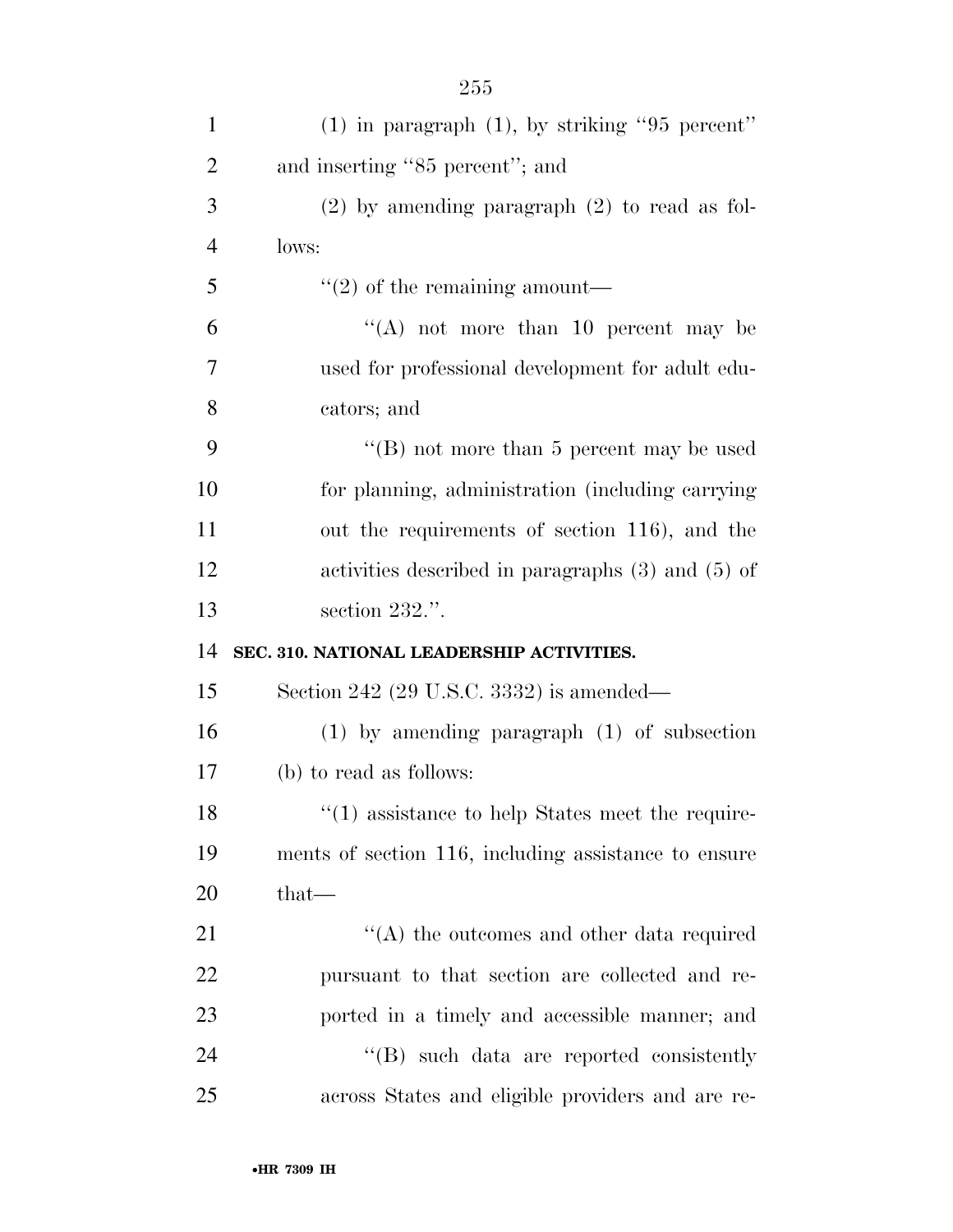| $\mathbf{1}$   | viewed for quality and consistency by the De-   |
|----------------|-------------------------------------------------|
| $\overline{2}$ | partment of Education;";                        |
| 3              | $(2)$ in subsection $(e)$ —                     |
| $\overline{4}$ | $(A)$ in paragraph $(1)$ —                      |
| 5              | (i) by striking "and" at the end of             |
| 6              | subparagraph $(C)$ ;                            |
| $\overline{7}$ | (ii) in subparagraph (D), by striking           |
| 8              | the period at the end and inserting ";          |
| 9              | and"; and                                       |
| 10             | (iii) by adding at the end the fol-             |
| 11             | lowing:                                         |
| 12             | $\lq\lq$ (E) assistance in the dissemination or |
| 13             | provision of information for apprenticeship or  |
| 14             | pre-apprenticeship programs."; and              |
| 15             | $(B)$ in paragraph $(2)$ —                      |
| 16             | (i) in subparagraph $(F)$ , by striking         |
| 17             | "and" at the end;                               |
| 18             | (ii) by redesignating subparagraph              |
| 19             | $(G)$ as paragraph $(L)$ ; and                  |
| 20             | (iii) by inserting after subparagraph           |
| 21             | $(F)$ the following:                            |
| 22             | "(G) developing and rigorously evaluating       |
| 23             | model programs for the preparation of effective |
| 24             | adult educators;                                |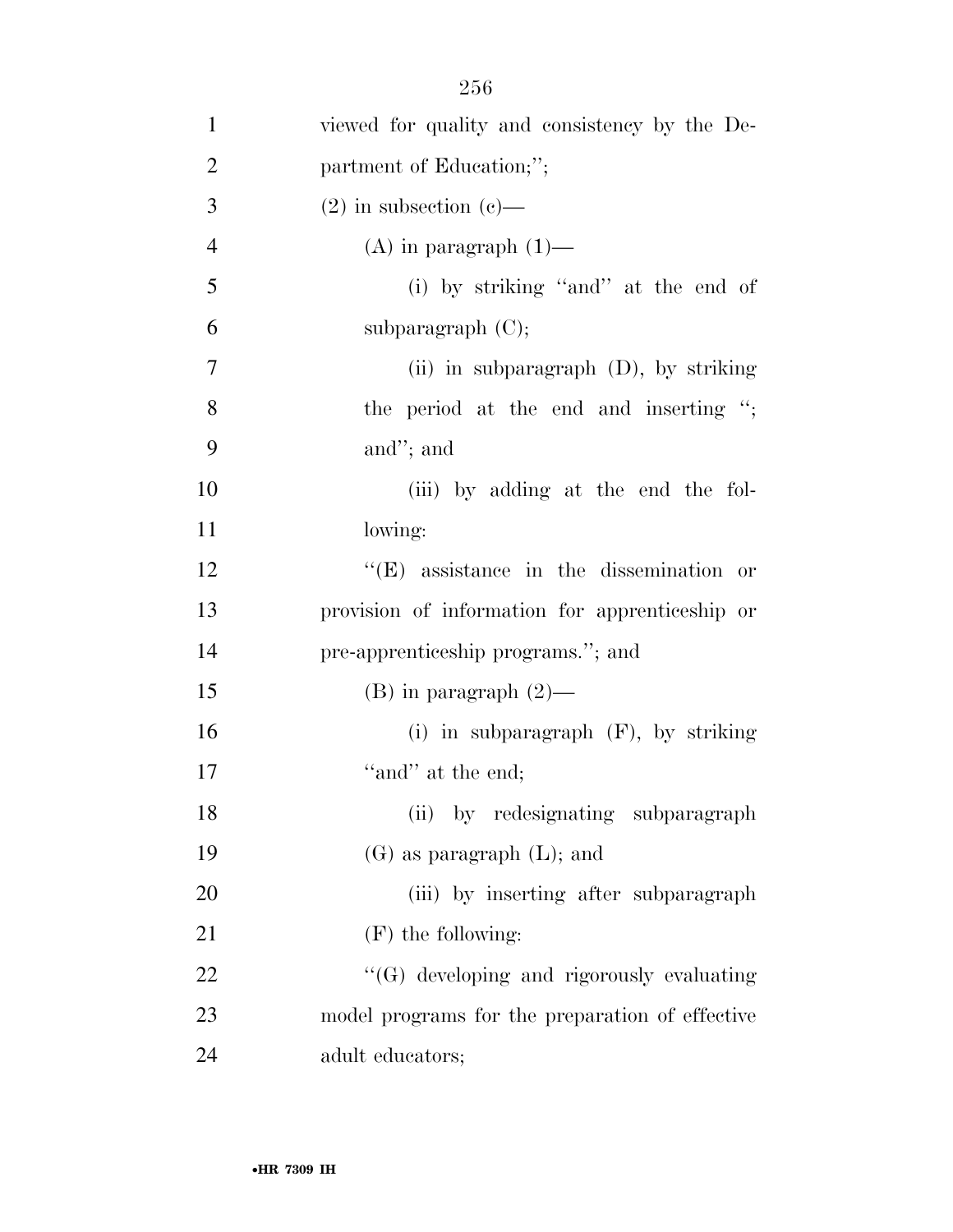| $\mathbf{1}$   | "(H) carrying out initiatives to support the                  |
|----------------|---------------------------------------------------------------|
| $\overline{2}$ | professionalization of adult education through—               |
| 3              | "(i) the creation and implementation                          |
| $\overline{4}$ | of full-time staffing models; and                             |
| 5              | "(ii) improved credentials, program                           |
| 6              | quality standards, and certification and ac-                  |
| 7              | creditation requirements that States may                      |
| 8              | adopt on a voluntary basis;                                   |
| 9              | "(I) carrying out initiatives to support the                  |
| 10             | professionalization of adult education through                |
| 11             | the creation and implementation of full-time                  |
| 12             | staffing models;                                              |
| 13             | "(J) providing professional development                       |
| 14             | and technical assistance to adult educators;                  |
| 15             | $\lq\lq(K)$ incorporating the principles of uni-              |
| 16             | versal design for learning for any activity car-              |
| 17             | ried out under subsection (b); and".                          |
| 18             | SEC. 311. INTEGRATED ENGLISH LITERACY AND CIVICS              |
| 19             | <b>EDUCATION.</b>                                             |
| 20             | Section 243 (29 U.S.C. 3333) is amended—                      |
| 21             | $(1)$ by amending subsection $(a)$ to read as fol-            |
| 22             | lows:                                                         |
| 23             | "(a) IN GENERAL.—From funds made available                    |
| 24             | under section $211(a)(2)$ for each fiscal year, the Secretary |
| 25             | shall award grants to States, from allotments under sub-      |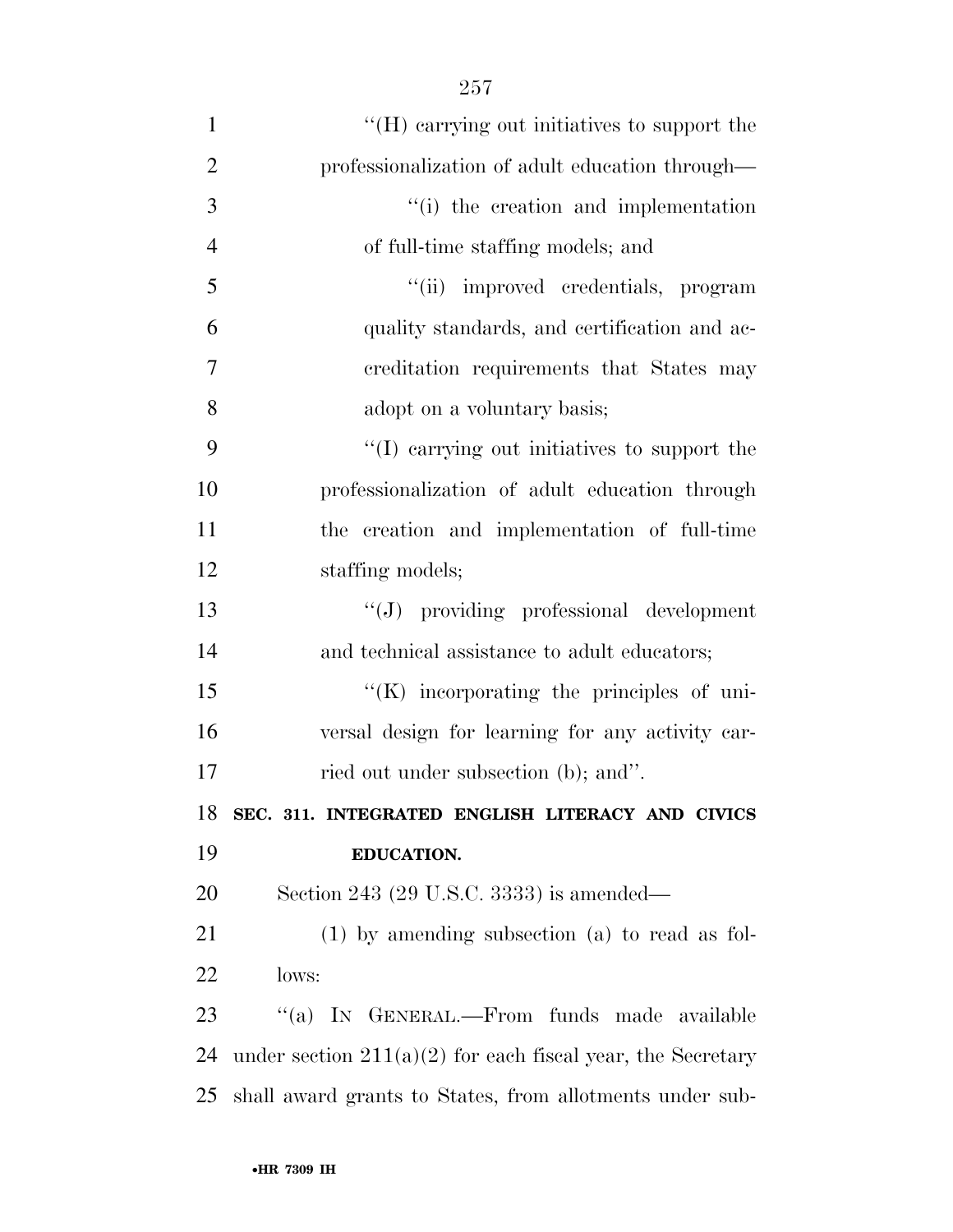section (b), for English literacy and civics education, in combination with workforce preparation activities, work- place adult education and family literacy activities, ap- prenticeship and pre-apprenticeship programs, integrated education and training activities, or work-based learn-6 ing.";

 $7 \t(2)$  in subsection (c)—

 (A) in paragraph (1), by striking '', and place such adults in,''; and

 (B) in paragraph (2), by inserting before 11 the period the following: ", including the identi- fication of in-demand industries and the place- ment of adult English language learners in un-14 subsidized employment within these industries"; and

(3) by adding at the end the following:

 ''(e) STATE DEFINED.—In this section, the term 'State' has the meaning given the term in section 3, except that such term also includes each of the outlying areas (as defined in section 3).''.

# **SEC. 312. TECHNICAL CORRECTIONS TO OTHER LAWS.**

 Section 9215(c) of the Every Student Succeeds Act (Public Law 114–95) is amended by striking ''the Adult Education and Literacy Act'' and inserting ''the Adult Education and Family Literacy Act''.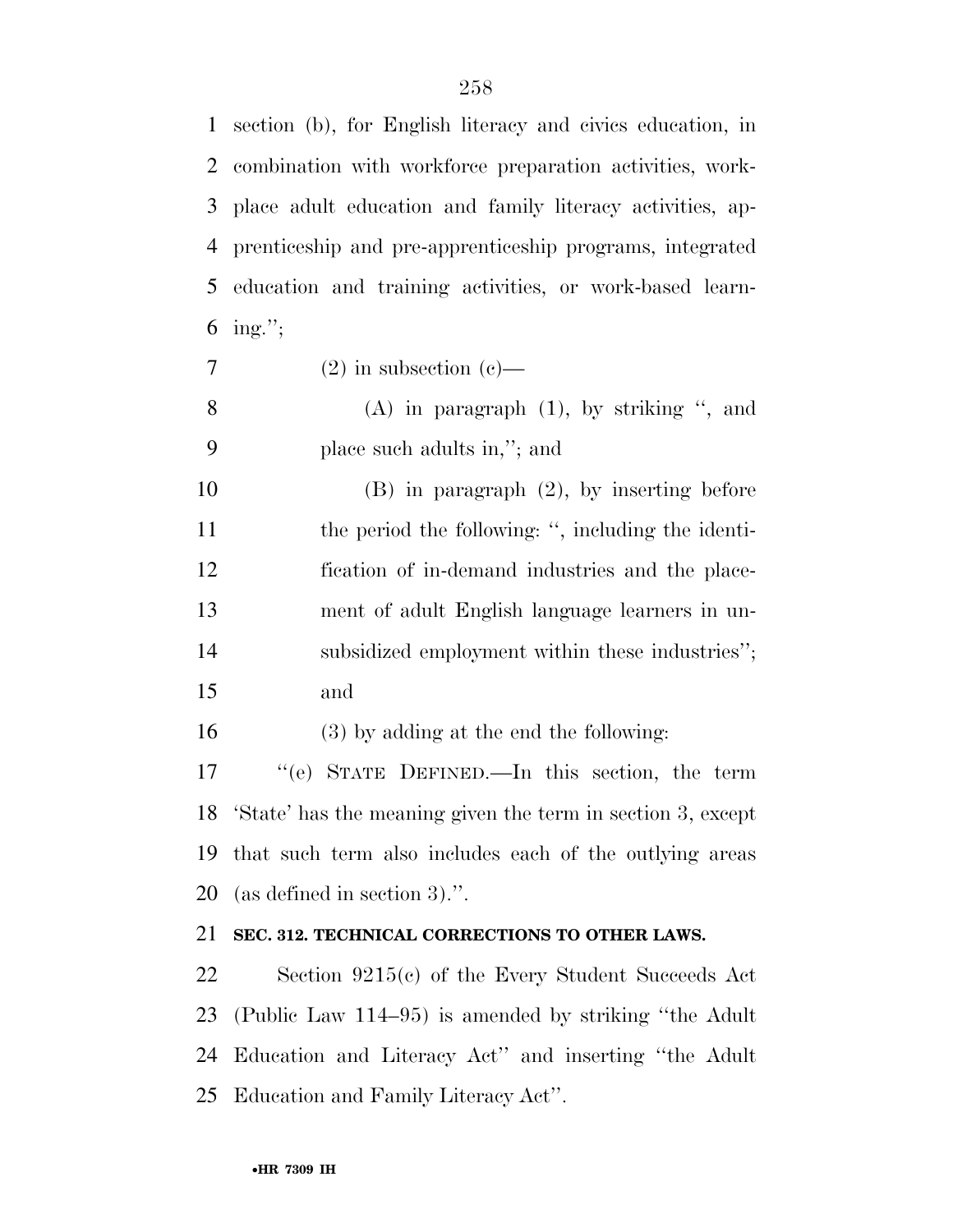| $\mathbf{1}$   | TITLE IV-AMENDMENTS TO THE                        |
|----------------|---------------------------------------------------|
| $\overline{2}$ | <b>WAGNER-PEYSER ACT</b>                          |
| 3              | SEC. 401. INCLUSION OF COMMONWEALTH OF THE NORTH- |
| 4              | MARIANA ISLANDS AND AMERICAN<br><b>ERN</b>        |
| 5              | SAMOA.                                            |
| 6              | The Wagner-Peyser Act (29 U.S.C. 49 et seq.) is   |
| 7              | amended—                                          |
| 8              | (1) in section 2(5) (29 U.S.C. 49a(5))—           |
| 9              | (A) by striking "the Commonwealth of              |
| 10             | Puerto Rico" and inserting "Puerto Rico"; and     |
| 11             | (B) by inserting "the Commonwealth of             |
| 12             | Northern Mariana Islands, American<br>the         |
| 13             | Samoa," after "Guam,";                            |
| 14             | (2) in section 5(b)(1) (29 U.S.C. 49d(b)(1)), by  |
| 15             | inserting "the Commonwealth of the Northern Mar-  |
| 16             | iana Islands, and American Samoa," after "Guam,"; |
| 17             | (3) in section 6(a) (29 U.S.C. 49e(a))—           |
| 18             | $(A)$ by inserting ", the Commonwealth of         |
| 19             | the Northern Mariana Islands, and American        |
| 20             | Samoa" after "except for Guam";                   |
| 21             | (B) by striking "allot to Guam" and in-           |
| 22             | serting the following: "allot to-                 |
| 23             | " $(1)$ Guam";                                    |
| 24             | (C) by striking the period at the end and         |
| 25             | inserting "; and"; and                            |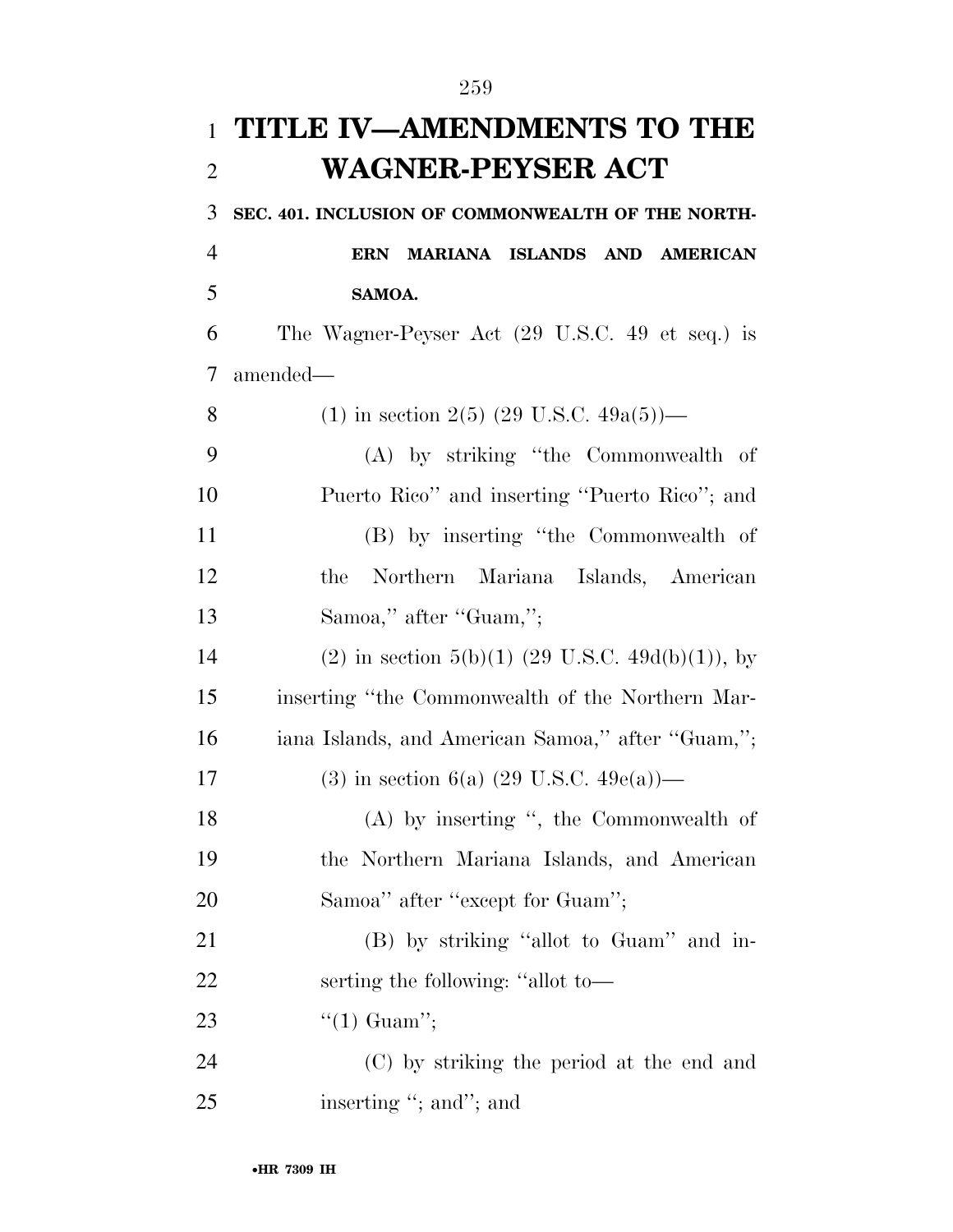| $\mathbf{1}$   | (D) by adding at the end the following:                            |
|----------------|--------------------------------------------------------------------|
| $\overline{2}$ | "(2) the Commonwealth of the Northern Mar-                         |
| 3              | iana Islands and American Samoa an amount which,                   |
| $\overline{4}$ | in relation to the total amount available for the fis-             |
| 5              | cal year, is equal to the allotment percentage that                |
| 6              | Guam received of amounts available under this Act                  |
| $\overline{7}$ | in fiscal year 1983."; and                                         |
| 8              | (4) in section 6(b)(1) (29 U.S.C. 49e(b)(1)), in                   |
| 9              | the matter following subparagraph (B), by inserting                |
| 10             | ", the Commonwealth of the Northern Mariana Is-                    |
| 11             | lands, American Samoa," after "does not include                    |
|                |                                                                    |
| 12             | Guam".                                                             |
| 13             | SEC. 402. WORKFORCE AND LABOR MARKET INFORMATION                   |
| 14             | <b>SYSTEM.</b>                                                     |
| 15             | Section $15(g)$ of the Wagner-Peyser Act (29 U.S.C.                |
| 16             | $49l-2(g)$ ) is amended to read as follows:                        |
| 17             | "(g) AUTHORIZATION OF APPROPRIATIONS.—There                        |
| 18             | are authorized to be appropriated to carry out this section        |
| 19             | $$74,400,000$ for fiscal year 2023, $$78,100,000$ for fiscal       |
| 20             | year 2024, \$82,000,000 for fiscal year 2025, \$86,100,000         |
| 21             | for fiscal year $2026$ , \$90,400,000 for fiscal year $2027$ , and |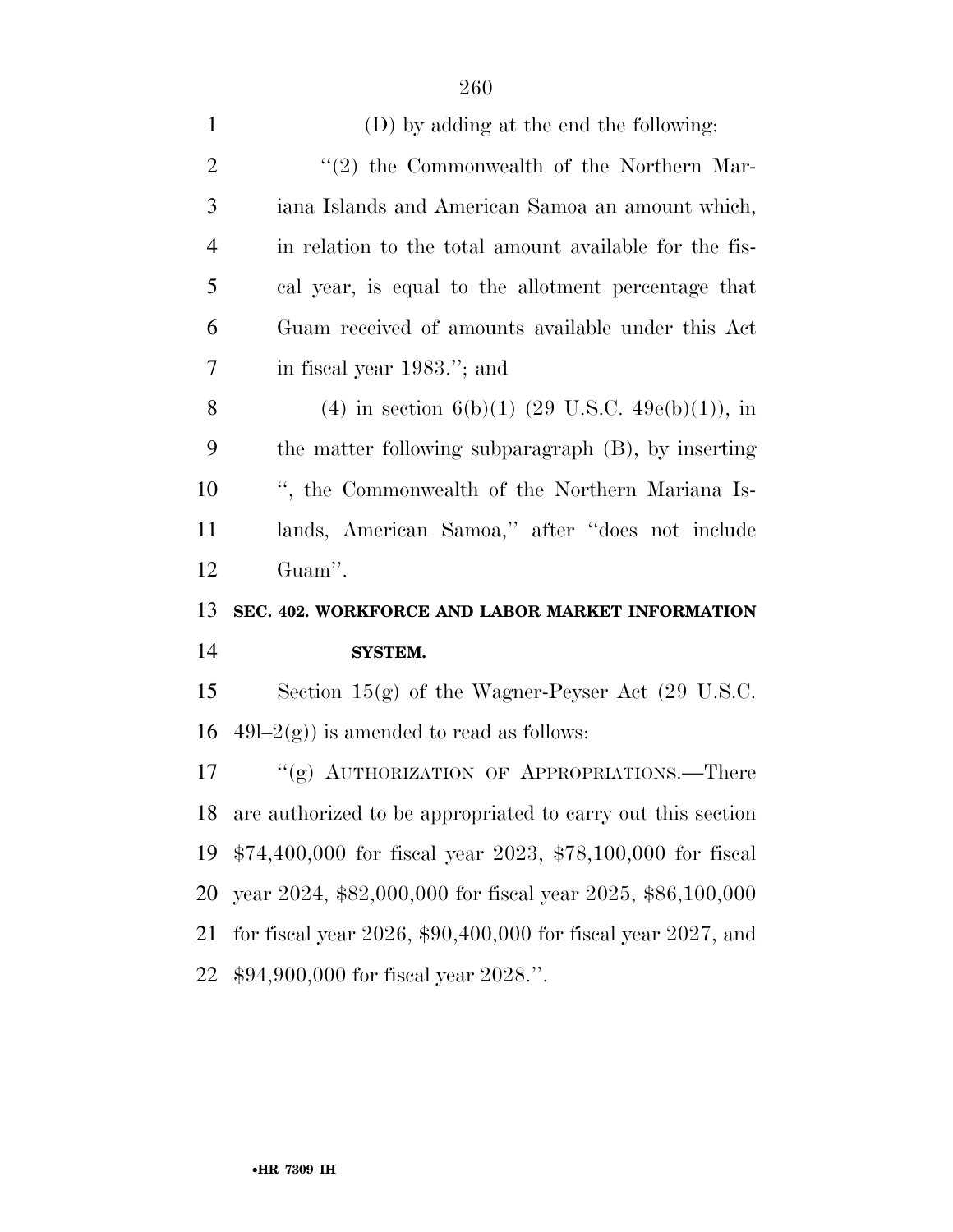# **TITLE V—AMENDMENTS TO THE REHABILITATION ACT OF 1973**

#### **SEC. 501. AUTHORIZATION OF APPROPRIATIONS.**

 (a) STATE PLANS.—Paragraph (1) of section 100(b) of the Rehabilitation Act of 1973 (29 U.S.C. 720(b)) is amended to read as follows:

7 "(1) In GENERAL.—For the purpose of making grants to States under part B to assist States in meeting the costs of vocational rehabilitation services provided in accordance with State plans under sec- tion 101, there are authorized to be appropriated such sums as may be necessary for each of the fiscal years 2023 through 2028, except that—

14  $\langle (A)$  for fiscal year 2023 the amount to be appropriated shall be not less than \$4,052,400,000; and

17 ''(B) for fiscal year 2024 and each of the succeeding fiscal years, the amount to be appro- priated for such a fiscal year shall not be less than the amount of the appropriation under this paragraph for the immediately preceding fiscal year, increased by the percentage change in the Consumer Price Index determined under subsection (c) for the immediately preceding fis-cal year.''.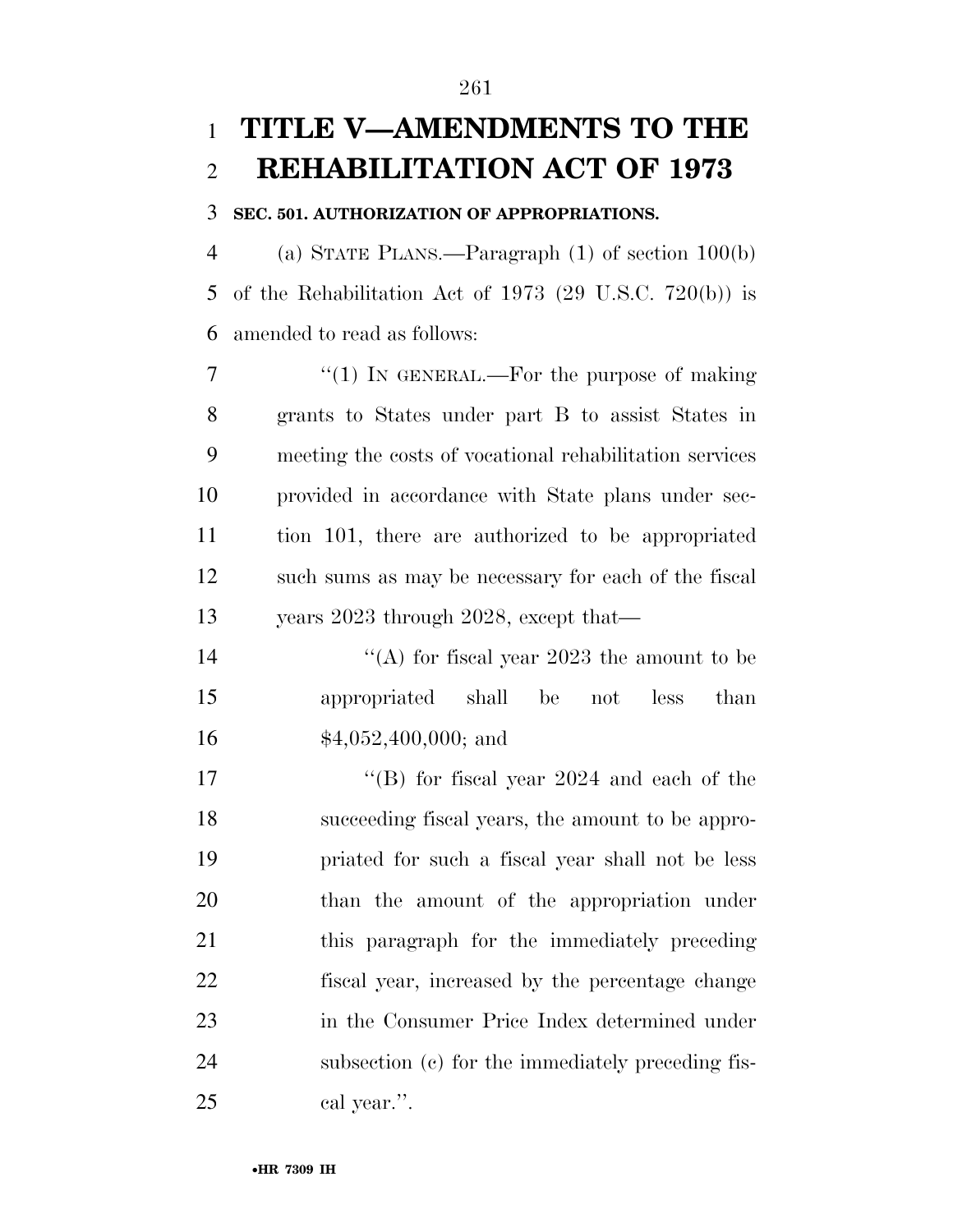(b) RESEARCH AND TRAINING.—Section 201 of the Rehabilitation Act of 1973 (29 U.S.C. 761) is amended to read as follows:

#### **''SEC. 201. AUTHORIZATION OF APPROPRIATIONS.**

 ''There are authorized to be appropriated to carry out this title \$134,357,300 for fiscal year 2023, \$141,075,165 for fiscal year 2024, \$148,128,923 for fiscal year 2025, \$155,535,369 for fiscal year 2026, \$163,312,138 for fis- cal year 2027, and \$171,477,745 for fiscal year 2028.''. (c) TRAINING.—Section 302(i) of the Rehabilitation Act of 1973 (29 U.S.C. 772(i)) is amended to read as follows:

13 "(i) AUTHORIZATION OF APPROPRIATIONS.—There are authorized to be appropriated to carry out this section \$43,494,001 for fiscal year 2023, \$45,668,701 for fiscal year 2024, \$47,952,136 for fiscal year 2025, \$50,349,743 for fiscal year 2026, \$52,867,230 for fiscal year 2027, and \$55,510,592 for fiscal year 2028.''.

 (d) DEMONSTRATION AND TRAINING PROGRAMS.— Section 303(e) of the Rehabilitation Act of 1973 (29 U.S.C. 773(e)) is amended to read as follows:

22 " (e) AUTHORIZATION OF APPROPRIATIONS.—For the purpose of carrying out this section there are authorized to be appropriated \$7,489,900 for fiscal year 2023, \$7,864,395 for fiscal year 2024, \$8,257,615 for fiscal year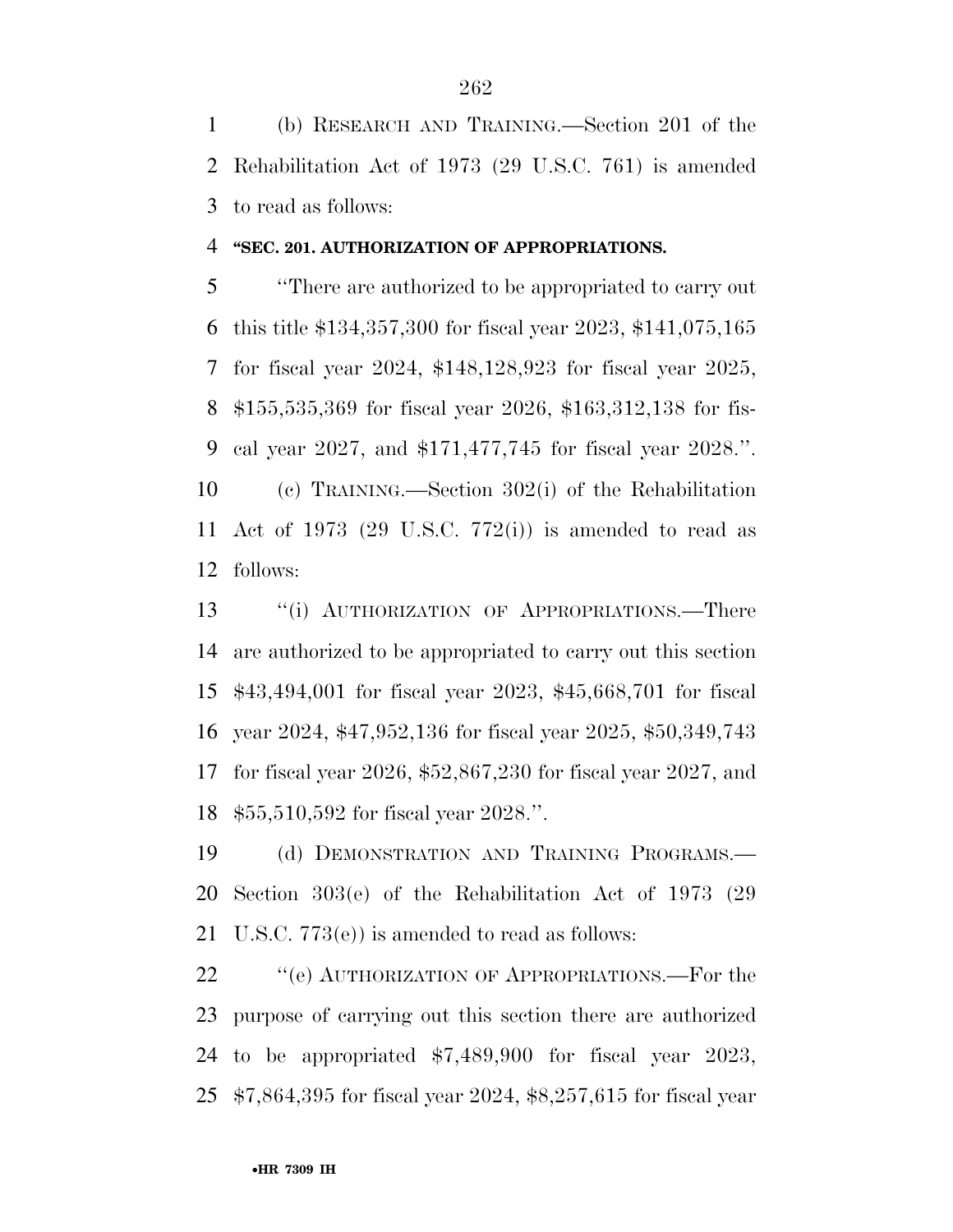2025, \$8,670,495 for fiscal year 2026, \$9,104,020 for fis-cal year 2027, and \$9,559,221 for fiscal year 2028.''.

 (e) NATIONAL COUNCIL ON DISABILITY .—Section 405 of the Rehabilitation Act of 1973 (29 U.S.C. 785) is amended to read as follows:

#### **''SEC. 405. AUTHORIZATION OF APPROPRIATIONS.**

 ''There are authorized to be appropriated to carry out this title \$4,117,300 for fiscal year 2023, \$4,323,165 for fiscal year 2024, \$4,539,323 for fiscal year 2025, \$4,766,289 for fiscal year 2026, \$5,004,604 for fiscal year 2027, and \$5,254,834 for fiscal year 2028.''.

 (f) ARCHITECTURAL AND TRANSPORTATION BAR- RIERS COMPLIANCE BOARD.—Section 502(j) of the Reha- bilitation Act of 1973 (29 U.S.C. 792(j)) is amended to read as follows:

 ''(j) There are authorized to be appropriated for the purpose of carrying out the duties and functions of the Access Board under this section \$962,500 for fiscal year 2023, \$1,010,625 for fiscal year 2024, \$1,061,156 for fis- cal year 2025, \$1,114,214 for fiscal year 2026, \$1,169,925 for fiscal year 2027, and \$1,228,421 for fiscal year 2028.''.

 (g) PROTECTION AND ADVOCACY OF INDIVIDUAL RIGHTS.—Section 509(l) of the Rehabilitation Act of 1973 (29 U.S.C. 794e(l)) is amended to read as follows: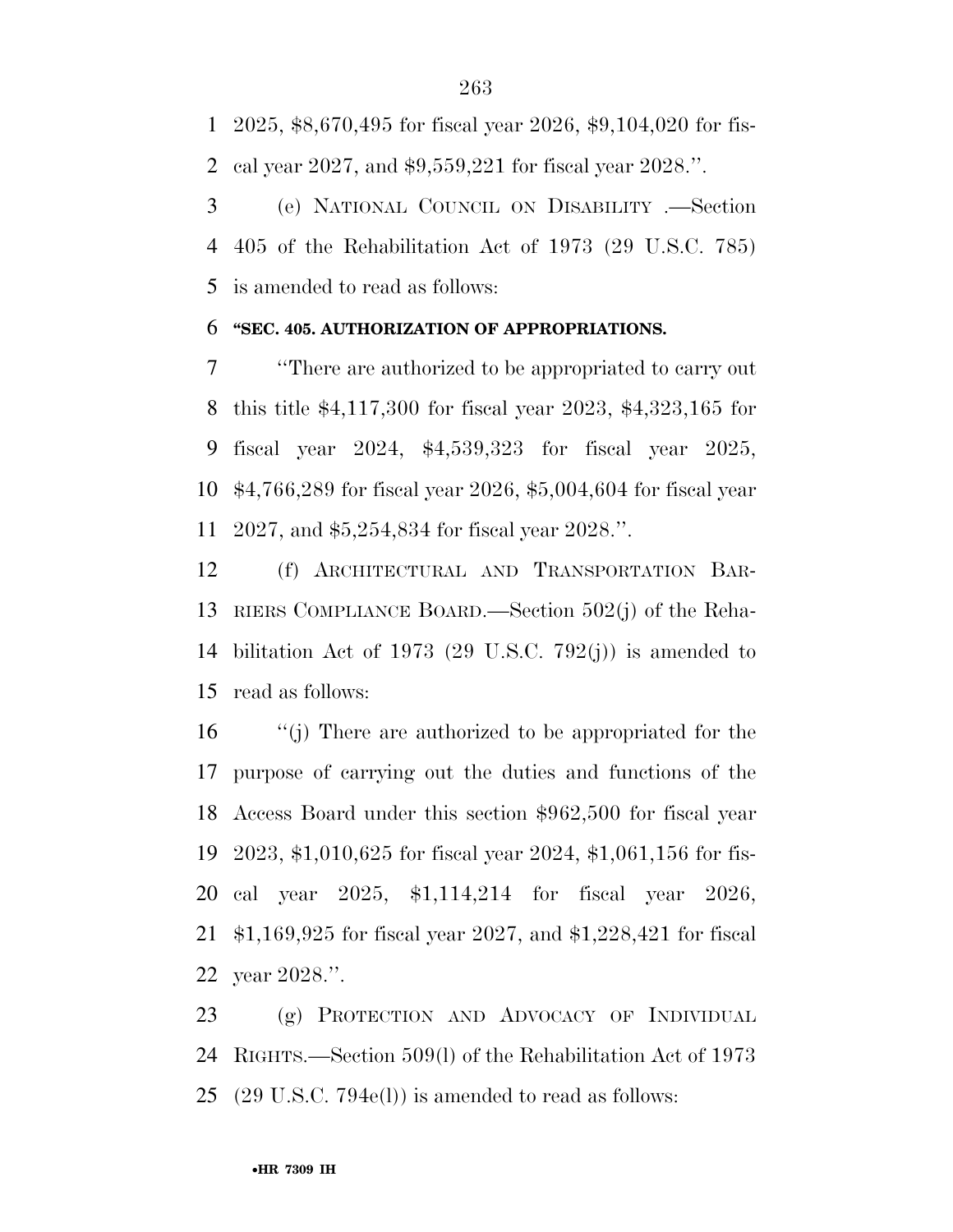''(l) AUTHORIZATION OF APPROPRIATIONS.—There are authorized to be appropriated to carry out this section \$22,808,500 for fiscal year 2023, \$23,948,925 for fiscal year 2024, \$25,146,371 for fiscal year 2025, \$26,403,690 for fiscal year 2026, \$27,723,874 for fiscal year 2027, and \$29,110,068 for fiscal year 2028.''.

 (h) INDEPENDENT LIVING SERVICES .—Section 714 of the Rehabilitation Act of 1973 (29 U.S.C. 796e–3) is amended to read as follows:

## **''SEC. 714. AUTHORIZATION OF APPROPRIATIONS.**

 ''There are authorized to be appropriated to carry out this part \$29,564,700 for fiscal year 2023, \$31,042,935 for fiscal year 2024, \$32,595,082 for fiscal year 2025, \$34,224,836 for fiscal year 2026, \$35,936,078 for fiscal year 2027, and \$37,732,882 for fiscal year 2028.''.

 (i) CENTERS FOR INDEPENDENT LIVING.—Section 727 of the Rehabilitation Act of 1973 (29 U.S.C. 796f– 6) is amended to read as follows:

#### **''SEC. 727. AUTHORIZATION OF APPROPRIATIONS.**

 ''There are authorized to be appropriated to carry out this part \$101,191,200 for fiscal year 2023, \$106,250,760 for fiscal year 2024, \$111,563,298 for fiscal year 2025, \$117,141,463 for fiscal year 2026, \$122,998,536 for fis-cal year 2027, and \$129,148,463 for fiscal year 2028.''.